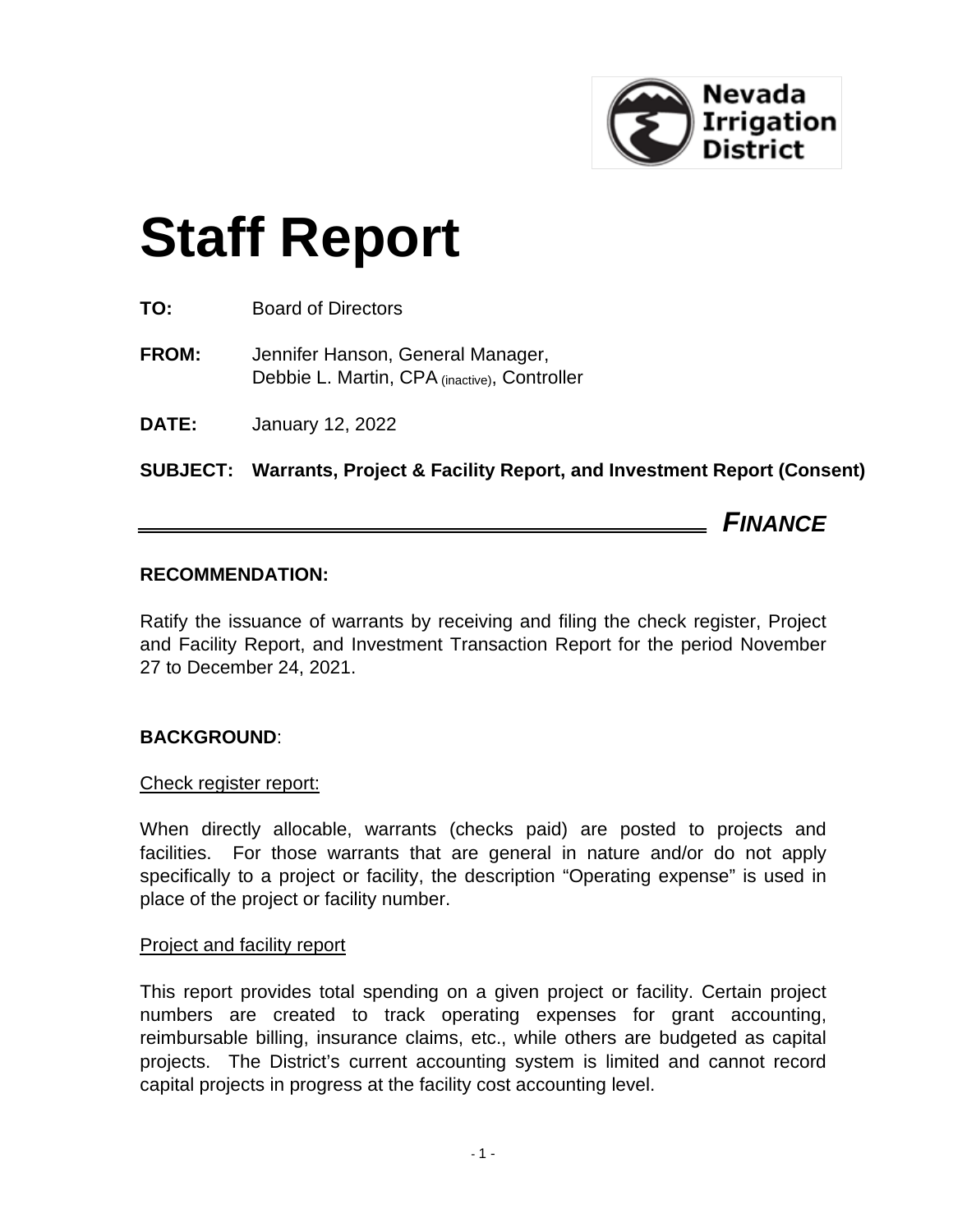The report is not intended to determine if project spending is within budget as the report includes staff labor costs and benefits as well as other direct costs for the projects and facilities. Labor/benefit costs and direct costs are budgeted and accounted for separately in the District's annual budget. This report, however, is informative as it provides the Board with an understanding of the level of activity occurring with the management of resources for the projects and facilities.

# Investment Transaction Report:

This report is provided in accordance with Government Code Section 53607 and Investment Policy 3035.16, listing monthly transactions.

# Strategic Goal:

Timely financial reporting achieves Goal Number 1 of the District's Strategic Plan and demonstrates proactive management of the District's financial resources.

# **BUDGETARY IMPACT**: N/A

/JH, DM

Attachments: (5)

- Payroll Fund Certificates (2)
- Check register report
- Project and facility report
- Investment transactions report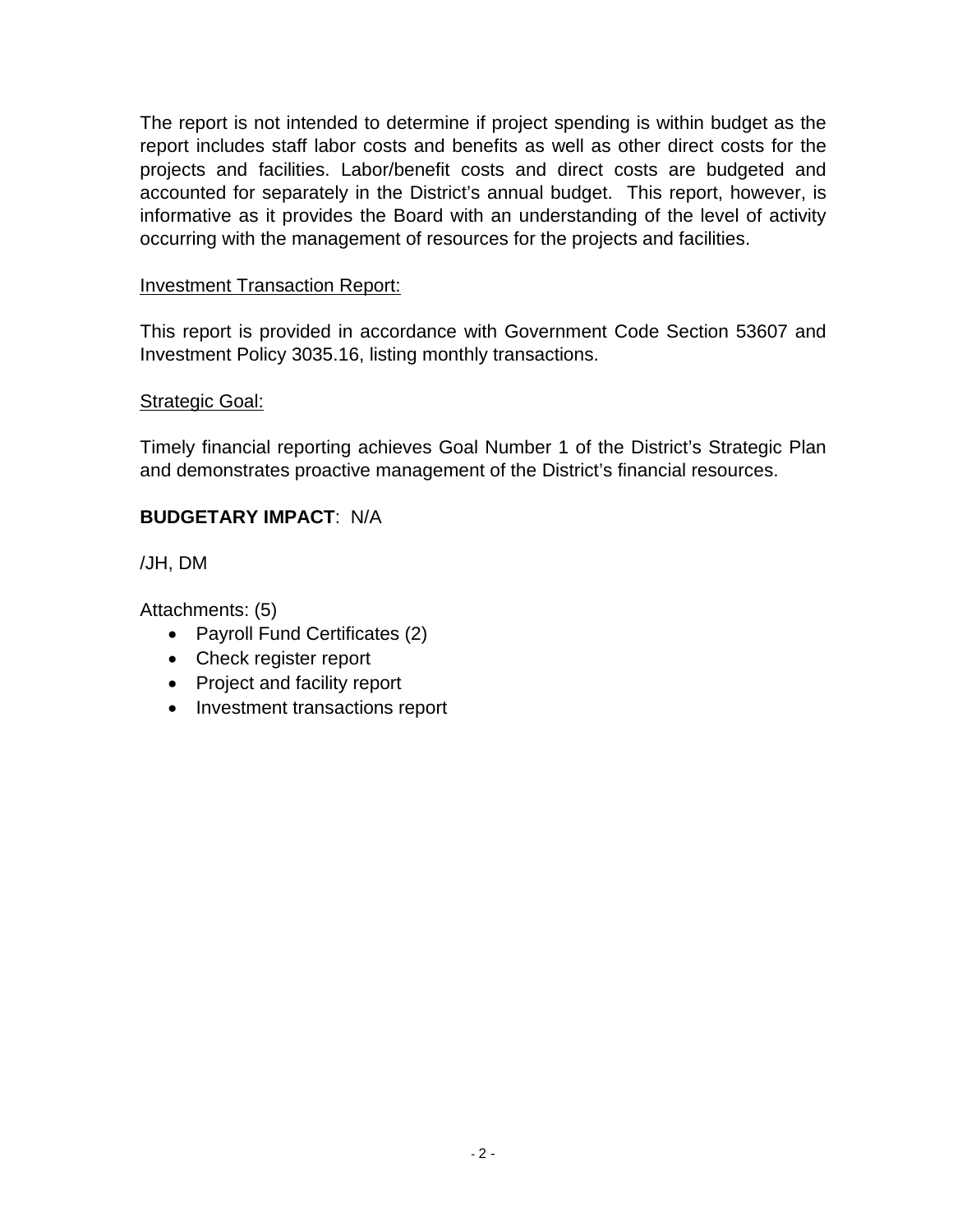## **Payroll Fund Certificate**

## **WARRANT NUMBERS: 81911‐ 81917 VOUCHER NUMBERS: V102628 ‐ V102823 VOIDED VOUCHER/CHECKS: MANUAL CHECKS**

#### **TO:** The Board of Directors

The following is a report of disbursements from the Payroll Fund for the period:

| 11/22/2021<br><b>THROUGH</b>                |    | 12/5/2021    |   | <b>PAID</b>       |    | 12/10/2021   |                      |               |
|---------------------------------------------|----|--------------|---|-------------------|----|--------------|----------------------|---------------|
| <b>DISBURSEMENTS</b>                        |    | <b>WATER</b> |   | <b>RECREATION</b> |    | <b>HYDRO</b> |                      | <b>TOTAL</b>  |
| <b>Gross Payroll</b>                        |    | 527,160.43   |   | 23,366.40         |    | 114,621.67   |                      | 665,148.50    |
| Less: Voluntary Deductions                  |    | (59,089.84)  |   | (2,311.70)        |    | (12, 857.46) |                      | (74, 259.00)  |
| Less: Withholding Taxes                     |    | (80, 358.11) |   | (3,806.67)        |    | (19,072.61)  |                      | (103, 237.39) |
| <b>Net Pay</b>                              |    | 387,712.48   |   | 17,248.03         |    | 82,691.60    |                      | 487,652.11    |
| Add: FICA (EE+ER)                           |    | 1,751.00     |   | 285.70            |    | 0.00         |                      | 2,036.70      |
| Add: Medicare (EE+ER)                       |    | 15,084.62    |   | 677.66            |    | 3,299.24     |                      | 19,061.52     |
| Add: FIT                                    |    | 53,450.54    |   | 2,481.65          |    | 12,612.76    |                      | 68,544.95     |
|                                             |    | 70,286.16    |   | 3,445.01          |    | 15,912.00    |                      | 89,643.17     |
| Add: SIT                                    |    | 18,489.76    |   | 843.34            |    | 4,810.23     |                      | 24,143.33     |
| <b>Total Payroll Taxes</b>                  |    | 88,775.92    |   | 4,288.35          |    | 20,722.23    |                      | 113,786.50    |
| <b>Amount Deducted from Payroll Account</b> | Ŝ. | 476,488.40   | S | 21,536.38         | Ŝ. | 103,413.83   | Ŝ.                   | 601,438.61    |
| <b>Other Adjustments:</b>                   |    |              |   |                   |    |              |                      |               |
| Add: Voluntary Deductions                   |    | 59,089.84    |   | 2,311.70          |    | 12,857.46    |                      | 74,259.00     |
| Add: PERS- (Employer Share)                 |    | 46,833.52    |   | 2,069.30          |    | 10,865.87    |                      | 59,768.69     |
| Less: Medical - EMPLOYEE                    |    | (6,913.81)   |   | 0.00              |    | (552.36)     |                      | (7,466.17)    |
| <b>NET PAYROLL PAID</b>                     | \$ | 575,497.95   | Ŝ | 25,917.38         | \$ | 126,584.80   | $\boldsymbol{\zeta}$ | 728,000.13    |

*I declare under penalty of perjury that the foregoing is a correct report of the payroll account.*

Fund Custodian: Greg Jones, Assistant General Manager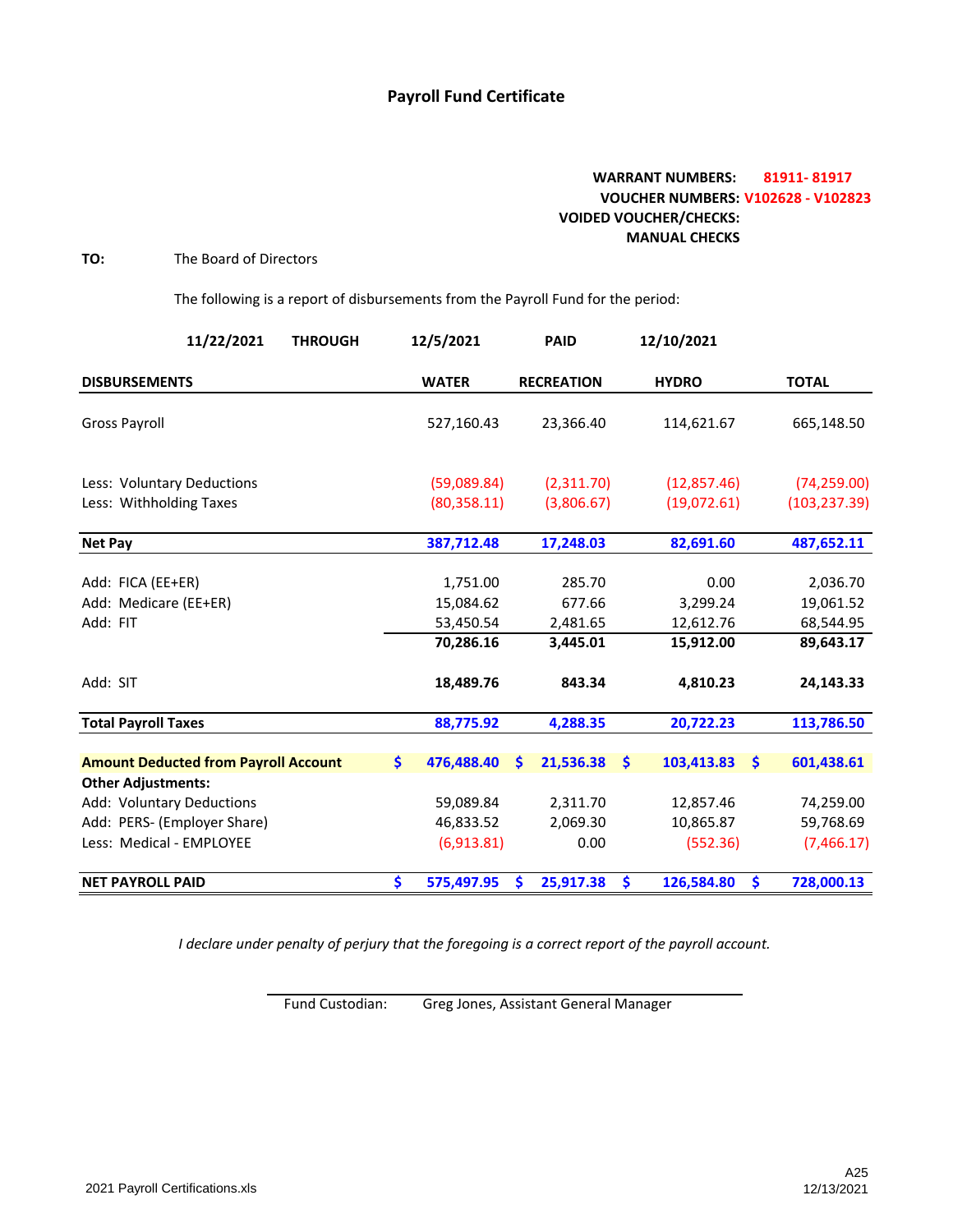## **Payroll Fund Certificate**

## **WARRANT NUMBERS: 81918‐ 81924 VOUCHER NUMBERS: V102824 ‐ V103014 VOIDED VOUCHER/CHECKS: MANUAL CHECKS**

#### **TO:** The Board of Directors

The following is a report of disbursements from the Payroll Fund for the period:

| 12/6/2021<br><b>THROUGH</b>                 |     | 12/19/2021   | <b>PAID</b>       |      | 12/23/2021   |                       |               |
|---------------------------------------------|-----|--------------|-------------------|------|--------------|-----------------------|---------------|
| <b>DISBURSEMENTS</b>                        |     | <b>WATER</b> | <b>RECREATION</b> |      | <b>HYDRO</b> |                       | <b>TOTAL</b>  |
| <b>Gross Payroll</b>                        |     | 568,400.27   | 49,721.56         |      | 134,788.44   |                       | 752,910.27    |
| Less: Voluntary Deductions                  |     | (65, 236.79) | (2,455.92)        |      | (13,626.04)  |                       | (81, 318.75)  |
| Less: Withholding Taxes                     |     | (98, 860.27) | (16, 116.95)      |      | (26, 933.19) |                       | (141, 910.41) |
| <b>Net Pay</b>                              |     | 404,303.21   | 31,148.69         |      | 94,229.21    |                       | 529,681.11    |
| Add: FICA (EE+ER)                           |     | 788.74       | 307.52            |      | 0.00         |                       | 1,096.26      |
| Add: Medicare (EE+ER)                       |     | 16,558.36    | 1,456.42          |      | 3,949.80     |                       | 21,964.58     |
| Add: FIT                                    |     | 66,457.32    | 11,258.72         |      | 17,978.62    |                       | 95,694.66     |
|                                             |     | 83,804.42    | 13,022.66         |      | 21,928.42    |                       | 118,755.50    |
| Add: SIT                                    |     | 23,729.40    | 3,976.26          |      | 6,979.67     |                       | 34,685.33     |
| <b>Total Payroll Taxes</b>                  |     | 107,533.82   | 16,998.92         |      | 28,908.09    |                       | 153,440.83    |
| <b>Amount Deducted from Payroll Account</b> | \$. | 511,837.03   | 48,147.61<br>Ŝ    | Ŝ.   | 123,137.30   | $\mathsf{\mathsf{S}}$ | 683,121.94    |
| <b>Other Adjustments:</b>                   |     |              |                   |      |              |                       |               |
| Add: Voluntary Deductions                   |     | 65,236.79    | 2,455.92          |      | 13,626.04    |                       | 81,318.75     |
| Add: PERS- (Employer Share)                 |     | 47,355.59    | 2,175.09          |      | 11,223.41    |                       | 60,754.09     |
| Less: Medical - EMPLOYEE                    |     | (6,047.00)   |                   | 0.00 | (552.36)     |                       | (6,599.36)    |
| <b>NET PAYROLL PAID</b>                     | \$  | 618,382.41   | 52,778.62<br>Ś    | \$   | 147,434.39   | \$                    | 818,595.42    |

*I declare under penalty of perjury that the foregoing is a correct report of the payroll account.*

Fund Custodian: Greg Jones, Assistant General Manager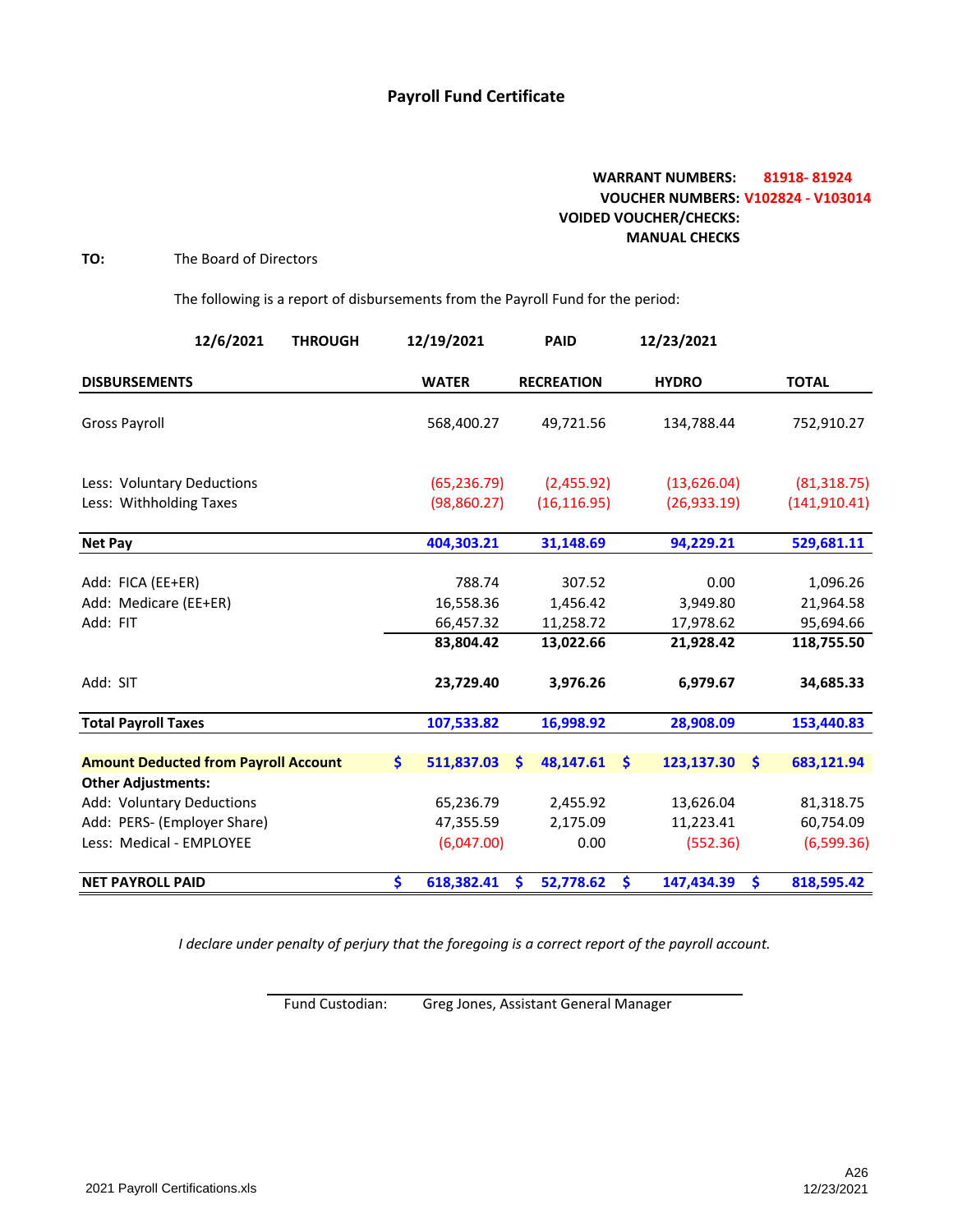#### **Nevada Irrigation District Check Register Report Check Date: 11-27-21 thru 12-24-21** NID\traylord 12/27/2021 10:14:46 AM  $p$ . 1 of 76

| <b>Vendor</b>                       | Check # | <b>Account</b>                                                                | <b>Project/Facility</b>                                                    | <b>Description</b>                                                | <b>Total</b>                           |
|-------------------------------------|---------|-------------------------------------------------------------------------------|----------------------------------------------------------------------------|-------------------------------------------------------------------|----------------------------------------|
| A & A Stepping Stone                |         |                                                                               |                                                                            |                                                                   |                                        |
|                                     | 54976   | 52504 - Materials<br>52910 - Program: Raw Water Rplc                          | 10318 - NORTH AUBURN SYSTEM<br>1098 - SANTINI SIPHON 1&2 RPLMT             | DUPLICATE PAYMENT CREDIT<br><b>CONCRETE</b>                       | (\$184.79)<br>\$193.05                 |
| A & A Stepping Stone                |         |                                                                               |                                                                            |                                                                   | Vendor Subtotal: \$8.26                |
| A Teichert & Son                    |         |                                                                               |                                                                            |                                                                   |                                        |
|                                     | 54663   | 52504 - Materials<br>52504 - Materials<br>52611 - Discount                    | 10491 - AUBURN RAVINE CANAL<br>10503 - DOTY NORTH CANAL<br><b>DISCOUNT</b> | <b>BACKING #2</b><br><b>BACKING #2</b><br><b>DISCOUNT</b>         | \$1,069.16<br>\$373.77<br>(\$14.48)    |
| A Teichert & Son                    |         |                                                                               |                                                                            | Vendor Subtotal: \$1,428.45                                       |                                        |
| A to Z Supply                       | 54833   |                                                                               |                                                                            |                                                                   |                                        |
|                                     |         | 52504 - Materials<br>52504 - Materials                                        | <b>OPERATING EXPENSE</b><br>OPERATING EXPENSE                              | PIPE STRAP<br>SPRAY/TAPE/PADS                                     | \$3.76<br>\$29.19                      |
| A to Z Supply                       |         |                                                                               |                                                                            |                                                                   | Vendor Subtotal: \$32.95               |
| <b>Accountemps</b>                  |         |                                                                               |                                                                            |                                                                   |                                        |
|                                     | 54905   | 52609 - Temporary Labor<br>52609 - Temporary Labor<br>52609 - Temporary Labor | <b>OPERATING EXPENSE</b><br><b>OPERATING EXPENSE</b><br>OPERATING EXPENSE  | W/E 11/19/21 HRS 40<br>W/E 11/12/21 HRS 32<br>W/E 11/19/21 HRS 40 | \$1,029.38<br>\$2,395.20<br>\$1,964.62 |
| <b>Accountemps</b>                  |         |                                                                               |                                                                            | Vendor Subtotal: \$5,389.20                                       |                                        |
| <b>A-Check Global</b>               | 54909   |                                                                               |                                                                            |                                                                   |                                        |
|                                     |         | 52603 - Consultant Fees                                                       | OPERATING EXPENSE                                                          | DMV REPORTING SERVICE                                             | \$83.85                                |
| <b>A-Check Global</b>               |         |                                                                               |                                                                            |                                                                   | Vendor Subtotal: \$83.85               |
| <b>Admiral Alarm &amp; Electric</b> | 54932   | 52615 - Contractor Fees<br>52615 - Contractor Fees                            | 57010 - HYDRO FIELD OFFICE<br>57010 - HYDRO FIELD OFFICE                   | 12/01/21-12/31/21 MONITORING<br>01/01/21-02/28/22 MONITORING      | \$20.67<br>\$39.33                     |
| <b>Admiral Alarm &amp; Electric</b> |         |                                                                               |                                                                            |                                                                   | Vendor Subtotal: \$60.00               |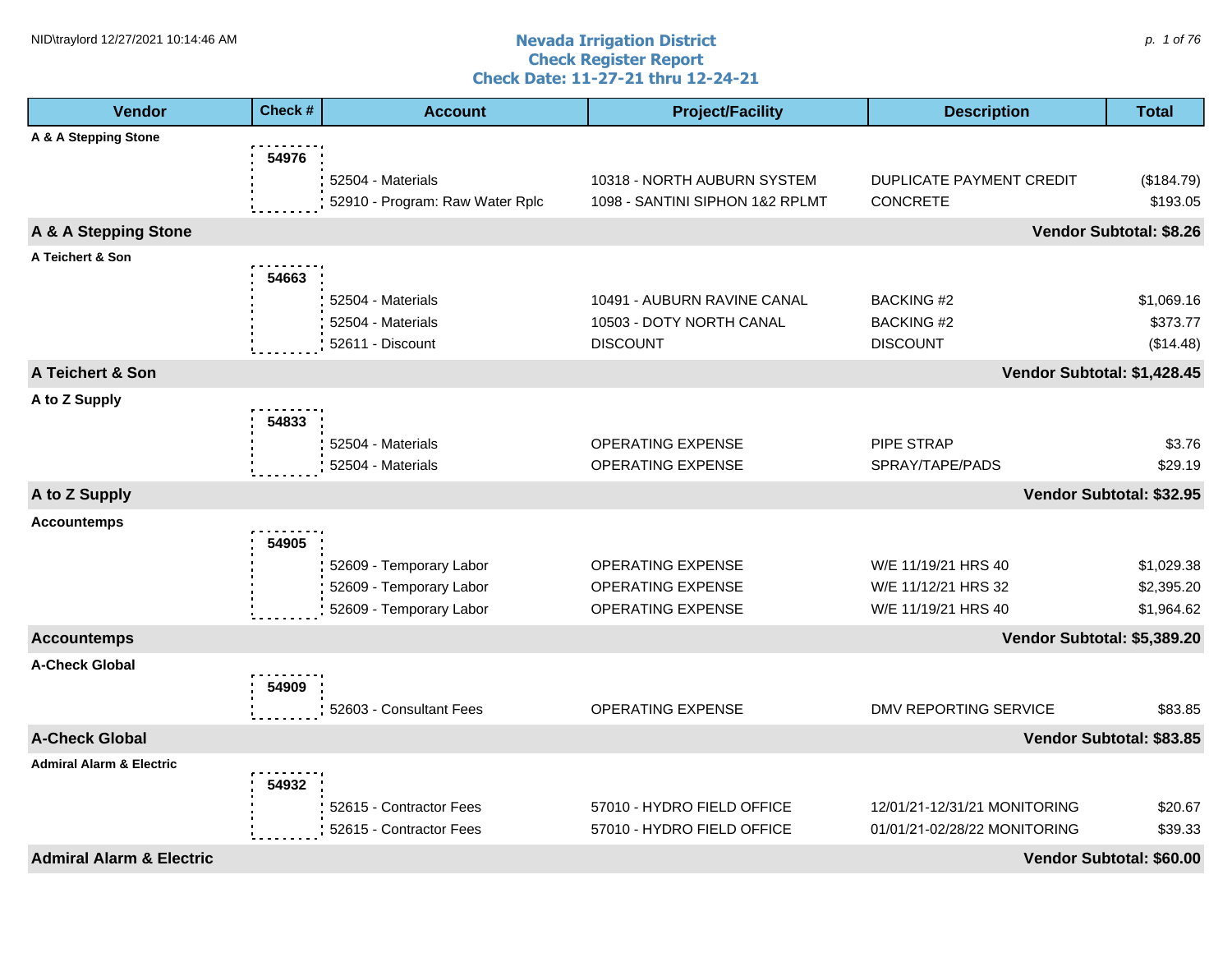#### **Nevada Irrigation District Check Register Report Check Date: 11-27-21 thru 12-24-21** NID\traylord 12/27/2021 10:14:46 AM  $\rho$ . 2 of 76

| <b>Vendor</b>             | Check # | <b>Account</b>          | <b>Project/Facility</b>       | <b>Description</b>          | <b>Total</b>              |
|---------------------------|---------|-------------------------|-------------------------------|-----------------------------|---------------------------|
| Aerotas                   |         |                         |                               |                             |                           |
|                           | 54834   |                         |                               |                             |                           |
|                           |         | 52603 - Consultant Fees | 57109 - BOWMAN LAKE           | <b>LINEWORK</b>             | \$250.00                  |
| <b>Aerotas</b>            |         |                         |                               |                             | Vendor Subtotal: \$250.00 |
| <b>AFSCME</b>             |         |                         |                               |                             |                           |
|                           | 54761   |                         |                               |                             |                           |
|                           |         | 24452 - Union Dues      | <b>WITHHOLDING</b>            | <b>UNION DUES PR-A23</b>    | \$1,895.93                |
|                           |         | 24452 - Union Dues      | <b>WITHHOLDING</b>            | UNION DUES PR-A23           | \$123.93                  |
|                           |         | 24452 - Union Dues      | <b>WITHHOLDING</b>            | UNION DUES PR-A23           | \$570.12                  |
|                           | 54933   |                         |                               |                             |                           |
|                           |         | 24452 - Union Dues      | <b>WITHHOLDING</b>            | UNION DUES PR-A24           | \$1,959.67                |
|                           |         | 24452 - Union Dues      | <b>WITHHOLDING</b>            | <b>UNION DUES PR-A24</b>    | \$124.11                  |
|                           |         | 24452 - Union Dues      | <b>WITHHOLDING</b>            | <b>UNION DUES PR-A24</b>    | \$536.72                  |
| <b>AFSCME</b>             |         |                         |                               | Vendor Subtotal: \$5,210.48 |                           |
| <b>Airgas USA</b>         |         |                         |                               |                             |                           |
|                           | 54762   |                         |                               |                             |                           |
|                           |         | 52504 - Materials       | 57200 - DUTCH FLAT POWERHOUSE | NITROGEN CYLINDER           | \$104.28                  |
| <b>Airgas USA</b>         |         |                         |                               |                             | Vendor Subtotal: \$104.28 |
| Alhambra & Sierra Springs |         |                         |                               |                             |                           |
|                           | 54763   |                         |                               |                             |                           |
|                           |         | 52713 - Utilities       | <b>OPERATING EXPENSE</b>      | <b>BOTTLE RETURN CREDIT</b> | (\$35.00)                 |
|                           |         | 52713 - Utilities       | <b>OPERATING EXPENSE</b>      | <b>LATE CHARGE</b>          | \$10.00                   |
|                           |         | 52713 - Utilities       | OPERATING EXPENSE             | POTABLE WATER               | \$135.86                  |
|                           |         | 52713 - Utilities       | <b>OPERATING EXPENSE</b>      | <b>LATE CHARGE</b>          | \$10.00                   |
|                           |         | 52713 - Utilities       | OPERATING EXPENSE             | <b>RENTAL FEE</b>           | \$8.99                    |
|                           |         | 52713 - Utilities       | OPERATING EXPENSE             | <b>RENTAL FEE</b>           | \$8.99                    |
|                           | 54764   |                         |                               |                             |                           |
|                           |         | 52504 - Materials       | <b>OPERATING EXPENSE</b>      | POTABLE WATER               | \$24.18                   |
|                           |         | 52504 - Materials       | 10232 - PLACER YARD           | POTABLE WATER               | \$242.21                  |
|                           |         | 52504 - Materials       | 10232 - PLACER YARD           | POTABLE WATER               | \$358.13                  |
|                           |         | 52504 - Materials       | <b>OPERATING EXPENSE</b>      | POTABLE WATER               | \$57.93                   |
|                           |         | 52504 - Materials       | <b>OPERATING EXPENSE</b>      | POTABLE WATER               | \$80.91                   |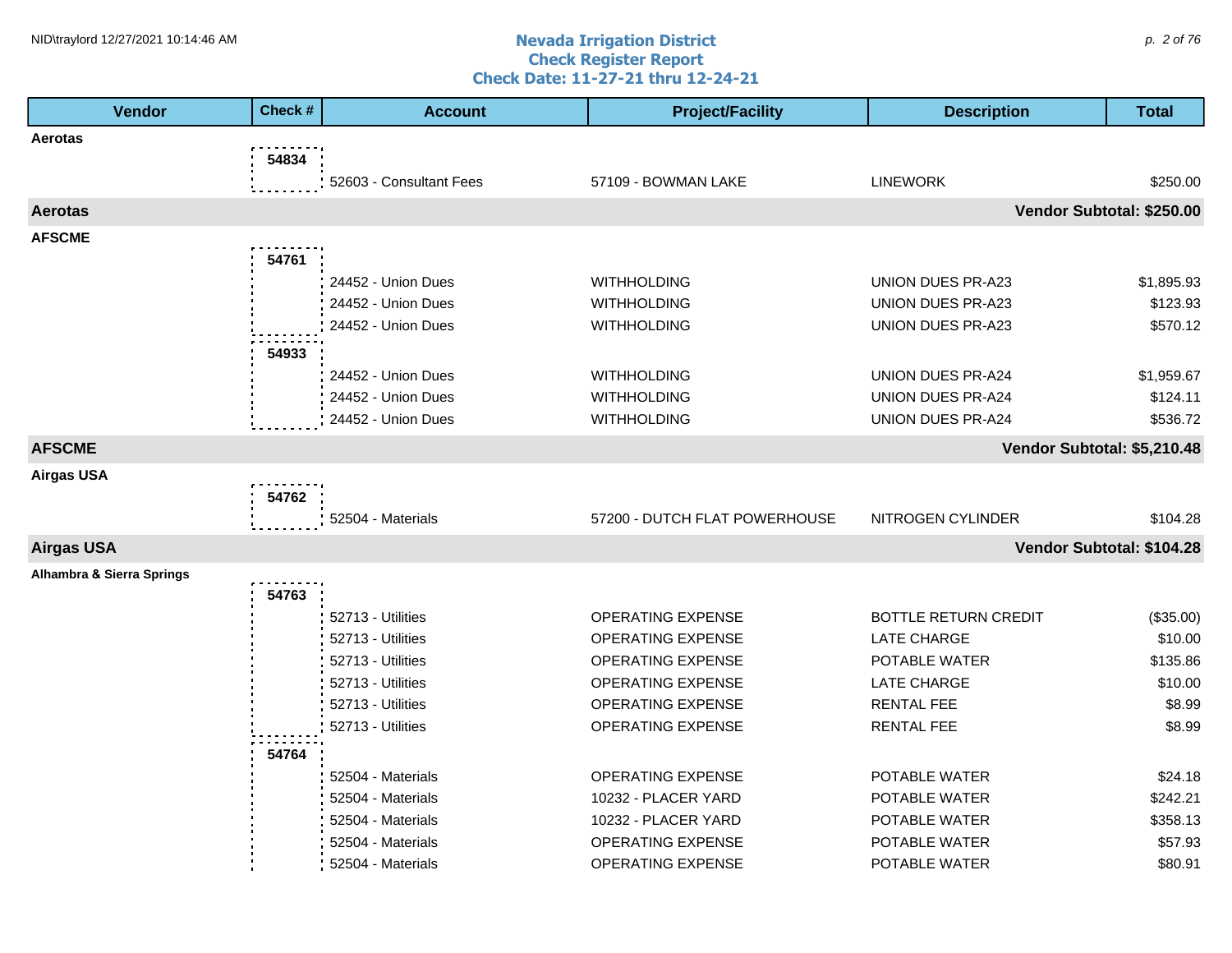#### **Nevada Irrigation District Check Register Report Check Date: 11-27-21 thru 12-24-21** NID\traylord 12/27/2021 10:14:46 AM  $\rho$ . 3 of 76

| <b>Vendor</b>                        | Check # | <b>Account</b>                | <b>Project/Facility</b>              | <b>Description</b>             | <b>Total</b> |
|--------------------------------------|---------|-------------------------------|--------------------------------------|--------------------------------|--------------|
| Alhambra & Sierra Springs            |         |                               |                                      |                                |              |
|                                      | 54764   |                               |                                      |                                |              |
|                                      |         | 52504 - Materials             | <b>OPERATING EXPENSE</b>             | POTABLE WATER                  | \$56.94      |
|                                      |         | 52504 - Materials             | <b>OPERATING EXPENSE</b>             | POTABLE WATER                  | \$68.43      |
| <b>Alhambra &amp; Sierra Springs</b> |         |                               |                                      | Vendor Subtotal: \$1,027.57    |              |
| Amazon.Com                           |         |                               |                                      |                                |              |
|                                      | 54809   |                               |                                      |                                |              |
|                                      |         | 52504 - Materials             | OPERATING EXPENSE                    | <b>HDMI ADAPTER</b>            | \$8.54       |
|                                      |         | 52505 - Safety Supplies       | <b>OPERATING EXPENSE</b>             | <b>FIRST AID CREAM</b>         | \$10.84      |
|                                      |         | 52505 - Safety Supplies       | OPERATING EXPENSE                    | <b>BAND-AIDS</b>               | \$13.74      |
|                                      |         | 52503 - Equipment Maintenance | 10307 - LAKE OF THE PINES TRMT PLANT | <b>BREAKER MECHANICAL KITS</b> | \$73.95      |
|                                      |         | 52505 - Safety Supplies       | OPERATING EXPENSE                    | <b>CHAINSAW SAFETY CHAPS</b>   | \$305.74     |
|                                      | 54836   |                               |                                      |                                |              |
|                                      |         | 52710 - Supplies              | OPERATING EXPENSE                    | ICE MAKER REFUND CREDIT        | (\$353.99)   |
|                                      |         | 52710 - Supplies              | <b>OPERATING EXPENSE</b>             | <b>ICE MAKER REFUND CREDIT</b> | (\$80.00)    |
|                                      |         | 52710 - Supplies              | OPERATING EXPENSE                    | <b>LIGHTNING CABLES SET</b>    | \$11.77      |
|                                      |         | 52710 - Supplies              | <b>OPERATING EXPENSE</b>             | <b>MONTHLY PLANNER</b>         | \$12.88      |
|                                      |         | 52505 - Safety Supplies       | OPERATING EXPENSE                    | <b>WALKIE TALKIES</b>          | \$75.94      |
|                                      |         | 52710 - Supplies              | OPERATING EXPENSE                    | 2022 CALENDARS                 | \$108.49     |
|                                      |         | 52506 - Small Tools           | OPERATING EXPENSE                    | <b>HEAT GUN</b>                | \$129.12     |
|                                      |         | 52506 - Small Tools           | 10232 - PLACER YARD                  | HAMMER KIT/BATTERIES/BITS      | \$1,274.10   |
|                                      |         | 52710 - Supplies              | <b>OPERATING EXPENSE</b>             | NOTEBOOKS/EARBUDS/PLANNER      | \$132.11     |
|                                      | 54910   |                               |                                      |                                |              |
|                                      |         | 52710 - Supplies              | 10230 - MAIN OFFICE                  | <b>KLEENEX</b>                 | \$15.03      |
|                                      |         | 52710 - Supplies              | <b>OPERATING EXPENSE</b>             | <b>GLASS CLEANER</b>           | \$19.52      |
|                                      |         | 52710 - Supplies              | OPERATING EXPENSE                    | ANNIVERSARY GIFT CARD          | \$25.00      |
|                                      |         | 52710 - Supplies              | OPERATING EXPENSE                    | ANNIVERSARY GIFT CARD          | \$25.00      |
|                                      |         | 52710 - Supplies              | OPERATING EXPENSE                    | ANNIVERSARY GIFT CARD          | \$25.00      |
|                                      |         | 52504 - Materials             | <b>OPERATING EXPENSE</b>             | <b>CONNECTOR KIT</b>           | \$55.88      |
|                                      |         | 52710 - Supplies              | <b>OPERATING EXPENSE</b>             | ANNIVERSARY GIFT CARD          | \$75.00      |
|                                      |         | 52710 - Supplies              | OPERATING EXPENSE                    | ANNIVERSARY GIFT CARD          | \$100.00     |
|                                      | 54977   |                               |                                      |                                |              |
|                                      |         | 52710 - Supplies              | <b>OPERATING EXPENSE</b>             | <b>RUBBER FINGER TIPS</b>      | \$6.16       |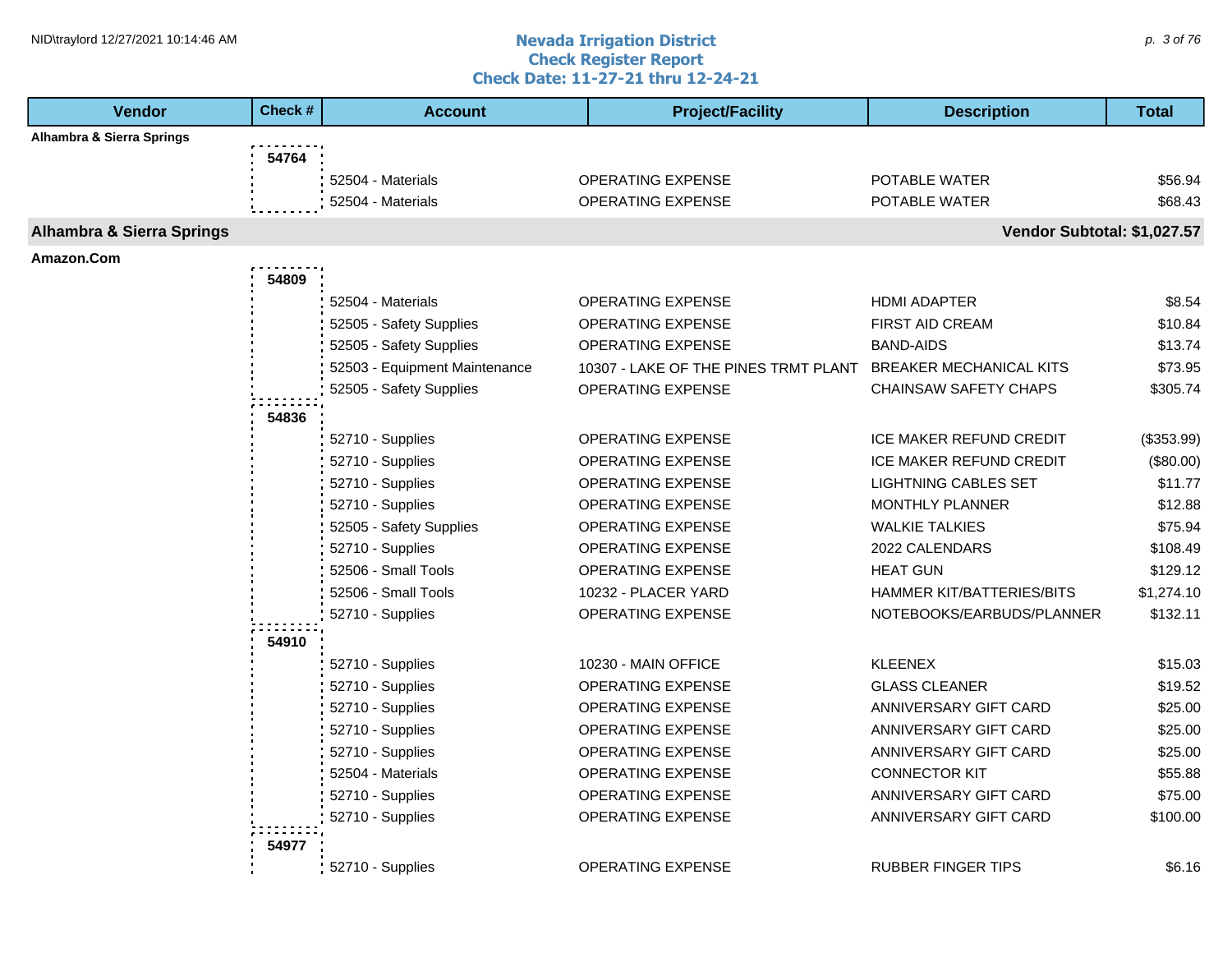#### **Nevada Irrigation District Check Register Report Check Date: 11-27-21 thru 12-24-21** NID\traylord 12/27/2021 10:14:46 AM  $\rho$ . 4 of 76

| Amazon.Com<br>54977<br>52710 - Supplies<br><b>OPERATING EXPENSE</b><br><b>MOUSE PADS</b><br>\$11.07<br><b>SWITCH</b><br>\$17.31<br>52503 - Equipment Maintenance<br>10313 - E GEORGE SYSTEM<br>52710 - Supplies<br><b>PENS</b><br>\$19.50<br>OPERATING EXPENSE<br>52710 - Supplies<br>OPERATING EXPENSE<br><b>CALCULATOR RIBBON</b><br>\$24.99<br>52710 - Supplies<br>OPERATING EXPENSE<br><b>USB FLASH DRIVE</b><br>\$28.67<br>52710 - Supplies<br>OPERATING EXPENSE<br><b>CALCULATOR ROLLS</b><br>\$52.60<br>52710 - Supplies<br>OPERATING EXPENSE<br><b>BINDERS</b><br>\$101.57<br>52505 - Safety Supplies<br>BAND-AIDS/TAPE/ALCOHOL<br>OPERATING EXPENSE<br>\$133.85<br>Amazon.Com<br>Vendor Subtotal: \$2,459.38<br><b>American Casting</b><br>54869<br><b>FREIGHT</b><br>52504 - Materials<br>OPERATING EXPENSE<br>\$240.80<br>52504 - Materials<br><b>OPERATING EXPENSE</b><br><b>WATER BOX SEAL</b><br>\$1,649.20<br>Vendor Subtotal: \$1,890.00<br><b>American Casting</b><br><b>Amerigas Propane</b><br>54884<br>52713 - Utilities<br>57208 - FULLER LAKE BUILDING<br><b>TANK RENTAL</b><br>\$121.53<br>52713 - Utilities<br>57112 - BOWMAN HOUSE<br>\$189.55<br><b>TANK RENTAL</b><br>52713 - Utilities<br>57209 - BEAR VALLEY HOUSE<br><b>TANK RENTAL</b><br>\$189.55<br>52713 - Utilities<br>57209 - BEAR VALLEY HOUSE<br>TANK RENTAL/ADJUSTMENT<br>\$311.08<br>52713 - Utilities<br>57112 - BOWMAN HOUSE<br>TANK RENTAL/ADJUSTMENT<br>\$311.08<br>52713 - Utilities<br>57208 - FULLER LAKE BUILDING<br><b>TANK RENTAL/ADJUSTMENT</b><br>\$379.10<br><b>Amerigas Propane</b><br>Vendor Subtotal: \$1,501.89<br><b>Anderson Sierra Pipe</b><br>54837<br>57700 - COMBIE SOUTH POWERHOUSE SCREEN/O-RINGS/LUBE<br>\$53.96<br>52504 - Materials<br>54911<br>57700 - COMBIE SOUTH POWERHOUSE<br>VU FLOW MESH SCREEN<br>\$89.77<br>52504 - Materials | <b>Vendor</b> | Check # | <b>Account</b>                   | <b>Project/Facility</b>         | <b>Description</b>        | <b>Total</b> |
|------------------------------------------------------------------------------------------------------------------------------------------------------------------------------------------------------------------------------------------------------------------------------------------------------------------------------------------------------------------------------------------------------------------------------------------------------------------------------------------------------------------------------------------------------------------------------------------------------------------------------------------------------------------------------------------------------------------------------------------------------------------------------------------------------------------------------------------------------------------------------------------------------------------------------------------------------------------------------------------------------------------------------------------------------------------------------------------------------------------------------------------------------------------------------------------------------------------------------------------------------------------------------------------------------------------------------------------------------------------------------------------------------------------------------------------------------------------------------------------------------------------------------------------------------------------------------------------------------------------------------------------------------------------------------------------------------------------------------------------------------------------------------------------------------------------------------------------------------------|---------------|---------|----------------------------------|---------------------------------|---------------------------|--------------|
|                                                                                                                                                                                                                                                                                                                                                                                                                                                                                                                                                                                                                                                                                                                                                                                                                                                                                                                                                                                                                                                                                                                                                                                                                                                                                                                                                                                                                                                                                                                                                                                                                                                                                                                                                                                                                                                            |               |         |                                  |                                 |                           |              |
|                                                                                                                                                                                                                                                                                                                                                                                                                                                                                                                                                                                                                                                                                                                                                                                                                                                                                                                                                                                                                                                                                                                                                                                                                                                                                                                                                                                                                                                                                                                                                                                                                                                                                                                                                                                                                                                            |               |         |                                  |                                 |                           |              |
|                                                                                                                                                                                                                                                                                                                                                                                                                                                                                                                                                                                                                                                                                                                                                                                                                                                                                                                                                                                                                                                                                                                                                                                                                                                                                                                                                                                                                                                                                                                                                                                                                                                                                                                                                                                                                                                            |               |         |                                  |                                 |                           |              |
|                                                                                                                                                                                                                                                                                                                                                                                                                                                                                                                                                                                                                                                                                                                                                                                                                                                                                                                                                                                                                                                                                                                                                                                                                                                                                                                                                                                                                                                                                                                                                                                                                                                                                                                                                                                                                                                            |               |         |                                  |                                 |                           |              |
|                                                                                                                                                                                                                                                                                                                                                                                                                                                                                                                                                                                                                                                                                                                                                                                                                                                                                                                                                                                                                                                                                                                                                                                                                                                                                                                                                                                                                                                                                                                                                                                                                                                                                                                                                                                                                                                            |               |         |                                  |                                 |                           |              |
|                                                                                                                                                                                                                                                                                                                                                                                                                                                                                                                                                                                                                                                                                                                                                                                                                                                                                                                                                                                                                                                                                                                                                                                                                                                                                                                                                                                                                                                                                                                                                                                                                                                                                                                                                                                                                                                            |               |         |                                  |                                 |                           |              |
|                                                                                                                                                                                                                                                                                                                                                                                                                                                                                                                                                                                                                                                                                                                                                                                                                                                                                                                                                                                                                                                                                                                                                                                                                                                                                                                                                                                                                                                                                                                                                                                                                                                                                                                                                                                                                                                            |               |         |                                  |                                 |                           |              |
|                                                                                                                                                                                                                                                                                                                                                                                                                                                                                                                                                                                                                                                                                                                                                                                                                                                                                                                                                                                                                                                                                                                                                                                                                                                                                                                                                                                                                                                                                                                                                                                                                                                                                                                                                                                                                                                            |               |         |                                  |                                 |                           |              |
|                                                                                                                                                                                                                                                                                                                                                                                                                                                                                                                                                                                                                                                                                                                                                                                                                                                                                                                                                                                                                                                                                                                                                                                                                                                                                                                                                                                                                                                                                                                                                                                                                                                                                                                                                                                                                                                            |               |         |                                  |                                 |                           |              |
|                                                                                                                                                                                                                                                                                                                                                                                                                                                                                                                                                                                                                                                                                                                                                                                                                                                                                                                                                                                                                                                                                                                                                                                                                                                                                                                                                                                                                                                                                                                                                                                                                                                                                                                                                                                                                                                            |               |         |                                  |                                 |                           |              |
|                                                                                                                                                                                                                                                                                                                                                                                                                                                                                                                                                                                                                                                                                                                                                                                                                                                                                                                                                                                                                                                                                                                                                                                                                                                                                                                                                                                                                                                                                                                                                                                                                                                                                                                                                                                                                                                            |               |         |                                  |                                 |                           |              |
|                                                                                                                                                                                                                                                                                                                                                                                                                                                                                                                                                                                                                                                                                                                                                                                                                                                                                                                                                                                                                                                                                                                                                                                                                                                                                                                                                                                                                                                                                                                                                                                                                                                                                                                                                                                                                                                            |               |         |                                  |                                 |                           |              |
|                                                                                                                                                                                                                                                                                                                                                                                                                                                                                                                                                                                                                                                                                                                                                                                                                                                                                                                                                                                                                                                                                                                                                                                                                                                                                                                                                                                                                                                                                                                                                                                                                                                                                                                                                                                                                                                            |               |         |                                  |                                 |                           |              |
|                                                                                                                                                                                                                                                                                                                                                                                                                                                                                                                                                                                                                                                                                                                                                                                                                                                                                                                                                                                                                                                                                                                                                                                                                                                                                                                                                                                                                                                                                                                                                                                                                                                                                                                                                                                                                                                            |               |         |                                  |                                 |                           |              |
|                                                                                                                                                                                                                                                                                                                                                                                                                                                                                                                                                                                                                                                                                                                                                                                                                                                                                                                                                                                                                                                                                                                                                                                                                                                                                                                                                                                                                                                                                                                                                                                                                                                                                                                                                                                                                                                            |               |         |                                  |                                 |                           |              |
|                                                                                                                                                                                                                                                                                                                                                                                                                                                                                                                                                                                                                                                                                                                                                                                                                                                                                                                                                                                                                                                                                                                                                                                                                                                                                                                                                                                                                                                                                                                                                                                                                                                                                                                                                                                                                                                            |               |         |                                  |                                 |                           |              |
|                                                                                                                                                                                                                                                                                                                                                                                                                                                                                                                                                                                                                                                                                                                                                                                                                                                                                                                                                                                                                                                                                                                                                                                                                                                                                                                                                                                                                                                                                                                                                                                                                                                                                                                                                                                                                                                            |               |         |                                  |                                 |                           |              |
|                                                                                                                                                                                                                                                                                                                                                                                                                                                                                                                                                                                                                                                                                                                                                                                                                                                                                                                                                                                                                                                                                                                                                                                                                                                                                                                                                                                                                                                                                                                                                                                                                                                                                                                                                                                                                                                            |               |         |                                  |                                 |                           |              |
|                                                                                                                                                                                                                                                                                                                                                                                                                                                                                                                                                                                                                                                                                                                                                                                                                                                                                                                                                                                                                                                                                                                                                                                                                                                                                                                                                                                                                                                                                                                                                                                                                                                                                                                                                                                                                                                            |               |         |                                  |                                 |                           |              |
|                                                                                                                                                                                                                                                                                                                                                                                                                                                                                                                                                                                                                                                                                                                                                                                                                                                                                                                                                                                                                                                                                                                                                                                                                                                                                                                                                                                                                                                                                                                                                                                                                                                                                                                                                                                                                                                            |               |         |                                  |                                 |                           |              |
|                                                                                                                                                                                                                                                                                                                                                                                                                                                                                                                                                                                                                                                                                                                                                                                                                                                                                                                                                                                                                                                                                                                                                                                                                                                                                                                                                                                                                                                                                                                                                                                                                                                                                                                                                                                                                                                            |               |         |                                  |                                 |                           |              |
|                                                                                                                                                                                                                                                                                                                                                                                                                                                                                                                                                                                                                                                                                                                                                                                                                                                                                                                                                                                                                                                                                                                                                                                                                                                                                                                                                                                                                                                                                                                                                                                                                                                                                                                                                                                                                                                            |               |         |                                  |                                 |                           |              |
|                                                                                                                                                                                                                                                                                                                                                                                                                                                                                                                                                                                                                                                                                                                                                                                                                                                                                                                                                                                                                                                                                                                                                                                                                                                                                                                                                                                                                                                                                                                                                                                                                                                                                                                                                                                                                                                            |               |         |                                  |                                 |                           |              |
|                                                                                                                                                                                                                                                                                                                                                                                                                                                                                                                                                                                                                                                                                                                                                                                                                                                                                                                                                                                                                                                                                                                                                                                                                                                                                                                                                                                                                                                                                                                                                                                                                                                                                                                                                                                                                                                            |               |         |                                  |                                 |                           |              |
|                                                                                                                                                                                                                                                                                                                                                                                                                                                                                                                                                                                                                                                                                                                                                                                                                                                                                                                                                                                                                                                                                                                                                                                                                                                                                                                                                                                                                                                                                                                                                                                                                                                                                                                                                                                                                                                            |               |         |                                  |                                 |                           |              |
|                                                                                                                                                                                                                                                                                                                                                                                                                                                                                                                                                                                                                                                                                                                                                                                                                                                                                                                                                                                                                                                                                                                                                                                                                                                                                                                                                                                                                                                                                                                                                                                                                                                                                                                                                                                                                                                            |               |         |                                  |                                 |                           |              |
|                                                                                                                                                                                                                                                                                                                                                                                                                                                                                                                                                                                                                                                                                                                                                                                                                                                                                                                                                                                                                                                                                                                                                                                                                                                                                                                                                                                                                                                                                                                                                                                                                                                                                                                                                                                                                                                            |               |         |                                  |                                 |                           |              |
|                                                                                                                                                                                                                                                                                                                                                                                                                                                                                                                                                                                                                                                                                                                                                                                                                                                                                                                                                                                                                                                                                                                                                                                                                                                                                                                                                                                                                                                                                                                                                                                                                                                                                                                                                                                                                                                            |               |         |                                  |                                 |                           |              |
|                                                                                                                                                                                                                                                                                                                                                                                                                                                                                                                                                                                                                                                                                                                                                                                                                                                                                                                                                                                                                                                                                                                                                                                                                                                                                                                                                                                                                                                                                                                                                                                                                                                                                                                                                                                                                                                            |               |         |                                  |                                 |                           |              |
|                                                                                                                                                                                                                                                                                                                                                                                                                                                                                                                                                                                                                                                                                                                                                                                                                                                                                                                                                                                                                                                                                                                                                                                                                                                                                                                                                                                                                                                                                                                                                                                                                                                                                                                                                                                                                                                            |               |         |                                  |                                 |                           |              |
|                                                                                                                                                                                                                                                                                                                                                                                                                                                                                                                                                                                                                                                                                                                                                                                                                                                                                                                                                                                                                                                                                                                                                                                                                                                                                                                                                                                                                                                                                                                                                                                                                                                                                                                                                                                                                                                            |               |         | 52920 - Program: PH Improvements | 2168 - CSPH ELECTRICAL UPGRADES | <b>DRAIN PIPE/ADAPTER</b> | \$144.95     |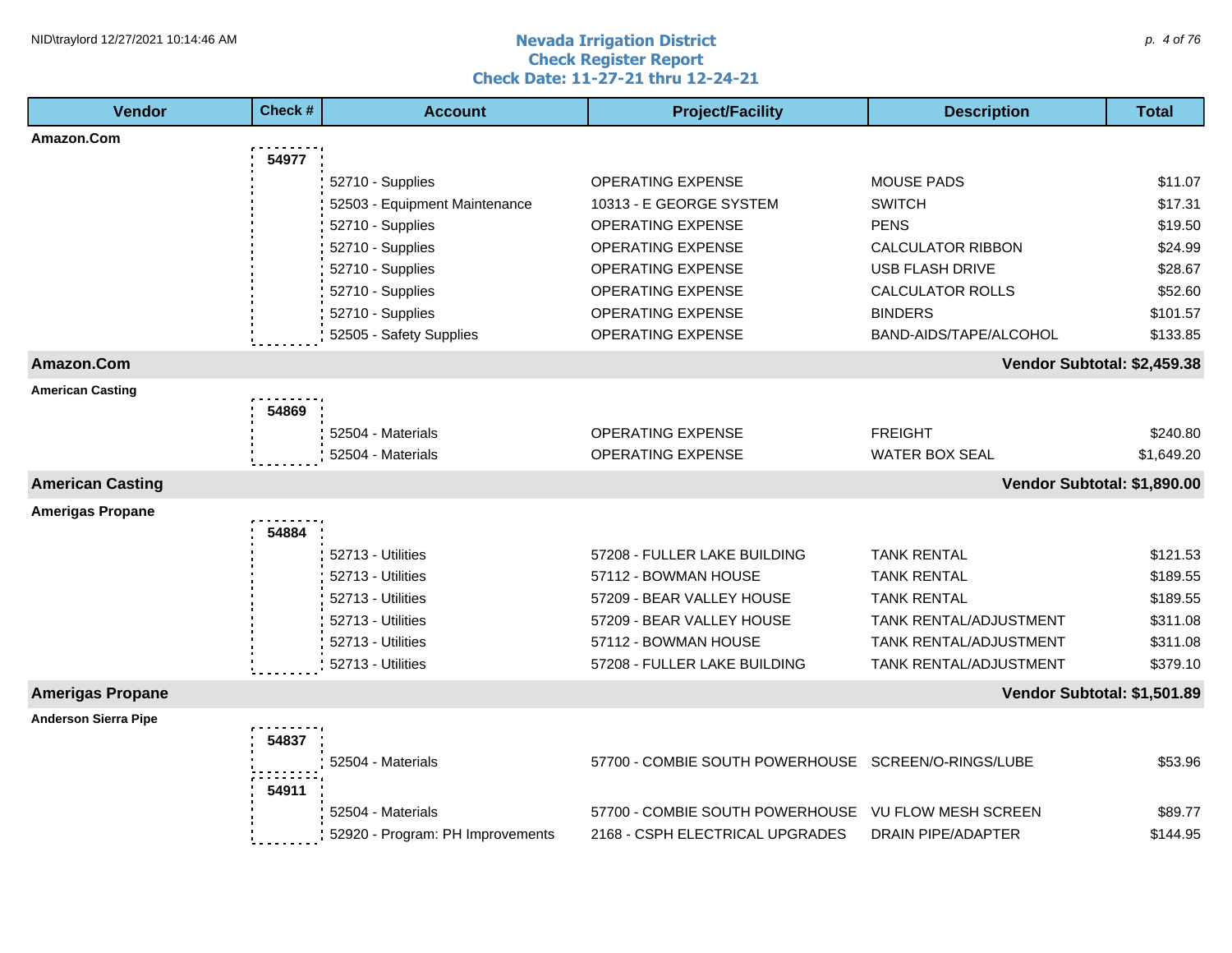#### **Nevada Irrigation District Check Register Report Check Date: 11-27-21 thru 12-24-21** NID\traylord 12/27/2021 10:14:46 AM  $\rho$ . 5 of 76

| <b>Vendor</b>               | Check # | <b>Account</b>                  | <b>Project/Facility</b>                                   | <b>Description</b>        | <b>Total</b>              |
|-----------------------------|---------|---------------------------------|-----------------------------------------------------------|---------------------------|---------------------------|
| <b>Anderson Sierra Pipe</b> |         |                                 |                                                           |                           |                           |
|                             | 54978   |                                 |                                                           |                           |                           |
|                             |         | 52910 - Program: Raw Water Rplc | 1098 - SANTINI SIPHON 1&2 RPLMT                           | <b>RUBBER COUPLING</b>    | \$12.46                   |
|                             |         | 52910 - Program: Raw Water Rplc | 1098 - SANTINI SIPHON 1&2 RPLMT                           | COUPLING/PVC ELLS         | \$53.50                   |
| <b>Anderson Sierra Pipe</b> |         |                                 |                                                           |                           | Vendor Subtotal: \$354.64 |
| AT&T                        |         |                                 |                                                           |                           |                           |
|                             | 54765   |                                 |                                                           |                           |                           |
|                             |         | 52713 - Utilities               | 57700 - COMBIE SOUTH POWERHOUSE 09/10/21-10/09/21 SERVICE |                           | \$45.12                   |
|                             |         | 52713 - Utilities               | 57700 - COMBIE SOUTH POWERHOUSE 10/10/21-11/09/21 SERVICE |                           | \$43.35                   |
|                             | 54766   |                                 |                                                           |                           |                           |
|                             |         | 52713 - Utilities               | 57400 - ROLLINS POWERHOUSE                                | 10/13/21-11/12/21 SERVICE | \$93.19                   |
|                             |         | 52713 - Utilities               | 57400 - ROLLINS POWERHOUSE                                | 09/13/21-10/12/21 SERVICE | \$93.19                   |
|                             | 54767   |                                 |                                                           |                           |                           |
|                             |         | 52713 - Utilities               | 10230 - MAIN OFFICE                                       | 09/13/21-10/12/21 SERVICE | \$302.96                  |
|                             |         | 52713 - Utilities               | 10230 - MAIN OFFICE                                       | 10/13/21-11/12/21 SERVICE | \$302.96                  |
|                             |         |                                 |                                                           |                           |                           |
|                             | 54770   |                                 |                                                           |                           |                           |
|                             |         | 52713 - Utilities               | 57200 - DUTCH FLAT POWERHOUSE                             | 10/07/21-11/06/21 SERVICE | \$22.99                   |
|                             | 54771   |                                 |                                                           |                           |                           |
|                             |         | 52713 - Utilities               | 10354 - D/S (DEER CREEK SO CANAL)                         | 10/07/21-11/06/21 SERVICE | \$22.99                   |
|                             | 54772   |                                 |                                                           |                           |                           |
|                             |         | 52713 - Utilities               | 10230 - MAIN OFFICE                                       | 10/13/21-11/12/21 SERVICE | \$1,672.98                |
|                             | 54773   |                                 |                                                           |                           |                           |
|                             |         | 52713 - Utilities               | 57010 - HYDRO FIELD OFFICE                                | 10/07/21-11/06/21 SERVICE | \$499.24                  |
|                             | 54808   |                                 |                                                           |                           |                           |
|                             |         | 52713 - Utilities               | OPERATING EXPENSE                                         | NOV-21 YP LISTING         | \$14.70                   |
|                             |         | 52713 - Utilities               | OPERATING EXPENSE                                         | LATE CHARGE               | \$0.20                    |
|                             |         |                                 |                                                           |                           |                           |
|                             | 54886   | 52713 - Utilities               | 57010 - HYDRO FIELD OFFICE                                | LATE PAYMENT FEE          | \$7.22                    |
|                             |         | 52713 - Utilities               | 57010 - HYDRO FIELD OFFICE                                | 11/01/21-11/30/21 SERVICE | \$294.77                  |
|                             |         |                                 |                                                           |                           |                           |
|                             | 54887   |                                 |                                                           |                           |                           |
|                             |         | 52713 - Utilities               | 10303 - E GEORGE TRMT PLANT                               | 10/20/21-11/19/21 SERVICE | \$33.34                   |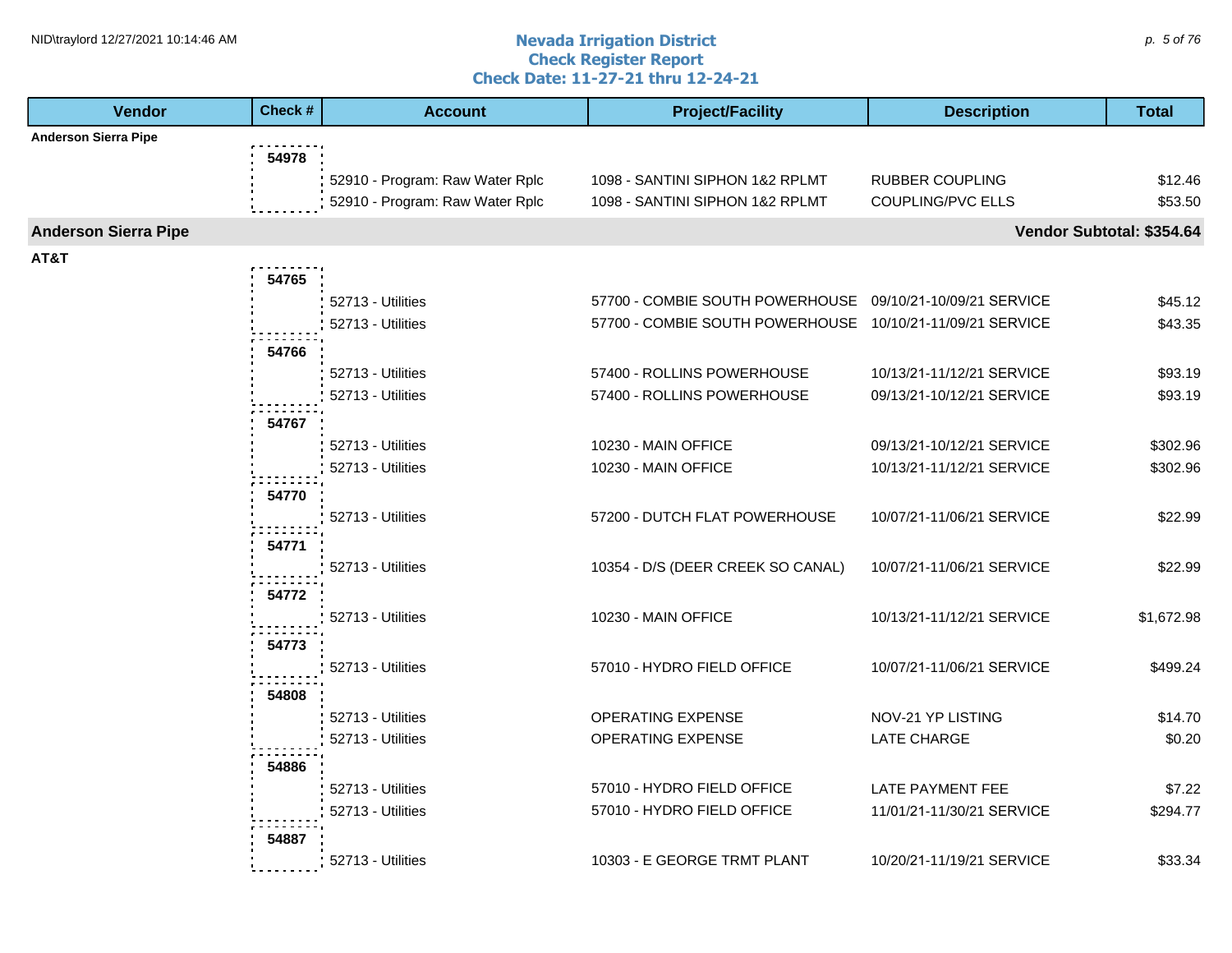#### **Nevada Irrigation District Check Register Report Check Date: 11-27-21 thru 12-24-21** NID\traylord 12/27/2021 10:14:46 AM  $\rho$ . 6 of 76

| Vendor                   | Check # | <b>Account</b>    | <b>Project/Facility</b>                                             | <b>Description</b>          | <b>Total</b> |
|--------------------------|---------|-------------------|---------------------------------------------------------------------|-----------------------------|--------------|
| AT&T                     |         |                   |                                                                     |                             |              |
|                          | 54888   |                   |                                                                     |                             |              |
|                          |         | 52713 - Utilities | 10314 - LOMA RICA SYSTEM                                            | 10/20/21-11/19/21 SERVICE   | \$22.73      |
|                          | 54934   |                   |                                                                     |                             |              |
|                          |         | 52713 - Utilities | 57300 - CHICAGO PARK POWERHOUSE OCT-21 ANIRA MNG SERVICE            |                             | \$88.01      |
|                          |         | 52713 - Utilities | 57300 - CHICAGO PARK POWERHOUSE                                     | SEP-21 ANIRA MNG SERVICE    | \$97.92      |
|                          |         | 52713 - Utilities | 57700 - COMBIE SOUTH POWERHOUSE                                     | OCT-21 ANIRA MNG SERVICE    | \$88.01      |
|                          |         | 52713 - Utilities | 57700 - COMBIE SOUTH POWERHOUSE SEP-21 ANIRA MNG SERVICE            |                             | \$97.92      |
|                          |         | 52713 - Utilities | 57800 - DEER CREEK POWERHOUSE                                       | OCT-21 ANIRA MNG SERVICE    | \$88.00      |
|                          |         | 52713 - Utilities | 57800 - DEER CREEK POWERHOUSE                                       | SEP-21 ANIRA MNG SERVICE    | \$97.92      |
|                          | 54935   |                   |                                                                     |                             |              |
|                          |         | 52713 - Utilities | 30257 - PENINSULA - REC                                             | 10/10/21-11/09/21 SERVICE   | \$404.68     |
|                          |         | 52713 - Utilities | 30257 - PENINSULA - REC                                             | 09/10/21-10/09/21 SERVICE   | \$1,474.89   |
|                          |         | 52713 - Utilities | 30257 - PENINSULA - REC                                             | ADJUSTMENT CREDIT           | (\$141.90)   |
|                          |         | 52713 - Utilities | 30257 - PENINSULA - REC                                             | <b>ADJUSTMENT CREDIT</b>    | (\$61.02)    |
|                          | 54936   |                   |                                                                     |                             |              |
|                          |         | 52713 - Utilities | 30253 - SCOTTS FLAT - REC                                           | 10/07/21-11/06/21 SERVICE   | \$98.15      |
|                          |         |                   |                                                                     |                             |              |
|                          | 54937   | 52713 - Utilities | 57900 - SCOTTS FLAT POWERHOUSE                                      | 10/20/21-11/19/21 SERVICE   | \$21.31      |
|                          |         |                   |                                                                     |                             |              |
|                          | 54938   |                   |                                                                     |                             |              |
|                          |         | 52713 - Utilities | 57600 - COMBIE NORTH POWERHOUSE 10/20/21-11/19/21 SERVICE           |                             | \$64.85      |
|                          | 54939   |                   |                                                                     |                             |              |
|                          |         | 52713 - Utilities | 57300 - CHICAGO PARK POWERHOUSE 10/20/21-11/19/21 SWITCH            |                             | \$22.73      |
|                          | 54940   |                   |                                                                     |                             |              |
|                          |         | 52713 - Utilities | 57010 - HYDRO FIELD OFFICE                                          | 10/20/21-11/19/21 SERVICE   | \$236.32     |
| AT&T                     |         |                   |                                                                     | Vendor Subtotal: \$6,149.72 |              |
| <b>AT&amp;T Mobility</b> |         |                   |                                                                     |                             |              |
|                          | 54768   |                   |                                                                     |                             |              |
|                          |         | 52713 - Utilities | 10314 - LOMA RICA SYSTEM                                            | 10/09/21-11/08/21 SERVICE   | \$87.48      |
|                          | 54769   |                   |                                                                     |                             |              |
|                          |         |                   |                                                                     |                             |              |
|                          |         | 52713 - Utilities | 57700 - COMBIE SOUTH POWERHOUSE 10/09/21-11/08/21 ANIRA MNG SERVICE |                             | \$40.74      |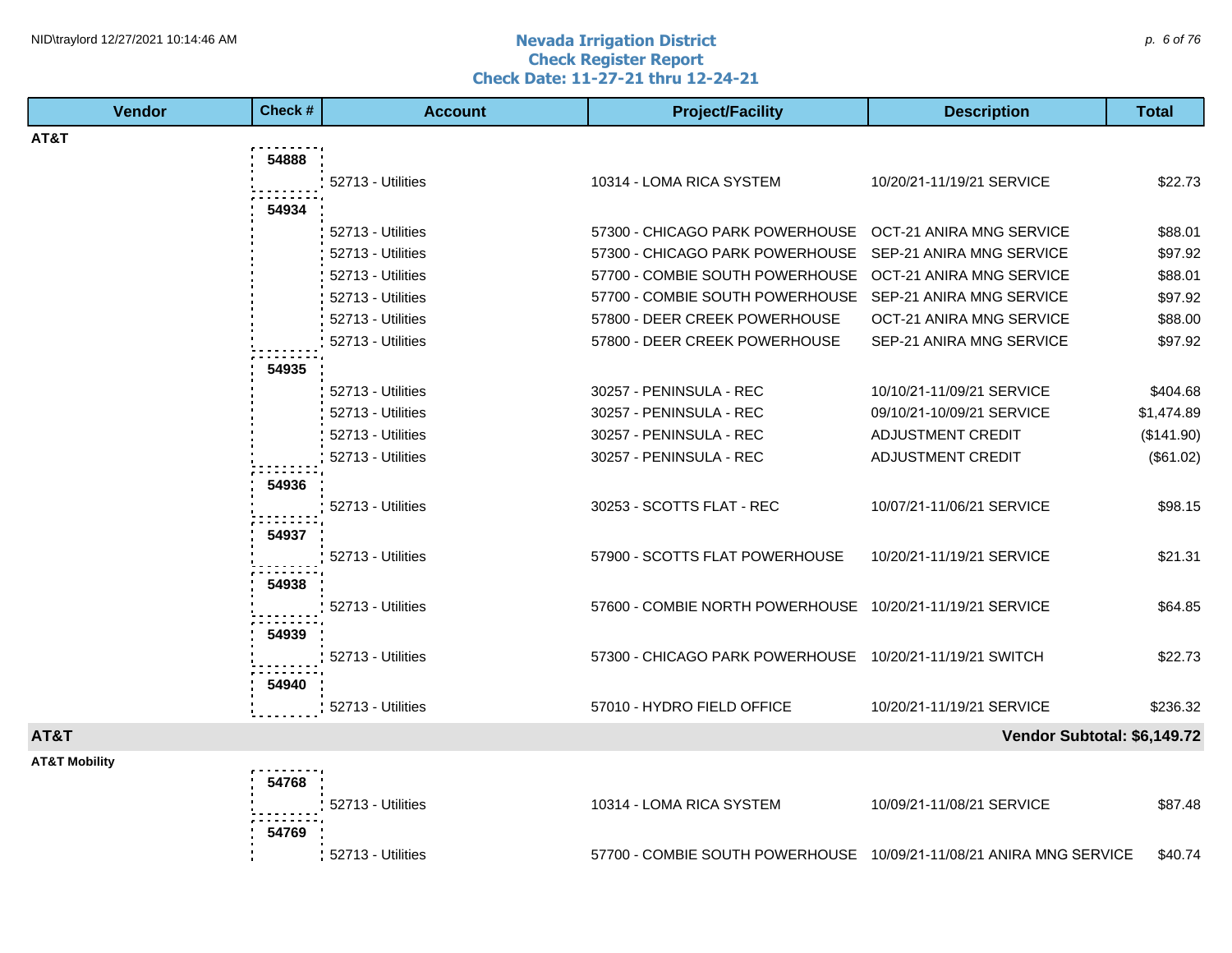#### **Nevada Irrigation District Check Register Report Check Date: 11-27-21 thru 12-24-21** NID\traylord 12/27/2021 10:14:46 AM  $\rho$ . 7 of 76

| Vendor                                  | Check # | <b>Account</b>                                       | <b>Project/Facility</b>                               | <b>Description</b>                   | <b>Total</b>                |
|-----------------------------------------|---------|------------------------------------------------------|-------------------------------------------------------|--------------------------------------|-----------------------------|
| <b>AT&amp;T Mobility</b>                |         |                                                      |                                                       |                                      |                             |
|                                         | 54769   |                                                      |                                                       |                                      |                             |
|                                         |         | 52713 - Utilities                                    | 57800 - DEER CREEK POWERHOUSE                         | 10/09/21-11/08/21 ANIRA MNG SERVICE  | \$40.74                     |
|                                         |         | 52713 - Utilities                                    | 57300 - CHICAGO PARK POWERHOUSE                       | 10/09/21-11/08/21 ANIRA MNG SERVICE  | \$40.74                     |
| <b>AT&amp;T Mobility</b>                |         |                                                      |                                                       |                                      | Vendor Subtotal: \$209.70   |
| <b>Auburn Extreme Powersports</b>       |         |                                                      |                                                       |                                      |                             |
|                                         | 54838   | 52504 - Materials                                    | 2451 - FLEET MAINTENANCE - HYDRO                      | <b>TUBE</b>                          | \$37.53                     |
|                                         |         |                                                      |                                                       |                                      |                             |
| <b>Auburn Extreme Powersports</b>       |         |                                                      |                                                       |                                      | Vendor Subtotal: \$37.53    |
| <b>Auburn Ford</b>                      | 54979   |                                                      |                                                       |                                      |                             |
|                                         |         | 52503 - Equipment Maintenance                        | 2450 - FLEET MAINTENANCE - REC                        | <b>MOTOR ASSEMBLY</b>                | \$28.94                     |
| <b>Auburn Ford</b>                      |         |                                                      |                                                       |                                      | Vendor Subtotal: \$28.94    |
|                                         |         |                                                      |                                                       |                                      |                             |
| <b>Badger Meter</b>                     | 54717   |                                                      |                                                       |                                      |                             |
|                                         |         | 52504 - Materials                                    | <b>OPERATING EXPENSE</b>                              | IR COMMUNICATION DEVICE              | \$377.58                    |
| <b>Badger Meter</b>                     |         |                                                      |                                                       |                                      | Vendor Subtotal: \$377.58   |
| <b>Best Trailer</b>                     |         |                                                      |                                                       |                                      |                             |
|                                         | 54839   |                                                      |                                                       |                                      |                             |
|                                         |         | 52503 - Equipment Maintenance                        | 2449 - FLEET MAINTENANCE - WATER                      | <b>BREAKAWAY KIT</b>                 | \$50.22                     |
| <b>Best Trailer</b>                     |         |                                                      |                                                       |                                      | Vendor Subtotal: \$50.22    |
| <b>Black Bart Ornamental Iron Works</b> |         |                                                      |                                                       |                                      |                             |
|                                         | 54810   |                                                      |                                                       |                                      |                             |
|                                         |         | 52504 - Materials                                    | OPERATING EXPENSE                                     | FLEETWELD STICKS                     | \$256.85                    |
| <b>Black Bart Ornamental Iron Works</b> |         |                                                      |                                                       |                                      | Vendor Subtotal: \$256.85   |
| <b>Black Dog Enterprises</b>            |         |                                                      |                                                       |                                      |                             |
|                                         | 55004   |                                                      |                                                       |                                      |                             |
|                                         |         | 52615 - Contractor Fees<br>24310 - Retention Payable | 2380 - SCOTTS FLAT SNC GRANT 4<br>2380 - 5% RETENTION | FIRE FUELS REDUCTION<br>5% RETENTION | \$84,000.00<br>(\$4,200.00) |
|                                         |         |                                                      |                                                       |                                      |                             |
| <b>Black Dog Enterprises</b>            |         |                                                      |                                                       | Vendor Subtotal: \$79,800.00         |                             |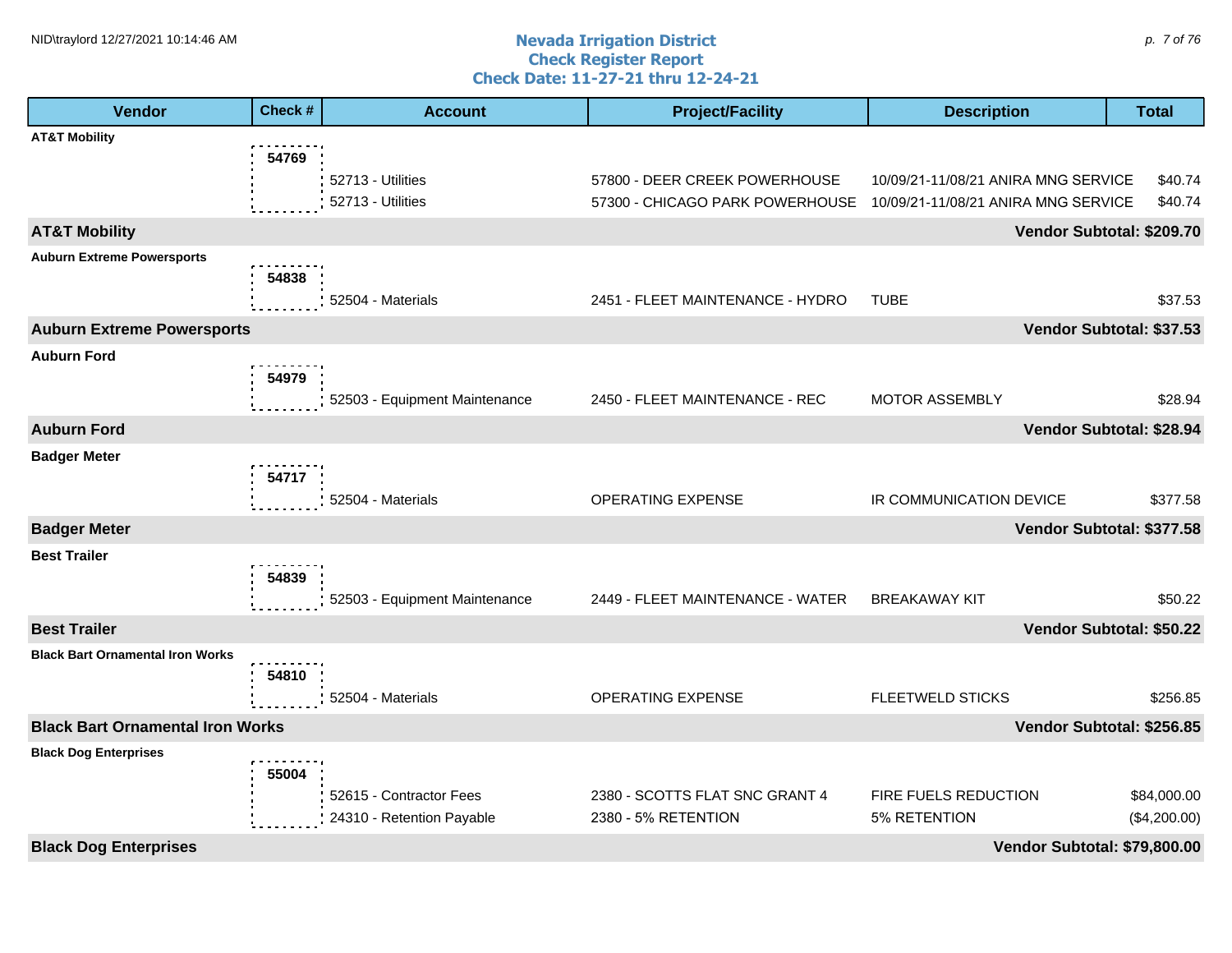#### **Nevada Irrigation District Check Register Report Check Date: 11-27-21 thru 12-24-21** NID\traylord 12/27/2021 10:14:46 AM  $\rho$ . 8 of 76

| <b>Vendor</b>                                 | Check # | <b>Account</b>                | <b>Project/Facility</b>              | <b>Description</b>           | <b>Total</b>              |
|-----------------------------------------------|---------|-------------------------------|--------------------------------------|------------------------------|---------------------------|
| <b>Brewer Refrigeration Heating &amp; Air</b> |         |                               |                                      |                              |                           |
|                                               | 54840   |                               |                                      |                              |                           |
|                                               |         | 52503 - Equipment Maintenance | 30252 - ORCHARD SPRINGS - REC        | A/C SERVICE                  | \$110.00                  |
|                                               | 54980   |                               |                                      |                              |                           |
|                                               |         | 52503 - Equipment Maintenance | 10308 - NORTH AUBURN TRMT PLANT      | <b>FURNACE REPAIR</b>        | \$399.03                  |
| <b>Brewer Refrigeration Heating &amp; Air</b> |         |                               |                                      |                              | Vendor Subtotal: \$509.03 |
| <b>BSK Associates</b>                         |         |                               |                                      |                              |                           |
|                                               | 54841   |                               |                                      |                              |                           |
|                                               |         | 52608 - Fed/St/Co Fees        | 10307 - LAKE OF THE PINES TRMT PLANT | <b>WATER TESTING SERVICE</b> | \$101.00                  |
|                                               |         | 52608 - Fed/St/Co Fees        | 10308 - NORTH AUBURN TRMT PLANT      | WATER TESTING SERVICE        | \$101.00                  |
|                                               |         | 52608 - Fed/St/Co Fees        | 10306 - SMARTVILLE TRMT PLANT        | <b>WATER TESTING SERVICE</b> | \$118.00                  |
|                                               |         | 52608 - Fed/St/Co Fees        | 10304 - LOMA RICA TRMT PLANT         | <b>WATER TESTING SERVICE</b> | \$153.00                  |
|                                               |         | 52608 - Fed/St/Co Fees        | 10308 - NORTH AUBURN TRMT PLANT      | <b>WATER TESTING SERVICE</b> | \$250.00                  |
|                                               |         | 52608 - Fed/St/Co Fees        | 10307 - LAKE OF THE PINES TRMT PLANT | <b>WATER TESTING SERVICE</b> | \$390.00                  |
|                                               |         | 52608 - Fed/St/Co Fees        | 10307 - LAKE OF THE PINES TRMT PLANT | <b>WATER TESTING SERVICE</b> | \$795.00                  |
|                                               |         | 52608 - Fed/St/Co Fees        | 10308 - NORTH AUBURN TRMT PLANT      | <b>WATER TESTING SERVICE</b> | \$795.00                  |
|                                               |         | 52608 - Fed/St/Co Fees        | 10308 - NORTH AUBURN TRMT PLANT      | <b>WATER TESTING SERVICE</b> | \$390.00                  |
|                                               | 54981   |                               |                                      |                              |                           |
|                                               |         | 52608 - Fed/St/Co Fees        | 10305 - LAKE WILDWOOD TRMT PLANT     | <b>WATER TESTING SERVICE</b> | \$101.00                  |
|                                               |         | 52608 - Fed/St/Co Fees        | 10303 - E GEORGE TRMT PLANT          | <b>WATER TESTING SERVICE</b> | \$101.00                  |
|                                               |         | 52608 - Fed/St/Co Fees        | 10306 - SMARTVILLE TRMT PLANT        | <b>WATER TESTING SERVICE</b> | \$164.00                  |
|                                               |         | 52608 - Fed/St/Co Fees        | 10307 - LAKE OF THE PINES TRMT PLANT | <b>WATER TESTING SERVICE</b> | \$364.00                  |
|                                               |         | 52608 - Fed/St/Co Fees        | 10305 - LAKE WILDWOOD TRMT PLANT     | <b>WATER TESTING SERVICE</b> | \$398.00                  |
|                                               |         | 52608 - Fed/St/Co Fees        | 10304 - LOMA RICA TRMT PLANT         | <b>WATER TESTING SERVICE</b> | \$758.00                  |
|                                               |         | 52608 - Fed/St/Co Fees        | 10303 - E GEORGE TRMT PLANT          | <b>WATER TESTING SERVICE</b> | \$883.00                  |
|                                               |         | 52608 - Fed/St/Co Fees        | 10305 - LAKE WILDWOOD TRMT PLANT     | <b>WATER TESTING SERVICE</b> | \$883.00                  |
|                                               |         | 52608 - Fed/St/Co Fees        | 10308 - NORTH AUBURN TRMT PLANT      | <b>WATER TESTING SERVICE</b> | \$364.00                  |
| <b>BSK Associates</b>                         |         |                               |                                      | Vendor Subtotal: \$7,109.00  |                           |
| <b>Buckmaster Business Machines</b>           |         |                               |                                      |                              |                           |
|                                               | 54870 : |                               |                                      |                              |                           |

| 52503 - Equipment Maintenance              | 10230 - MAIN OFFICE | RICOH C5200S COPIER | \$121.54 |
|--------------------------------------------|---------------------|---------------------|----------|
| 52503 - Equipment Maintenance<br>--------- | 10230 - MAIN OFFICE | RICOH C5200S COPIER | \$121.55 |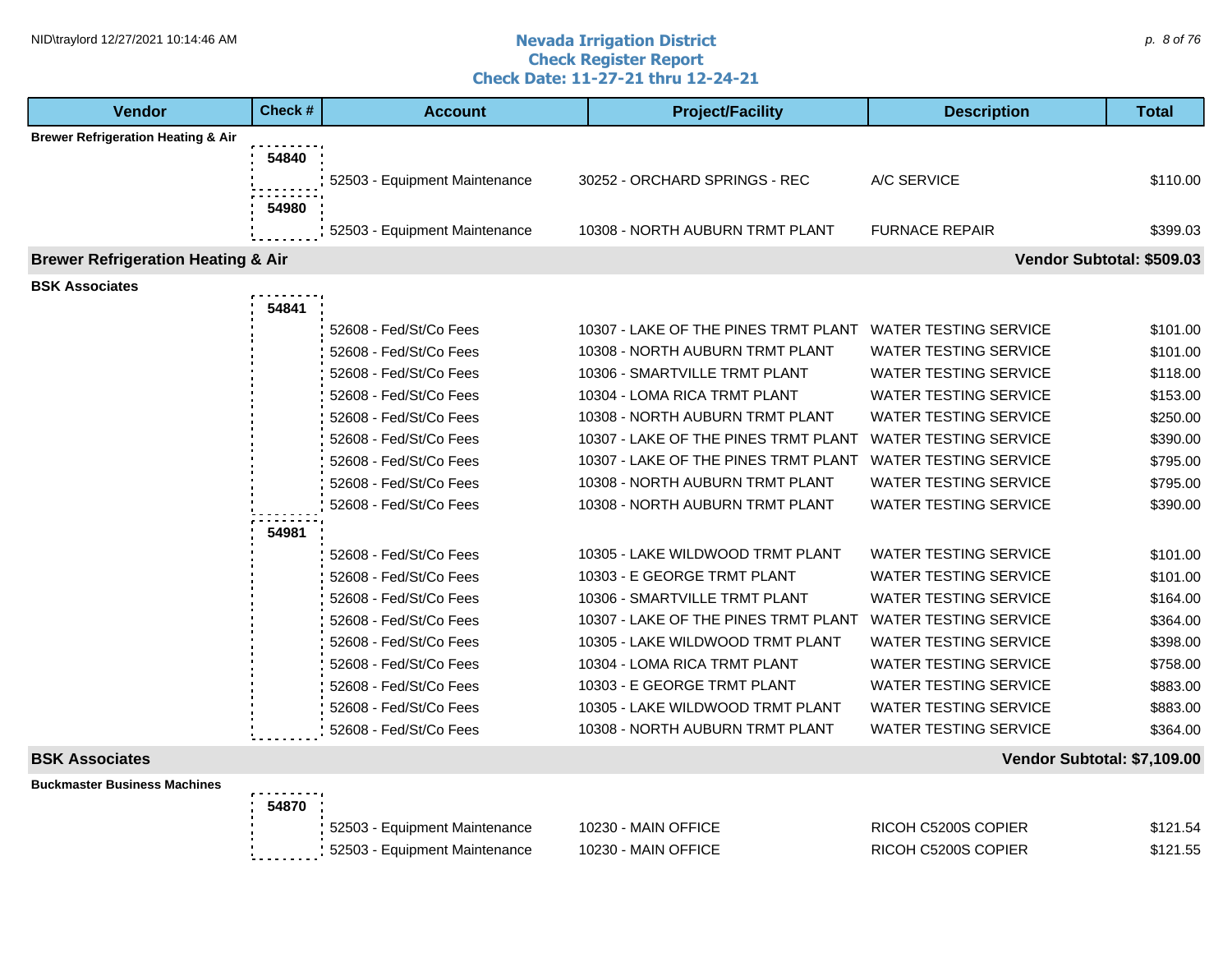#### **Nevada Irrigation District Check Register Report Check Date: 11-27-21 thru 12-24-21** NID\traylord 12/27/2021 10:14:46 AM  $\rho$ . 9 of 76

| <b>Vendor</b>                            | Check#         | <b>Account</b>                                                 | <b>Project/Facility</b>                                                          | <b>Description</b>                                                    | <b>Total</b>                 |
|------------------------------------------|----------------|----------------------------------------------------------------|----------------------------------------------------------------------------------|-----------------------------------------------------------------------|------------------------------|
| <b>Buckmaster Business Machines</b>      |                |                                                                |                                                                                  |                                                                       |                              |
|                                          | 55031          | 52503 - Equipment Maintenance<br>52503 - Equipment Maintenance | 10230 - MAIN OFFICE<br>10230 - MAIN OFFICE                                       | RICOH C5200S COPIER<br>RICOH C5200S COPIER                            | \$222.39<br>\$222.39         |
| <b>Buckmaster Business Machines</b>      |                |                                                                |                                                                                  |                                                                       | Vendor Subtotal: \$687.87    |
| <b>C&amp;D Contractors</b>               | 54753          | 52912 - Program: Community Inves                               | 2181 - LOMA RICA DRIVE DFWLE                                                     | LOMA RICA DFWLE                                                       | \$242,017.00                 |
|                                          |                | 24310 - Retention Payable                                      | 2181 - 5% RETENTION                                                              | 5% RETENTION                                                          | (\$12,100.85)                |
| <b>C&amp;D Contractors</b>               |                |                                                                |                                                                                  | <b>Vendor Subtotal: \$229,916.15</b>                                  |                              |
| <b>CA Dept of Child Support Services</b> | : 20210460     |                                                                |                                                                                  |                                                                       |                              |
|                                          | 20210474       | 24490 - Withholding Orders                                     | <b>WITHHOLDING</b>                                                               | WITHHOLDING PR-A24                                                    | \$137.53                     |
|                                          |                | 24490 - Withholding Orders                                     | <b>WITHHOLDING</b>                                                               | WITHHOLDING PR-A25                                                    | \$137.53                     |
| <b>CA Dept of Child Support Services</b> |                |                                                                |                                                                                  |                                                                       | Vendor Subtotal: \$275.06    |
| <b>CA Dept of Fish &amp; Wildlife</b>    | 54892          | 52608 - Fed/St/Co Fees                                         | 2039 - ENGLISH MEADOWS RSTRTN                                                    | PERMIT FEES                                                           | \$5,022.00                   |
| <b>CA Dept of Fish &amp; Wildlife</b>    |                |                                                                |                                                                                  | Vendor Subtotal: \$5,022.00                                           |                              |
| <b>CA Franchise Tax Board</b>            |                |                                                                |                                                                                  |                                                                       |                              |
|                                          | 54846<br>54943 | 24490 - Withholding Orders                                     | <b>WITHHOLDING</b>                                                               | WITHHOLDING PR-A24                                                    | \$100.00                     |
|                                          |                | 24490 - Withholding Orders                                     | <b>WITHHOLDING</b>                                                               | WITHHOLDING PR-A25                                                    | \$100.00                     |
| <b>CA Franchise Tax Board</b>            |                |                                                                |                                                                                  |                                                                       | Vendor Subtotal: \$200.00    |
| <b>Cal.Net-CVB</b>                       | 54774          |                                                                |                                                                                  |                                                                       |                              |
|                                          |                | 52713 - Utilities<br>52713 - Utilities<br>52713 - Utilities    | <b>OPERATING EXPENSE</b><br><b>OPERATING EXPENSE</b><br><b>OPERATING EXPENSE</b> | 11/03/21-12/03/21 WIRELESS<br>11/03/21-12/03/21 STATIC IP<br>LATE FEE | \$59.95<br>\$10.00<br>\$5.00 |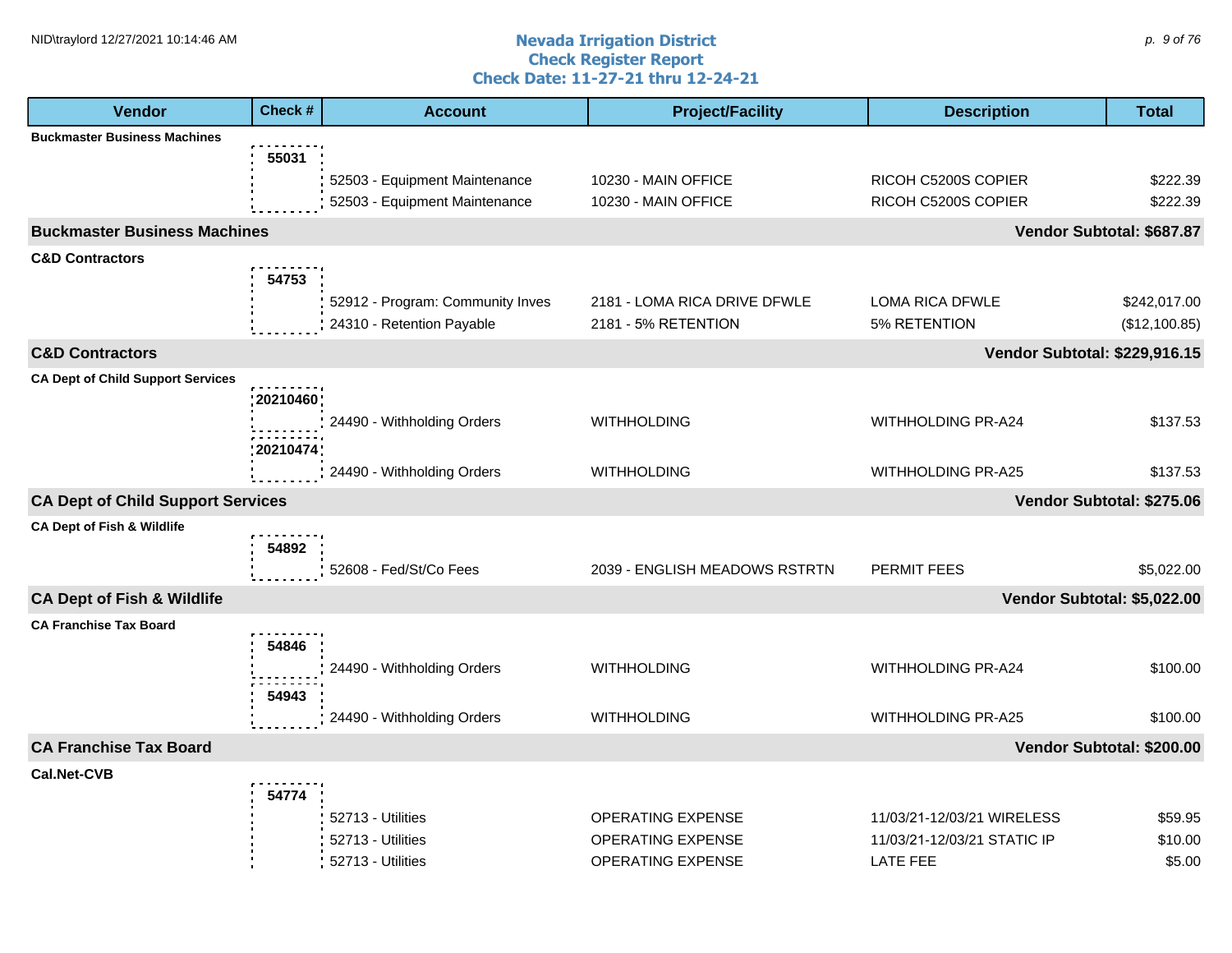#### **Nevada Irrigation District Check Register Report Check Date: 11-27-21 thru 12-24-21** NID\traylord 12/27/2021 10:14:46 AM  $\rho$  and  $\sigma$  and  $\rho$  are  $\sigma$  and  $\sigma$  are  $\rho$  and  $\rho$  are  $\rho$  and  $\rho$  and  $\rho$  are  $\rho$  and  $\rho$  and  $\rho$  and  $\rho$  and  $\rho$  and  $\rho$  and  $\rho$  and  $\rho$  and  $\rho$  and  $\rho$  and  $\rho$

| <b>Vendor</b>                         | Check #  | <b>Account</b>                    | <b>Project/Facility</b>         | <b>Description</b>                | <b>Total</b>              |
|---------------------------------------|----------|-----------------------------------|---------------------------------|-----------------------------------|---------------------------|
| Cal.Net-CVB                           |          |                                   |                                 |                                   |                           |
|                                       | 54774    |                                   |                                 |                                   |                           |
|                                       |          | 52713 - Utilities                 | <b>OPERATING EXPENSE</b>        | 12/03/21-12/31/21 WIRELESS        | \$54.15                   |
|                                       |          | 52713 - Utilities                 | <b>OPERATING EXPENSE</b>        | 01/03/22-01/03/22 WIRELESS        | \$5.80                    |
|                                       |          | 52713 - Utilities                 | <b>OPERATING EXPENSE</b>        | 12/03/21-12/31/21 STATIC IP       | \$9.03                    |
|                                       |          | 52713 - Utilities                 | <b>OPERATING EXPENSE</b>        | 01/01/22-01/03/22 STATIC IP       | \$0.97                    |
| <b>Cal.Net-CVB</b>                    |          |                                   |                                 |                                   | Vendor Subtotal: \$144.90 |
| <b>California Crane School</b>        |          |                                   |                                 |                                   |                           |
|                                       | 54775    |                                   |                                 |                                   |                           |
|                                       |          | 52711 - Education/Training/Meals  | <b>OPERATING EXPENSE</b>        | <b>EXTRA PRACTICE TIME-LAUER</b>  | \$165.00                  |
|                                       |          | 52711 - Education/Training/Meals  | <b>OPERATING EXPENSE</b>        | <b>EXTRA PRACTICE TIME-RUTTER</b> | \$165.00                  |
|                                       |          | 52711 - Education/Training/Meals  | <b>OPERATING EXPENSE</b>        | <b>CRANE CERT-FRIEDMAN</b>        | \$2,160.00                |
| <b>California Crane School</b>        |          |                                   |                                 | Vendor Subtotal: \$2,490.00       |                           |
| <b>California Laboratory Services</b> |          |                                   |                                 |                                   |                           |
|                                       | 54912    |                                   |                                 |                                   |                           |
|                                       |          | 52611 - Discount                  | <b>DISCOUNT</b>                 | <b>DISCOUNT</b>                   | (\$16.96)                 |
|                                       |          | 52608 - Fed/St/Co Fees            | 10308 - NORTH AUBURN TRMT PLANT | HAA SUB/THM/DISPOSAL FEE          | \$848.00                  |
| <b>California Laboratory Services</b> |          |                                   |                                 |                                   | Vendor Subtotal: \$831.04 |
| <b>CalPERS</b>                        |          |                                   |                                 |                                   |                           |
|                                       | 20210462 |                                   |                                 |                                   |                           |
|                                       |          | 20024 - PR-Medical-ER Min Contrib | <b>OPERATING EXPENSE</b>        | NOV-21 EE MED BEN                 | \$20,735.00               |
|                                       |          | 24440 - Health Ins Prem-Employee  | <b>OPERATING EXPENSE</b>        | NOV-21 EE HRA BEN                 | \$209,868.69              |
|                                       |          | 24441 - Reimb Medical Ins Premium | <b>WITHHOLDING</b>              | NOV-21 EE RECEIVABLE              | \$12,210.28               |
|                                       |          | 51312 - Health Insurance          | <b>OPERATING EXPENSE</b>        | NOV-21 EE ADMIN FEES              | \$7.30                    |
|                                       |          | 51312 - Health Insurance          | <b>OPERATING EXPENSE</b>        | NOV-21 EE ADMIN FEES              | \$19.79                   |
|                                       |          | 51312 - Health Insurance          | <b>OPERATING EXPENSE</b>        | <b>NOV-21 EE ADMIN FEES</b>       | \$8.09                    |
|                                       |          | 51312 - Health Insurance          | <b>OPERATING EXPENSE</b>        | NOV-21 EE ADMIN FEES              | \$4.40                    |
|                                       |          | 51312 - Health Insurance          | <b>OPERATING EXPENSE</b>        | NOV-21 EE ADMIN FEES              | \$7.79                    |
|                                       |          | 51312 - Health Insurance          | OPERATING EXPENSE               | NOV-21 EE ADMIN FEES              | \$7.46                    |
|                                       |          | 51312 - Health Insurance          | OPERATING EXPENSE               | NOV-21 EE ADMIN FEES              | \$3.73                    |
|                                       |          | 51312 - Health Insurance          | OPERATING EXPENSE               | NOV-21 EE ADMIN FEES              | \$8.31                    |
|                                       |          | 51312 - Health Insurance          | <b>OPERATING EXPENSE</b>        | NOV-21 EE ADMIN FEES              | \$31.55                   |
|                                       |          | 51312 - Health Insurance          | <b>OPERATING EXPENSE</b>        | NOV-21 EE ADMIN FEES              | \$18.04                   |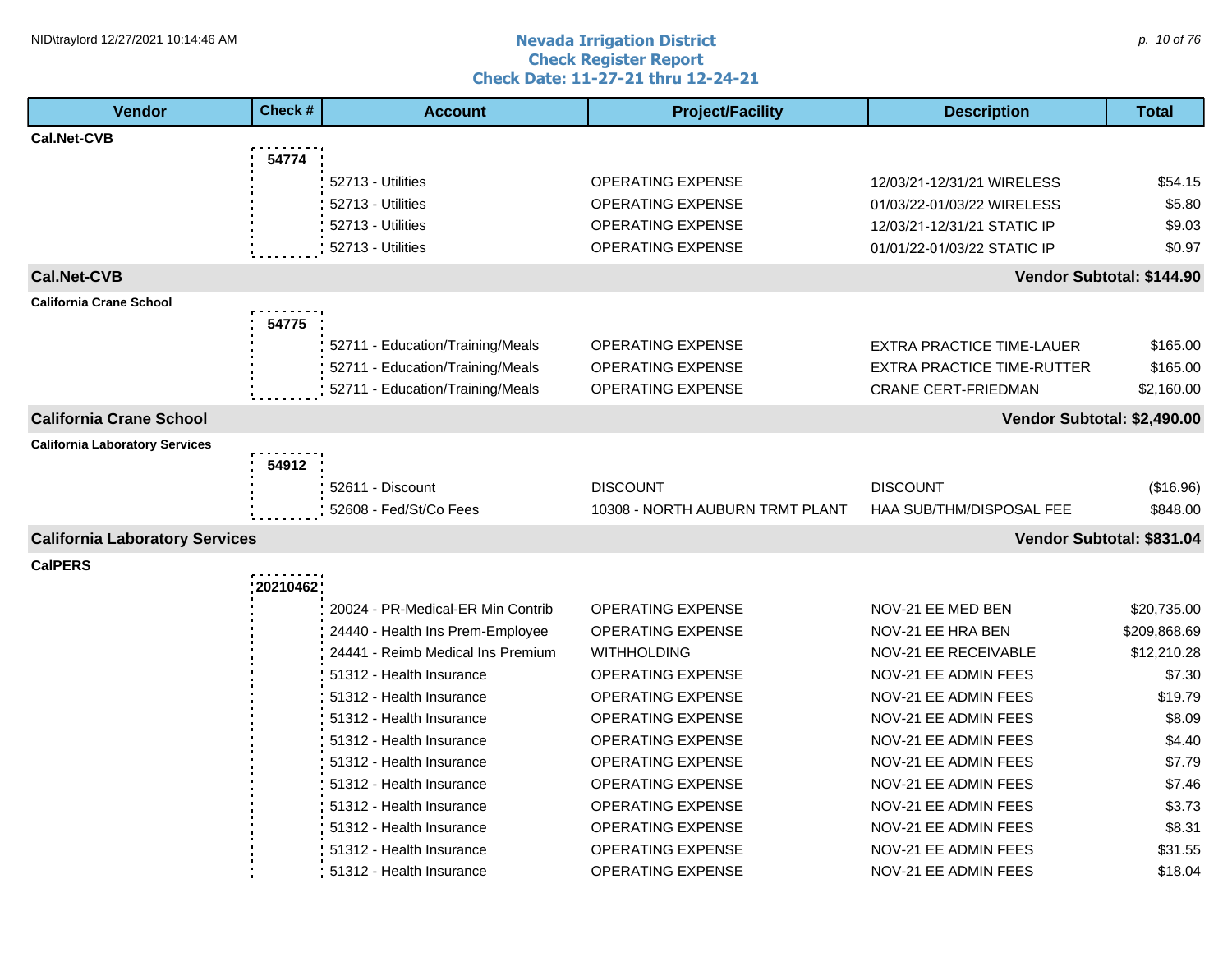#### **Nevada Irrigation District Check Register Report Check Date: 11-27-21 thru 12-24-21** NID\traylord 12/27/2021 10:14:46 AM  $p$ . 11 of 76

| <b>Vendor</b>      | Check #     | <b>Account</b>                    | <b>Project/Facility</b>  | <b>Description</b>                   | <b>Total</b>                |
|--------------------|-------------|-----------------------------------|--------------------------|--------------------------------------|-----------------------------|
| <b>CalPERS</b>     |             |                                   |                          |                                      |                             |
|                    | 20210462    |                                   |                          |                                      |                             |
|                    |             | 51312 - Health Insurance          | <b>OPERATING EXPENSE</b> | NOV-21 EE ADMIN FEES                 | \$49.46                     |
|                    |             | 51312 - Health Insurance          | <b>OPERATING EXPENSE</b> | NOV-21 EE ADMIN FEES                 | \$182.67                    |
|                    |             | 51312 - Health Insurance          | <b>OPERATING EXPENSE</b> | NOV-21 EE ADMIN FEES                 | \$198.27                    |
|                    |             | 51312 - Health Insurance          | <b>OPERATING EXPENSE</b> | NOV-21 EE ADMIN FEES                 | \$29.12                     |
|                    |             | 51312 - Health Insurance          | <b>OPERATING EXPENSE</b> | NOV-21 EE ADMIN FEES                 | \$14.75                     |
|                    |             | 51312 - Health Insurance          | <b>OPERATING EXPENSE</b> | NOV-21 EE ADMIN FEES                 | \$16.30                     |
|                    |             | 20024 - PR-Medical-ER Min Contrib | <b>OPERATING EXPENSE</b> | NOV-21 EE MED BEN                    | \$858.00                    |
|                    |             | 24440 - Health Ins Prem-Employee  | OPERATING EXPENSE        | NOV-21 EE HRA BEN                    | \$6,432.35                  |
|                    |             | 51312 - Health Insurance          | <b>OPERATING EXPENSE</b> | NOV-21 EE ADMIN FEES                 | \$18.23                     |
|                    |             | 20024 - PR-Medical-ER Min Contrib | <b>OPERATING EXPENSE</b> | NOV-21 EE MED BEN                    | \$3,432.00                  |
|                    |             | 24440 - Health Ins Prem-Employee  | <b>OPERATING EXPENSE</b> | NOV-21 EE HRA BEN                    | \$34,412.65                 |
|                    |             | 24441 - Reimb Medical Ins Premium | <b>WITHHOLDING</b>       | NOV-21 EE MED RECEIVABLE             | \$1,104.62                  |
|                    |             | 51312 - Health Insurance          | <b>OPERATING EXPENSE</b> | NOV-21 EE ADMIN FEES                 | \$20.72                     |
|                    |             | 51312 - Health Insurance          | <b>OPERATING EXPENSE</b> | NOV-21 EE ADMIN FEES                 | \$43.01                     |
|                    |             | 51312 - Health Insurance          | <b>OPERATING EXPENSE</b> | NOV-21 EE ADMIN FEES                 | \$33.64                     |
|                    |             | 51321 - Health Benefit-Retirees   | <b>OPERATING EXPENSE</b> | NOV-21 REE MED BEN                   | \$21,513.97                 |
|                    |             | 51321 - Health Benefit-Retirees   | <b>OPERATING EXPENSE</b> | NOV-21 REE ADMIN FEES                | \$227.46                    |
|                    |             | 51321 - Health Benefit-Retirees   | <b>OPERATING EXPENSE</b> | NOV-21 REE MED BEN                   | \$429.00                    |
|                    |             | 51321 - Health Benefit-Retirees   | <b>OPERATING EXPENSE</b> | NOV-21 REE ADMIN FEES                | \$3.67                      |
|                    |             | 51321 - Health Benefit-Retirees   | <b>OPERATING EXPENSE</b> | NOV-21 REE MED BEN                   | \$2,860.00                  |
|                    |             | 51321 - Health Benefit-Retirees   | <b>OPERATING EXPENSE</b> | NOV-21 REE ADMIN FEES                | \$33.50                     |
| <b>CalPERS</b>     |             |                                   |                          | <b>Vendor Subtotal: \$314,843.82</b> |                             |
| CalPERS 457        |             |                                   |                          |                                      |                             |
|                    | : 20210461: |                                   |                          |                                      |                             |
|                    |             | 24464 - Deferred Comp Withholding | <b>WITHHOLDING</b>       | <b>PERS 457 PR-A24</b>               | \$1,602.12                  |
|                    |             | 24465 - Deferred Comp Withholding | <b>WITHHOLDING</b>       | <b>PERS 457 PR-A24</b>               | \$1,503.34                  |
|                    | : 20210482: |                                   |                          |                                      |                             |
|                    |             | 24464 - Deferred Comp Withholding | <b>WITHHOLDING</b>       | PERS 457 PR-A25                      | \$1,602.12                  |
|                    |             | 24465 - Deferred Comp Withholding | WITHHOLDING              | <b>PERS 457 PR-A25</b>               | \$1,666.87                  |
|                    |             |                                   |                          |                                      |                             |
| <b>CalPERS 457</b> |             |                                   |                          |                                      | Vendor Subtotal: \$6,374.45 |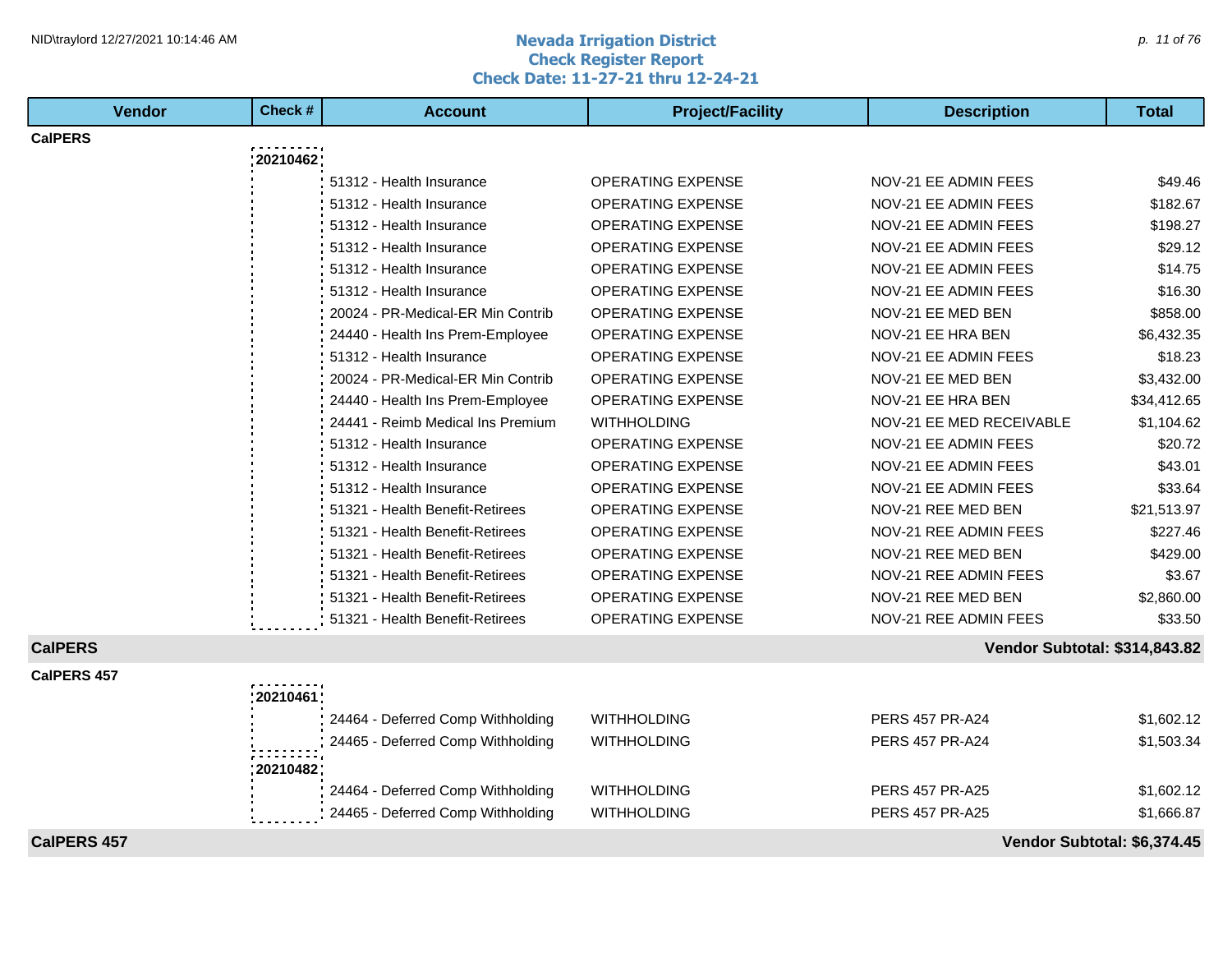#### **Nevada Irrigation District Check Register Report Check Date: 11-27-21 thru 12-24-21** NID\traylord 12/27/2021 10:14:46 AM  $\rho$  and  $\sigma$  are all the comparison  $\alpha$  and  $\alpha$  are all the comparison  $\rho$  and  $\rho$  are all the comparison  $\rho$  and  $\rho$  are all the comparison  $\rho$  and  $\rho$  are all the comparison

| <b>Vendor</b>                 | Check # | <b>Account</b>                    | <b>Project/Facility</b>  | <b>Description</b>           | <b>Total</b> |
|-------------------------------|---------|-----------------------------------|--------------------------|------------------------------|--------------|
| <b>Campbell Scientific</b>    |         |                                   |                          |                              |              |
|                               | 54718   |                                   |                          |                              |              |
|                               |         | 52504 - Materials                 | 10454 - COMBIE OPHIR IV  | <b>INTERNAL ADJUSTMENT</b>   | \$1.43       |
|                               |         | 52504 - Materials                 | 10454 - COMBIE OPHIR IV  | <b>FREIGHT</b>               | \$16.80      |
|                               |         | 52504 - Materials                 | 10454 - COMBIE OPHIR IV  | <b>DATALOGGER</b>            | \$1,660.05   |
| <b>Campbell Scientific</b>    |         |                                   |                          | Vendor Subtotal: \$1,678.28  |              |
| <b>Capital Rubber Company</b> |         |                                   |                          |                              |              |
|                               | 55032   |                                   |                          |                              |              |
|                               |         | 52505 - Safety Supplies           | <b>OPERATING EXPENSE</b> | KNEE BOOTS SIZE 8            | \$443.33     |
|                               |         | 52505 - Safety Supplies           | <b>OPERATING EXPENSE</b> | KNEE BOOTS SIZE 9            | \$1,773.32   |
|                               |         | 52505 - Safety Supplies           | <b>OPERATING EXPENSE</b> | KNEE BOOTS SIZE 10           | \$886.66     |
|                               |         | 52505 - Safety Supplies           | <b>OPERATING EXPENSE</b> | KNEE BOOTS SIZE 11           | \$443.33     |
|                               |         | 52505 - Safety Supplies           | <b>OPERATING EXPENSE</b> | KNEE BOOTS SIZE 12           | \$443.33     |
|                               |         | 52505 - Safety Supplies           | OPERATING EXPENSE        | KNEE BOOTS SIZE 13           | \$443.33     |
|                               |         | 52505 - Safety Supplies           | <b>OPERATING EXPENSE</b> | KNEE BOOTS SIZE 14           | \$443.33     |
|                               |         | 52505 - Safety Supplies           | <b>OPERATING EXPENSE</b> | STORM HIP BOOTS SIZE 8       | \$391.69     |
|                               |         | 52505 - Safety Supplies           | <b>OPERATING EXPENSE</b> | STORM HIP BOOTS SIZE 9       | \$1,762.58   |
|                               |         | 52505 - Safety Supplies           | OPERATING EXPENSE        | STORM HIP BOOTS SIZE 11      | \$783.37     |
|                               |         | 52505 - Safety Supplies           | OPERATING EXPENSE        | STORM HIP BOOTS SIZE 12      | \$391.69     |
| <b>Capital Rubber Company</b> |         |                                   |                          | Vendor Subtotal: \$8,205.96  |              |
| <b>CB&amp;T/ACWA-JPIA</b>     |         |                                   |                          |                              |              |
|                               | 54760   |                                   |                          |                              |              |
|                               |         | 20025 - PR Clearing-Dental/Vision | <b>OPERATING EXPENSE</b> | <b>DEC-21 DENT/VISION</b>    | \$17,651.78  |
|                               |         | 11692 - EE/REE Visn/Dent Receivbl | <b>COBRA RECEIVABLE</b>  | DEC-21 DENT/VISION           | \$673.16     |
|                               |         | 20025 - PR Clearing-Dental/Vision | <b>OPERATING EXPENSE</b> | DEC-21 DENT/VISION           | \$505.37     |
|                               |         | 11692 - EE/REE Visn/Dent Receivbl | <b>COBRA RECEIVABLE</b>  | DEC-21 DENT/VISION           | \$33.72      |
|                               |         | 20025 - PR Clearing-Dental/Vision | <b>OPERATING EXPENSE</b> | DEC-21 DENT/VISION           | \$3,131.47   |
|                               |         | 11692 - EE/REE Visn/Dent Receivbl | <b>COBRA RECEIVABLE</b>  | DEC-21 DENT/VISION           | \$132.42     |
| <b>CB&amp;T/ACWA-JPIA</b>     |         |                                   |                          | Vendor Subtotal: \$22,127.92 |              |
| <b>Check Processors</b>       |         |                                   |                          |                              |              |
|                               | 54674   |                                   |                          |                              |              |
|                               |         | 52804 - Bank Fees                 | <b>OPERATING EXPENSE</b> | <b>OCT-21 HBC PMT/MAINT</b>  | \$224.68     |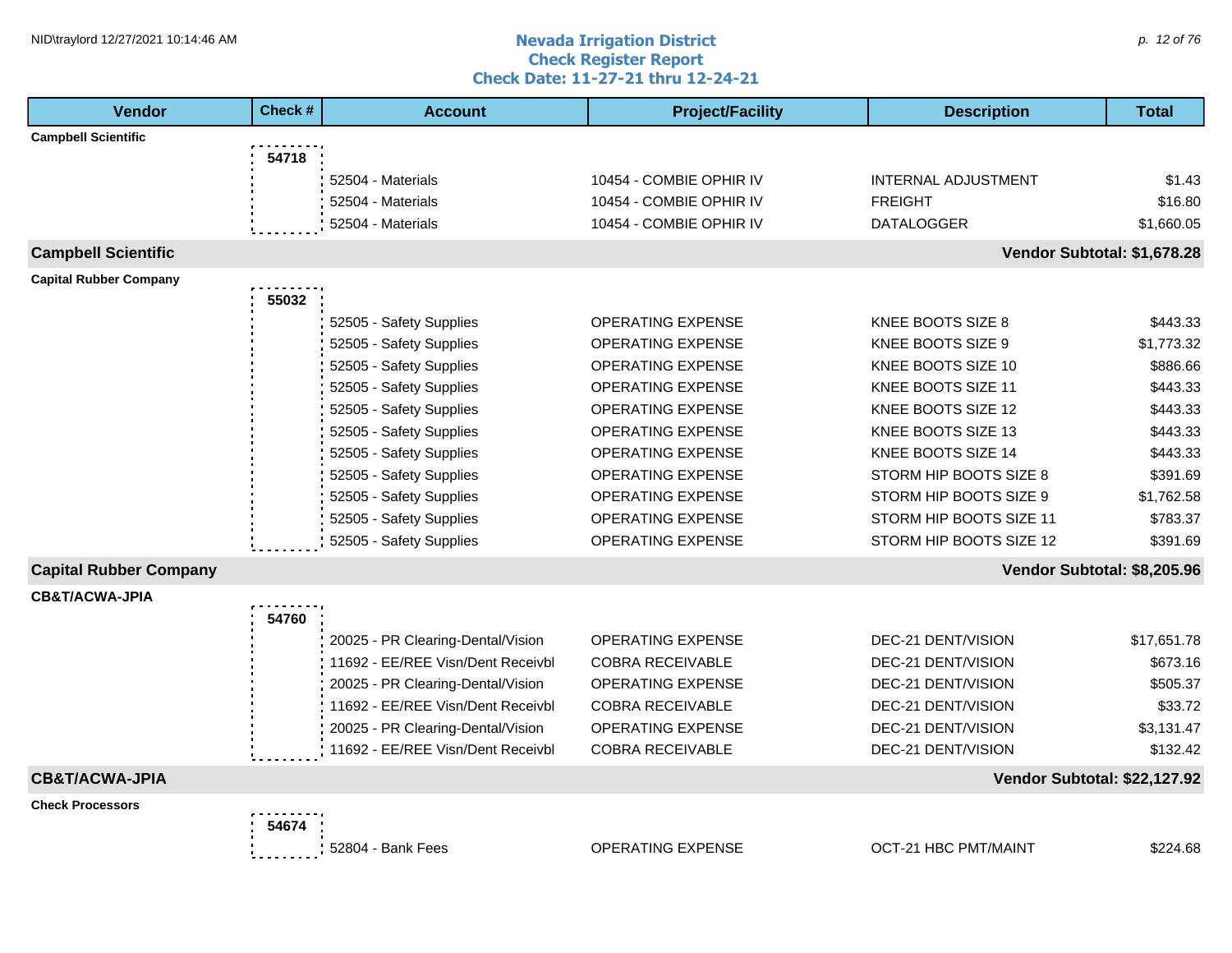### **1HD**\traylord 12/27/2021 10:14:46 AM **p. 13 of 76** and **number of the set of the Nevada Irrigation District** components and p. 13 of 76 and p. 13 of 76 and p. 13 of 76 and p. 13 of 76 and p. 13 of 76 and p. 13 of 76 and p **Check Register Report Check Date: 11-27-21 thru 12-24-21**

| <b>Vendor</b>                             | Check # | <b>Account</b>          | <b>Project/Facility</b>                                  | <b>Description</b>           | <b>Total</b>              |
|-------------------------------------------|---------|-------------------------|----------------------------------------------------------|------------------------------|---------------------------|
| <b>Check Processors</b>                   |         |                         |                                                          |                              | Vendor Subtotal: \$224.68 |
| <b>Cintas Corporation</b>                 |         |                         |                                                          |                              |                           |
|                                           | 54777   |                         |                                                          |                              |                           |
|                                           |         | 52505 - Safety Supplies | OPERATING EXPENSE                                        | BAND-AIDS/DISINFECT/SWABS    | \$45.03                   |
| <b>Cintas Corporation</b>                 |         |                         |                                                          |                              | Vendor Subtotal: \$45.03  |
| <b>Clark Pest Control of Stockton</b>     |         |                         |                                                          |                              |                           |
|                                           | 54675   |                         |                                                          |                              |                           |
|                                           |         | 52615 - Contractor Fees | 57600 - COMBIE NORTH POWERHOUSE                          | NOV-21 PEST CONTROL          | \$56.00                   |
|                                           |         | 52615 - Contractor Fees | 57900 - SCOTTS FLAT POWERHOUSE                           | NOV-21 PEST CONTROL          | \$56.00                   |
|                                           |         | 52615 - Contractor Fees | 57900 - SCOTTS FLAT POWERHOUSE                           | OCT-21 PEST CONTROL          | \$56.00                   |
|                                           |         | 52615 - Contractor Fees | 10320 - CASCADE CANAL                                    | NOV-21 PEST CONTROL          | \$112.00                  |
|                                           |         | 52615 - Contractor Fees | 57400 - ROLLINS POWERHOUSE                               | SEP-21 PEST CONTROL          | \$729.00                  |
|                                           |         | 52615 - Contractor Fees | 10230 - MAIN OFFICE                                      | NOV-21 PEST CONTROL          | \$806.00                  |
|                                           |         | 52615 - Contractor Fees | 57105 - JACKSON LAKE                                     | SEP-21 PEST CONTROL          | \$1,175.00                |
|                                           |         | 52615 - Contractor Fees | 57700 - COMBIE SOUTH POWERHOUSE                          | NOV-21 PEST CONTROL          | \$56.00                   |
|                                           |         | 52615 - Contractor Fees | 57901 - SCOTTS FLAT RESERVOIR                            | NOV-21 PEST CONTROL          | \$56.00                   |
|                                           |         | 52615 - Contractor Fees | 57901 - SCOTTS FLAT RESERVOIR                            | OCT-21 PEST CONTROL          | \$56.00                   |
|                                           | 54778   |                         |                                                          |                              |                           |
|                                           |         | 52615 - Contractor Fees | 57600 - COMBIE NORTH POWERHOUSE                          | OCT-21 PEST CONTROL          | \$56.00                   |
|                                           |         | 52615 - Contractor Fees | 10307 - LAKE OF THE PINES TRMT PLANT NOV-21 PEST CONTROL |                              | \$112.00                  |
|                                           |         | 52615 - Contractor Fees | 57400 - ROLLINS POWERHOUSE                               | <b>OCT-21 PEST CONTROL</b>   | \$729.00                  |
|                                           |         | 52615 - Contractor Fees | 57700 - COMBIE SOUTH POWERHOUSE                          | <b>OCT-21 PEST CONTROL</b>   | \$56.00                   |
|                                           | 54942   |                         |                                                          |                              |                           |
|                                           |         | 52615 - Contractor Fees | 10308 - NORTH AUBURN TRMT PLANT                          | DEC-21 PEST CONTROL          | \$77.00                   |
|                                           |         | 52615 - Contractor Fees | 10314 - LOMA RICA SYSTEM                                 | DEC-21 PEST CONTROL          | \$85.00                   |
|                                           |         | 52615 - Contractor Fees | 57400 - ROLLINS POWERHOUSE                               | NOV-21 PEST CONTROL          | \$729.00                  |
| <b>Clark Pest Control of Stockton</b>     |         |                         |                                                          | Vendor Subtotal: \$5,002.00  |                           |
| <b>Colantuono Highsmith &amp; Whatley</b> |         |                         |                                                          |                              |                           |
|                                           | 54719   |                         |                                                          |                              |                           |
|                                           |         | 52604 - Legal Fees      | 2490 - KESSNER V SANTA CLARA                             | <b>OCT-21 LEGAL SERVICES</b> | \$987.12                  |

**Colantuono Highsmith & Whatley Vendor Subtotal: \$987.12**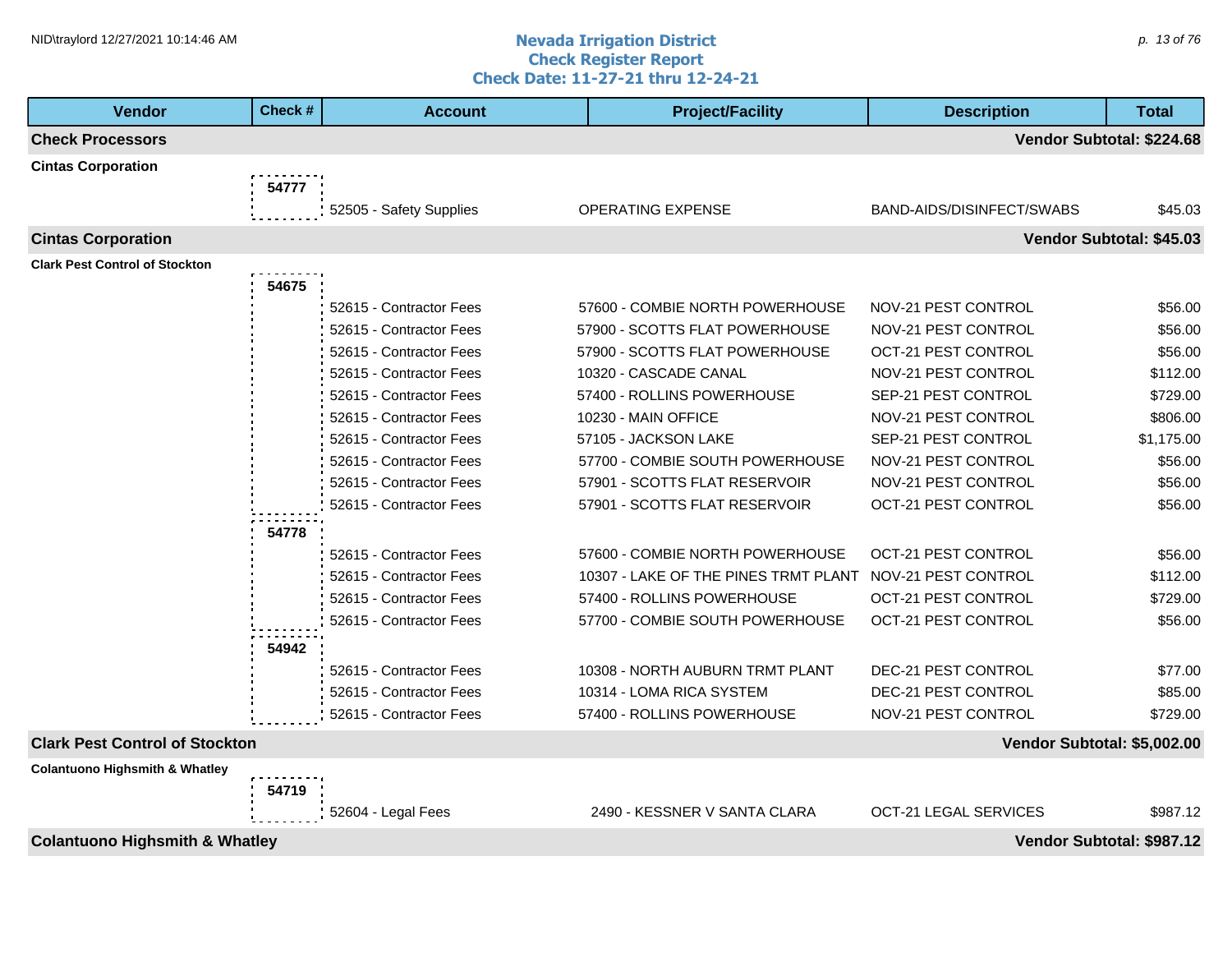## **1HD**\traylord 12/27/2021 10:14:46 AM **p. 14 of 76** and **number of the set of the Nevada Irrigation District** p. 14 of 76 and p. 14 of 76 and p. 14 of 76 and p. 14 of 76 and p. 14 of 76 and p. 14 of 76 and p. 14 of 76 and **Check Register Report Check Date: 11-27-21 thru 12-24-21**

| <b>Vendor</b>                      | Check # | <b>Account</b>                   | <b>Project/Facility</b>          | <b>Description</b>             | <b>Total</b> |
|------------------------------------|---------|----------------------------------|----------------------------------|--------------------------------|--------------|
| <b>Comcast Holding Corporation</b> |         |                                  |                                  |                                |              |
|                                    | 54779   |                                  |                                  |                                |              |
|                                    |         | 52713 - Utilities                | 10313 - E GEORGE SYSTEM          | 11/19/21-12/18/21 SERVICE      | \$89.79      |
|                                    |         | 52713 - Utilities                | 10313 - E GEORGE SYSTEM          | NOV-21 LATE FEE                | \$10.00      |
|                                    | 54780   |                                  |                                  |                                |              |
|                                    |         | 52713 - Utilities                | 2462 - COVID-19                  | 11/30/21-12/29/21 SERVICE      | \$263.76     |
|                                    | 54781   |                                  |                                  |                                |              |
|                                    |         | 52713 - Utilities                | OPERATING EXPENSE                | 11/20/21-12/19/21 SERVICE      | \$330.88     |
|                                    |         |                                  |                                  |                                |              |
|                                    | 54891   |                                  |                                  |                                |              |
|                                    |         | 52713 - Utilities                | 10313 - E GEORGE SYSTEM          | 12/01/21-12/31/21 SERVICE      | \$109.74     |
| <b>Comcast Holding Corporation</b> |         |                                  |                                  | Vendor Subtotal: \$804.17      |              |
| <b>Consolidated Electrical</b>     |         |                                  |                                  |                                |              |
|                                    | 54720   |                                  |                                  |                                |              |
|                                    |         | 52920 - Program: PH Improvements | 2351 - RPH OCB REPLACEMENT       | <b>TERMINAL CONNECTOR</b>      | \$183.31     |
|                                    |         | 52920 - Program: PH Improvements | 2351 - RPH OCB REPLACEMENT       | TEE CONNECTOR                  | \$618.47     |
|                                    |         | 52920 - Program: PH Improvements | 2351 - RPH OCB REPLACEMENT       | <b>FREIGHT</b>                 | \$36.65      |
|                                    | 54871   |                                  |                                  |                                |              |
|                                    |         | 52920 - Program: PH Improvements | 2351 - RPH OCB REPLACEMENT       | <b>TERMINAL CONNECTORS</b>     | \$1,291.29   |
|                                    |         | 52920 - Program: PH Improvements | 2351 - RPH OCB REPLACEMENT       | <b>TERMINAL CONNECTORS</b>     | \$939.41     |
|                                    |         | 52920 - Program: PH Improvements | 2351 - RPH OCB REPLACEMENT       | <b>SHIPPING &amp; HANDLING</b> | \$21.27      |
| <b>Consolidated Electrical</b>     |         |                                  |                                  | Vendor Subtotal: \$3,090.40    |              |
| <b>Cranmer Engineering</b>         |         |                                  |                                  |                                |              |
|                                    | 54842   |                                  |                                  |                                |              |
|                                    |         | 52608 - Fed/St/Co Fees           | 30257 - PENINSULA - REC          | MONTHLY/ANNUAL REPORTING       | \$200.00     |
|                                    |         | 52608 - Fed/St/Co Fees           | 30252 - ORCHARD SPRINGS - REC    | MONTHLY/ANNUAL REPORTING       | \$200.00     |
|                                    |         | 52608 - Fed/St/Co Fees           | 30253 - SCOTTS FLAT - REC        | MONTHLY/ANNUAL REPORTING       | \$200.00     |
|                                    | 54913   |                                  |                                  |                                |              |
|                                    |         | 52608 - Fed/St/Co Fees           | 10313 - E GEORGE SYSTEM          | <b>WATER TESTING SERVICE</b>   | \$20.00      |
|                                    |         | 52608 - Fed/St/Co Fees           | 10705 - LONG RAVINE WATER SYSTEM | <b>WATER TESTING SERVICE</b>   | \$20.00      |
|                                    |         | 52608 - Fed/St/Co Fees           | 10706 - PENINSULA WATER SYSTEM   | <b>WATER TESTING SERVICE</b>   | \$20.00      |
|                                    |         | 52608 - Fed/St/Co Fees           | 10702 - SF GATE 1 WATER SYSTEM   | <b>WATER TESTING SERVICE</b>   | \$20.00      |
|                                    |         | 52608 - Fed/St/Co Fees           | 10703 - SF GATE 2 WATER SYSTEM   | <b>WATER TESTING SERVICE</b>   | \$20.00      |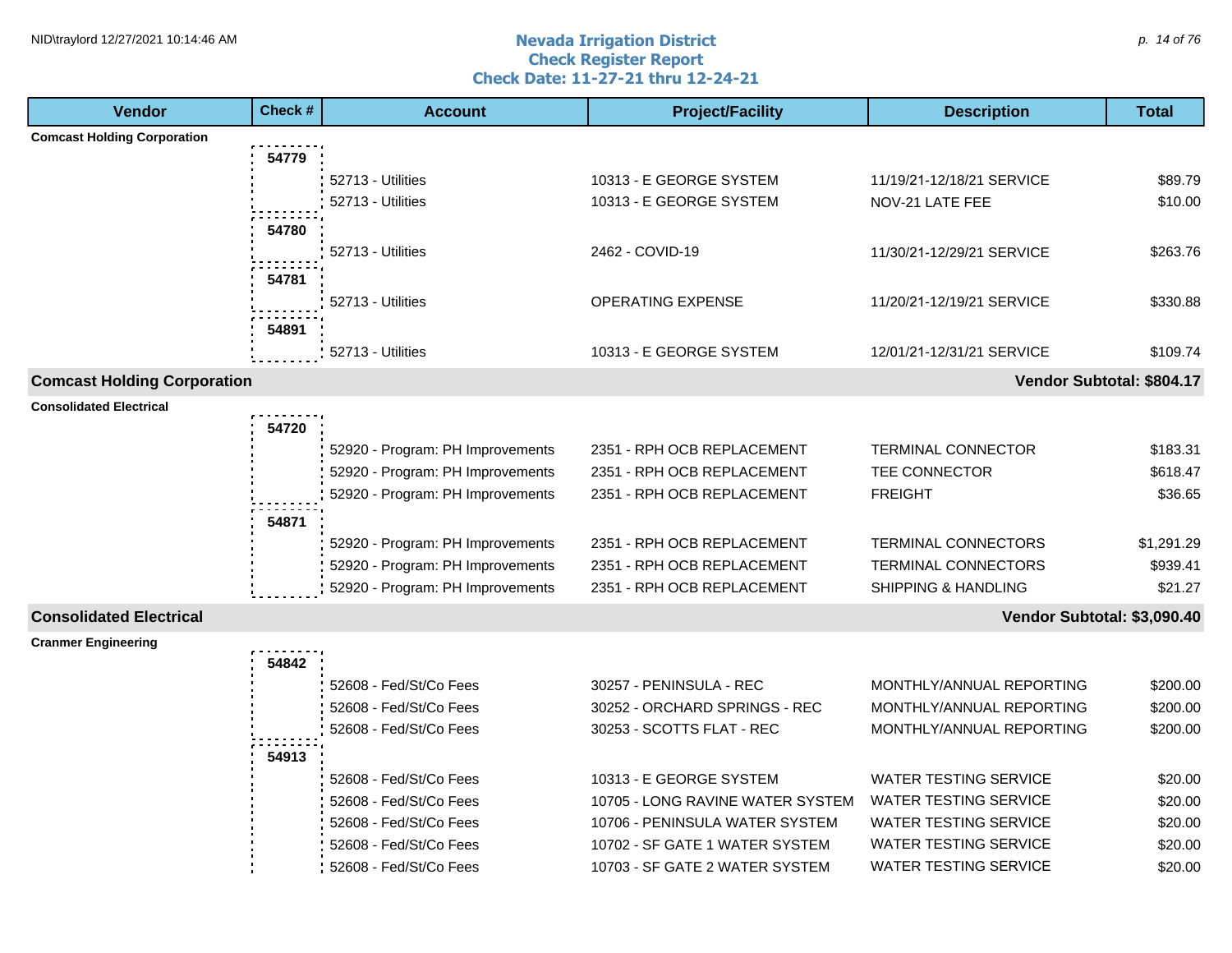## **1HD**\traylord 12/27/2021 10:14:46 AM **p. 15 of 76** and the second term **Nevada Irrigation District** because the p. 15 of 76 and the p. 15 of 76 and the p. 15 of 76 and the p. 15 of 76 and the p. 15 of 76 and the p. 15 of **Check Register Report Check Date: 11-27-21 thru 12-24-21**

| <b>Vendor</b>              | Check # | <b>Account</b>         | <b>Project/Facility</b>              | <b>Description</b>           | <b>Total</b> |
|----------------------------|---------|------------------------|--------------------------------------|------------------------------|--------------|
| <b>Cranmer Engineering</b> |         |                        |                                      |                              |              |
|                            | 54913   |                        |                                      |                              |              |
|                            |         | 52608 - Fed/St/Co Fees | 10318 - NORTH AUBURN SYSTEM          | <b>WATER TESTING SERVICE</b> | \$20.00      |
|                            |         | 52608 - Fed/St/Co Fees | 10317 - LAKE OF THE PINES SYSTEM     | <b>WATER TESTING SERVICE</b> | \$40.00      |
|                            |         | 52608 - Fed/St/Co Fees | 10315 - LAKE WILDWOOD SYSTEM         | <b>WATER TESTING SERVICE</b> | \$40.00      |
|                            |         | 52608 - Fed/St/Co Fees | 10316 - SMARTVILLE SYSTEM            | <b>WATER TESTING SERVICE</b> | \$40.00      |
|                            |         | 52608 - Fed/St/Co Fees | 10306 - SMARTVILLE TRMT PLANT        | <b>WATER TESTING SERVICE</b> | \$44.00      |
|                            |         | 52608 - Fed/St/Co Fees | 10305 - LAKE WILDWOOD TRMT PLANT     | <b>WATER TESTING SERVICE</b> | \$44.00      |
|                            |         | 52608 - Fed/St/Co Fees | 10304 - LOMA RICA TRMT PLANT         | <b>WATER TESTING SERVICE</b> | \$44.00      |
|                            |         | 52608 - Fed/St/Co Fees | 10306 - SMARTVILLE TRMT PLANT        | <b>WATER TESTING SERVICE</b> | \$44.00      |
|                            |         | 52608 - Fed/St/Co Fees | 10313 - E GEORGE SYSTEM              | <b>WATER TESTING SERVICE</b> | \$60.00      |
|                            |         | 52608 - Fed/St/Co Fees | 10313 - E GEORGE SYSTEM              | <b>WATER TESTING SERVICE</b> | \$66.00      |
|                            |         | 52608 - Fed/St/Co Fees | 10307 - LAKE OF THE PINES TRMT PLANT | <b>WATER TESTING SERVICE</b> | \$66.00      |
|                            |         | 52608 - Fed/St/Co Fees | 30256 - LONG RAVINE - REC            | <b>WATER TESTING SERVICE</b> | \$80.00      |
|                            |         | 52608 - Fed/St/Co Fees | 30253 - SCOTTS FLAT - REC            | <b>WATER TESTING SERVICE</b> | \$80.00      |
|                            |         | 52608 - Fed/St/Co Fees | 10303 - E GEORGE TRMT PLANT          | <b>WATER TESTING SERVICE</b> | \$88.00      |
|                            |         | 52608 - Fed/St/Co Fees | 10308 - NORTH AUBURN TRMT PLANT      | <b>WATER TESTING SERVICE</b> | \$110.00     |
|                            |         | 52608 - Fed/St/Co Fees | 10314 - LOMA RICA SYSTEM             | <b>WATER TESTING SERVICE</b> | \$120.00     |
|                            |         | 52608 - Fed/St/Co Fees | 10308 - NORTH AUBURN TRMT PLANT      | <b>WATER TESTING SERVICE</b> | \$150.00     |
|                            |         | 52608 - Fed/St/Co Fees | 10318 - NORTH AUBURN SYSTEM          | <b>WATER TESTING SERVICE</b> | \$180.00     |
|                            |         | 52608 - Fed/St/Co Fees | 10317 - LAKE OF THE PINES SYSTEM     | <b>WATER TESTING SERVICE</b> | \$180.00     |
|                            |         | 52608 - Fed/St/Co Fees | 30256 - LONG RAVINE - REC            | MONTHLY/ANNUAL REPORTING     | \$200.00     |
|                            |         | 52608 - Fed/St/Co Fees | 10315 - LAKE WILDWOOD SYSTEM         | <b>WATER TESTING SERVICE</b> | \$260.00     |
|                            |         | 52608 - Fed/St/Co Fees | 10314 - LOMA RICA SYSTEM             | <b>WATER TESTING SERVICE</b> | \$360.00     |
|                            |         | 52608 - Fed/St/Co Fees | 10313 - E GEORGE SYSTEM              | <b>WATER TESTING SERVICE</b> | \$460.00     |
|                            |         | 52608 - Fed/St/Co Fees | 10307 - LAKE OF THE PINES TRMT PLANT | <b>WATER TESTING SERVICE</b> | \$44.00      |
| <b>Cranmer Engineering</b> |         |                        |                                      | Vendor Subtotal: \$3,520.00  |              |

**Customer Refunds** . . . . . . . **54671** Process 20039 - Misc AR Unapplied Credit CUSTOMER REFUND CHAIN LINK CHAIN LINK \$815.00 ::::::: **54672** 20039 - Misc AR Unapplied Credit CUSTOMER REFUND GC HYDRO SEED \$645.00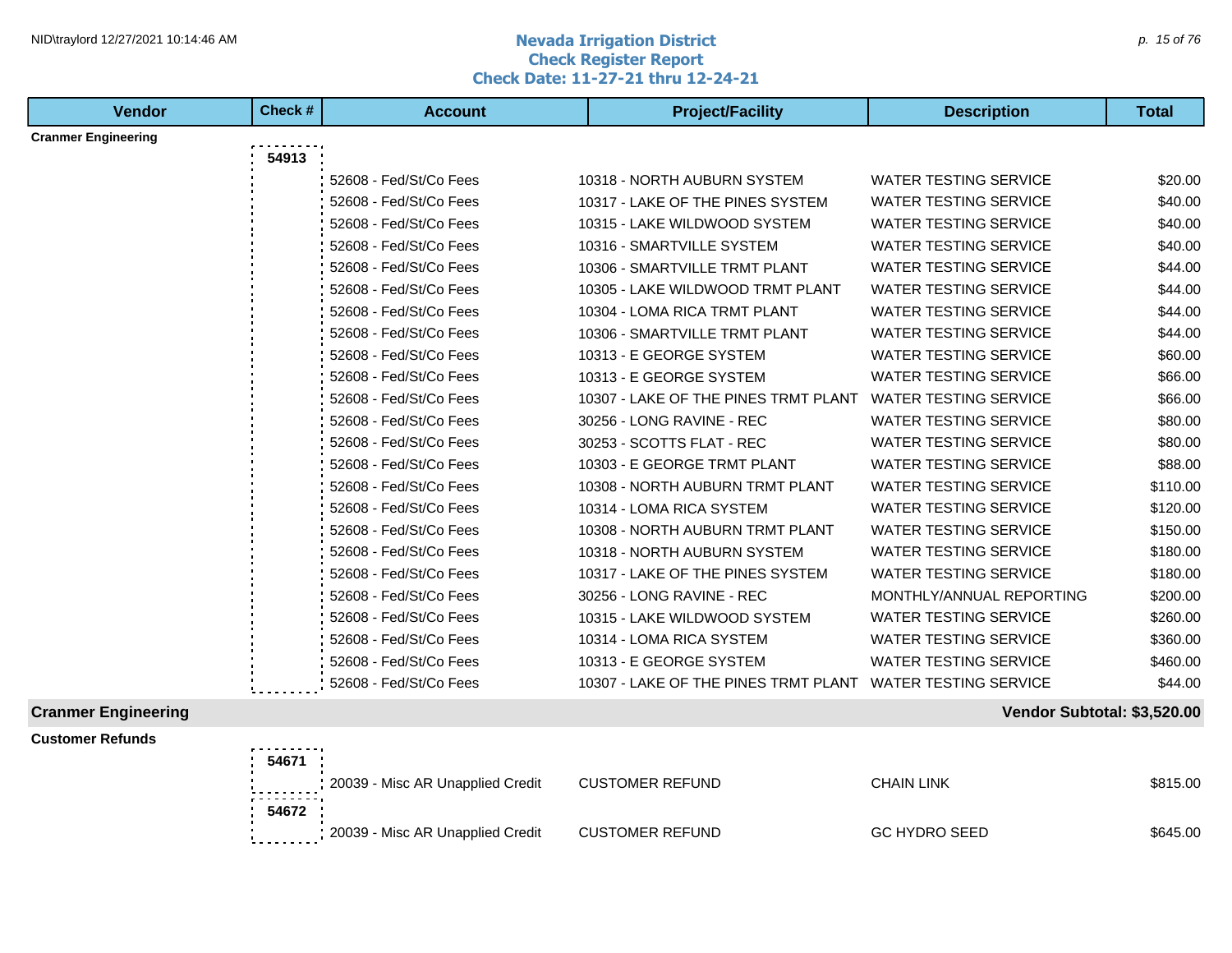#### **Nevada Irrigation District Check Register Report Check Date: 11-27-21 thru 12-24-21** NID\traylord 12/27/2021 10:14:46 AM  $\rho$ . 16 of 76

| <b>Vendor</b>           | Check # | <b>Account</b>                    | <b>Project/Facility</b> | <b>Description</b>     | <b>Total</b> |
|-------------------------|---------|-----------------------------------|-------------------------|------------------------|--------------|
| <b>Customer Refunds</b> |         |                                   |                         |                        |              |
|                         | 54673   |                                   |                         |                        |              |
|                         |         | 20039 - Misc AR Unapplied Credit  | <b>CUSTOMER REFUND</b>  | <b>BLUE NORTHERN</b>   | \$815.00     |
|                         | 54692   | 20410 - Deposits - Customers      | <b>CUSTOMER REFUND</b>  | NUNEZ-SECURITY DEPOSIT | \$50.00      |
|                         | 54695   |                                   |                         |                        |              |
|                         |         | 20037 - Util Bill Unapplied Crdit | <b>CUSTOMER REFUND</b>  | <b>POYNER</b>          | \$43.52      |
|                         | 54696   |                                   |                         |                        |              |
|                         |         | 20037 - Util Bill Unapplied Crdit | <b>CUSTOMER REFUND</b>  | <b>COLLINS</b>         | \$40.88      |
|                         | 54697   |                                   |                         |                        |              |
|                         |         | 20037 - Util Bill Unapplied Crdit | <b>CUSTOMER REFUND</b>  | <b>VENESKI</b>         | \$35.40      |
|                         | 54698   |                                   |                         |                        |              |
|                         |         | 20037 - Util Bill Unapplied Crdit | <b>CUSTOMER REFUND</b>  | <b>FINANCE AMERICA</b> | \$80.17      |
|                         | 54699   |                                   |                         |                        |              |
|                         |         | 20037 - Util Bill Unapplied Crdit | <b>CUSTOMER REFUND</b>  | HIS DESIGN             | \$233.00     |
|                         | 54700   | 20037 - Util Bill Unapplied Crdit | <b>CUSTOMER REFUND</b>  | <b>GILBERT</b>         | \$43.33      |
|                         | 54701   |                                   |                         |                        |              |
|                         |         | 20037 - Util Bill Unapplied Crdit | <b>CUSTOMER REFUND</b>  | CARSON                 | \$12.81      |
|                         | 54702   |                                   |                         |                        |              |
|                         |         | 20037 - Util Bill Unapplied Crdit | <b>CUSTOMER REFUND</b>  | <b>STUCKEY</b>         | \$26.97      |
|                         | 54703   |                                   |                         |                        |              |
|                         |         | 20037 - Util Bill Unapplied Crdit | <b>CUSTOMER REFUND</b>  | <b>MEDEIROS</b>        | \$63.07      |
|                         | 54704   |                                   |                         |                        |              |
|                         |         | 20037 - Util Bill Unapplied Crdit | <b>CUSTOMER REFUND</b>  | <b>CHRISTMAN</b>       | \$46.45      |
|                         | 54705   |                                   | <b>CUSTOMER REFUND</b>  | <b>DENTON</b>          |              |
|                         |         | 20037 - Util Bill Unapplied Crdit |                         |                        | \$127.45     |
|                         | 54706   | 20037 - Util Bill Unapplied Crdit | <b>CUSTOMER REFUND</b>  | <b>MARIOTTO</b>        | \$8.21       |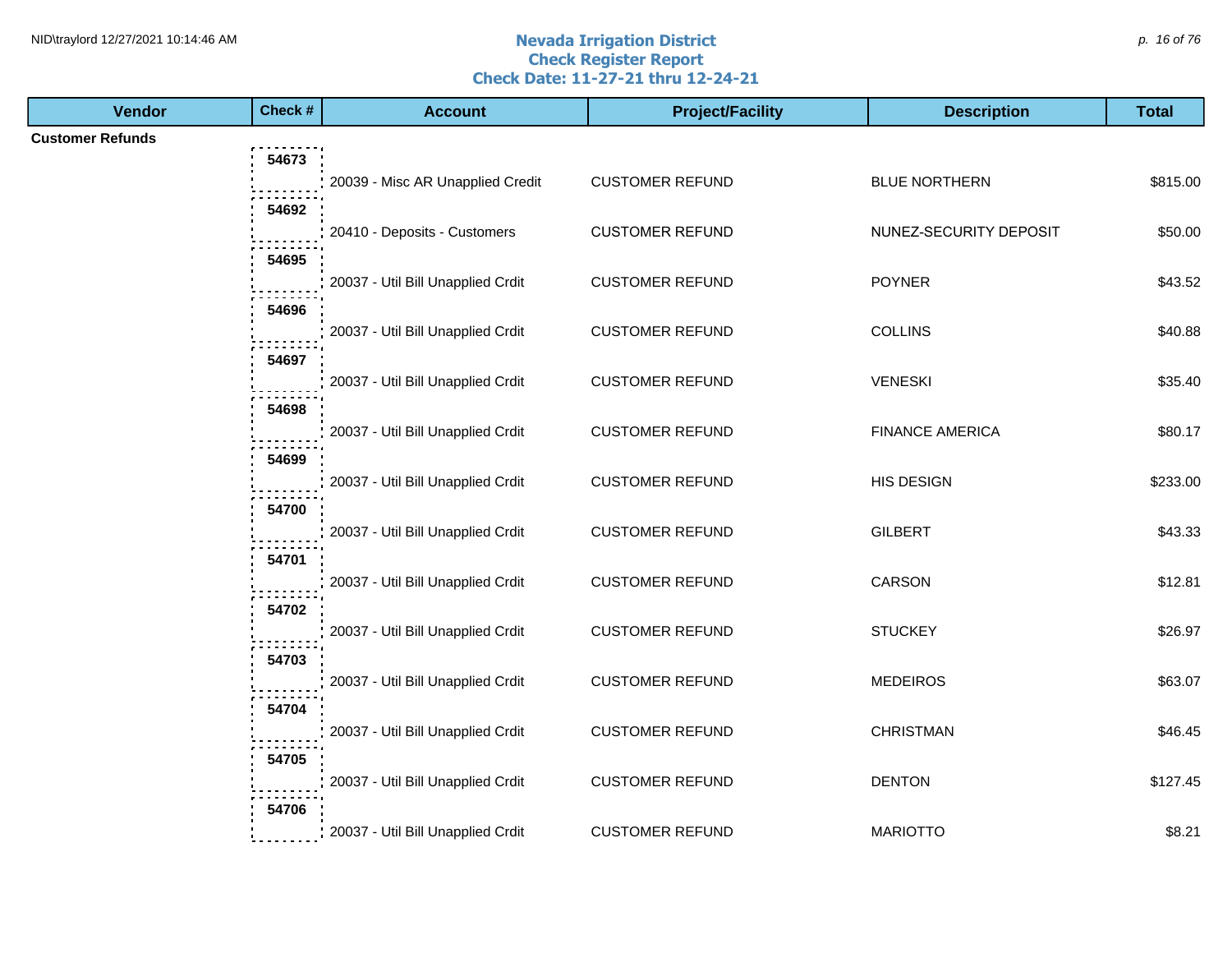#### **Nevada Irrigation District Check Register Report Check Date: 11-27-21 thru 12-24-21** NID\traylord 12/27/2021 10:14:46 AM  $p$ . 17 of 76

| <b>Vendor</b>           | Check # | <b>Account</b>                    | <b>Project/Facility</b> | <b>Description</b>    | <b>Total</b> |
|-------------------------|---------|-----------------------------------|-------------------------|-----------------------|--------------|
| <b>Customer Refunds</b> |         |                                   |                         |                       |              |
|                         | 54707   |                                   |                         |                       |              |
|                         |         | 20037 - Util Bill Unapplied Crdit | <b>CUSTOMER REFUND</b>  | <b>CHASON</b>         | \$75.92      |
|                         | 54708   |                                   |                         |                       |              |
|                         |         | 20037 - Util Bill Unapplied Crdit | <b>CUSTOMER REFUND</b>  | <b>PARKS</b>          | \$11.45      |
|                         | 54709   |                                   |                         |                       |              |
|                         |         | 20037 - Util Bill Unapplied Crdit | <b>CUSTOMER REFUND</b>  | ARNOLD                | \$359.59     |
|                         | 54710   | 20037 - Util Bill Unapplied Crdit | <b>CUSTOMER REFUND</b>  | <b>STONEKING</b>      | \$156.03     |
|                         | 54711   |                                   |                         |                       |              |
|                         |         | 20037 - Util Bill Unapplied Crdit | <b>CUSTOMER REFUND</b>  | <b>PENCOVIC</b>       | \$274.50     |
|                         | 54712   |                                   |                         |                       |              |
|                         |         | 20037 - Util Bill Unapplied Crdit | <b>CUSTOMER REFUND</b>  | <b>TIMBERWOOD</b>     | \$9.45       |
|                         |         | 20037 - Util Bill Unapplied Crdit | <b>CUSTOMER REFUND</b>  | TIMBERWOOD            | \$151.92     |
|                         | 54713   |                                   |                         |                       |              |
|                         |         | 20037 - Util Bill Unapplied Crdit | <b>CUSTOMER REFUND</b>  | ROLFE/FOULIS          | \$47.97      |
|                         | 54714   |                                   |                         |                       |              |
|                         |         | 20037 - Util Bill Unapplied Crdit | <b>CUSTOMER REFUND</b>  | <b>ROTH</b>           | \$17.67      |
|                         | 54715   |                                   |                         |                       |              |
|                         |         | 20037 - Util Bill Unapplied Crdit | <b>CUSTOMER REFUND</b>  | ALEXANDER             | \$111.97     |
|                         | 54742   |                                   |                         |                       |              |
|                         |         | 20039 - Misc AR Unapplied Credit  | <b>CUSTOMER REFUND</b>  | <b>MADERS GRADING</b> | \$645.00     |
|                         | 54743   | 20039 - Misc AR Unapplied Credit  | <b>CUSTOMER REFUND</b>  | <b>RIVER RATS</b>     | \$633.20     |
|                         | 54744   |                                   |                         |                       |              |
|                         |         | 20039 - Misc AR Unapplied Credit  | <b>CUSTOMER REFUND</b>  | <b>RIVER RATS</b>     | \$128.04     |
|                         | 54745   |                                   |                         |                       |              |
|                         |         | 20037 - Util Bill Unapplied Crdit | <b>CUSTOMER REFUND</b>  | <b>WEAVER</b>         | \$160.74     |
|                         | 54746   |                                   |                         |                       |              |
|                         |         | 20037 - Util Bill Unapplied Crdit | <b>CUSTOMER REFUND</b>  | <b>RUDOLPH</b>        | \$22.05      |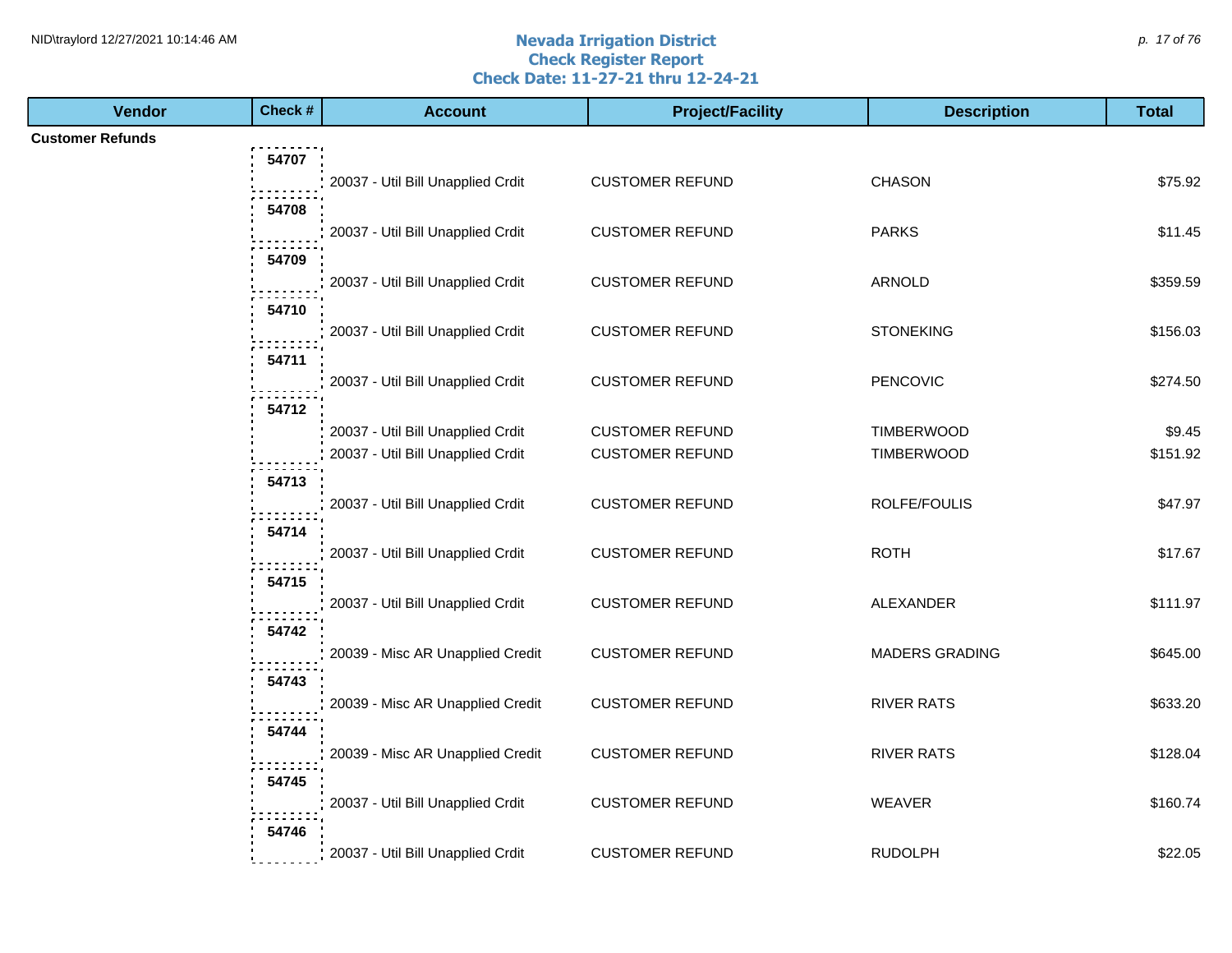#### **Nevada Irrigation District Check Register Report Check Date: 11-27-21 thru 12-24-21** NID\traylord 12/27/2021 10:14:46 AM  $\rho$  18 of 76

| <b>Vendor</b>           | Check # | <b>Account</b>                    | <b>Project/Facility</b> | <b>Description</b>  | <b>Total</b> |
|-------------------------|---------|-----------------------------------|-------------------------|---------------------|--------------|
| <b>Customer Refunds</b> |         |                                   |                         |                     |              |
|                         | 54747   |                                   |                         |                     |              |
|                         |         | 20037 - Util Bill Unapplied Crdit | <b>CUSTOMER REFUND</b>  | <b>BURKHARD</b>     | \$221.14     |
|                         | 54748   |                                   |                         |                     |              |
|                         |         | 20037 - Util Bill Unapplied Crdit | <b>CUSTOMER REFUND</b>  | <b>BARTHOLOMEW</b>  | \$53.07      |
|                         | 54749   |                                   |                         |                     |              |
|                         |         | 20037 - Util Bill Unapplied Crdit | <b>CUSTOMER REFUND</b>  | <b>COOK</b>         | \$70.25      |
|                         | 54750   |                                   |                         |                     |              |
|                         |         | 20037 - Util Bill Unapplied Crdit | <b>CUSTOMER REFUND</b>  | <b>TARTER</b>       | \$40.91      |
|                         | 54751   |                                   |                         |                     |              |
|                         |         | 20037 - Util Bill Unapplied Crdit | <b>CUSTOMER REFUND</b>  | <b>DOLL</b>         | \$106.71     |
|                         | 54752   |                                   |                         |                     |              |
|                         |         | 20037 - Util Bill Unapplied Crdit | <b>CUSTOMER REFUND</b>  | ZACHARY             | \$63.91      |
|                         | 55021   |                                   |                         |                     |              |
|                         |         | 20039 - Misc AR Unapplied Credit  | <b>CUSTOMER REFUND</b>  | ALL PHASE LAND      | \$900.00     |
|                         |         | 20039 - Misc AR Unapplied Credit  | <b>CUSTOMER REFUND</b>  | ALL PHASE LAND      | \$900.00     |
|                         | 55022   |                                   |                         |                     |              |
|                         |         | 20039 - Misc AR Unapplied Credit  | <b>CUSTOMER REFUND</b>  | <b>DESHAINE ENT</b> | \$715.00     |
|                         | 55023   |                                   |                         |                     |              |
|                         |         | 20039 - Misc AR Unapplied Credit  | <b>CUSTOMER REFUND</b>  | <b>JB BOSTICK</b>   | \$514.92     |
|                         |         |                                   |                         |                     |              |
|                         | 55024   | 20037 - Util Bill Unapplied Crdit | <b>CUSTOMER REFUND</b>  | <b>BARTOW</b>       | \$38.73      |
|                         |         |                                   |                         |                     |              |
|                         | 55025   |                                   |                         |                     |              |
|                         |         | 20037 - Util Bill Unapplied Crdit | <b>CUSTOMER REFUND</b>  | <b>HELLER</b>       | \$77.14      |
|                         | 55026   |                                   |                         |                     |              |
|                         |         | 20037 - Util Bill Unapplied Crdit | <b>CUSTOMER REFUND</b>  | <b>NICOL</b>        | \$15.48      |
|                         | 55027   |                                   |                         |                     |              |
|                         |         | 20037 - Util Bill Unapplied Crdit | <b>CUSTOMER REFUND</b>  | <b>KENNEDY</b>      | \$77.35      |
|                         | 55028   |                                   |                         |                     |              |
|                         |         | 20037 - Util Bill Unapplied Crdit | <b>CUSTOMER REFUND</b>  | ZIMMERMAN           | \$50.05      |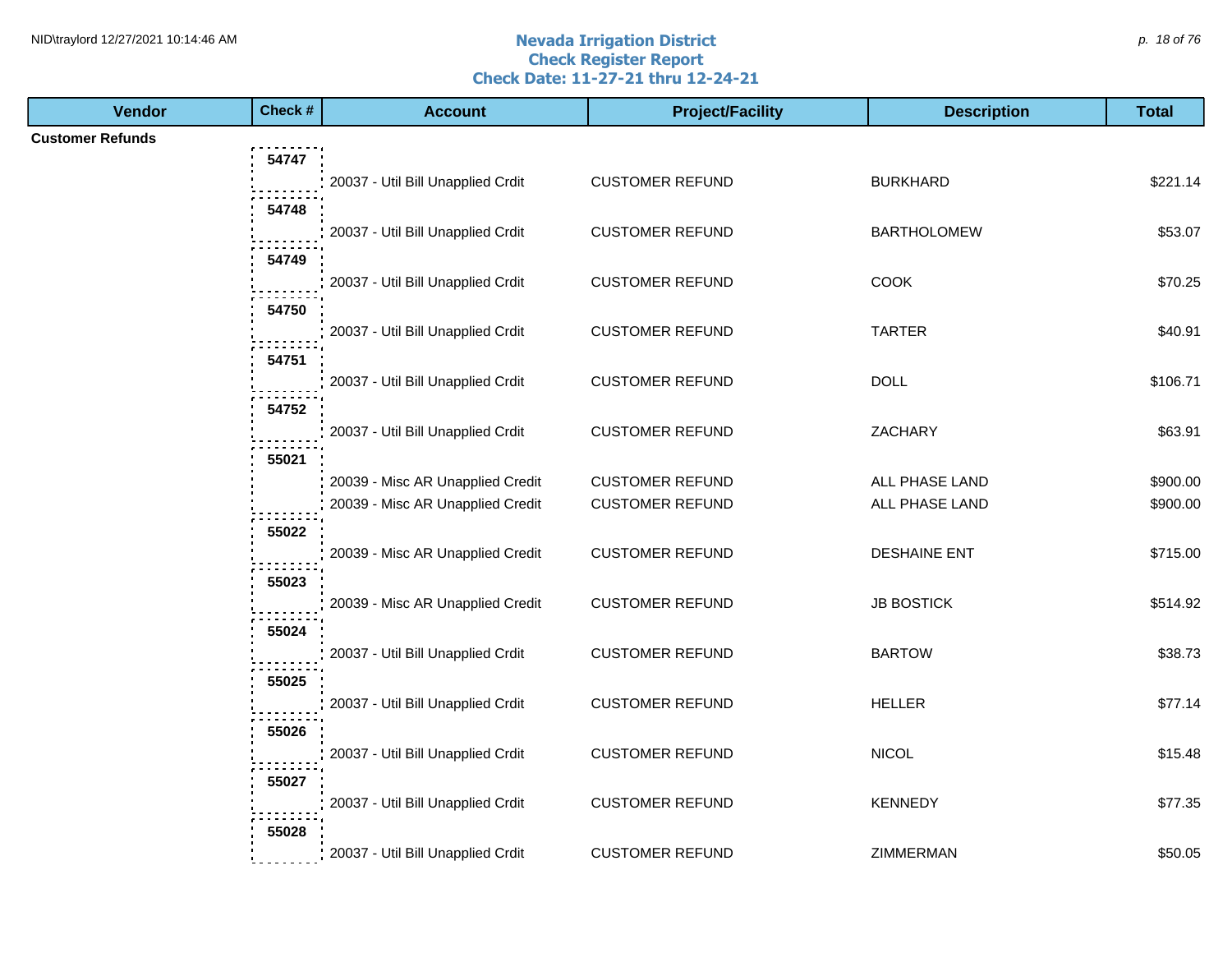#### **Nevada Irrigation District Check Register Report Check Date: 11-27-21 thru 12-24-21** NID\traylord 12/27/2021 10:14:46 AM  $\rho$ . 19 of 76

| <b>Vendor</b>                                    | Check #        | <b>Account</b>                                         | <b>Project/Facility</b>                        | <b>Description</b>                           | <b>Total</b>           |
|--------------------------------------------------|----------------|--------------------------------------------------------|------------------------------------------------|----------------------------------------------|------------------------|
| <b>Customer Refunds</b>                          |                |                                                        |                                                |                                              |                        |
|                                                  | 55029<br>55030 | 20037 - Util Bill Unapplied Crdit                      | <b>CUSTOMER REFUND</b>                         | <b>ALVERY</b>                                | \$107.92               |
|                                                  |                | 20037 - Util Bill Unapplied Crdit                      | <b>CUSTOMER REFUND</b>                         | <b>FRESCHI</b>                               | \$32.26                |
| <b>Customer Refunds</b>                          |                |                                                        |                                                | Vendor Subtotal: \$9,876.60                  |                        |
| Daniel R. Ketcham & Associates                   | 54872          | 52901 - Land/Easement Purchases                        | 6877 - CP PWRHSE ACCESS ROAD                   | APPRAISAL SERVICES                           | \$5,493.75             |
| Daniel R. Ketcham & Associates                   |                |                                                        |                                                | Vendor Subtotal: \$5,493.75                  |                        |
| <b>Dawson Oil Company</b>                        | 54843          | 52501 - Chemicals                                      | 57100 - BOWMAN POWERHOUSE                      | <b>GST OIL</b>                               | \$117.71               |
| <b>Dawson Oil Company</b>                        |                |                                                        |                                                | Vendor Subtotal: \$117.71                    |                        |
| Del Paso Pipe & Steel                            |                |                                                        |                                                |                                              |                        |
|                                                  | 55005          | 52504 - Materials<br>13102 - N-2 Sheet Plate Bar Stock | OPERATING EXPENSE<br><b>INVENTORY STOCKING</b> | INTERNAL ADJUSTMENT<br>PLATE/DIAMOND/FLOOR   | (\$0.01)<br>\$2,873.09 |
| Del Paso Pipe & Steel                            |                |                                                        |                                                | Vendor Subtotal: \$2,873.08                  |                        |
| <b>Dell Marketing</b>                            | 55006          | 52710 - Supplies<br>52710 - Supplies                   | OPERATING EXPENSE                              | <b>ALL-IN-ONE STANDS</b><br><b>SOUNDBARS</b> | \$546.75               |
|                                                  |                |                                                        | OPERATING EXPENSE                              |                                              | \$382.70               |
| <b>Dell Marketing</b><br><b>D'Heurle Systems</b> |                |                                                        |                                                | Vendor Subtotal: \$929.45                    |                        |
|                                                  | 54722          | 52920 - Program: PH Improvements                       | 2402 - CPPH GOVERNOR RPLC & INST               | <b>INSTALLATION MATERIALS</b>                | \$1,521.35             |
| <b>D'Heurle Systems</b>                          |                |                                                        |                                                | Vendor Subtotal: \$1,521.35                  |                        |
| <b>Echo Valley Ranch</b>                         | 54982          | 52910 - Program: Raw Water Rplc                        | 1098 - SANTINI SIPHON 1&2 RPLMT                | <b>GRASS SEED</b>                            | \$179.09               |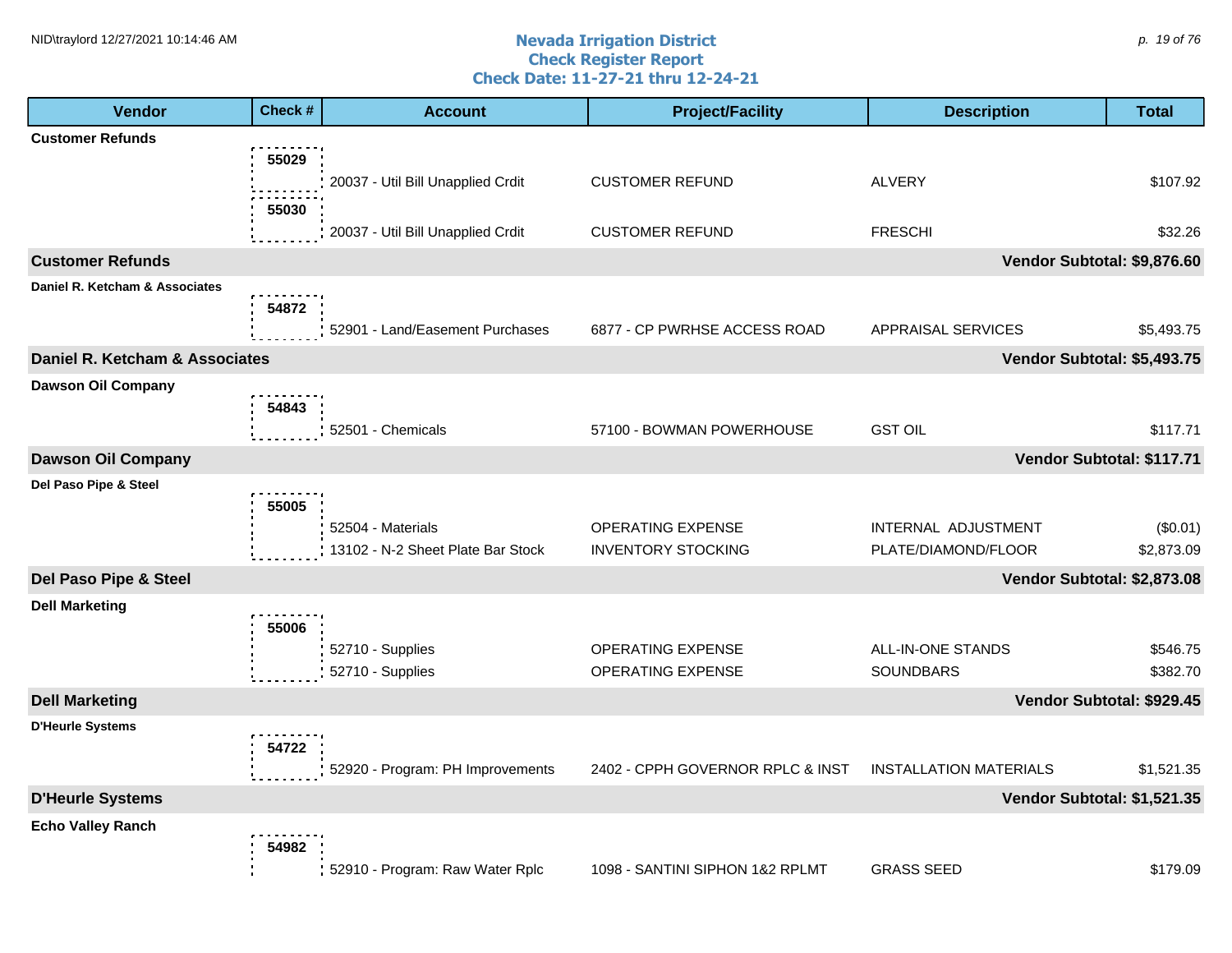#### **Nevada Irrigation District Check Register Report Check Date: 11-27-21 thru 12-24-21** NID\traylord 12/27/2021 10:14:46 AM  $\rho$ . 20 of 76

| <b>Vendor</b>                  | Check #      | <b>Account</b>                    | <b>Project/Facility</b>          | <b>Description</b>        | <b>Total</b> |
|--------------------------------|--------------|-----------------------------------|----------------------------------|---------------------------|--------------|
| <b>Echo Valley Ranch</b>       |              |                                   |                                  |                           |              |
| <b>Echo Valley Ranch</b>       |              |                                   |                                  | Vendor Subtotal: \$179.09 |              |
| <b>Ecorp Consulting</b>        | 54723        |                                   |                                  |                           |              |
|                                |              | 52915 - Project: Non-Programmatic | 7032 - HEMPHILL DIVERSION/FISH   | ENVIRONMENTAL PERMITTING  | \$292.50     |
| <b>Ecorp Consulting</b>        |              |                                   |                                  | Vendor Subtotal: \$292.50 |              |
| Elavon                         | :20210483;   |                                   |                                  |                           |              |
|                                | : 20210484 ; | 52804 - Bank Fees                 | 30254 - UPPER DIVISION - REC     | NOV-21 MERCH FEE          | \$2.43       |
|                                | 20210485     | : 52804 - Bank Fees               | 30256 - LONG RAVINE - REC        | NOV-21 MERCH FEE          | \$23.31      |
|                                | 20210486     | 52804 - Bank Fees                 | 30252 - ORCHARD SPRINGS - REC    | NOV-21 MERCH FEE          | \$32.03      |
|                                | 20210487     | 52804 - Bank Fees                 | 30257 - PENINSULA - REC          | NOV-21 MERCH FEE          | \$0.04       |
|                                |              | 52804 - Bank Fees                 | 30253 - SCOTTS FLAT - REC        | NOV-21 MERCH FEE          | \$66.15      |
| <b>Elavon</b>                  |              |                                   |                                  | Vendor Subtotal: \$123.96 |              |
| <b>Employee Reimbursements</b> | 54676        |                                   |                                  |                           |              |
|                                | 54885        | 52711 - Education/Training/Meals  | 10315 - LAKE WILDWOOD SYSTEM     | 10/02/21 CALL OUT MILEAGE | \$9.07       |
|                                |              | 52711 - Education/Training/Meals  | 10314 - LOMA RICA SYSTEM         | 11/27/21 CALL OUT MILEAGE | \$11.31      |
|                                | 54889        | 52711 - Education/Training/Meals  | 10317 - LAKE OF THE PINES SYSTEM | 11/11/21 CALL OUT MILEAGE | \$1.34       |
|                                | 54890        | 52711 - Education/Training/Meals  | 10314 - LOMA RICA SYSTEM         | 11/27/21 CALL OUT MILEAGE | \$1.34       |
|                                | 54893        | 52711 - Education/Training/Meals  | 10314 - LOMA RICA SYSTEM         | 11/27/21 CALL OUT MILEAGE | \$0.45       |
|                                |              | 52711 - Education/Training/Meals  | 10386 - TUNNEL CANAL             | 10/24/21 CALL OUT MILEAGE | \$15.68      |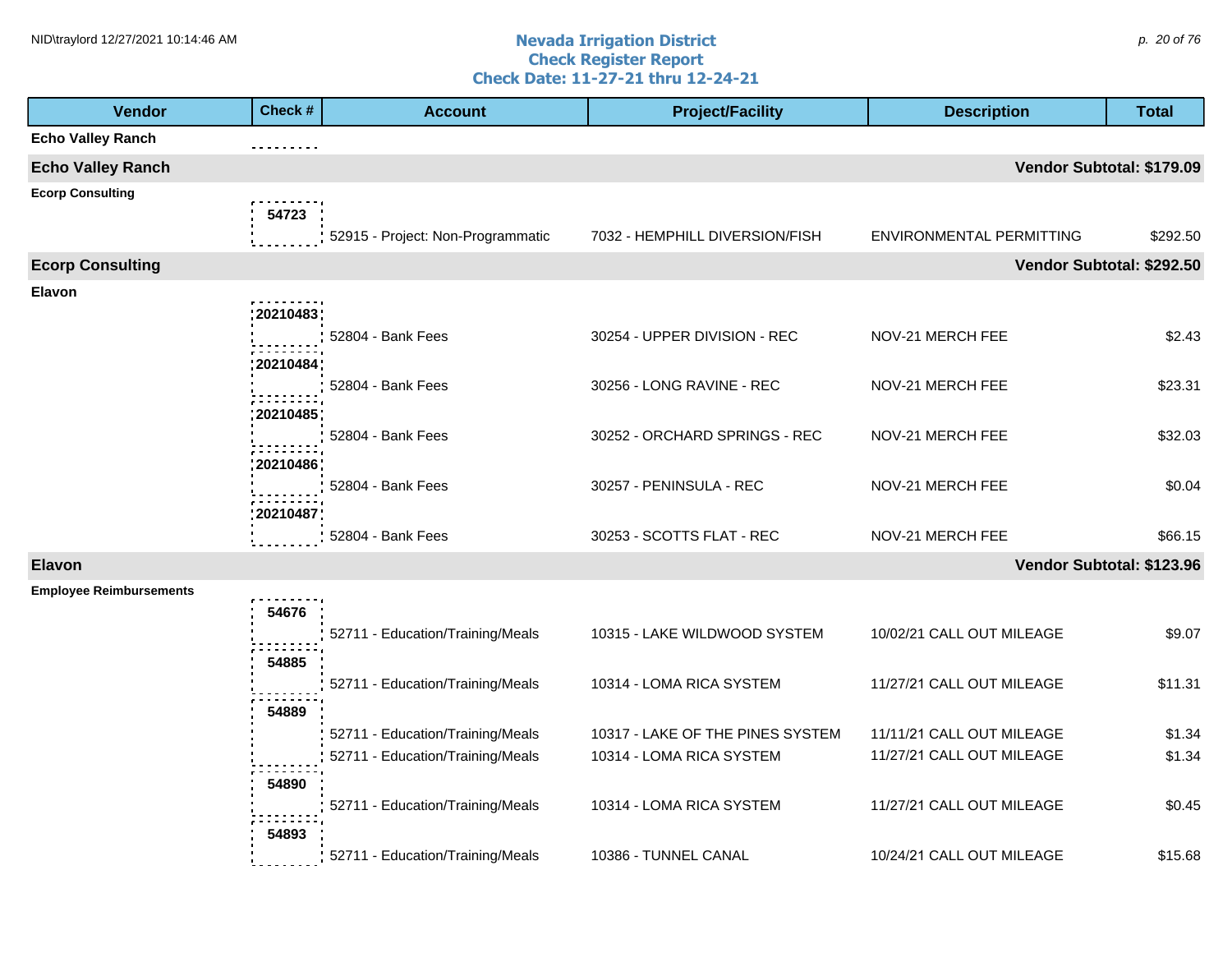#### **Nevada Irrigation District Check Register Report Check Date: 11-27-21 thru 12-24-21** NID\traylord 12/27/2021 10:14:46 AM  $\rho$ . 21 of 76

| <b>Vendor</b>                            | Check #    | <b>Account</b>                                                 | <b>Project/Facility</b>                     | <b>Description</b>                   | <b>Total</b>             |
|------------------------------------------|------------|----------------------------------------------------------------|---------------------------------------------|--------------------------------------|--------------------------|
| <b>Employee Reimbursements</b>           |            |                                                                |                                             |                                      |                          |
|                                          | 54898      |                                                                |                                             |                                      |                          |
|                                          |            | 52711 - Education/Training/Meals                               | 10313 - E GEORGE SYSTEM                     | 11/14/21 CALL OUT MILEAGE            | \$18.14                  |
|                                          | 54899      |                                                                |                                             |                                      |                          |
|                                          |            | 52711 - Education/Training/Meals                               | 57101 - JACKSON MEADOWS<br><b>RESERVOIR</b> | 11/21/21 CALL OUT MILEAGE            | \$14.11                  |
|                                          | 54906      |                                                                |                                             |                                      |                          |
|                                          |            | 52711 - Education/Training/Meals                               | 10313 - E GEORGE SYSTEM                     | 11/14/21 CALL OUT MILEAGE            | \$4.26                   |
|                                          | 54946      |                                                                |                                             |                                      |                          |
|                                          |            | 52711 - Education/Training/Meals                               | 10314 - LOMA RICA SYSTEM                    | 11/27/21 CALL OUT MILEAGE            | \$5.15                   |
|                                          |            |                                                                |                                             |                                      |                          |
| <b>Employee Reimbursements</b>           |            |                                                                |                                             |                                      | Vendor Subtotal: \$80.85 |
| <b>Employer Solutions Staffing Group</b> |            |                                                                |                                             |                                      |                          |
|                                          | 55007      |                                                                |                                             |                                      |                          |
|                                          |            | 52603 - Consultant Fees                                        | 2612 - IT SECURITY BREACH                   | IT CONSULTING SERVICES               | \$2,212.50               |
|                                          |            | 52603 - Consultant Fees                                        | 2612 - IT SECURITY BREACH                   | IT CONSULTING SERVICES               | \$2,400.00               |
|                                          |            | 52603 - Consultant Fees                                        | 2612 - IT SECURITY BREACH                   | IT CONSULTING SERVICES               | \$2,400.00               |
|                                          |            | 52603 - Consultant Fees                                        | 2612 - IT SECURITY BREACH                   | IT CONSULTING SERVICES               | \$2,400.00               |
|                                          |            | 52603 - Consultant Fees                                        | 2612 - IT SECURITY BREACH                   | IT CONSULTING SERVICES               | \$2,700.00               |
|                                          |            | 52603 - Consultant Fees                                        | 2612 - IT SECURITY BREACH                   | IT CONSULTING SERVICES               | \$3,000.00               |
|                                          |            | 52603 - Consultant Fees                                        | 2612 - IT SECURITY BREACH                   | IT CONSULTING SERVICES               | \$3,000.00               |
|                                          |            | 52603 - Consultant Fees                                        | 2612 - IT SECURITY BREACH                   | IT CONSULTING SERVICES               | \$3,000.00               |
| <b>Employer Solutions Staffing Group</b> |            |                                                                |                                             | Vendor Subtotal: \$21,112.50         |                          |
| <b>Employment Development Department</b> | :20210463; |                                                                |                                             |                                      |                          |
|                                          |            | 20011 - Payroll Taxes Payable                                  | <b>WITHHOLDING</b>                          | STATE W/H PR-A24                     | \$20,084.03              |
|                                          |            | 20011 - Payroll Taxes Payable                                  | <b>WITHHOLDING</b>                          | STATE W/H PR-A24                     | \$837.37                 |
|                                          |            | 20011 - Payroll Taxes Payable                                  | <b>WITHHOLDING</b>                          | STATE W/H PR-A24                     | \$4,356.34               |
|                                          | 20210475   |                                                                |                                             |                                      |                          |
|                                          |            | 20011 - Payroll Taxes Payable                                  | <b>WITHHOLDING</b>                          | STATE W/H PR-A25                     | \$18,489.76              |
|                                          |            |                                                                |                                             |                                      |                          |
|                                          |            |                                                                |                                             |                                      |                          |
|                                          |            | 20011 - Payroll Taxes Payable<br>20011 - Payroll Taxes Payable | <b>WITHHOLDING</b><br><b>WITHHOLDING</b>    | STATE W/H PR-A25<br>STATE W/H PR-A25 | \$843.34<br>\$4,810.23   |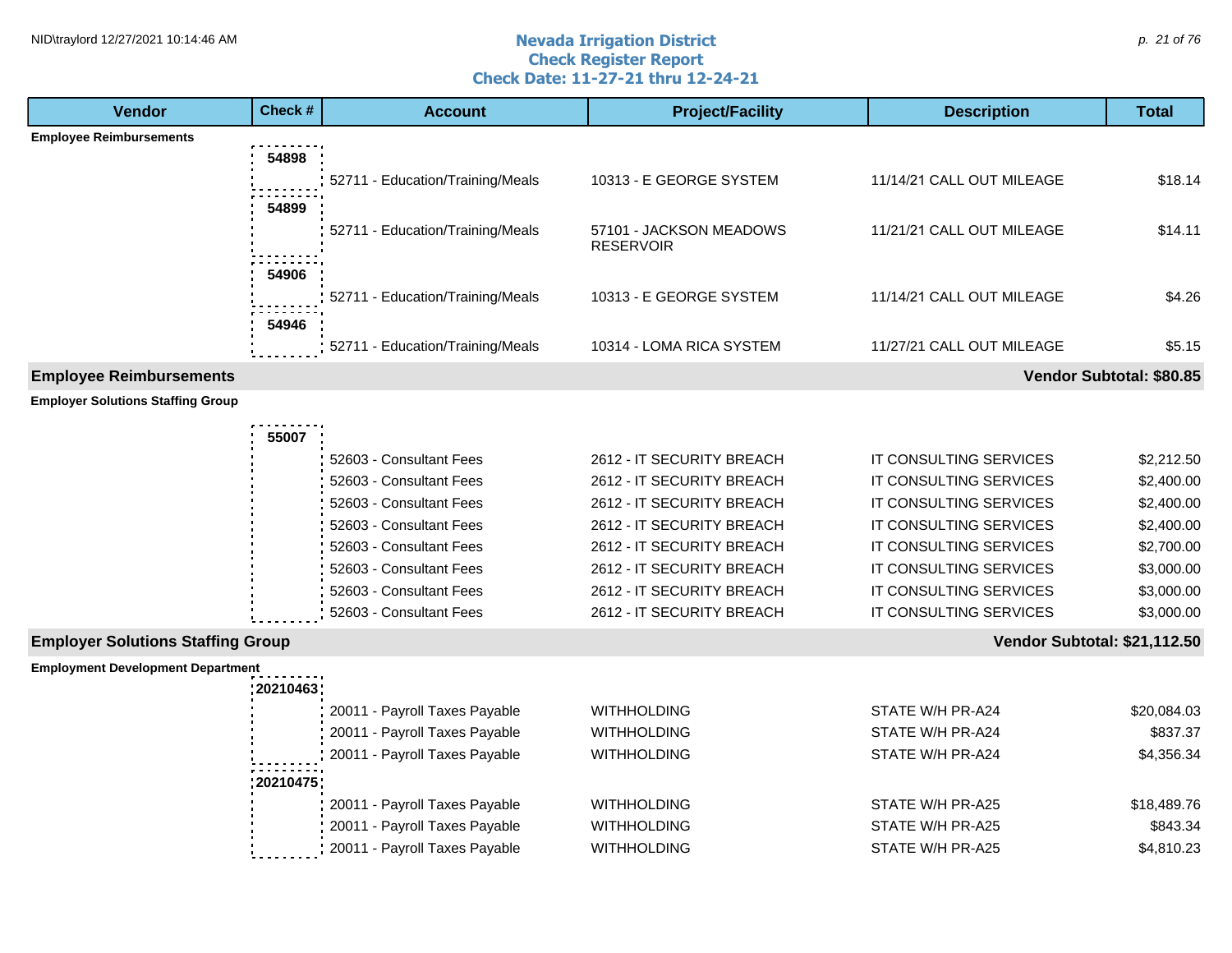#### **Nevada Irrigation District Check Register Report Check Date: 11-27-21 thru 12-24-21** NID\traylord 12/27/2021 10:14:46 AM  $\rho$ . 22 of 76

| <b>Vendor</b>                            | Check # | <b>Account</b>                    | <b>Project/Facility</b>         | <b>Description</b>            | <b>Total</b> |
|------------------------------------------|---------|-----------------------------------|---------------------------------|-------------------------------|--------------|
| <b>Employment Development Department</b> |         |                                   |                                 | Vendor Subtotal: \$49,421.07  |              |
| <b>Employment Screening Services</b>     |         |                                   |                                 |                               |              |
|                                          | 54782   |                                   |                                 |                               |              |
|                                          |         | 52603 - Consultant Fees           | <b>OPERATING EXPENSE</b>        | <b>BACKGROUND CHECKS</b>      | \$129.00     |
| <b>Employment Screening Services</b>     |         |                                   |                                 | Vendor Subtotal: \$129.00     |              |
| <b>EFI Solutions</b>                     |         |                                   |                                 |                               |              |
|                                          | 54873   |                                   |                                 |                               |              |
|                                          |         | 52915 - Project: Non-Programmatic | 2322 - DAVID WAY PS R/R         | ENGINEERING/SUBMITTAL         | \$40,867.42  |
|                                          |         | 52915 - Project: Non-Programmatic | 2322 - DAVID WAY PS R/R         | RELEASE OF MATERIALS          | \$179,816.62 |
| <b>EFI Solutions</b>                     |         |                                   |                                 | Vendor Subtotal: \$220,684.04 |              |
| Far West Rents & Ready Mix               |         |                                   |                                 |                               |              |
|                                          | 54812   |                                   |                                 |                               |              |
|                                          |         | 52910 - Program: Raw Water Rplc   | 1098 - SANTINI SIPHON 1&2 RPLMT | <b>CONCRETE</b>               | \$377.46     |
| Far West Rents & Ready Mix               |         |                                   |                                 | Vendor Subtotal: \$377.46     |              |
| <b>Fastenal Company</b>                  |         |                                   |                                 |                               |              |
|                                          | 54844   |                                   |                                 |                               |              |
|                                          |         | 52915 - Project: Non-Programmatic | 2607 - GV PARKING FOUNDATION    | <b>CARPORT</b>                | \$73.78      |
|                                          | 54914   |                                   |                                 |                               |              |
|                                          |         | 52920 - Program: PH Improvements  | 2393 - RPH BALANCE OF PLANT     | <b>HEX NUTS</b>               | \$16.09      |
|                                          |         | 52503 - Equipment Maintenance     | 30253 - SCOTTS FLAT - REC       | PAINT/EYE BOLT/NUT/T-ROD      | \$26.53      |
|                                          |         | 52503 - Equipment Maintenance     | 30253 - SCOTTS FLAT - REC       | <b>T-RODS</b>                 | \$27.57      |
|                                          |         | 52506 - Small Tools               | <b>OPERATING EXPENSE</b>        | <b>BAND SAW BLADES</b>        | \$193.97     |
|                                          | 54983   |                                   |                                 |                               |              |
|                                          |         | 52504 - Materials                 | <b>OPERATING EXPENSE</b>        | <b>CAP SCREWS</b>             | \$3.77       |
|                                          |         | 52915 - Project: Non-Programmatic | 2607 - GV PARKING FOUNDATION    | <b>CAP SCREWS</b>             | \$13.02      |
|                                          |         | 52506 - Small Tools               | <b>OPERATING EXPENSE</b>        | <b>HAND RIVET TOOL</b>        | \$14.08      |
|                                          |         | 52504 - Materials                 | <b>OPERATING EXPENSE</b>        | CABLE TIES/CONNECTORS         | \$21.05      |
|                                          |         | 52504 - Materials                 | OPERATING EXPENSE               | CAP SCREWS/HEX NUTS           | \$48.21      |
|                                          |         | 52504 - Materials                 | OPERATING EXPENSE               | <b>SPRING NUTS/SCREWS</b>     | \$146.48     |
|                                          |         | 52504 - Materials                 | 10303 - E GEORGE TRMT PLANT     | FLEXIBLE WIRE ROPE            | \$428.30     |

**Fastenal Company Vendor Subtotal: \$1,012.85**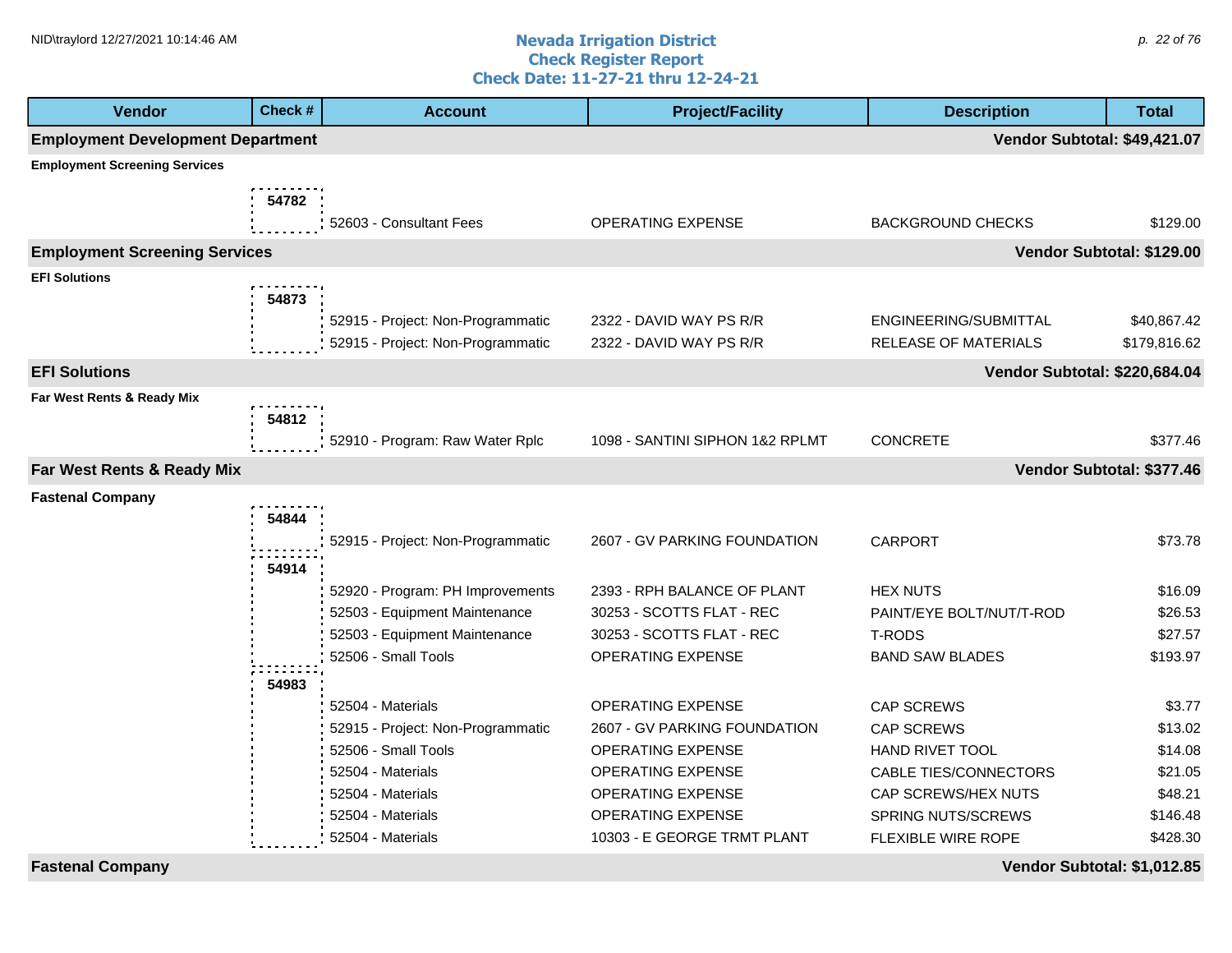#### **Nevada Irrigation District Check Register Report Check Date: 11-27-21 thru 12-24-21** NID\traylord 12/27/2021 10:14:46 AM  $\rho$  23 of 76

| <b>Vendor</b>                      | Check # | <b>Account</b>                   | <b>Project/Facility</b>       | <b>Description</b>        | <b>Total</b>             |
|------------------------------------|---------|----------------------------------|-------------------------------|---------------------------|--------------------------|
| <b>Federal Express Corporation</b> |         |                                  |                               |                           |                          |
|                                    | 54677   |                                  |                               |                           |                          |
|                                    |         | 52608 - Fed/St/Co Fees           | 10304 - LOMA RICA TRMT PLANT  | MAILING TO BSK LABS       | \$25.82                  |
|                                    |         | 52608 - Fed/St/Co Fees           | 10306 - SMARTVILLE TRMT PLANT | MAILING TO BSK LABS       | \$25.81                  |
| <b>Federal Express Corporation</b> |         |                                  |                               |                           | Vendor Subtotal: \$51.63 |
| <b>Groeniger Company</b>           |         |                                  |                               |                           |                          |
|                                    | 54754   |                                  |                               |                           |                          |
|                                    |         | 52611 - Discount                 | <b>DISCOUNT</b>               | <b>DISCOUNT</b>           | (\$20.39)                |
|                                    |         | 13116 - N-16 Pipe Fittings       | <b>INVENTORY STOCKING</b>     | 10" HYMAX COUPLING        | \$801.85                 |
|                                    |         | 13116 - N-16 Pipe Fittings       | <b>INVENTORY STOCKING</b>     | 10" ROMAC AC FULL CRCL    | \$304.31                 |
|                                    |         | 52611 - Discount                 | <b>DISCOUNT</b>               | <b>DISCOUNT</b>           | (\$37.40)                |
|                                    |         | 13113 - N-13 Fittings, Plastic   | <b>INVENTORY STOCKING</b>     | 3/4" CAP PVC              | \$0.97                   |
|                                    |         | 13116 - N-16 Pipe Fittings       | <b>INVENTORY STOCKING</b>     | 6" AC FULL CRCL BND       | \$435.40                 |
|                                    |         | 13119 - N-19 Brass Pipe Fittings | <b>INVENTORY STOCKING</b>     | 1" 90 DEG ELBOW BRASS     | \$1,211.29               |
|                                    |         | 13119 - N-19 Brass Pipe Fittings | <b>INVENTORY STOCKING</b>     | 3/4" X CLOSE NIPPLE BRASS | \$381.49                 |
|                                    | 54874   |                                  |                               |                           |                          |
|                                    |         | 13105 - N-5 Valves               | <b>INVENTORY STOCKING</b>     | MLR 6" HYD AQUAGRIP       | \$21,630.49              |
|                                    | 55008   |                                  |                               |                           |                          |
|                                    |         | 13103 - N-3 Pipe and Culvert     | <b>INVENTORY STOCKING</b>     | 6" PVC PIPE C-900         | \$18,588.76              |
|                                    |         | 52611 - Discount                 | <b>DISCOUNT</b>               | <b>DISCOUNT</b>           | (\$1.48)                 |
|                                    |         | 52611 - Discount                 | <b>DISCOUNT</b>               | <b>DISCOUNT</b>           | (\$0.74)                 |
|                                    |         | 52611 - Discount                 | <b>DISCOUNT</b>               | <b>DISCOUNT</b>           | (\$0.25)                 |
|                                    |         | 13119 - N-19 Brass Pipe Fittings | <b>INVENTORY STOCKING</b>     | FIPT ADAPTER BRASS        | \$40.19                  |
|                                    |         | 13119 - N-19 Brass Pipe Fittings | <b>INVENTORY STOCKING</b>     | FIPT ADAPTER BRASS        | \$80.38                  |
|                                    |         | 13119 - N-19 Brass Pipe Fittings | <b>INVENTORY STOCKING</b>     | <b>FIPT ADAPTER BRASS</b> | \$13.40                  |
|                                    |         | 13119 - N-19 Brass Pipe Fittings | <b>INVENTORY STOCKING</b>     | PRICING CREDIT            | (\$41.01)                |
|                                    |         | 13119 - N-19 Brass Pipe Fittings | <b>INVENTORY STOCKING</b>     | 3/4" X 2" NIPPLE BRASS    | \$227.85                 |
|                                    |         | 13103 - N-3 Pipe and Culvert     | <b>INVENTORY STOCKING</b>     | 1-1/2" POLY PIPE          | \$1,694.77               |

**Groeniger Company Vendor Subtotal: \$45,309.88**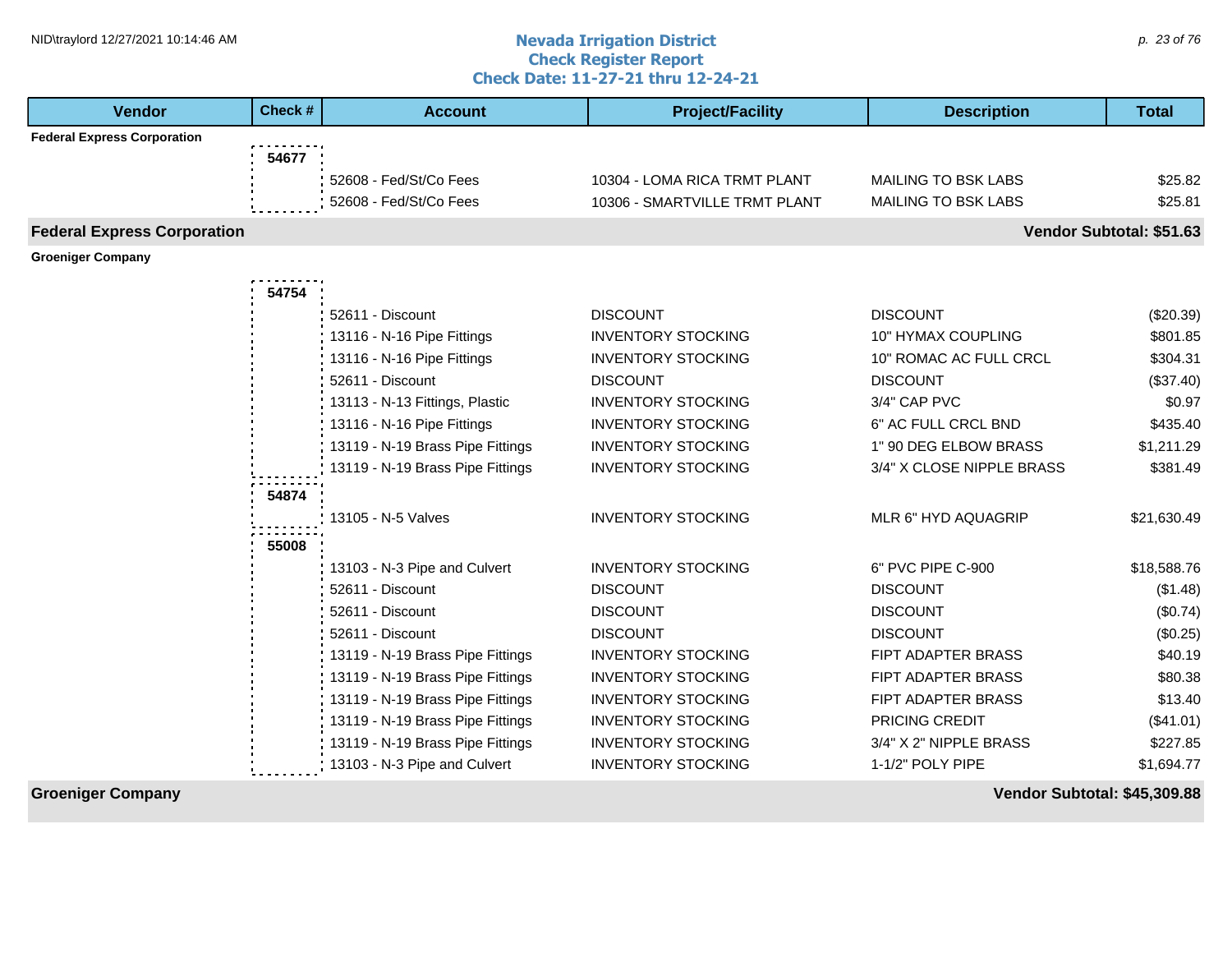#### **Nevada Irrigation District Check Register Report Check Date: 11-27-21 thru 12-24-21** NID\traylord 12/27/2021 10:14:46 AM  $\rho$ . 24 of 76

| <b>Vendor</b>                               | Check #        | <b>Account</b>                                                 | <b>Project/Facility</b>                                              | <b>Description</b>                   | <b>Total</b>             |
|---------------------------------------------|----------------|----------------------------------------------------------------|----------------------------------------------------------------------|--------------------------------------|--------------------------|
| <b>Fidelity National Title Company</b>      |                |                                                                |                                                                      |                                      |                          |
|                                             | 54664<br>54894 | 52910 - Program: Raw Water Rplc                                | 1098 - SANTINI SIPHON 1&2 RPLMT                                      | ADJUSTED CLOSING COSTS               | \$16.99                  |
|                                             |                | 52911 - Program: Backbone Ext                                  | 225502 - HOPE ST TO R&R BEP                                          | TITLE AND ESCROW FEES                | \$365.00                 |
| <b>Fidelity National Title Company</b>      |                |                                                                |                                                                      | Vendor Subtotal: \$381.99            |                          |
| <b>Fletcher's Autoglass</b>                 |                |                                                                |                                                                      |                                      |                          |
|                                             | 54813<br>54915 | 52503 - Equipment Maintenance<br>52503 - Equipment Maintenance | 2451 - FLEET MAINTENANCE - HYDRO<br>2449 - FLEET MAINTENANCE - WATER | WINDSHIELD CHIP REPAIR<br>WINDSHIELD | \$50.00<br>\$415.98      |
|                                             |                | 52503 - Equipment Maintenance                                  | 2449 - FLEET MAINTENANCE - WATER                                     | WINDSHIELD                           | \$341.21                 |
| <b>Fletcher's Autoglass</b>                 |                |                                                                |                                                                      | Vendor Subtotal: \$807.19            |                          |
| Foster & Son Hose & Fittings                | 54845          |                                                                |                                                                      |                                      |                          |
|                                             |                | 52503 - Equipment Maintenance                                  | 2449 - FLEET MAINTENANCE - WATER                                     | <b>CRIMP/CHAMFER SWIVEL</b>          | \$20.40                  |
| <b>Foster &amp; Son Hose &amp; Fittings</b> |                |                                                                |                                                                      |                                      | Vendor Subtotal: \$20.40 |
| <b>Frank Dial Logging</b>                   | 55009          |                                                                |                                                                      |                                      |                          |
|                                             |                | 52615 - Contractor Fees                                        | 2590 - RIVER FIRE                                                    | HAZARD TREE REMOVAL                  | \$28,000.00              |
| <b>Frank Dial Logging</b>                   |                |                                                                |                                                                      | Vendor Subtotal: \$28,000.00         |                          |
| <b>Frontier California</b>                  | 54783          |                                                                |                                                                      |                                      |                          |
|                                             | 54895          | 52713 - Utilities                                              | 57400 - ROLLINS POWERHOUSE                                           | 11/16/21-12/15/21 SERVICE            | \$63.90                  |
|                                             | 54944          | 52713 - Utilities                                              | 57400 - ROLLINS POWERHOUSE                                           | 11/19/21-12/18/21 SERVICE            | \$57.76                  |
|                                             | 54945          | 52713 - Utilities                                              | 30252 - ORCHARD SPRINGS - REC                                        | 11/04/21-12/03/21 SERVICE            | \$355.99                 |
|                                             |                | 52713 - Utilities                                              | 57400 - ROLLINS POWERHOUSE                                           | 11/28/21-12/27/21 SERVICE            | \$83.30                  |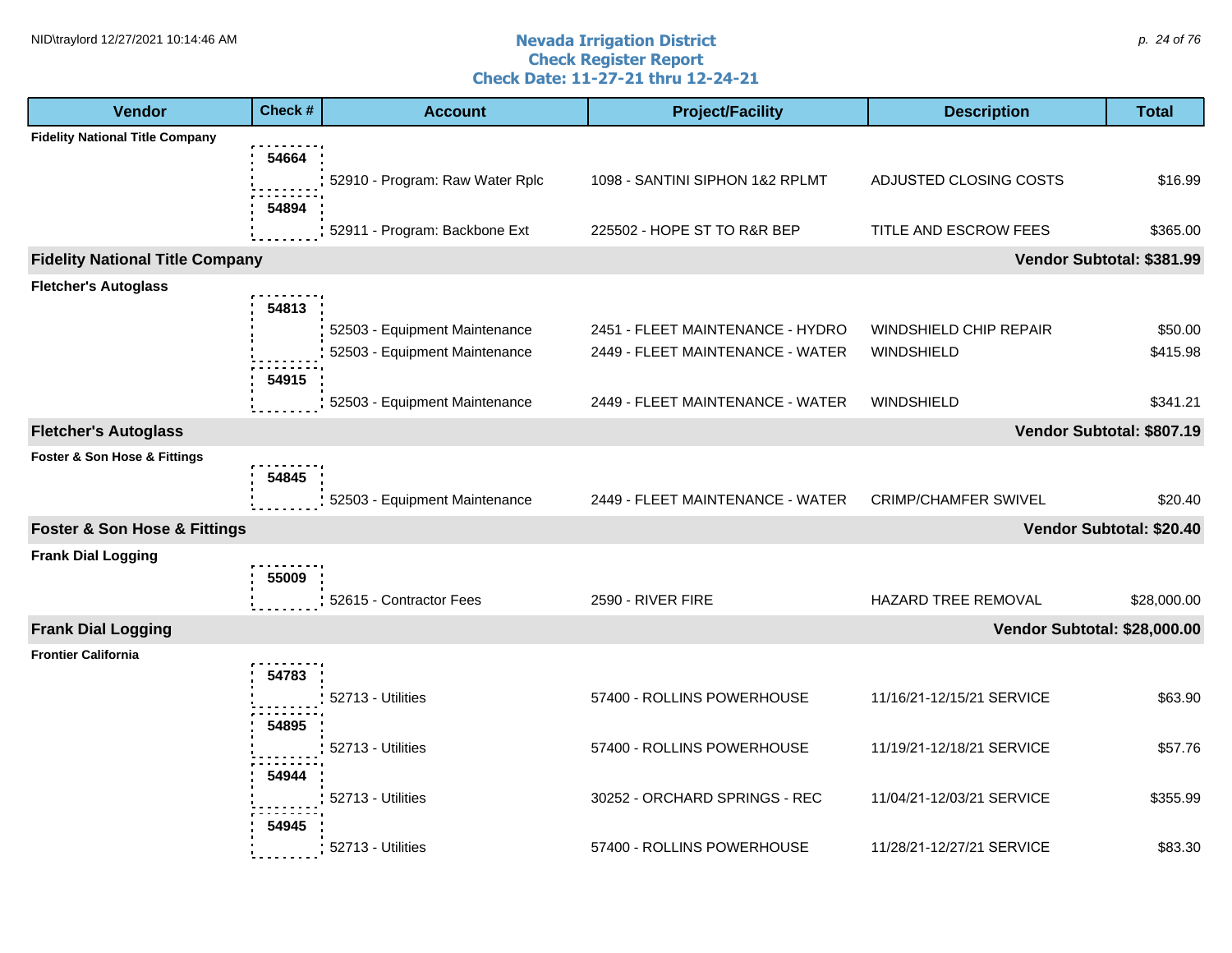#### **Nevada Irrigation District Check Register Report Check Date: 11-27-21 thru 12-24-21** NID\traylord 12/27/2021 10:14:46 AM  $\rho$ . 25 of 76

| <b>Vendor</b>                      | Check # | <b>Account</b>                    | <b>Project/Facility</b>                      | <b>Description</b>              | <b>Total</b>              |
|------------------------------------|---------|-----------------------------------|----------------------------------------------|---------------------------------|---------------------------|
| <b>Frontier California</b>         |         |                                   |                                              |                                 | Vendor Subtotal: \$560.95 |
| <b>Future Ford Lincoln</b>         |         |                                   |                                              |                                 |                           |
|                                    | 54814   |                                   |                                              |                                 |                           |
|                                    |         | 52503 - Equipment Maintenance     | 2449 - FLEET MAINTENANCE - WATER             | <b>TANK ASSEMBLY</b>            | \$96.24                   |
|                                    | 54847   |                                   |                                              |                                 |                           |
|                                    |         | 52503 - Equipment Maintenance     | 2449 - FLEET MAINTENANCE - WATER             | <b>TUBE</b>                     | \$69.97                   |
|                                    | 54916   |                                   |                                              |                                 |                           |
|                                    |         | 52503 - Equipment Maintenance     | 2450 - FLEET MAINTENANCE - REC               | VALVE ASSEMBLY/KIT              | \$70.13                   |
|                                    |         | 52503 - Equipment Maintenance     | 2449 - FLEET MAINTENANCE - WATER             | <b>MIRROR ASSEMBLY</b>          | \$155.04                  |
|                                    | 54984   |                                   |                                              |                                 |                           |
|                                    |         | 52503 - Equipment Maintenance     | 2449 - FLEET MAINTENANCE - WATER             | <b>COVER</b>                    | \$111.22                  |
| <b>Future Ford Lincoln</b>         |         |                                   |                                              |                                 | Vendor Subtotal: \$502.60 |
| <b>Gannett Fleming</b>             |         |                                   |                                              |                                 |                           |
|                                    | 54724   |                                   |                                              |                                 |                           |
|                                    |         | 52603 - Consultant Fees           | 10330 - LOMA RICA RESERVOIR                  | CONCEPTUAL REMEDIATION          | \$9,384.75                |
| <b>Gannett Fleming</b>             |         |                                   |                                              | Vendor Subtotal: \$9,384.75     |                           |
| <b>Gateway Pacific Contractors</b> |         |                                   |                                              |                                 |                           |
|                                    | 55033   |                                   |                                              |                                 |                           |
|                                    |         | 52915 - Project: Non-Programmatic | 6971 - ALTA SIERRA TANK REPLCMNT             | ALTA SIERRA TANK RPLCMNT        | \$1,809,825.82            |
|                                    | 55039   |                                   |                                              |                                 |                           |
|                                    |         | 52915 - Project: Non-Programmatic | 6971 - ALTA SIERRA TANK REPLCMNT             | ALTA SIERRA TANK RPLCMNT        | \$95,253.99               |
|                                    |         | 24311 - Retainage Escrow Account  | 6971 - 5% RETENTION WITHHOLDING              | 5% RETENTION                    | (\$95,253.99)             |
|                                    |         | 18150 - Retainage Escrow Accounts | 6971 - 5% RETENTION WITH ESCROW              | 5% RETENTION WITH ESCROW        | \$95,253.99               |
| <b>Gateway Pacific Contractors</b> |         |                                   |                                              | Vendor Subtotal: \$1,905,079.81 |                           |
| <b>GHD</b>                         |         |                                   |                                              |                                 |                           |
|                                    | 54725   |                                   |                                              | FIRE DETECTION UPGRADES         |                           |
|                                    |         | 52920 - Program: PH Improvements  | 2552 - SFPH FIRE DETECTION<br><b>UPGRADE</b> |                                 | \$626.67                  |
|                                    |         | 52920 - Program: PH Improvements  | 2553 - CNPH FIRE DETECTION<br><b>UPGRADE</b> | FIRE DETECTION UPGRADES         | \$626.67                  |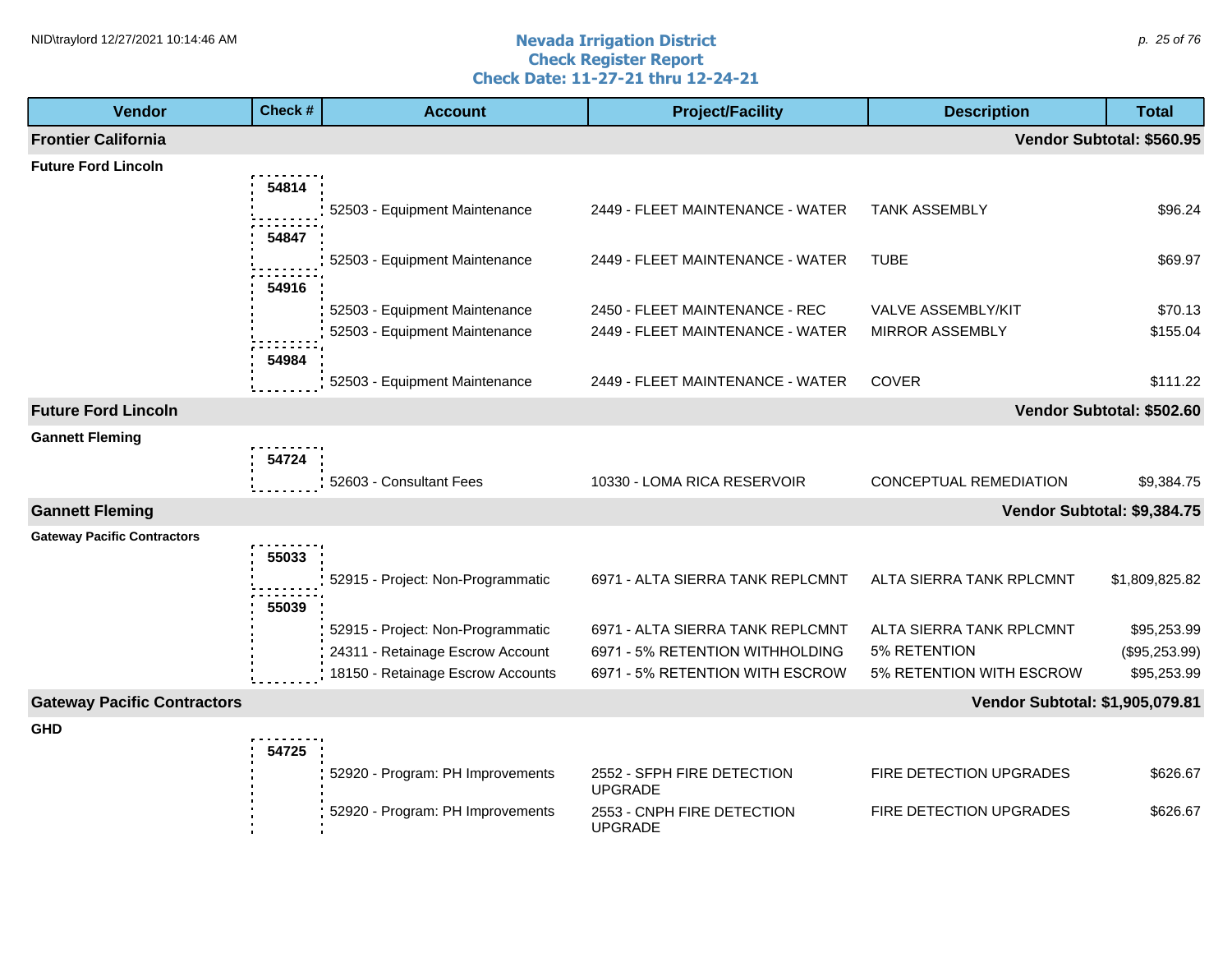#### **Nevada Irrigation District Check Register Report Check Date: 11-27-21 thru 12-24-21** NID\traylord 12/27/2021 10:14:46 AM  $\rho$ . 26 of 76

| <b>Vendor</b>                       | Check # | <b>Account</b>                                                | <b>Project/Facility</b>                                | <b>Description</b>                           | <b>Total</b>                  |
|-------------------------------------|---------|---------------------------------------------------------------|--------------------------------------------------------|----------------------------------------------|-------------------------------|
| <b>GHD</b>                          |         |                                                               |                                                        |                                              |                               |
|                                     | 54725   | 52920 - Program: PH Improvements                              | 2554 - CSPH FIRE DETECTION<br><b>UPGRADE</b>           | FIRE DETECTION UPGRADES                      | \$626.66                      |
|                                     | 55010   | 52910 - Program: Raw Water Rplc                               | 2419 - SOUTH YUBA CANAL EVAL                           | <b>CONTRACT UPDATES</b>                      | \$563.00                      |
| <b>GHD</b>                          |         |                                                               |                                                        | Vendor Subtotal: \$2,443.00                  |                               |
| <b>Glatfelter Claims Management</b> | 54785   |                                                               |                                                        |                                              |                               |
|                                     |         | 52704 - Insurance                                             | OPERATING EXPENSE                                      | CLAIM-CDOT - DOL 11/13/20                    | \$5,000.00                    |
| <b>Glatfelter Claims Management</b> |         |                                                               |                                                        | Vendor Subtotal: \$5,000.00                  |                               |
| <b>Glissman Excavating</b>          | 54726   |                                                               |                                                        |                                              |                               |
|                                     |         | 52921 - Program: Res, Dam, Wtrwy<br>24310 - Retention Payable | 2360 - FRENCH DAM UPGRADES<br>2360 - 5% RETENTION      | FRENCH DAM UPGRADES<br>5% RETENTION          | \$519,843.55<br>(\$25,992.18) |
|                                     |         | 52923 - Program: Upper Div Wtrwy<br>24310 - Retention Payable | 2525 - TEXAS CREEK FLUME REPAIR<br>2525 - 5% RETENTION | <b>FOUNDATION PROTECTION</b><br>5% RETENTION | \$89,801.85<br>(\$4,490.09)   |
| <b>Glissman Excavating</b>          |         |                                                               |                                                        | <b>Vendor Subtotal: \$579,163.13</b>         |                               |
| <b>Globalstar USA</b>               | 54815   |                                                               |                                                        |                                              |                               |
|                                     |         | 52713 - Utilities                                             | OPERATING EXPENSE                                      | 11/15/21-12/15/21 SERVICE                    | \$334.68                      |
| <b>Globalstar USA</b>               |         |                                                               |                                                        |                                              | Vendor Subtotal: \$334.68     |
| <b>Gold Country Security</b>        | 54947   |                                                               |                                                        |                                              |                               |
|                                     |         | 52615 - Contractor Fees                                       | OPERATING EXPENSE                                      | FERC SECURITY STANDBY                        | \$100.00                      |
| <b>Gold Country Security</b>        |         |                                                               |                                                        |                                              | Vendor Subtotal: \$100.00     |
| <b>Gold Miner Pest Control</b>      | 54678   |                                                               |                                                        |                                              |                               |
|                                     |         | 52615 - Contractor Fees                                       | 57010 - HYDRO FIELD OFFICE                             | NOV-21 PEST CONTROL                          | \$175.00                      |
| <b>Gold Miner Pest Control</b>      |         |                                                               |                                                        |                                              | Vendor Subtotal: \$175.00     |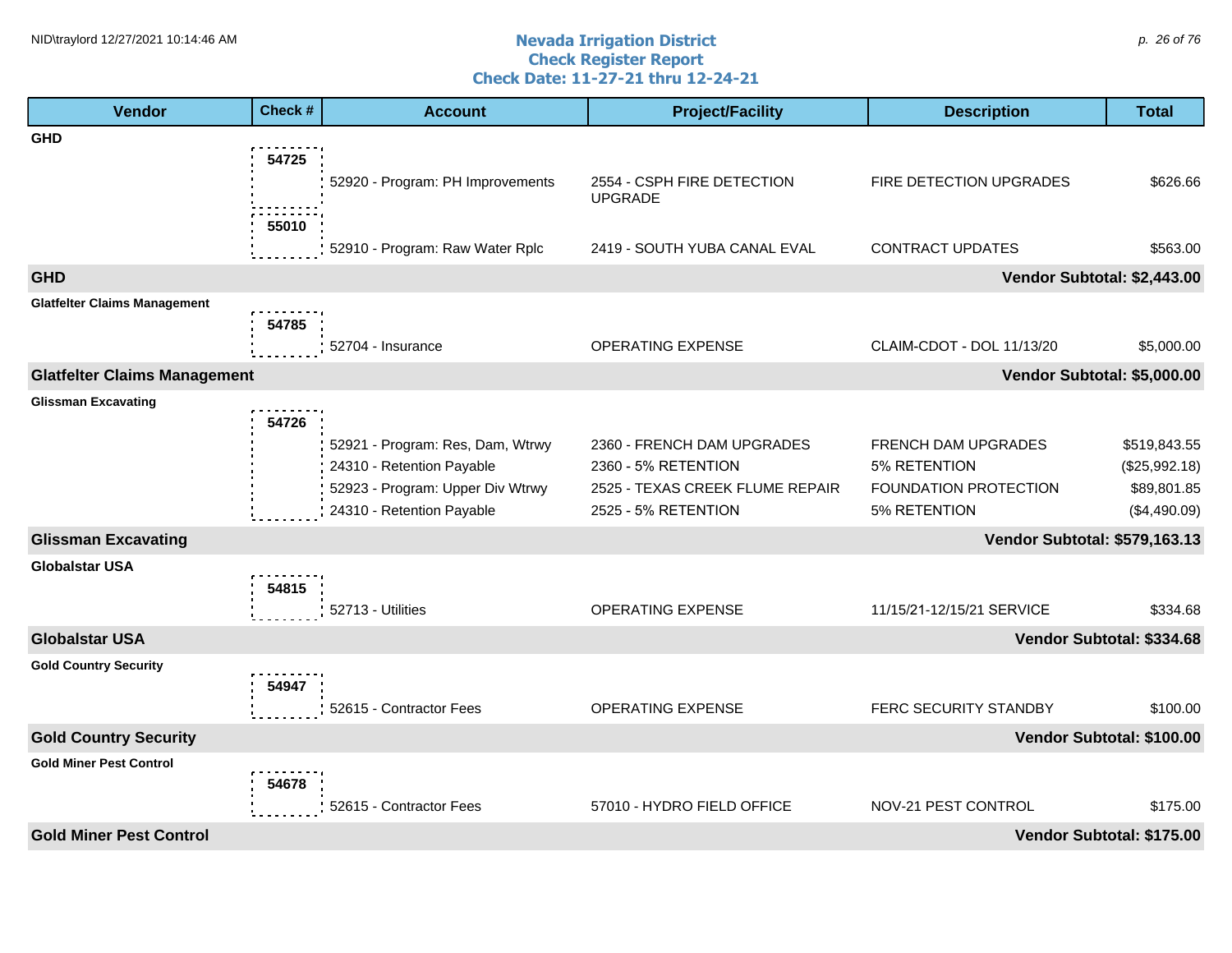#### **Nevada Irrigation District Check Register Report Check Date: 11-27-21 thru 12-24-21** NID\traylord 12/27/2021 10:14:46 AM  $\rho$ . 27 of 76

| <b>Vendor</b>               | Check # | <b>Account</b>                   | <b>Project/Facility</b>         | <b>Description</b>          | <b>Total</b>              |
|-----------------------------|---------|----------------------------------|---------------------------------|-----------------------------|---------------------------|
| Grainger                    |         |                                  |                                 |                             |                           |
|                             | 54816   |                                  |                                 |                             |                           |
|                             |         | 52503 - Equipment Maintenance    | 57900 - SCOTTS FLAT POWERHOUSE  | <b>FAN MOTOR</b>            | \$214.18                  |
|                             |         | 52504 - Materials                | 57100 - BOWMAN POWERHOUSE       | <b>EYE WASH CARTRIDGES</b>  | \$230.00                  |
|                             |         | 52505 - Safety Supplies          | 57010 - HYDRO FIELD OFFICE      | CAUTION TAGS/LOCKOUT TAGS   | \$254.62                  |
|                             |         | 52504 - Materials                | 57200 - DUTCH FLAT POWERHOUSE   | <b>EYE WASH CARTRIDGES</b>  | \$230.00                  |
|                             |         | 52504 - Materials                | 57300 - CHICAGO PARK POWERHOUSE | <b>EYE WASH CARTRIDGES</b>  | \$230.00                  |
|                             |         | 52504 - Materials                | 57400 - ROLLINS POWERHOUSE      | <b>EYE WASH CARTRIDGES</b>  | \$230.00                  |
|                             |         | 52504 - Materials                | 57600 - COMBIE NORTH POWERHOUSE | <b>EYE WASH CARTRIDGES</b>  | \$230.00                  |
|                             |         | 52504 - Materials                | 57700 - COMBIE SOUTH POWERHOUSE | <b>EYE WASH CARTRIDGES</b>  | \$230.00                  |
|                             |         | 52504 - Materials                | 57900 - SCOTTS FLAT POWERHOUSE  | <b>EYE WASH CARTRIDGES</b>  | \$229.98                  |
| Grainger                    |         |                                  |                                 | Vendor Subtotal: \$2,078.78 |                           |
| <b>Grass Valley Glass</b>   |         |                                  |                                 |                             |                           |
|                             | 54848   |                                  |                                 |                             |                           |
|                             |         | 52920 - Program: PH Improvements | 2393 - RPH BALANCE OF PLANT     | POLYCARBONATE CUT           | \$297.63                  |
| <b>Grass Valley Glass</b>   |         |                                  |                                 | Vendor Subtotal: \$297.63   |                           |
| <b>Grass Valley Sign</b>    |         |                                  |                                 |                             |                           |
|                             | 54817   |                                  |                                 |                             |                           |
|                             |         | 52504 - Materials                | 2380 - SCOTTS FLAT SNC GRANT 4  | PAINTED FRAMES/DECALS       | \$1,300.75                |
| <b>Grass Valley Sign</b>    |         |                                  |                                 | Vendor Subtotal: \$1,300.75 |                           |
| <b>Gray Electric</b>        |         |                                  |                                 |                             |                           |
|                             | 54679   |                                  |                                 |                             |                           |
|                             |         | 52713 - Utilities                | 30253 - SCOTTS FLAT - REC       | SERVICE SECURITY PANELS     | \$240.00                  |
| <b>Gray Electric</b>        |         |                                  |                                 |                             | Vendor Subtotal: \$240.00 |
|                             |         |                                  |                                 |                             |                           |
| <b>Green Vista Holdings</b> | 55034   |                                  |                                 |                             |                           |
|                             |         | 52920 - Program: PH Improvements | 2168 - CSPH ELECTRICAL UPGRADES | 1 1/2" AB-2                 | \$266.87                  |
|                             |         | 52920 - Program: PH Improvements | 2168 - CSPH ELECTRICAL UPGRADES | 3/4" MA/DRAIN ROCK          | \$663.48                  |
|                             |         | 52611 - Discount                 | <b>DISCOUNT</b>                 | <b>DISCOUNT</b>             | (\$2.68)                  |
|                             |         |                                  |                                 |                             |                           |
| <b>Green Vista Holdings</b> |         |                                  |                                 | Vendor Subtotal: \$927.67   |                           |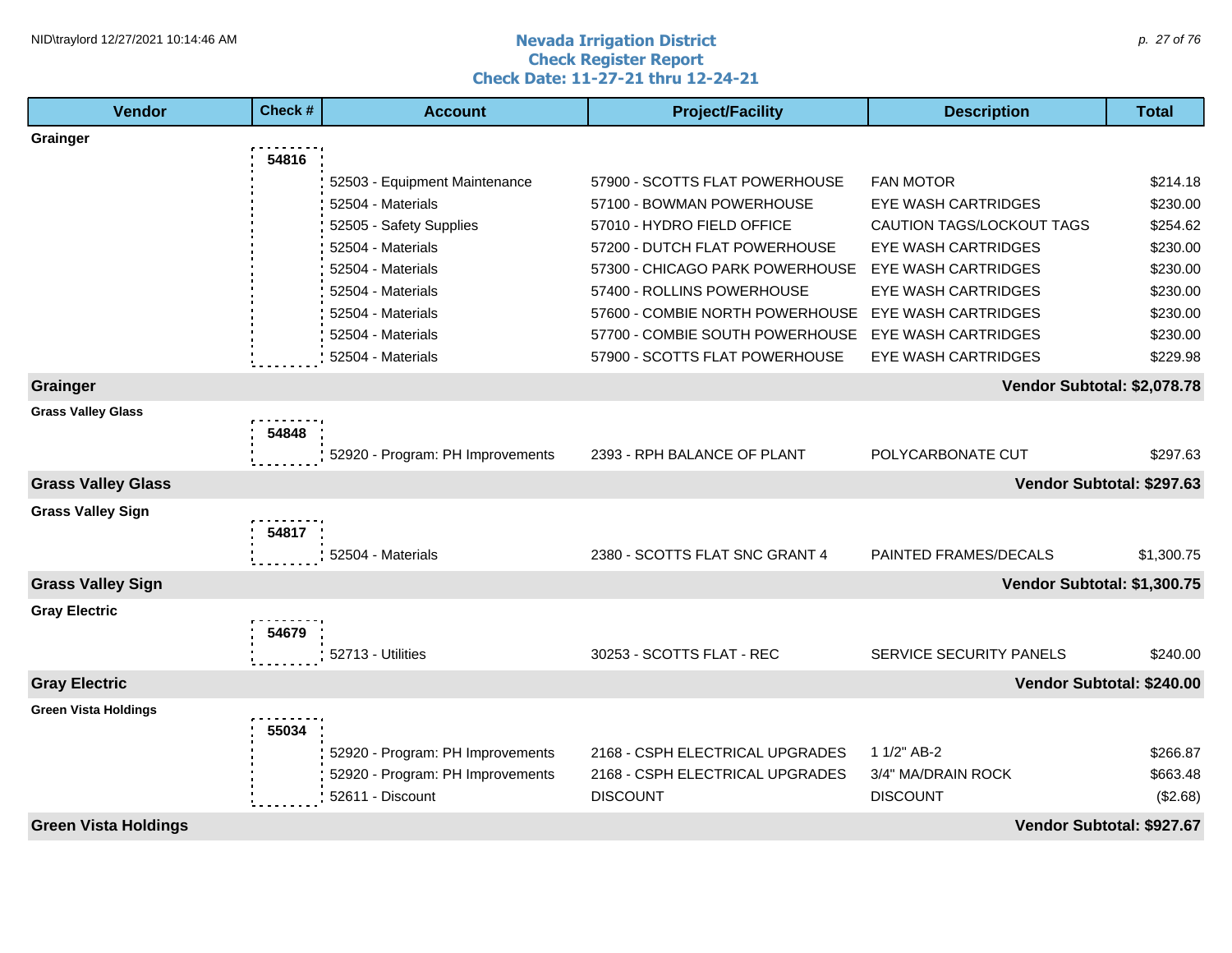#### **Nevada Irrigation District Check Register Report Check Date: 11-27-21 thru 12-24-21** NID\traylord 12/27/2021 10:14:46 AM  $\rho$ . 28 of 76

| Vendor                         | Check # | <b>Account</b>                    | <b>Project/Facility</b>              | <b>Description</b>           | <b>Total</b> |
|--------------------------------|---------|-----------------------------------|--------------------------------------|------------------------------|--------------|
| <b>GS Engineering</b>          |         |                                   |                                      |                              |              |
|                                | 54736   |                                   |                                      |                              |              |
|                                |         | 52920 - Program: PH Improvements  | 2351 - RPH OCB REPLACEMENT           | OIL CIRCUIT BREAKER REPL     | \$1,802.48   |
| <b>GS Engineering</b>          |         |                                   |                                      | Vendor Subtotal: \$1,802.48  |              |
| <b>Hach Company</b>            |         |                                   |                                      |                              |              |
|                                | 55035   |                                   |                                      |                              |              |
|                                |         | 52504 - Materials                 | 10308 - NORTH AUBURN TRMT PLANT      | <b>FLOW SENSORS</b>          | \$379.31     |
|                                |         | 52504 - Materials                 | 10306 - SMARTVILLE TRMT PLANT        | <b>FLOW SENSORS</b>          | \$379.31     |
|                                |         | 52504 - Materials                 | 10307 - LAKE OF THE PINES TRMT PLANT | <b>FLOW SENSORS</b>          | \$379.32     |
|                                |         | 52504 - Materials                 | 10303 - E GEORGE TRMT PLANT          | <b>FLOW SENSORS</b>          | \$379.32     |
|                                |         | 52504 - Materials                 | 10304 - LOMA RICA TRMT PLANT         | <b>FLOW SENSORS</b>          | \$379.32     |
|                                |         | 52504 - Materials                 | 10305 - LAKE WILDWOOD TRMT PLANT     | <b>FLOW SENSORS</b>          | \$379.32     |
|                                |         | 52504 - Materials                 | OPERATING EXPENSE                    | <b>INTERNAL ADJUSTMENT</b>   | (\$0.01)     |
|                                |         | 52504 - Materials                 | OPERATING EXPENSE                    | <b>HANDLING FEE</b>          | \$21.94      |
| <b>Hach Company</b>            |         |                                   |                                      | Vendor Subtotal: \$2,297.83  |              |
| <b>Hansen Bros Enterprises</b> |         |                                   |                                      |                              |              |
|                                | 54755   |                                   |                                      |                              |              |
|                                |         | 13108 - N-8 Cement and Aggregates | <b>INVENTORY STOCKING</b>            | <b>CRUSHED SAND</b>          | \$1,111.93   |
|                                | 54818   |                                   |                                      |                              |              |
|                                |         | 52920 - Program: PH Improvements  | 2393 - RPH BALANCE OF PLANT          | <b>CORE DRILL</b>            | \$740.00     |
|                                | 54917   |                                   |                                      |                              |              |
|                                |         | 52920 - Program: PH Improvements  | 2168 - CSPH ELECTRICAL UPGRADES      | PEA GRAVEL                   | \$104.57     |
|                                |         | 52920 - Program: PH Improvements  | 2168 - CSPH ELECTRICAL UPGRADES      | PEA GRAVEL                   | \$125.48     |
|                                |         |                                   |                                      |                              |              |
|                                | 55011   |                                   |                                      |                              |              |
|                                |         | 52910 - Program: Raw Water Rplc   | 1098 - SANTINI SIPHON 1&2 RPLMT      | 50/50/PUB WRKS/CARB ENV      | \$2,361.65   |
|                                |         | 52915 - Project: Non-Programmatic | 2607 - GV PARKING FOUNDATION         | 50/50/PUB WRKS/CARB ENV      | \$4,204.38   |
|                                |         | 52921 - Program: Res, Dam, Wtrwy  | 2359 - BOWMAN N/S DAM LINING         | <b>SLAB REPAIR</b>           | \$38,629.63  |
| <b>Hansen Bros Enterprises</b> |         |                                   |                                      | Vendor Subtotal: \$47,277.64 |              |
| <b>Harris Industrial Gases</b> |         |                                   |                                      |                              |              |
|                                | 54849   |                                   |                                      |                              |              |
|                                |         | 52501 - Chemicals                 | 57300 - CHICAGO PARK POWERHOUSE      | <b>NITROGEN</b>              | \$41.29      |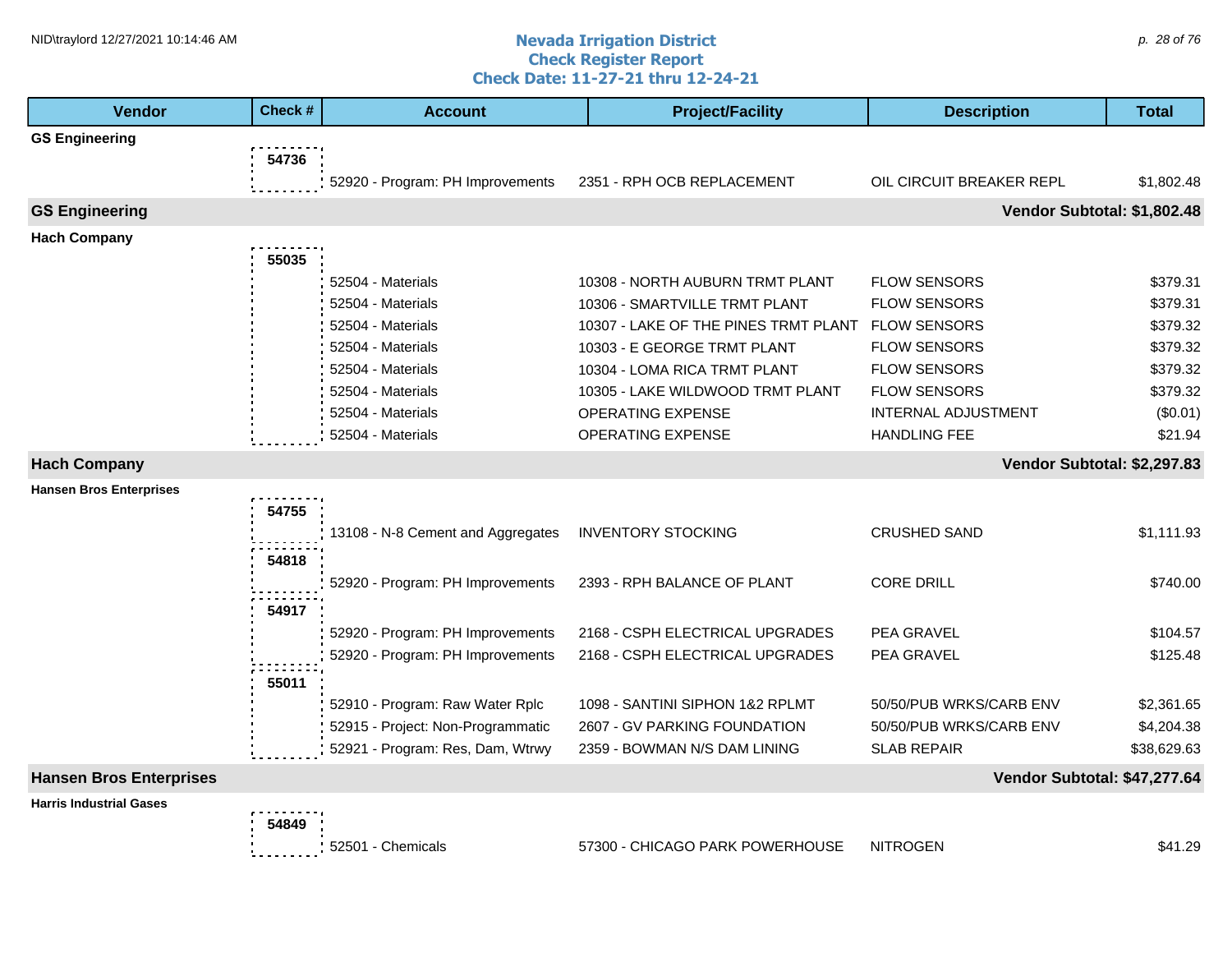#### **Nevada Irrigation District Check Register Report Check Date: 11-27-21 thru 12-24-21** NID\traylord 12/27/2021 10:14:46 AM  $\rho$ . 29 of 76

| <b>Vendor</b>                  | Check # | <b>Account</b>                    | <b>Project/Facility</b>          | <b>Description</b>            | <b>Total</b> |
|--------------------------------|---------|-----------------------------------|----------------------------------|-------------------------------|--------------|
| <b>Harris Industrial Gases</b> |         |                                   |                                  |                               |              |
|                                | 54918   |                                   |                                  |                               |              |
|                                |         | 52501 - Chemicals                 | 57010 - HYDRO FIELD OFFICE       | <b>NITROGEN</b>               | \$41.29      |
|                                |         | 52504 - Materials                 | 57400 - ROLLINS POWERHOUSE       | NON-OXYGEN CYLINDER/NITROGEN  | \$438.68     |
| <b>Harris Industrial Gases</b> |         |                                   |                                  | Vendor Subtotal: \$521.26     |              |
| <b>HBE Rentals</b>             |         |                                   |                                  |                               |              |
|                                | 54819   |                                   |                                  |                               |              |
|                                |         | 52503 - Equipment Maintenance     | 10317 - LAKE OF THE PINES SYSTEM | <b>PRESSURE WASHER/LIFT</b>   | \$160.00     |
|                                |         | 52915 - Project: Non-Programmatic | 2607 - GV PARKING FOUNDATION     | <b>COMPACTOR RENTAL</b>       | \$425.00     |
|                                |         | 52503 - Equipment Maintenance     | 10315 - LAKE WILDWOOD SYSTEM     | PRESSURE WASHER/LIFT          | \$160.00     |
|                                | 54919   |                                   |                                  |                               |              |
|                                |         | 52501 - Chemicals                 | 57010 - HYDRO FIELD OFFICE       | <b>PROPANE</b>                | \$57.08      |
|                                |         | 52920 - Program: PH Improvements  | 2168 - CSPH ELECTRICAL UPGRADES  | <b>PLATE COMPACTOR</b>        | \$70.00      |
|                                |         | 52915 - Project: Non-Programmatic | 2607 - GV PARKING FOUNDATION     | <b>COMPACTOR RENTAL</b>       | \$425.00     |
|                                | 54985   |                                   |                                  |                               |              |
|                                |         | 52503 - Equipment Maintenance     | <b>OPERATING EXPENSE</b>         | SEP-21 FINANCE CHARGE         | \$1.59       |
|                                |         | 52503 - Equipment Maintenance     | <b>OPERATING EXPENSE</b>         | <b>SEP-21 FINANCE CHARGE</b>  | \$1.60       |
|                                |         | 52503 - Equipment Maintenance     | <b>OPERATING EXPENSE</b>         | NOV-21 FINANCE CHARGE         | \$1.60       |
|                                |         | 52503 - Equipment Maintenance     | OPERATING EXPENSE                | NOV-21 FINANCE CHARGE         | \$1.60       |
|                                |         | 52503 - Equipment Maintenance     | <b>OPERATING EXPENSE</b>         | <b>OCT-21 FINANCE CHARGE</b>  | \$2.11       |
|                                |         | 52503 - Equipment Maintenance     | <b>OPERATING EXPENSE</b>         | <b>NOV-21 FINANCE CHARGE</b>  | \$1.60       |
|                                |         | 52503 - Equipment Maintenance     | <b>OPERATING EXPENSE</b>         | <b>OCT-21 FINANCE CHARGE</b>  | \$2.10       |
|                                |         | 52503 - Equipment Maintenance     | <b>OPERATING EXPENSE</b>         | <b>OCT-21 FINANCE CHARGE</b>  | \$2.11       |
| <b>HBE Rentals</b>             |         |                                   |                                  | Vendor Subtotal: \$1,311.39   |              |
| <b>HDR Engineering</b>         |         |                                   |                                  |                               |              |
|                                | 54727   |                                   |                                  |                               |              |
|                                |         | 52921 - Program: Res, Dam, Wtrwy  | 2094 - SF SPILLWAY REPAIR        | HYDRAULIC PHYS MODELING       | \$21,641.81  |
|                                |         | 52921 - Program: Res, Dam, Wtrwy  | 2094 - SF SPILLWAY REPAIR        | HYDRAULIC PHYS MODELING       | \$40,784.10  |
|                                |         | 52603 - Consultant Fees           | 8144 - FERC RELICENSING          | YB RELICENSING SERVICES       | \$16,524.49  |
|                                |         | 52603 - Consultant Fees           | 57700 - COMBIE SOUTH POWERHOUSE  | <b>CS PENSTOCK INSPECTION</b> | \$2,470.80   |
| <b>HDR Engineering</b>         |         |                                   |                                  | Vendor Subtotal: \$81,421.20  |              |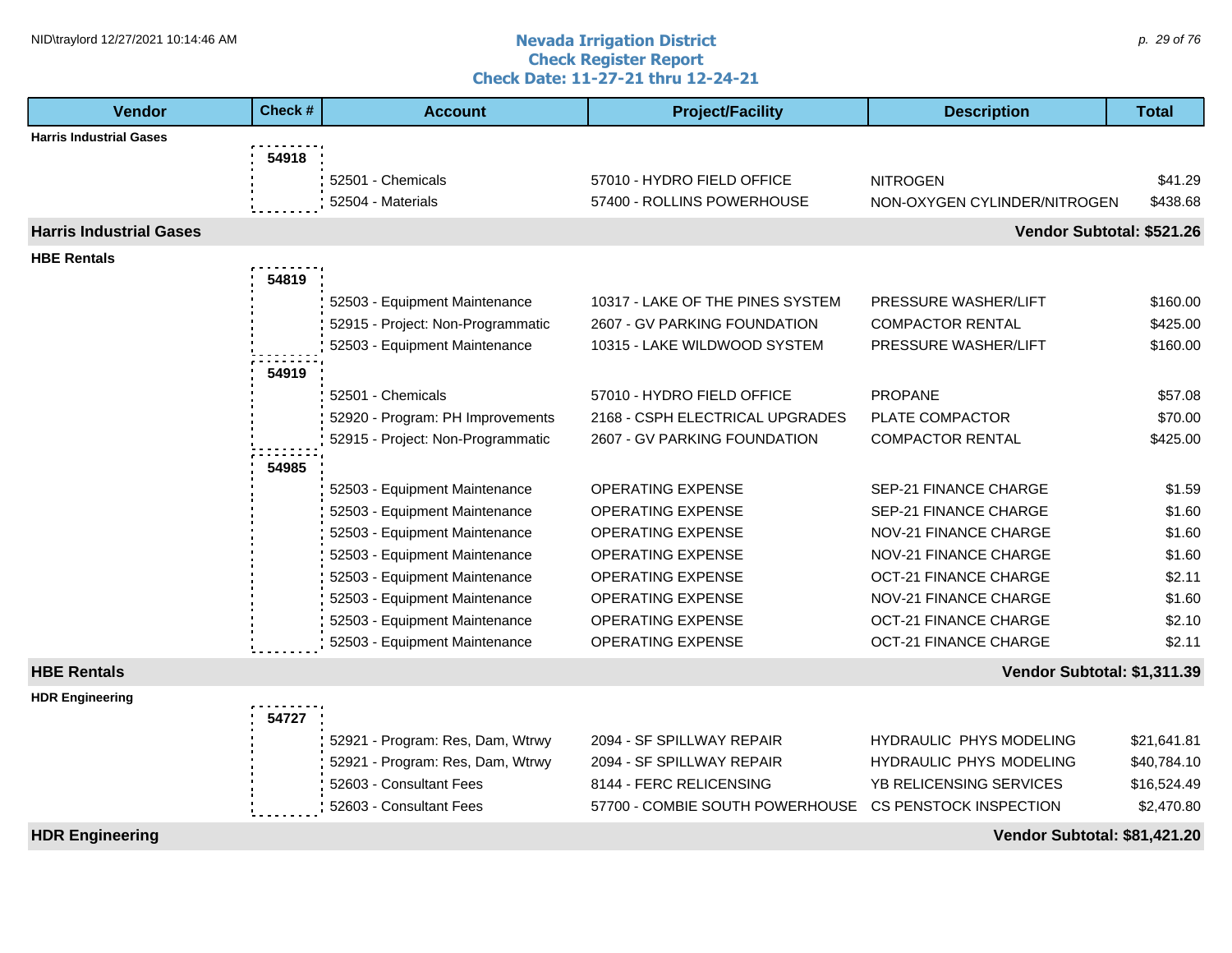#### **Nevada Irrigation District Check Register Report Check Date: 11-27-21 thru 12-24-21** NID\traylord 12/27/2021 10:14:46 AM  $\rho$ . 30 of 76

| <b>Vendor</b>                    | Check # | <b>Account</b>                    | <b>Project/Facility</b>       | <b>Description</b>          | <b>Total</b> |
|----------------------------------|---------|-----------------------------------|-------------------------------|-----------------------------|--------------|
| Helena Agri-Enterprises Marubeni |         |                                   |                               |                             |              |
|                                  | 55036   |                                   |                               |                             |              |
|                                  |         | 13121 - N-21 Chemical Weed Cntrls | <b>INVENTORY STOCKING</b>     | PAYLOAD HERBICIDE           | \$1,665.91   |
| Helena Agri-Enterprises Marubeni |         |                                   |                               | Vendor Subtotal: \$1,665.91 |              |
| <b>Hills Flat Lumber</b>         |         |                                   |                               |                             |              |
|                                  | 54665   |                                   |                               |                             |              |
|                                  |         | 52504 - Materials                 | 10230 - MAIN OFFICE           | <b>WEEDBLOCK FABRIC</b>     | \$43.38      |
|                                  |         | 52503 - Equipment Maintenance     | OPERATING EXPENSE             | <b>TARP</b>                 | \$173.59     |
|                                  |         | 52915 - Project: Non-Programmatic | 2607 - GV PARKING FOUNDATION  | LUMBER/SCREW/SPACERS        | \$249.43     |
|                                  |         | 52611 - Discount                  | <b>DISCOUNT</b>               | <b>DISCOUNT</b>             | (\$19.31)    |
|                                  | 54666   |                                   |                               |                             |              |
|                                  |         | 52503 - Equipment Maintenance     | 57200 - DUTCH FLAT POWERHOUSE | <b>WALL THERMOMETER</b>     | \$17.14      |
|                                  |         |                                   |                               |                             |              |
|                                  | 54756   |                                   |                               |                             |              |
|                                  |         | 52504 - Materials                 | 10230 - MAIN OFFICE           | <b>FOAM TAPE</b>            | \$5.85       |
|                                  |         | 52504 - Materials                 | 10318 - NORTH AUBURN SYSTEM   | SAND                        | \$30.36      |
|                                  |         | 52504 - Materials                 | 10318 - NORTH AUBURN SYSTEM   | SAND                        | \$60.72      |
|                                  |         | 52504 - Materials                 | 10411 - COMBIE PHASE I        | LUMBER/DRILL BITS           | \$137.32     |
|                                  |         | 52611 - Discount                  | <b>DISCOUNT</b>               | <b>DISCOUNT</b>             | (\$6.00)     |
|                                  |         | 52611 - Discount                  | <b>DISCOUNT</b>               | <b>DISCOUNT</b>             | (\$5.60)     |
|                                  |         | 52611 - Discount                  | <b>DISCOUNT</b>               | <b>DISCOUNT</b>             | (\$2.80)     |
|                                  |         | 52611 - Discount                  | <b>DISCOUNT</b>               | <b>DISCOUNT</b>             | (\$0.54)     |
|                                  | 55012   |                                   |                               |                             |              |
|                                  |         | 52915 - Project: Non-Programmatic | 2607 - GV PARKING FOUNDATION  | BLD ABR 6-1/2 BLK           | \$17.32      |
|                                  |         | 52504 - Materials                 | 10375 - B CANAL               | CABLE/CABLE CLAMP           | \$42.48      |
|                                  |         | 52915 - Project: Non-Programmatic | 2607 - GV PARKING FOUNDATION  | <b>WASHER SCREWS</b>        | \$133.42     |
|                                  |         | 52504 - Materials                 | OPERATING EXPENSE             | <b>5 GAL BUCKETS</b>        | \$134.27     |
|                                  |         | 52503 - Equipment Maintenance     | 30253 - SCOTTS FLAT - REC     | CONCRETE/PALLETS            | \$266.30     |
|                                  |         | 52611 - Discount                  | <b>DISCOUNT</b>               | <b>DISCOUNT</b>             | (\$3.92)     |
|                                  |         | 52611 - Discount                  | <b>DISCOUNT</b>               | <b>DISCOUNT</b>             | (\$1.60)     |
|                                  |         | 52504 - Materials                 | OPERATING EXPENSE             | PALLET CHARGE               | \$23.87      |
|                                  |         | 13108 - N-8 Cement and Aggregates | <b>INVENTORY STOCKING</b>     | HYDRAULIC WATER CEMENT      | \$1,719.29   |
|                                  |         | 52504 - Materials                 | OPERATING EXPENSE             | PALLET RETURN CREDIT        | (\$195.30)   |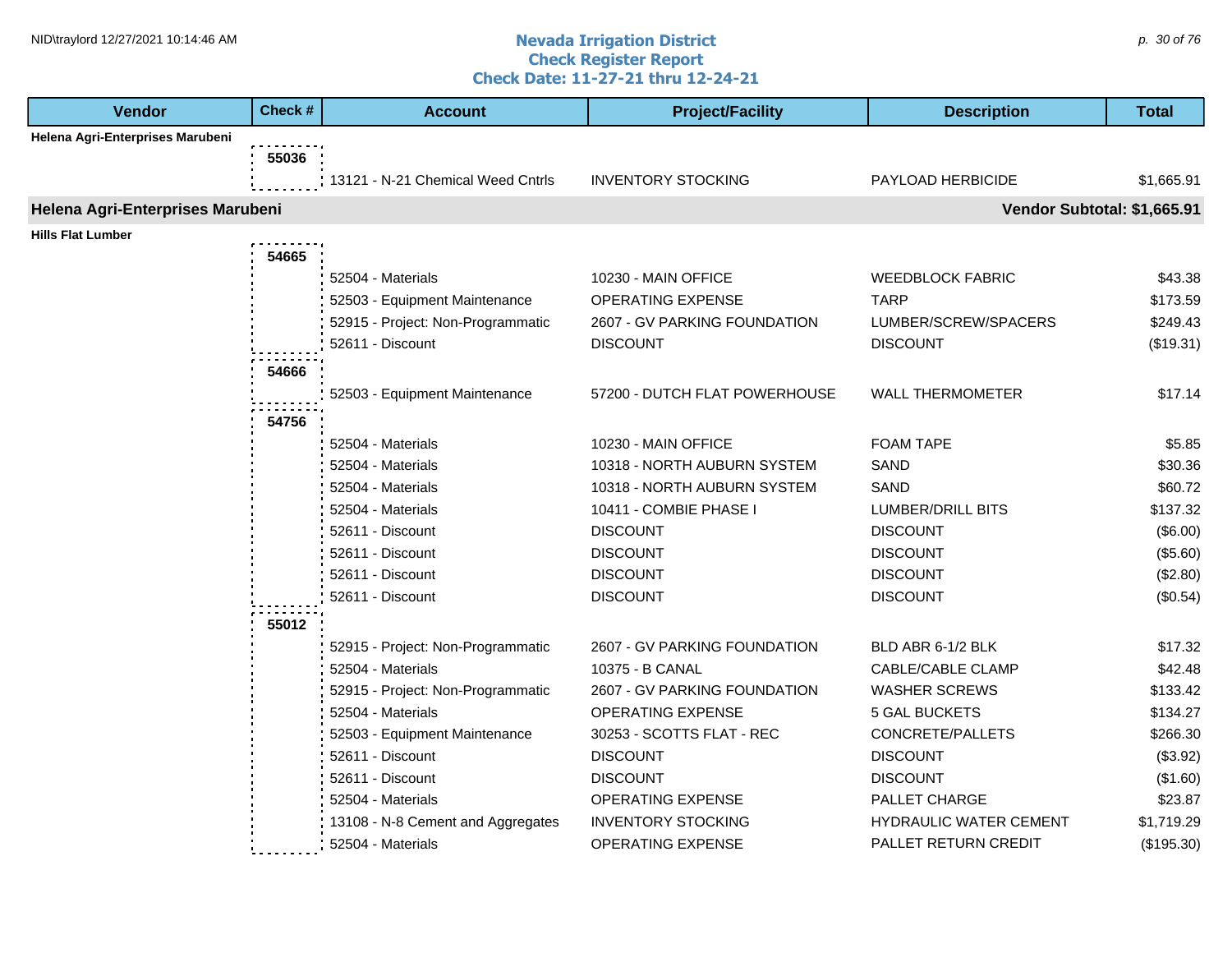#### **Nevada Irrigation District Check Register Report Check Date: 11-27-21 thru 12-24-21** NID\traylord 12/27/2021 10:14:46 AM  $\rho$ . 31 of 76

| <b>Vendor</b>                 | Check # | <b>Account</b>                   | <b>Project/Facility</b>                      | <b>Description</b>          | <b>Total</b>              |
|-------------------------------|---------|----------------------------------|----------------------------------------------|-----------------------------|---------------------------|
| <b>Hills Flat Lumber</b>      |         |                                  |                                              |                             |                           |
|                               | 55013   |                                  |                                              |                             |                           |
|                               |         | 52503 - Equipment Maintenance    | 57400 - ROLLINS POWERHOUSE                   | SPRINGS/LOCK NUT/WASHER     | \$4.04                    |
|                               |         | 52920 - Program: PH Improvements | 2168 - CSPH ELECTRICAL UPGRADES              | <b>ANCHORS</b>              | \$14.46                   |
|                               |         | 52920 - Program: PH Improvements | 2168 - CSPH ELECTRICAL UPGRADES              | HUB STREET ELBOW            | \$16.08                   |
|                               |         | 52611 - Discount                 | <b>DISCOUNT</b>                              | <b>DISCOUNT</b>             | (\$0.90)                  |
|                               |         | 52503 - Equipment Maintenance    | 57400 - ROLLINS POWERHOUSE                   | <b>BRASS GATE VALVE</b>     | \$53.61                   |
|                               |         | 52503 - Equipment Maintenance    | <b>OPERATING EXPENSE</b>                     | <b>CHAIN/CHAIN OIL</b>      | \$58.11                   |
|                               |         | 52920 - Program: PH Improvements | 2168 - CSPH ELECTRICAL UPGRADES              | <b>LUMBER</b>               | \$68.85                   |
|                               |         | 52920 - Program: PH Improvements | 2168 - CSPH ELECTRICAL UPGRADES              | ABS PIPE/ELBOWS/HUBS        | \$105.04                  |
|                               |         | 52503 - Equipment Maintenance    | 57400 - ROLLINS POWERHOUSE                   | HASP/SCREWS/NUTS/WASHERS    | \$17.36                   |
|                               | 55037   |                                  |                                              |                             |                           |
|                               |         | 52503 - Equipment Maintenance    | 57400 - ROLLINS POWERHOUSE                   | SHOCKWAVE BIT/ALUM SHEETS   | \$31.07                   |
|                               |         | 52920 - Program: PH Improvements | 2552 - SFPH FIRE DETECTION<br><b>UPGRADE</b> | 60# BLACKTOP NETS           | \$107.14                  |
|                               |         | 52611 - Discount                 | <b>DISCOUNT</b>                              | <b>DISCOUNT</b>             | (\$0.80)                  |
| <b>Hills Flat Lumber</b>      |         |                                  |                                              | Vendor Subtotal: \$3,293.73 |                           |
| <b>Holt of California</b>     |         |                                  |                                              |                             |                           |
|                               | 54850   |                                  |                                              |                             |                           |
|                               |         | 52503 - Equipment Maintenance    | 2449 - FLEET MAINTENANCE - WATER             | <b>LEVER/PINS</b>           | \$70.73                   |
|                               |         | 52503 - Equipment Maintenance    | 2449 - FLEET MAINTENANCE - WATER             | PIN ASSEMBLY                | \$273.80                  |
| <b>Holt of California</b>     |         |                                  |                                              |                             | Vendor Subtotal: \$344.53 |
| <b>Home Depot Pro</b>         |         |                                  |                                              |                             |                           |
|                               | 54820   |                                  |                                              |                             |                           |
|                               |         | 52504 - Materials                | <b>OPERATING EXPENSE</b>                     | <b>TOWELS/BATH TISSUE</b>   | \$216.52                  |
| <b>Home Depot Pro</b>         |         |                                  |                                              |                             | Vendor Subtotal: \$216.52 |
| <b>Hughes Network Systems</b> |         |                                  |                                              |                             |                           |
|                               | 54786   |                                  |                                              |                             |                           |
|                               |         | 52713 - Utilities                | 57100 - BOWMAN POWERHOUSE                    | NOV-21 SERVICE              | \$104.41                  |
|                               |         |                                  |                                              |                             |                           |
|                               | 54896   |                                  |                                              |                             |                           |
|                               |         | 52713 - Utilities                | 57100 - BOWMAN POWERHOUSE                    | NOV-21 SERVICE              | \$91.93                   |
| <b>Hughes Network Systems</b> |         |                                  |                                              |                             | Vendor Subtotal: \$196.34 |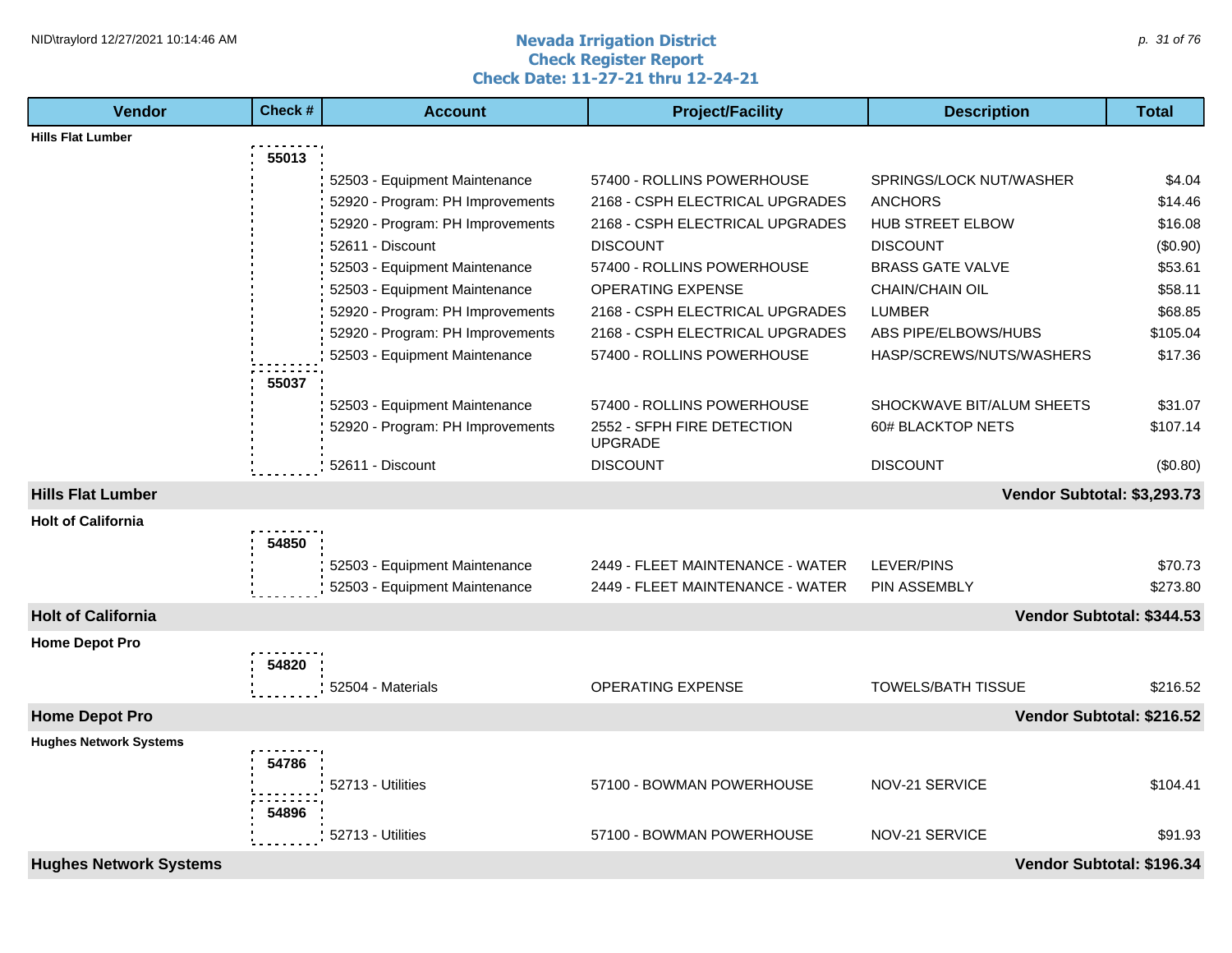#### **Nevada Irrigation District Check Register Report Check Date: 11-27-21 thru 12-24-21** NID\traylord 12/27/2021 10:14:46 AM  $\rho$ . 32 of 76

| <b>Vendor</b> | Check # | <b>Account</b>    | <b>Project/Facility</b>  | <b>Description</b>           | <b>Total</b> |
|---------------|---------|-------------------|--------------------------|------------------------------|--------------|
| Hunt & Sons   |         |                   |                          |                              |              |
|               | 54821   |                   |                          |                              |              |
|               |         | 52501 - Chemicals | <b>OPERATING EXPENSE</b> | 110 GALS UNLEADED            | \$433.61     |
|               |         | 52501 - Chemicals | <b>OPERATING EXPENSE</b> | 265 GALS UNLEADED            | \$1,059.92   |
|               |         | 52501 - Chemicals | <b>OPERATING EXPENSE</b> | 45 GALS DIESEL               | \$188.84     |
|               |         | 52501 - Chemicals | OPERATING EXPENSE        | 140 GALS DIESEL              | \$587.45     |
|               |         | 52501 - Chemicals | <b>OPERATING EXPENSE</b> | <b>COMPLIANCE FEE</b>        | \$9.75       |
|               |         | 52501 - Chemicals | <b>OPERATING EXPENSE</b> | <b>COMPLIANCE FEE</b>        | \$9.75       |
|               | 54851   |                   |                          |                              |              |
|               |         | 52501 - Chemicals | <b>OPERATING EXPENSE</b> | <b>FUEL-IT DEPT</b>          | \$4.66       |
|               |         | 52501 - Chemicals | <b>OPERATING EXPENSE</b> | <b>26 GALS UNLEADED</b>      | \$100.60     |
|               |         | 52501 - Chemicals | 10230 - MAIN OFFICE      | DIESEL EXHAUST FLUID         | \$183.19     |
|               |         | 52501 - Chemicals | OPERATING EXPENSE        | 158 GALS UNLEADED            | \$609.88     |
|               |         | 52501 - Chemicals | 10230 - MAIN OFFICE      | OIL                          | \$763.45     |
|               |         | 52501 - Chemicals | <b>OPERATING EXPENSE</b> | 227 GALS UNLEADED            | \$904.56     |
|               |         | 52501 - Chemicals | OPERATING EXPENSE        | FUEL-CUSTOMER SERVICE        | \$125.16     |
|               |         | 52501 - Chemicals | OPERATING EXPENSE        | 55 GALS DIESEL               | \$229.03     |
|               |         | 52501 - Chemicals | <b>OPERATING EXPENSE</b> | 123 GALS DIESEL              | \$504.54     |
|               |         | 52501 - Chemicals | OPERATING EXPENSE        | 246 GALS DIESEL              | \$1,005.07   |
|               |         | 52501 - Chemicals | <b>OPERATING EXPENSE</b> | <b>COMPLIANCE FEE</b>        | \$9.75       |
|               |         | 52501 - Chemicals | OPERATING EXPENSE        | <b>COMPLIANCE FEE</b>        | \$9.75       |
|               |         | 52501 - Chemicals | <b>OPERATING EXPENSE</b> | <b>COMPLIANCE FEE</b>        | \$9.75       |
|               |         | 52501 - Chemicals | <b>OPERATING EXPENSE</b> | FUEL-ENGINEERING DEPT        | \$125.16     |
|               |         | 52501 - Chemicals | OPERATING EXPENSE        | FUEL-OPERATIONS DEPT         | \$2,258.15   |
|               |         | 52501 - Chemicals | <b>OPERATING EXPENSE</b> | FUEL-MAINTENANCE DEPT        | \$3,765.36   |
|               |         | 52501 - Chemicals | <b>OPERATING EXPENSE</b> | FUEL-PURCHASING DEPT         | \$2.66       |
|               |         | 52501 - Chemicals | OPERATING EXPENSE        | FUEL-SHOP OPERATIONS         | \$376.13     |
|               | 54920   |                   |                          |                              |              |
|               |         | 52501 - Chemicals | <b>OPERATING EXPENSE</b> | FUEL-IT DEPT                 | \$3.16       |
|               |         | 52501 - Chemicals | OPERATING EXPENSE        | 200 GALS UNLEADED            | \$730.75     |
|               |         | 52501 - Chemicals | <b>OPERATING EXPENSE</b> | FUEL-CUSTOMER SERVICE        | \$84.85      |
|               |         | 52501 - Chemicals | OPERATING EXPENSE        | 125 GALS DIESEL              | \$501.55     |
|               |         | 52501 - Chemicals | OPERATING EXPENSE        | <b>COMPLIANCE FEE</b>        | \$9.75       |
|               |         | 52501 - Chemicals | <b>OPERATING EXPENSE</b> | <b>FUEL-ENGINEERING DEPT</b> | \$84.85      |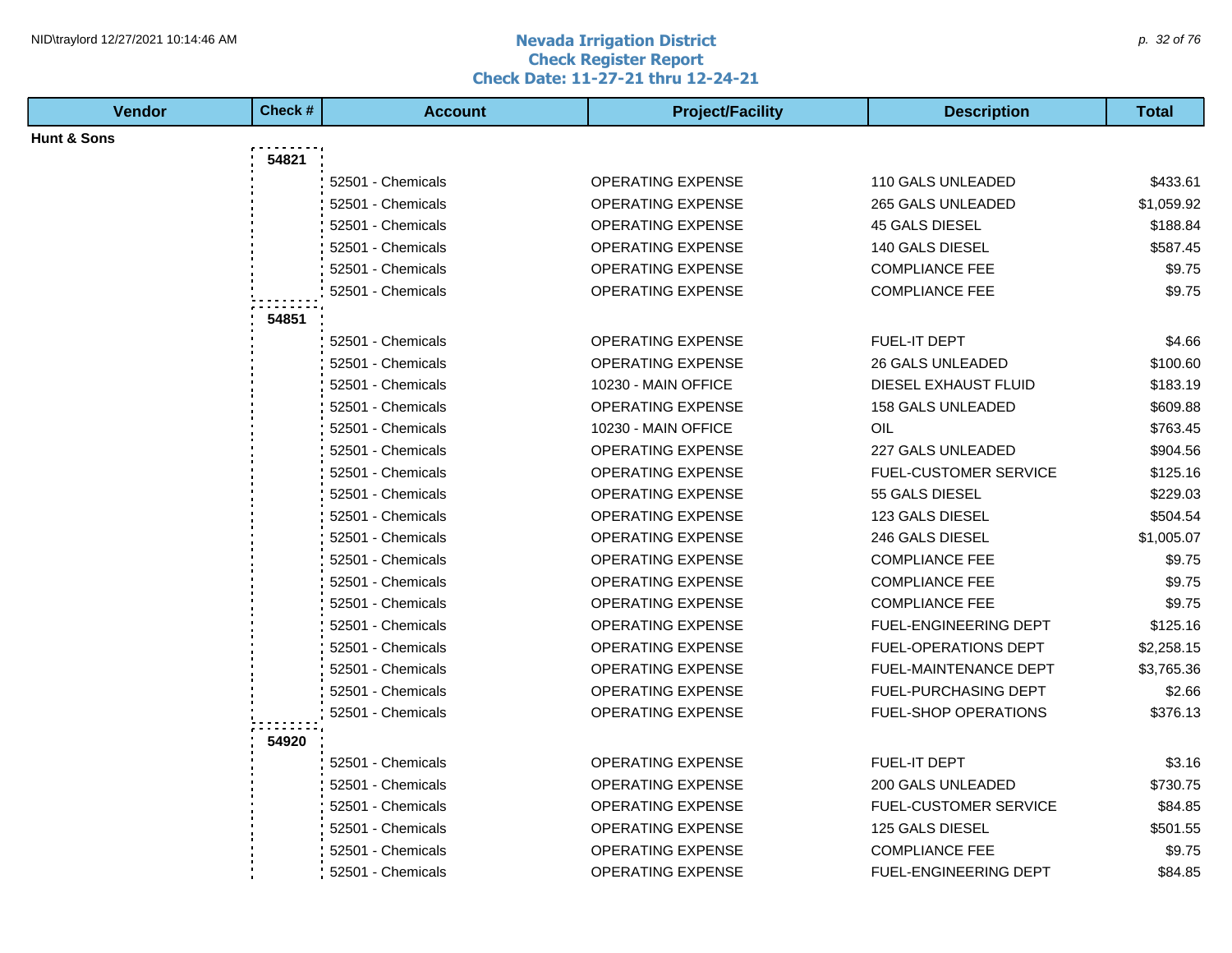#### **Nevada Irrigation District Check Register Report Check Date: 11-27-21 thru 12-24-21** NID\traylord 12/27/2021 10:14:46 AM  $\rho$  33 of 76

| <b>Vendor</b>          | Check # | <b>Account</b>    | <b>Project/Facility</b>    | <b>Description</b>           | Total                     |
|------------------------|---------|-------------------|----------------------------|------------------------------|---------------------------|
| <b>Hunt &amp; Sons</b> |         |                   |                            |                              |                           |
|                        | 54920   |                   |                            |                              |                           |
|                        |         | 52501 - Chemicals | OPERATING EXPENSE          | FUEL-OPERATIONS DEPT         | \$1,530.98                |
|                        |         | 52501 - Chemicals | <b>OPERATING EXPENSE</b>   | <b>FUEL-MAINTENANCE DEPT</b> | \$2,552.84                |
|                        |         | 52501 - Chemicals | OPERATING EXPENSE          | FUEL-PURCHASING DEPT         | \$1.81                    |
|                        |         | 52501 - Chemicals | <b>OPERATING EXPENSE</b>   | FUEL-SHOP OPERATIONS         | \$255.01                  |
|                        | 54986   |                   |                            |                              |                           |
|                        |         | 52501 - Chemicals | OPERATING EXPENSE          | FUEL-IT DEPT                 | \$3.25                    |
|                        |         | 52501 - Chemicals | <b>OPERATING EXPENSE</b>   | <b>FUEL-IT DEPT</b>          | \$6.13                    |
|                        |         | 52501 - Chemicals | <b>OPERATING EXPENSE</b>   | 150 GALS UNLEADED            | \$566.06                  |
|                        |         | 52501 - Chemicals | <b>OPERATING EXPENSE</b>   | OIL                          | \$640.51                  |
|                        |         | 52501 - Chemicals | 10232 - PLACER YARD        | 475 GALS UNLEADED            | \$1,880.29                |
|                        |         | 52501 - Chemicals | <b>OPERATING EXPENSE</b>   | <b>FUEL-CUSTOMER SERVICE</b> | \$87.28                   |
|                        |         | 52501 - Chemicals | <b>OPERATING EXPENSE</b>   | <b>FUEL-CUSTOMER SERVICE</b> | \$164.59                  |
|                        |         | 52501 - Chemicals | <b>OPERATING EXPENSE</b>   | 124 GALS DIESEL              | \$514.41                  |
|                        |         | 52501 - Chemicals | 10232 - PLACER YARD        | 236 GALS DIESEL              | \$963.59                  |
|                        |         | 52501 - Chemicals | 10232 - PLACER YARD        | <b>COMPLIANCE FEE</b>        | \$9.75                    |
|                        |         | 52501 - Chemicals | <b>OPERATING EXPENSE</b>   | <b>COMPLIANCE FEE</b>        | \$9.75                    |
|                        |         | 52501 - Chemicals | <b>OPERATING EXPENSE</b>   | <b>FUEL-ENGINEERING DEPT</b> | \$87.28                   |
|                        |         | 52501 - Chemicals | <b>OPERATING EXPENSE</b>   | FUEL-ENGINEERING DEPT        | \$164.59                  |
|                        |         | 52501 - Chemicals | <b>OPERATING EXPENSE</b>   | FUEL-OPERATIONS DEPT         | \$1,574.80                |
|                        |         | 52501 - Chemicals | <b>OPERATING EXPENSE</b>   | <b>FUEL-OPERATIONS DEPT</b>  |                           |
|                        |         |                   |                            |                              | \$2,969.67<br>\$2,625.91  |
|                        |         | 52501 - Chemicals | OPERATING EXPENSE          | FUEL-MAINTENANCE DEPT        |                           |
|                        |         | 52501 - Chemicals | <b>OPERATING EXPENSE</b>   | <b>FUEL-MAINTENANCE DEPT</b> | \$4,951.78                |
|                        |         | 52501 - Chemicals | OPERATING EXPENSE          | FUEL-PURCHASING DEPT         | \$1.86                    |
|                        |         | 52501 - Chemicals | <b>OPERATING EXPENSE</b>   | <b>FUEL-PURCHASING DEPT</b>  | \$3.50                    |
|                        |         | 52501 - Chemicals | <b>OPERATING EXPENSE</b>   | <b>FUEL-SHOP OPERATIONS</b>  | \$262.31                  |
|                        |         | 52501 - Chemicals | <b>OPERATING EXPENSE</b>   | <b>FUEL-SHOP OPERATIONS</b>  | \$494.65                  |
| <b>Hunt &amp; Sons</b> |         |                   |                            | Vendor Subtotal: \$37,013.68 |                           |
| <b>Hunt Propane</b>    |         |                   |                            |                              |                           |
|                        | 54852   |                   |                            |                              |                           |
|                        |         | 52713 - Utilities | 57010 - HYDRO FIELD OFFICE | <b>PROPANE</b>               | \$340.73                  |
| <b>Hunt Propane</b>    |         |                   |                            |                              | Vendor Subtotal: \$340.73 |
|                        |         |                   |                            |                              |                           |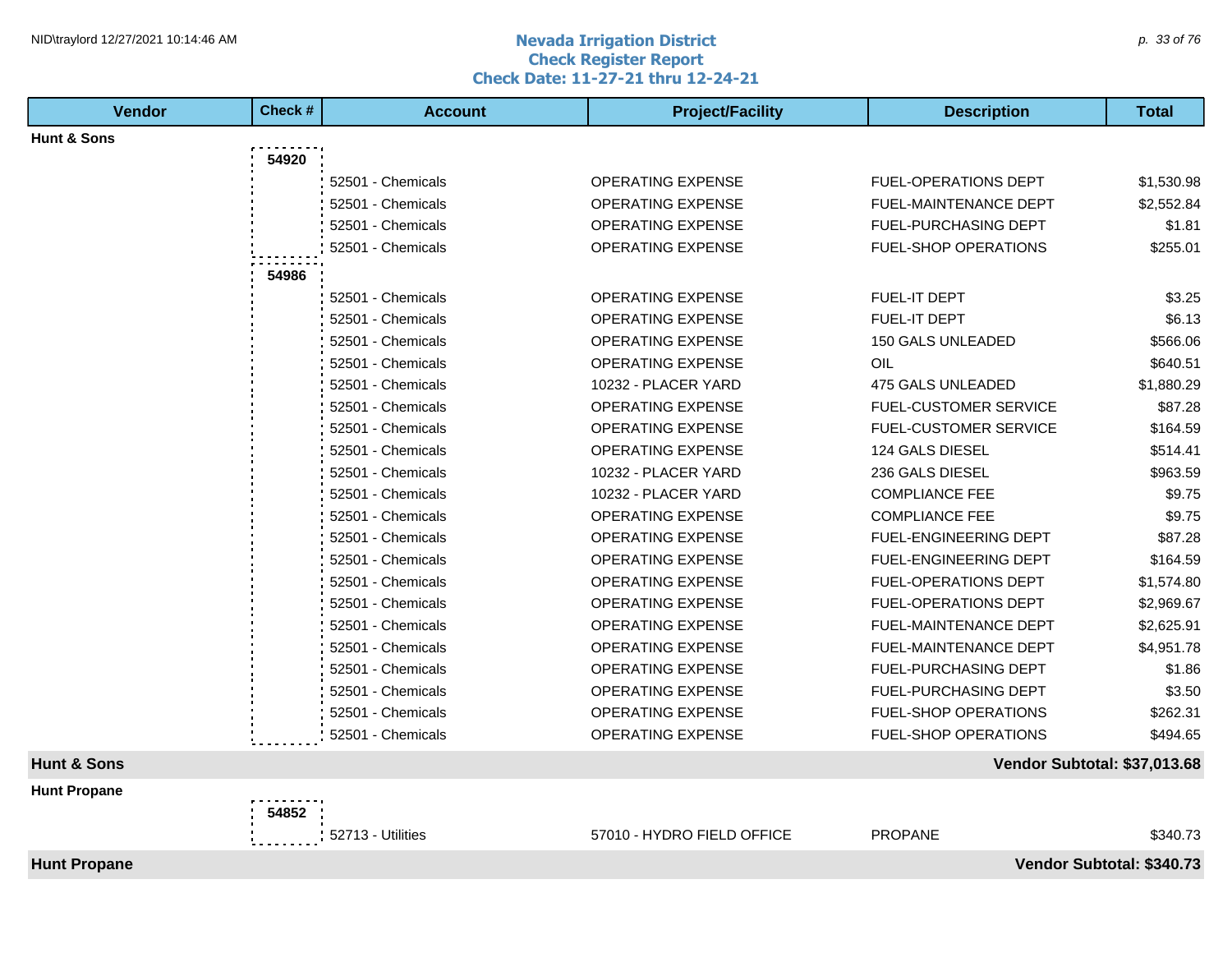#### **Nevada Irrigation District Check Register Report Check Date: 11-27-21 thru 12-24-21** NID\traylord 12/27/2021 10:14:46 AM  $\rho$ . 34 of 76

| <b>Iconix Waterworks</b><br>54667<br>52611 - Discount<br><b>DISCOUNT</b><br><b>DISCOUNT</b><br>(\$20.16)<br>13116 - N-16 Pipe Fittings<br><b>INVENTORY STOCKING</b><br>6" SADDLE<br>\$1,093.68<br>52611 - Discount<br><b>DISCOUNT</b><br><b>DISCOUNT</b><br>(\$27.84)<br>13120 - N-20 Cst Irn Pipe Fitting<br><b>INVENTORY STOCKING</b><br>8" X 8" X 6" TEE FLAG<br>\$1,510.32<br>52611 - Discount<br><b>DISCOUNT</b><br><b>DISCOUNT</b><br>(\$1.20)<br>13119 - N-19 Brass Pipe Fittings<br><b>INVENTORY STOCKING</b><br>3/4" CAP BRASS<br>\$65.10<br><b>INVENTORY STOCKING</b><br>6" 45 DEG ELBOW MJ X MJ<br>\$624.96<br>13120 - N-20 Cst Irn Pipe Fitting<br><b>INVENTORY STOCKING</b><br>13120 - N-20 Cst Irn Pipe Fitting<br>6" MJ MEGALUG KIT<br>\$1,274.88<br><b>DISCOUNT</b><br>52611 - Discount<br><b>DISCOUNT</b><br>(\$35.02)<br>54757<br>52611 - Discount<br><b>DISCOUNT</b><br><b>DISCOUNT</b><br>(\$9.60)<br>13103 - N-3 Pipe and Culvert<br><b>INVENTORY STOCKING</b><br>1-1/2" POLY PIPE<br>\$520.80<br>52611 - Discount<br><b>DISCOUNT</b><br><b>DISCOUNT</b><br>(\$11.75)<br>13113 - N-13 Fittings, Plastic<br><b>INVENTORY STOCKING</b><br>2" COMPANION FLG PVC<br>\$112.84<br>\$55.61<br>13116 - N-16 Pipe Fittings<br><b>INVENTORY STOCKING</b><br>2" X 4" NIPPLE-GALV<br>13116 - N-16 Pipe Fittings<br><b>INVENTORY STOCKING</b><br>6" SADDLE<br>\$468.72<br><b>OPERATING EXPENSE</b><br><b>INTERNAL ADJUSTMENT</b><br>52504 - Materials<br>(\$0.01)<br><b>DISCOUNT</b><br>52611 - Discount<br><b>DISCOUNT</b><br>(\$25.95)<br>13116 - N-16 Pipe Fittings<br><b>INVENTORY STOCKING</b><br>SCC-190 X 6 FL CIR CLAMP<br>\$1,058.96<br>13119 - N-19 Brass Pipe Fittings<br><b>INVENTORY STOCKING</b><br>1-1/2" TEE BRASS<br>\$348.56<br>52611 - Discount<br><b>DISCOUNT</b><br><b>DISCOUNT</b><br>(\$3.20)<br>13116 - N-16 Pipe Fittings<br><b>INVENTORY STOCKING</b><br>1" 90 DEG ELBOW-GALV<br>\$173.60<br>52611 - Discount<br><b>DISCOUNT</b><br><b>DISCOUNT</b><br>(\$46.40)<br>13103 - N-3 Pipe and Culvert<br><b>INVENTORY STOCKING</b><br>4" PVC PIPE<br>\$1,302.00<br>13103 - N-3 Pipe and Culvert<br><b>INVENTORY STOCKING</b><br>1-1/2" POLY PIPE<br>\$1,215.20<br>55038<br>POLY PIPE PRICING CREDIT<br>13103 - N-3 Pipe and Culvert<br><b>INVENTORY STOCKING</b><br>(\$130.20)<br>10313 - E GEORGE SYSTEM<br><b>INTERNAL ADJUSTMENT</b><br>\$0.01<br>52503 - Equipment Maintenance<br><b>DISCOUNT</b><br><b>DISCOUNT</b><br>(\$12.76)<br>52611 - Discount<br>52503 - Equipment Maintenance<br>10313 - E GEORGE SYSTEM<br>VACUUM BREAKER<br>\$692.23 | <b>Vendor</b> | Check # | <b>Account</b>   | <b>Project/Facility</b> | <b>Description</b> | <b>Total</b> |
|----------------------------------------------------------------------------------------------------------------------------------------------------------------------------------------------------------------------------------------------------------------------------------------------------------------------------------------------------------------------------------------------------------------------------------------------------------------------------------------------------------------------------------------------------------------------------------------------------------------------------------------------------------------------------------------------------------------------------------------------------------------------------------------------------------------------------------------------------------------------------------------------------------------------------------------------------------------------------------------------------------------------------------------------------------------------------------------------------------------------------------------------------------------------------------------------------------------------------------------------------------------------------------------------------------------------------------------------------------------------------------------------------------------------------------------------------------------------------------------------------------------------------------------------------------------------------------------------------------------------------------------------------------------------------------------------------------------------------------------------------------------------------------------------------------------------------------------------------------------------------------------------------------------------------------------------------------------------------------------------------------------------------------------------------------------------------------------------------------------------------------------------------------------------------------------------------------------------------------------------------------------------------------------------------------------------------------------------------------------------------------------------------------------------------------------------------------------------------------------------------------------------------------------------------------------------------------|---------------|---------|------------------|-------------------------|--------------------|--------------|
|                                                                                                                                                                                                                                                                                                                                                                                                                                                                                                                                                                                                                                                                                                                                                                                                                                                                                                                                                                                                                                                                                                                                                                                                                                                                                                                                                                                                                                                                                                                                                                                                                                                                                                                                                                                                                                                                                                                                                                                                                                                                                                                                                                                                                                                                                                                                                                                                                                                                                                                                                                                  |               |         |                  |                         |                    |              |
|                                                                                                                                                                                                                                                                                                                                                                                                                                                                                                                                                                                                                                                                                                                                                                                                                                                                                                                                                                                                                                                                                                                                                                                                                                                                                                                                                                                                                                                                                                                                                                                                                                                                                                                                                                                                                                                                                                                                                                                                                                                                                                                                                                                                                                                                                                                                                                                                                                                                                                                                                                                  |               |         |                  |                         |                    |              |
|                                                                                                                                                                                                                                                                                                                                                                                                                                                                                                                                                                                                                                                                                                                                                                                                                                                                                                                                                                                                                                                                                                                                                                                                                                                                                                                                                                                                                                                                                                                                                                                                                                                                                                                                                                                                                                                                                                                                                                                                                                                                                                                                                                                                                                                                                                                                                                                                                                                                                                                                                                                  |               |         |                  |                         |                    |              |
|                                                                                                                                                                                                                                                                                                                                                                                                                                                                                                                                                                                                                                                                                                                                                                                                                                                                                                                                                                                                                                                                                                                                                                                                                                                                                                                                                                                                                                                                                                                                                                                                                                                                                                                                                                                                                                                                                                                                                                                                                                                                                                                                                                                                                                                                                                                                                                                                                                                                                                                                                                                  |               |         |                  |                         |                    |              |
|                                                                                                                                                                                                                                                                                                                                                                                                                                                                                                                                                                                                                                                                                                                                                                                                                                                                                                                                                                                                                                                                                                                                                                                                                                                                                                                                                                                                                                                                                                                                                                                                                                                                                                                                                                                                                                                                                                                                                                                                                                                                                                                                                                                                                                                                                                                                                                                                                                                                                                                                                                                  |               |         |                  |                         |                    |              |
|                                                                                                                                                                                                                                                                                                                                                                                                                                                                                                                                                                                                                                                                                                                                                                                                                                                                                                                                                                                                                                                                                                                                                                                                                                                                                                                                                                                                                                                                                                                                                                                                                                                                                                                                                                                                                                                                                                                                                                                                                                                                                                                                                                                                                                                                                                                                                                                                                                                                                                                                                                                  |               |         |                  |                         |                    |              |
|                                                                                                                                                                                                                                                                                                                                                                                                                                                                                                                                                                                                                                                                                                                                                                                                                                                                                                                                                                                                                                                                                                                                                                                                                                                                                                                                                                                                                                                                                                                                                                                                                                                                                                                                                                                                                                                                                                                                                                                                                                                                                                                                                                                                                                                                                                                                                                                                                                                                                                                                                                                  |               |         |                  |                         |                    |              |
|                                                                                                                                                                                                                                                                                                                                                                                                                                                                                                                                                                                                                                                                                                                                                                                                                                                                                                                                                                                                                                                                                                                                                                                                                                                                                                                                                                                                                                                                                                                                                                                                                                                                                                                                                                                                                                                                                                                                                                                                                                                                                                                                                                                                                                                                                                                                                                                                                                                                                                                                                                                  |               |         |                  |                         |                    |              |
|                                                                                                                                                                                                                                                                                                                                                                                                                                                                                                                                                                                                                                                                                                                                                                                                                                                                                                                                                                                                                                                                                                                                                                                                                                                                                                                                                                                                                                                                                                                                                                                                                                                                                                                                                                                                                                                                                                                                                                                                                                                                                                                                                                                                                                                                                                                                                                                                                                                                                                                                                                                  |               |         |                  |                         |                    |              |
|                                                                                                                                                                                                                                                                                                                                                                                                                                                                                                                                                                                                                                                                                                                                                                                                                                                                                                                                                                                                                                                                                                                                                                                                                                                                                                                                                                                                                                                                                                                                                                                                                                                                                                                                                                                                                                                                                                                                                                                                                                                                                                                                                                                                                                                                                                                                                                                                                                                                                                                                                                                  |               |         |                  |                         |                    |              |
|                                                                                                                                                                                                                                                                                                                                                                                                                                                                                                                                                                                                                                                                                                                                                                                                                                                                                                                                                                                                                                                                                                                                                                                                                                                                                                                                                                                                                                                                                                                                                                                                                                                                                                                                                                                                                                                                                                                                                                                                                                                                                                                                                                                                                                                                                                                                                                                                                                                                                                                                                                                  |               |         |                  |                         |                    |              |
|                                                                                                                                                                                                                                                                                                                                                                                                                                                                                                                                                                                                                                                                                                                                                                                                                                                                                                                                                                                                                                                                                                                                                                                                                                                                                                                                                                                                                                                                                                                                                                                                                                                                                                                                                                                                                                                                                                                                                                                                                                                                                                                                                                                                                                                                                                                                                                                                                                                                                                                                                                                  |               |         |                  |                         |                    |              |
|                                                                                                                                                                                                                                                                                                                                                                                                                                                                                                                                                                                                                                                                                                                                                                                                                                                                                                                                                                                                                                                                                                                                                                                                                                                                                                                                                                                                                                                                                                                                                                                                                                                                                                                                                                                                                                                                                                                                                                                                                                                                                                                                                                                                                                                                                                                                                                                                                                                                                                                                                                                  |               |         |                  |                         |                    |              |
|                                                                                                                                                                                                                                                                                                                                                                                                                                                                                                                                                                                                                                                                                                                                                                                                                                                                                                                                                                                                                                                                                                                                                                                                                                                                                                                                                                                                                                                                                                                                                                                                                                                                                                                                                                                                                                                                                                                                                                                                                                                                                                                                                                                                                                                                                                                                                                                                                                                                                                                                                                                  |               |         |                  |                         |                    |              |
|                                                                                                                                                                                                                                                                                                                                                                                                                                                                                                                                                                                                                                                                                                                                                                                                                                                                                                                                                                                                                                                                                                                                                                                                                                                                                                                                                                                                                                                                                                                                                                                                                                                                                                                                                                                                                                                                                                                                                                                                                                                                                                                                                                                                                                                                                                                                                                                                                                                                                                                                                                                  |               |         |                  |                         |                    |              |
|                                                                                                                                                                                                                                                                                                                                                                                                                                                                                                                                                                                                                                                                                                                                                                                                                                                                                                                                                                                                                                                                                                                                                                                                                                                                                                                                                                                                                                                                                                                                                                                                                                                                                                                                                                                                                                                                                                                                                                                                                                                                                                                                                                                                                                                                                                                                                                                                                                                                                                                                                                                  |               |         |                  |                         |                    |              |
|                                                                                                                                                                                                                                                                                                                                                                                                                                                                                                                                                                                                                                                                                                                                                                                                                                                                                                                                                                                                                                                                                                                                                                                                                                                                                                                                                                                                                                                                                                                                                                                                                                                                                                                                                                                                                                                                                                                                                                                                                                                                                                                                                                                                                                                                                                                                                                                                                                                                                                                                                                                  |               |         |                  |                         |                    |              |
|                                                                                                                                                                                                                                                                                                                                                                                                                                                                                                                                                                                                                                                                                                                                                                                                                                                                                                                                                                                                                                                                                                                                                                                                                                                                                                                                                                                                                                                                                                                                                                                                                                                                                                                                                                                                                                                                                                                                                                                                                                                                                                                                                                                                                                                                                                                                                                                                                                                                                                                                                                                  |               |         |                  |                         |                    |              |
|                                                                                                                                                                                                                                                                                                                                                                                                                                                                                                                                                                                                                                                                                                                                                                                                                                                                                                                                                                                                                                                                                                                                                                                                                                                                                                                                                                                                                                                                                                                                                                                                                                                                                                                                                                                                                                                                                                                                                                                                                                                                                                                                                                                                                                                                                                                                                                                                                                                                                                                                                                                  |               |         |                  |                         |                    |              |
|                                                                                                                                                                                                                                                                                                                                                                                                                                                                                                                                                                                                                                                                                                                                                                                                                                                                                                                                                                                                                                                                                                                                                                                                                                                                                                                                                                                                                                                                                                                                                                                                                                                                                                                                                                                                                                                                                                                                                                                                                                                                                                                                                                                                                                                                                                                                                                                                                                                                                                                                                                                  |               |         |                  |                         |                    |              |
|                                                                                                                                                                                                                                                                                                                                                                                                                                                                                                                                                                                                                                                                                                                                                                                                                                                                                                                                                                                                                                                                                                                                                                                                                                                                                                                                                                                                                                                                                                                                                                                                                                                                                                                                                                                                                                                                                                                                                                                                                                                                                                                                                                                                                                                                                                                                                                                                                                                                                                                                                                                  |               |         |                  |                         |                    |              |
|                                                                                                                                                                                                                                                                                                                                                                                                                                                                                                                                                                                                                                                                                                                                                                                                                                                                                                                                                                                                                                                                                                                                                                                                                                                                                                                                                                                                                                                                                                                                                                                                                                                                                                                                                                                                                                                                                                                                                                                                                                                                                                                                                                                                                                                                                                                                                                                                                                                                                                                                                                                  |               |         |                  |                         |                    |              |
|                                                                                                                                                                                                                                                                                                                                                                                                                                                                                                                                                                                                                                                                                                                                                                                                                                                                                                                                                                                                                                                                                                                                                                                                                                                                                                                                                                                                                                                                                                                                                                                                                                                                                                                                                                                                                                                                                                                                                                                                                                                                                                                                                                                                                                                                                                                                                                                                                                                                                                                                                                                  |               |         |                  |                         |                    |              |
|                                                                                                                                                                                                                                                                                                                                                                                                                                                                                                                                                                                                                                                                                                                                                                                                                                                                                                                                                                                                                                                                                                                                                                                                                                                                                                                                                                                                                                                                                                                                                                                                                                                                                                                                                                                                                                                                                                                                                                                                                                                                                                                                                                                                                                                                                                                                                                                                                                                                                                                                                                                  |               |         |                  |                         |                    |              |
|                                                                                                                                                                                                                                                                                                                                                                                                                                                                                                                                                                                                                                                                                                                                                                                                                                                                                                                                                                                                                                                                                                                                                                                                                                                                                                                                                                                                                                                                                                                                                                                                                                                                                                                                                                                                                                                                                                                                                                                                                                                                                                                                                                                                                                                                                                                                                                                                                                                                                                                                                                                  |               |         |                  |                         |                    |              |
|                                                                                                                                                                                                                                                                                                                                                                                                                                                                                                                                                                                                                                                                                                                                                                                                                                                                                                                                                                                                                                                                                                                                                                                                                                                                                                                                                                                                                                                                                                                                                                                                                                                                                                                                                                                                                                                                                                                                                                                                                                                                                                                                                                                                                                                                                                                                                                                                                                                                                                                                                                                  |               |         |                  |                         |                    |              |
|                                                                                                                                                                                                                                                                                                                                                                                                                                                                                                                                                                                                                                                                                                                                                                                                                                                                                                                                                                                                                                                                                                                                                                                                                                                                                                                                                                                                                                                                                                                                                                                                                                                                                                                                                                                                                                                                                                                                                                                                                                                                                                                                                                                                                                                                                                                                                                                                                                                                                                                                                                                  |               |         |                  |                         |                    |              |
|                                                                                                                                                                                                                                                                                                                                                                                                                                                                                                                                                                                                                                                                                                                                                                                                                                                                                                                                                                                                                                                                                                                                                                                                                                                                                                                                                                                                                                                                                                                                                                                                                                                                                                                                                                                                                                                                                                                                                                                                                                                                                                                                                                                                                                                                                                                                                                                                                                                                                                                                                                                  |               |         |                  |                         |                    |              |
|                                                                                                                                                                                                                                                                                                                                                                                                                                                                                                                                                                                                                                                                                                                                                                                                                                                                                                                                                                                                                                                                                                                                                                                                                                                                                                                                                                                                                                                                                                                                                                                                                                                                                                                                                                                                                                                                                                                                                                                                                                                                                                                                                                                                                                                                                                                                                                                                                                                                                                                                                                                  |               |         |                  |                         |                    |              |
|                                                                                                                                                                                                                                                                                                                                                                                                                                                                                                                                                                                                                                                                                                                                                                                                                                                                                                                                                                                                                                                                                                                                                                                                                                                                                                                                                                                                                                                                                                                                                                                                                                                                                                                                                                                                                                                                                                                                                                                                                                                                                                                                                                                                                                                                                                                                                                                                                                                                                                                                                                                  |               |         |                  |                         |                    |              |
|                                                                                                                                                                                                                                                                                                                                                                                                                                                                                                                                                                                                                                                                                                                                                                                                                                                                                                                                                                                                                                                                                                                                                                                                                                                                                                                                                                                                                                                                                                                                                                                                                                                                                                                                                                                                                                                                                                                                                                                                                                                                                                                                                                                                                                                                                                                                                                                                                                                                                                                                                                                  |               |         |                  |                         |                    |              |
|                                                                                                                                                                                                                                                                                                                                                                                                                                                                                                                                                                                                                                                                                                                                                                                                                                                                                                                                                                                                                                                                                                                                                                                                                                                                                                                                                                                                                                                                                                                                                                                                                                                                                                                                                                                                                                                                                                                                                                                                                                                                                                                                                                                                                                                                                                                                                                                                                                                                                                                                                                                  |               |         |                  |                         |                    |              |
|                                                                                                                                                                                                                                                                                                                                                                                                                                                                                                                                                                                                                                                                                                                                                                                                                                                                                                                                                                                                                                                                                                                                                                                                                                                                                                                                                                                                                                                                                                                                                                                                                                                                                                                                                                                                                                                                                                                                                                                                                                                                                                                                                                                                                                                                                                                                                                                                                                                                                                                                                                                  |               |         | 52611 - Discount | <b>DISCOUNT</b>         | <b>DISCOUNT</b>    | (\$17.92)    |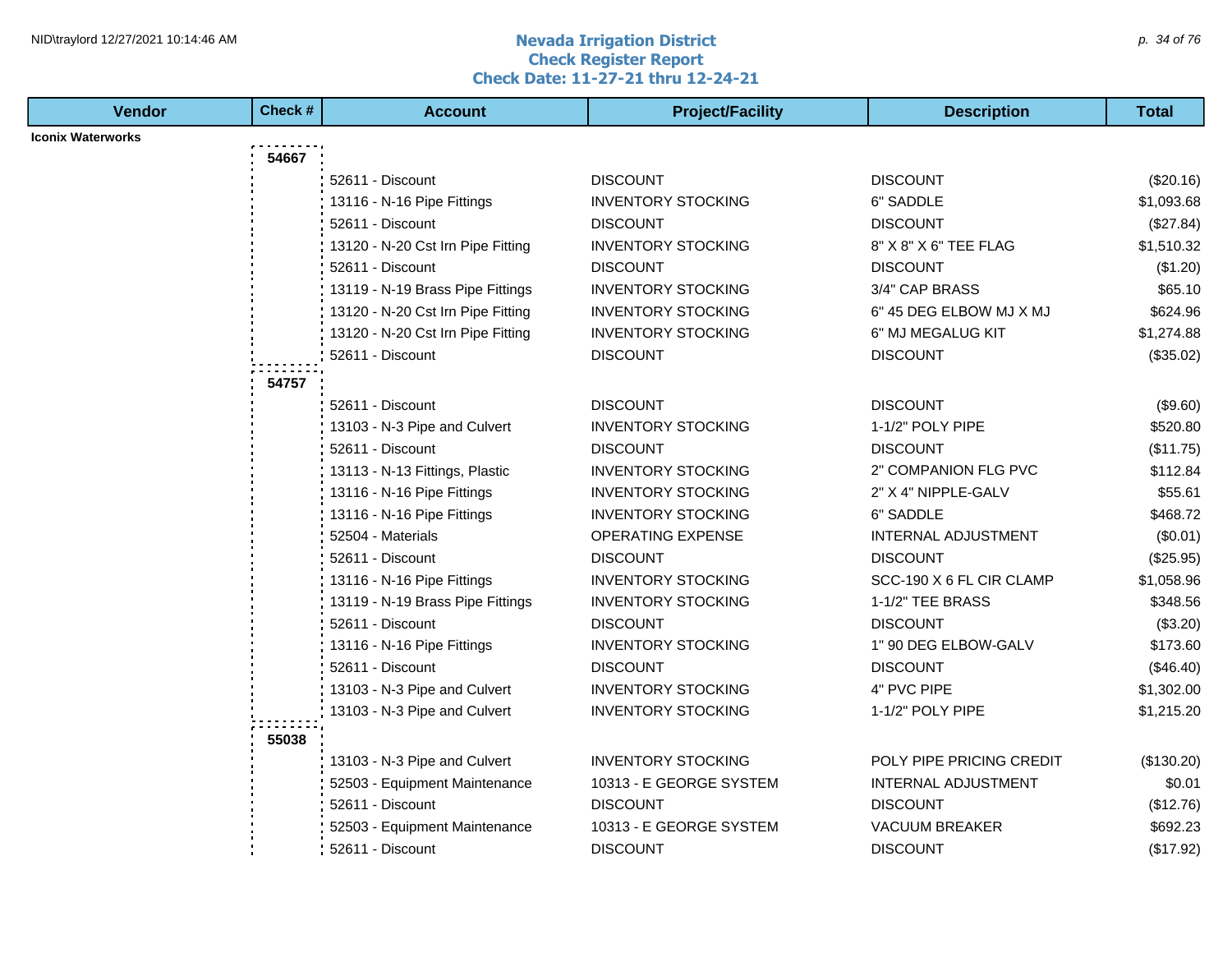#### **Nevada Irrigation District Check Register Report Check Date: 11-27-21 thru 12-24-21** NID\traylord 12/27/2021 10:14:46 AM  $\rho$  35 of 76

| Vendor                          | Check #    | <b>Account</b>                | <b>Project/Facility</b>    | <b>Description</b>                   | <b>Total</b> |
|---------------------------------|------------|-------------------------------|----------------------------|--------------------------------------|--------------|
| <b>Iconix Waterworks</b>        |            |                               |                            |                                      |              |
|                                 | 55038      |                               |                            |                                      |              |
|                                 |            | 13116 - N-16 Pipe Fittings    | <b>INVENTORY STOCKING</b>  | <b>REPAIR CLAMPS</b>                 | \$972.16     |
| <b>Iconix Waterworks</b>        |            |                               |                            | Vendor Subtotal: \$11,147.62         |              |
| <b>Industrial Scientific</b>    |            |                               |                            |                                      |              |
|                                 | 54853      |                               |                            |                                      |              |
|                                 |            | 52504 - Materials             | 57010 - HYDRO FIELD OFFICE | <b>CALIBRATION GAS</b>               | \$646.77     |
|                                 | 54875      |                               |                            |                                      |              |
|                                 |            | 52504 - Materials             | 10231 - PLACER OFFICE      | <b>CYLINDER CALIBRATION GAS</b>      | \$505.05     |
|                                 |            | 52603 - Consultant Fees       | 10231 - PLACER OFFICE      | <b>GAS DETECTING</b>                 | \$206.09     |
|                                 |            | 52603 - Consultant Fees       | 10232 - PLACER YARD        | <b>GAS DETECTING</b>                 | \$206.09     |
|                                 |            | 52603 - Consultant Fees       | 10230 - MAIN OFFICE        | <b>GAS DETECTING</b>                 | \$345.97     |
|                                 |            | 52603 - Consultant Fees       | 10230 - MAIN OFFICE        | <b>GAS DETECTING</b>                 | \$300.14     |
|                                 |            | 52603 - Consultant Fees       | 57010 - HYDRO FIELD OFFICE | <b>GAS DETECTING</b>                 | \$455.19     |
|                                 |            | 52603 - Consultant Fees       | 57400 - ROLLINS POWERHOUSE | <b>GAS DETECTING</b>                 | \$162.09     |
| <b>Industrial Scientific</b>    |            |                               |                            | Vendor Subtotal: \$2,827.39          |              |
| <b>Internal Revenue Service</b> |            |                               |                            |                                      |              |
|                                 | : 20210453 |                               |                            |                                      |              |
|                                 |            | 20011 - Payroll Taxes Payable | <b>WITHHOLDING</b>         | FED PR TAX PR-A22                    | \$75,599.03  |
|                                 |            | 20011 - Payroll Taxes Payable | <b>WITHHOLDING</b>         | FED PR TAX PR-A22                    | \$4,587.99   |
|                                 |            | 20011 - Payroll Taxes Payable | <b>WITHHOLDING</b>         | FED PR TAX PR-A22                    | \$18,938.27  |
|                                 | :20210464  |                               |                            |                                      |              |
|                                 |            | 20011 - Payroll Taxes Payable | <b>WITHHOLDING</b>         | FED PR TAX PR-A24                    | \$75,488.75  |
|                                 |            | 20011 - Payroll Taxes Payable | <b>WITHHOLDING</b>         | FED PR TAX PR-A24                    | \$3,362.15   |
|                                 |            | 20011 - Payroll Taxes Payable | <b>WITHHOLDING</b>         | FED PR TAX PR-A24                    | \$14,733.81  |
|                                 | 20210476   |                               |                            |                                      |              |
|                                 |            | 20011 - Payroll Taxes Payable | <b>WITHHOLDING</b>         | FED PR TAX PR-A25                    | \$70,286.16  |
|                                 |            | 20011 - Payroll Taxes Payable | <b>WITHHOLDING</b>         | FED PR TAX PR-A25                    | \$3,445.01   |
|                                 |            | 20011 - Payroll Taxes Payable | <b>WITHHOLDING</b>         | FED PR TAX PR-A25                    | \$15,912.00  |
| <b>Internal Revenue Service</b> |            |                               |                            | <b>Vendor Subtotal: \$282,353.17</b> |              |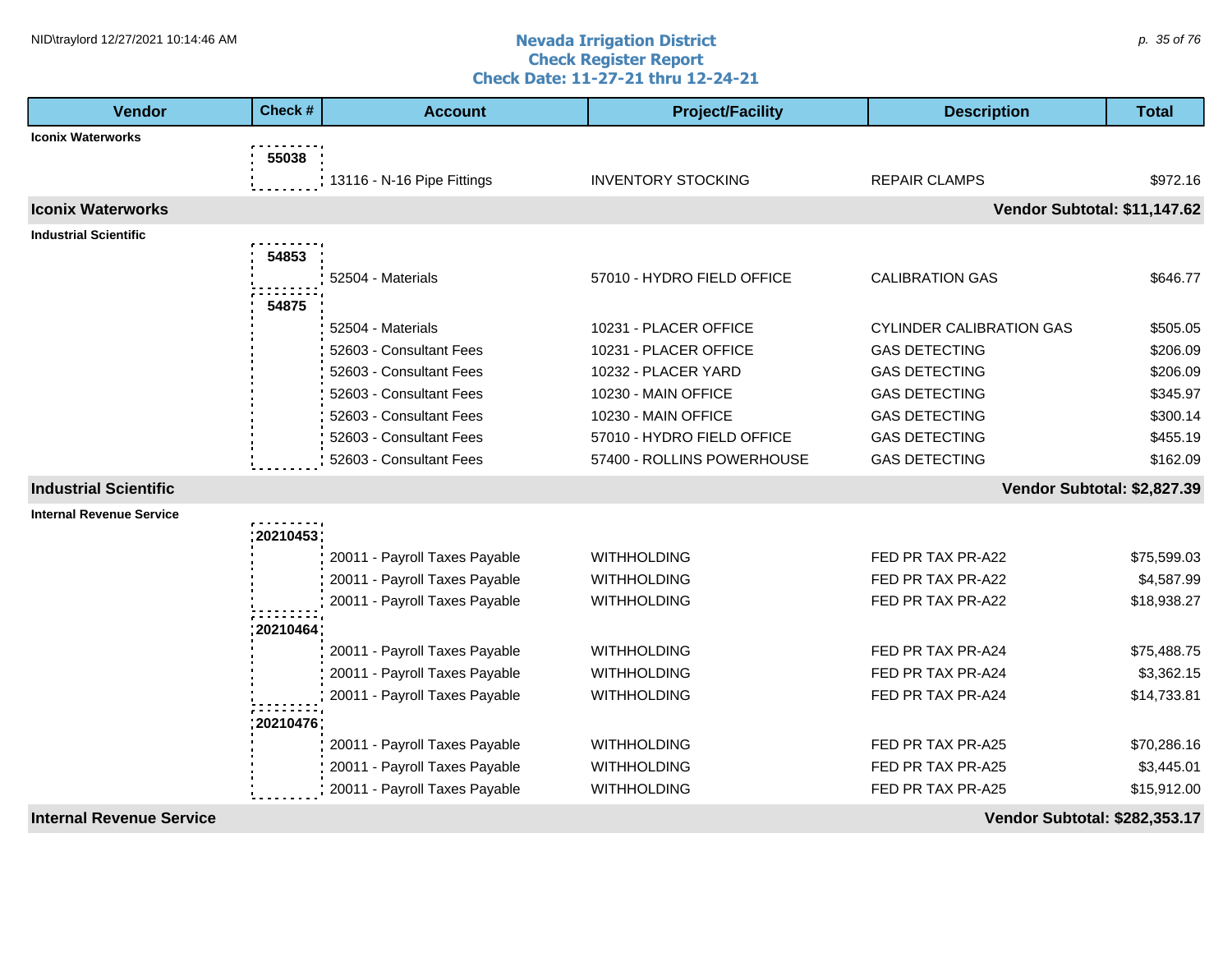#### **Nevada Irrigation District Check Register Report Check Date: 11-27-21 thru 12-24-21** NID\traylord 12/27/2021 10:14:46 AM  $\rho$ . 36 of 76

| <b>Vendor</b>                         | Check # | <b>Account</b>                                     | <b>Project/Facility</b>                | <b>Description</b>                                               | <b>Total</b>            |
|---------------------------------------|---------|----------------------------------------------------|----------------------------------------|------------------------------------------------------------------|-------------------------|
| <b>Interworld Highway</b>             |         |                                                    |                                        |                                                                  |                         |
|                                       | 54721   |                                                    |                                        |                                                                  |                         |
|                                       |         | 52504 - Materials                                  | OPERATING EXPENSE                      | HOBO WATER LEVEL DATA LOG                                        | \$978.78                |
| <b>Interworld Highway</b>             |         |                                                    |                                        | Vendor Subtotal: \$978.78                                        |                         |
| <b>Janelle Nolan &amp; Associates</b> |         |                                                    |                                        |                                                                  |                         |
|                                       | 54876   |                                                    |                                        |                                                                  |                         |
|                                       |         | 52603 - Consultant Fees                            | 2039 - ENGLISH MEADOWS RSTRTN          | ENVIRONMENTAL COMPLIANCE                                         | \$1,034.00              |
| <b>Janelle Nolan &amp; Associates</b> |         |                                                    |                                        | Vendor Subtotal: \$1,034.00                                      |                         |
| Jay R Patt DC                         |         |                                                    |                                        |                                                                  |                         |
|                                       | 54948   |                                                    |                                        |                                                                  |                         |
|                                       |         | 52603 - Consultant Fees                            | OPERATING EXPENSE                      | 10/13/21 DRUG TESTING                                            | \$75.00                 |
| Jay R Patt DC                         |         |                                                    |                                        | Vendor Subtotal: \$75.00                                         |                         |
| <b>Jorgensen Company</b>              |         |                                                    |                                        |                                                                  |                         |
|                                       | 54854   |                                                    |                                        |                                                                  |                         |
|                                       |         | 52505 - Safety Supplies                            | OPERATING EXPENSE                      | FIRE EXTINGUISHER ANNUAL MAINT                                   | \$445.82                |
|                                       | 54987   |                                                    |                                        |                                                                  |                         |
|                                       |         | 52505 - Safety Supplies<br>52505 - Safety Supplies | OPERATING EXPENSE<br>OPERATING EXPENSE | FIRE EXTINGUISHER ANNUAL MAINT<br>FIRE EXTINGUISHER ANNUAL MAINT | \$169.01<br>\$257.67    |
|                                       |         | 52505 - Safety Supplies                            | OPERATING EXPENSE                      | FIRE EXTINGUISHER ANNUAL MAINT                                   | \$2,937.17              |
| <b>Jorgensen Company</b>              |         |                                                    |                                        | Vendor Subtotal: \$3,809.67                                      |                         |
| <b>Knights Paint Store</b>            |         |                                                    |                                        |                                                                  |                         |
|                                       | 50330   |                                                    |                                        |                                                                  |                         |
|                                       |         | 13107 - N-7 Paints                                 | <b>VOIDED CHECK</b>                    | <b>ENAMEL RED PAINT</b>                                          | $(\$239.31)$            |
|                                       |         | 13107 - N-7 Paints                                 | <b>VOIDED CHECK</b>                    | <b>ENAMEL GREEN PAINT</b>                                        | (\$239.31)              |
|                                       | 54680   |                                                    |                                        |                                                                  |                         |
|                                       |         | 13107 - N-7 Paints                                 | <b>INVENTORY STOCKING</b>              | <b>IRONCLAD ENAMEL PAINT</b>                                     | \$239.31                |
|                                       |         | 13107 - N-7 Paints                                 | <b>INVENTORY STOCKING</b>              | <b>IRONCLAD ENAMEL PAINT</b>                                     | \$239.31                |
| <b>Knights Paint Store</b>            |         |                                                    |                                        |                                                                  | Vendor Subtotal: \$0.00 |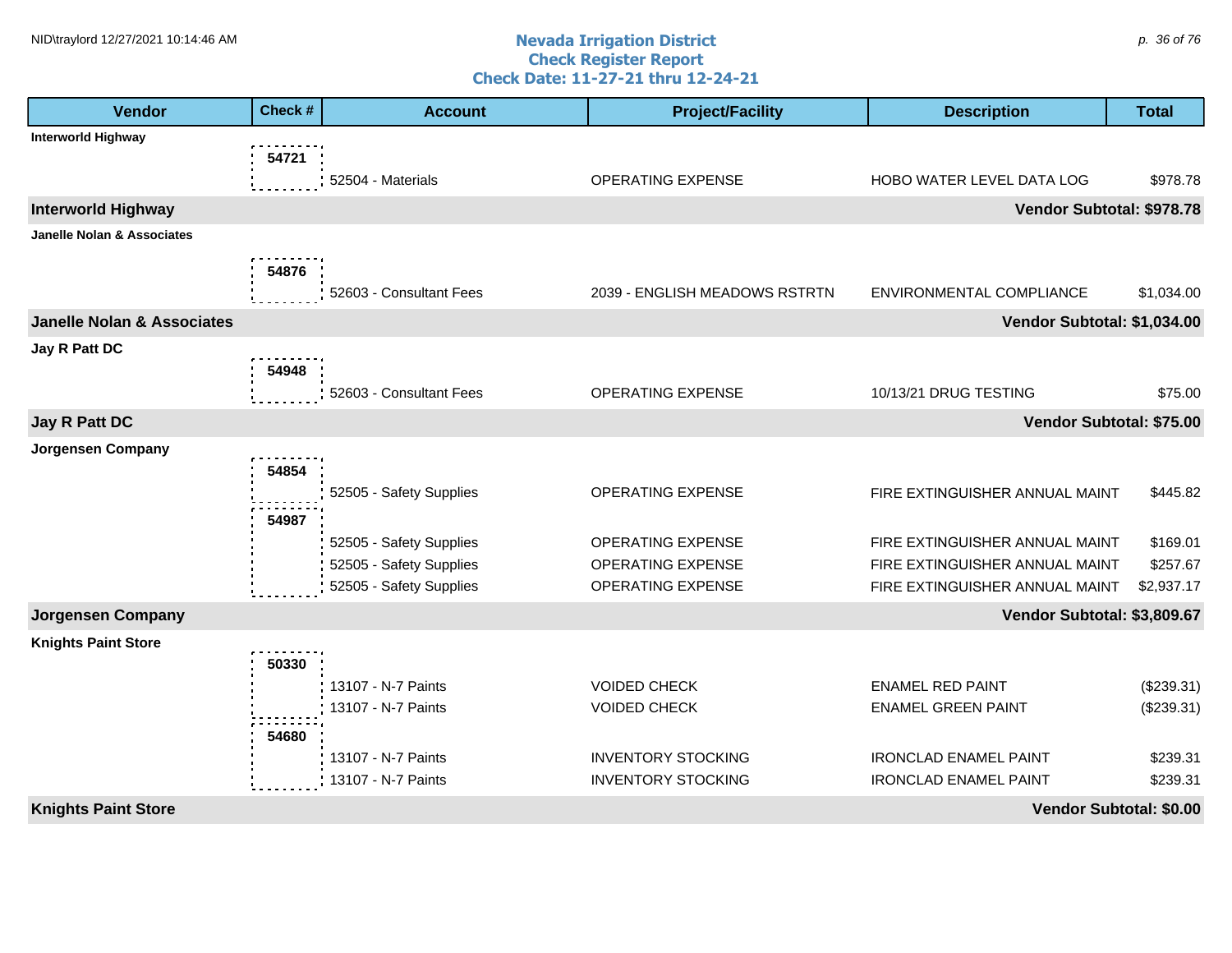#### **Nevada Irrigation District Check Register Report Check Date: 11-27-21 thru 12-24-21** NID\traylord 12/27/2021 10:14:46 AM  $\rho$ . 37 of 76

| <b>Lake of The Pines Ace Hardware</b><br>54921                                                       | \$15.31<br>\$29.54 |
|------------------------------------------------------------------------------------------------------|--------------------|
|                                                                                                      |                    |
|                                                                                                      |                    |
| 52503 - Equipment Maintenance<br>10307 - LAKE OF THE PINES TRMT PLANT<br>NUTS/BOLTS/NAILS/SCREWS     |                    |
| 52504 - Materials<br>NUTS/BOLTS/NAILS/SCREWS<br>10307 - LAKE OF THE PINES TRMT PLANT                 |                    |
| <b>Lake of The Pines Ace Hardware</b><br>Vendor Subtotal: \$44.85                                    |                    |
| <b>Lettis Consultants</b>                                                                            |                    |
| 54728<br>57013 - UPPER DIVISION WATERWAYS<br>52603 - Consultant Fees<br>SEISMIC HAZARD/GROUND MOTION | \$2,826.25         |
| 52603 - Consultant Fees<br>57014 - LOWER DIVISION WATERWAYS<br>SEISMIC HAZARD/GROUND MOTION          | \$2,826.25         |
| <b>Lettis Consultants</b><br>Vendor Subtotal: \$5,652.50                                             |                    |
| <b>Liebert Cassidy Whitmore</b>                                                                      |                    |
| 54897                                                                                                |                    |
| 52604 - Legal Fees<br>OPERATING EXPENSE<br>OCT-21 LEGAL SERVICES                                     | \$1,289.00         |
| <b>Liebert Cassidy Whitmore</b><br>Vendor Subtotal: \$1,289.00                                       |                    |
| <b>Mahaney Hardware</b>                                                                              |                    |
| 54835                                                                                                |                    |
| 52506 - Small Tools<br>OPERATING EXPENSE<br>SHOVELS/CHISELS/PICKS                                    | \$1,192.72         |
| <b>Mahaney Hardware</b><br>Vendor Subtotal: \$1,192.72                                               |                    |
| <b>MCI</b><br>54787                                                                                  |                    |
| 57400 - ROLLINS POWERHOUSE<br>NOV-21 SERVICE<br>52713 - Utilities                                    | \$17.75            |
| <b>MCI</b><br>Vendor Subtotal: \$17.75                                                               |                    |
| <b>McMaster - Carr Supply Company</b>                                                                |                    |
| 54949                                                                                                |                    |
| OPERATING EXPENSE<br><b>LOTO TAGS</b><br>52504 - Materials                                           | \$181.77           |
| <b>McMaster - Carr Supply Company</b><br>Vendor Subtotal: \$181.77                                   |                    |
| <b>McMillen</b>                                                                                      |                    |
| 54729<br>CONSULTANT INSPECTIONS<br>52603 - Consultant Fees<br>2548 - FERC PART 12D INSPECTIONS       | \$18,747.50        |
| 52603 - Consultant Fees<br>2548 - FERC PART 12D INSPECTIONS<br>CONSULTANT INSPECTIONS                | \$32,882.50        |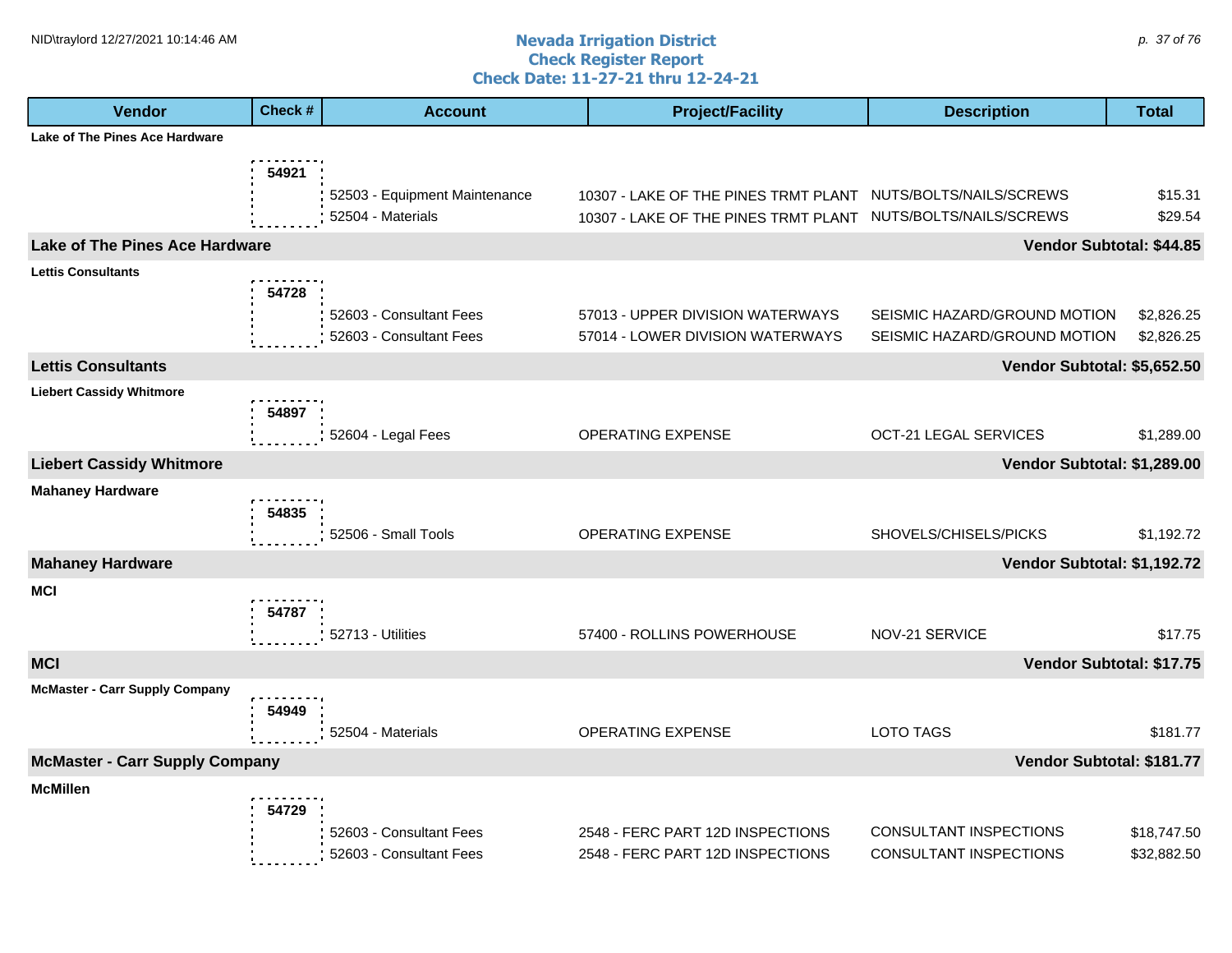#### **Nevada Irrigation District Check Register Report Check Date: 11-27-21 thru 12-24-21** NID\traylord 12/27/2021 10:14:46 AM  $\rho$ . 38 of 76

| <b>Vendor</b>                      | Check #       | <b>Account</b>                    | <b>Project/Facility</b>        | <b>Description</b>              | <b>Total</b> |
|------------------------------------|---------------|-----------------------------------|--------------------------------|---------------------------------|--------------|
| <b>McMillen</b>                    |               |                                   |                                |                                 |              |
|                                    | 54877         |                                   |                                |                                 |              |
|                                    |               | 52915 - Project: Non-Programmatic | 7032 - HEMPHILL DIVERSION/FISH | <b>FISH PASSAGE DESIGN</b>      | \$37,710.63  |
| <b>McMillen</b>                    |               |                                   |                                | Vendor Subtotal: \$89,340.63    |              |
| <b>Mersen Canada</b>               |               |                                   |                                |                                 |              |
|                                    | .<br>20210454 |                                   |                                |                                 |              |
|                                    |               | 52904 - Equipment Purchases       | 57400 - ROLLINS POWERHOUSE     | <b>MERSON DUST COLLECTOR</b>    | \$17,800.00  |
|                                    |               | 52904 - Equipment Purchases       | 57400 - ROLLINS POWERHOUSE     | <b>FREIGHT</b>                  | \$561.00     |
| <b>Mersen Canada</b>               |               |                                   |                                | Vendor Subtotal: \$18,361.00    |              |
| <b>Michael Baker International</b> |               |                                   |                                |                                 |              |
|                                    | 54730         |                                   |                                |                                 |              |
|                                    |               | 52603 - Consultant Fees           | 57900 - SCOTTS FLAT POWERHOUSE | <b>OUTLET SEISMIC STABILITY</b> | \$12,810.00  |
| <b>Michael Baker International</b> |               |                                   |                                | Vendor Subtotal: \$12,810.00    |              |
| Minasian, Meith Et Al              |               |                                   |                                |                                 |              |
|                                    | 55040         |                                   |                                |                                 |              |
|                                    |               | 52604 - Legal Fees                | 30254 - UPPER DIVISION - REC   | LEGAL FEES 09/21                | \$665.00     |
|                                    |               | 52604 - Legal Fees                | 30254 - UPPER DIVISION - REC   | LEGAL FEES 08/21                | \$1,540.00   |
|                                    |               | 52604 - Legal Fees                | 2351 - RPH OCB REPLACEMENT     | LEGAL FEES 08/21                | \$245.00     |
|                                    |               | 52604 - Legal Fees                | 8144 - FERC RELICENSING        | LEGAL FEES 09/21                | \$2,275.00   |
|                                    |               | 52604 - Legal Fees                | OPERATING EXPENSE              | LEGAL FEES 09/21                | \$93.33      |
|                                    |               | 52604 - Legal Fees                | 8144 - FERC RELICENSING        | LEGAL FEES 08/21                | \$2,975.00   |
|                                    |               | 52604 - Legal Fees                | <b>OPERATING EXPENSE</b>       | LEGAL FEES 08/21                | \$1,842.33   |
|                                    |               | 52604 - Legal Fees                | <b>OPERATING EXPENSE</b>       | LEGAL FEES 09/21                | \$3,365.83   |
|                                    |               | 52604 - Legal Fees                | OPERATING EXPENSE              | LEGAL FEES 08/21                | \$350.00     |
|                                    |               | 52604 - Legal Fees                | OPERATING EXPENSE              | LEGAL FEES 09/21                | \$2,030.00   |
|                                    |               | 52604 - Legal Fees                | OPERATING EXPENSE              | LEGAL FEES 08/21                | \$513.33     |
|                                    |               | 52604 - Legal Fees                | <b>OPERATING EXPENSE</b>       | LEGAL FEES 09/21                | \$1,020.84   |
|                                    |               | 52915 - Project: Non-Programmatic | 1071 - MEADE CANAL ENCASEMENT  | LEGAL FEES 09/21                | \$665.00     |
|                                    |               | 52604 - Legal Fees                | <b>OPERATING EXPENSE</b>       | LEGAL FEES 08/21                | \$3,220.00   |
|                                    |               | 52604 - Legal Fees                | 2141 - LEGISLATIVE ADVOCACY    | LEGAL FEES 09/21                | \$412.61     |
|                                    |               | 52604 - Legal Fees                | 2141 - LEGISLATIVE ADVOCACY    | LEGAL FEES 08/21                | \$5,189.24   |
|                                    |               | 52604 - Legal Fees                | 2201 - BOARD MEETINGS          | LEGAL FEES 08/21                | \$2,845.50   |
|                                    |               | 52604 - Legal Fees                | 2201 - BOARD MEETINGS          | LEGAL FEES 09/21                | \$4,028.20   |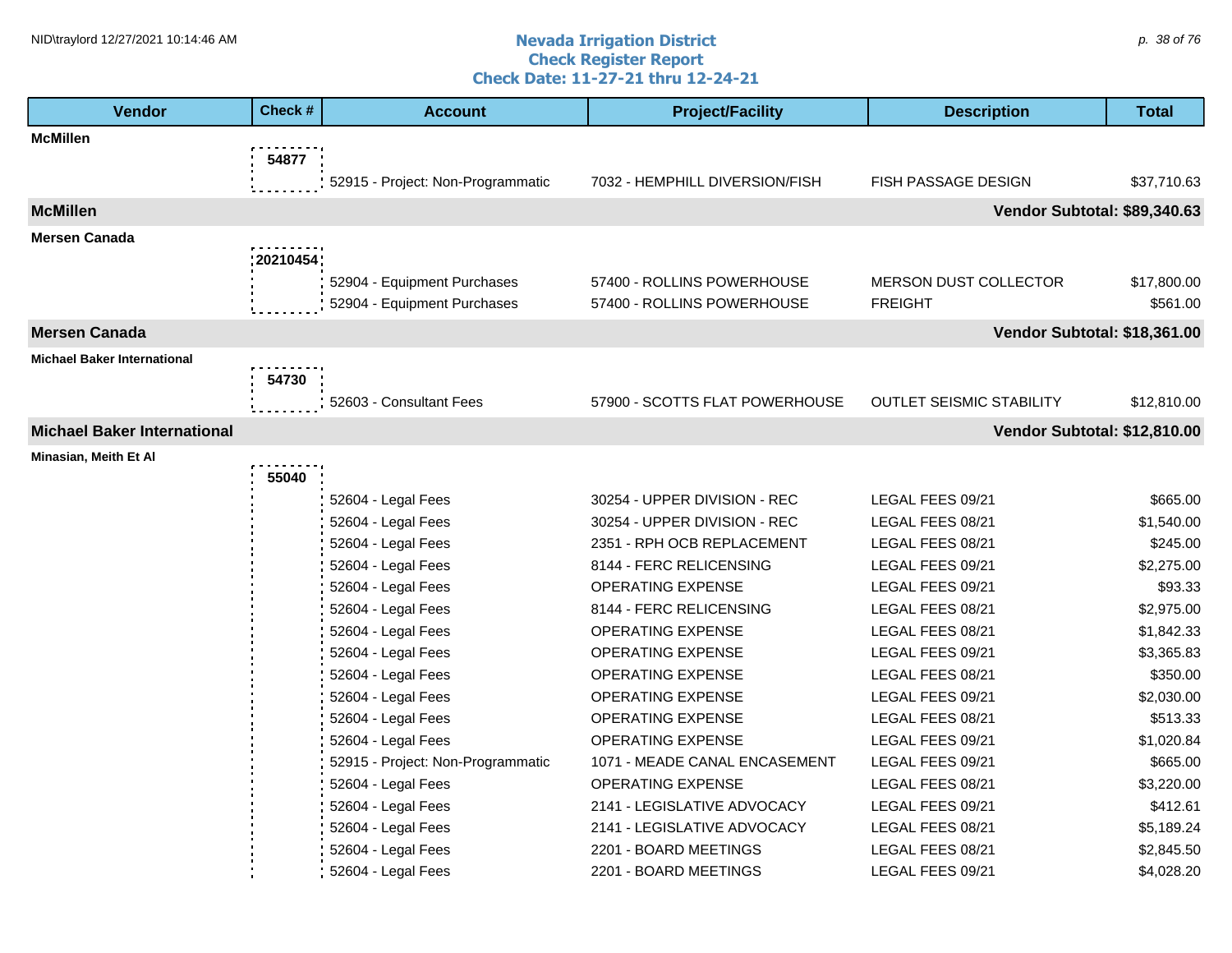## **1HD**\traylord 12/27/2021 10:14:46 AM **p.** 39 of 76 and **number of the set of the set of the set of the set of the set of the set of the set of the set of the set of the set of the set of the set of the set of the set of Check Register Report Check Date: 11-27-21 thru 12-24-21**

| <b>Vendor</b>                | Check # | <b>Account</b>                    | <b>Project/Facility</b>          | <b>Description</b>             | <b>Total</b>                 |
|------------------------------|---------|-----------------------------------|----------------------------------|--------------------------------|------------------------------|
| Minasian, Meith Et Al        |         |                                   |                                  |                                |                              |
|                              | 55040   |                                   |                                  |                                |                              |
|                              |         | 52604 - Legal Fees                | 2363 - LR RANCH LANDSLIDE        | LEGAL FEES 08/21               | \$210.00                     |
|                              |         | 52604 - Legal Fees                | <b>OPERATING EXPENSE</b>         | LEGAL FEES 09/21               | \$6,625.50                   |
|                              |         | 52604 - Legal Fees                | 2446 - PACHAUD/RAINEY LEGAL SUIT | LEGAL FEES 08/21               | \$23.00                      |
|                              |         | 52604 - Legal Fees                | 2446 - PACHAUD/RAINEY LEGAL SUIT | LEGAL FEES 09/21               | \$140.00                     |
|                              |         | 11615 - Miscellaneous A/R         | <b>OPERATING EXPENSE</b>         | LEGAL FEES 09/21               | (\$140.00)                   |
|                              |         | 11615 - Miscellaneous A/R         | OPERATING EXPENSE                | LEGAL FEES 08/21               | (\$23.00)                    |
|                              |         | 52604 - Legal Fees                | 2573 - CASHIN'S FIELD PFS        | LEGAL FEES 09/21               | \$595.00                     |
|                              |         | 11615 - Miscellaneous A/R         | OPERATING EXPENSE                | LEGAL PYMT 08/21               | \$10,303.47                  |
|                              |         | 44101 - Insurance/Claims SetImts  | OPERATING EXPENSE                | LEGAL PYMT 08/21               | (\$10,303.47)                |
|                              |         | 52901 - Land/Easement Purchases   | 6877 - CP PWRHSE ACCESS ROAD     | LEGAL FEES 09/21               | \$8,435.00                   |
|                              |         | 52604 - Legal Fees                | 2543 - LOMA RICA RANCH WLE PH1   | LEGAL FEES 08/21               | \$315.00                     |
|                              |         | 52915 - Project: Non-Programmatic | 7013 - CENTENNIAL WATER SUPPLY   | LEGAL FEES 09/21               | \$385.00                     |
|                              |         | 52604 - Legal Fees                | 2573 - CASHIN'S FIELD PFS        | LEGAL FEES 08/21               | \$1,003.34                   |
|                              |         | 52604 - Legal Fees                | 2590 - RIVER FIRE                | LEGAL FEES 08/21               | \$280.00                     |
|                              |         | 52915 - Project: Non-Programmatic | 6746 - COMBIE PHASE 1 BYPASS     | LEGAL FEES 08/21               | \$1,750.00                   |
|                              |         | 52901 - Land/Easement Purchases   | 6877 - CP PWRHSE ACCESS ROAD     | LEGAL FEES 08/21               | \$1,050.00                   |
|                              |         | 52915 - Project: Non-Programmatic | 7013 - CENTENNIAL WATER SUPPLY   | LEGAL FEES 08/21               | \$3,465.00                   |
| <b>Minasian, Meith Et Al</b> |         |                                   |                                  |                                | Vendor Subtotal: \$57,390.05 |
| <b>Mission Linen Supply</b>  |         |                                   |                                  |                                |                              |
|                              | 54668   |                                   |                                  |                                |                              |
|                              |         | 52615 - Contractor Fees           | 10230 - MAIN OFFICE              | <b>NOV-21 UNIFORM SERVICES</b> | \$511.69                     |
|                              |         | 52615 - Contractor Fees           | 10231 - PLACER OFFICE            | NOV-21 UNIFORM SERVICES        | \$54.29                      |
|                              |         | 52615 - Contractor Fees           | 10231 - PLACER OFFICE            | <b>NOV-21 UNIFORM SERVICES</b> | \$54.29                      |
|                              |         | 52615 - Contractor Fees           | 10232 - PLACER YARD              | NOV-21 UNIFORM SERVICES        | \$95.26                      |
|                              |         | 52615 - Contractor Fees           | 10232 - PLACER YARD              | <b>NOV-21 UNIFORM SERVICES</b> | \$95.26                      |
|                              |         | 52615 - Contractor Fees           | 57010 - HYDRO FIELD OFFICE       | NOV-21 UNIFORM SERVICES        | \$59.74                      |
|                              |         | 52615 - Contractor Fees           | 30253 - SCOTTS FLAT - REC        | NOV-21 UNIFORM SERVICES        | \$17.47                      |
|                              |         | 52611 - Discount                  | <b>DISCOUNT</b>                  | <b>DISCOUNT</b>                | (\$25.58)                    |

52611 - Discount DISCOUNT DISCOUNT (\$4.76)

52611 - Discount DISCOUNT DISCOUNT (\$4.76) 52611 - Discount DISCOUNT DISCOUNT (\$2.71)

52611 - Discount DISCOUNT DISCOUNT (\$2.71)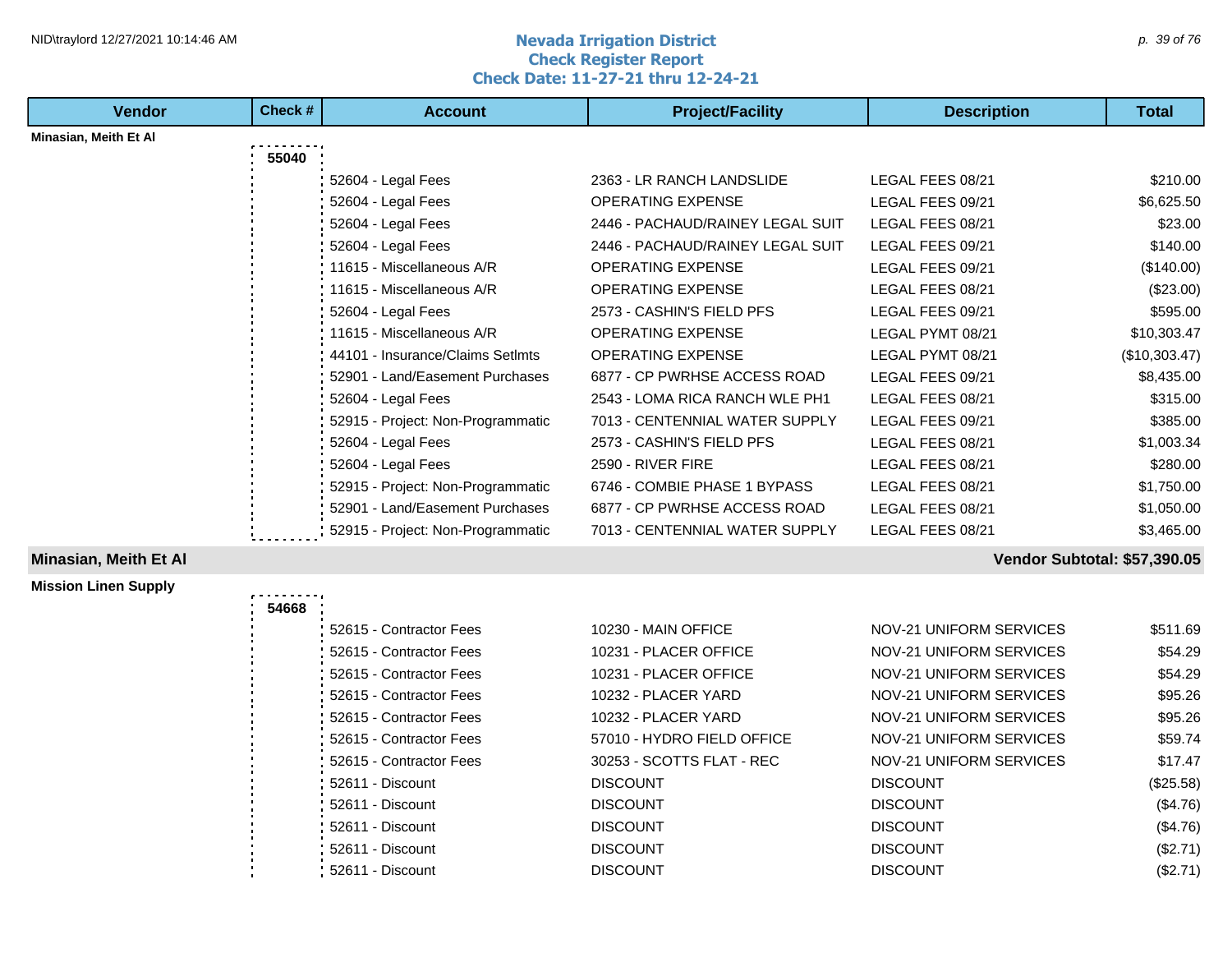#### **Nevada Irrigation District Check Register Report Check Date: 11-27-21 thru 12-24-21** NID\traylord 12/27/2021 10:14:46 AM  $\rho$ . 40 of 76

| <b>Vendor</b>               | Check # | <b>Account</b>          | <b>Project/Facility</b>    | <b>Description</b>             | <b>Total</b> |
|-----------------------------|---------|-------------------------|----------------------------|--------------------------------|--------------|
| <b>Mission Linen Supply</b> |         |                         |                            |                                |              |
|                             | 54668   |                         |                            |                                |              |
|                             |         | 52611 - Discount        | <b>DISCOUNT</b>            | <b>DISCOUNT</b>                | (\$2.99)     |
|                             |         | 52611 - Discount        | <b>DISCOUNT</b>            | <b>DISCOUNT</b>                | (\$0.87)     |
|                             | 54758   |                         |                            |                                |              |
|                             |         | 52615 - Contractor Fees | 10230 - MAIN OFFICE        | NOV-21 UNIFORM SERVICES        | \$516.83     |
|                             |         | 52615 - Contractor Fees | 10231 - PLACER OFFICE      | NOV-21 UNIFORM SERVICES        | \$54.29      |
|                             |         | 52615 - Contractor Fees | 10232 - PLACER YARD        | NOV-21 UNIFORM SERVICES        | \$99.69      |
|                             |         | 52615 - Contractor Fees | 57010 - HYDRO FIELD OFFICE | NOV-21 UNIFORM SERVICES        | \$59.74      |
|                             |         | 52615 - Contractor Fees | 30253 - SCOTTS FLAT - REC  | NOV-21 UNIFORM SERVICES        | \$17.47      |
|                             |         | 52611 - Discount        | <b>DISCOUNT</b>            | <b>DISCOUNT</b>                | (\$25.84)    |
|                             |         | 52611 - Discount        | <b>DISCOUNT</b>            | <b>DISCOUNT</b>                | (\$4.98)     |
|                             |         | 52611 - Discount        | <b>DISCOUNT</b>            | <b>DISCOUNT</b>                | (\$2.71)     |
|                             |         | 52611 - Discount        | <b>DISCOUNT</b>            | <b>DISCOUNT</b>                | (\$2.99)     |
|                             |         | 52611 - Discount        | <b>DISCOUNT</b>            | <b>DISCOUNT</b>                | (\$0.87)     |
|                             | 55014   |                         |                            |                                |              |
|                             |         | 52615 - Contractor Fees | 10230 - MAIN OFFICE        | <b>DEC-21 UNIFORM SERVICES</b> | \$507.26     |
|                             |         | 52615 - Contractor Fees | 10231 - PLACER OFFICE      | <b>DEC-21 UNIFORM SERVICES</b> | \$54.29      |
|                             |         | 52615 - Contractor Fees | 10232 - PLACER YARD        | <b>DEC-21 UNIFORM SERVICES</b> | \$99.69      |
|                             |         | 52615 - Contractor Fees | 57010 - HYDRO FIELD OFFICE | <b>DEC-21 UNIFORM SERVICES</b> | \$59.74      |
|                             |         | 52615 - Contractor Fees | 30253 - SCOTTS FLAT - REC  | <b>DEC-21 UNIFORM SERVICES</b> | \$17.47      |
|                             |         | 52611 - Discount        | <b>DISCOUNT</b>            | <b>DISCOUNT</b>                | (\$25.36)    |
|                             |         | 52611 - Discount        | <b>DISCOUNT</b>            | <b>DISCOUNT</b>                | (\$4.98)     |
|                             |         | 52611 - Discount        | <b>DISCOUNT</b>            | <b>DISCOUNT</b>                | (\$2.71)     |
|                             |         | 52611 - Discount        | <b>DISCOUNT</b>            | <b>DISCOUNT</b>                | (\$2.99)     |
|                             |         | 52611 - Discount        | <b>DISCOUNT</b>            | <b>DISCOUNT</b>                | (\$0.87)     |
|                             | 55041   |                         |                            |                                |              |
|                             |         | 52611 - Discount        | <b>DISCOUNT</b>            | <b>DISCOUNT</b>                | (\$25.25)    |
|                             |         | 52615 - Contractor Fees | 10230 - MAIN OFFICE        | <b>DEC-21 UNIFORM SERVICES</b> | \$504.99     |
|                             |         | 52615 - Contractor Fees | 10231 - PLACER OFFICE      | <b>DEC-21 UNIFORM SERVICES</b> | \$54.29      |
|                             |         | 52615 - Contractor Fees | 10232 - PLACER YARD        | <b>DEC-21 UNIFORM SERVICES</b> | \$99.69      |
|                             |         | 52615 - Contractor Fees | 30253 - SCOTTS FLAT - REC  | <b>DEC-21 UNIFORM SERVICES</b> | \$17.47      |
|                             |         | 52611 - Discount        | <b>DISCOUNT</b>            | <b>DISCOUNT</b>                | (\$4.98)     |
|                             |         |                         |                            |                                |              |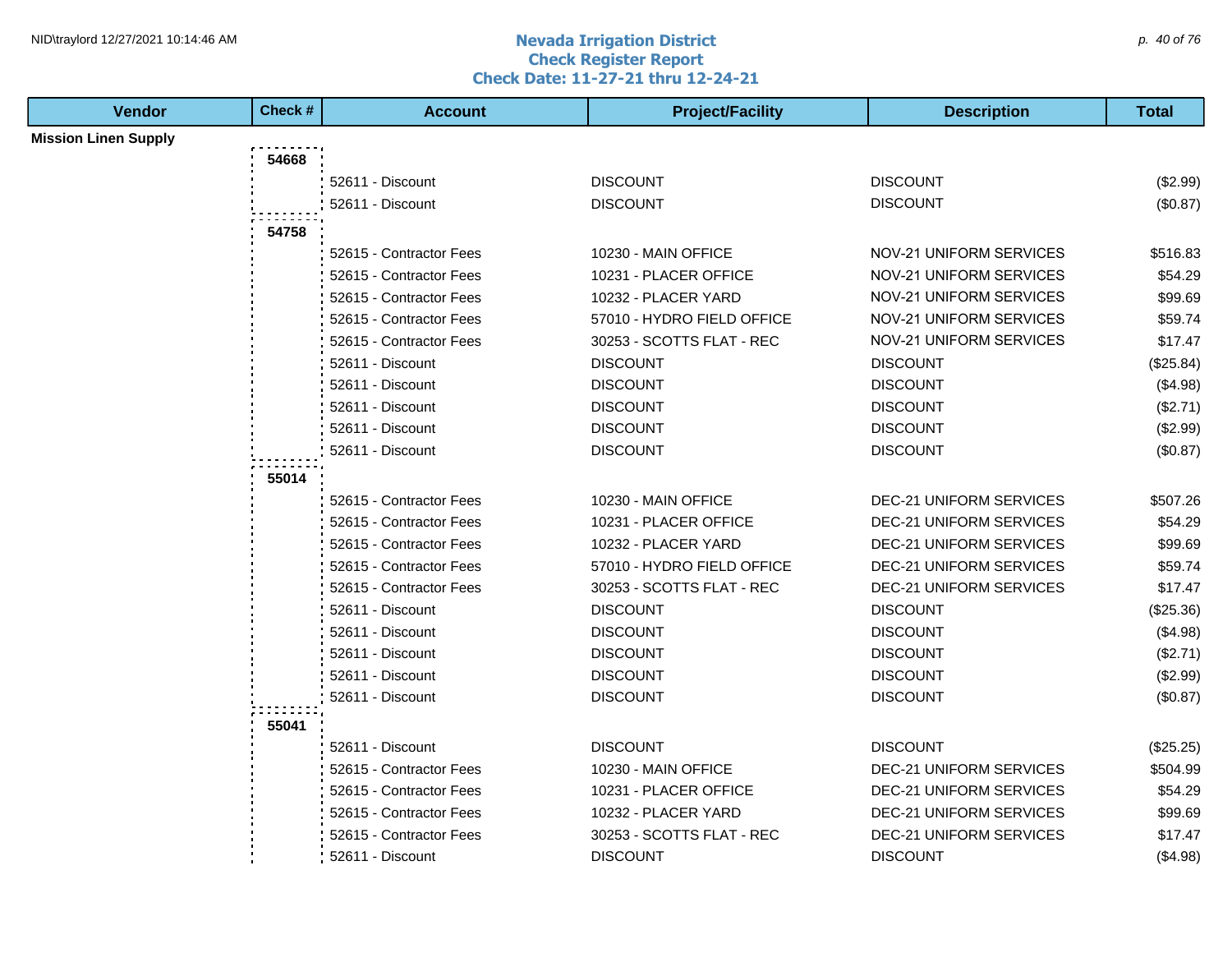#### **Nevada Irrigation District Check Register Report Check Date: 11-27-21 thru 12-24-21** NID\traylord 12/27/2021 10:14:46 AM  $p.$  41 of 76

| <b>Vendor</b>                | Check# | <b>Account</b>                    | <b>Project/Facility</b>         | <b>Description</b>           | <b>Total</b> |
|------------------------------|--------|-----------------------------------|---------------------------------|------------------------------|--------------|
| <b>Mission Linen Supply</b>  |        |                                   |                                 |                              |              |
|                              | 55041  |                                   |                                 |                              |              |
|                              |        | 52611 - Discount                  | <b>DISCOUNT</b>                 | <b>DISCOUNT</b>              | (\$2.71)     |
|                              |        | 52611 - Discount                  | <b>DISCOUNT</b>                 | <b>DISCOUNT</b>              | (\$0.87)     |
| <b>Mission Linen Supply</b>  |        |                                   |                                 | Vendor Subtotal: \$2,898.42  |              |
| <b>Mitel Cloud Services</b>  |        |                                   |                                 |                              |              |
|                              | 54731  |                                   |                                 |                              |              |
|                              |        | 52713 - Utilities                 | 2462 - COVID-19                 | DEC-21 MAIN OFFICE           | \$2,981.74   |
|                              |        | 52713 - Utilities                 | 2462 - COVID-19                 | NOV-21 MAIN OFFICE           | \$3,001.00   |
|                              |        | 52713 - Utilities                 | 2462 - COVID-19                 | DEC-21 HYDRO                 | \$996.98     |
|                              |        | 52713 - Utilities                 | 2462 - COVID-19                 | NOV-21 HYDRO                 | \$997.77     |
|                              |        | 52713 - Utilities                 | 2462 - COVID-19                 | DEC-21 SCOTTS FLAT RD        | \$135.89     |
|                              |        | 52713 - Utilities                 | 2462 - COVID-19                 | NOV-21 SCOTTS FLAT RD        | \$136.01     |
|                              |        | 52713 - Utilities                 | 2462 - COVID-19                 | DEC-21 PLACER YARD           | \$62.96      |
|                              |        | 52713 - Utilities                 | 2462 - COVID-19                 | NOV-21 PLACER YARD           | \$63.01      |
|                              |        | 52713 - Utilities                 | 2462 - COVID-19                 | DEC-21 PLACER OFFICE         | \$62.96      |
|                              |        | 52713 - Utilities                 | 2462 - COVID-19                 | NOV-21 PLACER OFFICE         | \$63.01      |
| <b>Mitel Cloud Services</b>  |        |                                   |                                 | Vendor Subtotal: \$8,501.33  |              |
| <b>Morrison Structures</b>   |        |                                   |                                 |                              |              |
|                              | 54878  |                                   |                                 |                              |              |
|                              |        | 52915 - Project: Non-Programmatic | 2504 - ADMIN RAMP ACCESS REPAIR | STRUCTURAL DRAWINGS          | \$16,134.05  |
| <b>Morrison Structures</b>   |        |                                   |                                 | Vendor Subtotal: \$16,134.05 |              |
| <b>MSC Industrial Supply</b> |        |                                   |                                 |                              |              |
|                              | 54732  |                                   |                                 |                              |              |
|                              |        | 13117 - N-17 Bolts Screws Washers | <b>INVENTORY STOCKING</b>       | 1/2" HEX NUTS PLATED         | \$21.46      |
|                              | 54879  |                                   |                                 |                              |              |
|                              |        | 52904 - Equipment Purchases       | 57200 - DUTCH FLAT POWERHOUSE   | <b>BALDOR MOTOR</b>          | \$6,241.63   |
| <b>MSC Industrial Supply</b> |        |                                   |                                 | Vendor Subtotal: \$6,263.09  |              |
| <b>Jensen Tree Care</b>      |        |                                   |                                 |                              |              |
|                              |        |                                   |                                 |                              |              |
|                              | 54733  |                                   |                                 |                              |              |
|                              |        | 60110 - Interest Expense          | OPERATING EXPENSE               | <b>RETENTION INTEREST</b>    | \$0.21       |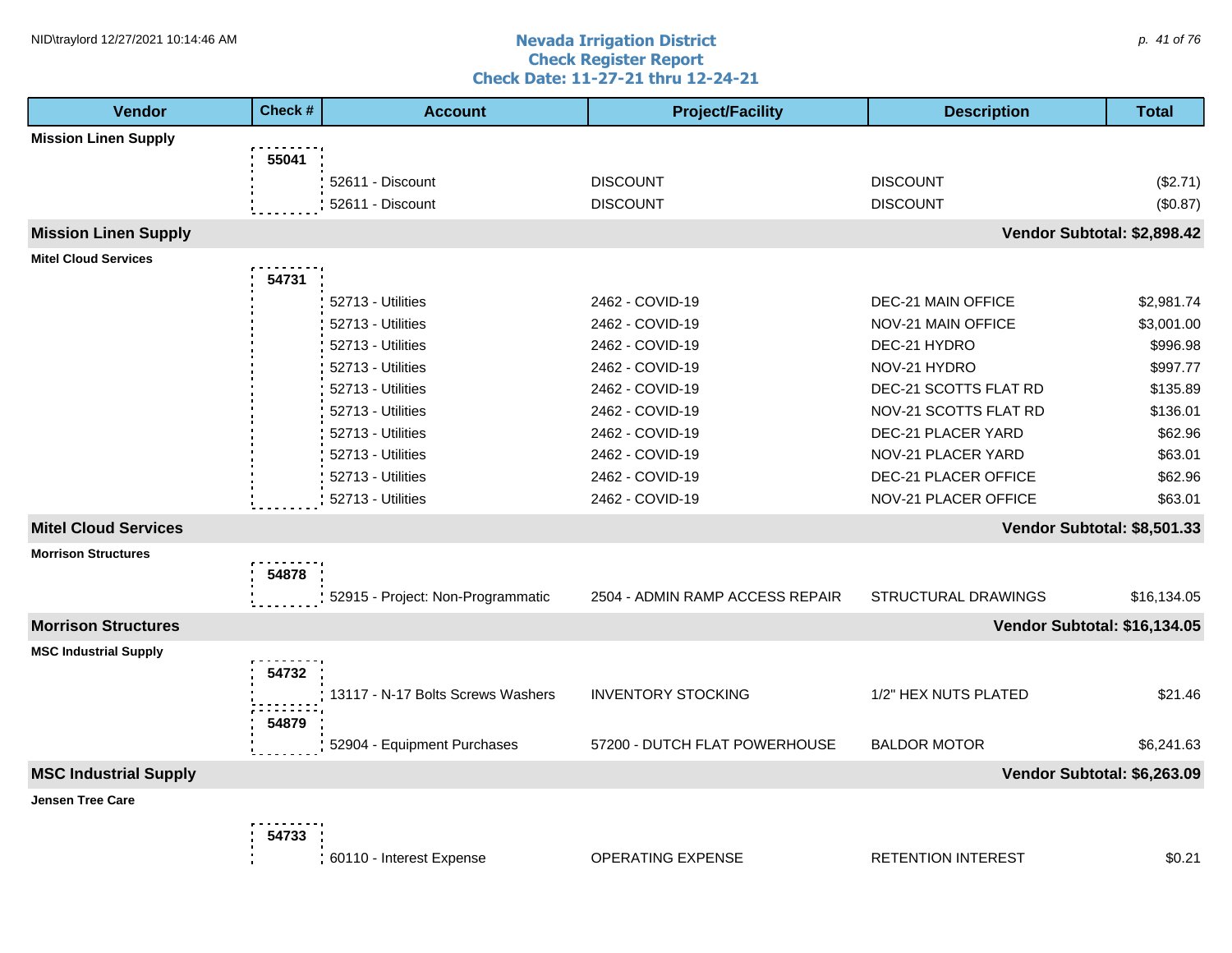#### **Nevada Irrigation District Check Register Report Check Date: 11-27-21 thru 12-24-21** NID\traylord 12/27/2021 10:14:46 AM  $\rho$ . 42 of 76

| <b>Vendor</b>                          | Check # | <b>Account</b>            | <b>Project/Facility</b>    | <b>Description</b>           | <b>Total</b> |
|----------------------------------------|---------|---------------------------|----------------------------|------------------------------|--------------|
| <b>Jensen Tree Care</b>                |         |                           |                            |                              |              |
|                                        | 54733   |                           |                            |                              |              |
|                                        |         | 60110 - Interest Expense  | OPERATING EXPENSE          | <b>RETENTION INTEREST</b>    | \$1.97       |
|                                        |         | 24310 - Retention Payable | 30254 RETENTION PAYOFF     | <b>RETENTION PAYOFF</b>      | \$2,610.00   |
|                                        |         | 24310 - Retention Payable | 2590-RETENTION PAYOFF      | RETENTION PAYOFF             | \$2,300.00   |
|                                        | 55015   |                           |                            |                              |              |
|                                        |         | 52615 - Contractor Fees   | 2590 - RIVER FIRE          | RIVER FIRE REMEDIATION       | \$48,000.00  |
|                                        |         | 24310 - Retention Payable | 2590 - 5% RETENTION        | 5% RETENTION                 | (\$2,400.00) |
| <b>Jensen Tree Care</b>                |         |                           |                            | Vendor Subtotal: \$50,512.18 |              |
| <b>National Hydropower Association</b> |         |                           |                            |                              |              |
|                                        | 54855   |                           |                            |                              |              |
|                                        |         | 14030 - Prepaid - Other   | OPERATING EXPENSE          | 2022 NHA MEMBERSHIP RENEWAL  | \$24,232.72  |
| <b>National Hydropower Association</b> |         |                           |                            | Vendor Subtotal: \$24,232.72 |              |
| Navo & Sons                            |         |                           |                            |                              |              |
|                                        | 54856   |                           |                            |                              |              |
|                                        |         | 52713 - Utilities         | 57400 - ROLLINS POWERHOUSE | PUMP SEPTIC TANK             | \$652.50     |
| <b>Navo &amp; Sons</b>                 |         |                           |                            | Vendor Subtotal: \$652.50    |              |
| <b>NBS Government Finance Group</b>    |         |                           |                            |                              |              |
|                                        | 54900   |                           |                            |                              |              |
|                                        |         | 52603 - Consultant Fees   | OPERATING EXPENSE          | ADMIN FEES FQE 12-31-21      | \$897.97     |
|                                        |         | 52603 - Consultant Fees   | <b>OPERATING EXPENSE</b>   | ADMIN FEES FQE 12-31-21      | \$1,631.30   |
| <b>NBS Government Finance Group</b>    |         |                           |                            | Vendor Subtotal: \$2,529.27  |              |
| <b>Nevada County Answering Service</b> |         |                           |                            |                              |              |
|                                        | 54788   |                           |                            |                              |              |
|                                        |         | 52713 - Utilities         | 10230 - MAIN OFFICE        | SEP-21 ANSWERING SERVICE     | \$1,082.80   |
|                                        | 54950   |                           |                            |                              |              |
|                                        |         | 52713 - Utilities         | 10230 - MAIN OFFICE        | NOV-21 ANSWERING SERVICE     | \$714.90     |
|                                        |         | 52713 - Utilities         | 10230 - MAIN OFFICE        | SEP-21 ANSWERING SERVICE     | \$822.80     |
| <b>Nevada County Answering Service</b> |         |                           |                            | Vendor Subtotal: \$2,620.50  |              |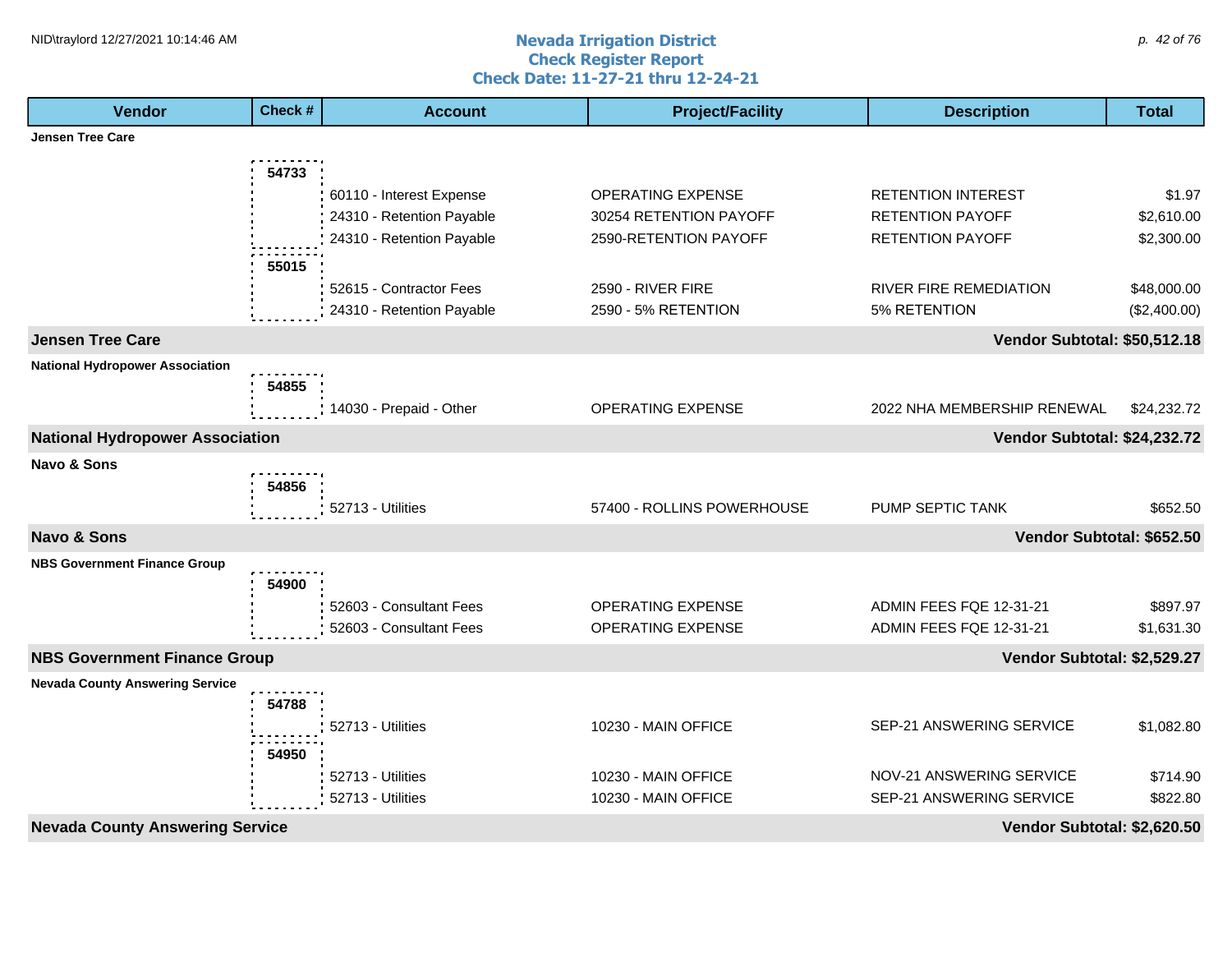### **Nevada Irrigation District Check Register Report Check Date: 11-27-21 thru 12-24-21** NID\traylord 12/27/2021 10:14:46 AM  $\rho$  and  $\sigma$  are allowed the contract of  $\alpha$  and  $\rho$  are allowed to  $\rho$  and  $\rho$  and  $\rho$  and  $\rho$  and  $\rho$  and  $\rho$  and  $\rho$  are allowed to  $\rho$  and  $\rho$  and  $\rho$  and  $\rho$  are allo

| <b>Vendor</b>                          | Check # | <b>Account</b>                    | <b>Project/Facility</b>   | <b>Description</b>          | <b>Total</b> |
|----------------------------------------|---------|-----------------------------------|---------------------------|-----------------------------|--------------|
| <b>Nevada County Consolidated Fire</b> |         |                                   |                           |                             |              |
|                                        | 54901   |                                   |                           |                             |              |
|                                        |         | 52608 - Fed/St/Co Fees            | <b>OPERATING EXPENSE</b>  | FIRE TAX 023-060-041-000    | \$40.40      |
|                                        |         | 52608 - Fed/St/Co Fees            | <b>OPERATING EXPENSE</b>  | FIRE TAX 014-201-009-000    | \$40.40      |
|                                        |         | 52608 - Fed/St/Co Fees            | <b>OPERATING EXPENSE</b>  | FIRE TAX 024-790-027-000    | \$40.40      |
|                                        |         | 52608 - Fed/St/Co Fees            | <b>OPERATING EXPENSE</b>  | FIRE TAX 035-396-005-000    | \$40.40      |
|                                        |         | 52608 - Fed/St/Co Fees            | <b>OPERATING EXPENSE</b>  | FIRE TAX 036-020-051-000    | \$40.40      |
|                                        |         | 52608 - Fed/St/Co Fees            | <b>OPERATING EXPENSE</b>  | FIRE TAX 007-160-019-000    | \$40.40      |
|                                        |         | 52608 - Fed/St/Co Fees            | <b>OPERATING EXPENSE</b>  | FIRE TAX 023-060-033-000    | \$40.40      |
|                                        |         | 52608 - Fed/St/Co Fees            | <b>OPERATING EXPENSE</b>  | FIRE TAX 023-060-039-000    | \$40.40      |
|                                        |         | 52608 - Fed/St/Co Fees            | <b>OPERATING EXPENSE</b>  | FIRE TAX 039-150-067-000    | \$40.40      |
|                                        |         | 52608 - Fed/St/Co Fees            | <b>OPERATING EXPENSE</b>  | FIRE TAX 038-040-031-000    | \$40.40      |
|                                        |         | 52608 - Fed/St/Co Fees            | <b>OPERATING EXPENSE</b>  | FIRE TAX 038-550-004-000    | \$40.40      |
|                                        |         | 52608 - Fed/St/Co Fees            | <b>OPERATING EXPENSE</b>  | FIRE TAX 056-320-001-000    | \$40.40      |
|                                        |         | 52608 - Fed/St/Co Fees            | OPERATING EXPENSE         | FIRE TAX 036-680-022-000    | \$40.40      |
|                                        |         | 52608 - Fed/St/Co Fees            | OPERATING EXPENSE         | FIRE TAX 037-280-005-000    | \$40.40      |
|                                        |         | 52608 - Fed/St/Co Fees            | <b>OPERATING EXPENSE</b>  | FIRE TAX 039-150-069-000    | \$40.40      |
|                                        |         | 52608 - Fed/St/Co Fees            | OPERATING EXPENSE         | FIRE TAX 039-150-076-000    | \$40.40      |
|                                        |         | 52608 - Fed/St/Co Fees            | <b>OPERATING EXPENSE</b>  | FIRE TAX 052-160-041-000    | \$40.40      |
|                                        |         | 52608 - Fed/St/Co Fees            | OPERATING EXPENSE         | FIRE TAX 036-690-010-000    | \$40.40      |
|                                        | 54951   |                                   |                           |                             |              |
|                                        |         | 52608 - Fed/St/Co Fees            | 30253 - SCOTTS FLAT - REC | FIRE TAX 038-030-020-000    | \$40.40      |
| <b>Nevada County Consolidated Fire</b> |         |                                   |                           | Vendor Subtotal: \$767.60   |              |
| <b>Nevada County Fair</b>              |         |                                   |                           |                             |              |
|                                        | 54789   |                                   |                           |                             |              |
|                                        |         | 52709 - Outreach/Advertise/Notice | 2212 - NEVADA COUNTY FAIR | FAIR SPONSER-PLATINUM       | \$4,995.00   |
| <b>Nevada County Fair</b>              |         |                                   |                           | Vendor Subtotal: \$4,995.00 |              |
| <b>Newark Corporation</b>              |         |                                   |                           |                             |              |
|                                        | 54880   |                                   |                           |                             |              |
|                                        |         | 52504 - Materials                 | <b>OPERATING EXPENSE</b>  | <b>CIRCULAR CONNECTORS</b>  | \$80.33      |
|                                        |         | 52504 - Materials                 | <b>OPERATING EXPENSE</b>  | <b>D SUB CONTACTS</b>       | \$44.08      |
|                                        |         | 52504 - Materials                 | <b>OPERATING EXPENSE</b>  | <b>D SUB CONNECTORS</b>     | \$198.95     |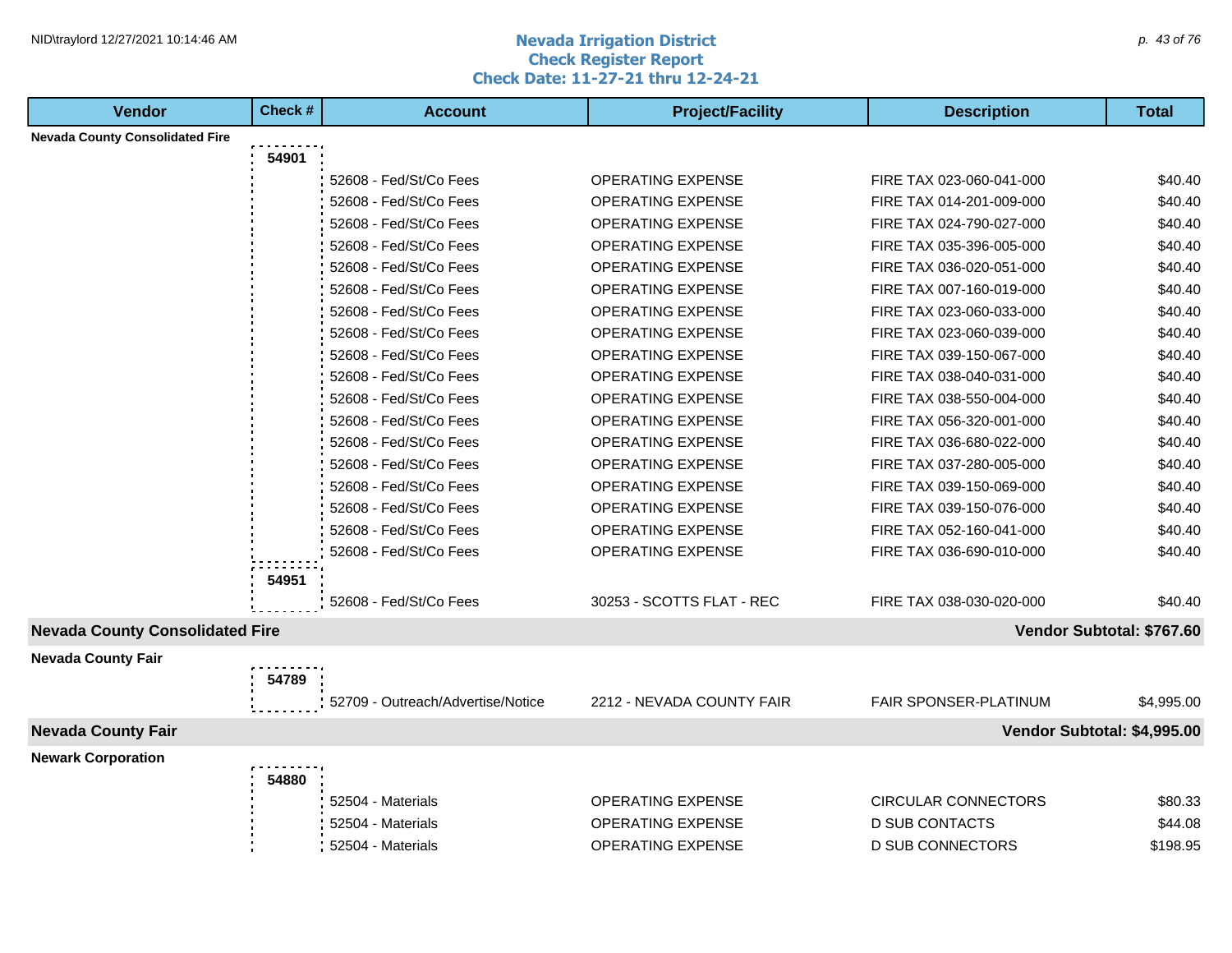#### **Nevada Irrigation District Check Register Report Check Date: 11-27-21 thru 12-24-21** NID\traylord 12/27/2021 10:14:46 AM  $\rho$ . 44 of 76

| <b>Vendor</b>                   | Check # | <b>Account</b>                    | <b>Project/Facility</b>   | <b>Description</b>          | <b>Total</b>             |
|---------------------------------|---------|-----------------------------------|---------------------------|-----------------------------|--------------------------|
| <b>Newark Corporation</b>       |         |                                   |                           |                             |                          |
|                                 | 54880   |                                   |                           |                             |                          |
|                                 |         | 52504 - Materials                 | <b>OPERATING EXPENSE</b>  | <b>D SUB CONNECTORS</b>     | \$169.56                 |
| <b>Newark Corporation</b>       |         |                                   |                           | Vendor Subtotal: \$492.92   |                          |
| <b>NID Employee's Fund</b>      |         |                                   |                           |                             |                          |
|                                 | 54790   |                                   |                           |                             |                          |
|                                 |         | 24470 - Employee Relations Fund   | <b>WITHHOLDING</b>        | WITHHOLDING PR-A23          | \$115.00                 |
|                                 |         | 24470 - Employee Relations Fund   | <b>WITHHOLDING</b>        | WITHHOLDING PR-A23          | \$10.00                  |
|                                 |         | 24470 - Employee Relations Fund   | <b>WITHHOLDING</b>        | WITHHOLDING PR-A23          | \$25.00                  |
|                                 | 54952   |                                   |                           |                             |                          |
|                                 |         | 24470 - Employee Relations Fund   | <b>WITHHOLDING</b>        | <b>WITHHOLDING PR-A24</b>   | \$115.00                 |
|                                 |         | 24470 - Employee Relations Fund   | <b>WITHHOLDING</b>        | WITHHOLDING PR-A24          | \$10.00                  |
|                                 |         | 24470 - Employee Relations Fund   | <b>WITHHOLDING</b>        | <b>WITHHOLDING PR-A24</b>   | \$25.00                  |
| <b>NID Employee's Fund</b>      |         |                                   |                           | Vendor Subtotal: \$300.00   |                          |
| <b>Nordic Industries</b>        |         |                                   |                           |                             |                          |
|                                 | 54922   |                                   |                           |                             |                          |
|                                 |         | 52504 - Materials                 | 10397 - MEADE CANAL       | CAL TRAN CLASS 2            | \$141.61                 |
|                                 |         | 13108 - N-8 Cement and Aggregates | <b>INVENTORY STOCKING</b> | <b>CAL TRAN CLASS 2</b>     | \$2,716.80               |
| <b>Nordic Industries</b>        |         |                                   |                           | Vendor Subtotal: \$2,858.41 |                          |
| <b>NTT Cloud Communications</b> |         |                                   |                           |                             |                          |
|                                 | 54791   |                                   |                           |                             |                          |
|                                 |         | 52713 - Utilities                 | <b>OPERATING EXPENSE</b>  | OCT-21 CONFERENCE CALLS     | \$25.42                  |
| <b>NTT Cloud Communications</b> |         |                                   |                           |                             | Vendor Subtotal: \$25.42 |
| <b>Office Depot</b>             |         |                                   |                           |                             |                          |
|                                 | 54822   |                                   |                           |                             |                          |
|                                 |         | 52710 - Supplies                  | <b>OPERATING EXPENSE</b>  | <b>GRAY PLOTTER INK</b>     | \$139.85                 |
|                                 | 54857   |                                   |                           |                             |                          |
|                                 |         | 52710 - Supplies                  | OPERATING EXPENSE         | <b>KLEENEX</b>              | \$25.26                  |
|                                 |         | 52710 - Supplies                  | OPERATING EXPENSE         | <b>INK CARTRIDGE</b>        | \$139.85                 |
|                                 |         | 52710 - Supplies                  | <b>OPERATING EXPENSE</b>  | <b>INK CARTRIDGES</b>       | \$279.69                 |
|                                 |         |                                   |                           |                             |                          |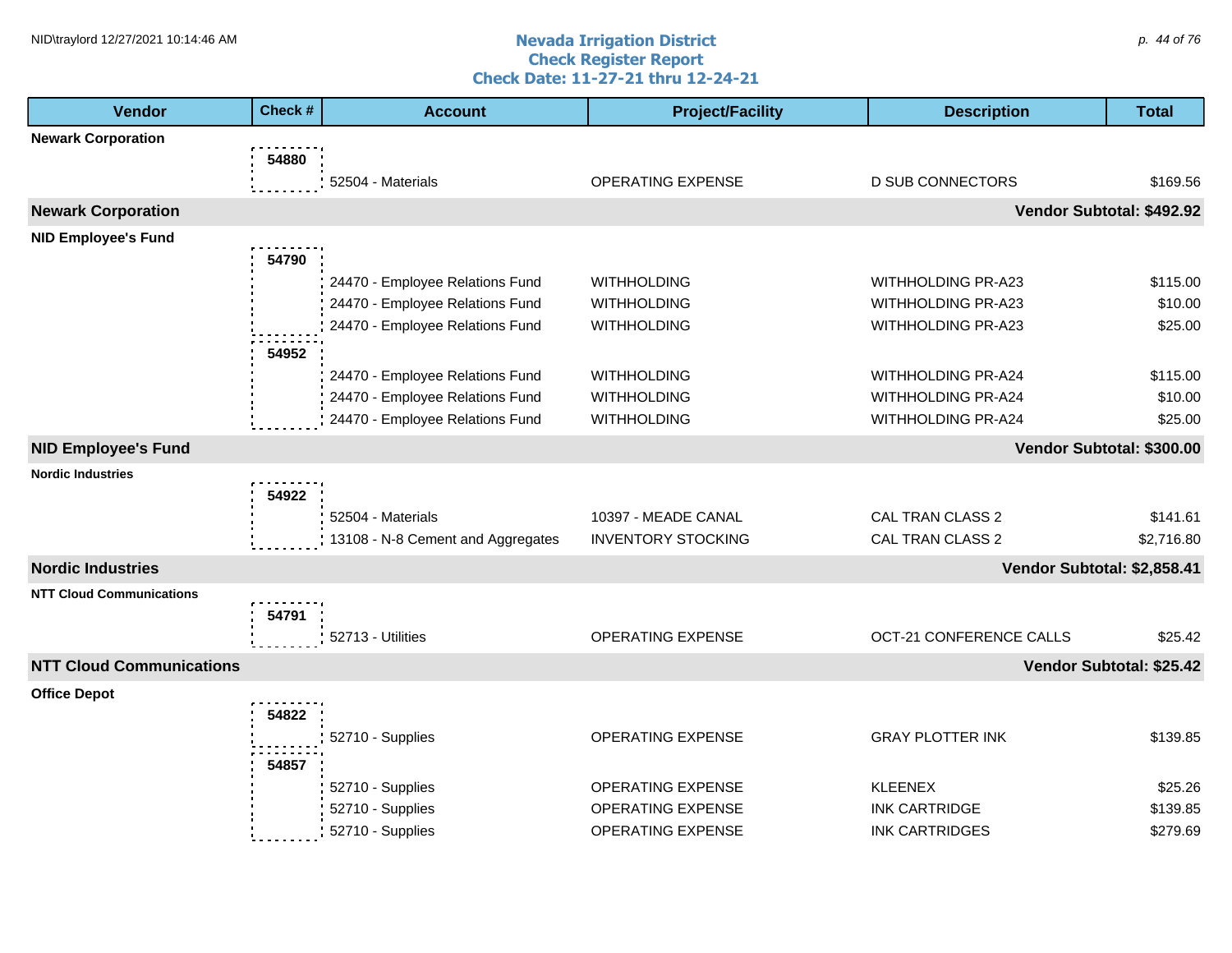#### **Nevada Irrigation District Check Register Report Check Date: 11-27-21 thru 12-24-21** NID\traylord 12/27/2021 10:14:46 AM  $\rho$ . 45 of 76

| <b>Vendor</b>                   | Check # | <b>Account</b>                                                 | <b>Project/Facility</b>                                              | <b>Description</b>                                  | <b>Total</b>          |
|---------------------------------|---------|----------------------------------------------------------------|----------------------------------------------------------------------|-----------------------------------------------------|-----------------------|
| <b>Office Depot</b>             |         |                                                                |                                                                      |                                                     |                       |
|                                 | 54988   |                                                                |                                                                      |                                                     |                       |
|                                 |         | 52710 - Supplies                                               | <b>OPERATING EXPENSE</b>                                             | <b>WRIST REST/HIGHLIGHTERS</b>                      | \$138.01              |
| <b>Office Depot</b>             |         |                                                                |                                                                      | Vendor Subtotal: \$722.66                           |                       |
| <b>Olin Corporation</b>         |         |                                                                |                                                                      |                                                     |                       |
|                                 | 54881   |                                                                |                                                                      |                                                     |                       |
|                                 |         | 52501 - Chemicals                                              | 10303 - E GEORGE TRMT PLANT                                          | SODIUM HYPOCHLORITE                                 | \$3,705.16            |
|                                 | 55016   |                                                                |                                                                      |                                                     |                       |
|                                 |         | 52501 - Chemicals                                              | 10305 - LAKE WILDWOOD TRMT PLANT                                     | SODIUM HYPOCHLORITE                                 | \$3,313.20            |
| <b>Olin Corporation</b>         |         |                                                                |                                                                      | Vendor Subtotal: \$7,018.36                         |                       |
| <b>Olympus &amp; Associates</b> |         |                                                                |                                                                      |                                                     |                       |
|                                 | 55042   | 60110 - Interest Expense                                       | OPERATING EXPENSE                                                    | <b>RETENTION INTEREST</b>                           | \$2.47                |
|                                 |         | 52940 - Program: Tank Rstrtn                                   | 2569 - JAYHAWK TANK RESTORATION                                      | JAYHAWK TANK RESTORATION                            | \$81,648.00           |
|                                 |         | 24310 - Retention Payable                                      | 2569 - 5% RETENTION                                                  | 5% RETENTION                                        | (\$4,082.40)          |
|                                 |         | 24310 - Retention Payable                                      | 2569 - RETENTION PAYOFF                                              | RETENTION PAYOFF                                    | \$7,950.00            |
| <b>Olympus &amp; Associates</b> |         |                                                                |                                                                      | Vendor Subtotal: \$85,518.07                        |                       |
| <b>O'Reilly Auto Parts</b>      |         |                                                                |                                                                      |                                                     |                       |
|                                 | 54923   |                                                                |                                                                      |                                                     |                       |
|                                 |         | 52503 - Equipment Maintenance                                  | 2450 - FLEET MAINTENANCE - REC                                       | OIL FILTER                                          | \$7.80                |
|                                 |         | 52503 - Equipment Maintenance                                  | 2449 - FLEET MAINTENANCE - WATER                                     | OIL FILTER                                          | \$7.80                |
|                                 |         | 52503 - Equipment Maintenance                                  | 2449 - FLEET MAINTENANCE - WATER                                     | D/L SWITCHES/KNOB                                   | \$59.35               |
|                                 | 54989   |                                                                |                                                                      |                                                     |                       |
|                                 |         | 52503 - Equipment Maintenance                                  | 2451 - FLEET MAINTENANCE - HYDRO                                     | RANGUARD BEAM                                       | \$21.68               |
|                                 |         | 52503 - Equipment Maintenance<br>52503 - Equipment Maintenance | 2449 - FLEET MAINTENANCE - WATER<br>2451 - FLEET MAINTENANCE - HYDRO | CERAMIC PAD/DISC SET/FILTER<br>RANGUARD BEAM RETURN | \$106.21<br>(\$21.68) |
|                                 |         | 52503 - Equipment Maintenance                                  | 2451 - FLEET MAINTENANCE - HYDRO                                     | <b>WIPER BLADES</b>                                 | \$21.68               |
| <b>O'Reilly Auto Parts</b>      |         |                                                                |                                                                      | Vendor Subtotal: \$202.84                           |                       |
| <b>Pace Supply</b>              |         |                                                                |                                                                      |                                                     |                       |
|                                 | 54669   |                                                                |                                                                      |                                                     |                       |
|                                 |         | 52611 - Discount                                               | <b>DISCOUNT</b>                                                      | <b>DISCOUNT</b>                                     | (\$180.54)            |
|                                 |         |                                                                |                                                                      |                                                     |                       |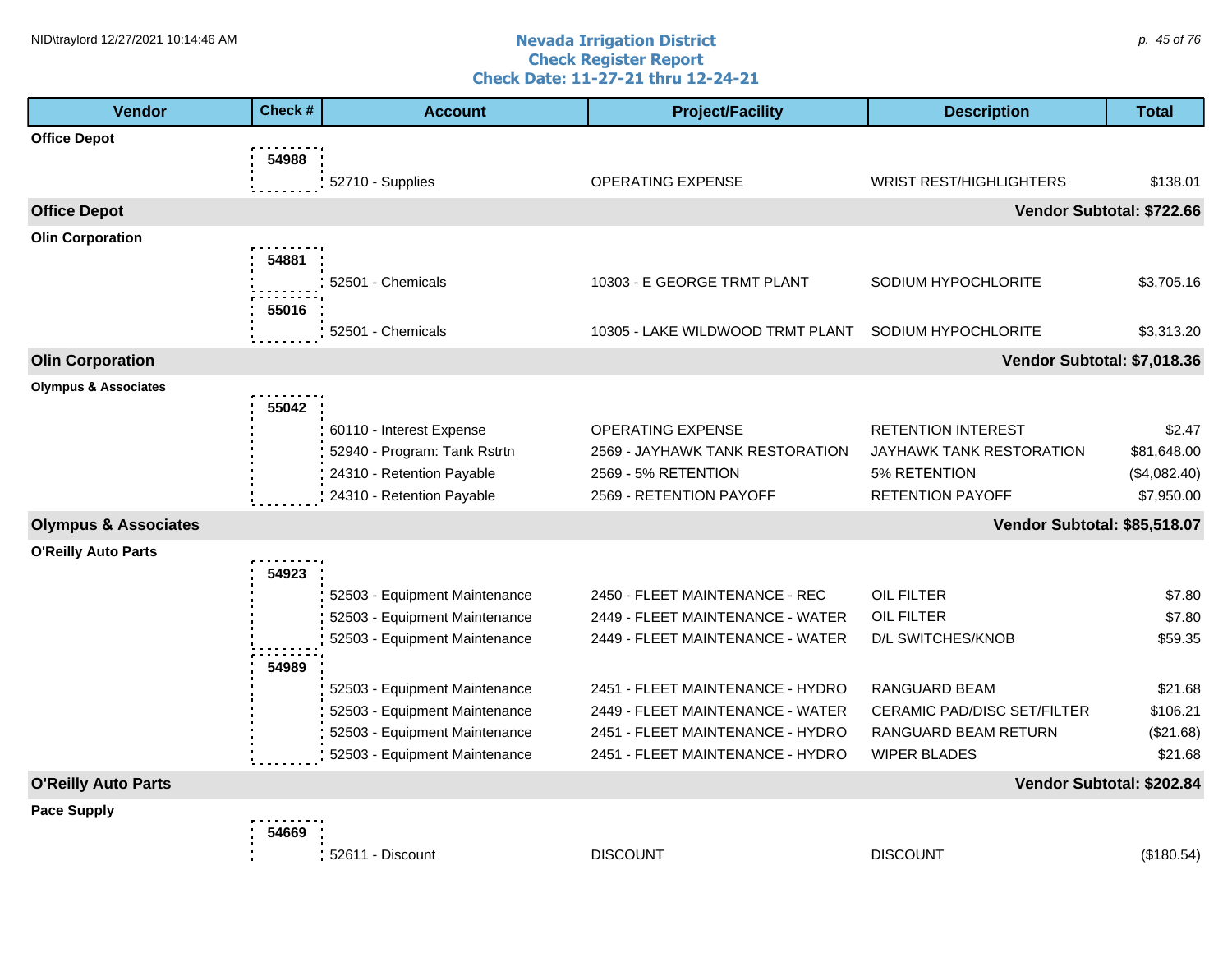#### **Nevada Irrigation District Check Register Report Check Date: 11-27-21 thru 12-24-21** NID\traylord 12/27/2021 10:14:46 AM  $\rho$ . 46 of 76

| <b>Vendor</b>      | Check # | <b>Account</b>                   | <b>Project/Facility</b>   | <b>Description</b>           | <b>Total</b> |
|--------------------|---------|----------------------------------|---------------------------|------------------------------|--------------|
| <b>Pace Supply</b> |         |                                  |                           |                              |              |
|                    | 54669   |                                  |                           |                              |              |
|                    |         | 13105 - N-5 Valves               | <b>INVENTORY STOCKING</b> | BA 13-444W 1" BALL ANGLE     | \$9,027.20   |
|                    |         | 52611 - Discount                 | <b>DISCOUNT</b>           | <b>DISCOUNT</b>              | (\$10.66)    |
|                    |         | 52611 - Discount                 | <b>DISCOUNT</b>           | <b>DISCOUNT</b>              | \$10.66      |
|                    |         | 13116 - N-16 Pipe Fittings       | <b>INVENTORY STOCKING</b> | 2" FLEX COUPLING CREDIT      | (\$533.04)   |
|                    |         | 13116 - N-16 Pipe Fittings       | <b>INVENTORY STOCKING</b> | 2" FLEX COUPLING             | \$533.04     |
|                    | 54759   |                                  |                           |                              |              |
|                    |         | 52611 - Discount                 | <b>DISCOUNT</b>           | <b>DISCOUNT</b>              | (\$72.41)    |
|                    |         | 13119 - N-19 Brass Pipe Fittings | <b>INVENTORY STOCKING</b> | U18-64 FORD BRANCH           | \$3,620.65   |
|                    |         | 52611 - Discount                 | <b>DISCOUNT</b>           | <b>DISCOUNT</b>              | (\$26.04)    |
|                    |         | 13119 - N-19 Brass Pipe Fittings | <b>INVENTORY STOCKING</b> | C87-55 FORD COUPLING         | \$1,302.00   |
|                    |         | 13118 - N-18 Wtr Mtr Valve Boxes | <b>INVENTORY STOCKING</b> | 1220-12 GREEN PLASTIC MTR    | \$1,387.44   |
|                    |         | 52611 - Discount                 | <b>DISCOUNT</b>           | <b>DISCOUNT</b>              | (\$27.75)    |
|                    |         | 52611 - Discount                 | <b>DISCOUNT</b>           | <b>DISCOUNT</b>              | (\$106.08)   |
|                    |         | 13113 - N-13 Fittings, Plastic   | <b>INVENTORY STOCKING</b> | 1/2"X4" NIPPLE PVC           | \$3.32       |
|                    |         | 13119 - N-19 Brass Pipe Fittings | <b>INVENTORY STOCKING</b> | C86-66-IDR7 FORD COUPLING    | \$5,300.55   |
|                    | 55017   |                                  |                           |                              |              |
|                    |         | 52611 - Discount                 | <b>DISCOUNT</b>           | <b>DISCOUNT</b>              | (\$0.21)     |
|                    |         | 13113 - N-13 Fittings, Plastic   | <b>INVENTORY STOCKING</b> | 1/2"X4" NIPPLE PVC           | \$10.51      |
|                    |         | 52611 - Discount                 | <b>DISCOUNT</b>           | <b>DISCOUNT</b>              | (\$8.86)     |
|                    |         | 13109 - N-9 Chemicals            | <b>INVENTORY STOCKING</b> | CHLORINE 4/1 CASE            | \$442.96     |
|                    |         |                                  |                           |                              |              |
|                    | 55043   |                                  |                           |                              |              |
|                    |         | 52611 - Discount                 | <b>DISCOUNT</b>           | <b>DISCOUNT</b>              | (\$80.48)    |
|                    |         | 13110 - N-10 Meters              | <b>INVENTORY STOCKING</b> | <b>METER RESETTER</b>        | \$4,023.83   |
|                    |         | 52611 - Discount                 | <b>DISCOUNT</b>           | <b>DISCOUNT</b>              | (\$2.53)     |
|                    |         | 13109 - N-9 Chemicals            | <b>INVENTORY STOCKING</b> | CHLORINE 4/1 CASE            | \$126.56     |
| <b>Pace Supply</b> |         |                                  |                           | Vendor Subtotal: \$24,740.12 |              |

| <b>Pacific Coast Building Supply</b> | .     |                                   |                                 |                  |          |
|--------------------------------------|-------|-----------------------------------|---------------------------------|------------------|----------|
|                                      | 54670 |                                   |                                 |                  |          |
|                                      |       | 52910 - Program: Raw Water Rplc   | 1098 - SANTINI SIPHON 1&2 RPLMT | LUMBER/FLASHING  | \$40.38  |
|                                      |       | 52504 - Materials                 | 10318 - NORTH AUBURN SYSTEM     | <b>MESH SAND</b> | \$55.68  |
|                                      |       | : 52910 - Program: Raw Water Rplc | 1098 - SANTINI SIPHON 1&2 RPLMT | LUMBER           | \$198.19 |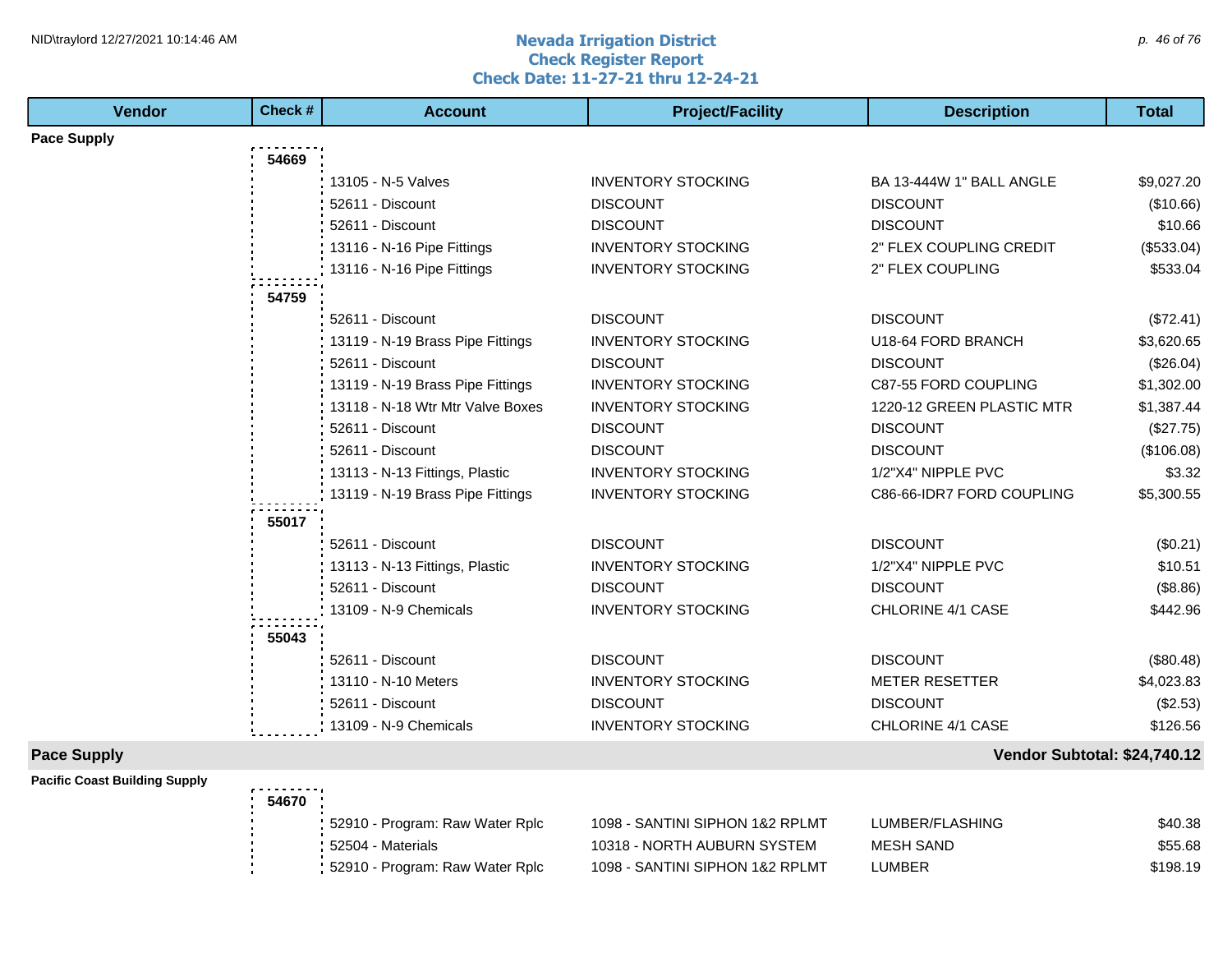#### **Nevada Irrigation District Check Register Report Check Date: 11-27-21 thru 12-24-21** NID\traylord 12/27/2021 10:14:46 AM  $\rho$ . 47 of 76

| Vendor                               | Check # | <b>Account</b>         | <b>Project/Facility</b>                          | <b>Description</b>        | <b>Total</b> |
|--------------------------------------|---------|------------------------|--------------------------------------------------|---------------------------|--------------|
| <b>Pacific Coast Building Supply</b> |         |                        |                                                  |                           |              |
|                                      | 54670   |                        |                                                  |                           |              |
|                                      |         | 52611 - Discount       | <b>DISCOUNT</b>                                  | <b>DISCOUNT</b>           | (\$1.96)     |
|                                      |         | 52611 - Discount       | <b>DISCOUNT</b>                                  | <b>DISCOUNT</b>           | (\$0.56)     |
|                                      |         | 52611 - Discount       | <b>DISCOUNT</b>                                  | <b>DISCOUNT</b>           | (\$0.40)     |
| <b>Pacific Coast Building Supply</b> |         |                        |                                                  | Vendor Subtotal: \$291.33 |              |
| <b>Pacific Gas &amp; Electric</b>    |         |                        |                                                  |                           |              |
|                                      | 54681   |                        |                                                  |                           |              |
|                                      |         | 52713 - Utilities      | 30256 - LONG RAVINE - REC                        | 10/07/21-11/04/21 SERVICE | \$97.38      |
|                                      |         | 52713 - Utilities      | 30256 - LONG RAVINE - REC                        | 09/08/21-10/06/21 SERVICE | \$116.30     |
|                                      |         | 52713 - Utilities      | 30256 - LONG RAVINE - REC                        | CA CLIMATE CREDIT         | (\$17.20)    |
|                                      | 54682   |                        |                                                  |                           |              |
|                                      |         | 52607 - Franchise Fees | 57200 - DUTCH FLAT POWERHOUSE                    | NOV-21 OWNERSHIP          | \$197.60     |
|                                      |         |                        |                                                  |                           |              |
|                                      | 54683   |                        |                                                  |                           |              |
|                                      |         | 52607 - Franchise Fees | 57300 - CHICAGO PARK POWERHOUSE NOV-21 OWNERSHIP |                           | \$296.40     |
|                                      | 54684   |                        |                                                  |                           |              |
|                                      |         | 52607 - Franchise Fees | 57600 - COMBIE NORTH POWERHOUSE NOV-21 OWNERSHIP |                           | \$151.66     |
|                                      | 54685   |                        |                                                  |                           |              |
|                                      |         | 52607 - Franchise Fees | 57400 - ROLLINS POWERHOUSE                       | NOV-21 OWNERSHIP          | \$1,523.80   |
|                                      | 54686   |                        |                                                  |                           |              |
|                                      |         | 52607 - Franchise Fees | 57900 - SCOTTS FLAT POWERHOUSE                   | NOV-21 OWNERSHIP          | \$493.30     |
|                                      | 54687   |                        |                                                  |                           |              |
|                                      |         | 52607 - Franchise Fees | 57700 - COMBIE SOUTH POWERHOUSE NOV-21 OWNERSHIP |                           | \$514.48     |
|                                      |         |                        |                                                  |                           |              |
|                                      | 54688   |                        |                                                  |                           |              |
|                                      |         | 52607 - Franchise Fees | 57100 - BOWMAN POWERHOUSE                        | NOV-21 OWNERSHIP          | \$336.96     |
|                                      | 54689   |                        |                                                  |                           |              |
|                                      |         | 52713 - Utilities      | 30256 - LONG RAVINE - REC                        | 10/07/21-11/04/21 SERVICE | \$41.19      |
|                                      | 54690   |                        |                                                  |                           |              |
|                                      |         | 52713 - Utilities      | 30256 - LONG RAVINE - REC                        | 09/08/21-10/06/21 SERVICE | \$116.36     |
|                                      |         | 52713 - Utilities      | 30256 - LONG RAVINE - REC                        | 10/07/21-11/04/21 SERVICE | \$105.34     |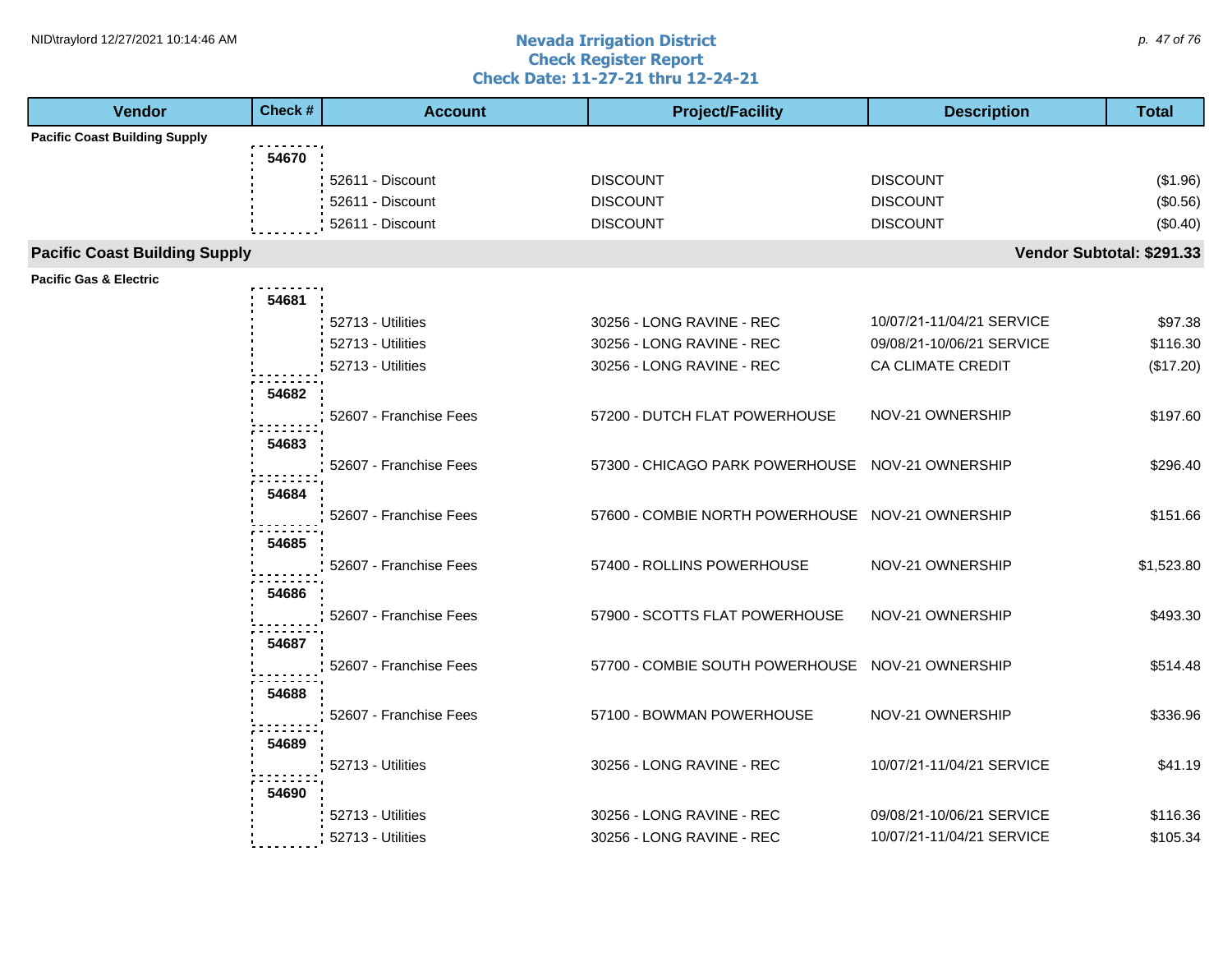#### **Nevada Irrigation District Check Register Report Check Date: 11-27-21 thru 12-24-21** NID\traylord 12/27/2021 10:14:46 AM  $\rho$ . 48 of 76

| <b>Vendor</b>                     | Check# | <b>Account</b>    | <b>Project/Facility</b>          | <b>Description</b>            | <b>Total</b> |
|-----------------------------------|--------|-------------------|----------------------------------|-------------------------------|--------------|
| <b>Pacific Gas &amp; Electric</b> |        |                   |                                  |                               |              |
|                                   | 54691  |                   |                                  |                               |              |
|                                   |        | 52713 - Utilities | 30256 - LONG RAVINE - REC        | 10/07/21-11/04/21 SERVICE     | \$125.55     |
|                                   |        | 52713 - Utilities | 30256 - LONG RAVINE - REC        | 09/08/21-10/06/21 SERVICE     | \$165.22     |
|                                   | 54792  |                   |                                  |                               |              |
|                                   |        | 52713 - Utilities | 57400 - ROLLINS POWERHOUSE       | <b>ADJUSTMENT CREDIT</b>      | (\$174.71)   |
|                                   |        | 52713 - Utilities | 57400 - ROLLINS POWERHOUSE       | 03/25-04/25/21 MICROWAVE      | \$107.12     |
|                                   |        | 52713 - Utilities | 57400 - ROLLINS POWERHOUSE       | 04/26-05/24/21 MICROWAVE      | \$80.40      |
|                                   |        | 52713 - Utilities | 57400 - ROLLINS POWERHOUSE       | 06/24-07/25/21 MICROWAVE      | \$101.91     |
|                                   |        | 52713 - Utilities | 57400 - ROLLINS POWERHOUSE       | 07/26-08/24/21 MICROWAVE      | \$86.67      |
|                                   |        | 52713 - Utilities | 57400 - ROLLINS POWERHOUSE       | 08/25-09/23/21 MICROWAVE      | \$95.49      |
|                                   |        | 52713 - Utilities | 57400 - ROLLINS POWERHOUSE       | 09/24-10/24/21 MICROWAVE      | \$119.43     |
|                                   |        | 52713 - Utilities | 57400 - ROLLINS POWERHOUSE       | 05/25-06/23/21 MICROWAVE      | \$94.31      |
|                                   |        |                   |                                  |                               |              |
|                                   | 54793  |                   |                                  |                               |              |
|                                   |        | 52713 - Utilities | 57400 - ROLLINS POWERHOUSE       | 09/09/21-10/07/21 ENERGY      | \$3,100.68   |
|                                   | 54794  |                   |                                  |                               |              |
|                                   |        | 52713 - Utilities | 57209 - BEAR VALLEY HOUSE        | 10/11/21-11/08/21 ENERGY      | \$14.74      |
|                                   | 54795  |                   |                                  |                               |              |
|                                   |        | 52713 - Utilities | 57100 - BOWMAN POWERHOUSE        | 10/01/21-10/31/21 ENERGY      | \$826.77     |
|                                   | 54796  |                   |                                  |                               |              |
|                                   |        | 52713 - Utilities | 57111 - BOWMAN TRANSMISSION LINE | 09/11/21-11/09/21 SERVICE     | \$121.68     |
|                                   |        | 52713 - Utilities | 57111 - BOWMAN TRANSMISSION LINE | <b>BILL CORRECTION CREDIT</b> | (\$20.20)    |
|                                   |        | 52713 - Utilities | 57111 - BOWMAN TRANSMISSION LINE | 09/11/21-10/11/21 SERVICE     | \$20.20      |
|                                   |        |                   |                                  |                               |              |
|                                   | 54797  |                   |                                  |                               |              |
|                                   |        | 52713 - Utilities | 57014 - LOWER DIVISION WATERWAYS | 10/07/21-11/04/21 DRUM ABAY   | \$23.82      |
|                                   |        | 52713 - Utilities | 57014 - LOWER DIVISION WATERWAYS | 09/08/21-10/06/21 DRUM ABAY   | \$23.82      |
|                                   | 54798  |                   |                                  |                               |              |
|                                   |        | 52713 - Utilities | 57010 - HYDRO FIELD OFFICE       | 09/08/21-10/06/21 SERVICE     | \$1,074.57   |
|                                   |        | 52713 - Utilities | 57010 - HYDRO FIELD OFFICE       | 08/09/21-09/07/21 SERVICE     | \$1,500.58   |
|                                   |        | 52713 - Utilities | 57010 - HYDRO FIELD OFFICE       | 10/07/21-11/04/21 SERVICE     | \$924.28     |
|                                   | 54902  |                   |                                  |                               |              |
|                                   |        | 52713 - Utilities | 57200 - DUTCH FLAT POWERHOUSE    | 08/06/21-09/06/21 ENERGY      | \$784.58     |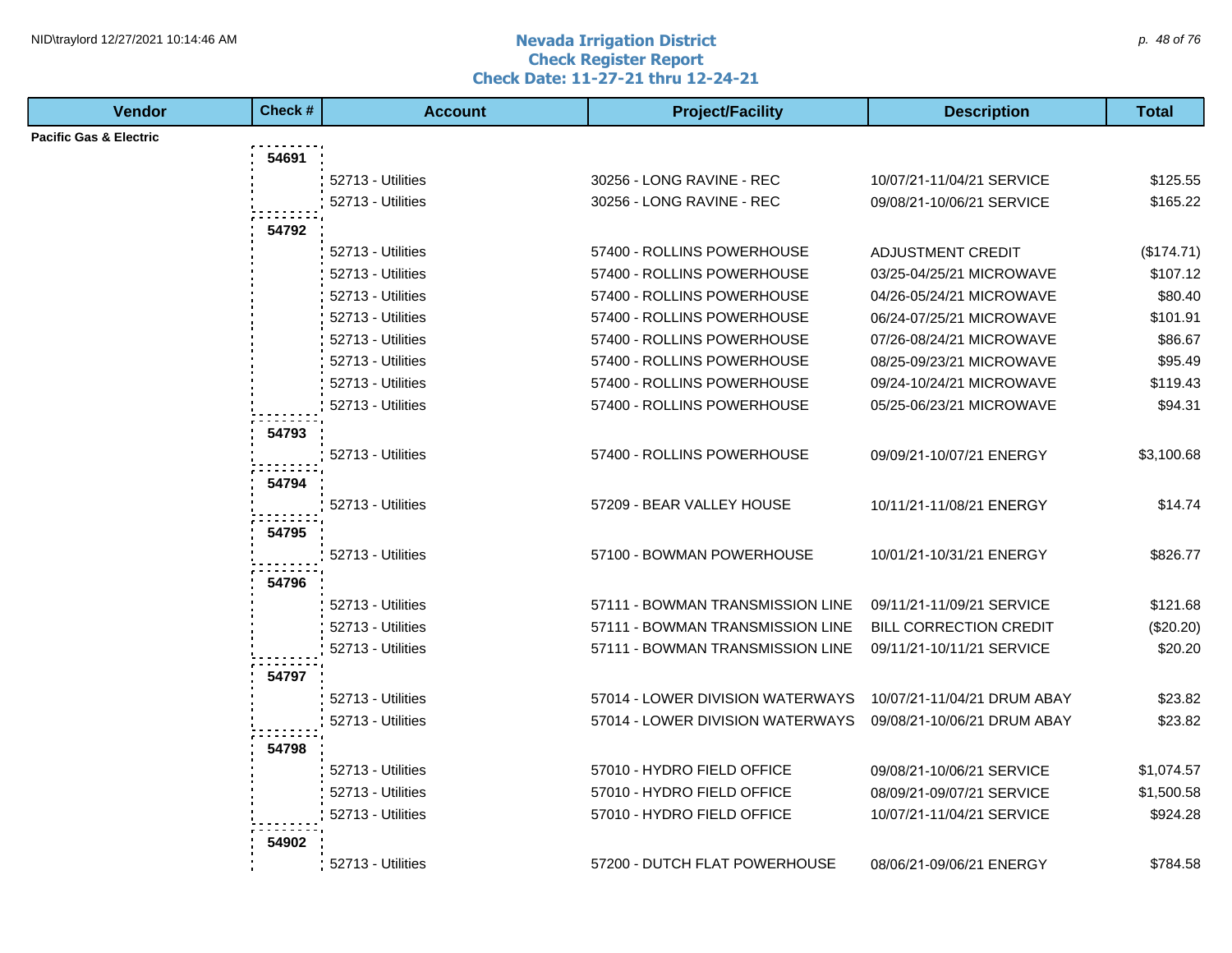#### **Nevada Irrigation District Check Register Report Check Date: 11-27-21 thru 12-24-21** NID\traylord 12/27/2021 10:14:46 AM  $\rho$ . 49 of 76

| <b>Vendor</b>                     | Check # | <b>Account</b>    | <b>Project/Facility</b>              | <b>Description</b>          | <b>Total</b> |
|-----------------------------------|---------|-------------------|--------------------------------------|-----------------------------|--------------|
| <b>Pacific Gas &amp; Electric</b> |         |                   |                                      |                             |              |
|                                   | 54902   |                   |                                      |                             |              |
|                                   |         | 52713 - Utilities | 57200 - DUTCH FLAT POWERHOUSE        | 09/07/21-10/05/21 ENERGY    | \$1,176.56   |
|                                   |         | 52713 - Utilities | 57200 - DUTCH FLAT POWERHOUSE        | 10/06/21-11/03/21 ENERGY    | \$545.86     |
|                                   | 54953   |                   |                                      |                             |              |
|                                   |         | 52713 - Utilities | 30252 - ORCHARD SPRINGS - REC        | 10/12/21-11/22/21 SERVICE   | \$614.92     |
|                                   |         | 52713 - Utilities | 30253 - SCOTTS FLAT - REC            | 10/04/21-11/23/21 SERVICE   | \$1,748.38   |
|                                   |         |                   |                                      |                             |              |
|                                   | 54954   |                   |                                      |                             |              |
|                                   |         | 52713 - Utilities | 30256 - LONG RAVINE - REC            | 10/16/21-11/15/21 SERVICE   | \$22.69      |
|                                   | 54955   |                   |                                      |                             |              |
|                                   |         | 52713 - Utilities | 10230 - MAIN OFFICE                  | 09/14/21-10/12/21 SERVICE   | \$3,486.42   |
|                                   |         | 52713 - Utilities | 10232 - PLACER YARD                  | 09/14/21-10/12/21 SERVICE   | \$123.29     |
|                                   |         | 52713 - Utilities | 10230 - MAIN OFFICE                  | 09/14/21-10/12/21 SERVICE   | \$1,349.77   |
|                                   |         | 52713 - Utilities | 10232 - PLACER YARD                  | 09/14/21-10/12/21 SERVICE   | \$366.21     |
|                                   |         | 52713 - Utilities | 10303 - E GEORGE TRMT PLANT          | 09/14/21-10/12/21 SERVICE   | \$5,309.36   |
|                                   |         | 52713 - Utilities | 10304 - LOMA RICA TRMT PLANT         | 09/14/21-10/12/21 SERVICE   | \$2,231.54   |
|                                   |         | 52713 - Utilities | 10305 - LAKE WILDWOOD TRMT PLANT     | 09/14/21-10/12/21 SERVICE   | \$1,146.47   |
|                                   |         | 52713 - Utilities | 10306 - SMARTVILLE TRMT PLANT        | 09/14/21-10/12/21 SERVICE   | \$285.63     |
|                                   |         | 52713 - Utilities | 10307 - LAKE OF THE PINES TRMT PLANT | 09/14/21-10/12/21 SERVICE   | \$7,098.31   |
|                                   |         | 52713 - Utilities | 10308 - NORTH AUBURN TRMT PLANT      | 09/14/21-10/12/21 SERVICE   | \$451.47     |
|                                   |         | 52713 - Utilities | 10313 - E GEORGE SYSTEM              | 09/14/21-10/12/21 SERVICE   | \$5,638.77   |
|                                   |         | 52713 - Utilities | 10314 - LOMA RICA SYSTEM             | 09/14/21-10/12/21 SERVICE   | \$2,701.32   |
|                                   |         | 52713 - Utilities | 10315 - LAKE WILDWOOD SYSTEM         | 09/14/21-10/12/21 SERVICE   | \$2,565.75   |
|                                   |         | 52713 - Utilities | 10317 - LAKE OF THE PINES SYSTEM     | 09/14/21-10/12/21 SERVICE   | \$264.05     |
|                                   |         | 52713 - Utilities | 10354 - D/S (DEER CREEK SO CANAL)    | 09/14/21-10/12/21 SERVICE   | \$357.00     |
|                                   |         | 52713 - Utilities | 10414 - MAGNOLIA III CANAL           | 09/14/21-10/12/21 SERVICE   | \$5,688.62   |
|                                   |         | 52713 - Utilities | 10489 - EDGEWOOD CANAL               | 09/14/21-10/12/21 SERVICE   | \$581.17     |
|                                   | 54956   |                   |                                      |                             |              |
|                                   |         | 52713 - Utilities | 57700 - COMBIE SOUTH POWERHOUSE      | 10/18/21-11/15/21 SERVICE   | \$518.10     |
|                                   | 54957   |                   |                                      |                             |              |
|                                   |         | 52713 - Utilities |                                      |                             |              |
|                                   |         |                   | 57400 - ROLLINS POWERHOUSE           | 10/25/21-11/22/21 MICROWAVE | \$142.33     |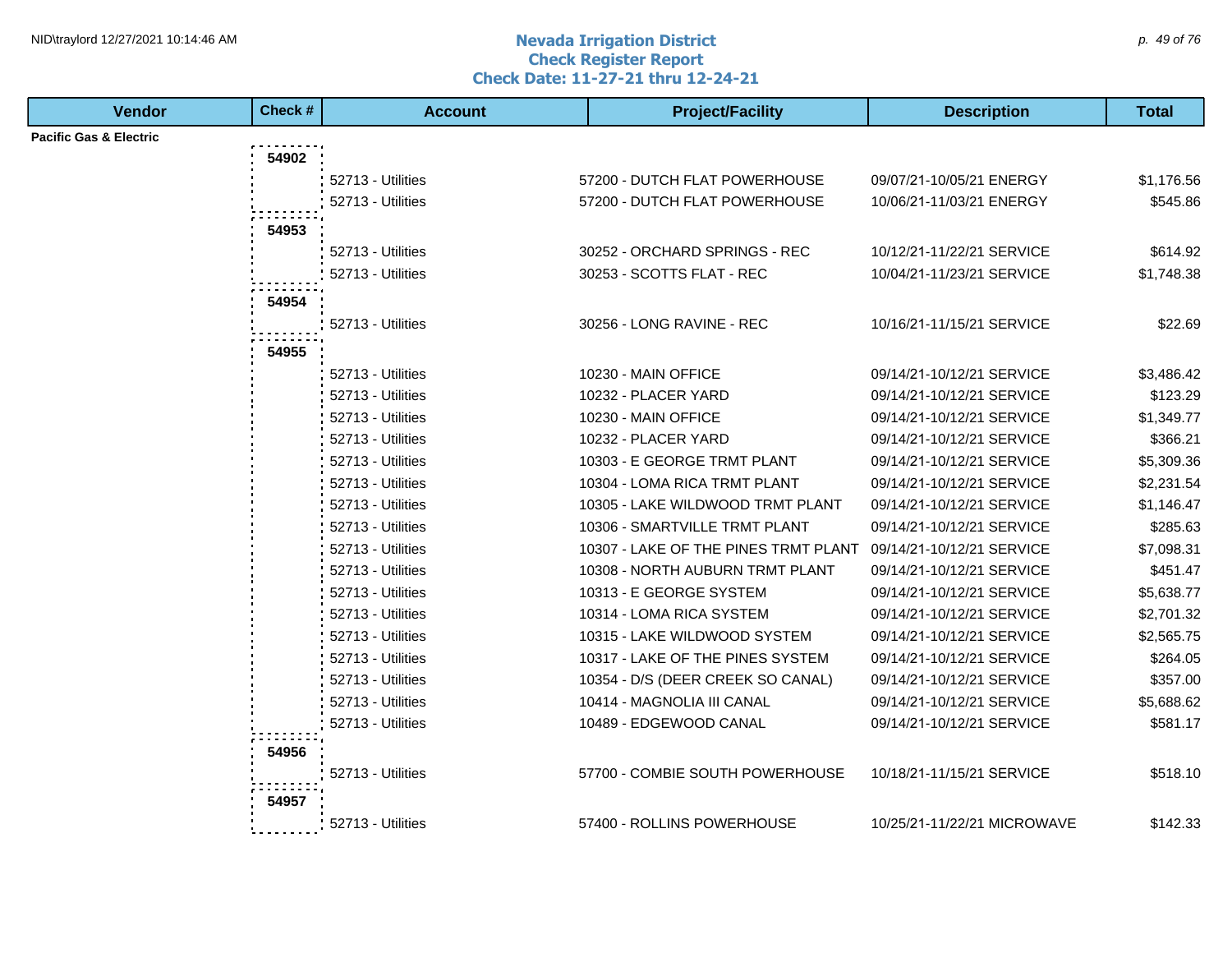#### **Nevada Irrigation District Check Register Report Check Date: 11-27-21 thru 12-24-21** NID\traylord 12/27/2021 10:14:46 AM  $\rho$  50 of 76

| <b>Vendor</b>                     | Check # | <b>Account</b>                | <b>Project/Facility</b>                                  | <b>Description</b>            | <b>Total</b> |
|-----------------------------------|---------|-------------------------------|----------------------------------------------------------|-------------------------------|--------------|
| <b>Pacific Gas &amp; Electric</b> |         |                               |                                                          |                               |              |
|                                   | 54958   |                               |                                                          |                               |              |
|                                   |         | 52713 - Utilities             | 57400 - ROLLINS POWERHOUSE                               | 10/08/21-11/05/21 ENERGY      | \$183.91     |
|                                   | 54959   |                               |                                                          |                               |              |
|                                   |         | 52713 - Utilities             | 57600 - COMBIE NORTH POWERHOUSE 10/18/21-11/15/21 ENERGY |                               | \$250.18     |
|                                   | 54960   |                               |                                                          |                               |              |
|                                   |         | 52713 - Utilities             | 30252 - ORCHARD SPRINGS - REC                            | 10/25/21-11/22/21 SERVICE     | \$281.07     |
|                                   |         | 52713 - Utilities             | 30253 - SCOTTS FLAT - REC                                | 10/25/21-11/22/21 SERVICE     | \$16.92      |
|                                   |         |                               |                                                          |                               |              |
|                                   | 54961   |                               |                                                          |                               |              |
|                                   |         | 52713 - Utilities             | 30257 - PENINSULA - REC                                  | 10/12/21-11/09/21 SERVICE     | \$404.34     |
|                                   |         | 52713 - Utilities             | 30257 - PENINSULA - REC                                  | 09/13/21-10/11/21 SERVICE     | \$491.47     |
|                                   | 54962   |                               |                                                          |                               |              |
|                                   |         | 52713 - Utilities             | 10308 - NORTH AUBURN TRMT PLANT                          | 08/26/21-09/26/21 PIONEER     | \$7,723.63   |
|                                   |         | 52713 - Utilities             | 10308 - NORTH AUBURN TRMT PLANT                          | 08/26/21-09/26/21 ELECTRIC    | \$26.28      |
|                                   |         | 52713 - Utilities             | 10308 - NORTH AUBURN TRMT PLANT                          | 08/26/21-09/26/21 NEM         | \$17,616.90  |
|                                   |         | 52713 - Utilities             | 10308 - NORTH AUBURN TRMT PLANT                          | 09/27/21-10/25/21 ELECTRIC    | \$23.82      |
|                                   |         | 52713 - Utilities             | 10308 - NORTH AUBURN TRMT PLANT                          | 09/27/21-10/25/21 NEM         | \$12,277.41  |
|                                   |         | 52713 - Utilities             | 10308 - NORTH AUBURN TRMT PLANT                          | 09/27/21-10/25/21 PIONEER     | \$4,481.81   |
|                                   | 54963   |                               |                                                          |                               |              |
|                                   |         | 52713 - Utilities             | 57300 - CHICAGO PARK POWERHOUSE                          | <b>CANCELLATIONS CREDIT</b>   | (\$3,598.23) |
|                                   |         | 52713 - Utilities             | 57300 - CHICAGO PARK POWERHOUSE                          | 04/09/21-09/07/21 ENERGY      | \$1,262.97   |
|                                   |         | 52713 - Utilities             | 57300 - CHICAGO PARK POWERHOUSE                          | 09/08/21-10/07/21 ENERGY      | \$2,452.27   |
|                                   |         | 52713 - Utilities             | 57300 - CHICAGO PARK POWERHOUSE 10/08/21-11/05/21 ENERGY |                               | \$189.98     |
| <b>Pacific Gas &amp; Electric</b> |         |                               |                                                          | Vendor Subtotal: \$101,669.20 |              |
| <b>Pape Machinery Exchange</b>    |         |                               |                                                          |                               |              |
|                                   | 54825   |                               |                                                          |                               |              |
|                                   |         | 52503 - Equipment Maintenance | 2449 - FLEET MAINTENANCE - WATER                         | IDLERS/YOKE/SHAFT/LAMPS       | \$3,426.59   |
|                                   |         |                               |                                                          |                               |              |
|                                   | 54924   |                               | 2449 - FLEET MAINTENANCE - WATER                         |                               |              |
|                                   |         | 52503 - Equipment Maintenance |                                                          | WINDOWPANES/STOP              | \$490.81     |
|                                   |         | 52503 - Equipment Maintenance | 2449 - FLEET MAINTENANCE - WATER                         | <b>MUFFLERS</b>               | \$1,383.92   |

**Pape Machinery Exchange Vendor Subtotal: \$5,301.32**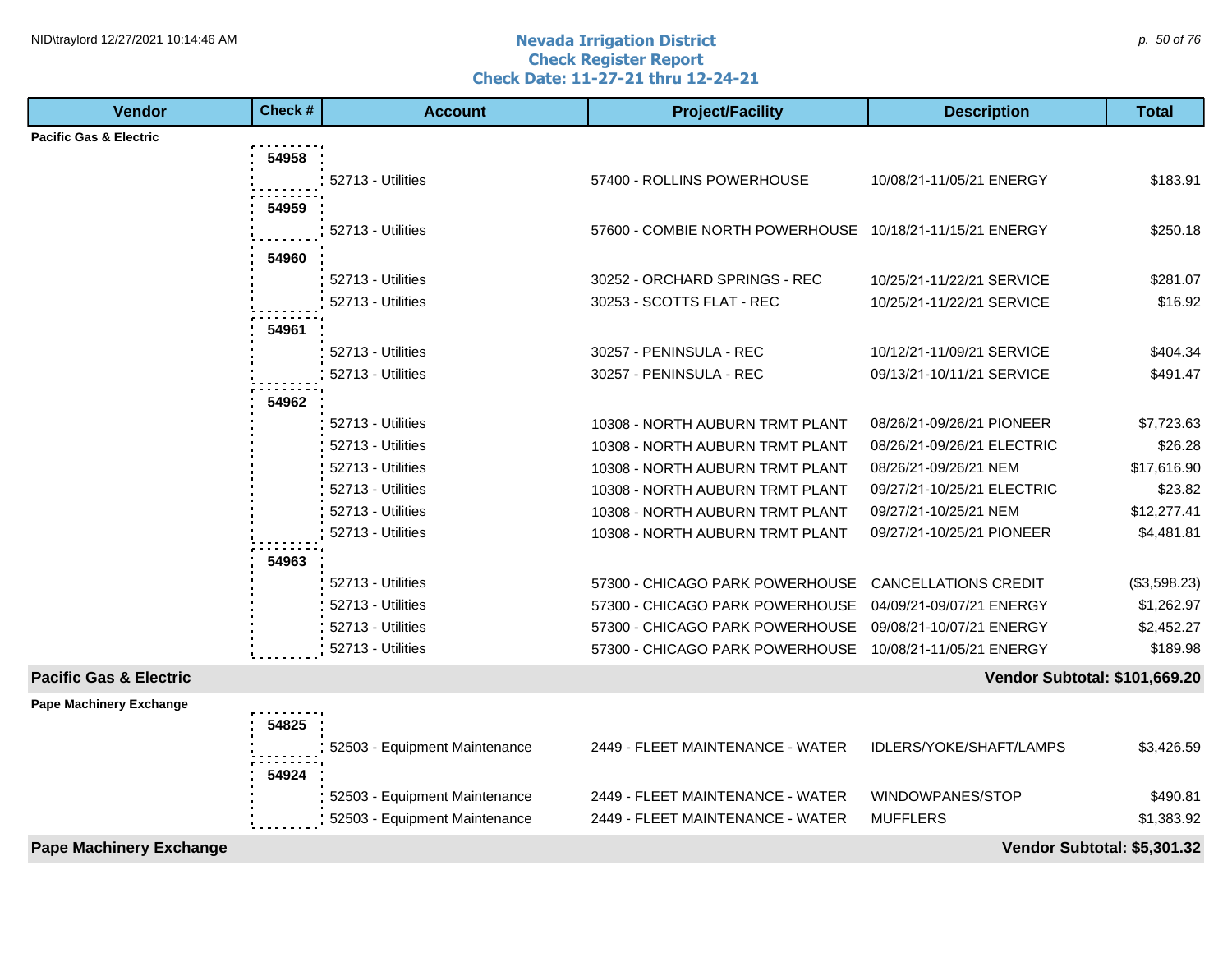#### **Nevada Irrigation District Check Register Report Check Date: 11-27-21 thru 12-24-21** NID\traylord 12/27/2021 10:14:46 AM  $\rho$ . 51 of 76

| <b>Vendor</b>                         | Check # | <b>Account</b>                   | <b>Project/Facility</b>              | <b>Description</b>           | <b>Total</b> |
|---------------------------------------|---------|----------------------------------|--------------------------------------|------------------------------|--------------|
| Penn Valley True Value Hardware       |         |                                  |                                      |                              |              |
|                                       | 54990   |                                  |                                      |                              |              |
|                                       |         | 52504 - Materials                | 10401 - FARM CANAL                   | <b>GATE POST</b>             | \$28.20      |
| Penn Valley True Value Hardware       |         |                                  |                                      | Vendor Subtotal: \$28.20     |              |
| <b>Placer Co Dept of Public Works</b> |         |                                  |                                      |                              |              |
|                                       | 54964   |                                  |                                      |                              |              |
|                                       |         | 52608 - Fed/St/Co Fees           | 10318 - NORTH AUBURN SYSTEM          | PERMIT ENCR21-00224          | \$55.00      |
|                                       |         | 52608 - Fed/St/Co Fees           | 10318 - NORTH AUBURN SYSTEM          | PERMIT ENCR21-00358          | \$55.00      |
|                                       |         | 52608 - Fed/St/Co Fees           | 10318 - NORTH AUBURN SYSTEM          | PERMIT ENCR21-00359          | \$55.00      |
|                                       |         | 52608 - Fed/St/Co Fees           | 10318 - NORTH AUBURN SYSTEM          | PERMIT ENCR21-00360          | \$55.00      |
|                                       |         | 52608 - Fed/St/Co Fees           | 10318 - NORTH AUBURN SYSTEM          | MISAPPLIED PYMT CREDIT       | (\$55.00)    |
| <b>Placer Co Dept of Public Works</b> |         |                                  |                                      | Vendor Subtotal: \$165.00    |              |
| <b>Placer Farm Supply</b>             |         |                                  |                                      |                              |              |
|                                       | 54991   |                                  |                                      |                              |              |
|                                       |         | 52910 - Program: Raw Water Rplc  | 1098 - SANTINI SIPHON 1&2 RPLMT      | <b>PASTURE MIX</b>           | \$83.81      |
| <b>Placer Farm Supply</b>             |         |                                  |                                      | Vendor Subtotal: \$83.81     |              |
| <b>Platt Electric</b>                 |         |                                  |                                      |                              |              |
|                                       | 54823   |                                  |                                      |                              |              |
|                                       |         | 52503 - Equipment Maintenance    | 10706 - PENINSULA WATER SYSTEM       | COIL/CONNECTOR               | \$44.18      |
|                                       |         | 52503 - Equipment Maintenance    | 10307 - LAKE OF THE PINES TRMT PLANT | REELS/DIE CASTS/CONNECTOR    | \$124.04     |
|                                       |         | 52503 - Equipment Maintenance    | 10230 - MAIN OFFICE                  | LIGHTING/BALLAST             | \$235.21     |
|                                       |         | 52503 - Equipment Maintenance    | 10313 - E GEORGE SYSTEM              | LIGHTING/BALLAST             | \$343.12     |
|                                       |         | 52503 - Equipment Maintenance    | 10313 - E GEORGE SYSTEM              | <b>LIGHTING</b>              | \$429.47     |
|                                       | 54858   |                                  |                                      |                              |              |
|                                       |         | 52920 - Program: PH Improvements | 2168 - CSPH ELECTRICAL UPGRADES      | WIRE/LUGS RETURN CREDIT      | (\$58.61)    |
|                                       |         | 52503 - Equipment Maintenance    | 10314 - LOMA RICA SYSTEM             | CONDUITS/PVC BELL/ELBOW      | \$29.55      |
|                                       |         | 52920 - Program: PH Improvements | 2168 - CSPH ELECTRICAL UPGRADES      | <b>COPPER WIRE/LUGS</b>      | \$58.61      |
|                                       |         | 52503 - Equipment Maintenance    | 10314 - LOMA RICA SYSTEM             | RECEPTACLES/COVERS           | \$73.77      |
|                                       |         | 52920 - Program: PH Improvements | 2168 - CSPH ELECTRICAL UPGRADES      | <b>COMPRESSION LUGS/WIRE</b> | \$132.28     |
|                                       |         | 52920 - Program: PH Improvements | 2393 - RPH BALANCE OF PLANT          | STEEL/HUBS/COUPLINGS/NUTS    | \$561.40     |
|                                       | 54992   |                                  |                                      |                              |              |
|                                       |         | 52503 - Equipment Maintenance    | 10303 - E GEORGE TRMT PLANT          | RECEPTACLE/PLUG/MOUNT/KIT    | \$137.82     |
|                                       |         |                                  |                                      |                              |              |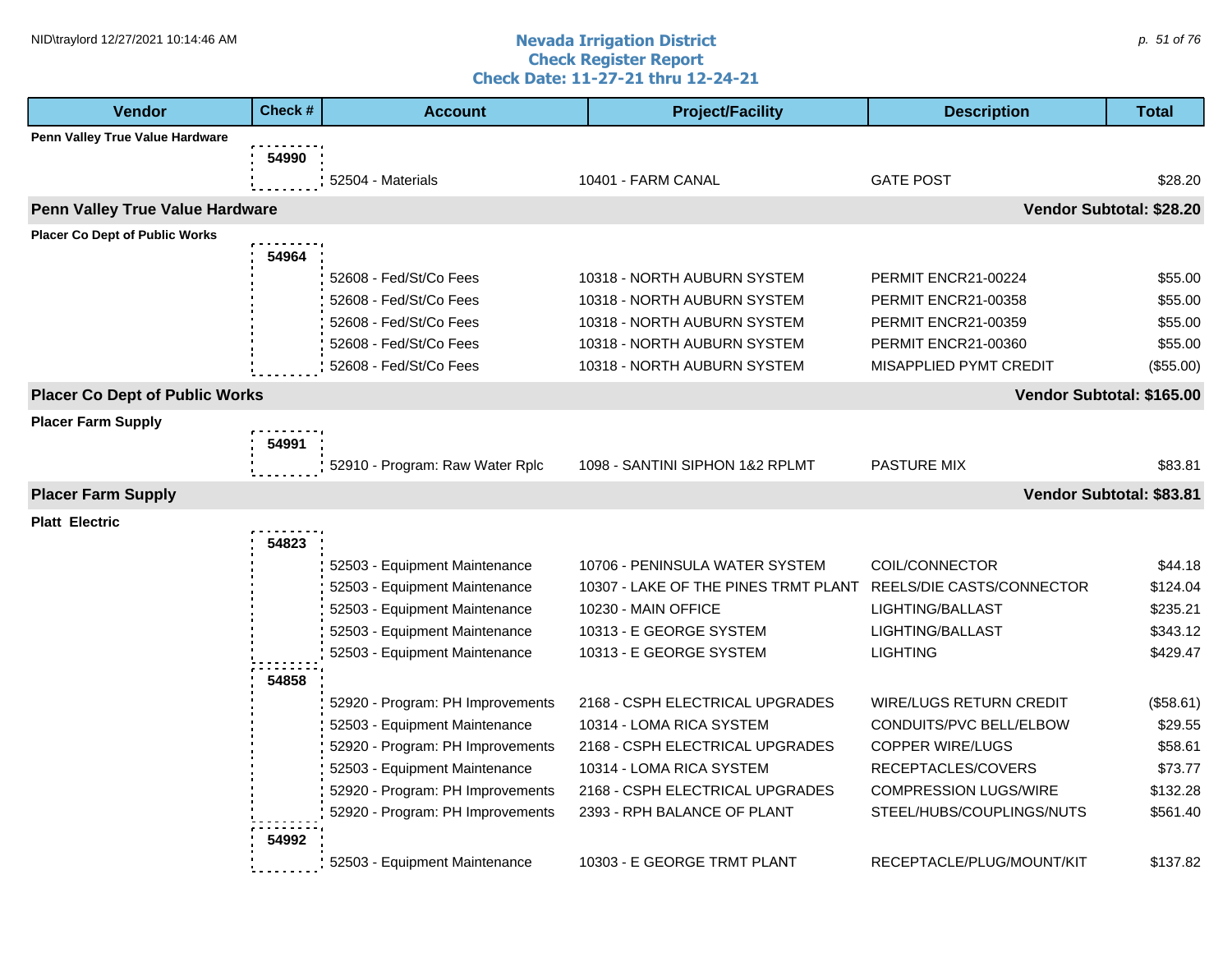#### **Nevada Irrigation District Check Register Report Check Date: 11-27-21 thru 12-24-21** NID\traylord 12/27/2021 10:14:46 AM  $\rho$  52 of 76

| <b>Vendor</b>                        | Check# | <b>Account</b>                | <b>Project/Facility</b>          | <b>Description</b>         | <b>Total</b>                |
|--------------------------------------|--------|-------------------------------|----------------------------------|----------------------------|-----------------------------|
| <b>Platt Electric</b>                |        |                               |                                  |                            | Vendor Subtotal: \$2,110.84 |
| <b>Plaza Tire &amp; Auto Service</b> |        |                               |                                  |                            |                             |
|                                      | 54824  |                               |                                  |                            |                             |
|                                      |        | 52503 - Equipment Maintenance | 2449 - FLEET MAINTENANCE - WATER | <b>SMOG INSPECTION</b>     | \$49.95                     |
|                                      |        | 52503 - Equipment Maintenance | 2449 - FLEET MAINTENANCE - WATER | <b>SMOG INSPECTION</b>     | \$49.95                     |
|                                      |        | 52503 - Equipment Maintenance | 2449 - FLEET MAINTENANCE - WATER | <b>SMOG INSPECTION</b>     | \$49.95                     |
|                                      |        | 52503 - Equipment Maintenance | 2449 - FLEET MAINTENANCE - WATER | SMOG INSPECTION            | \$49.95                     |
|                                      |        | 52503 - Equipment Maintenance | 2449 - FLEET MAINTENANCE - WATER | <b>SMOG INSPECTION</b>     | \$49.95                     |
|                                      |        | 52503 - Equipment Maintenance | 2450 - FLEET MAINTENANCE - REC   | <b>SMOG INSPECTION</b>     | \$49.95                     |
|                                      |        | 52503 - Equipment Maintenance | 2449 - FLEET MAINTENANCE - WATER | <b>TIRE</b>                | \$120.52                    |
|                                      |        | 52503 - Equipment Maintenance | 2449 - FLEET MAINTENANCE - WATER | <b>TIRES</b>               | \$813.52                    |
|                                      |        | 52503 - Equipment Maintenance | 2449 - FLEET MAINTENANCE - WATER | <b>TIRES</b>               | \$813.52                    |
|                                      |        | 52503 - Equipment Maintenance | 2449 - FLEET MAINTENANCE - WATER | <b>TIRES</b>               | \$922.44                    |
|                                      | 54993  |                               |                                  |                            |                             |
|                                      |        | 52503 - Equipment Maintenance | 2450 - FLEET MAINTENANCE - REC   | <b>OVER PAYMENT CREDIT</b> | (\$0.01)                    |
|                                      |        | 52503 - Equipment Maintenance | 2451 - FLEET MAINTENANCE - HYDRO | <b>TIRE LABOR</b>          | \$26.50                     |
|                                      |        | 52503 - Equipment Maintenance | 2449 - FLEET MAINTENANCE - WATER | <b>SMOG INSPECTION</b>     | \$49.95                     |
|                                      |        | 52503 - Equipment Maintenance | 2450 - FLEET MAINTENANCE - REC   | <b>SMOG INSPECTION</b>     | \$49.95                     |
|                                      |        | 52503 - Equipment Maintenance | 2449 - FLEET MAINTENANCE - WATER | <b>SMOG INSPECTION</b>     | \$49.95                     |
|                                      |        | 52503 - Equipment Maintenance | 2449 - FLEET MAINTENANCE - WATER | <b>SMOG INSPECTION</b>     | \$49.95                     |
|                                      |        | 52503 - Equipment Maintenance | 2451 - FLEET MAINTENANCE - HYDRO | TIRES/WHEEL BALANCE        | \$1,221.84                  |
|                                      |        | 52503 - Equipment Maintenance | 2449 - FLEET MAINTENANCE - WATER | <b>RUBBER TRACKS</b>       | \$2,198.63                  |
| <b>Plaza Tire &amp; Auto Service</b> |        |                               |                                  |                            | Vendor Subtotal: \$6,616.46 |
| <b>Plumas Corporation</b>            |        |                               |                                  |                            |                             |
|                                      | 54882  |                               |                                  |                            |                             |
|                                      |        | 52603 - Consultant Fees       | 2039 - ENGLISH MEADOWS RSTRTN    | PLANNING & PERMITTING      | \$4,200.14                  |
| <b>Plumas Corporation</b>            |        |                               |                                  |                            | Vendor Subtotal: \$4,200.14 |
| <b>Powerstudies</b>                  |        |                               |                                  |                            |                             |
|                                      | 54734  |                               |                                  |                            |                             |
|                                      |        | 52603 - Consultant Fees       | 57200 - DUTCH FLAT POWERHOUSE    | ARC FLASH STUDY            | \$937.00                    |
| <b>Powerstudies</b>                  |        |                               |                                  |                            | Vendor Subtotal: \$937.00   |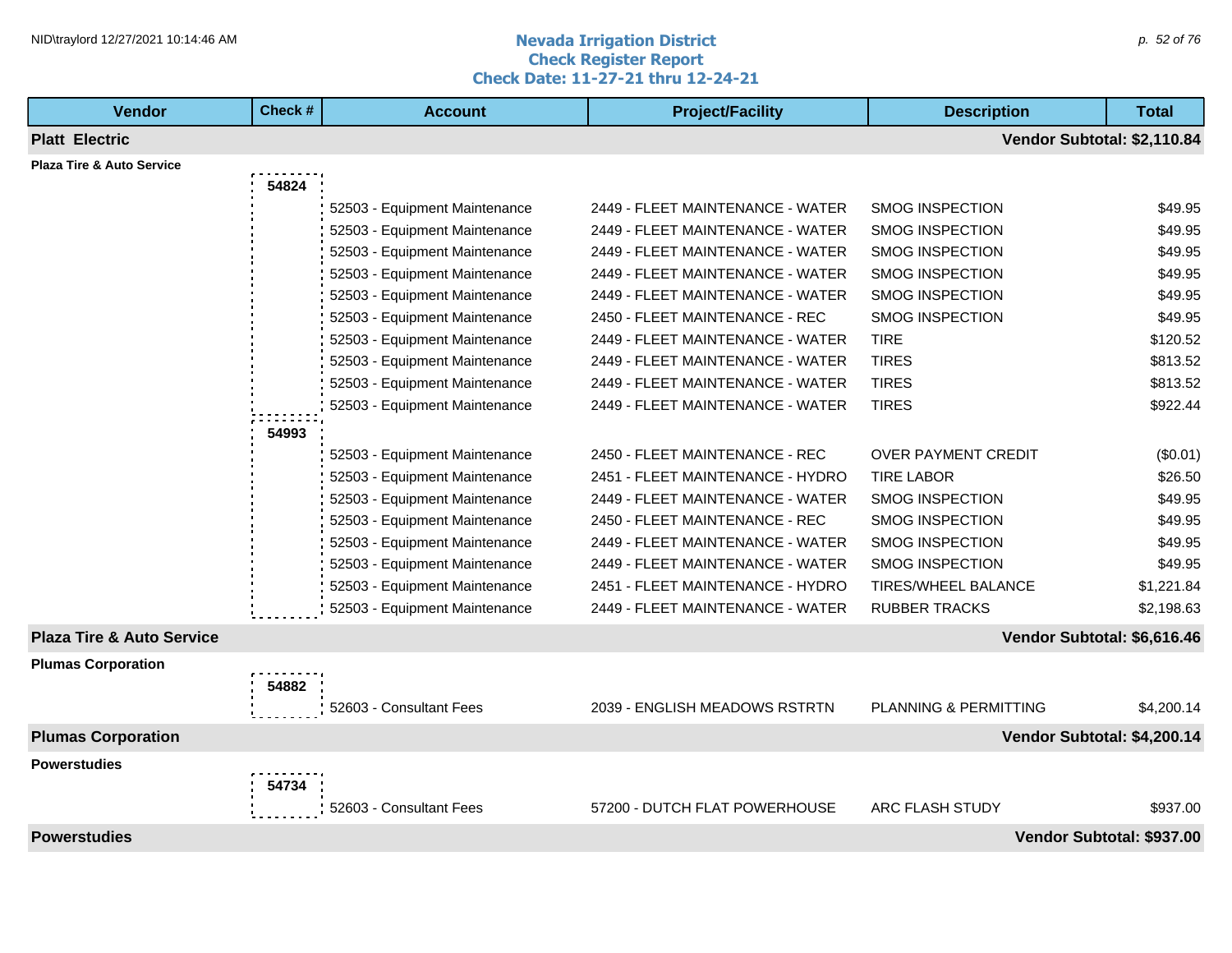$\mathbf{I}$ 

#### **Nevada Irrigation District Check Register Report Check Date: 11-27-21 thru 12-24-21** NID\traylord 12/27/2021 10:14:46 AM  $\rho$  53 of 76

| <b>Vendor</b>                             | Check #  | <b>Account</b>                | <b>Project/Facility</b>   | <b>Description</b>          | <b>Total</b>              |
|-------------------------------------------|----------|-------------------------------|---------------------------|-----------------------------|---------------------------|
| <b>Premier Floors</b>                     |          |                               |                           |                             |                           |
|                                           | 54811    |                               |                           |                             |                           |
|                                           |          | 52504 - Materials             | 10230 - MAIN OFFICE       | PLEATED SHADE               | \$441.98                  |
| <b>Premier Floors</b>                     |          |                               |                           |                             | Vendor Subtotal: \$441.98 |
| <b>Pride Industries</b>                   |          |                               |                           |                             |                           |
|                                           | 55044    |                               |                           |                             |                           |
|                                           |          | 13101 - N-1 Lumber            | <b>INVENTORY STOCKING</b> | ORIFICE BOARDS              | \$1,632.92                |
|                                           |          | 13101 - N-1 Lumber            | <b>INVENTORY STOCKING</b> | <b>ORIFICE BOARDS</b>       | \$2,184.40                |
|                                           |          | 13101 - N-1 Lumber            | <b>INVENTORY STOCKING</b> | ORIFICE BOARDS              | \$1,908.13                |
|                                           |          | 13101 - N-1 Lumber            | <b>INVENTORY STOCKING</b> | ORIFICE BOARDS              | \$2,610.10                |
| <b>Pride Industries</b>                   |          |                               |                           | Vendor Subtotal: \$8,335.55 |                           |
| <b>Public Employees Retirement System</b> |          |                               |                           |                             |                           |
|                                           | 20210465 |                               |                           |                             |                           |
|                                           |          | 24410 - PERS-Employee Contrib | <b>WITHHOLDING</b>        | DEF BUYBACK PR-A24          | \$95.27                   |
|                                           |          | 24410 - PERS-Employee Contrib | <b>WITHHOLDING</b>        | EE PERS CONTRIB PR-A24      | \$33,630.25               |
|                                           |          | 24410 - PERS-Employee Contrib | <b>WITHHOLDING</b>        | EE PERS CONTRIB PR-A24      | \$1,535.06                |
|                                           |          | 24410 - PERS-Employee Contrib | <b>WITHHOLDING</b>        | EE PERS CONTRIB PR-A24      | \$7,860.62                |
|                                           |          | 24420 - PERS-Survivor Benefit | <b>WITHHOLDING</b>        | EE SURVIVOR BEN PR-A24      | \$146.01                  |
|                                           |          | 24420 - PERS-Survivor Benefit | WITHHOLDING               | EE SURVIVOR BEN PR-A24      | \$6.51                    |
|                                           |          | 24420 - PERS-Survivor Benefit | <b>WITHHOLDING</b>        | EE SURVIVOR BEN PR-A24      | \$25.11                   |
|                                           |          | 20023 - PR Clearing-PERS ER   | OPERATING EXPENSE         | ER PERS CONTRIB PR-A24      | \$46,412.68               |
|                                           |          | 20023 - PR Clearing-PERS ER   | <b>OPERATING EXPENSE</b>  | ER PERS CONTRIB PR-A24      | \$2,050.98                |
|                                           |          | 20023 - PR Clearing-PERS ER   | OPERATING EXPENSE         | ER PERS CONTRIB PR-A24      | \$10,772.82               |
|                                           | 20210477 |                               |                           |                             |                           |
|                                           |          | 24410 - PERS-Employee Contrib | WITHHOLDING               | DEF BUYBACK PR-A25          | \$95.27                   |
|                                           |          | 24410 - PERS-Employee Contrib | WITHHOLDING               | EE PERS CONTRIB PR-A25      | \$33,927.09               |
|                                           |          | 24410 - PERS-Employee Contrib | WITHHOLDING               | EE PERS CONTRIB PR-A25      | \$1,549.46                |
|                                           |          | 24410 - PERS-Employee Contrib | WITHHOLDING               | EE PERS CONTRIB PR-A25      | \$7,923.02                |
|                                           |          | 24420 - PERS-Survivor Benefit | <b>WITHHOLDING</b>        | EE SURVIVOR BEN PR-A25      | \$146.01                  |
|                                           |          | 24420 - PERS-Survivor Benefit | WITHHOLDING               | EE SURVIVOR BEN PR-A25      | \$6.51                    |
|                                           |          | 24420 - PERS-Survivor Benefit | WITHHOLDING               | EE SURVIVOR BEN PR-A25      | \$25.11                   |
|                                           |          | 20023 - PR Clearing-PERS ER   | <b>OPERATING EXPENSE</b>  | ER PERS CONTRIB PR-A25      | \$46,833.52               |
|                                           |          | 20023 - PR Clearing-PERS ER   | <b>OPERATING EXPENSE</b>  | ER PERS CONTRIB PR-A25      | \$2,069.30                |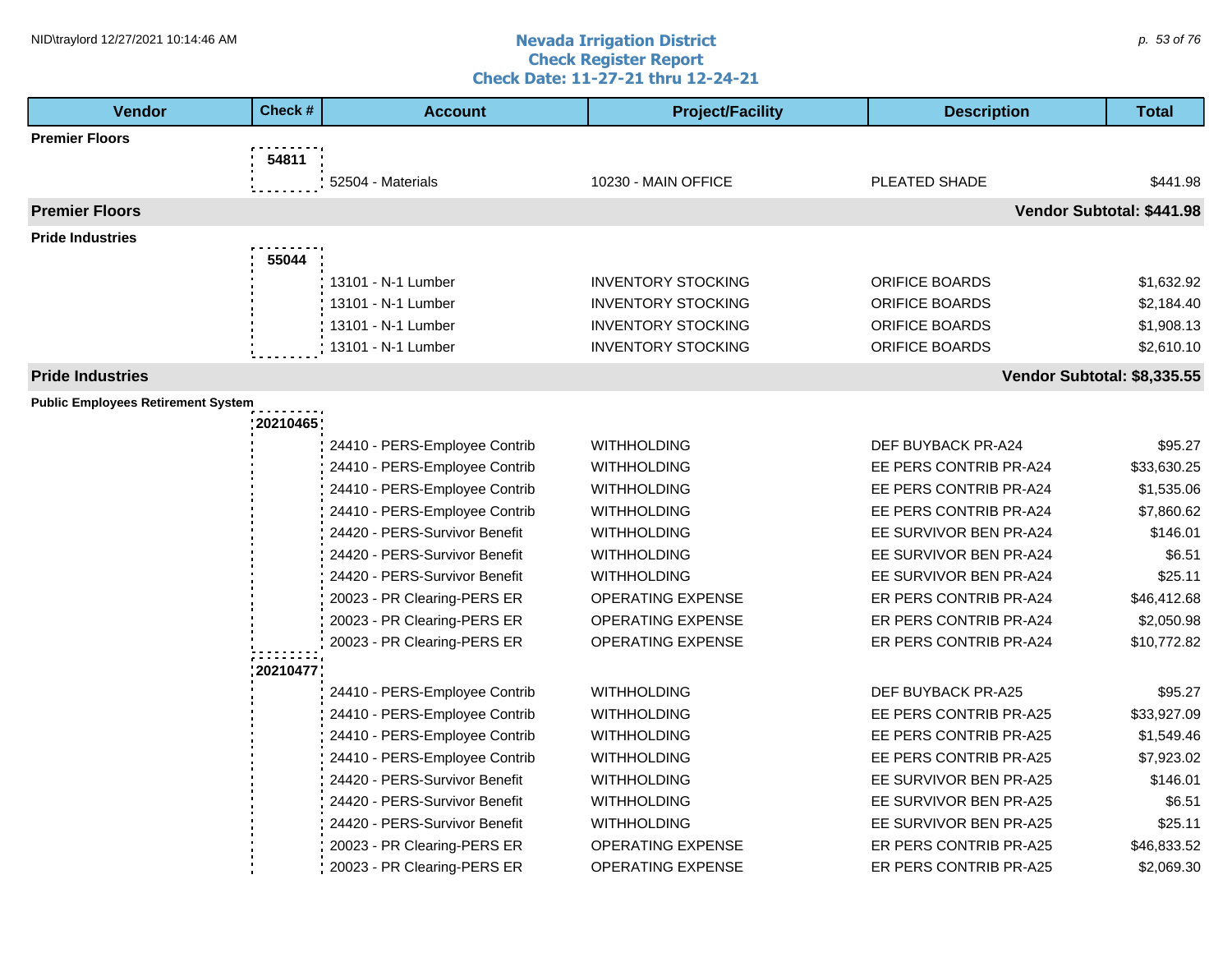#### **Nevada Irrigation District Check Register Report Check Date: 11-27-21 thru 12-24-21** NID\traylord 12/27/2021 10:14:46 AM  $\rho$  54 of 76

| <b>Vendor</b>                             | Check #  | <b>Account</b>                | <b>Project/Facility</b>          | <b>Description</b>            | Total                     |
|-------------------------------------------|----------|-------------------------------|----------------------------------|-------------------------------|---------------------------|
| <b>Public Employees Retirement System</b> |          |                               |                                  |                               |                           |
|                                           | 20210477 |                               |                                  |                               |                           |
|                                           |          | 20023 - PR Clearing-PERS ER   | OPERATING EXPENSE                | ER PERS CONTRIB PR-A25        | \$10,865.87               |
| <b>Public Employees Retirement System</b> |          |                               |                                  | Vendor Subtotal: \$205,976.47 |                           |
| Quadient                                  |          |                               |                                  |                               |                           |
|                                           | 55018    |                               |                                  |                               |                           |
|                                           |          | 14030 - Prepaid - Other       | <b>OPERATING EXPENSE</b>         | POSTAGE METER RENTAL          | \$195.30                  |
|                                           |          | 14030 - Prepaid - Other       | <b>OPERATING EXPENSE</b>         | ONLINE RATE MAINT AGRMT       | \$240.00                  |
|                                           |          | 14030 - Prepaid - Other       | OPERATING EXPENSE                | ONLINE USPS E-SERVICES        | \$228.00                  |
|                                           |          | 14030 - Prepaid - Other       | OPERATING EXPENSE                | MAINTENANCE AGREEMENT         | \$4,663.51                |
| Quadient                                  |          |                               |                                  | Vendor Subtotal: \$5,326.81   |                           |
| <b>Radiation Detection Company</b>        |          |                               |                                  |                               |                           |
|                                           | 54903    |                               |                                  |                               |                           |
|                                           |          | 52505 - Safety Supplies       | OPERATING EXPENSE                | ANNUAL BADGE RENEWALS         | \$447.25                  |
| <b>Radiation Detection Company</b>        |          |                               |                                  |                               | Vendor Subtotal: \$447.25 |
| <b>Rare Earth Landscape Materials</b>     |          |                               |                                  |                               |                           |
|                                           | 54994    |                               |                                  |                               |                           |
|                                           |          | 52504 - Materials             | 10313 - E GEORGE SYSTEM          | <b>MINE ROCK</b>              | \$32.25                   |
| <b>Rare Earth Landscape Materials</b>     |          |                               |                                  |                               | Vendor Subtotal: \$32.25  |
| <b>Fischer's Towing</b>                   |          |                               |                                  |                               |                           |
|                                           | 54995    |                               |                                  |                               |                           |
|                                           |          | 52503 - Equipment Maintenance | 2450 - FLEET MAINTENANCE - REC   | <b>TOWING SERVICES</b>        | \$235.00                  |
|                                           |          | 52503 - Equipment Maintenance | 2449 - FLEET MAINTENANCE - WATER | <b>TOWING SERVICES</b>        | \$300.00                  |
| <b>Fischer's Towing</b>                   |          |                               |                                  |                               | Vendor Subtotal: \$535.00 |
| <b>Recology Auburn Placer</b>             |          |                               |                                  |                               |                           |
|                                           | 54904    |                               |                                  |                               |                           |
|                                           |          | 52713 - Utilities             | 10230 - MAIN OFFICE              | <b>OCT-21 WASTE SERVICE</b>   | \$20.00                   |
| <b>Recology Auburn Placer</b>             |          |                               |                                  |                               | Vendor Subtotal: \$20.00  |
| <b>Red Mountain Resource</b>              |          |                               |                                  |                               |                           |
|                                           | 54735    |                               |                                  |                               |                           |
|                                           |          | : 60110 - Interest Expense    | <b>OPERATING EXPENSE</b>         | <b>RETENTION INTEREST</b>     | \$0.37                    |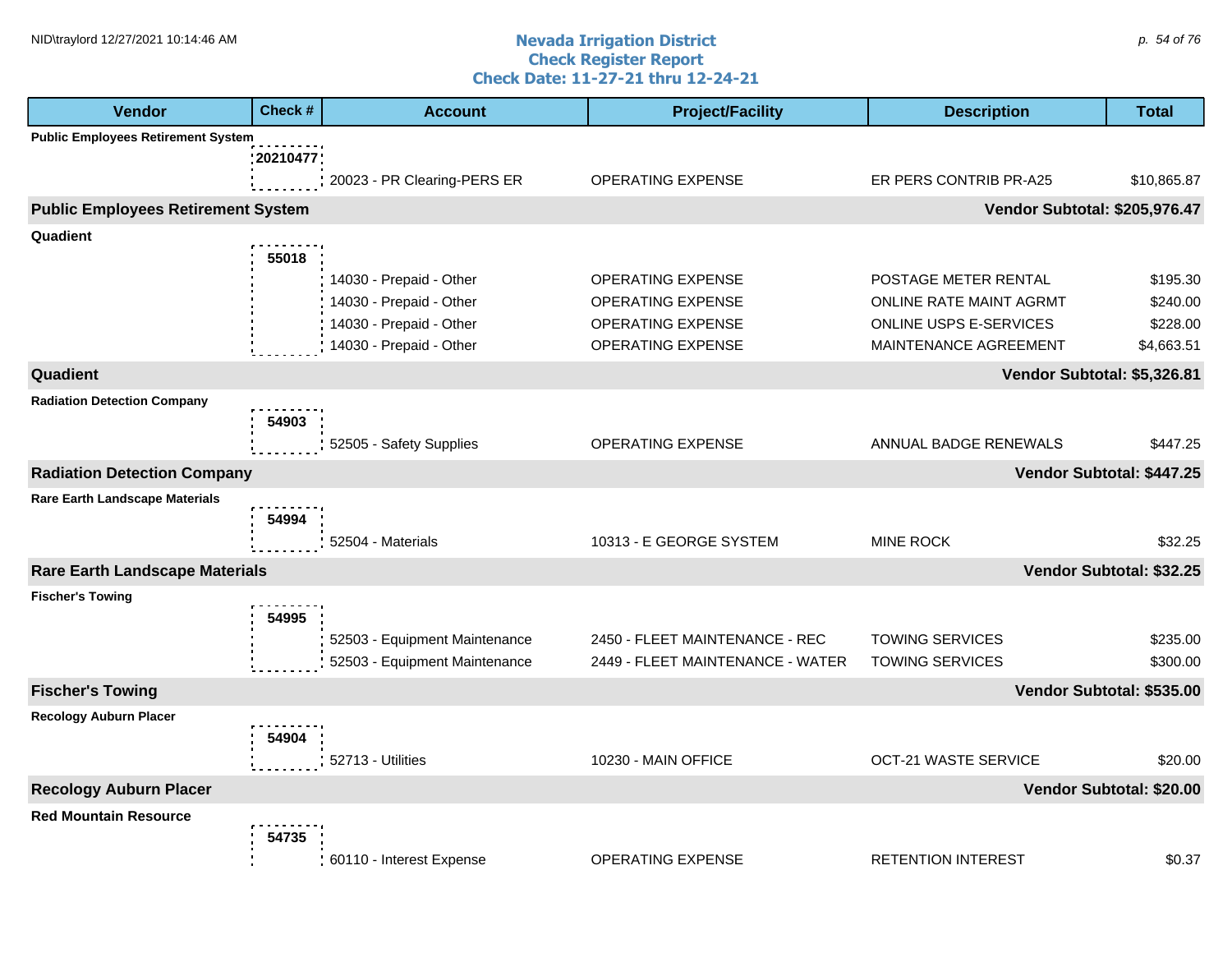#### **Nevada Irrigation District Check Register Report Check Date: 11-27-21 thru 12-24-21** NID\traylord 12/27/2021 10:14:46 AM  $\rho$  55 of 76

| <b>Vendor</b>                        | Check # | <b>Account</b>                | <b>Project/Facility</b>                                      | <b>Description</b>           | <b>Total</b>             |
|--------------------------------------|---------|-------------------------------|--------------------------------------------------------------|------------------------------|--------------------------|
| <b>Red Mountain Resource</b>         |         |                               |                                                              |                              |                          |
|                                      | 54735   |                               |                                                              |                              |                          |
|                                      |         | 24310 - Retention Payable     | 2590 - RETENTION PAYOFF                                      | <b>RETENTION PAYOFF</b>      | \$3,850.00               |
| <b>Red Mountain Resource</b>         |         |                               |                                                              | Vendor Subtotal: \$3,850.37  |                          |
| <b>Reeds Locksmithing</b>            |         |                               |                                                              |                              |                          |
|                                      | 54826   |                               |                                                              |                              |                          |
|                                      |         | 52504 - Materials             | 2449 - FLEET MAINTENANCE - WATER                             | <b>KEYS</b>                  | \$10.85                  |
|                                      |         | 52504 - Materials             | 2449 - FLEET MAINTENANCE - WATER                             | <b>PADLOCK</b>               | \$59.68                  |
| <b>Reeds Locksmithing</b>            |         |                               |                                                              |                              | Vendor Subtotal: \$70.53 |
| <b>Richardson &amp; Company</b>      |         |                               |                                                              |                              |                          |
|                                      | 54859   |                               |                                                              |                              |                          |
|                                      |         | 52603 - Consultant Fees       | 2541 - 2020 FINANCIAL AUDIT                                  | 2020 FINANCIAL AUDIT         | \$15,120.00              |
| <b>Richardson &amp; Company</b>      |         |                               |                                                              | Vendor Subtotal: \$15,120.00 |                          |
| <b>Riebes Auburn-Bart Industries</b> |         |                               |                                                              |                              |                          |
|                                      | 54828   |                               |                                                              |                              |                          |
|                                      |         | 52503 - Equipment Maintenance | 57900 - SCOTTS FLAT POWERHOUSE                               | <b>HYDRAULIC FILTER/TRAN</b> | \$21.04                  |
|                                      |         | 52503 - Equipment Maintenance | 57600 - COMBIE NORTH POWERHOUSE                              | V-BELT                       | \$21.22                  |
|                                      |         | 52503 - Equipment Maintenance | 57900 - SCOTTS FLAT POWERHOUSE                               | V-BELT                       | \$44.90                  |
|                                      |         | 52503 - Equipment Maintenance | 57400 - ROLLINS POWERHOUSE                                   | OIL FILTERS                  | \$399.27                 |
|                                      | 54862   |                               |                                                              |                              |                          |
|                                      |         | 52504 - Materials             | <b>OPERATING EXPENSE</b>                                     | OCT-21 SERVICE FEE           | \$0.67                   |
|                                      |         | 52504 - Materials             | 2451 - FLEET MAINTENANCE - HYDRO                             | <b>WIPERS</b>                | \$24.67                  |
|                                      |         | 52503 - Equipment Maintenance | 57400 - ROLLINS POWERHOUSE                                   | <b>HYDRAULIC FILTERS</b>     | \$58.45                  |
|                                      |         | 52503 - Equipment Maintenance | 57400 - ROLLINS POWERHOUSE                                   | <b>BELTS/FILTERS</b>         | \$333.33                 |
|                                      | 54926   |                               |                                                              |                              |                          |
|                                      |         | 52503 - Equipment Maintenance | 57900 - SCOTTS FLAT POWERHOUSE                               | <b>SILICONE</b>              | \$14.67                  |
|                                      |         | 52503 - Equipment Maintenance | 57600 - COMBIE NORTH POWERHOUSE                              | LUBRICANT/SILICONE           | \$17.82                  |
|                                      |         | 52503 - Equipment Maintenance | 57600 - COMBIE NORTH POWERHOUSE GEAR GREASE/HYDRAULIC FILTER |                              | \$97.97                  |
|                                      | 54997   |                               |                                                              |                              |                          |
|                                      |         | 52503 - Equipment Maintenance | 2451 - FLEET MAINTENANCE - HYDRO                             | <b>BATTERY</b>               | \$117.43                 |
| <b>Riebes Auburn-Bart Industries</b> |         |                               |                                                              | Vendor Subtotal: \$1,151.44  |                          |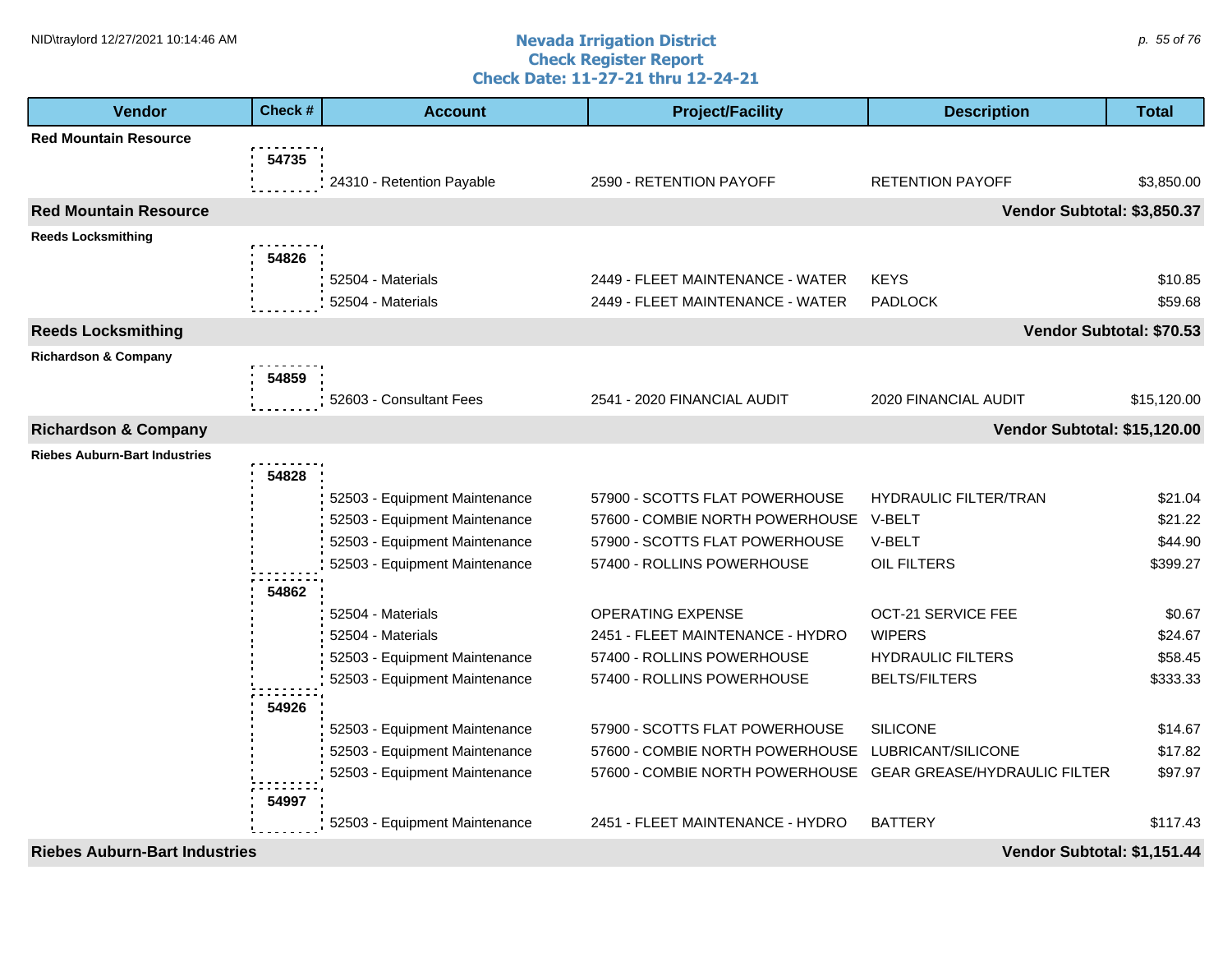#### **Nevada Irrigation District Check Register Report Check Date: 11-27-21 thru 12-24-21** NID\traylord 12/27/2021 10:14:46 AM  $\rho$  56 of 76

| <b>Vendor</b>                    | Check # | <b>Account</b>                | <b>Project/Facility</b>           | <b>Description</b>               | <b>Total</b> |
|----------------------------------|---------|-------------------------------|-----------------------------------|----------------------------------|--------------|
| <b>Riebes GV-Bart Industries</b> |         |                               |                                   |                                  |              |
|                                  | 54827   |                               |                                   |                                  |              |
|                                  |         | 52503 - Equipment Maintenance | 2450 - FLEET MAINTENANCE - REC    | <b>SENSOR RETURN CREDIT</b>      | (\$43.39)    |
|                                  |         | 52503 - Equipment Maintenance | 2450 - FLEET MAINTENANCE - REC    | OIL FILTER                       | \$2.04       |
|                                  |         | 52503 - Equipment Maintenance | 2449 - FLEET MAINTENANCE - WATER  | OIL FILTER                       | \$2.04       |
|                                  |         | 52503 - Equipment Maintenance | 2449 - FLEET MAINTENANCE - WATER  | OIL FILTER                       | \$2.04       |
|                                  |         | 52503 - Equipment Maintenance | 2449 - FLEET MAINTENANCE - WATER  | <b>OIL FILTER</b>                | \$4.81       |
|                                  |         | 52503 - Equipment Maintenance | 2451 - FLEET MAINTENANCE - HYDRO  | OIL FILTER                       | \$4.81       |
|                                  |         | 52503 - Equipment Maintenance | 2449 - FLEET MAINTENANCE - WATER  | OIL FILTER                       | \$4.81       |
|                                  |         | 52503 - Equipment Maintenance | 2451 - FLEET MAINTENANCE - HYDRO  | OIL FILTER                       | \$4.81       |
|                                  |         | 52503 - Equipment Maintenance | 2449 - FLEET MAINTENANCE - WATER  | OIL FILTER                       | \$4.81       |
|                                  |         | 52503 - Equipment Maintenance | 2449 - FLEET MAINTENANCE - WATER  | OIL FILTER                       | \$6.63       |
|                                  |         | 52503 - Equipment Maintenance | 2449 - FLEET MAINTENANCE - WATER  | OIL FILTER                       | \$6.63       |
|                                  |         | 52503 - Equipment Maintenance | 2451 - FLEET MAINTENANCE - HYDRO  | OIL FILTER                       | \$16.65      |
|                                  |         | 52503 - Equipment Maintenance | 2449 - FLEET MAINTENANCE - WATER  | OIL/AIR FILTERS                  | \$16.84      |
|                                  |         | 52503 - Equipment Maintenance | 2450 - FLEET MAINTENANCE - REC    | OIL/AIR FILTERS                  | \$19.26      |
|                                  |         | 52503 - Equipment Maintenance | 2450 - FLEET MAINTENANCE - REC    | COIL/SPARK PLUGS/OIL FILTER      | \$53.91      |
|                                  |         | 52501 - Chemicals             | 2449 - FLEET MAINTENANCE - WATER  | ANTIFREEZE                       | \$58.46      |
|                                  |         | 52503 - Equipment Maintenance | 2450 - FLEET MAINTENANCE - REC    | TIRE PRESSURE SYSTEM             | \$107.10     |
|                                  |         | 52503 - Equipment Maintenance | 2450 - FLEET MAINTENANCE - REC    | ELEMENTS/BRAKE PADS/FILTER       | \$117.02     |
|                                  |         | 52503 - Equipment Maintenance | 2449 - FLEET MAINTENANCE - WATER  | BRAKE PAD SET/BRAKE ROTOR        | \$208.78     |
|                                  | 54860   |                               |                                   |                                  |              |
|                                  |         | 52503 - Equipment Maintenance | 30256 - LONG RAVINE - REC         | <b>TIRE VALVE</b>                | \$2.92       |
|                                  |         |                               |                                   |                                  |              |
|                                  | 54861   |                               |                                   |                                  |              |
|                                  |         | 52503 - Equipment Maintenance | 2450 - FLEET MAINTENANCE - REC    | OIL FILTER                       | \$4.81       |
|                                  |         | 52503 - Equipment Maintenance | 2449 - FLEET MAINTENANCE - WATER  | <b>OIL FILTER</b>                | \$4.81       |
|                                  |         | 52503 - Equipment Maintenance | 2449 - FLEET MAINTENANCE - WATER  | OIL FILTER                       | \$4.81       |
|                                  |         | 52503 - Equipment Maintenance | 10354 - D/S (DEER CREEK SO CANAL) | <b>BATTERY BOLTS</b>             | \$6.17       |
|                                  |         | 52503 - Equipment Maintenance | 2449 - FLEET MAINTENANCE - WATER  | OIL FILTER                       | \$16.65      |
|                                  |         | 52503 - Equipment Maintenance | 2449 - FLEET MAINTENANCE - WATER  | U-JOINT                          | \$20.12      |
|                                  |         | 52506 - Small Tools           | 10303 - E GEORGE TRMT PLANT       | PISTOL GRIP GREASE               | \$23.70      |
|                                  |         | 52503 - Equipment Maintenance | 2449 - FLEET MAINTENANCE - WATER  | OIL FILTER/HYBRID PADS           | \$46.58      |
|                                  |         | 52503 - Equipment Maintenance | 2449 - FLEET MAINTENANCE - WATER  | <b>DISC BRAKE ROTORS</b>         | \$137.21     |
|                                  |         | 52503 - Equipment Maintenance | 2450 - FLEET MAINTENANCE - REC    | <b>BRAKE ROTOR/PADS/SEAL/OIL</b> | \$202.04     |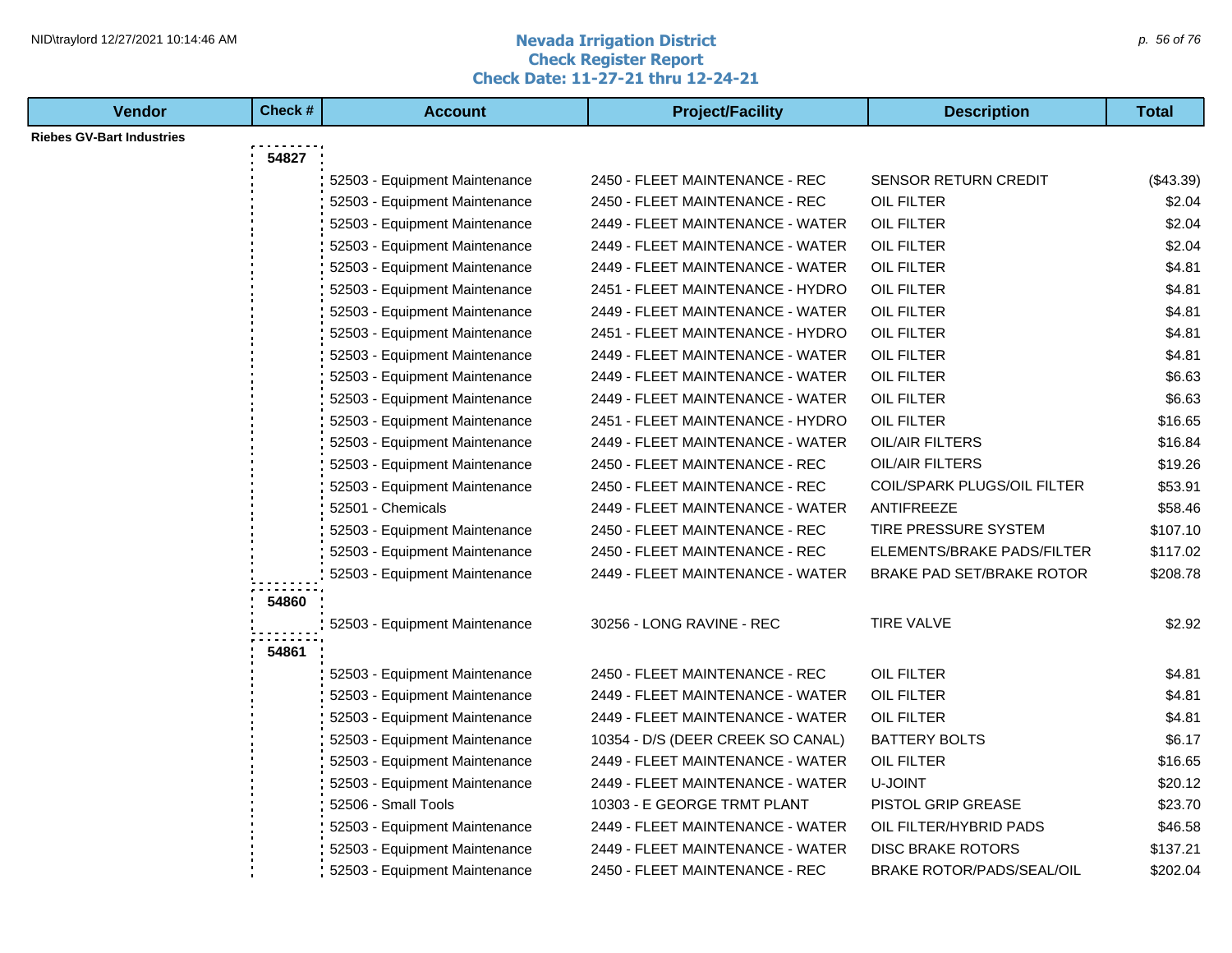#### **Nevada Irrigation District Check Register Report Check Date: 11-27-21 thru 12-24-21** NID\traylord 12/27/2021 10:14:46 AM  $\rho$ . 57 of 76

| <b>Riebes GV-Bart Industries</b><br>54861<br>2449 - FLEET MAINTENANCE - WATER<br>PADS/BRAKE ROTOR/FILTER<br>\$252.70<br>52503 - Equipment Maintenance<br>54925<br>2449 - FLEET MAINTENANCE - WATER<br><b>CORE RETURN CREDIT</b><br>52503 - Equipment Maintenance<br>(\$72.34)<br>52503 - Equipment Maintenance<br>2449 - FLEET MAINTENANCE - WATER<br>FILTER/PAD SET CREDIT<br>\$7.29<br>52503 - Equipment Maintenance<br>2451 - FLEET MAINTENANCE - HYDRO<br><b>OIL FILTER</b><br>2449 - FLEET MAINTENANCE - WATER<br>DIESEL EXHAUST FLUID<br>\$13.55<br>52501 - Chemicals<br>52503 - Equipment Maintenance<br>2449 - FLEET MAINTENANCE - WATER<br><b>SWITCH</b><br>\$15.50<br>\$20.48<br>52503 - Equipment Maintenance<br>2451 - FLEET MAINTENANCE - HYDRO<br><b>AIR FILTER</b><br>2449 - FLEET MAINTENANCE - WATER<br>52503 - Equipment Maintenance<br><b>RADIATOR HOSE</b><br>\$22.77<br>2449 - FLEET MAINTENANCE - WATER<br>OIL FILTER/BRAKE PAD SET<br>\$37.00<br>52503 - Equipment Maintenance<br>52503 - Equipment Maintenance<br>2449 - FLEET MAINTENANCE - WATER<br>OIL FILTER/BRAKE PAD SET<br>\$49.05<br>52503 - Equipment Maintenance<br>2449 - FLEET MAINTENANCE - WATER<br>OIL FILTER/BRAKE PAD SET<br>\$59.75<br>52503 - Equipment Maintenance<br>2449 - FLEET MAINTENANCE - WATER<br>OIL/FUEL FILTERS<br>\$77.62<br>2449 - FLEET MAINTENANCE - WATER<br>52503 - Equipment Maintenance<br>OIL/FUEL/AIR FILTERS<br>\$120.80<br><b>WIPER BLADES</b><br>\$317.80<br>52504 - Materials<br>2449 - FLEET MAINTENANCE - WATER<br>54996<br>2451 - FLEET MAINTENANCE - HYDRO<br>OIL<br>\$4.22<br>52503 - Equipment Maintenance<br>2449 - FLEET MAINTENANCE - WATER<br><b>OIL FILTER</b><br>\$4.81<br>52503 - Equipment Maintenance<br>\$9.73<br>52503 - Equipment Maintenance<br>2449 - FLEET MAINTENANCE - WATER<br><b>OIL</b><br><b>SWITCH</b><br>52503 - Equipment Maintenance<br>2449 - FLEET MAINTENANCE - WATER<br>\$15.50<br>2451 - FLEET MAINTENANCE - HYDRO<br>OIL FILTER/AIR FILTER<br>52503 - Equipment Maintenance<br>\$16.49<br>2449 - FLEET MAINTENANCE - WATER<br>OIL/AIR FILTERS/PLUGS<br>\$28.98<br>52503 - Equipment Maintenance<br>52503 - Equipment Maintenance<br>2449 - FLEET MAINTENANCE - WATER<br>OIL/AIR/FUEL FILTERS<br>\$38.93<br>52503 - Equipment Maintenance<br>2449 - FLEET MAINTENANCE - WATER<br><b>FUEL INJECTOR</b><br>\$45.43<br>2449 - FLEET MAINTENANCE - WATER<br>FUEL INJECTORS<br>\$90.86<br>52503 - Equipment Maintenance<br>52503 - Equipment Maintenance<br>2449 - FLEET MAINTENANCE - WATER<br><b>BRAKE BOOSTER</b><br>\$304.73 | <b>Vendor</b> | Check # | <b>Account</b> | <b>Project/Facility</b> | <b>Description</b> | <b>Total</b> |
|--------------------------------------------------------------------------------------------------------------------------------------------------------------------------------------------------------------------------------------------------------------------------------------------------------------------------------------------------------------------------------------------------------------------------------------------------------------------------------------------------------------------------------------------------------------------------------------------------------------------------------------------------------------------------------------------------------------------------------------------------------------------------------------------------------------------------------------------------------------------------------------------------------------------------------------------------------------------------------------------------------------------------------------------------------------------------------------------------------------------------------------------------------------------------------------------------------------------------------------------------------------------------------------------------------------------------------------------------------------------------------------------------------------------------------------------------------------------------------------------------------------------------------------------------------------------------------------------------------------------------------------------------------------------------------------------------------------------------------------------------------------------------------------------------------------------------------------------------------------------------------------------------------------------------------------------------------------------------------------------------------------------------------------------------------------------------------------------------------------------------------------------------------------------------------------------------------------------------------------------------------------------------------------------------------------------------------------------------------------------------------------------------------------------------------------------------------------------------------------------------------------------------------------------------------------------------------------|---------------|---------|----------------|-------------------------|--------------------|--------------|
| (\$37.00)                                                                                                                                                                                                                                                                                                                                                                                                                                                                                                                                                                                                                                                                                                                                                                                                                                                                                                                                                                                                                                                                                                                                                                                                                                                                                                                                                                                                                                                                                                                                                                                                                                                                                                                                                                                                                                                                                                                                                                                                                                                                                                                                                                                                                                                                                                                                                                                                                                                                                                                                                                            |               |         |                |                         |                    |              |
|                                                                                                                                                                                                                                                                                                                                                                                                                                                                                                                                                                                                                                                                                                                                                                                                                                                                                                                                                                                                                                                                                                                                                                                                                                                                                                                                                                                                                                                                                                                                                                                                                                                                                                                                                                                                                                                                                                                                                                                                                                                                                                                                                                                                                                                                                                                                                                                                                                                                                                                                                                                      |               |         |                |                         |                    |              |
|                                                                                                                                                                                                                                                                                                                                                                                                                                                                                                                                                                                                                                                                                                                                                                                                                                                                                                                                                                                                                                                                                                                                                                                                                                                                                                                                                                                                                                                                                                                                                                                                                                                                                                                                                                                                                                                                                                                                                                                                                                                                                                                                                                                                                                                                                                                                                                                                                                                                                                                                                                                      |               |         |                |                         |                    |              |
|                                                                                                                                                                                                                                                                                                                                                                                                                                                                                                                                                                                                                                                                                                                                                                                                                                                                                                                                                                                                                                                                                                                                                                                                                                                                                                                                                                                                                                                                                                                                                                                                                                                                                                                                                                                                                                                                                                                                                                                                                                                                                                                                                                                                                                                                                                                                                                                                                                                                                                                                                                                      |               |         |                |                         |                    |              |
|                                                                                                                                                                                                                                                                                                                                                                                                                                                                                                                                                                                                                                                                                                                                                                                                                                                                                                                                                                                                                                                                                                                                                                                                                                                                                                                                                                                                                                                                                                                                                                                                                                                                                                                                                                                                                                                                                                                                                                                                                                                                                                                                                                                                                                                                                                                                                                                                                                                                                                                                                                                      |               |         |                |                         |                    |              |
|                                                                                                                                                                                                                                                                                                                                                                                                                                                                                                                                                                                                                                                                                                                                                                                                                                                                                                                                                                                                                                                                                                                                                                                                                                                                                                                                                                                                                                                                                                                                                                                                                                                                                                                                                                                                                                                                                                                                                                                                                                                                                                                                                                                                                                                                                                                                                                                                                                                                                                                                                                                      |               |         |                |                         |                    |              |
|                                                                                                                                                                                                                                                                                                                                                                                                                                                                                                                                                                                                                                                                                                                                                                                                                                                                                                                                                                                                                                                                                                                                                                                                                                                                                                                                                                                                                                                                                                                                                                                                                                                                                                                                                                                                                                                                                                                                                                                                                                                                                                                                                                                                                                                                                                                                                                                                                                                                                                                                                                                      |               |         |                |                         |                    |              |
|                                                                                                                                                                                                                                                                                                                                                                                                                                                                                                                                                                                                                                                                                                                                                                                                                                                                                                                                                                                                                                                                                                                                                                                                                                                                                                                                                                                                                                                                                                                                                                                                                                                                                                                                                                                                                                                                                                                                                                                                                                                                                                                                                                                                                                                                                                                                                                                                                                                                                                                                                                                      |               |         |                |                         |                    |              |
|                                                                                                                                                                                                                                                                                                                                                                                                                                                                                                                                                                                                                                                                                                                                                                                                                                                                                                                                                                                                                                                                                                                                                                                                                                                                                                                                                                                                                                                                                                                                                                                                                                                                                                                                                                                                                                                                                                                                                                                                                                                                                                                                                                                                                                                                                                                                                                                                                                                                                                                                                                                      |               |         |                |                         |                    |              |
|                                                                                                                                                                                                                                                                                                                                                                                                                                                                                                                                                                                                                                                                                                                                                                                                                                                                                                                                                                                                                                                                                                                                                                                                                                                                                                                                                                                                                                                                                                                                                                                                                                                                                                                                                                                                                                                                                                                                                                                                                                                                                                                                                                                                                                                                                                                                                                                                                                                                                                                                                                                      |               |         |                |                         |                    |              |
|                                                                                                                                                                                                                                                                                                                                                                                                                                                                                                                                                                                                                                                                                                                                                                                                                                                                                                                                                                                                                                                                                                                                                                                                                                                                                                                                                                                                                                                                                                                                                                                                                                                                                                                                                                                                                                                                                                                                                                                                                                                                                                                                                                                                                                                                                                                                                                                                                                                                                                                                                                                      |               |         |                |                         |                    |              |
|                                                                                                                                                                                                                                                                                                                                                                                                                                                                                                                                                                                                                                                                                                                                                                                                                                                                                                                                                                                                                                                                                                                                                                                                                                                                                                                                                                                                                                                                                                                                                                                                                                                                                                                                                                                                                                                                                                                                                                                                                                                                                                                                                                                                                                                                                                                                                                                                                                                                                                                                                                                      |               |         |                |                         |                    |              |
|                                                                                                                                                                                                                                                                                                                                                                                                                                                                                                                                                                                                                                                                                                                                                                                                                                                                                                                                                                                                                                                                                                                                                                                                                                                                                                                                                                                                                                                                                                                                                                                                                                                                                                                                                                                                                                                                                                                                                                                                                                                                                                                                                                                                                                                                                                                                                                                                                                                                                                                                                                                      |               |         |                |                         |                    |              |
|                                                                                                                                                                                                                                                                                                                                                                                                                                                                                                                                                                                                                                                                                                                                                                                                                                                                                                                                                                                                                                                                                                                                                                                                                                                                                                                                                                                                                                                                                                                                                                                                                                                                                                                                                                                                                                                                                                                                                                                                                                                                                                                                                                                                                                                                                                                                                                                                                                                                                                                                                                                      |               |         |                |                         |                    |              |
|                                                                                                                                                                                                                                                                                                                                                                                                                                                                                                                                                                                                                                                                                                                                                                                                                                                                                                                                                                                                                                                                                                                                                                                                                                                                                                                                                                                                                                                                                                                                                                                                                                                                                                                                                                                                                                                                                                                                                                                                                                                                                                                                                                                                                                                                                                                                                                                                                                                                                                                                                                                      |               |         |                |                         |                    |              |
|                                                                                                                                                                                                                                                                                                                                                                                                                                                                                                                                                                                                                                                                                                                                                                                                                                                                                                                                                                                                                                                                                                                                                                                                                                                                                                                                                                                                                                                                                                                                                                                                                                                                                                                                                                                                                                                                                                                                                                                                                                                                                                                                                                                                                                                                                                                                                                                                                                                                                                                                                                                      |               |         |                |                         |                    |              |
|                                                                                                                                                                                                                                                                                                                                                                                                                                                                                                                                                                                                                                                                                                                                                                                                                                                                                                                                                                                                                                                                                                                                                                                                                                                                                                                                                                                                                                                                                                                                                                                                                                                                                                                                                                                                                                                                                                                                                                                                                                                                                                                                                                                                                                                                                                                                                                                                                                                                                                                                                                                      |               |         |                |                         |                    |              |
|                                                                                                                                                                                                                                                                                                                                                                                                                                                                                                                                                                                                                                                                                                                                                                                                                                                                                                                                                                                                                                                                                                                                                                                                                                                                                                                                                                                                                                                                                                                                                                                                                                                                                                                                                                                                                                                                                                                                                                                                                                                                                                                                                                                                                                                                                                                                                                                                                                                                                                                                                                                      |               |         |                |                         |                    |              |
|                                                                                                                                                                                                                                                                                                                                                                                                                                                                                                                                                                                                                                                                                                                                                                                                                                                                                                                                                                                                                                                                                                                                                                                                                                                                                                                                                                                                                                                                                                                                                                                                                                                                                                                                                                                                                                                                                                                                                                                                                                                                                                                                                                                                                                                                                                                                                                                                                                                                                                                                                                                      |               |         |                |                         |                    |              |
|                                                                                                                                                                                                                                                                                                                                                                                                                                                                                                                                                                                                                                                                                                                                                                                                                                                                                                                                                                                                                                                                                                                                                                                                                                                                                                                                                                                                                                                                                                                                                                                                                                                                                                                                                                                                                                                                                                                                                                                                                                                                                                                                                                                                                                                                                                                                                                                                                                                                                                                                                                                      |               |         |                |                         |                    |              |
|                                                                                                                                                                                                                                                                                                                                                                                                                                                                                                                                                                                                                                                                                                                                                                                                                                                                                                                                                                                                                                                                                                                                                                                                                                                                                                                                                                                                                                                                                                                                                                                                                                                                                                                                                                                                                                                                                                                                                                                                                                                                                                                                                                                                                                                                                                                                                                                                                                                                                                                                                                                      |               |         |                |                         |                    |              |
|                                                                                                                                                                                                                                                                                                                                                                                                                                                                                                                                                                                                                                                                                                                                                                                                                                                                                                                                                                                                                                                                                                                                                                                                                                                                                                                                                                                                                                                                                                                                                                                                                                                                                                                                                                                                                                                                                                                                                                                                                                                                                                                                                                                                                                                                                                                                                                                                                                                                                                                                                                                      |               |         |                |                         |                    |              |
|                                                                                                                                                                                                                                                                                                                                                                                                                                                                                                                                                                                                                                                                                                                                                                                                                                                                                                                                                                                                                                                                                                                                                                                                                                                                                                                                                                                                                                                                                                                                                                                                                                                                                                                                                                                                                                                                                                                                                                                                                                                                                                                                                                                                                                                                                                                                                                                                                                                                                                                                                                                      |               |         |                |                         |                    |              |
|                                                                                                                                                                                                                                                                                                                                                                                                                                                                                                                                                                                                                                                                                                                                                                                                                                                                                                                                                                                                                                                                                                                                                                                                                                                                                                                                                                                                                                                                                                                                                                                                                                                                                                                                                                                                                                                                                                                                                                                                                                                                                                                                                                                                                                                                                                                                                                                                                                                                                                                                                                                      |               |         |                |                         |                    |              |
|                                                                                                                                                                                                                                                                                                                                                                                                                                                                                                                                                                                                                                                                                                                                                                                                                                                                                                                                                                                                                                                                                                                                                                                                                                                                                                                                                                                                                                                                                                                                                                                                                                                                                                                                                                                                                                                                                                                                                                                                                                                                                                                                                                                                                                                                                                                                                                                                                                                                                                                                                                                      |               |         |                |                         |                    |              |
|                                                                                                                                                                                                                                                                                                                                                                                                                                                                                                                                                                                                                                                                                                                                                                                                                                                                                                                                                                                                                                                                                                                                                                                                                                                                                                                                                                                                                                                                                                                                                                                                                                                                                                                                                                                                                                                                                                                                                                                                                                                                                                                                                                                                                                                                                                                                                                                                                                                                                                                                                                                      |               |         |                |                         |                    |              |
|                                                                                                                                                                                                                                                                                                                                                                                                                                                                                                                                                                                                                                                                                                                                                                                                                                                                                                                                                                                                                                                                                                                                                                                                                                                                                                                                                                                                                                                                                                                                                                                                                                                                                                                                                                                                                                                                                                                                                                                                                                                                                                                                                                                                                                                                                                                                                                                                                                                                                                                                                                                      |               |         |                |                         |                    |              |
|                                                                                                                                                                                                                                                                                                                                                                                                                                                                                                                                                                                                                                                                                                                                                                                                                                                                                                                                                                                                                                                                                                                                                                                                                                                                                                                                                                                                                                                                                                                                                                                                                                                                                                                                                                                                                                                                                                                                                                                                                                                                                                                                                                                                                                                                                                                                                                                                                                                                                                                                                                                      |               |         |                |                         |                    |              |

## **Slate Rock Safety**

# **Riebes GV-Bart Industries Vendor Subtotal: \$2,512.53**

| <b>с Sarety</b> | .                                    |                          |                    |          |
|-----------------|--------------------------------------|--------------------------|--------------------|----------|
|                 | 54965                                |                          |                    |          |
|                 | 52505 - Safety Supplies              | <b>OPERATING EXPENSE</b> | <b>FR CLOTHING</b> | \$670.00 |
|                 | 52505 - Safety Supplies<br>--------- | <b>OPERATING EXPENSE</b> | <b>FR CLOTHING</b> | \$178.04 |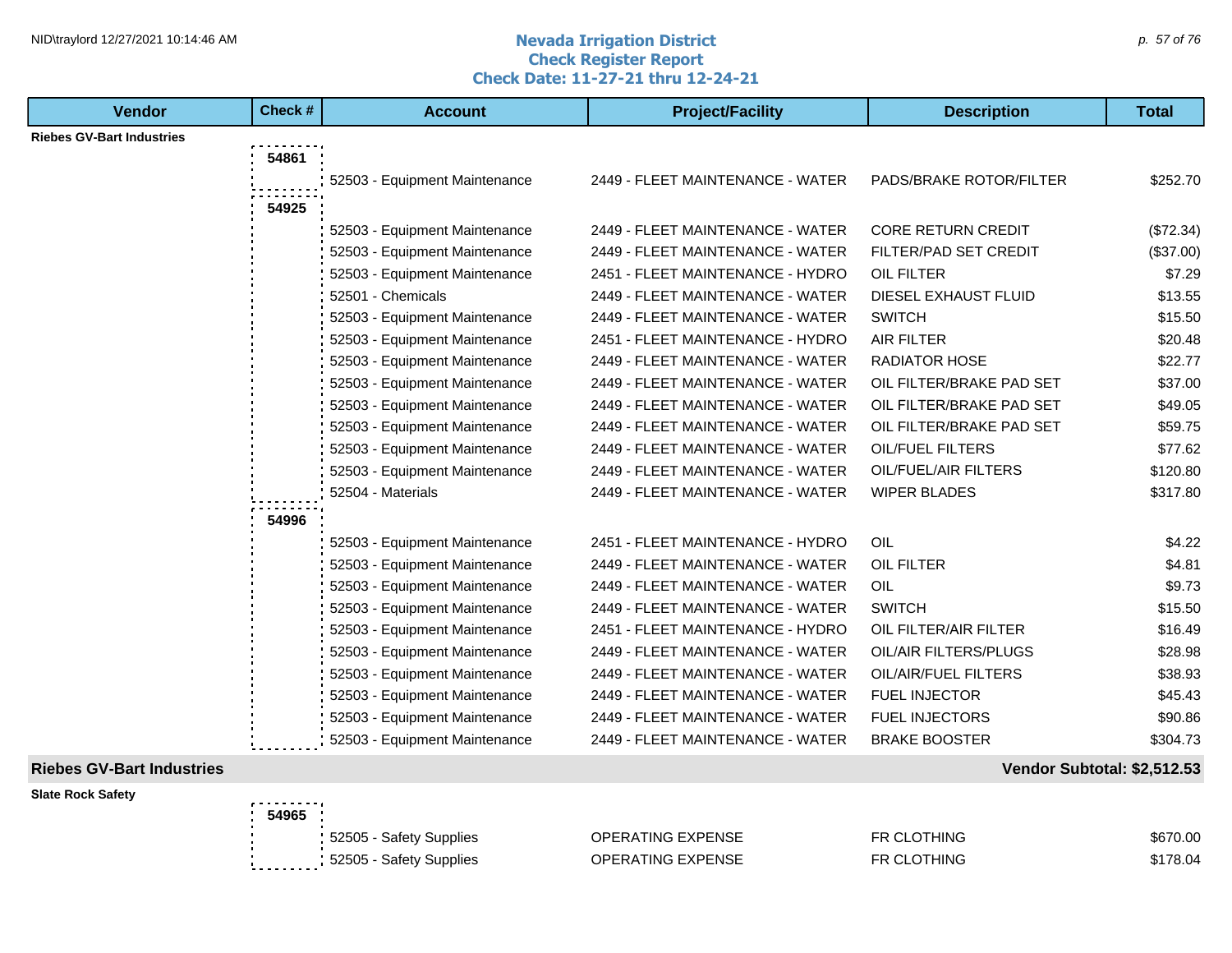#### **Nevada Irrigation District Check Register Report Check Date: 11-27-21 thru 12-24-21** NID\traylord 12/27/2021 10:14:46 AM  $\rho$  58 of 76

| <b>Vendor</b>                     | Check # | <b>Account</b>                    | <b>Project/Facility</b>          | <b>Description</b>          | <b>Total</b> |
|-----------------------------------|---------|-----------------------------------|----------------------------------|-----------------------------|--------------|
| <b>Slate Rock Safety</b>          |         |                                   |                                  | Vendor Subtotal: \$848.04   |              |
| <b>Sanistar</b>                   |         |                                   |                                  |                             |              |
|                                   | 54966   |                                   |                                  |                             |              |
|                                   |         | 52503 - Equipment Maintenance     | 30254 - UPPER DIVISION - REC     | FOOT PEDAL ASSEMBLY         | \$600.00     |
| <b>Sanistar</b>                   |         |                                   |                                  | Vendor Subtotal: \$600.00   |              |
| <b>Scope Landscape Management</b> |         |                                   |                                  |                             |              |
|                                   | 54799   |                                   |                                  |                             |              |
|                                   |         | 52615 - Contractor Fees           | 57010 - HYDRO FIELD OFFICE       | NOV-21 LANDSCAPING          | \$200.00     |
|                                   | 54967   |                                   |                                  |                             |              |
|                                   |         | 52615 - Contractor Fees           | 57010 - HYDRO FIELD OFFICE       | AUG-21 LANDSCAPING          | \$200.00     |
|                                   |         | 52615 - Contractor Fees           | 57010 - HYDRO FIELD OFFICE       | SEP-21 LANDSCAPING          | \$200.00     |
| <b>Scope Landscape Management</b> |         |                                   |                                  | Vendor Subtotal: \$600.00   |              |
| <b>Sierra Plumbing Supply</b>     |         |                                   |                                  |                             |              |
|                                   | 54998   |                                   |                                  |                             |              |
|                                   |         | 52504 - Materials                 | 10230 - MAIN OFFICE              | MINI WATER HEATER           | \$211.58     |
|                                   | 55045   |                                   |                                  |                             |              |
|                                   |         | 13122 - N-22 Trmnt Plt Spare Prts | <b>INVENTORY STOCKING</b>        | 3/4" PVC SPEARS FITTING     | \$1,186.12   |
|                                   |         | 13105 - N-5 Valves                | <b>INVENTORY STOCKING</b>        | WATTS REDUCING VALVE        | \$1,356.24   |
|                                   |         | 13105 - N-5 Valves                | <b>INVENTORY STOCKING</b>        | 3/4" GATE VALVE             | \$1,286.38   |
|                                   |         | 13105 - N-5 Valves                | <b>INVENTORY STOCKING</b>        | 3/4" WATTS CHECK VALVE      | \$4,238.86   |
| <b>Sierra Plumbing Supply</b>     |         |                                   |                                  | Vendor Subtotal: \$8,279.18 |              |
| <b>SPD Saw Shop</b>               |         |                                   |                                  |                             |              |
|                                   | 54829   |                                   |                                  |                             |              |
|                                   |         | 52506 - Small Tools               | <b>OPERATING EXPENSE</b>         | <b>BREAKER/SPINER</b>       | \$368.45     |
|                                   |         | 52504 - Materials                 | 2449 - FLEET MAINTENANCE - WATER | <b>CHAIN</b>                | \$413.98     |
| <b>SPD Saw Shop</b>               |         |                                   |                                  | Vendor Subtotal: \$782.43   |              |
| <b>Standing Stone Corporation</b> |         |                                   |                                  |                             |              |
|                                   | 54716   |                                   |                                  |                             |              |
|                                   |         | 52603 - Consultant Fees           | OPERATING EXPENSE                | ELECTRICAL SAFETY PROGRAM   | \$7,899.75   |
| <b>Standing Stone Corporation</b> |         |                                   |                                  | Vendor Subtotal: \$7,899.75 |              |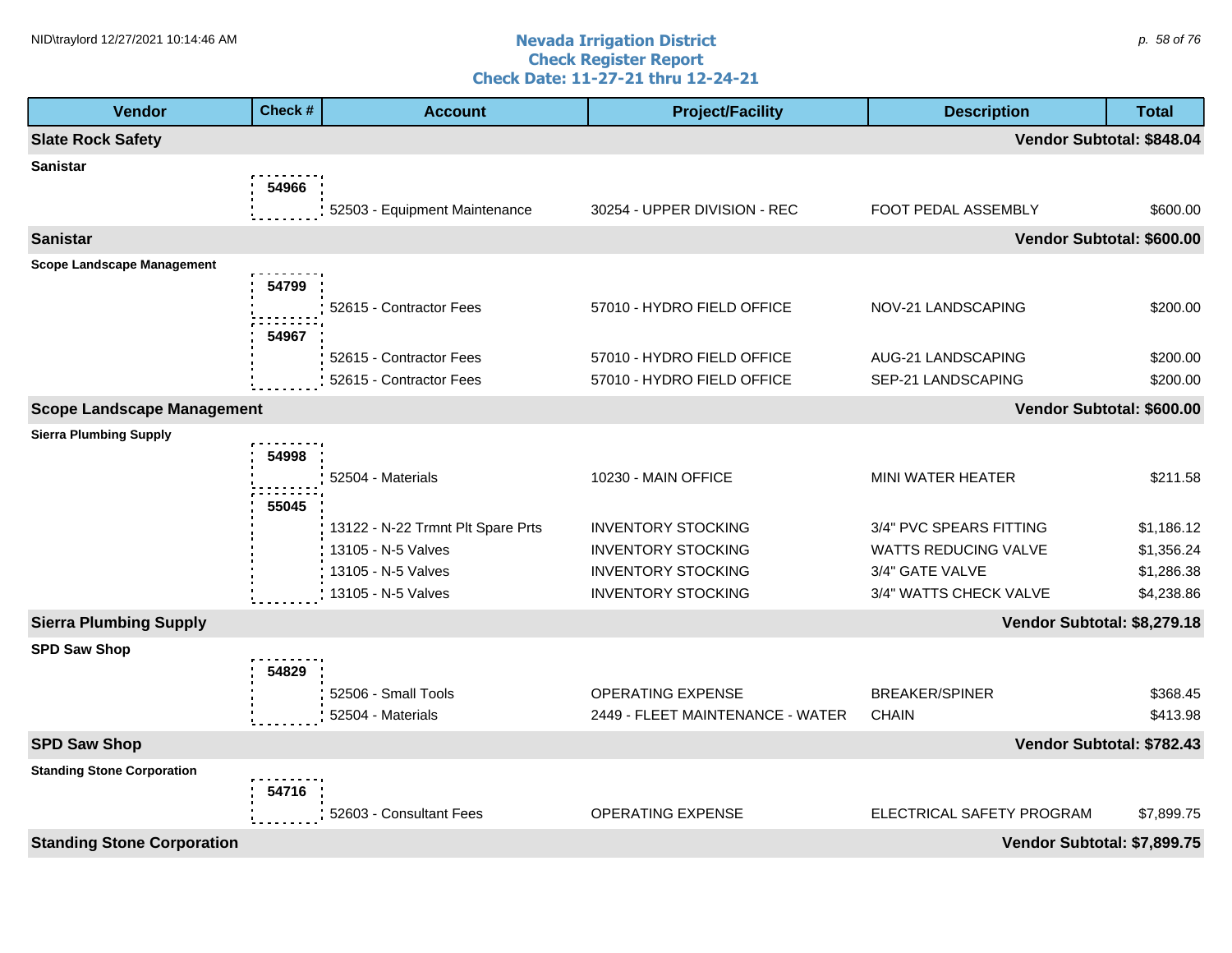#### **Nevada Irrigation District Check Register Report Check Date: 11-27-21 thru 12-24-21** NID\traylord 12/27/2021 10:14:46 AM  $\rho$  59 of 76

| <b>Vendor</b>                              | Check # | <b>Account</b>                   | <b>Project/Facility</b>          | <b>Description</b>           | <b>Total</b>              |
|--------------------------------------------|---------|----------------------------------|----------------------------------|------------------------------|---------------------------|
| <b>Staples</b>                             |         |                                  |                                  |                              |                           |
|                                            | 54863   |                                  |                                  |                              |                           |
|                                            |         | 52710 - Supplies                 | <b>OPERATING EXPENSE</b>         | 2022 PLANNERS/CALCULATOR     | \$153.60                  |
|                                            | 54927   |                                  |                                  |                              |                           |
|                                            |         | 52710 - Supplies                 | OPERATING EXPENSE                | CALENDARS                    | \$10.29                   |
|                                            |         | 52710 - Supplies                 | OPERATING EXPENSE                | <b>CALENDARS</b>             | \$22.03                   |
|                                            | 54999   |                                  |                                  |                              |                           |
|                                            |         | 52710 - Supplies                 | <b>OPERATING EXPENSE</b>         | PENCILS/BATTERY/STAPLER      | \$45.58                   |
|                                            |         | 52710 - Supplies                 | <b>OPERATING EXPENSE</b>         | OFFICE CHAIR                 | \$216.99                  |
|                                            |         | 52710 - Supplies                 | OPERATING EXPENSE                | OFFICE CHAIR                 | \$216.99                  |
|                                            |         | 52710 - Supplies                 | OPERATING EXPENSE                | MOUSE PADS/PENCILS/STAMPS    | \$280.78                  |
| <b>Staples</b>                             |         |                                  |                                  |                              | Vendor Subtotal: \$946.26 |
| <b>State Water Resouces Control Board</b>  |         |                                  |                                  |                              |                           |
|                                            | 54800   |                                  |                                  |                              |                           |
|                                            |         | 52711 - Education/Training/Meals | <b>OPERATING EXPENSE</b>         | RENEW WDO D4 LIC-CHITTOCK    | \$105.00                  |
|                                            | 54801   |                                  |                                  |                              |                           |
|                                            |         | 52711 - Education/Training/Meals | OPERATING EXPENSE                | RENEW WDO D2 LIC-FOSTER      | \$80.00                   |
|                                            | 54802   |                                  |                                  |                              |                           |
|                                            |         | 52711 - Education/Training/Meals | OPERATING EXPENSE                | RENEW WDO D5 LIC-JACKSON     | \$105.00                  |
|                                            | 54803   |                                  |                                  |                              |                           |
|                                            |         | 52711 - Education/Training/Meals | OPERATING EXPENSE                | RENEW WDO D2 LIC-REINA       | \$80.00                   |
| <b>State Water Resources Control Board</b> |         |                                  |                                  |                              | Vendor Subtotal: \$370.00 |
| <b>STB Electrical Test Equipment</b>       |         |                                  |                                  |                              |                           |
|                                            | 54830   |                                  |                                  |                              |                           |
|                                            |         | 52504 - Materials                | 57900 - SCOTTS FLAT POWERHOUSE   | RUBBER TESTING GLOVES        | \$12.00                   |
|                                            | 54968   |                                  |                                  |                              |                           |
|                                            |         | 52504 - Materials                | 57010 - HYDRO FIELD OFFICE       | <b>RUBBER TESTING GLOVES</b> | \$12.00                   |
| <b>STB Electrical Test Equipment</b>       |         |                                  |                                  |                              | Vendor Subtotal: \$24.00  |
| <b>Suds Bros Car Wash</b>                  |         |                                  |                                  |                              |                           |
|                                            | 54969   |                                  |                                  |                              |                           |
|                                            |         | 52503 - Equipment Maintenance    | 2451 - FLEET MAINTENANCE - HYDRO | NOV-21 CAR WASHES            | \$8.00                    |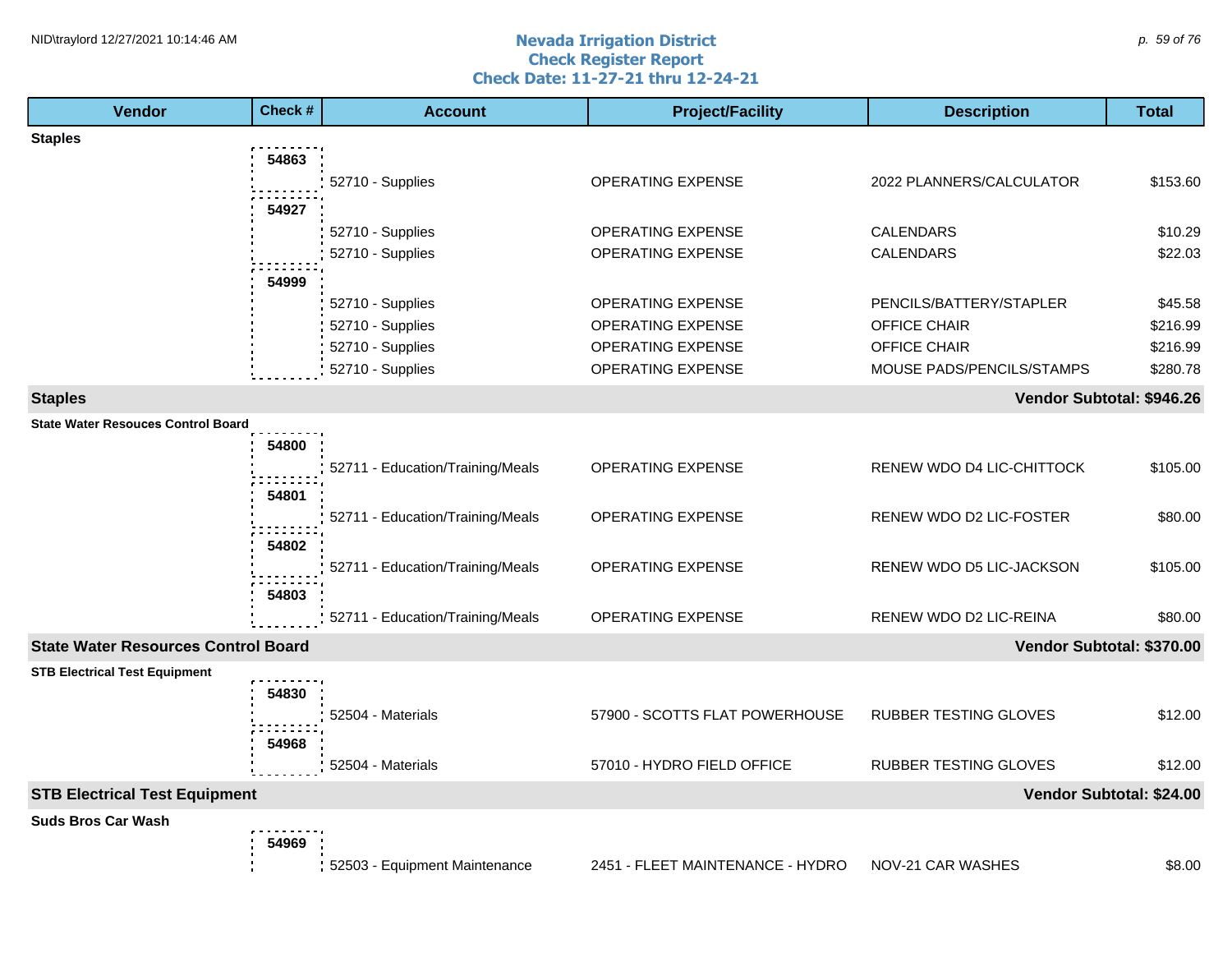#### **Nevada Irrigation District Check Register Report Check Date: 11-27-21 thru 12-24-21** NID\traylord 12/27/2021 10:14:46 AM  $\rho$  60 of 76

| <b>Vendor</b>                         | Check #  | <b>Account</b>                                                         | <b>Project/Facility</b>                                | <b>Description</b>          | <b>Total</b>              |
|---------------------------------------|----------|------------------------------------------------------------------------|--------------------------------------------------------|-----------------------------|---------------------------|
| <b>Suds Bros Car Wash</b>             |          |                                                                        |                                                        |                             |                           |
|                                       | 54969    | 52503 - Equipment Maintenance                                          | 2449 - FLEET MAINTENANCE - WATER                       | NOV-21 CAR WASHES           | \$8.00                    |
|                                       |          |                                                                        |                                                        |                             |                           |
| <b>Suds Bros Car Wash</b>             |          |                                                                        |                                                        |                             | Vendor Subtotal: \$16.00  |
| <b>Tahoe Truckee Sierra Disposal</b>  | 54970    |                                                                        |                                                        |                             |                           |
|                                       |          | 52713 - Utilities                                                      | 57010 - HYDRO FIELD OFFICE                             | NOV-21 SERVICE              | \$391.60                  |
| <b>Tahoe Truckee Sierra Disposal</b>  |          |                                                                        |                                                        |                             | Vendor Subtotal: \$391.60 |
| <b>Thatcher Company of California</b> |          |                                                                        |                                                        |                             |                           |
|                                       | 54737    |                                                                        |                                                        |                             |                           |
|                                       |          | 52501 - Chemicals                                                      | 10308 - NORTH AUBURN TRMT PLANT                        | ALUMINUM SULFATE            | \$3,004.49                |
| <b>Thatcher Company Of California</b> |          |                                                                        |                                                        | Vendor Subtotal: \$3,004.49 |                           |
| <b>The Fish Sniffer</b>               |          |                                                                        |                                                        |                             |                           |
|                                       | 55000    |                                                                        |                                                        | <b>ADVERTISING</b>          |                           |
|                                       |          | 52709 - Outreach/Advertise/Notice<br>52709 - Outreach/Advertise/Notice | 30253 - SCOTTS FLAT - REC<br>30256 - LONG RAVINE - REC | <b>ADVERTISING</b>          | \$194.00<br>\$194.00      |
|                                       |          | 52709 - Outreach/Advertise/Notice                                      | 30256 - LONG RAVINE - REC                              | <b>ADVERTISING</b>          | \$194.00                  |
| <b>The Fish Sniffer</b>               |          |                                                                        |                                                        |                             | Vendor Subtotal: \$582.00 |
| <b>TIAA Commercial Finance</b>        |          |                                                                        |                                                        |                             |                           |
|                                       | 20210478 |                                                                        |                                                        |                             |                           |
|                                       |          | 52503 - Equipment Maintenance                                          | 10230 - MAIN OFFICE                                    | RICOH COPIER LEASE          | \$433.77                  |
|                                       |          | 52503 - Equipment Maintenance                                          | 10230 - MAIN OFFICE                                    | RICOH COPIER LEASE          | \$433.77                  |
| <b>TIAA Commercial Finance</b>        |          |                                                                        |                                                        |                             | Vendor Subtotal: \$867.54 |
| <b>TJ/H2B Analytical Service</b>      |          |                                                                        |                                                        |                             |                           |
|                                       | 54864    | 52603 - Consultant Fees                                                | 57700 - COMBIE SOUTH POWERHOUSE OIL SAMPLING           |                             | \$95.00                   |
| <b>TJ/H2b Analytical Service</b>      |          |                                                                        |                                                        |                             | Vendor Subtotal: \$95.00  |
| <b>Toilet Rebate Customers</b>        |          |                                                                        |                                                        |                             |                           |
|                                       | 54776    |                                                                        |                                                        |                             |                           |
|                                       |          | 52603 - Consultant Fees                                                | 2463 - REBATE PROGRAM - TOILETS                        | <b>GALLIONE</b>             | \$100.00                  |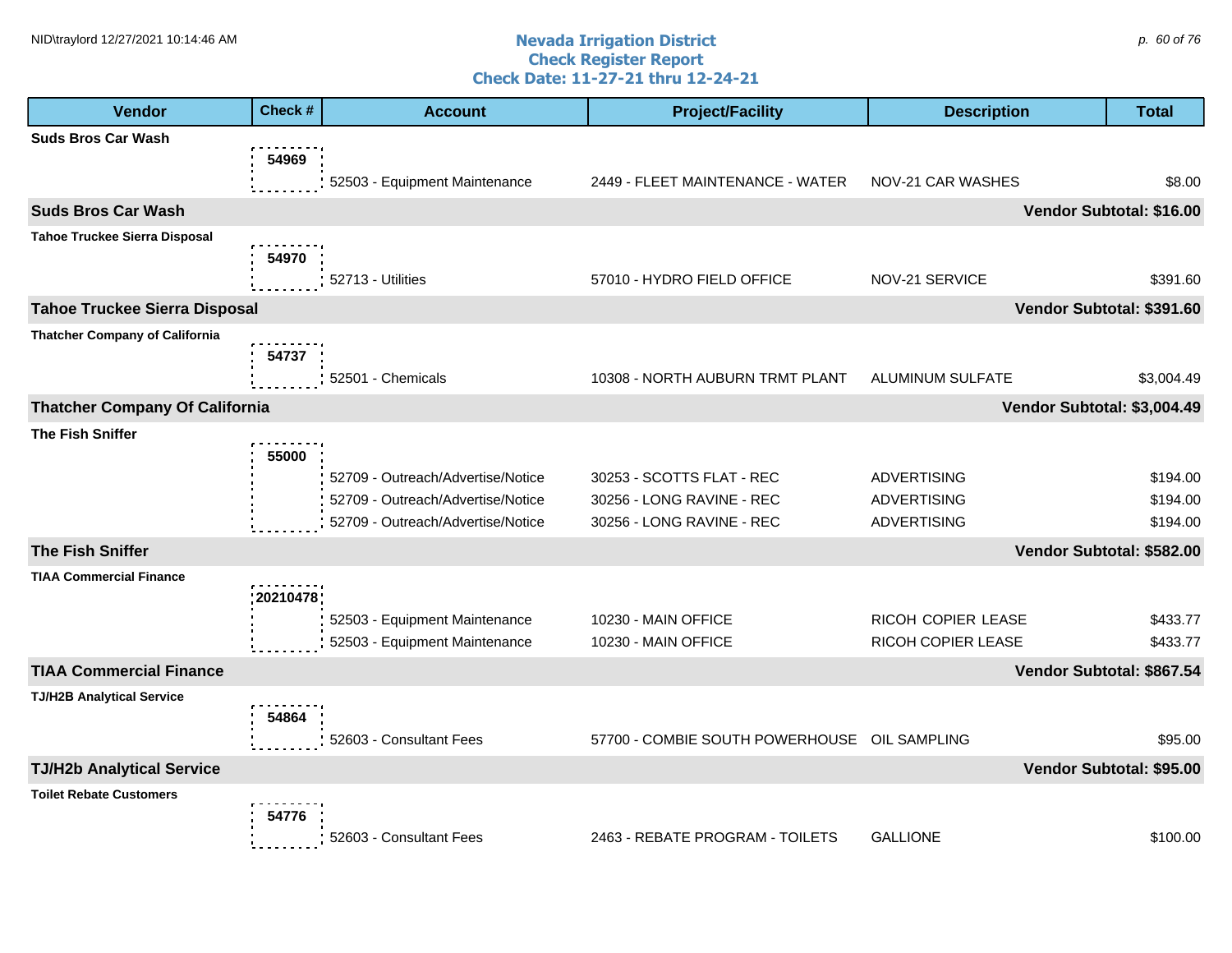#### **Nevada Irrigation District Check Register Report Check Date: 11-27-21 thru 12-24-21** NID\traylord 12/27/2021 10:14:46 AM  $\rho$  61 of 76

| <b>Vendor</b>                       | Check # | <b>Account</b>                | <b>Project/Facility</b>          | <b>Description</b>           | <b>Total</b>              |
|-------------------------------------|---------|-------------------------------|----------------------------------|------------------------------|---------------------------|
| <b>Toilet Rebate Customers</b>      |         |                               |                                  |                              |                           |
|                                     | 54784   |                               |                                  |                              |                           |
|                                     |         | 52603 - Consultant Fees       | 2463 - REBATE PROGRAM - TOILETS  | GOLZ                         | \$100.00                  |
| <b>Toilet Rebate Customers</b>      |         |                               |                                  |                              | Vendor Subtotal: \$200.00 |
| <b>Top Building Maintenance</b>     |         |                               |                                  |                              |                           |
|                                     | 54883   |                               |                                  |                              |                           |
|                                     |         | 52615 - Contractor Fees       | 10230 - MAIN OFFICE              | <b>JANITORIAL SERVICES</b>   | \$2,322.00                |
|                                     |         | 52615 - Contractor Fees       | 10231 - PLACER OFFICE            | <b>JANITORIAL SERVICES</b>   | \$220.00                  |
|                                     |         | 52615 - Contractor Fees       | 10232 - PLACER YARD              | <b>JANITORIAL SERVICES</b>   | \$220.00                  |
|                                     |         | 52615 - Contractor Fees       | 57010 - HYDRO FIELD OFFICE       | <b>JANITORIAL SERVICES</b>   | \$525.00                  |
|                                     |         | 52615 - Contractor Fees       | 30253 - SCOTTS FLAT - REC        | JANITORIAL SERVICES          | \$1,200.00                |
| <b>Top Building Maintenance</b>     |         |                               |                                  | Vendor Subtotal: \$4,487.00  |                           |
| <b>Triton Construction Services</b> |         |                               |                                  |                              |                           |
|                                     | 55046   |                               |                                  |                              |                           |
|                                     |         | 52615 - Contractor Fees       | 57014 - LOWER DIVISION WATERWAYS | ROAD IMPROVEMENTS-DFPH       | \$25,000.00               |
| <b>Triton Construction Services</b> |         |                               |                                  | Vendor Subtotal: \$25,000.00 |                           |
| <b>Tucker Sno CAT Corporation</b>   |         |                               |                                  |                              |                           |
|                                     | 54971   |                               |                                  |                              |                           |
|                                     |         | 52503 - Equipment Maintenance | <b>OPERATING EXPENSE</b>         | <b>FREIGHT CHARGES</b>       | \$555.86                  |
|                                     |         | 52503 - Equipment Maintenance | OPERATING EXPENSE                | SNOW CAT TIRES/TRACKS        | \$12,424.27               |
| <b>Tucker Sno CAT Corporation</b>   |         |                               |                                  | Vendor Subtotal: \$12,980.13 |                           |
| <b>US Pipe Fabrication</b>          |         |                               |                                  |                              |                           |
|                                     | 54865   |                               |                                  |                              |                           |
|                                     |         | 52503 - Equipment Maintenance | 10412 - MAGNOLIA III PUMPS       | PIPE SPOOL                   | \$125.00                  |
| <b>US Pipe Fabrication</b>          |         |                               |                                  |                              | Vendor Subtotal: \$125.00 |
| <b>Under the Trees</b>              |         |                               |                                  |                              |                           |
|                                     | 55047   |                               |                                  |                              |                           |
|                                     |         | 52603 - Consultant Fees       | 2380 - SCOTTS FLAT SNC GRANT 4   | FORESTRY CONSULTING          | \$8,640.00                |
|                                     |         | 52603 - Consultant Fees       | OPERATING EXPENSE                | <b>FORESTRY CONSULTING</b>   | \$1,160.00                |
| <b>Under the Trees</b>              |         |                               |                                  | Vendor Subtotal: \$9,800.00  |                           |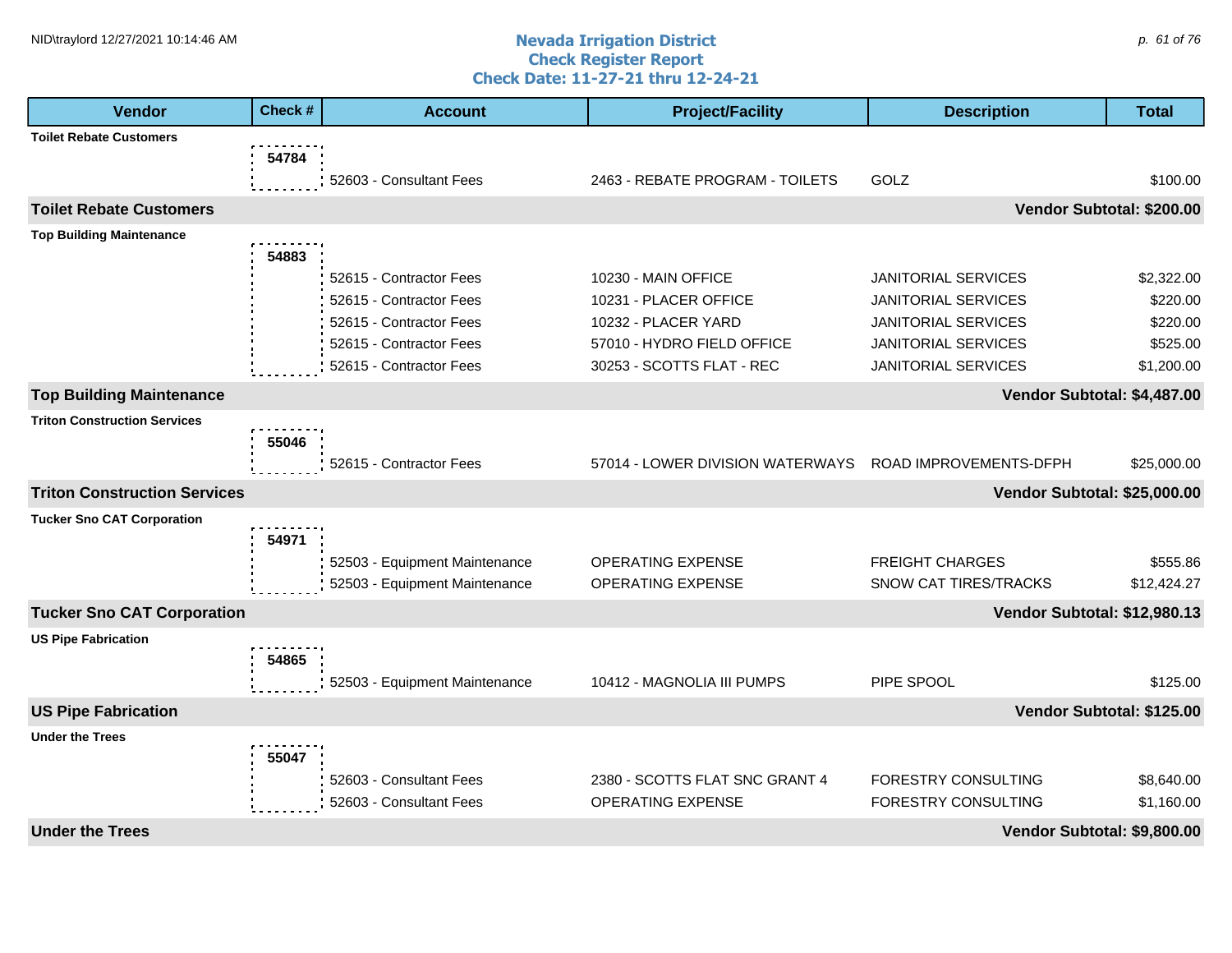#### **Nevada Irrigation District Check Register Report Check Date: 11-27-21 thru 12-24-21** NID\traylord 12/27/2021 10:14:46 AM  $\rho$  62 of 76

| <b>Vendor</b>                | Check # | <b>Account</b>          | <b>Project/Facility</b>        | <b>Description</b>              | <b>Total</b>             |
|------------------------------|---------|-------------------------|--------------------------------|---------------------------------|--------------------------|
| <b>United Parcel Service</b> |         |                         |                                |                                 |                          |
|                              | 54804   |                         |                                |                                 |                          |
|                              |         | 52710 - Supplies        | <b>OPERATING EXPENSE</b>       | MAILING TO CA DAM SAFETY        | \$11.60                  |
|                              |         | 52710 - Supplies        | <b>OPERATING EXPENSE</b>       | MAILING FROM CA DAM SAFETY      | \$15.94                  |
|                              |         | 52710 - Supplies        | OPERATING EXPENSE              | ADDRESS CORRECTIONS             | \$25.22                  |
|                              | 54972   |                         |                                |                                 |                          |
|                              |         | 52710 - Supplies        | <b>OPERATING EXPENSE</b>       | MAILING TO CA DSOD              | \$11.40                  |
| <b>United Parcel Service</b> |         |                         |                                |                                 | Vendor Subtotal: \$64.16 |
| <b>Univar Solutions USA</b>  |         |                         |                                |                                 |                          |
|                              | 55019   |                         |                                |                                 |                          |
|                              |         | 52501 - Chemicals       | 10303 - E GEORGE TRMT PLANT    | SODIUM HYDROXIDE                | \$3,129.84               |
| <b>Univar Solutions USA</b>  |         |                         |                                | Vendor Subtotal: \$3,129.84     |                          |
| USGS National Center         |         |                         |                                |                                 |                          |
|                              | 54738   |                         |                                |                                 |                          |
|                              |         | 52608 - Fed/St/Co Fees  | 57101 - JACKSON MEADOWS        | <b>JM STREAMGAGE 2021</b>       | \$932.50                 |
|                              |         |                         | <b>RESERVOIR</b>               |                                 |                          |
|                              |         | 14030 - Prepaid - Other | <b>OPERATING EXPENSE</b>       | <b>JM STREAMGAGE 2022</b>       | \$2,797.50               |
|                              |         | 14030 - Prepaid - Other | OPERATING EXPENSE              | <b>CP FLUME STREAMGAGE 2022</b> | \$3,787.50               |
|                              |         | 52608 - Fed/St/Co Fees  | 57106 - FRENCH LAKE            | FR LAKE STREAMGAGE 2021         | \$1,162.50               |
|                              |         | 14030 - Prepaid - Other | OPERATING EXPENSE              | FR LAKE STREAMGAGE 2022         | \$3,487.50               |
|                              |         | 52608 - Fed/St/Co Fees  | 57107 - FAUCHERIE LAKE         | FAC LAKE STREAMGAGE 2021        | \$1,162.50               |
|                              |         | 14030 - Prepaid - Other | <b>OPERATING EXPENSE</b>       | FAC LAKE STREAMGAGE 2022        | \$3,487.50               |
|                              |         | 52608 - Fed/St/Co Fees  | 57108 - SAWMILL LAKE           | SML LAKE STREAMGAGE 2021        | \$1,162.50               |
|                              |         | 14030 - Prepaid - Other | <b>OPERATING EXPENSE</b>       | SML LAKE STREAMGAGE 2022        | \$3,487.50               |
|                              |         | 52608 - Fed/St/Co Fees  | 57105 - JACKSON LAKE           | JA LAKE STREAMGAGE 2021         | \$1,162.50               |
|                              |         | 14030 - Prepaid - Other | OPERATING EXPENSE              | JA LAKE STREAMGAGE 2022         | \$3,487.50               |
|                              |         | 52608 - Fed/St/Co Fees  | 57109 - BOWMAN LAKE            | BW LAKE STREAMGAGE 2021         | \$2,055.00               |
|                              |         | 14030 - Prepaid - Other | <b>OPERATING EXPENSE</b>       | <b>BW LAKE STREAMGAGE 2022</b>  | \$6,165.00               |
|                              |         | 52608 - Fed/St/Co Fees  | 57401 - ROLLINS RESERVOIR      | RLS LAKE STREAMGAGE 2021        | \$1,697.50               |
|                              |         | 14030 - Prepaid - Other | <b>OPERATING EXPENSE</b>       | RLS LAKE STREAMGAGE 2022        | \$5,092.50               |
|                              |         | 52608 - Fed/St/Co Fees  | 57400 - ROLLINS POWERHOUSE     | RPH STREAMGAGE 2021             | \$135.00                 |
|                              |         | 14030 - Prepaid - Other | OPERATING EXPENSE              | RPH STREAMGAGE 2022             | \$405.00                 |
|                              |         | 52608 - Fed/St/Co Fees  | 57202 - BOWMAN-SPAULDING CANAL | <b>B/S CNL STREAMGAGE 2021</b>  | \$2,525.00               |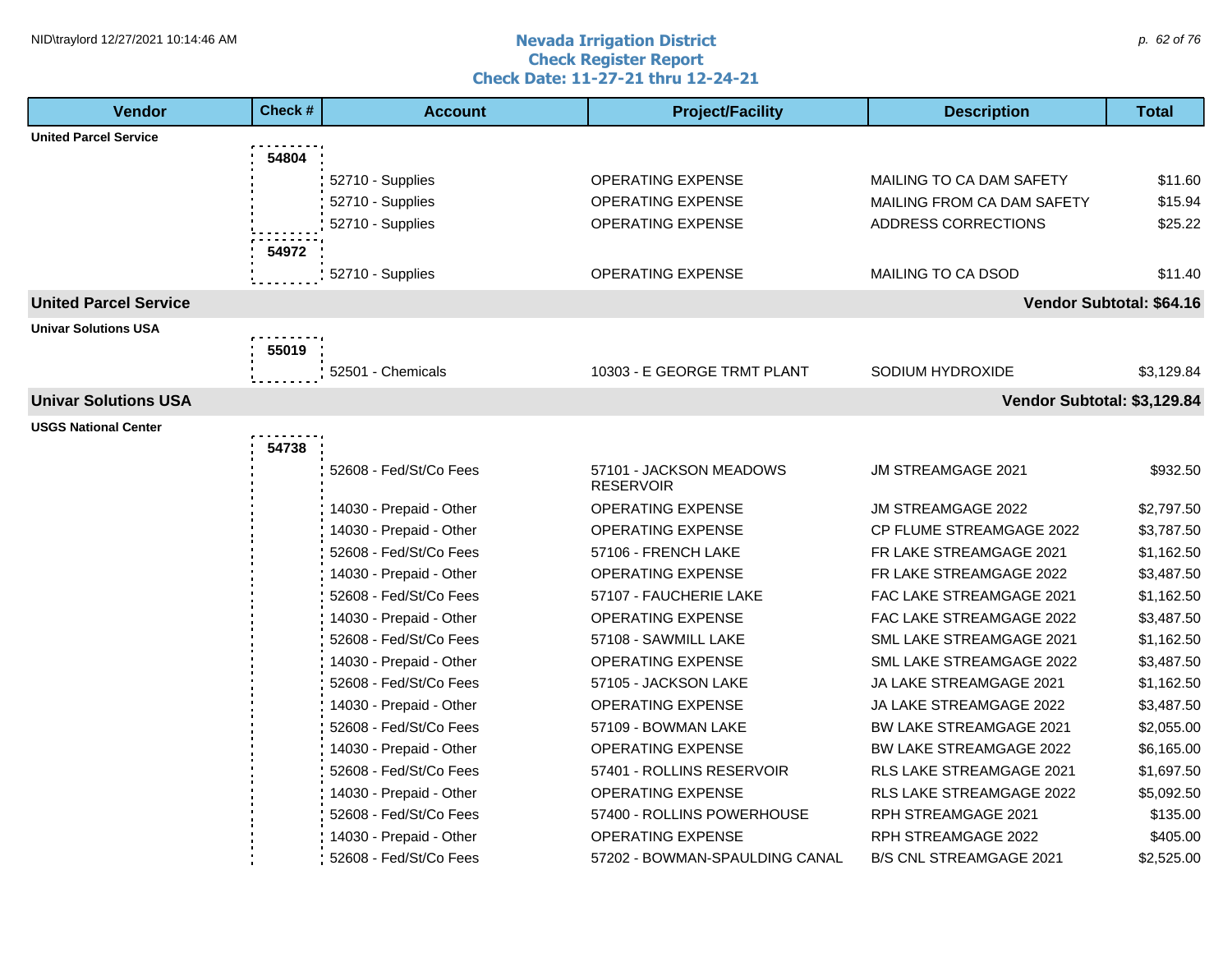#### **Nevada Irrigation District Check Register Report Check Date: 11-27-21 thru 12-24-21** NID\traylord 12/27/2021 10:14:46 AM  $\rho$  63 of 76

| <b>Vendor</b>                             | Check #   | <b>Account</b>                                                         | <b>Project/Facility</b>                  | <b>Description</b>                                 | <b>Total</b> |
|-------------------------------------------|-----------|------------------------------------------------------------------------|------------------------------------------|----------------------------------------------------|--------------|
| <b>USGS National Center</b>               |           |                                                                        |                                          |                                                    |              |
|                                           | 54738     |                                                                        |                                          |                                                    |              |
|                                           |           | 14030 - Prepaid - Other                                                | <b>OPERATING EXPENSE</b>                 | <b>B/S CNL STREAMGAGE 2022</b>                     | \$7,575.00   |
|                                           |           | 52608 - Fed/St/Co Fees                                                 | 57103 - MILTON-BOWMAN CONDUIT            | M/B TNL STREAMGAGE 2021                            | \$1,122.50   |
|                                           |           | 14030 - Prepaid - Other                                                | OPERATING EXPENSE                        | M/B CNL STREAMGAGE 2022                            | \$3,367.50   |
|                                           |           | 52608 - Fed/St/Co Fees                                                 | 57102 - MILTON RESERVOIR                 | <b>MYB MLT STREAMGAGE 2021</b>                     | \$1,122.50   |
|                                           |           | 14030 - Prepaid - Other                                                | <b>OPERATING EXPENSE</b>                 | MYB MLT STREAMGAGE 2022                            | \$3,367.50   |
|                                           |           | 52608 - Fed/St/Co Fees                                                 | 57301 - DUTCH FLAT #2 AFTERBAY           | <b>BRB DF STREAMGAGE 2021</b>                      | \$1,122.50   |
|                                           |           | 14030 - Prepaid - Other                                                | <b>OPERATING EXPENSE</b>                 | <b>BRB DF STREAMGAGE 2022</b>                      | \$3,367.50   |
|                                           |           | 52608 - Fed/St/Co Fees                                                 | 57210 - DUTCH FLAT #2 FLUME              | DF FLUME STREAMGAGE 2021                           | \$1,262.50   |
|                                           |           | 14030 - Prepaid - Other                                                | <b>OPERATING EXPENSE</b>                 | DF FLUME STREAMGAGE 2022                           | \$3,787.50   |
|                                           |           | 52608 - Fed/St/Co Fees                                                 | 57302 - CHICAGO PARK FLUME               | CP FLUME STREAMGAGE 2021                           | \$1,262.50   |
| <b>USGS National Center</b>               |           |                                                                        |                                          | Vendor Subtotal: \$71,550.00                       |              |
| <b>VALIC</b>                              |           |                                                                        |                                          |                                                    |              |
|                                           | 20210466  |                                                                        |                                          |                                                    |              |
|                                           |           | 24464 - Deferred Comp Withholding                                      | <b>WITHHOLDING</b>                       | <b>VALIC 457 PR-A24</b>                            | \$4,781.86   |
|                                           |           | 24465 - Deferred Comp Withholding                                      | <b>WITHHOLDING</b>                       | <b>VALIC 457 PR-A24</b>                            | \$40.00      |
|                                           | 20210467  |                                                                        |                                          |                                                    |              |
|                                           |           | 24465 - Deferred Comp Withholding                                      | <b>WITHHOLDING</b>                       | VALIC ROTH 457 PR-A24                              | \$350.48     |
|                                           |           | 24464 - Deferred Comp Withholding                                      | <b>WITHHOLDING</b>                       | VALIC ROTH 457 PR-A24                              | \$1,842.28   |
|                                           |           |                                                                        |                                          |                                                    |              |
|                                           | :20210479 |                                                                        |                                          |                                                    |              |
|                                           |           | 24464 - Deferred Comp Withholding<br>24465 - Deferred Comp Withholding | <b>WITHHOLDING</b><br><b>WITHHOLDING</b> | <b>VALIC 457 PR-A25</b><br><b>VALIC 457 PR-A25</b> | \$5,082.41   |
|                                           |           |                                                                        |                                          |                                                    | \$40.00      |
|                                           | 20210480  |                                                                        |                                          |                                                    |              |
|                                           |           | 24465 - Deferred Comp Withholding                                      | <b>WITHHOLDING</b>                       | VALIC ROTH 457 PR-A25                              | \$350.48     |
|                                           |           | 24464 - Deferred Comp Withholding                                      | <b>WITHHOLDING</b>                       | VALIC ROTH 457 PR-A25                              | \$1,842.28   |
| <b>VALIC</b>                              |           |                                                                        |                                          | Vendor Subtotal: \$14,329.79                       |              |
| <b>Valley Truck &amp; Tractor Company</b> |           |                                                                        |                                          |                                                    |              |
|                                           | 55001     |                                                                        |                                          |                                                    |              |
|                                           |           | 52503 - Equipment Maintenance                                          | 2449 - FLEET MAINTENANCE - WATER         | ROLLER/WASHER/SNAP RING                            | \$83.82      |
|                                           |           | 52503 - Equipment Maintenance                                          | 2449 - FLEET MAINTENANCE - WATER         | SENSOR/HEAT SHIELD/EXHAUST                         | \$511.65     |
| <b>Valley Truck &amp; Tractor Company</b> |           |                                                                        |                                          | Vendor Subtotal: \$595.47                          |              |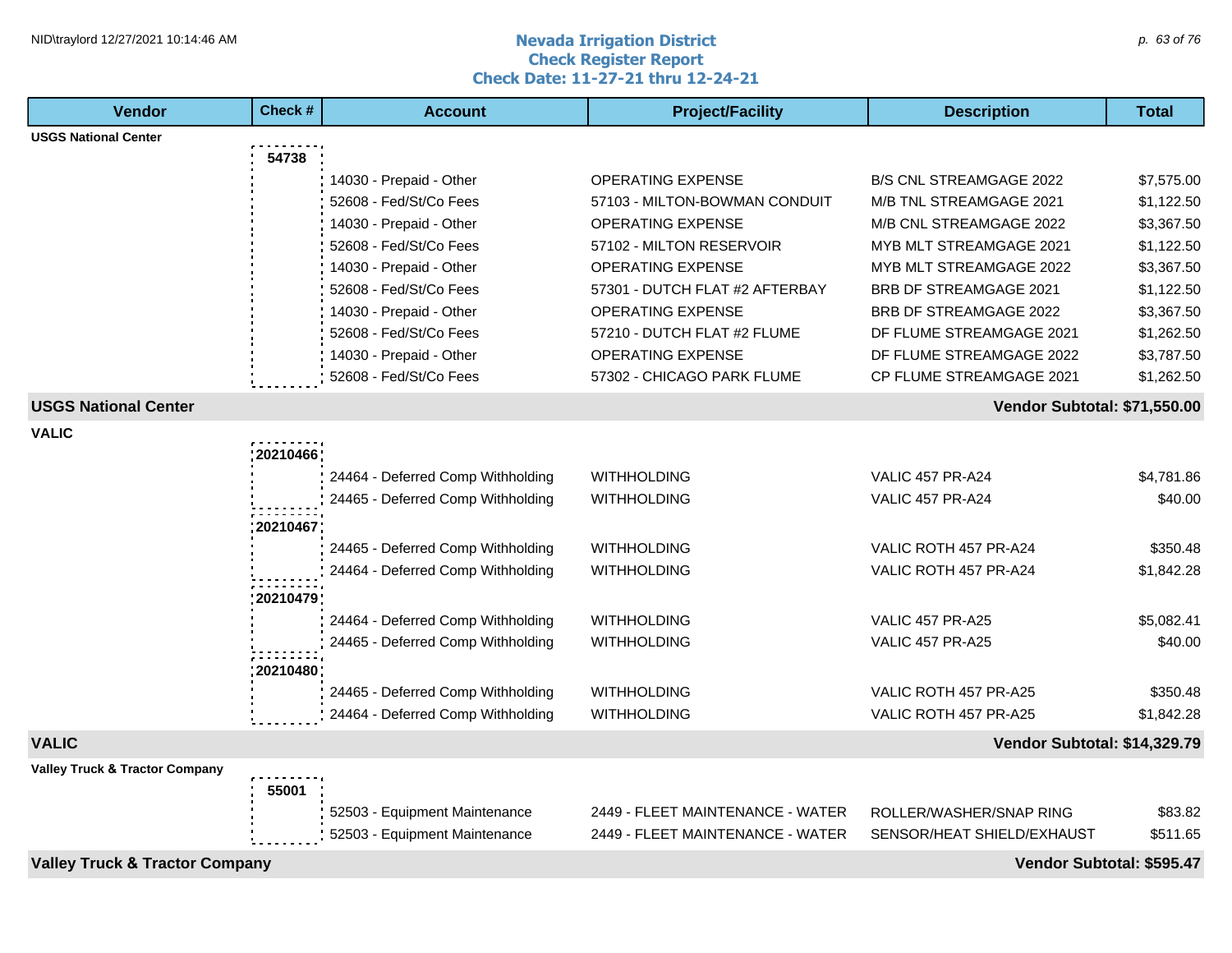#### **Nevada Irrigation District Check Register Report Check Date: 11-27-21 thru 12-24-21** NID\traylord 12/27/2021 10:14:46 AM  $\rho$  64 of 76

| <b>Vendor</b>                       | Check #     | <b>Account</b>                    | <b>Project/Facility</b>                                   | <b>Description</b>           | <b>Total</b> |
|-------------------------------------|-------------|-----------------------------------|-----------------------------------------------------------|------------------------------|--------------|
| Van Ness Feldman                    |             |                                   |                                                           |                              |              |
|                                     | 55048       |                                   |                                                           |                              |              |
|                                     |             | 52604 - Legal Fees                | 8144 - FERC RELICENSING                                   | NOV-21 LEGAL CONSULT         | \$34,368.00  |
| Van Ness Feldman                    |             |                                   |                                                           | Vendor Subtotal: \$34,368.00 |              |
| <b>Vantagepoint Transfer Agents</b> |             |                                   |                                                           |                              |              |
|                                     | : 20210481: |                                   |                                                           |                              |              |
|                                     |             | 24464 - Deferred Comp Withholding | <b>WITHHOLDING</b>                                        | <b>ICMA 457 PR-A24</b>       | \$5,263.96   |
|                                     |             | 24465 - Deferred Comp Withholding | WITHHOLDING                                               | <b>ICMA 457 PR-A24</b>       | \$620.00     |
|                                     |             | 24465 - Deferred Comp Withholding | <b>WITHHOLDING</b>                                        | <b>ICMA 457 PR-A24</b>       | \$1,700.00   |
|                                     | 20210488    |                                   |                                                           |                              |              |
|                                     |             | 24464 - Deferred Comp Withholding | <b>WITHHOLDING</b>                                        | <b>ICMA 457 PR-A25</b>       | \$6,681.46   |
|                                     |             | 24465 - Deferred Comp Withholding | <b>WITHHOLDING</b>                                        | <b>ICMA 457 PR-A25</b>       | \$620.00     |
|                                     |             | 24465 - Deferred Comp Withholding | <b>WITHHOLDING</b>                                        | <b>ICMA 457 PR-A25</b>       | \$1,700.00   |
| <b>Vantagepoint Transfer Agents</b> |             |                                   |                                                           | Vendor Subtotal: \$16,585.42 |              |
| <b>Verizon Wireless</b>             |             |                                   |                                                           |                              |              |
|                                     | 54693       |                                   |                                                           |                              |              |
|                                     |             | 52713 - Utilities                 | 57700 - COMBIE SOUTH POWERHOUSE 09/24/21-10/23/21 SERVICE |                              | \$39.02      |
|                                     | 54805       |                                   |                                                           |                              |              |
|                                     |             | 52713 - Utilities                 | 10230 - MAIN OFFICE                                       | 09/02/21-10/01/21 SERVICE    | \$78.68      |
|                                     |             | 52713 - Utilities                 | 10230 - MAIN OFFICE                                       | 09/02/21-10/01/21 SERVICE    | \$155.26     |
|                                     |             | 52713 - Utilities                 | 2462 - COVID-19                                           | 09/02/21-10/01/21 SERVICE    | \$266.49     |
|                                     |             | 52713 - Utilities                 | 10230 - MAIN OFFICE                                       | 09/02/21-10/01/21 SERVICE    | \$137.06     |
|                                     |             | 52713 - Utilities                 | 2462 - COVID-19                                           | 09/02/21-10/01/21 SERVICE    | \$76.14      |
|                                     |             | 52713 - Utilities                 | 2462 - COVID-19                                           | 09/02/21-10/01/21 SERVICE    | \$78.68      |
|                                     |             | 52713 - Utilities                 | 10230 - MAIN OFFICE                                       | 09/02/21-10/01/21 SERVICE    | \$38.73      |
|                                     |             | 52713 - Utilities                 | 2462 - COVID-19                                           | 09/02/21-10/01/21 SERVICE    | \$76.14      |
|                                     |             | 52713 - Utilities                 | 2462 - COVID-19                                           | 09/02/21-10/01/21 SERVICE    | \$78.68      |
|                                     |             | 52713 - Utilities                 | 10230 - MAIN OFFICE                                       | 09/02/21-10/01/21 SERVICE    | \$93.59      |
|                                     |             | 52713 - Utilities                 | 2462 - COVID-19                                           | 09/02/21-10/01/21 SERVICE    | \$91.42      |
|                                     |             | 52713 - Utilities                 | 10230 - MAIN OFFICE                                       | 09/02/21-10/01/21 SERVICE    | \$53.47      |
|                                     |             | 52713 - Utilities                 | 2462 - COVID-19                                           | 09/02/21-10/01/21 SERVICE    | \$342.63     |
|                                     |             | 52713 - Utilities                 | 10230 - MAIN OFFICE                                       | 09/02/21-10/01/21 SERVICE    | \$63.78      |
|                                     |             | 52713 - Utilities                 | 2462 - COVID-19                                           | 09/02/21-10/01/21 SERVICE    | \$38.11      |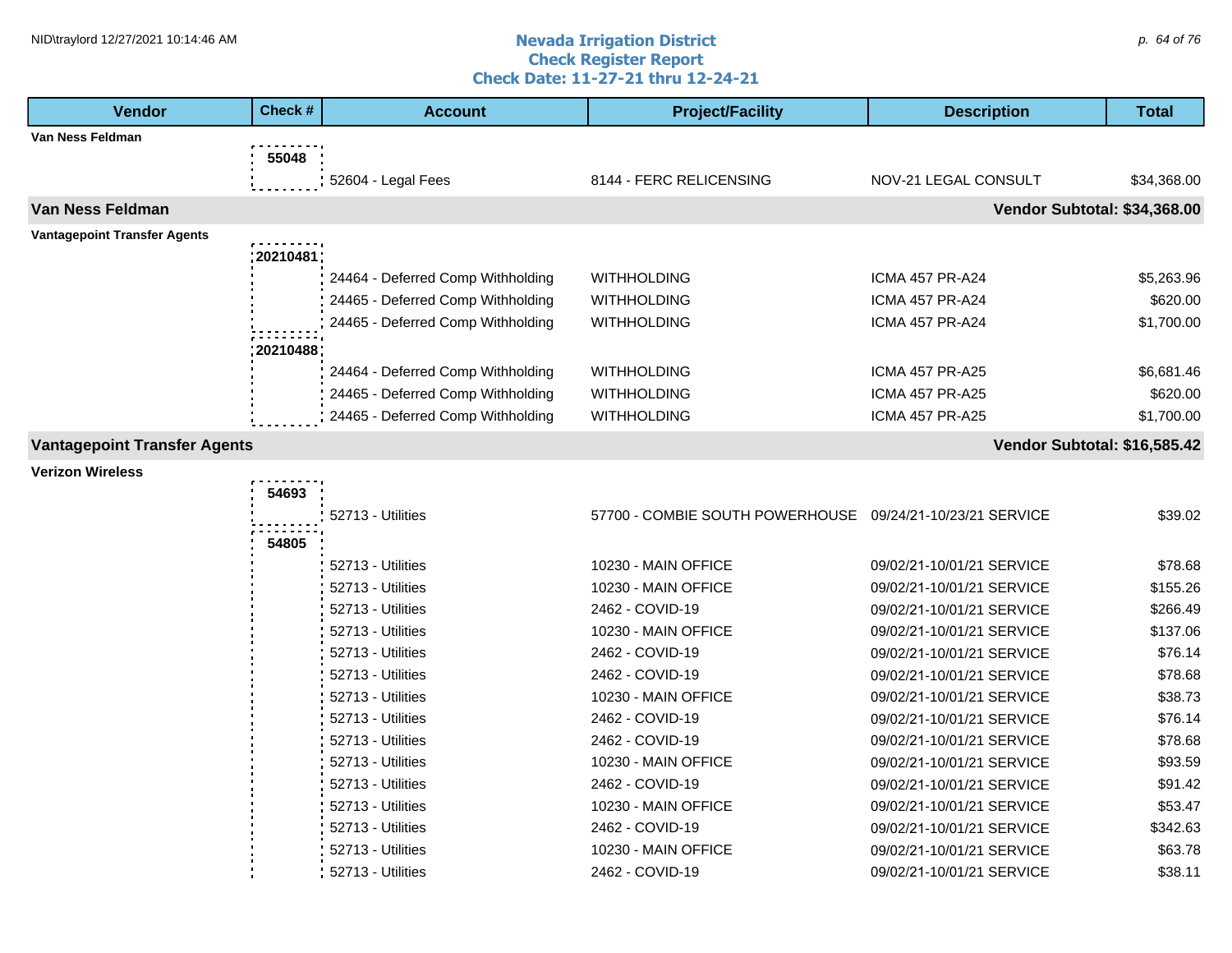#### **Nevada Irrigation District Check Register Report Check Date: 11-27-21 thru 12-24-21** NID\traylord 12/27/2021 10:14:46 AM  $\rho$  65 of 76

| <b>Vendor</b>           | Check# | <b>Account</b>    | <b>Project/Facility</b>                                   | <b>Description</b>          | <b>Total</b> |
|-------------------------|--------|-------------------|-----------------------------------------------------------|-----------------------------|--------------|
| <b>Verizon Wireless</b> |        |                   |                                                           |                             |              |
|                         | 54805  |                   |                                                           |                             |              |
|                         |        | 52713 - Utilities | 10230 - MAIN OFFICE                                       | 09/02/21-10/01/21 SERVICE   | \$207.28     |
|                         |        | 52713 - Utilities | 2462 - COVID-19                                           | 09/02/21-10/01/21 SERVICE   | \$152.28     |
|                         |        | 52713 - Utilities | 10230 - MAIN OFFICE                                       | 09/02/21-10/01/21 SERVICE   | \$925.33     |
|                         |        | 52713 - Utilities | 2462 - COVID-19                                           | 09/02/21-10/01/21 SERVICE   | \$228.42     |
|                         |        | 52713 - Utilities | 10230 - MAIN OFFICE                                       | 09/02/21-10/01/21 SERVICE   | \$352.52     |
|                         |        | 52713 - Utilities | 2462 - COVID-19                                           | 09/02/21-10/01/21 SERVICE   | \$76.14      |
|                         |        | 52713 - Utilities | 10230 - MAIN OFFICE                                       | 09/02/21-10/01/21 SERVICE   | \$1.74       |
|                         |        | 52713 - Utilities | 10230 - MAIN OFFICE                                       | 09/02/21-10/01/21 SERVICE   | \$23.38      |
|                         |        | 52713 - Utilities | 30253 - SCOTTS FLAT - REC                                 | 09/02/21-10/01/21 SERVICE   | \$98.77      |
|                         |        | 52713 - Utilities | 57010 - HYDRO FIELD OFFICE                                | 09/02/21-10/01/21 SERVICE   | \$518.17     |
|                         |        | 52710 - Supplies  | OPERATING EXPENSE                                         | 09/02/21-10/01/21 SERVICE   | \$152.28     |
|                         | 54907  |                   |                                                           |                             |              |
|                         |        | 52713 - Utilities | 10230 - MAIN OFFICE                                       | 10/24/21-11/23/21 SERVICE   | \$1,850.12   |
|                         | 54908  |                   |                                                           |                             |              |
|                         |        | 52713 - Utilities | 10230 - MAIN OFFICE                                       | <b>CREDIT ADJUSTMENT</b>    | (\$0.56)     |
|                         |        | 52713 - Utilities | 10230 - MAIN OFFICE                                       | 10/02/21-11/01/21 SERVICE   | \$272.69     |
|                         | 54973  |                   |                                                           |                             |              |
|                         |        | 52713 - Utilities | 57700 - COMBIE SOUTH POWERHOUSE 10/24/21-11/23/21 SERVICE |                             | \$39.02      |
|                         |        |                   |                                                           |                             |              |
| <b>Verizon Wireless</b> |        |                   |                                                           | Vendor Subtotal: \$6,605.46 |              |
| <b>Vulcan Materials</b> | 54831  |                   |                                                           |                             |              |
|                         |        | 52504 - Materials | 10318 - NORTH AUBURN SYSTEM                               | ST 1/2/AGG & ASPHALT        | \$561.63     |
|                         |        | 52504 - Materials | 10318 - NORTH AUBURN SYSTEM                               | ST 1/2/AGG & ASPHALT        | \$689.87     |
|                         |        | 52504 - Materials | 10318 - NORTH AUBURN SYSTEM                               | ST 1/2/AGG & ASPHALT        | \$789.92     |
|                         |        |                   |                                                           |                             |              |
|                         | 54928  |                   |                                                           |                             |              |
|                         |        | 52504 - Materials | 10317 - LAKE OF THE PINES SYSTEM                          | ST 1/2/AGG & ASPHALT        | \$944.87     |
|                         | 55002  |                   |                                                           |                             |              |
|                         |        | 52504 - Materials | 10318 - NORTH AUBURN SYSTEM                               | ST 1/2/AGG & ASPHALT        | \$320.10     |
|                         |        | 52504 - Materials | 10318 - NORTH AUBURN SYSTEM                               | ST 1/2/AGG & ASPHALT        | \$710.78     |
|                         |        | 52504 - Materials | 10318 - NORTH AUBURN SYSTEM                               | ST 3/8/AGG & ASPHALT        | \$727.69     |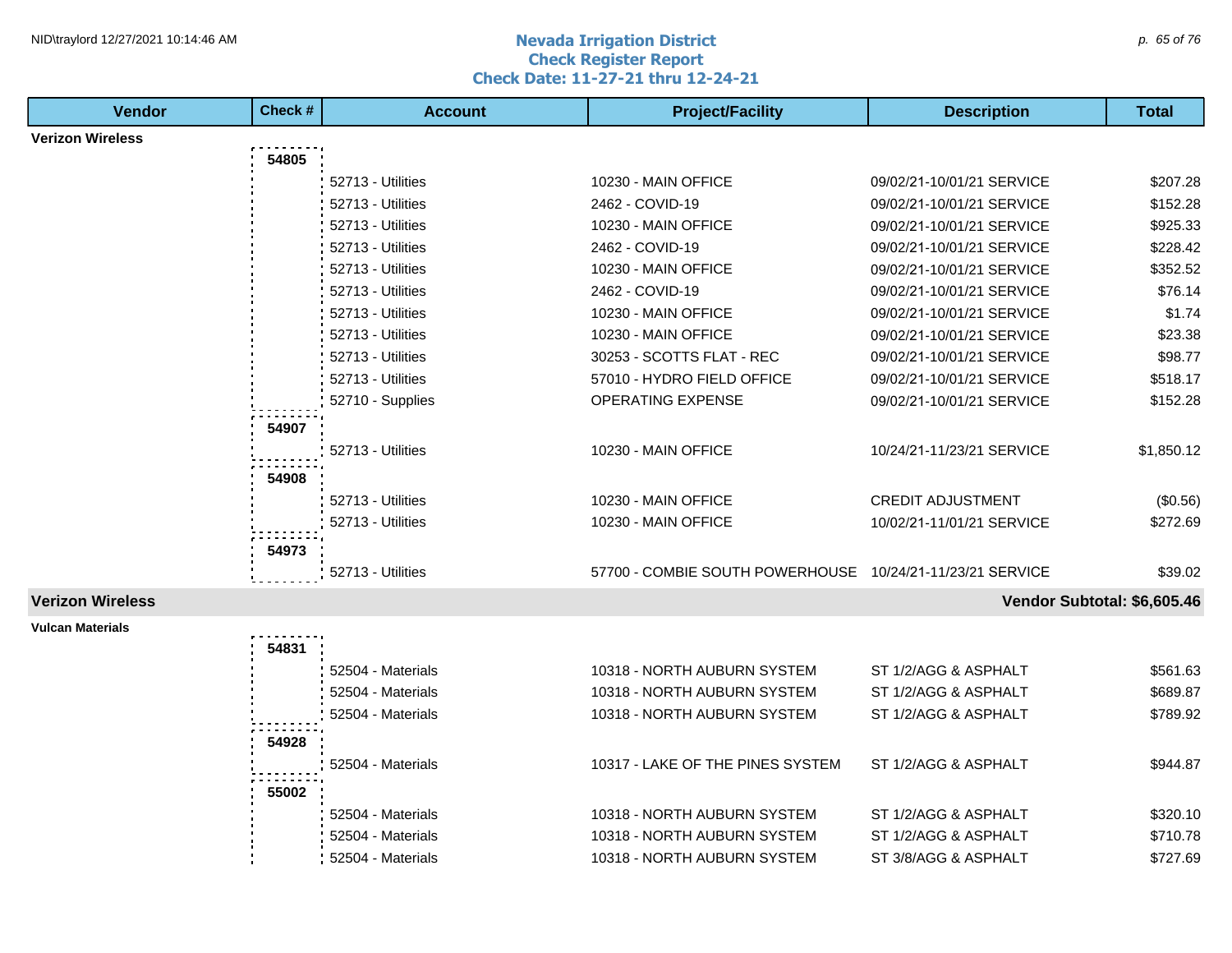#### **Nevada Irrigation District Check Register Report Check Date: 11-27-21 thru 12-24-21** NID\traylord 12/27/2021 10:14:46 AM  $\rho$  66 of 76

| <b>Vendor</b>           | Check #  | <b>Account</b>             | <b>Project/Facility</b>          | <b>Description</b>          | <b>Total</b> |
|-------------------------|----------|----------------------------|----------------------------------|-----------------------------|--------------|
| <b>Vulcan Materials</b> |          |                            |                                  |                             |              |
|                         | 55002    |                            |                                  |                             |              |
|                         |          | 52504 - Materials          | 10318 - NORTH AUBURN SYSTEM      | ST 1/2/AGG & ASPHALT        | \$789.05     |
|                         |          | 52504 - Materials          | 10318 - NORTH AUBURN SYSTEM      | ST 1/2/AGG & ASPHALT        | \$879.61     |
|                         |          | 52504 - Materials          | 10318 - NORTH AUBURN SYSTEM      | ST 1/2/AGG & ASPHALT        | \$1,055.50   |
| <b>Vulcan Materials</b> |          |                            |                                  | Vendor Subtotal: \$7,469.02 |              |
| Wageworks               |          |                            |                                  |                             |              |
|                         | 20210468 |                            |                                  |                             |              |
|                         |          | 51312 - Health Insurance   | <b>OPERATING EXPENSE</b>         | OCT-21 HRA ADMIN FEE        | \$25.40      |
|                         |          | 51312 - Health Insurance   | <b>OPERATING EXPENSE</b>         | OCT-21 HRA ADMIN FEE        | \$42.11      |
|                         |          | 51312 - Health Insurance   | <b>OPERATING EXPENSE</b>         | OCT-21 HRA ADMIN FEE        | \$10.16      |
|                         |          | 51312 - Health Insurance   | OPERATING EXPENSE                | OCT-21 HRA ADMIN FEE        | \$15.24      |
|                         |          | 51312 - Health Insurance   | OPERATING EXPENSE                | OCT-21 HRA ADMIN FEE        | \$23.04      |
|                         |          | 51312 - Health Insurance   | <b>OPERATING EXPENSE</b>         | OCT-21 HRA ADMIN FEE        | \$10.16      |
|                         |          | 51312 - Health Insurance   | <b>OPERATING EXPENSE</b>         | OCT-21 HRA ADMIN FEE        | \$5.08       |
|                         |          | 51312 - Health Insurance   | <b>OPERATING EXPENSE</b>         | OCT-21 HRA ADMIN FEE        | \$10.16      |
|                         |          | 51312 - Health Insurance   | <b>OPERATING EXPENSE</b>         | OCT-21 HRA ADMIN FEE        | \$81.28      |
|                         |          | 51312 - Health Insurance   | OPERATING EXPENSE                | OCT-21 HRA ADMIN FEE        | \$231.32     |
|                         |          | 51312 - Health Insurance   | <b>OPERATING EXPENSE</b>         | OCT-21 HRA ADMIN FEE        | \$320.04     |
|                         |          | 51312 - Health Insurance   | <b>OPERATING EXPENSE</b>         | OCT-21 HRA ADMIN FEE        | \$30.48      |
|                         |          | 51312 - Health Insurance   | <b>OPERATING EXPENSE</b>         | OCT-21 HRA ADMIN FEE        | \$24.22      |
|                         |          | 51312 - Health Insurance   | OPERATING EXPENSE                | OCT-21 HRA ADMIN FEE        | \$20.32      |
|                         |          | 51312 - Health Insurance   | <b>OPERATING EXPENSE</b>         | OCT-21 HRA ADMIN FEE        | \$35.94      |
|                         |          | 51312 - Health Insurance   | 30254 - UPPER DIVISION - REC     | OCT-21 HRA ADMIN FEE        | \$10.16      |
|                         |          | 51312 - Health Insurance   | 57100 - BOWMAN POWERHOUSE        | OCT-21 HRA ADMIN FEE        | \$7.66       |
|                         |          | 51312 - Health Insurance   | 57200 - DUTCH FLAT POWERHOUSE    | OCT-21 HRA ADMIN FEE        | \$13.91      |
|                         |          | 51312 - Health Insurance   | 57300 - CHICAGO PARK POWERHOUSE  | OCT-21 HRA ADMIN FEE        | \$7.66       |
|                         |          | 51312 - Health Insurance   | 57400 - ROLLINS POWERHOUSE       | OCT-21 HRA ADMIN FEE        | \$1.41       |
|                         |          | 51312 - Health Insurance   | 57700 - COMBIE SOUTH POWERHOUSE  | OCT-21 HRA ADMIN FEE        | \$0.31       |
|                         |          | 51312 - Health Insurance   | 57900 - SCOTTS FLAT POWERHOUSE   | OCT-21 HRA ADMIN FEE        | \$0.10       |
|                         |          | 51312 - Health Insurance   | 57111 - BOWMAN TRANSMISSION LINE | OCT-21 HRA ADMIN FEE        | \$0.66       |
|                         |          | 51312 - Health Insurance   | 57100 - BOWMAN POWERHOUSE        | OCT-21 HRA ADMIN FEE        | \$13.50      |
|                         |          | 51312 - Health Insurance   | 57200 - DUTCH FLAT POWERHOUSE    | OCT-21 HRA ADMIN FEE        | \$24.51      |
|                         |          | : 51312 - Health Insurance | 57300 - CHICAGO PARK POWERHOUSE  | OCT-21 HRA ADMIN FEE        | \$13.50      |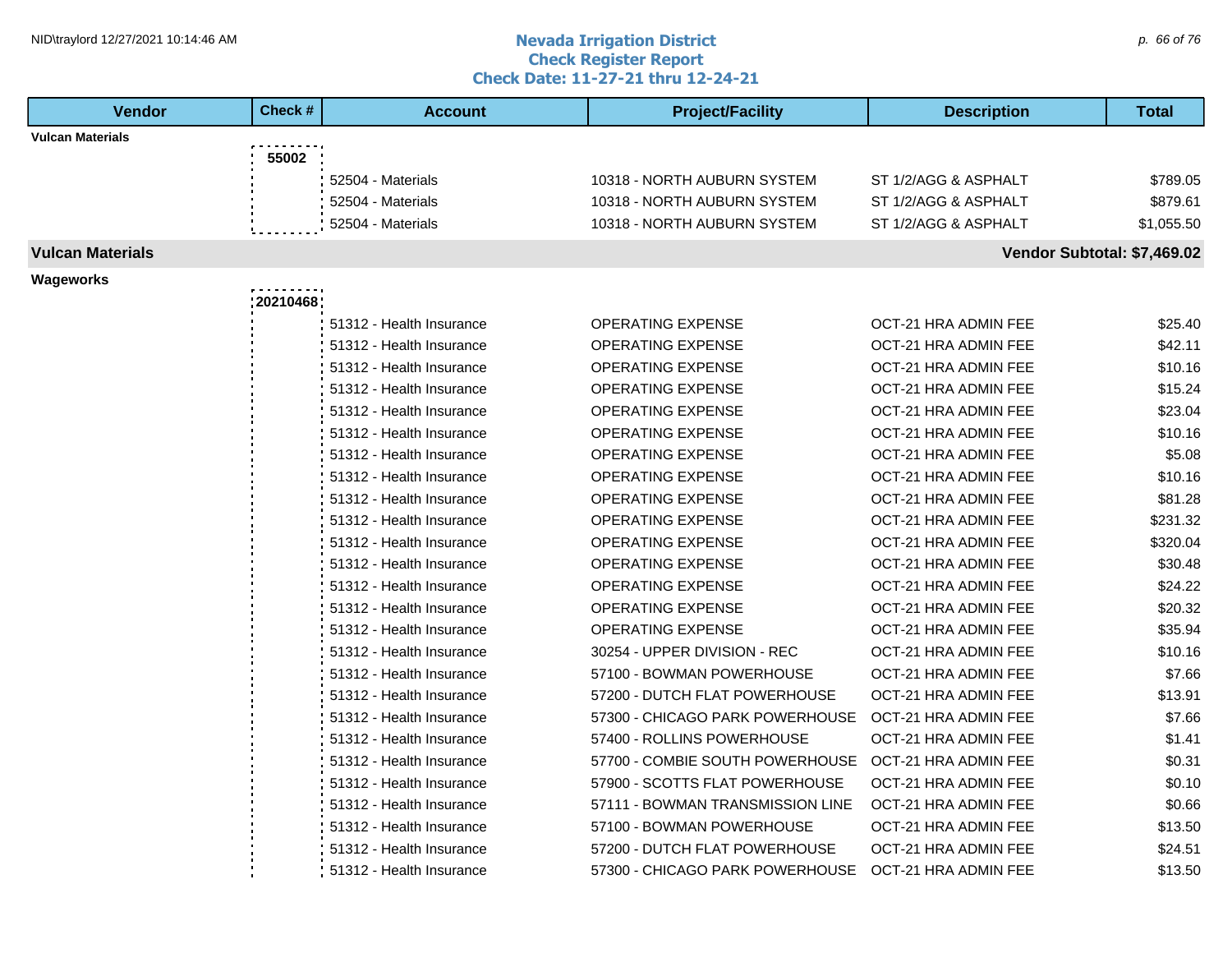#### **Nevada Irrigation District Check Register Report Check Date: 11-27-21 thru 12-24-21** NID\traylord 12/27/2021 10:14:46 AM  $\rho$  67 of 76

| Vendor    | Check#   | <b>Account</b>                  | <b>Project/Facility</b>          | <b>Description</b>         | <b>Total</b> |
|-----------|----------|---------------------------------|----------------------------------|----------------------------|--------------|
| Wageworks |          |                                 |                                  |                            |              |
|           | 20210468 |                                 |                                  |                            |              |
|           |          | 51312 - Health Insurance        | 57400 - ROLLINS POWERHOUSE       | OCT-21 HRA ADMIN FEE       | \$2.48       |
|           |          | 51312 - Health Insurance        | 57700 - COMBIE SOUTH POWERHOUSE  | OCT-21 HRA ADMIN FEE       | \$0.55       |
|           |          | 51312 - Health Insurance        | 57900 - SCOTTS FLAT POWERHOUSE   | OCT-21 HRA ADMIN FEE       | \$0.18       |
|           |          | 51312 - Health Insurance        | 57111 - BOWMAN TRANSMISSION LINE | OCT-21 HRA ADMIN FEE       | \$1.16       |
|           |          | 51312 - Health Insurance        | 57100 - BOWMAN POWERHOUSE        | OCT-21 HRA ADMIN FEE       | \$14.73      |
|           |          | 51312 - Health Insurance        | 57200 - DUTCH FLAT POWERHOUSE    | OCT-21 HRA ADMIN FEE       | \$26.72      |
|           |          | 51312 - Health Insurance        | 57300 - CHICAGO PARK POWERHOUSE  | OCT-21 HRA ADMIN FEE       | \$14.73      |
|           |          | 51312 - Health Insurance        | 57400 - ROLLINS POWERHOUSE       | OCT-21 HRA ADMIN FEE       | \$2.70       |
|           |          | 51312 - Health Insurance        | 57700 - COMBIE SOUTH POWERHOUSE  | OCT-21 HRA ADMIN FEE       | \$0.61       |
|           |          | 51312 - Health Insurance        | 57900 - SCOTTS FLAT POWERHOUSE   | OCT-21 HRA ADMIN FEE       | \$0.20       |
|           |          | 51312 - Health Insurance        | 57111 - BOWMAN TRANSMISSION LINE | OCT-21 HRA ADMIN FEE       | \$1.27       |
|           |          | 51321 - Health Benefit-Retirees | <b>OPERATING EXPENSE</b>         | OCT-21 HRA ADMIN FEE       | \$763.25     |
|           |          | 51321 - Health Benefit-Retirees | <b>OPERATING EXPENSE</b>         | OCT-21 HRA ADMIN FEE       | \$10.24      |
|           |          | 51321 - Health Benefit-Retirees | 57100 - BOWMAN POWERHOUSE        | OCT-21 HRA ADMIN FEE       | \$24.75      |
|           |          | 51321 - Health Benefit-Retirees | 57200 - DUTCH FLAT POWERHOUSE    | OCT-21 HRA ADMIN FEE       | \$44.93      |
|           |          | 51321 - Health Benefit-Retirees | 57300 - CHICAGO PARK POWERHOUSE  | OCT-21 HRA ADMIN FEE       | \$24.75      |
|           |          | 51321 - Health Benefit-Retirees | 57400 - ROLLINS POWERHOUSE       | OCT-21 HRA ADMIN FEE       | \$4.54       |
|           |          | 51321 - Health Benefit-Retirees | 57700 - COMBIE SOUTH POWERHOUSE  | OCT-21 HRA ADMIN FEE       | \$1.02       |
|           |          | 51321 - Health Benefit-Retirees | 57900 - SCOTTS FLAT POWERHOUSE   | OCT-21 HRA ADMIN FEE       | \$0.33       |
|           |          | 51321 - Health Benefit-Retirees | 57111 - BOWMAN TRANSMISSION LINE | OCT-21 HRA ADMIN FEE       | \$2.13       |
|           |          | 51312 - Health Insurance        | <b>OPERATING EXPENSE</b>         | OCT-21 HRA ADMIN FEE       | \$40.64      |
|           |          | 51312 - Health Insurance        | <b>OPERATING EXPENSE</b>         | OCT-21 HRA ADMIN FEE       | \$35.56      |
|           | 20210469 |                                 |                                  |                            |              |
|           |          | 20055 - HRA Reimbursement       | OPERATING EXPENSE                | SPENDDOWN HRA DISB         | \$217.72     |
|           |          | 20055 - HRA Reimbursement       | <b>OPERATING EXPENSE</b>         | <b>RETIREE HRA DISB</b>    | \$38.05      |
|           |          | 24443 - Flex Healthcare Plan    | <b>WITHHOLDING</b>               | <b>HEALTHCARE FSA DISB</b> | \$143.57     |
|           |          | 20055 - HRA Reimbursement       | OPERATING EXPENSE                | <b>RETIREE HRA DISB</b>    | \$5,028.92   |
|           |          | 20055 - HRA Reimbursement       | <b>OPERATING EXPENSE</b>         | <b>ACTIVE RE HRA PYMT</b>  | (\$255.00)   |
|           |          | 20055 - HRA Reimbursement       | OPERATING EXPENSE                | <b>ACTIVE EE HRA DISB</b>  | \$5,466.52   |
|           |          | 20055 - HRA Reimbursement       | <b>OPERATING EXPENSE</b>         | <b>ACTIVE EE HRA DISB</b>  | \$772.18     |
|           | 20210470 |                                 |                                  |                            |              |
|           |          | 20055 - HRA Reimbursement       | OPERATING EXPENSE                | <b>RETIREE HRA DISB</b>    | \$49,956.55  |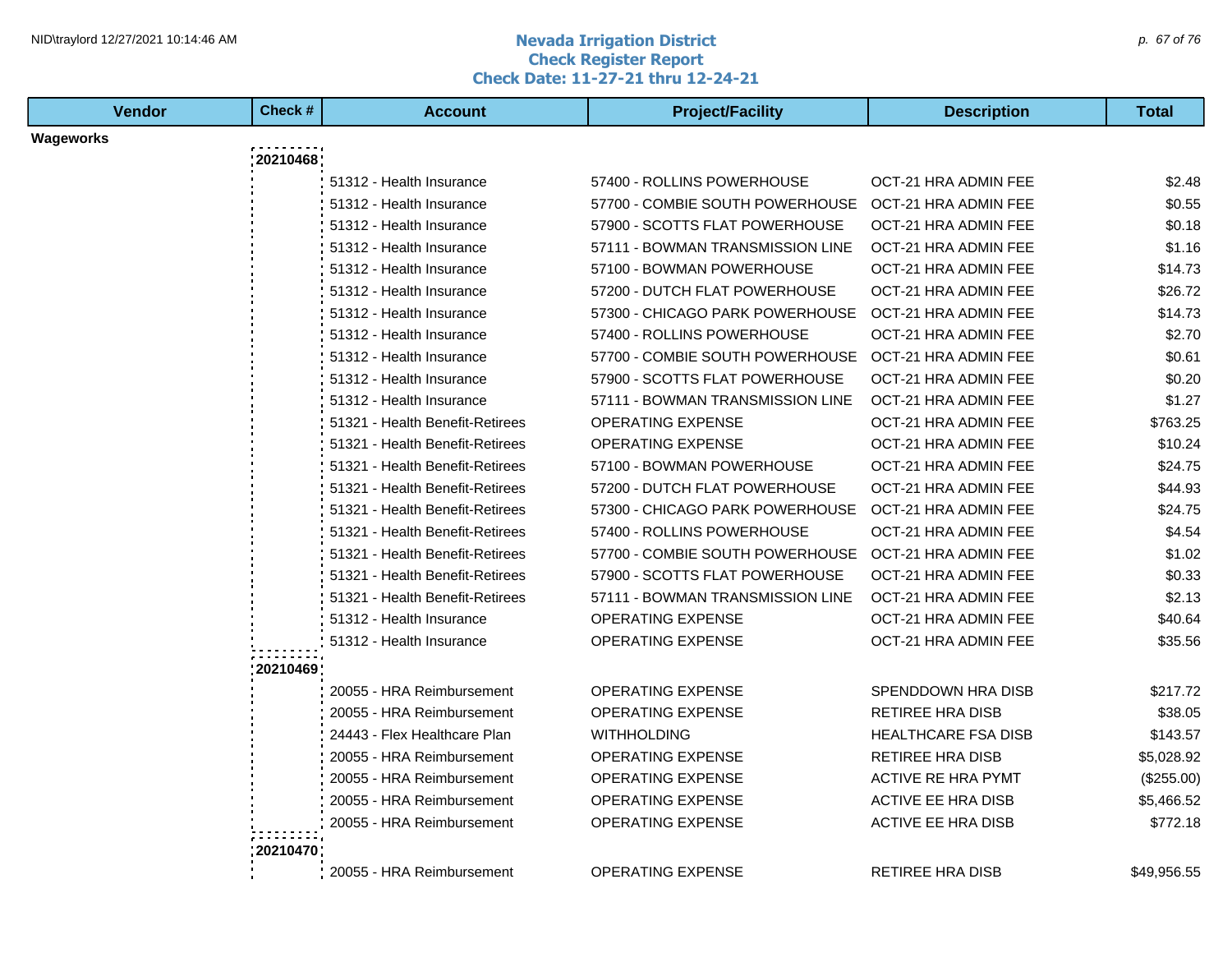#### **Nevada Irrigation District Check Register Report Check Date: 11-27-21 thru 12-24-21** NID\traylord 12/27/2021 10:14:46 AM  $\rho$  68 of 76

| <b>Vendor</b> | Check #      | <b>Account</b>               | <b>Project/Facility</b>  | <b>Description</b>         | <b>Total</b> |
|---------------|--------------|------------------------------|--------------------------|----------------------------|--------------|
| Wageworks     |              |                              |                          |                            |              |
|               | 20210470     |                              |                          |                            |              |
|               |              | 20055 - HRA Reimbursement    | OPERATING EXPENSE        | <b>RETIREE HRA DISB</b>    | \$8,342.73   |
|               |              | 20055 - HRA Reimbursement    | OPERATING EXPENSE        | <b>RETIREE HRA DISB</b>    | \$413.94     |
|               |              | 20055 - HRA Reimbursement    | <b>OPERATING EXPENSE</b> | <b>RETIREE HRA PYMT</b>    | (\$418.70)   |
|               |              | 20055 - HRA Reimbursement    | <b>OPERATING EXPENSE</b> | <b>ACTIVE HRA DISB</b>     | \$9,324.55   |
|               |              | 20055 - HRA Reimbursement    | OPERATING EXPENSE        | <b>ACTIVE HRA DISB</b>     | \$151.99     |
|               |              | 20055 - HRA Reimbursement    | <b>OPERATING EXPENSE</b> | <b>ACTIVE HRA DISB</b>     | \$1,529.08   |
|               |              | 24443 - Flex Healthcare Plan | <b>WITHHOLDING</b>       | <b>HEALTHCARE FSA DISB</b> | \$10.00      |
|               | : 20210471 ; |                              |                          |                            |              |
|               |              | 20055 - HRA Reimbursement    | <b>OPERATING EXPENSE</b> | <b>RETIREE HRA DISB</b>    | \$613.85     |
|               |              | 24443 - Flex Healthcare Plan | <b>WITHHOLDING</b>       | <b>HEALTHCARE FSA DISB</b> | \$190.00     |
|               |              | 20055 - HRA Reimbursement    | OPERATING EXPENSE        | SPENDDOWN HRA DISB         | \$262.00     |
|               |              | 20055 - HRA Reimbursement    | OPERATING EXPENSE        | <b>RETIREE HRA DISB</b>    | \$50.00      |
|               |              | 20055 - HRA Reimbursement    | OPERATING EXPENSE        | <b>ACTIVE EE HRA DISB</b>  | \$3,137.85   |
|               |              | 20055 - HRA Reimbursement    | OPERATING EXPENSE        | <b>ACTIVE EE HRA DISB</b>  | \$420.97     |
|               |              | 20055 - HRA Reimbursement    | OPERATING EXPENSE        | ACTIVE EE HRA DISB         | \$7,563.73   |
|               |              | 20055 - HRA Reimbursement    | OPERATING EXPENSE        | <b>ACTIVE RE HRA PYMT</b>  | (\$7.04)     |
|               | : 20210472;  |                              |                          |                            |              |
|               |              | 20055 - HRA Reimbursement    | OPERATING EXPENSE        | <b>ACTIVE EE HRA DISB</b>  | \$892.84     |
|               |              | 20055 - HRA Reimbursement    | <b>OPERATING EXPENSE</b> | <b>ACTIVE EE HRA DISB</b>  | \$8,250.62   |
|               |              | 20055 - HRA Reimbursement    | OPERATING EXPENSE        | ACTIVE EE HRA DISB         | \$1,844.16   |
|               |              | 20055 - HRA Reimbursement    | <b>OPERATING EXPENSE</b> | <b>ACTIVE RE HRA PYMT</b>  | (\$226.97)   |
|               |              | 24443 - Flex Healthcare Plan | <b>WITHHOLDING</b>       | <b>HEALTHCARE FSA DISB</b> | \$462.51     |
|               |              | 24443 - Flex Healthcare Plan | <b>WITHHOLDING</b>       | HEALTHCARE FSA DISB-2020   | \$13.71      |
|               |              | 20055 - HRA Reimbursement    | <b>OPERATING EXPENSE</b> | SPENDDOWN HRA DISB         | \$22.89      |
|               |              | 20055 - HRA Reimbursement    | OPERATING EXPENSE        | <b>RETIREE HRA DISB</b>    | \$466.65     |
|               |              | 20055 - HRA Reimbursement    | OPERATING EXPENSE        | <b>RETIREE HRA DISB</b>    | \$4.66       |
|               |              |                              |                          |                            |              |
|               | 20210473     |                              |                          |                            |              |
|               |              | 20055 - HRA Reimbursement    | OPERATING EXPENSE        | ACTIVE EE HRA DISB         | \$814.68     |
|               |              | 20055 - HRA Reimbursement    | OPERATING EXPENSE        | <b>ACTIVE EE HRA DISB</b>  | \$272.48     |
|               |              | 20055 - HRA Reimbursement    | OPERATING EXPENSE        | <b>ACTIVE EE HRA DISB</b>  | \$2,832.79   |
|               |              | 20055 - HRA Reimbursement    | <b>OPERATING EXPENSE</b> | <b>ACTIVE RE HRA PYMT</b>  | (\$14.40)    |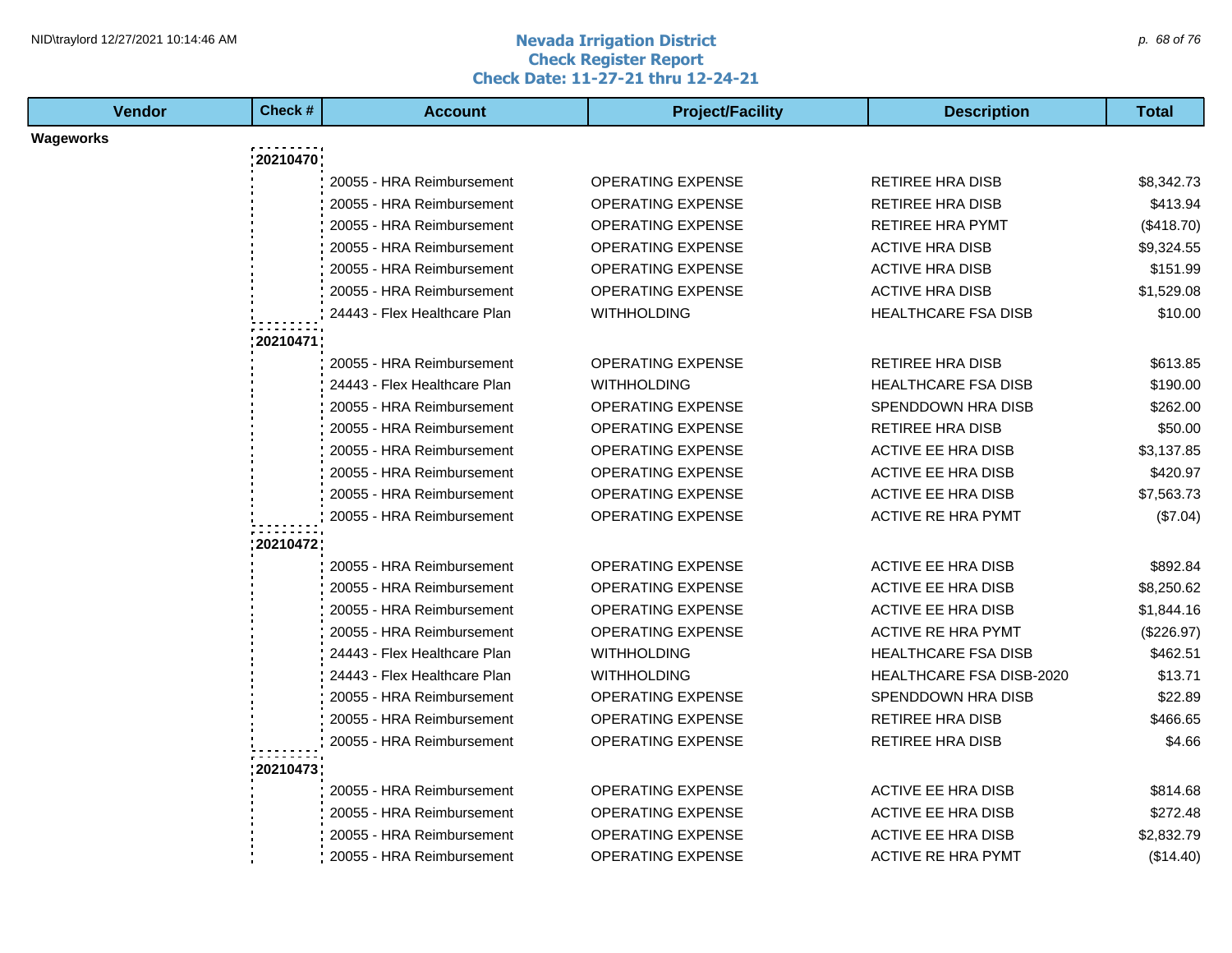#### **Nevada Irrigation District Check Register Report Check Date: 11-27-21 thru 12-24-21** NID\traylord 12/27/2021 10:14:46 AM  $\rho$  69 of 76

| <b>Vendor</b>                | Check#      | <b>Account</b>                   | <b>Project/Facility</b>  | <b>Description</b>               | Total                    |
|------------------------------|-------------|----------------------------------|--------------------------|----------------------------------|--------------------------|
| Wageworks                    |             |                                  |                          |                                  |                          |
|                              | 20210473    |                                  |                          |                                  |                          |
|                              |             | 24443 - Flex Healthcare Plan     | <b>WITHHOLDING</b>       | <b>HEALTHCARE FSA DISB</b>       | \$54.41                  |
|                              |             | 20055 - HRA Reimbursement        | <b>OPERATING EXPENSE</b> | SPENDDOWN HRA DISB               | \$2,694.92               |
|                              |             | 20055 - HRA Reimbursement        | <b>OPERATING EXPENSE</b> | SPENDDOWN HRA DISB               | \$57.41                  |
|                              |             | 20055 - HRA Reimbursement        | <b>OPERATING EXPENSE</b> | RETIREE HRA DISB                 | \$15.00                  |
|                              |             | 20055 - HRA Reimbursement        | OPERATING EXPENSE        | <b>RETIREE HRA DISB</b>          | \$394.40                 |
|                              |             | 20055 - HRA Reimbursement        | <b>OPERATING EXPENSE</b> | RETIREE HRA DISB                 | \$75.27                  |
|                              | : 20210489; |                                  |                          |                                  |                          |
|                              |             | 20055 - HRA Reimbursement        | <b>OPERATING EXPENSE</b> | ACTIVE 11/28/21-12/04/21         | \$11,548.85              |
|                              |             | 20055 - HRA Reimbursement        | <b>OPERATING EXPENSE</b> | ACTIVE 11/28/21-12/04/21         | \$258.32                 |
|                              |             | 20055 - HRA Reimbursement        | <b>OPERATING EXPENSE</b> | ACTIVE 11/28/21-12/04/21         | \$1,087.90               |
|                              |             | 20055 - HRA Reimbursement        | <b>OPERATING EXPENSE</b> | RETIREE 11/28/21-12/04/21        | \$53,651.25              |
|                              |             | 20055 - HRA Reimbursement        | <b>OPERATING EXPENSE</b> | RETIREE 11/28/21-12/04/21        | \$413.94                 |
|                              |             | 20055 - HRA Reimbursement        | <b>OPERATING EXPENSE</b> | RETIREE 11/28/21-12/04/21        | \$7,523.58               |
|                              |             | 24443 - Flex Healthcare Plan     | <b>WITHHOLDING</b>       | FSA 11/28/21-12/04/21            | \$132.15                 |
|                              | 54806       |                                  |                          |                                  |                          |
|                              |             | 52603 - Consultant Fees          | <b>OPERATING EXPENSE</b> | OCT-21 COBRA ADMIN FEES          | \$50.00                  |
|                              |             |                                  |                          |                                  |                          |
| Wageworks                    |             |                                  |                          | Vendor Subtotal: \$188,543.28    |                          |
| <b>Water Opcert School</b>   |             |                                  |                          |                                  |                          |
|                              | 54974       |                                  |                          |                                  |                          |
|                              |             | 52711 - Education/Training/Meals | <b>OPERATING EXPENSE</b> | CROSS/BACKFLOW PREVENTION        | \$800.00                 |
|                              |             | 52711 - Education/Training/Meals | OPERATING EXPENSE        | <b>CROSS/BACKFLOW PREVENTION</b> | \$300.00                 |
| <b>Water Opcert School</b>   |             |                                  |                          | Vendor Subtotal: \$1,100.00      |                          |
| <b>Waterco of California</b> |             |                                  |                          |                                  |                          |
|                              | 54941       |                                  |                          |                                  |                          |
|                              |             | 52503 - Equipment Maintenance    | 10231 - PLACER OFFICE    | DEC-21 RENTAL FEE                | \$5.00                   |
|                              |             | 52504 - Materials                | 10231 - PLACER OFFICE    | POTABLE WATER                    | \$17.85                  |
| <b>Waterco of California</b> |             |                                  |                          |                                  | Vendor Subtotal: \$22.85 |
| <b>Wave Broadband</b>        |             |                                  |                          |                                  |                          |
|                              | 54807       |                                  |                          |                                  |                          |
|                              |             | 52713 - Utilities                | <b>OPERATING EXPENSE</b> | 10/09/21-11/08/21 SERVICE        | \$119.85                 |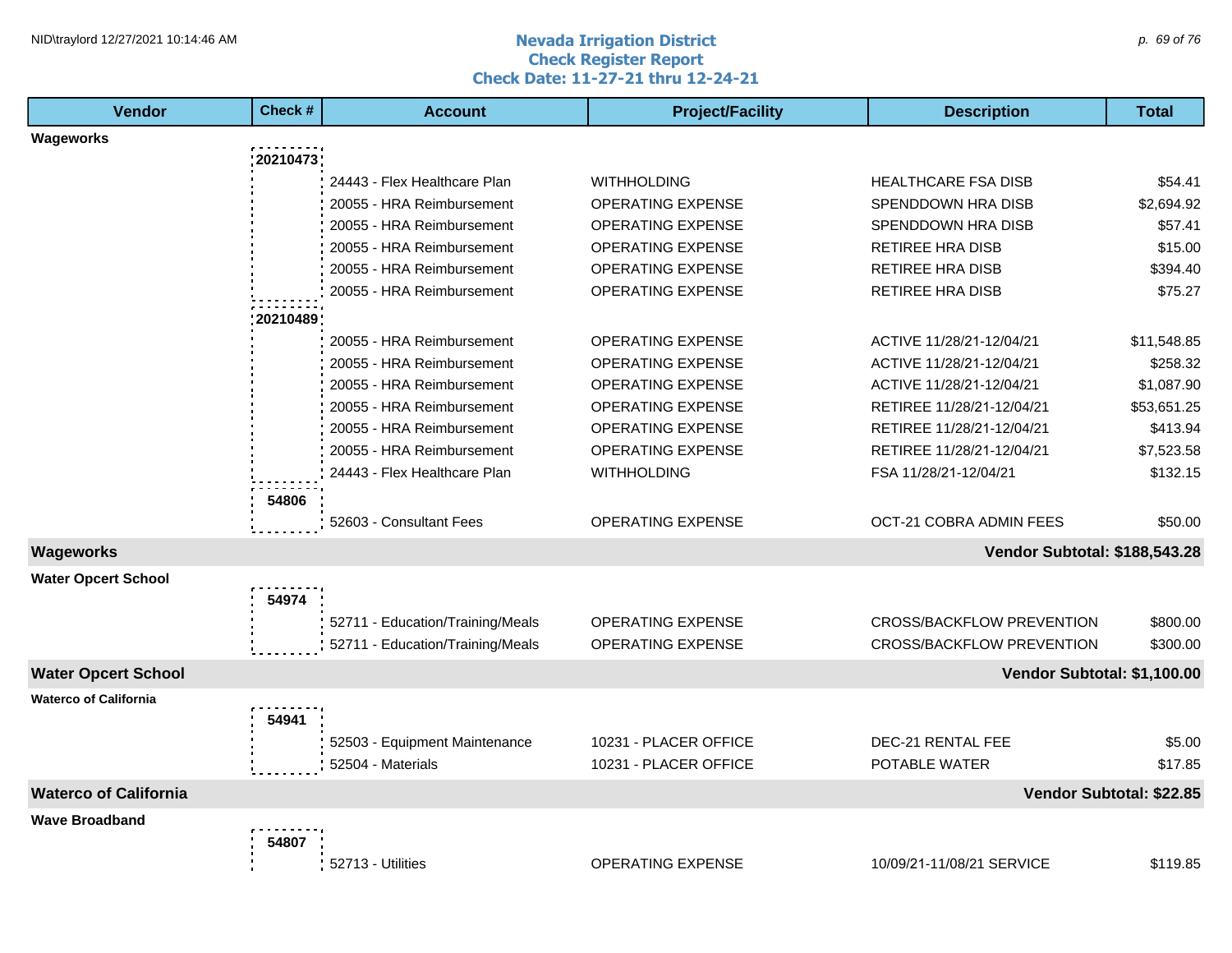#### **Nevada Irrigation District Check Register Report Check Date: 11-27-21 thru 12-24-21** NID\traylord 12/27/2021 10:14:46 AM  $\rho$ . 70 of 76

| <b>Vendor</b>           | Check #   | <b>Account</b>                   | <b>Project/Facility</b>          | <b>Description</b>              | <b>Total</b>              |
|-------------------------|-----------|----------------------------------|----------------------------------|---------------------------------|---------------------------|
| <b>Wave Broadband</b>   |           |                                  |                                  |                                 |                           |
|                         | 54807     |                                  |                                  |                                 |                           |
|                         |           | 52713 - Utilities                | <b>OPERATING EXPENSE</b>         | 11/09/21-12/08/21 SERVICE       | \$119.85                  |
|                         |           | 52713 - Utilities                | <b>OPERATING EXPENSE</b>         | <b>INFRASTRUCTURE FEE</b>       | \$6.97                    |
| <b>Wave Broadband</b>   |           |                                  |                                  |                                 | Vendor Subtotal: \$246.67 |
| <b>Wells Fargo Bank</b> |           |                                  |                                  |                                 |                           |
|                         | 20210455  |                                  |                                  |                                 |                           |
|                         |           | 52921 - Program: Res, Dam, Wtrwy | 2360 - FRENCH DAM UPGRADES       | <b>TRAVEL-MEAL EXPENSE</b>      | \$26.00                   |
|                         |           | 52921 - Program: Res, Dam, Wtrwy | 2360 - FRENCH DAM UPGRADES       | <b>TRAVEL-MEAL EXPENSE</b>      | \$7.44                    |
|                         |           | 52711 - Education/Training/Meals | <b>OPERATING EXPENSE</b>         | <b>BOD MTG REFRESHMENTS</b>     | \$45.15                   |
|                         |           | 52603 - Consultant Fees          | 10230 - MAIN OFFICE              | <b>SSL CERT RENEWAL</b>         | \$189.98                  |
|                         |           | 52711 - Education/Training/Meals | <b>OPERATING EXPENSE</b>         | PEST REG LICENSING CERTS        | \$60.00                   |
|                         |           | 52608 - Fed/St/Co Fees           | <b>OPERATING EXPENSE</b>         | FILE CORNER RECORDS             | \$36.00                   |
|                         |           | 52503 - Equipment Maintenance    | 10230 - MAIN OFFICE              | <b>LIGHT BULBS</b>              | \$1,119.72                |
|                         |           | 52503 - Equipment Maintenance    | 57200 - DUTCH FLAT POWERHOUSE    | <b>MAILING FROM FLUID POWER</b> | \$14.12                   |
|                         |           | 52504 - Materials                | 10304 - LOMA RICA TRMT PLANT     | <b>MAILING FROM HACH</b>        | \$7.40                    |
|                         |           | 52503 - Equipment Maintenance    | 57013 - UPPER DIVISION WATERWAYS | <b>WIRE ROPE</b>                | \$1,718.15                |
|                         | :20210456 |                                  |                                  |                                 |                           |
|                         |           | 52804 - Bank Fees                | <b>OPERATING EXPENSE</b>         | <b>OCT-21 BANK FEES</b>         | \$2,289.94                |
|                         | 20210457  |                                  |                                  |                                 |                           |
|                         |           | 52921 - Program: Res, Dam, Wtrwy | 2360 - FRENCH DAM UPGRADES       | TRAVEL-MEAL EXPENSE             | \$56.36                   |
|                         |           | 52921 - Program: Res, Dam, Wtrwy | 2360 - FRENCH DAM UPGRADES       | <b>TRAVEL-FUEL EXPENSE</b>      | \$108.96                  |
|                         |           | 52921 - Program: Res, Dam, Wtrwy | 2360 - FRENCH DAM UPGRADES       | TRAVEL-MEAL EXPENSE             | \$22.34                   |
|                         |           | 52921 - Program: Res, Dam, Wtrwy | 2360 - FRENCH DAM UPGRADES       | <b>TRAVEL-MEAL EXPENSE</b>      | \$52.73                   |
|                         |           | 52921 - Program: Res, Dam, Wtrwy | 2360 - FRENCH DAM UPGRADES       | <b>TRAVEL-FUEL EXPENSE</b>      | \$77.48                   |
|                         |           | 52921 - Program: Res, Dam, Wtrwy | 2360 - FRENCH DAM UPGRADES       | TRAVEL-MEAL EXPENSE             | \$8.66                    |
|                         |           | 52921 - Program: Res, Dam, Wtrwy | 2360 - FRENCH DAM UPGRADES       | TRAVEL-MEAL EXPENSE             | \$10.83                   |
|                         |           | 52921 - Program: Res, Dam, Wtrwy | 2360 - FRENCH DAM UPGRADES       | TRAVEL-MEAL EXPENSE             | \$22.54                   |
|                         |           | 52711 - Education/Training/Meals | OPERATING EXPENSE                | <b>CRANE OPERATOR-PARKING</b>   | \$16.00                   |
|                         |           | 52711 - Education/Training/Meals | <b>OPERATING EXPENSE</b>         | <b>CRANE OPERATOR-MEAL EXP</b>  | \$13.34                   |
|                         |           | 52711 - Education/Training/Meals | OPERATING EXPENSE                | <b>CRANE OPERATOR-PARKING</b>   | \$16.00                   |
|                         |           | 52711 - Education/Training/Meals | OPERATING EXPENSE                | <b>CRANE OPERATOR-PARKING</b>   | \$30.00                   |
|                         |           | 52711 - Education/Training/Meals | <b>OPERATING EXPENSE</b>         | <b>TRAVEL-LODGING EXPENSE</b>   | \$665.36                  |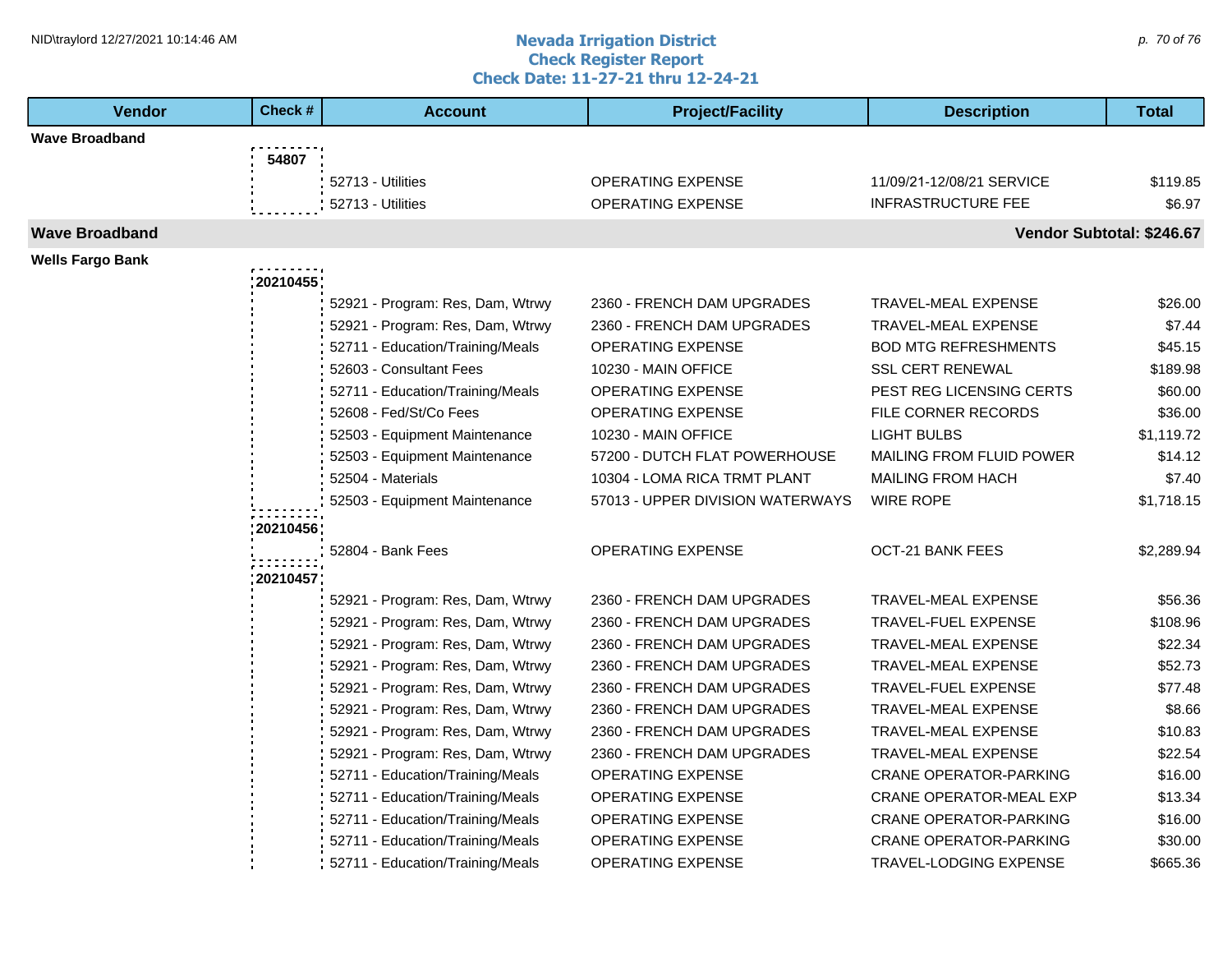#### **Nevada Irrigation District Check Register Report Check Date: 11-27-21 thru 12-24-21** NID\traylord 12/27/2021 10:14:46 AM  $\rho$ . 71 of 76

| <b>Vendor</b>           | Check #  | <b>Account</b>                    | <b>Project/Facility</b>        | <b>Description</b>               | <b>Total</b> |  |
|-------------------------|----------|-----------------------------------|--------------------------------|----------------------------------|--------------|--|
| <b>Wells Fargo Bank</b> |          |                                   |                                |                                  |              |  |
|                         | 20210457 |                                   |                                |                                  |              |  |
|                         |          | 52711 - Education/Training/Meals  | OPERATING EXPENSE              | ACWA CONFERENCE REG              | \$385.00     |  |
|                         |          | 52710 - Supplies                  | OPERATING EXPENSE              | MAILING TO BOARD MEMBERS         | \$44.00      |  |
|                         |          | 52711 - Education/Training/Meals  | <b>OPERATING EXPENSE</b>       | <b>ACWA CONFERENCE REG</b>       | \$725.00     |  |
|                         |          | 52713 - Utilities                 | 10230 - MAIN OFFICE            | <b>GPS TRACKING SUBSCRIPTION</b> | \$52.50      |  |
|                         |          | 52713 - Utilities                 | 10230 - MAIN OFFICE            | <b>CROSS BORDER TRANS FEE</b>    | \$0.53       |  |
|                         |          | 52711 - Education/Training/Meals  | OPERATING EXPENSE              | LABOR RELATIONS ASSOCIATE        | \$1,080.00   |  |
|                         |          | 52709 - Outreach/Advertise/Notice | <b>OPERATING EXPENSE</b>       | <b>JOB POSTING</b>               | \$60.00      |  |
|                         |          | 52711 - Education/Training/Meals  | <b>OPERATING EXPENSE</b>       | EE PESTICIDE REG LICENSE         | \$60.00      |  |
|                         |          | 52711 - Education/Training/Meals  | <b>OPERATING EXPENSE</b>       | <b>CRANE OPERATOR-MEAL EXP</b>   | \$17.46      |  |
|                         |          | 52711 - Education/Training/Meals  | OPERATING EXPENSE              | <b>CRANE OPERATOR-MEAL EXP</b>   | \$15.34      |  |
|                         |          | 52711 - Education/Training/Meals  | OPERATING EXPENSE              | CRANE OPERATOR-MEAL EXP          | \$15.34      |  |
|                         |          | 52711 - Education/Training/Meals  | <b>OPERATING EXPENSE</b>       | <b>CRANE OPERATOR-PARKING</b>    | \$16.00      |  |
|                         |          | 52711 - Education/Training/Meals  | OPERATING EXPENSE              | <b>CRANE OPERATOR-MEAL EXP</b>   | \$17.74      |  |
|                         |          | 52711 - Education/Training/Meals  | <b>OPERATING EXPENSE</b>       | CRANE OPERATOR-MEAL EXP          | \$15.75      |  |
|                         |          | 52711 - Education/Training/Meals  | OPERATING EXPENSE              | <b>CRANE OPERATOR-PARKING</b>    | \$30.00      |  |
|                         |          | 52504 - Materials                 | 10232 - PLACER YARD            | <b>ICE</b>                       | \$41.22      |  |
|                         |          | 52713 - Utilities                 | 30257 - PENINSULA - REC        | NOV-21 WIRELESS SERVICE          | \$69.00      |  |
|                         |          | 52713 - Utilities                 | 30256 - LONG RAVINE - REC      | NOV-21 WIRELESS SERVICE          | \$69.00      |  |
|                         |          | 52804 - Bank Fees                 | 30253 - SCOTTS FLAT - REC      | OCT-21 PAYPAL FEES               | \$30.00      |  |
|                         |          | 52804 - Bank Fees                 | 30257 - PENINSULA - REC        | <b>OCT-21 PAYPAL FEES</b>        | \$30.00      |  |
|                         |          | 52710 - Supplies                  | 2222 - VALLEY VIEW RSVR ACCESS | <b>MAILING TO GLISSMAN</b>       | \$8.70       |  |
|                         |          | 52505 - Safety Supplies           | OPERATING EXPENSE              | SAFETY VEST                      | \$143.45     |  |
|                         |          | 52711 - Education/Training/Meals  | <b>OPERATING EXPENSE</b>       | EE QSD LICENSE RENEWAL           | \$95.00      |  |
|                         |          | 52711 - Education/Training/Meals  | OPERATING EXPENSE              | DAM SAFETY WEBINAR               | \$99.00      |  |
|                         |          | 52711 - Education/Training/Meals  | <b>OPERATING EXPENSE</b>       | CRANE OPERATOR-MEAL EXP          | \$17.46      |  |
|                         |          | 52711 - Education/Training/Meals  | <b>OPERATING EXPENSE</b>       | <b>CRANE OPERATOR-PARKING</b>    | \$16.00      |  |
|                         | 20210458 |                                   |                                |                                  |              |  |
|                         |          | 52503 - Equipment Maintenance     | 10230 - MAIN OFFICE            | <b>LIGHTING</b>                  | \$1,732.27   |  |
|                         |          | 52608 - Fed/St/Co Fees            | 57104 - WILSON CREEK DIVERSION | <b>LSA APPLICATION FEE</b>       | \$827.15     |  |
|                         |          | 52505 - Safety Supplies           | <b>OPERATING EXPENSE</b>       | AED PADS                         | \$71.85      |  |
|                         |          | 52915 - Project: Non-Programmatic | 7032 - HEMPHILL DIVERSION/FISH | MAILING TO JOHN MYERS            | \$27.10      |  |
|                         |          | 52711 - Education/Training/Meals  | OPERATING EXPENSE              | <b>CEU CLASS REFRESHMENTS</b>    | \$65.14      |  |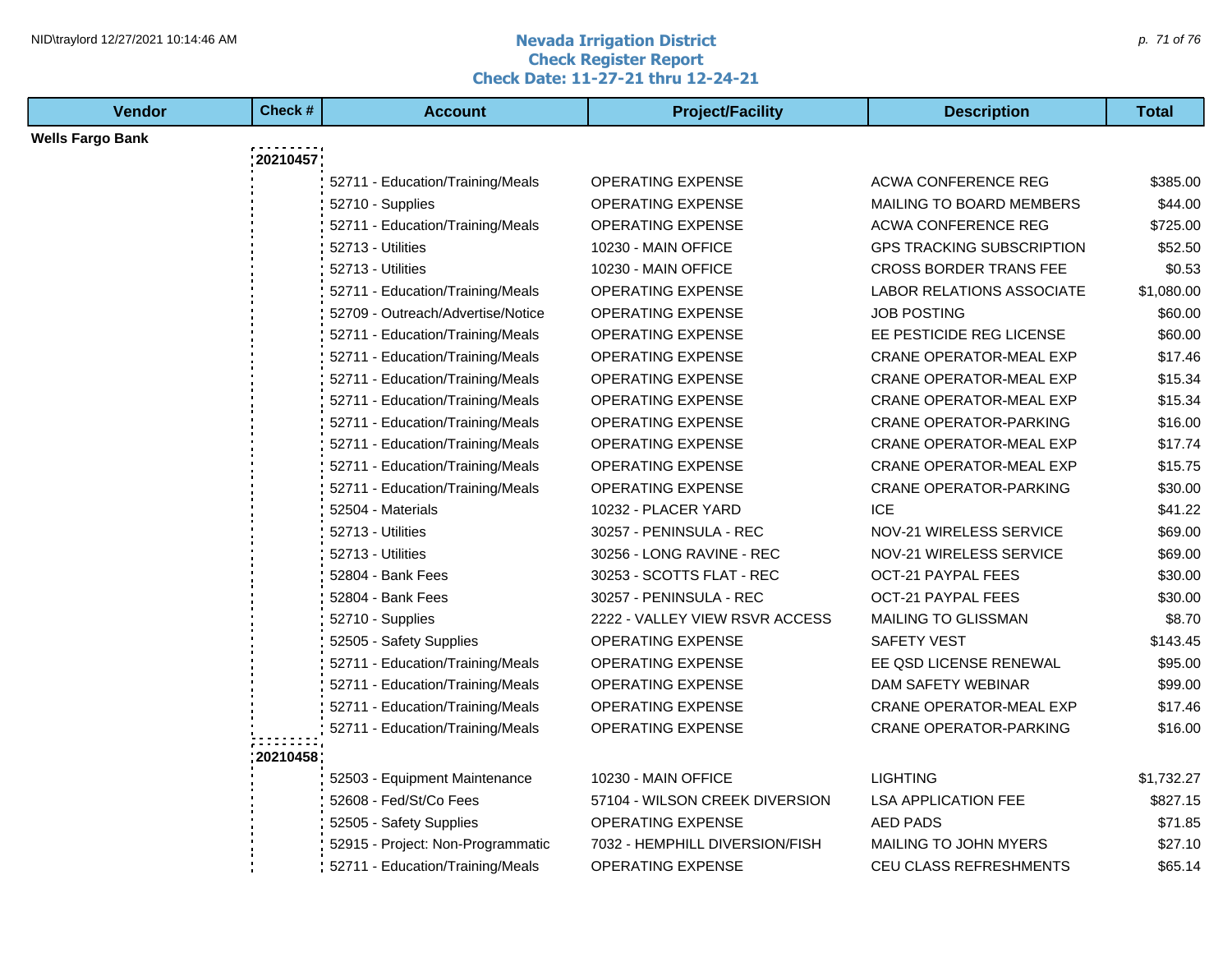#### **Nevada Irrigation District Check Register Report Check Date: 11-27-21 thru 12-24-21** NID\traylord 12/27/2021 10:14:46 AM  $\rho$ . 72 of 76

| <b>Vendor</b>           | Check #  | <b>Account</b>                    | <b>Project/Facility</b>          | <b>Description</b>               | <b>Total</b> |
|-------------------------|----------|-----------------------------------|----------------------------------|----------------------------------|--------------|
| <b>Wells Fargo Bank</b> |          |                                   |                                  |                                  |              |
|                         | 20210458 |                                   |                                  |                                  |              |
|                         |          | 52915 - Project: Non-Programmatic | 7032 - HEMPHILL DIVERSION/FISH   | <b>MAILING TO JOHN MYERS</b>     | \$8.70       |
|                         |          | 52713 - Utilities                 | 30253 - SCOTTS FLAT - REC        | 11/15/21-12/14/21 BROADBAND      | \$149.00     |
|                         |          | 52713 - Utilities                 | 30256 - LONG RAVINE - REC        | 11/15/21-12/14/21 BROADBAND      | \$149.00     |
|                         |          | 52711 - Education/Training/Meals  | <b>OPERATING EXPENSE</b>         | CA WATER REGISTRATION            | \$15.00      |
|                         |          | 52713 - Utilities                 | 30252 - ORCHARD SPRINGS - REC    | 11/13/21-12/12/21 BROADBAND      | \$149.00     |
|                         |          | 52710 - Supplies                  | 2446 - PACHAUD/RAINEY LEGAL SUIT | <b>MAILING TO MINASIAN</b>       | \$7.95       |
|                         |          | 52710 - Supplies                  | <b>OPERATING EXPENSE</b>         | <b>MAILING TO MARVIN DAVIS</b>   | \$27.10      |
|                         |          | 11615 - Miscellaneous A/R         | <b>OPERATING EXPENSE</b>         | CANDY BOXES-SOCIAL CLUB          | \$65.04      |
|                         |          | 11615 - Miscellaneous A/R         | OPERATING EXPENSE                | FRIDGE-SOCIAL CLUB               | \$135.49     |
|                         |          | 52711 - Education/Training/Meals  | <b>OPERATING EXPENSE</b>         | <b>GFOA CONTINUING EDUCATION</b> | \$315.00     |
|                         |          | 52608 - Fed/St/Co Fees            | 57014 - LOWER DIVISION WATERWAYS | OPC STATE WB SERVICE FEE         | \$23.00      |
|                         |          | 52608 - Fed/St/Co Fees            | 57104 - WILSON CREEK DIVERSION   | 401 CERT APPLICATION             | \$1,000.00   |
|                         |          | 52921 - Program: Res, Dam, Wtrwy  | 2360 - FRENCH DAM UPGRADES       | <b>TRAVEL-MEAL EXPENSE</b>       | \$10.29      |
|                         |          | 52921 - Program: Res, Dam, Wtrwy  | 2360 - FRENCH DAM UPGRADES       | <b>TRAVEL-MEAL EXPENSE</b>       | \$11.66      |
|                         |          | 52921 - Program: Res, Dam, Wtrwy  | 2360 - FRENCH DAM UPGRADES       | TRAVEL-MEAL EXPENSE              | \$26.00      |
|                         |          | 52921 - Program: Res, Dam, Wtrwy  | 2360 - FRENCH DAM UPGRADES       | TRAVEL-FUEL EXPENSE              | \$112.50     |
|                         |          | 52921 - Program: Res, Dam, Wtrwy  | 2360 - FRENCH DAM UPGRADES       | <b>TRAVEL-MEAL EXPENSE</b>       | \$11.66      |
|                         |          | 52921 - Program: Res, Dam, Wtrwy  | 2360 - FRENCH DAM UPGRADES       | <b>TRAVEL-MEAL EXPENSE</b>       | \$26.12      |
|                         | 20210459 |                                   |                                  |                                  |              |
|                         |          | 52921 - Program: Res, Dam, Wtrwy  | 2360 - FRENCH DAM UPGRADES       | TRAVEL-MEAL EXPENSE              | \$115.06     |
|                         |          | 52921 - Program: Res, Dam, Wtrwy  | 2360 - FRENCH DAM UPGRADES       | TRAVEL-MEAL EXPENSE              | \$24.16      |
|                         |          | 52921 - Program: Res, Dam, Wtrwy  | 2360 - FRENCH DAM UPGRADES       | TRAVEL-FUEL EXPENSE              | \$140.46     |
|                         |          | 52921 - Program: Res, Dam, Wtrwy  | 2360 - FRENCH DAM UPGRADES       | <b>TRAVEL-MEAL EXPENSE</b>       | \$10.83      |
|                         |          | 52921 - Program: Res, Dam, Wtrwy  | 2360 - FRENCH DAM UPGRADES       | <b>TRAVEL-MEAL EXPENSE</b>       | \$11.66      |
|                         |          | 52921 - Program: Res, Dam, Wtrwy  | 2360 - FRENCH DAM UPGRADES       | <b>TRAVEL-MEAL EXPENSE</b>       | \$12.75      |
|                         |          | 52921 - Program: Res, Dam, Wtrwy  | 2360 - FRENCH DAM UPGRADES       | <b>TRAVEL-MEAL EXPENSE</b>       | \$10.83      |
|                         |          | 52921 - Program: Res, Dam, Wtrwy  | 2360 - FRENCH DAM UPGRADES       | TRAVEL-FUEL EXPENSE              | \$87.91      |
|                         |          | 52711 - Education/Training/Meals  | <b>OPERATING EXPENSE</b>         | <b>GAAP UPDATE WORKING LUNCH</b> | \$74.75      |
|                         |          | 52706 - Dues, Publctns, Spnsrshp  | <b>OPERATING EXPENSE</b>         | NNA SERVICES 4 YR MEMBERSHIP     | \$170.00     |
|                         |          | 52711 - Education/Training/Meals  | <b>OPERATING EXPENSE</b>         | NNA SERVICES CLASS               | \$300.00     |
|                         |          | 52710 - Supplies                  | OPERATING EXPENSE                | NNA SERVICES CA RNEW KIT         | \$375.30     |
|                         |          | 52901 - Land/Easement Purchases   | 2572 - FLICKER DR ROW ESMT ACQ   | <b>MAILING TO MICHELLE ELIKE</b> | \$8.70       |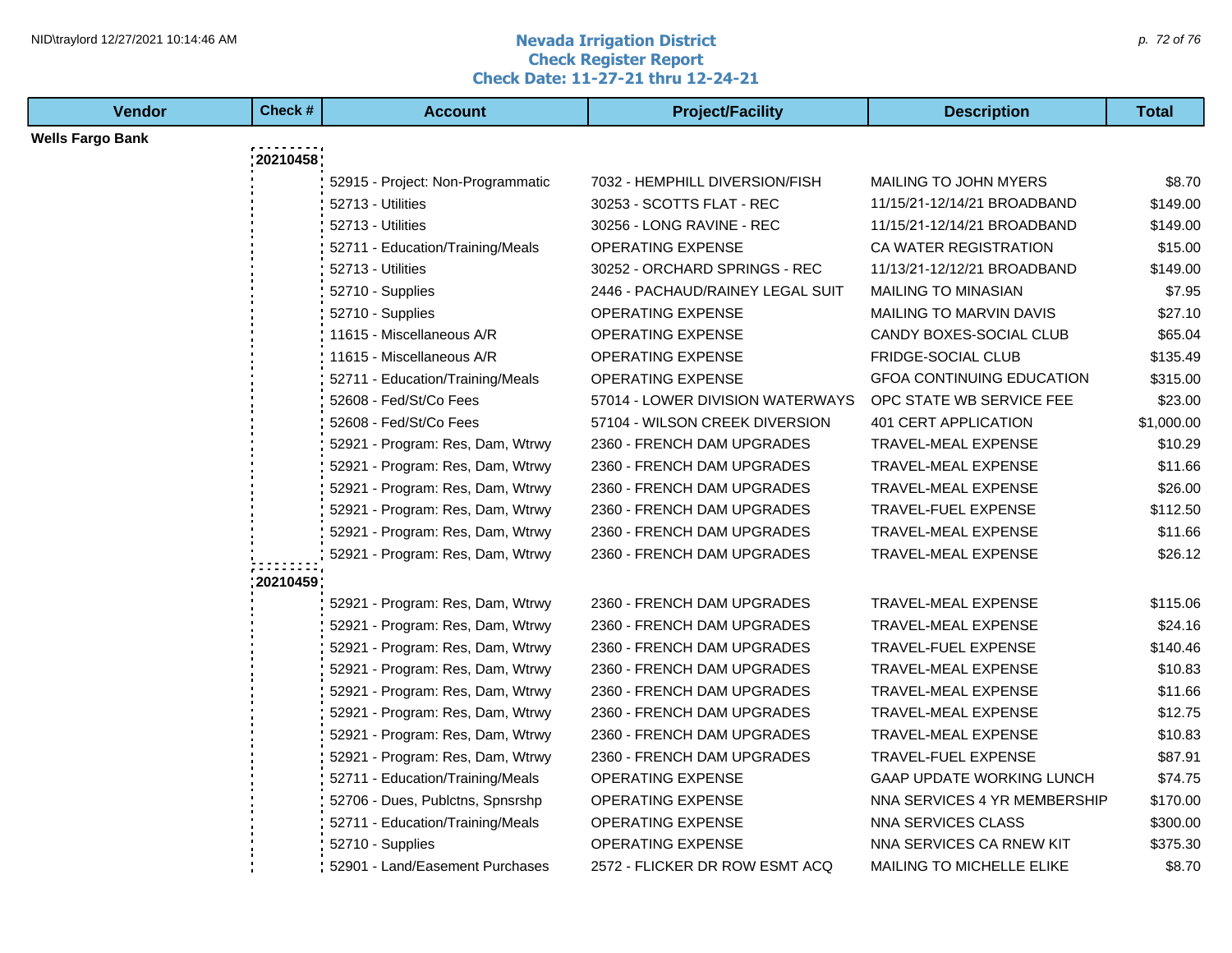#### **Nevada Irrigation District Check Register Report Check Date: 11-27-21 thru 12-24-21** NID\traylord 12/27/2021 10:14:46 AM  $\rho$ . 73 of 76

| <b>Vendor</b>           | Check #      | <b>Account</b>                                                       | <b>Project/Facility</b>                                  | <b>Description</b>                                        | <b>Total</b>        |  |
|-------------------------|--------------|----------------------------------------------------------------------|----------------------------------------------------------|-----------------------------------------------------------|---------------------|--|
| <b>Wells Fargo Bank</b> |              |                                                                      |                                                          |                                                           |                     |  |
|                         | 20210459     |                                                                      |                                                          |                                                           |                     |  |
|                         |              | 52503 - Equipment Maintenance                                        | 10230 - MAIN OFFICE                                      | <b>FUSES</b>                                              | \$14.97             |  |
|                         |              | 52710 - Supplies                                                     | <b>OPERATING EXPENSE</b>                                 | POSTAGE MACHINE INK                                       | \$465.67            |  |
|                         |              | 52710 - Supplies                                                     | OPERATING EXPENSE                                        | <b>MAILING FROM QUADIENT</b>                              | \$16.42             |  |
|                         |              | 52503 - Equipment Maintenance                                        | <b>OPERATING EXPENSE</b>                                 | <b>ADAPTER KIT</b>                                        | \$307.29            |  |
|                         |              | 52504 - Materials                                                    | <b>OPERATING EXPENSE</b>                                 | <b>MAILING TO BADGER</b>                                  | \$4.50              |  |
|                         |              | 52504 - Materials                                                    | OPERATING EXPENSE                                        | <b>MAILING FROM HACH</b>                                  | \$15.43             |  |
|                         |              | 52503 - Equipment Maintenance                                        | OPERATING EXPENSE                                        | MAILING FROM YSI INC CREATIVE                             | \$34.04             |  |
|                         |              | 52710 - Supplies                                                     | <b>OPERATING EXPENSE</b>                                 | <b>CLOUD RENEWAL PEN</b>                                  | \$79.99             |  |
|                         |              | 52503 - Equipment Maintenance                                        | <b>OPERATING EXPENSE</b>                                 | <b>CARTRIDGES</b>                                         | \$80.06             |  |
|                         |              | 52711 - Education/Training/Meals                                     | OPERATING EXPENSE                                        | 2021 CA REGIONAL MEETING                                  | \$99.00             |  |
|                         |              | 52506 - Small Tools                                                  | <b>OPERATING EXPENSE</b>                                 | <b>INFRARED THERMOMETERS</b>                              | \$150.08            |  |
|                         | : 20210490 } |                                                                      |                                                          |                                                           |                     |  |
|                         |              | 52804 - Bank Fees                                                    | OPERATING EXPENSE                                        | NOV-21 BANK FEES                                          | \$1,696.81          |  |
|                         | :20210491    |                                                                      |                                                          |                                                           |                     |  |
|                         |              |                                                                      |                                                          | <b>TRAVEL-FUEL EXPENSE</b>                                |                     |  |
|                         |              | 52921 - Program: Res, Dam, Wtrwy                                     | 2360 - FRENCH DAM UPGRADES                               |                                                           | \$86.45<br>\$14.91  |  |
|                         |              | 52921 - Program: Res, Dam, Wtrwy                                     | 2360 - FRENCH DAM UPGRADES                               | TRAVEL-MEAL EXPENSE                                       |                     |  |
|                         |              | 52921 - Program: Res, Dam, Wtrwy                                     | 2360 - FRENCH DAM UPGRADES                               | TRAVEL-MEAL EXPENSE                                       | \$10.83             |  |
|                         |              | 52921 - Program: Res, Dam, Wtrwy                                     | 2360 - FRENCH DAM UPGRADES                               | <b>TRAVEL-MEAL EXPENSE</b>                                | \$29.33             |  |
|                         |              | 52921 - Program: Res, Dam, Wtrwy                                     | 2360 - FRENCH DAM UPGRADES<br>2360 - FRENCH DAM UPGRADES | <b>TRAVEL-TIRE INFLATOR</b><br><b>TRAVEL-FUEL EXPENSE</b> | \$29.65             |  |
|                         |              | 52921 - Program: Res, Dam, Wtrwy                                     |                                                          | <b>TRAVEL-MEAL EXPENSE</b>                                | \$89.66<br>\$41.15  |  |
|                         |              | 52921 - Program: Res, Dam, Wtrwy<br>52921 - Program: Res, Dam, Wtrwy | 2360 - FRENCH DAM UPGRADES<br>2360 - FRENCH DAM UPGRADES | TRAVEL-FUEL EXPENSE                                       | \$30.00             |  |
|                         |              |                                                                      |                                                          | TRAVEL-MEAL EXPENSE                                       |                     |  |
|                         |              | 52921 - Program: Res, Dam, Wtrwy<br>11615 - Miscellaneous A/R        | 2360 - FRENCH DAM UPGRADES<br><b>OPERATING EXPENSE</b>   | CANDY BOXES-SOCIAL CLUB                                   | \$9.29<br>\$30.36   |  |
|                         |              | 52710 - Supplies                                                     | <b>OPERATING EXPENSE</b>                                 | 11/21/21-12/20/21 CLOUD REC                               | \$40.00             |  |
|                         |              | 52504 - Materials                                                    | 10232 - PLACER YARD                                      | <b>ICE</b>                                                | \$64.24             |  |
|                         |              |                                                                      | 2360 - FRENCH DAM UPGRADES                               | TRAVLE-MEAL EXPENSE                                       | \$8.66              |  |
|                         |              | 52921 - Program: Res, Dam, Wtrwy<br>52710 - Supplies                 |                                                          |                                                           | \$8.70              |  |
|                         |              |                                                                      | OPERATING EXPENSE                                        | MAILING TO JANELLE NOLAN<br>TRAVEL-MEAL EXPENSE           |                     |  |
|                         |              | 52921 - Program: Res, Dam, Wtrwy                                     | 2360 - FRENCH DAM UPGRADES                               |                                                           | \$38.02<br>\$457.62 |  |
|                         |              | 52504 - Materials                                                    | <b>OPERATING EXPENSE</b>                                 | <b>ADAPTERS</b><br>PRESSURE TRANSMITTER/CABLE             |                     |  |
|                         |              | 52503 - Equipment Maintenance                                        | 10314 - LOMA RICA SYSTEM                                 |                                                           | \$302.72            |  |
|                         |              | 52504 - Materials                                                    | <b>OPERATING EXPENSE</b>                                 | <b>COAXIAL CONNECTORS</b>                                 | \$390.13            |  |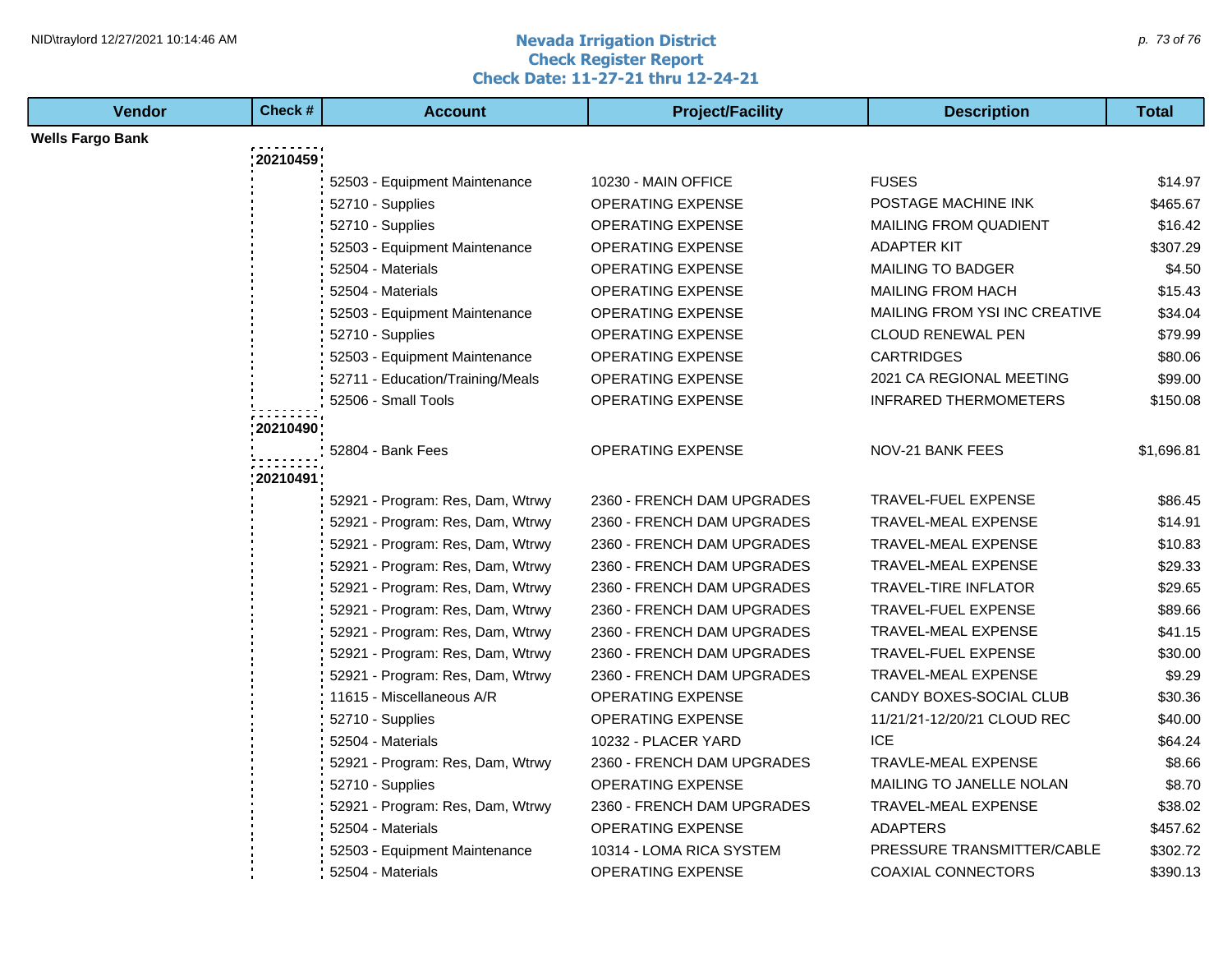#### **Nevada Irrigation District Check Register Report Check Date: 11-27-21 thru 12-24-21** NID\traylord 12/27/2021 10:14:46 AM  $\rho$ . 74 of 76

| <b>Vendor</b>                              | Check #   | <b>Account</b>                    | <b>Project/Facility</b>                              | <b>Description</b>             | Total                    |
|--------------------------------------------|-----------|-----------------------------------|------------------------------------------------------|--------------------------------|--------------------------|
| <b>Wells Fargo Bank</b>                    |           |                                   |                                                      |                                |                          |
|                                            | :20210491 |                                   |                                                      |                                |                          |
|                                            |           | 52503 - Equipment Maintenance     | 10307 - LAKE OF THE PINES TRMT PLANT CIRCUIT BREAKER |                                | \$395.07                 |
|                                            | 20210492  |                                   |                                                      |                                |                          |
|                                            |           | 52710 - Supplies                  | <b>OPERATING EXPENSE</b>                             | <b>POST-ITS DISPENSER</b>      | \$22.88                  |
|                                            |           | 52921 - Program: Res, Dam, Wtrwy  | 2360 - FRENCH DAM UPGRADES                           | <b>TRAVEL-FUEL EXPENSE</b>     | \$120.27                 |
|                                            |           | 52503 - Equipment Maintenance     | 57304 - CHICAGO PARK FOREBAY                         | <b>REPLACEMENT BATTERIES</b>   | \$633.21                 |
|                                            |           | 52713 - Utilities                 | 30257 - PENINSULA - REC                              | 12/01/21-12/31/21 BROADBAND    | \$69.00                  |
|                                            |           | 52710 - Supplies                  | <b>OPERATING EXPENSE</b>                             | <b>HDMI CABLE</b>              | \$21.42                  |
|                                            |           | 52711 - Education/Training/Meals  | <b>OPERATING EXPENSE</b>                             | <b>CRANE TRAINING-MEAL EXP</b> | \$19.00                  |
|                                            |           | 52711 - Education/Training/Meals  | OPERATING EXPENSE                                    | <b>CRANE TRAINING-MEAL EXP</b> | \$18.93                  |
|                                            |           | 52713 - Utilities                 | 30256 - LONG RAVINE - REC                            | 12/01/21-12/31/21 BROADBAND    | \$69.00                  |
|                                            |           | 52711 - Education/Training/Meals  | <b>OPERATING EXPENSE</b>                             | <b>CRANE TRAINING-MEAL EXP</b> | \$14.17                  |
|                                            |           | 52921 - Program: Res, Dam, Wtrwy  | 2360 - FRENCH DAM UPGRADES                           | <b>TRAVEL-MEAL EXPENSE</b>     | \$6.50                   |
|                                            |           | 52709 - Outreach/Advertise/Notice | <b>OPERATING EXPENSE</b>                             | NOV-21 JOB POSTING             | \$282.69                 |
|                                            |           | 52711 - Education/Training/Meals  | <b>OPERATING EXPENSE</b>                             | <b>CRANE TRAINING-MEAL EXP</b> | \$9.55                   |
|                                            |           | 52921 - Program: Res, Dam, Wtrwy  | 2360 - FRENCH DAM UPGRADES                           | <b>TRAVEL-MEAL EXPENSE</b>     | \$14.37                  |
|                                            |           | 52921 - Program: Res, Dam, Wtrwy  | 2360 - FRENCH DAM UPGRADES                           | <b>TRAVEL-MEAL EXPENSE</b>     | \$11.35                  |
|                                            |           | 52921 - Program: Res, Dam, Wtrwy  | 2360 - FRENCH DAM UPGRADES                           | <b>TRAVEL-MEAL EXPENSE</b>     | \$23.55                  |
|                                            |           | 52921 - Program: Res, Dam, Wtrwy  | 2360 - FRENCH DAM UPGRADES                           | <b>TRAVEL-MEAL EXPENSE</b>     | \$6.50                   |
|                                            |           | 52921 - Program: Res, Dam, Wtrwy  | 2360 - FRENCH DAM UPGRADES                           | <b>TRAVEL-MEAL EXPENSE</b>     | \$30.91                  |
| <b>Wells Fargo Bank</b>                    |           |                                   |                                                      | Vendor Subtotal: \$22,490.77   |                          |
| <b>Western Electricity</b>                 |           |                                   |                                                      |                                |                          |
|                                            | 54694     |                                   |                                                      |                                |                          |
|                                            |           | 52608 - Fed/St/Co Fees            | 57100 - BOWMAN POWERHOUSE                            | <b>RENEW ENERGY CERT</b>       | \$8.30                   |
|                                            |           | 52608 - Fed/St/Co Fees            | 57200 - DUTCH FLAT POWERHOUSE                        | <b>RENEW ENERGY CERT</b>       | \$24.99                  |
|                                            |           | 52608 - Fed/St/Co Fees            | 57400 - ROLLINS POWERHOUSE                           | <b>RENEW ENERGY CERT</b>       | \$23.04                  |
|                                            |           | 52608 - Fed/St/Co Fees            | 57600 - COMBIE NORTH POWERHOUSE                      | <b>RENEW ENERGY CERT</b>       | \$1.35                   |
| <b>Western Electricity</b>                 |           |                                   |                                                      |                                | Vendor Subtotal: \$57.68 |
| <b>Western Truck Parts &amp; Equipment</b> |           |                                   |                                                      |                                |                          |
|                                            | 54739     |                                   |                                                      |                                |                          |
|                                            |           | 52902 - Vehicle Purchases         | <b>OPERATING EXPENSE</b>                             | 2021 PETERBILT 10-YARD         | \$163,449.18             |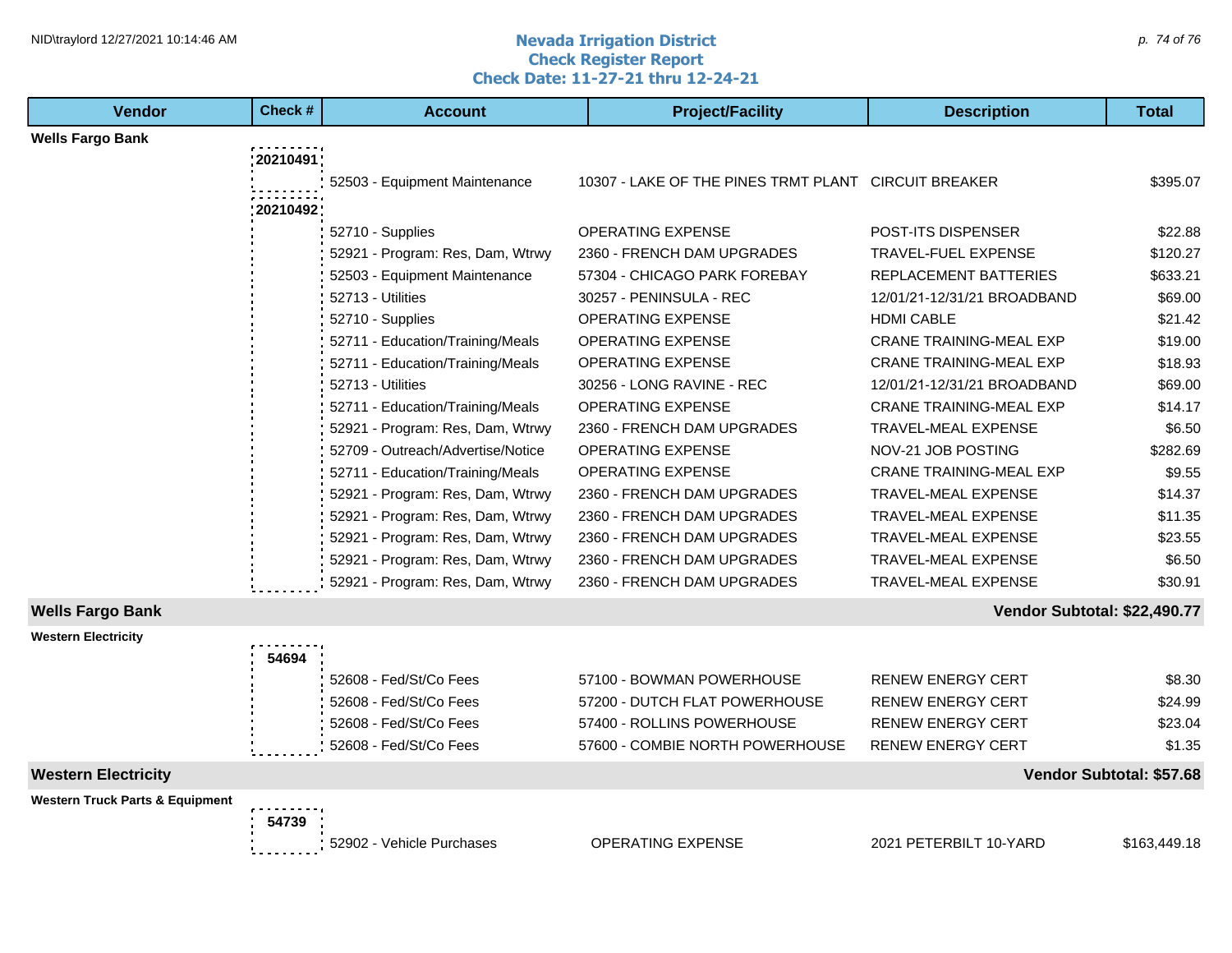Г

#### **Nevada Irrigation District Check Register Report Check Date: 11-27-21 thru 12-24-21** NID\traylord 12/27/2021 10:14:46 AM  $\rho$ . 75 of 76

| <b>Vendor</b>                              | Check # | <b>Account</b>                    | <b>Project/Facility</b>          | <b>Description</b>                   | <b>Total</b> |
|--------------------------------------------|---------|-----------------------------------|----------------------------------|--------------------------------------|--------------|
| <b>Western Truck Parts &amp; Equipment</b> |         |                                   |                                  | <b>Vendor Subtotal: \$163,449.18</b> |              |
| <b>White Cap</b>                           |         |                                   |                                  |                                      |              |
|                                            | 54929   |                                   |                                  |                                      |              |
|                                            |         | 52503 - Equipment Maintenance     | 57109 - BOWMAN LAKE              | CLOSED CELL BACKER RODS              | \$107.17     |
|                                            | 55020   |                                   |                                  |                                      |              |
|                                            |         | 52504 - Materials                 | OPERATING EXPENSE                | INTERNAL ADJUSTMENT                  | \$0.01       |
|                                            |         | 13115 - N-15 Fencing              | <b>INVENTORY STOCKING</b>        | 8.5" X 25 FT BURLAP WATTLE           | \$2,570.15   |
|                                            |         | 52504 - Materials                 | OPERATING EXPENSE                | 1" X 1" X 18" WOOD STAKE             | \$239.24     |
| <b>White Cap</b>                           |         |                                   |                                  | Vendor Subtotal: \$2,916.57          |              |
| <b>Wilbur-Ellis Company</b>                |         |                                   |                                  |                                      |              |
|                                            | 54740   |                                   |                                  |                                      |              |
|                                            |         | 13121 - N-21 Chemical Weed Cntrls | <b>INVENTORY STOCKING</b>        | SYL-TAC EA ADJUVANT                  | \$899.03     |
|                                            |         | 13121 - N-21 Chemical Weed Cntrls | <b>INVENTORY STOCKING</b>        | TRIPLELINE DEFOAMER                  | \$205.07     |
|                                            |         | 52501 - Chemicals                 | <b>OPERATING EXPENSE</b>         | FLUMIGARD, PREEMERGENT               | \$946.12     |
|                                            | 55049   |                                   |                                  |                                      |              |
|                                            |         | 13121 - N-21 Chemical Weed Cntrls | <b>INVENTORY STOCKING</b>        | PORTFOLIO 4F CALIFORNIA              | \$11,501.00  |
| <b>Wilbur-Ellis Company</b>                |         |                                   |                                  | Vendor Subtotal: \$13,551.22         |              |
| <b>Winner Chevrolet</b>                    |         |                                   |                                  |                                      |              |
|                                            | 54832   |                                   |                                  |                                      |              |
|                                            |         | 52503 - Equipment Maintenance     | 2449 - FLEET MAINTENANCE - WATER |                                      | (\$48.30)    |
|                                            |         | 52503 - Equipment Maintenance     | 2451 - FLEET MAINTENANCE - HYDRO | <b>SMOG INSPECTION</b>               | \$60.00      |
|                                            |         | 52503 - Equipment Maintenance     | 2451 - FLEET MAINTENANCE - HYDRO | <b>SMOG INSPECTION</b>               | \$68.25      |
|                                            |         | 52503 - Equipment Maintenance     | 2451 - FLEET MAINTENANCE - HYDRO | <b>SMOG INSPECTION</b>               | \$68.25      |
|                                            |         | 52503 - Equipment Maintenance     | 2450 - FLEET MAINTENANCE - REC   | PUMP KIT/BELTS/INLET                 | \$335.01     |
|                                            | 54866   |                                   |                                  |                                      |              |
|                                            |         | 52503 - Equipment Maintenance     | 2451 - FLEET MAINTENANCE - HYDRO | <b>SMOG TEST</b>                     | \$60.00      |
|                                            |         | 52503 - Equipment Maintenance     | 2451 - FLEET MAINTENANCE - HYDRO | <b>CANISTER</b>                      | \$173.86     |
|                                            | 54930   |                                   |                                  |                                      |              |
|                                            |         | 52503 - Equipment Maintenance     | 2449 - FLEET MAINTENANCE - WATER | GASKETS/BOLTS                        | \$16.23      |
|                                            |         | 52503 - Equipment Maintenance     | 2451 - FLEET MAINTENANCE - HYDRO | <b>SMOG TEST</b>                     | \$60.00      |
|                                            |         | 52503 - Equipment Maintenance     | 2449 - FLEET MAINTENANCE - WATER | <b>LOCK</b>                          | \$120.83     |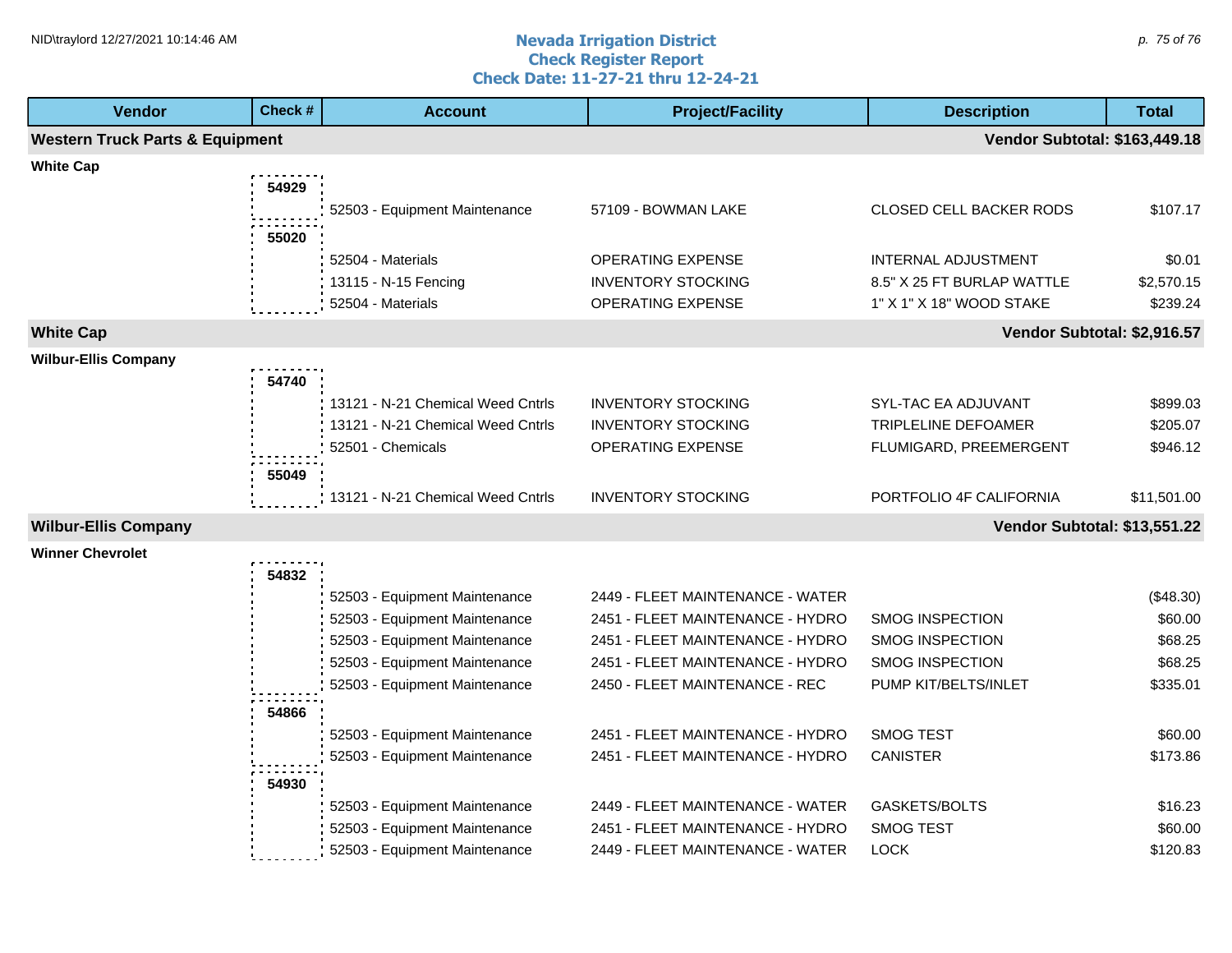#### **Nevada Irrigation District Check Register Report Check Date: 11-27-21 thru 12-24-21** NID\traylord 12/27/2021 10:14:46 AM  $\rho$ . 76 of 76

| <b>Vendor</b>                         | Check # | <b>Account</b>                   | <b>Project/Facility</b>          | <b>Description</b>            | <b>Total</b> |
|---------------------------------------|---------|----------------------------------|----------------------------------|-------------------------------|--------------|
| <b>Winner Chevrolet</b>               |         |                                  |                                  |                               |              |
|                                       | 55003   |                                  |                                  |                               |              |
|                                       |         | 52503 - Equipment Maintenance    | 2449 - FLEET MAINTENANCE - WATER | <b>HANDLE</b>                 | \$75.86      |
| <b>Winner Chevrolet</b>               |         |                                  |                                  | Vendor Subtotal: \$989.99     |              |
| <b>Wolf Mountain Road Association</b> |         |                                  |                                  |                               |              |
|                                       | 54975   |                                  |                                  |                               |              |
|                                       |         | 52706 - Dues, Publctns, Spnsrshp | 10230 - MAIN OFFICE              | 2021 ROAD MAINT FEE           | \$163.52     |
| <b>Wolf Mountain Road Association</b> |         |                                  |                                  | Vendor Subtotal: \$163.52     |              |
| Yuba Lock & Safe                      |         |                                  |                                  |                               |              |
|                                       | 54867   |                                  |                                  |                               |              |
|                                       |         | 52503 - Equipment Maintenance    | 2449 - FLEET MAINTENANCE - WATER | <b>TRUCK KEY</b>              | \$104.11     |
|                                       |         | 52503 - Equipment Maintenance    | 2449 - FLEET MAINTENANCE - WATER | <b>TRUCK KEY PROGRAM</b>      | \$154.25     |
| Yuba Lock & Safe                      |         |                                  |                                  | Vendor Subtotal: \$258.36     |              |
| <b>Zoro Tools</b>                     |         |                                  |                                  |                               |              |
|                                       | 54868   |                                  |                                  |                               |              |
|                                       |         | 52506 - Small Tools              | OPERATING EXPENSE                | <b>MEASURING WHEELS</b>       | \$136.55     |
|                                       |         | 52505 - Safety Supplies          | OPERATING EXPENSE                | <b>FLAME RESISTANT SHIRTS</b> | \$141.02     |
|                                       |         | 52506 - Small Tools              | OPERATING EXPENSE                | <b>LOPPER STEEL</b>           | \$231.58     |
|                                       | 54931   |                                  |                                  |                               |              |
|                                       |         | 52504 - Materials                | OPERATING EXPENSE                | <b>WATER HOSES</b>            | \$197.53     |
|                                       |         | 52503 - Equipment Maintenance    | 57100 - BOWMAN POWERHOUSE        | <b>FILTER ELEMENTS</b>        | \$222.61     |
|                                       |         | 52505 - Safety Supplies          | <b>OPERATING EXPENSE</b>         | <b>HARD HATS</b>              | \$593.33     |
| <b>Zoro Tools</b>                     |         |                                  |                                  | Vendor Subtotal: \$1,522.62   |              |

Grand Total **\$5,518,511.84**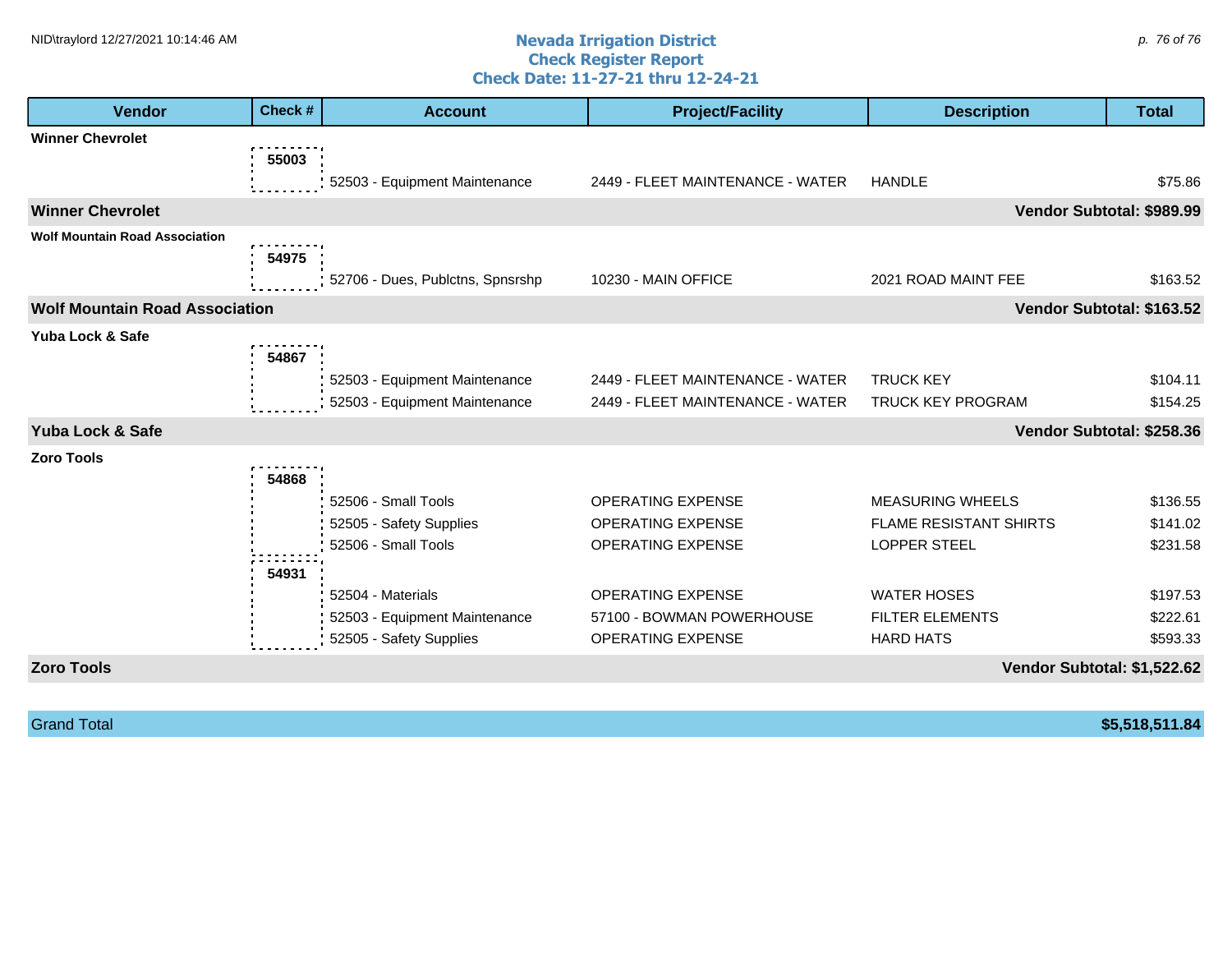| 1031 - DOTY N.CANAL REPL SIPHON1<br>3.626<br>394.644<br>3,256<br>40.598<br>1,825<br>$\Omega$<br>255<br>$\Omega$<br>$\Omega$<br>$\Omega$<br>444.203<br>$\Omega$<br>$\Omega$<br>1034 - URBAN AG WTR MGMT PLAN<br>21,352<br>3,803<br>2,663<br>18,485<br>38,555<br>3,492<br>18,909<br>275<br>19,210<br>$\mathbf 0$<br>29,864<br>$\mathbf 0$<br>156,606<br>1039 - SCADA UPGRADE STDY 201502<br>$\mathbf 0$<br>$\Omega$<br>$\Omega$<br>$\mathbf{0}$<br>6<br>$\Omega$<br>$\Omega$<br>$\Omega$<br>6<br>C<br>$\Omega$<br>$\Omega$<br>$\Omega$<br>177<br>5.365<br>339<br>1071 - MEADE CANAL ENCASEMENT<br>$\Omega$<br>$\Omega$<br>$\Omega$<br>(5,059)<br>401<br>2.654<br>665<br>4,542<br>$\Omega$<br>$\Omega$<br>1098 - SANTINI SIPHON 1&2 RPLMT<br>59,546<br>32,080<br>14,999<br>5,564<br>10,309<br>25,679<br>37,492<br>61,892<br>54,522<br>21,397<br>71,999<br>3,517<br>398,997<br>2007 - HYDRO GAGING STN DESIGN<br>2,033<br>1,732<br>2,136<br>13.845<br>100<br>4,331<br>2.789<br>430<br>192<br>101<br>$\Omega$<br>$\Omega$<br>201307 - BWMN-SPAULDING LAND ACO<br>32<br>128<br>$\Omega$<br>(32)<br>$\mathbf 0$<br>128<br>$\Omega$<br>$\mathbf 0$<br>$\Omega$<br>$\Omega$<br>$\Omega$<br>$\Omega$<br>$\Omega$<br>201308 - HYD LWR DIV PROP ACQ<br>$\mathbf 0$<br>$\mathbf 0$<br>$\mathbf 0$<br>$\overline{0}$<br>35<br> 0 <br>$\mathbf 0$<br>35<br>$\Omega$<br>$\Omega$<br>$\overline{0}$<br>$\mathsf{C}$<br>201402 - COMBIESO SCOUR COUNTER ME<br>1.600<br>21.276<br>7,829<br>1.705<br>$\mathbf 0$<br>15,525<br>$\Omega$<br>$\Omega$<br><sub>0</sub><br>$\Omega$<br>47.934<br>$\Omega$<br>$\Omega$<br>2021 - EV648 WARMKE CULVT REMVL<br>207<br>$\overline{0}$<br>207<br>$\Omega$<br>$\Omega$<br>$\overline{0}$<br>$\overline{0}$<br>$\mathbf 0$<br>$\mathbf{0}$<br>$\Omega$<br>$\Omega$<br>5,528<br>48,485<br>18,883<br>2039 - ENGLISH MEADOWS RSTRTN<br>4,824<br>6,840<br>27,924<br>15,244<br>20,966<br>184<br>$\overline{0}$<br>$\mathbf 0$<br>10,256<br>159,135<br>2071 - LIDSTER/COUNTRY CLUB<br>134<br>1,907<br>40<br>$\Omega$<br>93,015<br>250<br>$\Omega$<br>$\Omega$<br>96,554<br>1,208<br>$\Omega$<br>$\Omega$<br>2073 - TUNNEL CANAL DIVERSION<br>$\mathbf 0$<br>1,817<br> 0 <br>$\Omega$<br>$\mathbf 0$<br>$\mathbf{0}$<br>$\overline{0}$<br>$\mathbf 0$<br>$\mathbf 0$<br>$\Omega$<br>1,817<br>$\Omega$<br>O<br>2090 - LOMA RICA RES SDMNT RMVL<br>256<br>1,428<br>181<br>165<br>$\mathbf{0}$<br>1,274<br>100<br>42,655<br>$\Omega$<br>$\Omega$<br>$\Omega$<br>46,058<br>$\Omega$<br>2094 - SF SPILLWAY REPAIR<br>212<br>4,808<br>49,144<br>(3, 441)<br>126,966<br>40,514<br>443<br>2,076<br>4,871<br>5,804<br>1,485<br>62,426<br>295,308<br>78<br>2108 - BLAIR CT WTRLN EXT<br>177<br>255<br>$\Omega$<br>$\Omega$<br>$\Omega$<br>$\Omega$<br>$\Omega$<br>$\Omega$<br>$\Omega$<br>$\mathbf 0$<br>0<br>$\Omega$<br>2117 - TIMBERLINE @AUBURN PHASE2<br>$\Omega$<br>63<br>$\Omega$<br>6,359<br>$\Omega$<br>$\mathbf{0}$<br>3,416<br>2.881<br>$\Omega$<br>$\Omega$<br>$\Omega$<br>$\Omega$<br>$\Omega$<br>2135 - COMBIE RES DWR GRANT-MERC<br>5,227<br>167,768<br>62,021<br>12,941<br>7,712<br>84,826<br>741<br>6,777<br>$\mathbf 0$<br>174,590<br>(209, 640)<br>36,215<br>2141 - LEGISLATIVE ADVOCACY<br>2.037<br>175<br>1,980<br>3.226<br>$\mathbf 0$<br>5.602<br>14,340<br>$\Omega$<br>4,106<br>(4.444)<br>$\Omega$<br>1.659<br>$\mathbf 0$<br>2164 - CPPH FIRE SUPPRESSION UPG<br>1,631<br>28,918<br>1,748<br>2,280<br>8,405<br>93,572<br>938<br>280<br>4,839<br>25,306<br>3,626<br>171,542<br>$\Omega$<br>2,237<br>2168 - CSPH ELECTRICAL UPGRADES<br>1,211<br>2,184<br>1,066<br>928<br>500<br>6,366<br>9,490<br>20,150<br>30,971<br>15,059<br>1,712<br>91,874<br>322<br>2175 - TIMBERLINE-LOT 20 DEV PRJ<br>445<br>606<br>1,374<br>$\mathbf 0$<br>$\mathbf 0$<br>$\mathsf{C}$<br>$\mathbf 0$<br>$\mathbf 0$<br>$\mathbf 0$<br>$\mathbf 0$<br>$\Omega$<br>$\Omega$<br>2177 - KLOVE TOWER UPGRADES<br>$\mathbf 0$<br>430<br>84<br>$\mathbf 0$<br>7,369<br>$\Omega$<br>3,009<br>3,846<br>$\Omega$<br>$\Omega$<br>$\Omega$<br>$\overline{0}$<br>$\Omega$<br>2181 - LOMA RICA DRIVE DFWLE<br>274<br>372<br>332,753<br>285<br>8.844<br>8,608<br>6,917<br>1,421<br>3,847<br>576<br>3.440<br>242,017<br>609,353<br>958<br>10.367<br>3.030<br>27.256<br>2182 - N DAY RD PIPELINE RPLCMNT<br>$\mathbf 0$<br>$\mathbf 0$<br>12.218<br>419<br>150<br>$\mathbf 0$<br>113<br>$\mathbf{0}$<br>$\Omega$<br>2202 - TRUCK ACCIDENT HWY 20@R&R<br>314<br>$\mathbf 0$<br>314<br>$\mathbf 0$<br>$\mathbf 0$<br>$\Omega$<br>$\mathbf 0$<br>$\Omega$<br>$\Omega$<br>$\Omega$<br> 0 <br>$\Omega$<br>$\sqrt{ }$<br>2205 - BEAR VALLEY SITE DEVELOP.<br>1,228<br>686<br>57,334<br>4,712<br>3,075<br>2,988<br>$\Omega$<br>$\Omega$<br>32,856<br>20,497<br>3,941<br>$\Omega$<br>127,318<br>4,995<br>2212 - NEVADA COUNTY FAIR<br>$\mathbf 0$<br>$\Omega$<br>$\mathbf 0$<br>$\mathbf 0$<br>4,995<br>$\Omega$<br>$\Omega$<br>$\Omega$<br>$\Omega$<br>$\Omega$<br>$\Omega$<br>C<br>2222 - VALLEY VIEW RSVR ACCESS<br>$\Omega$<br>739<br>4,378<br>6,447<br>87<br>2,207<br>28,539<br>18,266<br>33,868<br>59,633<br>10,851<br>165,014<br>$\Omega$<br>2231 - CABY JPA<br>4.796<br>314<br>2,944<br>11,523<br>1.810<br>1.658<br>$\Omega$<br>$\Omega$<br>$\Omega$<br>$\Omega$<br>$\Omega$<br>2240 - DF PH FIRE SUPP UPGRADE<br>620<br>2,678<br>(660)<br>$\mathbf 0$<br>8,706<br>6,058<br>$\overline{0}$<br>$\Omega$<br>$\mathbf 0$<br>10<br>$\mathbf 0$<br>$\Omega$<br>$\overline{0}$<br>39<br>2250 - WALCRAFT CABINETRY PFS<br>265<br>$\Omega$<br>$\Omega$<br>304<br>$\Omega$<br>$\Omega$<br>$\Omega$<br>$\Omega$<br> 0 <br>O<br>C<br>2255 - E GEORGE TO LWW BEP<br>172.209<br>1,122<br>18,802<br>163,713<br>118,592<br>22,125<br>3.761<br>301<br>$\Omega$<br>332<br>500.957<br>$\Omega$<br>$\Omega$<br>280<br>365<br>225502 - HOPE ST TO R&R BEP<br>$\mathbf 0$<br> 0 <br>645<br>$\mathbf 0$<br>$\mathbf 0$<br>$\mathbf{0}$<br>$\Omega$<br>$\Omega$<br>$\Omega$<br>$\Omega$<br>O<br>225507 - SIERRA COLLEGE-RIDGE BEP<br>$\mathbf 0$<br>$\mathbf{0}$<br>$\mathbf 0$<br>$\overline{0}$<br>705<br>6,932<br>1,245<br>456<br>55,610<br>64.948<br>$\Omega$<br>$\Omega$<br>$\Omega$<br>2266 - 2019 DAM SAFETY SUPPORT<br>$\Omega$<br>79<br>26<br>379<br>$\mathbf 0$<br>$\Omega$<br>$\Omega$<br>484<br>$\Omega$<br>$\Omega$<br>$\Omega$<br>$\Omega$<br>55<br>$\mathbf 0$<br>55<br>2270 - LONG RAVINE WATER SYSTEM<br>$\mathbf 0$<br>$\mathbf 0$<br>$\mathbf 0$<br>$\Omega$<br>$\mathbf 0$<br>$\overline{0}$<br>$\Omega$<br>$\mathbf 0$<br>$\overline{0}$<br>$\Omega$<br>2275 - CASEY LONEY HEADWORKS<br>$\Omega$<br>$\mathbf 0$<br>$\mathbf 0$<br>292<br>$\Omega$<br>292<br>$\Omega$<br>$\sqrt{ }$<br>$\Omega$<br>$\Omega$<br>$\Omega$<br>0<br>2289 - SY/CHALK BLUFF CANAL TXFR<br>445<br>$\Omega$<br>1,083<br>505<br>$\Omega$<br>80<br>$\Omega$<br><sub>0</sub><br>2,113<br>$\overline{0}$<br>$\Omega$<br>$\Omega$<br>$\Omega$<br>7,605<br>1,124<br>63<br>52<br>11,550<br>23.329<br>2290 - DEER CREEK PH UPGRADES<br>1.540<br>(5, 724)<br>7,107<br>13<br>$\overline{0}$<br>$\Omega$<br>$\Omega$<br>325<br>443<br>2294 - SF LOWER CONNECTOR TRAIL<br>14,522<br>34,987<br>2.745<br>5,887<br>7,791<br>4.009<br>119<br>70.828<br>$\Omega$<br>2295 - FINANCIAL SYSTEMS IMPLMNT<br>60,424<br>63,682<br>70,819<br>(72, 140)<br>44,221<br>71,717<br>50,460<br>25,301<br>67,755<br>11,110<br>20,298<br>413,649<br>$\Omega$<br>2297 - STANDARD DETAILS REVISION<br>115<br>862<br>15,184<br>2.360<br>4,823<br>7.025<br>$\mathbf 0$<br>$\Omega$<br>$\mathbf{0}$<br>$\Omega$<br>$\mathbf 0$<br>$\Omega$<br>$\Omega$<br>2302 - GREENHORN SEWER RPLCMNT<br>$\Omega$<br>$\mathbf 0$<br>$\Omega$<br>16,125<br>$\Omega$<br>16,125<br>$\Omega$<br>$\Omega$<br>$\Omega$<br>$\Omega$<br>$\Omega$<br>2318 - EAST RIDGE PRV R/R<br>$\Omega$<br>$\mathbf{0}$<br>647<br>1,591<br>$\Omega$<br>$\Omega$<br>$\mathbf 0$<br>$\Omega$<br>$\Omega$<br>2,239<br>2322 - DAVID WAY PS R/R<br>821<br>4.914<br>3.655<br>4.219<br>102<br>870<br>1,976<br>7,355<br>220.684<br>254.231<br>5.051<br>2.706<br>1.878<br>2323 - WILLAURA ACRES PLINE RPLC<br>1,359<br>5,469<br>4,432<br>2,698<br>286<br>28,415<br>11,177<br>2,693<br>90<br>211<br>$\overline{0}$<br>0<br>2324 - MDWBRK-AUBURN P-LINE RPLC<br>2,972<br>650<br>$\mathbf{0}$<br>1,553<br>8,216<br>$\Omega$<br>$\Omega$<br>$\Omega$<br>$\Omega$<br>$\Omega$<br>13,390<br>$\Omega$<br>$\sqrt{ }$<br>2329 - CHINA DROP PIPE RPLCMNT<br>$\Omega$<br>$\Omega$<br>$\Omega$<br>4,539<br>1,282<br>$\Omega$<br>5,822<br>$\Omega$<br>$\mathbf 0$<br>$\Omega$<br>$\Omega$<br>$\Omega$<br>$\Omega$<br>96<br>2339 - RUCKER SPILL GATE RPLCMNT<br>921<br>295<br>992<br>671<br>99<br>56<br>3,131<br>$\Omega$<br>$\Omega$<br>$\Omega$<br>$\Omega$<br>2342 - DCPH CONTROLS/AUTOMATION<br>374<br>$\Omega$<br>$\Omega$<br>$\Omega$<br>$\Omega$<br>$\Omega$<br>$\Omega$<br>$\Omega$<br>$\Omega$<br>$\Omega$<br>$\Omega$<br>374<br>2348 - DFPH BALANCE OF PLANT<br>1,245<br>739<br>672<br>295<br>3,570<br>$\overline{0}$<br>$\overline{0}$<br>8,208<br>1,686<br>$\Omega$<br>$\Omega$<br>$\overline{0}$<br>$\mathbf 0$<br>26,322<br>2351 - RPH OCB REPLACEMENT<br>192<br>6,712<br>8,429<br>3,740<br>16,785<br>7,981<br>2,683<br>3,851<br>5,138<br>225,209<br>118,305<br>25,070<br>2353 - CPPH TURBINE OVERHAUL<br>813<br>4,425<br>15,228<br>$\Omega$<br>185<br>125<br>2,030<br>4.662<br>2.311<br>63<br>119<br>495<br>$\Omega$<br>$\mathbf 0$<br>2354 - BOWMAN INTERTIE BRKR RPLC<br>$\mathbf 0$<br>$\overline{0}$<br>$\mathbf 0$<br>$\mathbf 0$<br>$\overline{0}$<br>$\overline{0}$<br>1,853<br><sub>0</sub><br>1,853<br>$\overline{0}$<br>$\overline{0}$<br>$\mathbf 0$ | <b>Project/Facility Description</b> | $Jan-21$ | Feb-21 | <b>Mar-21</b> | Apr-21 | $May-21$ | <b>Jun-21</b> | <b>Jul-21</b> | <b>Aug-21</b> | <b>Sep-21</b> | Oct-21 | <b>Nov-21</b> | <b>Dec-21</b> | <b>YTD Total</b> |
|--------------------------------------------------------------------------------------------------------------------------------------------------------------------------------------------------------------------------------------------------------------------------------------------------------------------------------------------------------------------------------------------------------------------------------------------------------------------------------------------------------------------------------------------------------------------------------------------------------------------------------------------------------------------------------------------------------------------------------------------------------------------------------------------------------------------------------------------------------------------------------------------------------------------------------------------------------------------------------------------------------------------------------------------------------------------------------------------------------------------------------------------------------------------------------------------------------------------------------------------------------------------------------------------------------------------------------------------------------------------------------------------------------------------------------------------------------------------------------------------------------------------------------------------------------------------------------------------------------------------------------------------------------------------------------------------------------------------------------------------------------------------------------------------------------------------------------------------------------------------------------------------------------------------------------------------------------------------------------------------------------------------------------------------------------------------------------------------------------------------------------------------------------------------------------------------------------------------------------------------------------------------------------------------------------------------------------------------------------------------------------------------------------------------------------------------------------------------------------------------------------------------------------------------------------------------------------------------------------------------------------------------------------------------------------------------------------------------------------------------------------------------------------------------------------------------------------------------------------------------------------------------------------------------------------------------------------------------------------------------------------------------------------------------------------------------------------------------------------------------------------------------------------------------------------------------------------------------------------------------------------------------------------------------------------------------------------------------------------------------------------------------------------------------------------------------------------------------------------------------------------------------------------------------------------------------------------------------------------------------------------------------------------------------------------------------------------------------------------------------------------------------------------------------------------------------------------------------------------------------------------------------------------------------------------------------------------------------------------------------------------------------------------------------------------------------------------------------------------------------------------------------------------------------------------------------------------------------------------------------------------------------------------------------------------------------------------------------------------------------------------------------------------------------------------------------------------------------------------------------------------------------------------------------------------------------------------------------------------------------------------------------------------------------------------------------------------------------------------------------------------------------------------------------------------------------------------------------------------------------------------------------------------------------------------------------------------------------------------------------------------------------------------------------------------------------------------------------------------------------------------------------------------------------------------------------------------------------------------------------------------------------------------------------------------------------------------------------------------------------------------------------------------------------------------------------------------------------------------------------------------------------------------------------------------------------------------------------------------------------------------------------------------------------------------------------------------------------------------------------------------------------------------------------------------------------------------------------------------------------------------------------------------------------------------------------------------------------------------------------------------------------------------------------------------------------------------------------------------------------------------------------------------------------------------------------------------------------------------------------------------------------------------------------------------------------------------------------------------------------------------------------------------------------------------------------------------------------------------------------------------------------------------------------------------------------------------------------------------------------------------------------------------------------------------------------------------------------------------------------------------------------------------------------------------------------------------------------------------------------------------------------------------------------------------------------------------------------------------------------------------------------------------------------------------------------------------------------------------------------------------------------------------------------------------------------------------------------------------------------------------------------------------------------------------------------------------------------------------------------------------------------------------------------------------------------------------------------------------------------------------------------------------------------------------------------------------------------------------------------------------------------------------------------------------------------------------------------------------------------------------------------------------------------------------------------------------------------------------------------------------------------------------------------------------------------------------------------------------------------------------------------------------------------------------------------------------------------------------------------------------------------------------------------------------------------------------------------------------------------------------------------------------------------------------------------------------------------------------------------------------------------------------------------------------------------------------------------------------------------------------------------------------------------------------------------------------------------------------------------------------------------------------------------------------------------------------------------------------------------------------------------------------------------------------------------------------------------------------------------------------------------------------------------------------------------------------------------------------------------------------------------------------------------------------------------------------------------------------------------------------------------------------------------------------------------------------------------------------------------------------------------------------------------------------------------------------------------------------------------------------------------------------------------------------------------------------------------------------------------------------------------------------------------------------------------------------------------------------------------------------------|-------------------------------------|----------|--------|---------------|--------|----------|---------------|---------------|---------------|---------------|--------|---------------|---------------|------------------|
|                                                                                                                                                                                                                                                                                                                                                                                                                                                                                                                                                                                                                                                                                                                                                                                                                                                                                                                                                                                                                                                                                                                                                                                                                                                                                                                                                                                                                                                                                                                                                                                                                                                                                                                                                                                                                                                                                                                                                                                                                                                                                                                                                                                                                                                                                                                                                                                                                                                                                                                                                                                                                                                                                                                                                                                                                                                                                                                                                                                                                                                                                                                                                                                                                                                                                                                                                                                                                                                                                                                                                                                                                                                                                                                                                                                                                                                                                                                                                                                                                                                                                                                                                                                                                                                                                                                                                                                                                                                                                                                                                                                                                                                                                                                                                                                                                                                                                                                                                                                                                                                                                                                                                                                                                                                                                                                                                                                                                                                                                                                                                                                                                                                                                                                                                                                                                                                                                                                                                                                                                                                                                                                                                                                                                                                                                                                                                                                                                                                                                                                                                                                                                                                                                                                                                                                                                                                                                                                                                                                                                                                                                                                                                                                                                                                                                                                                                                                                                                                                                                                                                                                                                                                                                                                                                                                                                                                                                                                                                                                                                                                                                                                                                                                                                                                                                                                                                                                                                                                                                                                                                                                                                                                                                                                                                                                                                                                                                                                                                                                                                                                                                                                                                                                                                                                                                                                                                                                                                                                                                                                                                                                                                                      |                                     |          |        |               |        |          |               |               |               |               |        |               |               |                  |
|                                                                                                                                                                                                                                                                                                                                                                                                                                                                                                                                                                                                                                                                                                                                                                                                                                                                                                                                                                                                                                                                                                                                                                                                                                                                                                                                                                                                                                                                                                                                                                                                                                                                                                                                                                                                                                                                                                                                                                                                                                                                                                                                                                                                                                                                                                                                                                                                                                                                                                                                                                                                                                                                                                                                                                                                                                                                                                                                                                                                                                                                                                                                                                                                                                                                                                                                                                                                                                                                                                                                                                                                                                                                                                                                                                                                                                                                                                                                                                                                                                                                                                                                                                                                                                                                                                                                                                                                                                                                                                                                                                                                                                                                                                                                                                                                                                                                                                                                                                                                                                                                                                                                                                                                                                                                                                                                                                                                                                                                                                                                                                                                                                                                                                                                                                                                                                                                                                                                                                                                                                                                                                                                                                                                                                                                                                                                                                                                                                                                                                                                                                                                                                                                                                                                                                                                                                                                                                                                                                                                                                                                                                                                                                                                                                                                                                                                                                                                                                                                                                                                                                                                                                                                                                                                                                                                                                                                                                                                                                                                                                                                                                                                                                                                                                                                                                                                                                                                                                                                                                                                                                                                                                                                                                                                                                                                                                                                                                                                                                                                                                                                                                                                                                                                                                                                                                                                                                                                                                                                                                                                                                                                                                      |                                     |          |        |               |        |          |               |               |               |               |        |               |               |                  |
|                                                                                                                                                                                                                                                                                                                                                                                                                                                                                                                                                                                                                                                                                                                                                                                                                                                                                                                                                                                                                                                                                                                                                                                                                                                                                                                                                                                                                                                                                                                                                                                                                                                                                                                                                                                                                                                                                                                                                                                                                                                                                                                                                                                                                                                                                                                                                                                                                                                                                                                                                                                                                                                                                                                                                                                                                                                                                                                                                                                                                                                                                                                                                                                                                                                                                                                                                                                                                                                                                                                                                                                                                                                                                                                                                                                                                                                                                                                                                                                                                                                                                                                                                                                                                                                                                                                                                                                                                                                                                                                                                                                                                                                                                                                                                                                                                                                                                                                                                                                                                                                                                                                                                                                                                                                                                                                                                                                                                                                                                                                                                                                                                                                                                                                                                                                                                                                                                                                                                                                                                                                                                                                                                                                                                                                                                                                                                                                                                                                                                                                                                                                                                                                                                                                                                                                                                                                                                                                                                                                                                                                                                                                                                                                                                                                                                                                                                                                                                                                                                                                                                                                                                                                                                                                                                                                                                                                                                                                                                                                                                                                                                                                                                                                                                                                                                                                                                                                                                                                                                                                                                                                                                                                                                                                                                                                                                                                                                                                                                                                                                                                                                                                                                                                                                                                                                                                                                                                                                                                                                                                                                                                                                                      |                                     |          |        |               |        |          |               |               |               |               |        |               |               |                  |
|                                                                                                                                                                                                                                                                                                                                                                                                                                                                                                                                                                                                                                                                                                                                                                                                                                                                                                                                                                                                                                                                                                                                                                                                                                                                                                                                                                                                                                                                                                                                                                                                                                                                                                                                                                                                                                                                                                                                                                                                                                                                                                                                                                                                                                                                                                                                                                                                                                                                                                                                                                                                                                                                                                                                                                                                                                                                                                                                                                                                                                                                                                                                                                                                                                                                                                                                                                                                                                                                                                                                                                                                                                                                                                                                                                                                                                                                                                                                                                                                                                                                                                                                                                                                                                                                                                                                                                                                                                                                                                                                                                                                                                                                                                                                                                                                                                                                                                                                                                                                                                                                                                                                                                                                                                                                                                                                                                                                                                                                                                                                                                                                                                                                                                                                                                                                                                                                                                                                                                                                                                                                                                                                                                                                                                                                                                                                                                                                                                                                                                                                                                                                                                                                                                                                                                                                                                                                                                                                                                                                                                                                                                                                                                                                                                                                                                                                                                                                                                                                                                                                                                                                                                                                                                                                                                                                                                                                                                                                                                                                                                                                                                                                                                                                                                                                                                                                                                                                                                                                                                                                                                                                                                                                                                                                                                                                                                                                                                                                                                                                                                                                                                                                                                                                                                                                                                                                                                                                                                                                                                                                                                                                                                      |                                     |          |        |               |        |          |               |               |               |               |        |               |               |                  |
|                                                                                                                                                                                                                                                                                                                                                                                                                                                                                                                                                                                                                                                                                                                                                                                                                                                                                                                                                                                                                                                                                                                                                                                                                                                                                                                                                                                                                                                                                                                                                                                                                                                                                                                                                                                                                                                                                                                                                                                                                                                                                                                                                                                                                                                                                                                                                                                                                                                                                                                                                                                                                                                                                                                                                                                                                                                                                                                                                                                                                                                                                                                                                                                                                                                                                                                                                                                                                                                                                                                                                                                                                                                                                                                                                                                                                                                                                                                                                                                                                                                                                                                                                                                                                                                                                                                                                                                                                                                                                                                                                                                                                                                                                                                                                                                                                                                                                                                                                                                                                                                                                                                                                                                                                                                                                                                                                                                                                                                                                                                                                                                                                                                                                                                                                                                                                                                                                                                                                                                                                                                                                                                                                                                                                                                                                                                                                                                                                                                                                                                                                                                                                                                                                                                                                                                                                                                                                                                                                                                                                                                                                                                                                                                                                                                                                                                                                                                                                                                                                                                                                                                                                                                                                                                                                                                                                                                                                                                                                                                                                                                                                                                                                                                                                                                                                                                                                                                                                                                                                                                                                                                                                                                                                                                                                                                                                                                                                                                                                                                                                                                                                                                                                                                                                                                                                                                                                                                                                                                                                                                                                                                                                                      |                                     |          |        |               |        |          |               |               |               |               |        |               |               |                  |
|                                                                                                                                                                                                                                                                                                                                                                                                                                                                                                                                                                                                                                                                                                                                                                                                                                                                                                                                                                                                                                                                                                                                                                                                                                                                                                                                                                                                                                                                                                                                                                                                                                                                                                                                                                                                                                                                                                                                                                                                                                                                                                                                                                                                                                                                                                                                                                                                                                                                                                                                                                                                                                                                                                                                                                                                                                                                                                                                                                                                                                                                                                                                                                                                                                                                                                                                                                                                                                                                                                                                                                                                                                                                                                                                                                                                                                                                                                                                                                                                                                                                                                                                                                                                                                                                                                                                                                                                                                                                                                                                                                                                                                                                                                                                                                                                                                                                                                                                                                                                                                                                                                                                                                                                                                                                                                                                                                                                                                                                                                                                                                                                                                                                                                                                                                                                                                                                                                                                                                                                                                                                                                                                                                                                                                                                                                                                                                                                                                                                                                                                                                                                                                                                                                                                                                                                                                                                                                                                                                                                                                                                                                                                                                                                                                                                                                                                                                                                                                                                                                                                                                                                                                                                                                                                                                                                                                                                                                                                                                                                                                                                                                                                                                                                                                                                                                                                                                                                                                                                                                                                                                                                                                                                                                                                                                                                                                                                                                                                                                                                                                                                                                                                                                                                                                                                                                                                                                                                                                                                                                                                                                                                                                      |                                     |          |        |               |        |          |               |               |               |               |        |               |               |                  |
|                                                                                                                                                                                                                                                                                                                                                                                                                                                                                                                                                                                                                                                                                                                                                                                                                                                                                                                                                                                                                                                                                                                                                                                                                                                                                                                                                                                                                                                                                                                                                                                                                                                                                                                                                                                                                                                                                                                                                                                                                                                                                                                                                                                                                                                                                                                                                                                                                                                                                                                                                                                                                                                                                                                                                                                                                                                                                                                                                                                                                                                                                                                                                                                                                                                                                                                                                                                                                                                                                                                                                                                                                                                                                                                                                                                                                                                                                                                                                                                                                                                                                                                                                                                                                                                                                                                                                                                                                                                                                                                                                                                                                                                                                                                                                                                                                                                                                                                                                                                                                                                                                                                                                                                                                                                                                                                                                                                                                                                                                                                                                                                                                                                                                                                                                                                                                                                                                                                                                                                                                                                                                                                                                                                                                                                                                                                                                                                                                                                                                                                                                                                                                                                                                                                                                                                                                                                                                                                                                                                                                                                                                                                                                                                                                                                                                                                                                                                                                                                                                                                                                                                                                                                                                                                                                                                                                                                                                                                                                                                                                                                                                                                                                                                                                                                                                                                                                                                                                                                                                                                                                                                                                                                                                                                                                                                                                                                                                                                                                                                                                                                                                                                                                                                                                                                                                                                                                                                                                                                                                                                                                                                                                                      |                                     |          |        |               |        |          |               |               |               |               |        |               |               |                  |
|                                                                                                                                                                                                                                                                                                                                                                                                                                                                                                                                                                                                                                                                                                                                                                                                                                                                                                                                                                                                                                                                                                                                                                                                                                                                                                                                                                                                                                                                                                                                                                                                                                                                                                                                                                                                                                                                                                                                                                                                                                                                                                                                                                                                                                                                                                                                                                                                                                                                                                                                                                                                                                                                                                                                                                                                                                                                                                                                                                                                                                                                                                                                                                                                                                                                                                                                                                                                                                                                                                                                                                                                                                                                                                                                                                                                                                                                                                                                                                                                                                                                                                                                                                                                                                                                                                                                                                                                                                                                                                                                                                                                                                                                                                                                                                                                                                                                                                                                                                                                                                                                                                                                                                                                                                                                                                                                                                                                                                                                                                                                                                                                                                                                                                                                                                                                                                                                                                                                                                                                                                                                                                                                                                                                                                                                                                                                                                                                                                                                                                                                                                                                                                                                                                                                                                                                                                                                                                                                                                                                                                                                                                                                                                                                                                                                                                                                                                                                                                                                                                                                                                                                                                                                                                                                                                                                                                                                                                                                                                                                                                                                                                                                                                                                                                                                                                                                                                                                                                                                                                                                                                                                                                                                                                                                                                                                                                                                                                                                                                                                                                                                                                                                                                                                                                                                                                                                                                                                                                                                                                                                                                                                                                      |                                     |          |        |               |        |          |               |               |               |               |        |               |               |                  |
|                                                                                                                                                                                                                                                                                                                                                                                                                                                                                                                                                                                                                                                                                                                                                                                                                                                                                                                                                                                                                                                                                                                                                                                                                                                                                                                                                                                                                                                                                                                                                                                                                                                                                                                                                                                                                                                                                                                                                                                                                                                                                                                                                                                                                                                                                                                                                                                                                                                                                                                                                                                                                                                                                                                                                                                                                                                                                                                                                                                                                                                                                                                                                                                                                                                                                                                                                                                                                                                                                                                                                                                                                                                                                                                                                                                                                                                                                                                                                                                                                                                                                                                                                                                                                                                                                                                                                                                                                                                                                                                                                                                                                                                                                                                                                                                                                                                                                                                                                                                                                                                                                                                                                                                                                                                                                                                                                                                                                                                                                                                                                                                                                                                                                                                                                                                                                                                                                                                                                                                                                                                                                                                                                                                                                                                                                                                                                                                                                                                                                                                                                                                                                                                                                                                                                                                                                                                                                                                                                                                                                                                                                                                                                                                                                                                                                                                                                                                                                                                                                                                                                                                                                                                                                                                                                                                                                                                                                                                                                                                                                                                                                                                                                                                                                                                                                                                                                                                                                                                                                                                                                                                                                                                                                                                                                                                                                                                                                                                                                                                                                                                                                                                                                                                                                                                                                                                                                                                                                                                                                                                                                                                                                                      |                                     |          |        |               |        |          |               |               |               |               |        |               |               |                  |
|                                                                                                                                                                                                                                                                                                                                                                                                                                                                                                                                                                                                                                                                                                                                                                                                                                                                                                                                                                                                                                                                                                                                                                                                                                                                                                                                                                                                                                                                                                                                                                                                                                                                                                                                                                                                                                                                                                                                                                                                                                                                                                                                                                                                                                                                                                                                                                                                                                                                                                                                                                                                                                                                                                                                                                                                                                                                                                                                                                                                                                                                                                                                                                                                                                                                                                                                                                                                                                                                                                                                                                                                                                                                                                                                                                                                                                                                                                                                                                                                                                                                                                                                                                                                                                                                                                                                                                                                                                                                                                                                                                                                                                                                                                                                                                                                                                                                                                                                                                                                                                                                                                                                                                                                                                                                                                                                                                                                                                                                                                                                                                                                                                                                                                                                                                                                                                                                                                                                                                                                                                                                                                                                                                                                                                                                                                                                                                                                                                                                                                                                                                                                                                                                                                                                                                                                                                                                                                                                                                                                                                                                                                                                                                                                                                                                                                                                                                                                                                                                                                                                                                                                                                                                                                                                                                                                                                                                                                                                                                                                                                                                                                                                                                                                                                                                                                                                                                                                                                                                                                                                                                                                                                                                                                                                                                                                                                                                                                                                                                                                                                                                                                                                                                                                                                                                                                                                                                                                                                                                                                                                                                                                                                      |                                     |          |        |               |        |          |               |               |               |               |        |               |               |                  |
|                                                                                                                                                                                                                                                                                                                                                                                                                                                                                                                                                                                                                                                                                                                                                                                                                                                                                                                                                                                                                                                                                                                                                                                                                                                                                                                                                                                                                                                                                                                                                                                                                                                                                                                                                                                                                                                                                                                                                                                                                                                                                                                                                                                                                                                                                                                                                                                                                                                                                                                                                                                                                                                                                                                                                                                                                                                                                                                                                                                                                                                                                                                                                                                                                                                                                                                                                                                                                                                                                                                                                                                                                                                                                                                                                                                                                                                                                                                                                                                                                                                                                                                                                                                                                                                                                                                                                                                                                                                                                                                                                                                                                                                                                                                                                                                                                                                                                                                                                                                                                                                                                                                                                                                                                                                                                                                                                                                                                                                                                                                                                                                                                                                                                                                                                                                                                                                                                                                                                                                                                                                                                                                                                                                                                                                                                                                                                                                                                                                                                                                                                                                                                                                                                                                                                                                                                                                                                                                                                                                                                                                                                                                                                                                                                                                                                                                                                                                                                                                                                                                                                                                                                                                                                                                                                                                                                                                                                                                                                                                                                                                                                                                                                                                                                                                                                                                                                                                                                                                                                                                                                                                                                                                                                                                                                                                                                                                                                                                                                                                                                                                                                                                                                                                                                                                                                                                                                                                                                                                                                                                                                                                                                                      |                                     |          |        |               |        |          |               |               |               |               |        |               |               |                  |
|                                                                                                                                                                                                                                                                                                                                                                                                                                                                                                                                                                                                                                                                                                                                                                                                                                                                                                                                                                                                                                                                                                                                                                                                                                                                                                                                                                                                                                                                                                                                                                                                                                                                                                                                                                                                                                                                                                                                                                                                                                                                                                                                                                                                                                                                                                                                                                                                                                                                                                                                                                                                                                                                                                                                                                                                                                                                                                                                                                                                                                                                                                                                                                                                                                                                                                                                                                                                                                                                                                                                                                                                                                                                                                                                                                                                                                                                                                                                                                                                                                                                                                                                                                                                                                                                                                                                                                                                                                                                                                                                                                                                                                                                                                                                                                                                                                                                                                                                                                                                                                                                                                                                                                                                                                                                                                                                                                                                                                                                                                                                                                                                                                                                                                                                                                                                                                                                                                                                                                                                                                                                                                                                                                                                                                                                                                                                                                                                                                                                                                                                                                                                                                                                                                                                                                                                                                                                                                                                                                                                                                                                                                                                                                                                                                                                                                                                                                                                                                                                                                                                                                                                                                                                                                                                                                                                                                                                                                                                                                                                                                                                                                                                                                                                                                                                                                                                                                                                                                                                                                                                                                                                                                                                                                                                                                                                                                                                                                                                                                                                                                                                                                                                                                                                                                                                                                                                                                                                                                                                                                                                                                                                                                      |                                     |          |        |               |        |          |               |               |               |               |        |               |               |                  |
|                                                                                                                                                                                                                                                                                                                                                                                                                                                                                                                                                                                                                                                                                                                                                                                                                                                                                                                                                                                                                                                                                                                                                                                                                                                                                                                                                                                                                                                                                                                                                                                                                                                                                                                                                                                                                                                                                                                                                                                                                                                                                                                                                                                                                                                                                                                                                                                                                                                                                                                                                                                                                                                                                                                                                                                                                                                                                                                                                                                                                                                                                                                                                                                                                                                                                                                                                                                                                                                                                                                                                                                                                                                                                                                                                                                                                                                                                                                                                                                                                                                                                                                                                                                                                                                                                                                                                                                                                                                                                                                                                                                                                                                                                                                                                                                                                                                                                                                                                                                                                                                                                                                                                                                                                                                                                                                                                                                                                                                                                                                                                                                                                                                                                                                                                                                                                                                                                                                                                                                                                                                                                                                                                                                                                                                                                                                                                                                                                                                                                                                                                                                                                                                                                                                                                                                                                                                                                                                                                                                                                                                                                                                                                                                                                                                                                                                                                                                                                                                                                                                                                                                                                                                                                                                                                                                                                                                                                                                                                                                                                                                                                                                                                                                                                                                                                                                                                                                                                                                                                                                                                                                                                                                                                                                                                                                                                                                                                                                                                                                                                                                                                                                                                                                                                                                                                                                                                                                                                                                                                                                                                                                                                                      |                                     |          |        |               |        |          |               |               |               |               |        |               |               |                  |
|                                                                                                                                                                                                                                                                                                                                                                                                                                                                                                                                                                                                                                                                                                                                                                                                                                                                                                                                                                                                                                                                                                                                                                                                                                                                                                                                                                                                                                                                                                                                                                                                                                                                                                                                                                                                                                                                                                                                                                                                                                                                                                                                                                                                                                                                                                                                                                                                                                                                                                                                                                                                                                                                                                                                                                                                                                                                                                                                                                                                                                                                                                                                                                                                                                                                                                                                                                                                                                                                                                                                                                                                                                                                                                                                                                                                                                                                                                                                                                                                                                                                                                                                                                                                                                                                                                                                                                                                                                                                                                                                                                                                                                                                                                                                                                                                                                                                                                                                                                                                                                                                                                                                                                                                                                                                                                                                                                                                                                                                                                                                                                                                                                                                                                                                                                                                                                                                                                                                                                                                                                                                                                                                                                                                                                                                                                                                                                                                                                                                                                                                                                                                                                                                                                                                                                                                                                                                                                                                                                                                                                                                                                                                                                                                                                                                                                                                                                                                                                                                                                                                                                                                                                                                                                                                                                                                                                                                                                                                                                                                                                                                                                                                                                                                                                                                                                                                                                                                                                                                                                                                                                                                                                                                                                                                                                                                                                                                                                                                                                                                                                                                                                                                                                                                                                                                                                                                                                                                                                                                                                                                                                                                                                      |                                     |          |        |               |        |          |               |               |               |               |        |               |               |                  |
|                                                                                                                                                                                                                                                                                                                                                                                                                                                                                                                                                                                                                                                                                                                                                                                                                                                                                                                                                                                                                                                                                                                                                                                                                                                                                                                                                                                                                                                                                                                                                                                                                                                                                                                                                                                                                                                                                                                                                                                                                                                                                                                                                                                                                                                                                                                                                                                                                                                                                                                                                                                                                                                                                                                                                                                                                                                                                                                                                                                                                                                                                                                                                                                                                                                                                                                                                                                                                                                                                                                                                                                                                                                                                                                                                                                                                                                                                                                                                                                                                                                                                                                                                                                                                                                                                                                                                                                                                                                                                                                                                                                                                                                                                                                                                                                                                                                                                                                                                                                                                                                                                                                                                                                                                                                                                                                                                                                                                                                                                                                                                                                                                                                                                                                                                                                                                                                                                                                                                                                                                                                                                                                                                                                                                                                                                                                                                                                                                                                                                                                                                                                                                                                                                                                                                                                                                                                                                                                                                                                                                                                                                                                                                                                                                                                                                                                                                                                                                                                                                                                                                                                                                                                                                                                                                                                                                                                                                                                                                                                                                                                                                                                                                                                                                                                                                                                                                                                                                                                                                                                                                                                                                                                                                                                                                                                                                                                                                                                                                                                                                                                                                                                                                                                                                                                                                                                                                                                                                                                                                                                                                                                                                                      |                                     |          |        |               |        |          |               |               |               |               |        |               |               |                  |
|                                                                                                                                                                                                                                                                                                                                                                                                                                                                                                                                                                                                                                                                                                                                                                                                                                                                                                                                                                                                                                                                                                                                                                                                                                                                                                                                                                                                                                                                                                                                                                                                                                                                                                                                                                                                                                                                                                                                                                                                                                                                                                                                                                                                                                                                                                                                                                                                                                                                                                                                                                                                                                                                                                                                                                                                                                                                                                                                                                                                                                                                                                                                                                                                                                                                                                                                                                                                                                                                                                                                                                                                                                                                                                                                                                                                                                                                                                                                                                                                                                                                                                                                                                                                                                                                                                                                                                                                                                                                                                                                                                                                                                                                                                                                                                                                                                                                                                                                                                                                                                                                                                                                                                                                                                                                                                                                                                                                                                                                                                                                                                                                                                                                                                                                                                                                                                                                                                                                                                                                                                                                                                                                                                                                                                                                                                                                                                                                                                                                                                                                                                                                                                                                                                                                                                                                                                                                                                                                                                                                                                                                                                                                                                                                                                                                                                                                                                                                                                                                                                                                                                                                                                                                                                                                                                                                                                                                                                                                                                                                                                                                                                                                                                                                                                                                                                                                                                                                                                                                                                                                                                                                                                                                                                                                                                                                                                                                                                                                                                                                                                                                                                                                                                                                                                                                                                                                                                                                                                                                                                                                                                                                                                      |                                     |          |        |               |        |          |               |               |               |               |        |               |               |                  |
|                                                                                                                                                                                                                                                                                                                                                                                                                                                                                                                                                                                                                                                                                                                                                                                                                                                                                                                                                                                                                                                                                                                                                                                                                                                                                                                                                                                                                                                                                                                                                                                                                                                                                                                                                                                                                                                                                                                                                                                                                                                                                                                                                                                                                                                                                                                                                                                                                                                                                                                                                                                                                                                                                                                                                                                                                                                                                                                                                                                                                                                                                                                                                                                                                                                                                                                                                                                                                                                                                                                                                                                                                                                                                                                                                                                                                                                                                                                                                                                                                                                                                                                                                                                                                                                                                                                                                                                                                                                                                                                                                                                                                                                                                                                                                                                                                                                                                                                                                                                                                                                                                                                                                                                                                                                                                                                                                                                                                                                                                                                                                                                                                                                                                                                                                                                                                                                                                                                                                                                                                                                                                                                                                                                                                                                                                                                                                                                                                                                                                                                                                                                                                                                                                                                                                                                                                                                                                                                                                                                                                                                                                                                                                                                                                                                                                                                                                                                                                                                                                                                                                                                                                                                                                                                                                                                                                                                                                                                                                                                                                                                                                                                                                                                                                                                                                                                                                                                                                                                                                                                                                                                                                                                                                                                                                                                                                                                                                                                                                                                                                                                                                                                                                                                                                                                                                                                                                                                                                                                                                                                                                                                                                                      |                                     |          |        |               |        |          |               |               |               |               |        |               |               |                  |
|                                                                                                                                                                                                                                                                                                                                                                                                                                                                                                                                                                                                                                                                                                                                                                                                                                                                                                                                                                                                                                                                                                                                                                                                                                                                                                                                                                                                                                                                                                                                                                                                                                                                                                                                                                                                                                                                                                                                                                                                                                                                                                                                                                                                                                                                                                                                                                                                                                                                                                                                                                                                                                                                                                                                                                                                                                                                                                                                                                                                                                                                                                                                                                                                                                                                                                                                                                                                                                                                                                                                                                                                                                                                                                                                                                                                                                                                                                                                                                                                                                                                                                                                                                                                                                                                                                                                                                                                                                                                                                                                                                                                                                                                                                                                                                                                                                                                                                                                                                                                                                                                                                                                                                                                                                                                                                                                                                                                                                                                                                                                                                                                                                                                                                                                                                                                                                                                                                                                                                                                                                                                                                                                                                                                                                                                                                                                                                                                                                                                                                                                                                                                                                                                                                                                                                                                                                                                                                                                                                                                                                                                                                                                                                                                                                                                                                                                                                                                                                                                                                                                                                                                                                                                                                                                                                                                                                                                                                                                                                                                                                                                                                                                                                                                                                                                                                                                                                                                                                                                                                                                                                                                                                                                                                                                                                                                                                                                                                                                                                                                                                                                                                                                                                                                                                                                                                                                                                                                                                                                                                                                                                                                                                      |                                     |          |        |               |        |          |               |               |               |               |        |               |               |                  |
|                                                                                                                                                                                                                                                                                                                                                                                                                                                                                                                                                                                                                                                                                                                                                                                                                                                                                                                                                                                                                                                                                                                                                                                                                                                                                                                                                                                                                                                                                                                                                                                                                                                                                                                                                                                                                                                                                                                                                                                                                                                                                                                                                                                                                                                                                                                                                                                                                                                                                                                                                                                                                                                                                                                                                                                                                                                                                                                                                                                                                                                                                                                                                                                                                                                                                                                                                                                                                                                                                                                                                                                                                                                                                                                                                                                                                                                                                                                                                                                                                                                                                                                                                                                                                                                                                                                                                                                                                                                                                                                                                                                                                                                                                                                                                                                                                                                                                                                                                                                                                                                                                                                                                                                                                                                                                                                                                                                                                                                                                                                                                                                                                                                                                                                                                                                                                                                                                                                                                                                                                                                                                                                                                                                                                                                                                                                                                                                                                                                                                                                                                                                                                                                                                                                                                                                                                                                                                                                                                                                                                                                                                                                                                                                                                                                                                                                                                                                                                                                                                                                                                                                                                                                                                                                                                                                                                                                                                                                                                                                                                                                                                                                                                                                                                                                                                                                                                                                                                                                                                                                                                                                                                                                                                                                                                                                                                                                                                                                                                                                                                                                                                                                                                                                                                                                                                                                                                                                                                                                                                                                                                                                                                                      |                                     |          |        |               |        |          |               |               |               |               |        |               |               |                  |
|                                                                                                                                                                                                                                                                                                                                                                                                                                                                                                                                                                                                                                                                                                                                                                                                                                                                                                                                                                                                                                                                                                                                                                                                                                                                                                                                                                                                                                                                                                                                                                                                                                                                                                                                                                                                                                                                                                                                                                                                                                                                                                                                                                                                                                                                                                                                                                                                                                                                                                                                                                                                                                                                                                                                                                                                                                                                                                                                                                                                                                                                                                                                                                                                                                                                                                                                                                                                                                                                                                                                                                                                                                                                                                                                                                                                                                                                                                                                                                                                                                                                                                                                                                                                                                                                                                                                                                                                                                                                                                                                                                                                                                                                                                                                                                                                                                                                                                                                                                                                                                                                                                                                                                                                                                                                                                                                                                                                                                                                                                                                                                                                                                                                                                                                                                                                                                                                                                                                                                                                                                                                                                                                                                                                                                                                                                                                                                                                                                                                                                                                                                                                                                                                                                                                                                                                                                                                                                                                                                                                                                                                                                                                                                                                                                                                                                                                                                                                                                                                                                                                                                                                                                                                                                                                                                                                                                                                                                                                                                                                                                                                                                                                                                                                                                                                                                                                                                                                                                                                                                                                                                                                                                                                                                                                                                                                                                                                                                                                                                                                                                                                                                                                                                                                                                                                                                                                                                                                                                                                                                                                                                                                                                      |                                     |          |        |               |        |          |               |               |               |               |        |               |               |                  |
|                                                                                                                                                                                                                                                                                                                                                                                                                                                                                                                                                                                                                                                                                                                                                                                                                                                                                                                                                                                                                                                                                                                                                                                                                                                                                                                                                                                                                                                                                                                                                                                                                                                                                                                                                                                                                                                                                                                                                                                                                                                                                                                                                                                                                                                                                                                                                                                                                                                                                                                                                                                                                                                                                                                                                                                                                                                                                                                                                                                                                                                                                                                                                                                                                                                                                                                                                                                                                                                                                                                                                                                                                                                                                                                                                                                                                                                                                                                                                                                                                                                                                                                                                                                                                                                                                                                                                                                                                                                                                                                                                                                                                                                                                                                                                                                                                                                                                                                                                                                                                                                                                                                                                                                                                                                                                                                                                                                                                                                                                                                                                                                                                                                                                                                                                                                                                                                                                                                                                                                                                                                                                                                                                                                                                                                                                                                                                                                                                                                                                                                                                                                                                                                                                                                                                                                                                                                                                                                                                                                                                                                                                                                                                                                                                                                                                                                                                                                                                                                                                                                                                                                                                                                                                                                                                                                                                                                                                                                                                                                                                                                                                                                                                                                                                                                                                                                                                                                                                                                                                                                                                                                                                                                                                                                                                                                                                                                                                                                                                                                                                                                                                                                                                                                                                                                                                                                                                                                                                                                                                                                                                                                                                                      |                                     |          |        |               |        |          |               |               |               |               |        |               |               |                  |
|                                                                                                                                                                                                                                                                                                                                                                                                                                                                                                                                                                                                                                                                                                                                                                                                                                                                                                                                                                                                                                                                                                                                                                                                                                                                                                                                                                                                                                                                                                                                                                                                                                                                                                                                                                                                                                                                                                                                                                                                                                                                                                                                                                                                                                                                                                                                                                                                                                                                                                                                                                                                                                                                                                                                                                                                                                                                                                                                                                                                                                                                                                                                                                                                                                                                                                                                                                                                                                                                                                                                                                                                                                                                                                                                                                                                                                                                                                                                                                                                                                                                                                                                                                                                                                                                                                                                                                                                                                                                                                                                                                                                                                                                                                                                                                                                                                                                                                                                                                                                                                                                                                                                                                                                                                                                                                                                                                                                                                                                                                                                                                                                                                                                                                                                                                                                                                                                                                                                                                                                                                                                                                                                                                                                                                                                                                                                                                                                                                                                                                                                                                                                                                                                                                                                                                                                                                                                                                                                                                                                                                                                                                                                                                                                                                                                                                                                                                                                                                                                                                                                                                                                                                                                                                                                                                                                                                                                                                                                                                                                                                                                                                                                                                                                                                                                                                                                                                                                                                                                                                                                                                                                                                                                                                                                                                                                                                                                                                                                                                                                                                                                                                                                                                                                                                                                                                                                                                                                                                                                                                                                                                                                                                      |                                     |          |        |               |        |          |               |               |               |               |        |               |               |                  |
|                                                                                                                                                                                                                                                                                                                                                                                                                                                                                                                                                                                                                                                                                                                                                                                                                                                                                                                                                                                                                                                                                                                                                                                                                                                                                                                                                                                                                                                                                                                                                                                                                                                                                                                                                                                                                                                                                                                                                                                                                                                                                                                                                                                                                                                                                                                                                                                                                                                                                                                                                                                                                                                                                                                                                                                                                                                                                                                                                                                                                                                                                                                                                                                                                                                                                                                                                                                                                                                                                                                                                                                                                                                                                                                                                                                                                                                                                                                                                                                                                                                                                                                                                                                                                                                                                                                                                                                                                                                                                                                                                                                                                                                                                                                                                                                                                                                                                                                                                                                                                                                                                                                                                                                                                                                                                                                                                                                                                                                                                                                                                                                                                                                                                                                                                                                                                                                                                                                                                                                                                                                                                                                                                                                                                                                                                                                                                                                                                                                                                                                                                                                                                                                                                                                                                                                                                                                                                                                                                                                                                                                                                                                                                                                                                                                                                                                                                                                                                                                                                                                                                                                                                                                                                                                                                                                                                                                                                                                                                                                                                                                                                                                                                                                                                                                                                                                                                                                                                                                                                                                                                                                                                                                                                                                                                                                                                                                                                                                                                                                                                                                                                                                                                                                                                                                                                                                                                                                                                                                                                                                                                                                                                                      |                                     |          |        |               |        |          |               |               |               |               |        |               |               |                  |
|                                                                                                                                                                                                                                                                                                                                                                                                                                                                                                                                                                                                                                                                                                                                                                                                                                                                                                                                                                                                                                                                                                                                                                                                                                                                                                                                                                                                                                                                                                                                                                                                                                                                                                                                                                                                                                                                                                                                                                                                                                                                                                                                                                                                                                                                                                                                                                                                                                                                                                                                                                                                                                                                                                                                                                                                                                                                                                                                                                                                                                                                                                                                                                                                                                                                                                                                                                                                                                                                                                                                                                                                                                                                                                                                                                                                                                                                                                                                                                                                                                                                                                                                                                                                                                                                                                                                                                                                                                                                                                                                                                                                                                                                                                                                                                                                                                                                                                                                                                                                                                                                                                                                                                                                                                                                                                                                                                                                                                                                                                                                                                                                                                                                                                                                                                                                                                                                                                                                                                                                                                                                                                                                                                                                                                                                                                                                                                                                                                                                                                                                                                                                                                                                                                                                                                                                                                                                                                                                                                                                                                                                                                                                                                                                                                                                                                                                                                                                                                                                                                                                                                                                                                                                                                                                                                                                                                                                                                                                                                                                                                                                                                                                                                                                                                                                                                                                                                                                                                                                                                                                                                                                                                                                                                                                                                                                                                                                                                                                                                                                                                                                                                                                                                                                                                                                                                                                                                                                                                                                                                                                                                                                                                      |                                     |          |        |               |        |          |               |               |               |               |        |               |               |                  |
|                                                                                                                                                                                                                                                                                                                                                                                                                                                                                                                                                                                                                                                                                                                                                                                                                                                                                                                                                                                                                                                                                                                                                                                                                                                                                                                                                                                                                                                                                                                                                                                                                                                                                                                                                                                                                                                                                                                                                                                                                                                                                                                                                                                                                                                                                                                                                                                                                                                                                                                                                                                                                                                                                                                                                                                                                                                                                                                                                                                                                                                                                                                                                                                                                                                                                                                                                                                                                                                                                                                                                                                                                                                                                                                                                                                                                                                                                                                                                                                                                                                                                                                                                                                                                                                                                                                                                                                                                                                                                                                                                                                                                                                                                                                                                                                                                                                                                                                                                                                                                                                                                                                                                                                                                                                                                                                                                                                                                                                                                                                                                                                                                                                                                                                                                                                                                                                                                                                                                                                                                                                                                                                                                                                                                                                                                                                                                                                                                                                                                                                                                                                                                                                                                                                                                                                                                                                                                                                                                                                                                                                                                                                                                                                                                                                                                                                                                                                                                                                                                                                                                                                                                                                                                                                                                                                                                                                                                                                                                                                                                                                                                                                                                                                                                                                                                                                                                                                                                                                                                                                                                                                                                                                                                                                                                                                                                                                                                                                                                                                                                                                                                                                                                                                                                                                                                                                                                                                                                                                                                                                                                                                                                                      |                                     |          |        |               |        |          |               |               |               |               |        |               |               |                  |
|                                                                                                                                                                                                                                                                                                                                                                                                                                                                                                                                                                                                                                                                                                                                                                                                                                                                                                                                                                                                                                                                                                                                                                                                                                                                                                                                                                                                                                                                                                                                                                                                                                                                                                                                                                                                                                                                                                                                                                                                                                                                                                                                                                                                                                                                                                                                                                                                                                                                                                                                                                                                                                                                                                                                                                                                                                                                                                                                                                                                                                                                                                                                                                                                                                                                                                                                                                                                                                                                                                                                                                                                                                                                                                                                                                                                                                                                                                                                                                                                                                                                                                                                                                                                                                                                                                                                                                                                                                                                                                                                                                                                                                                                                                                                                                                                                                                                                                                                                                                                                                                                                                                                                                                                                                                                                                                                                                                                                                                                                                                                                                                                                                                                                                                                                                                                                                                                                                                                                                                                                                                                                                                                                                                                                                                                                                                                                                                                                                                                                                                                                                                                                                                                                                                                                                                                                                                                                                                                                                                                                                                                                                                                                                                                                                                                                                                                                                                                                                                                                                                                                                                                                                                                                                                                                                                                                                                                                                                                                                                                                                                                                                                                                                                                                                                                                                                                                                                                                                                                                                                                                                                                                                                                                                                                                                                                                                                                                                                                                                                                                                                                                                                                                                                                                                                                                                                                                                                                                                                                                                                                                                                                                                      |                                     |          |        |               |        |          |               |               |               |               |        |               |               |                  |
|                                                                                                                                                                                                                                                                                                                                                                                                                                                                                                                                                                                                                                                                                                                                                                                                                                                                                                                                                                                                                                                                                                                                                                                                                                                                                                                                                                                                                                                                                                                                                                                                                                                                                                                                                                                                                                                                                                                                                                                                                                                                                                                                                                                                                                                                                                                                                                                                                                                                                                                                                                                                                                                                                                                                                                                                                                                                                                                                                                                                                                                                                                                                                                                                                                                                                                                                                                                                                                                                                                                                                                                                                                                                                                                                                                                                                                                                                                                                                                                                                                                                                                                                                                                                                                                                                                                                                                                                                                                                                                                                                                                                                                                                                                                                                                                                                                                                                                                                                                                                                                                                                                                                                                                                                                                                                                                                                                                                                                                                                                                                                                                                                                                                                                                                                                                                                                                                                                                                                                                                                                                                                                                                                                                                                                                                                                                                                                                                                                                                                                                                                                                                                                                                                                                                                                                                                                                                                                                                                                                                                                                                                                                                                                                                                                                                                                                                                                                                                                                                                                                                                                                                                                                                                                                                                                                                                                                                                                                                                                                                                                                                                                                                                                                                                                                                                                                                                                                                                                                                                                                                                                                                                                                                                                                                                                                                                                                                                                                                                                                                                                                                                                                                                                                                                                                                                                                                                                                                                                                                                                                                                                                                                                      |                                     |          |        |               |        |          |               |               |               |               |        |               |               |                  |
|                                                                                                                                                                                                                                                                                                                                                                                                                                                                                                                                                                                                                                                                                                                                                                                                                                                                                                                                                                                                                                                                                                                                                                                                                                                                                                                                                                                                                                                                                                                                                                                                                                                                                                                                                                                                                                                                                                                                                                                                                                                                                                                                                                                                                                                                                                                                                                                                                                                                                                                                                                                                                                                                                                                                                                                                                                                                                                                                                                                                                                                                                                                                                                                                                                                                                                                                                                                                                                                                                                                                                                                                                                                                                                                                                                                                                                                                                                                                                                                                                                                                                                                                                                                                                                                                                                                                                                                                                                                                                                                                                                                                                                                                                                                                                                                                                                                                                                                                                                                                                                                                                                                                                                                                                                                                                                                                                                                                                                                                                                                                                                                                                                                                                                                                                                                                                                                                                                                                                                                                                                                                                                                                                                                                                                                                                                                                                                                                                                                                                                                                                                                                                                                                                                                                                                                                                                                                                                                                                                                                                                                                                                                                                                                                                                                                                                                                                                                                                                                                                                                                                                                                                                                                                                                                                                                                                                                                                                                                                                                                                                                                                                                                                                                                                                                                                                                                                                                                                                                                                                                                                                                                                                                                                                                                                                                                                                                                                                                                                                                                                                                                                                                                                                                                                                                                                                                                                                                                                                                                                                                                                                                                                                      |                                     |          |        |               |        |          |               |               |               |               |        |               |               |                  |
|                                                                                                                                                                                                                                                                                                                                                                                                                                                                                                                                                                                                                                                                                                                                                                                                                                                                                                                                                                                                                                                                                                                                                                                                                                                                                                                                                                                                                                                                                                                                                                                                                                                                                                                                                                                                                                                                                                                                                                                                                                                                                                                                                                                                                                                                                                                                                                                                                                                                                                                                                                                                                                                                                                                                                                                                                                                                                                                                                                                                                                                                                                                                                                                                                                                                                                                                                                                                                                                                                                                                                                                                                                                                                                                                                                                                                                                                                                                                                                                                                                                                                                                                                                                                                                                                                                                                                                                                                                                                                                                                                                                                                                                                                                                                                                                                                                                                                                                                                                                                                                                                                                                                                                                                                                                                                                                                                                                                                                                                                                                                                                                                                                                                                                                                                                                                                                                                                                                                                                                                                                                                                                                                                                                                                                                                                                                                                                                                                                                                                                                                                                                                                                                                                                                                                                                                                                                                                                                                                                                                                                                                                                                                                                                                                                                                                                                                                                                                                                                                                                                                                                                                                                                                                                                                                                                                                                                                                                                                                                                                                                                                                                                                                                                                                                                                                                                                                                                                                                                                                                                                                                                                                                                                                                                                                                                                                                                                                                                                                                                                                                                                                                                                                                                                                                                                                                                                                                                                                                                                                                                                                                                                                                      |                                     |          |        |               |        |          |               |               |               |               |        |               |               |                  |
|                                                                                                                                                                                                                                                                                                                                                                                                                                                                                                                                                                                                                                                                                                                                                                                                                                                                                                                                                                                                                                                                                                                                                                                                                                                                                                                                                                                                                                                                                                                                                                                                                                                                                                                                                                                                                                                                                                                                                                                                                                                                                                                                                                                                                                                                                                                                                                                                                                                                                                                                                                                                                                                                                                                                                                                                                                                                                                                                                                                                                                                                                                                                                                                                                                                                                                                                                                                                                                                                                                                                                                                                                                                                                                                                                                                                                                                                                                                                                                                                                                                                                                                                                                                                                                                                                                                                                                                                                                                                                                                                                                                                                                                                                                                                                                                                                                                                                                                                                                                                                                                                                                                                                                                                                                                                                                                                                                                                                                                                                                                                                                                                                                                                                                                                                                                                                                                                                                                                                                                                                                                                                                                                                                                                                                                                                                                                                                                                                                                                                                                                                                                                                                                                                                                                                                                                                                                                                                                                                                                                                                                                                                                                                                                                                                                                                                                                                                                                                                                                                                                                                                                                                                                                                                                                                                                                                                                                                                                                                                                                                                                                                                                                                                                                                                                                                                                                                                                                                                                                                                                                                                                                                                                                                                                                                                                                                                                                                                                                                                                                                                                                                                                                                                                                                                                                                                                                                                                                                                                                                                                                                                                                                                      |                                     |          |        |               |        |          |               |               |               |               |        |               |               |                  |
|                                                                                                                                                                                                                                                                                                                                                                                                                                                                                                                                                                                                                                                                                                                                                                                                                                                                                                                                                                                                                                                                                                                                                                                                                                                                                                                                                                                                                                                                                                                                                                                                                                                                                                                                                                                                                                                                                                                                                                                                                                                                                                                                                                                                                                                                                                                                                                                                                                                                                                                                                                                                                                                                                                                                                                                                                                                                                                                                                                                                                                                                                                                                                                                                                                                                                                                                                                                                                                                                                                                                                                                                                                                                                                                                                                                                                                                                                                                                                                                                                                                                                                                                                                                                                                                                                                                                                                                                                                                                                                                                                                                                                                                                                                                                                                                                                                                                                                                                                                                                                                                                                                                                                                                                                                                                                                                                                                                                                                                                                                                                                                                                                                                                                                                                                                                                                                                                                                                                                                                                                                                                                                                                                                                                                                                                                                                                                                                                                                                                                                                                                                                                                                                                                                                                                                                                                                                                                                                                                                                                                                                                                                                                                                                                                                                                                                                                                                                                                                                                                                                                                                                                                                                                                                                                                                                                                                                                                                                                                                                                                                                                                                                                                                                                                                                                                                                                                                                                                                                                                                                                                                                                                                                                                                                                                                                                                                                                                                                                                                                                                                                                                                                                                                                                                                                                                                                                                                                                                                                                                                                                                                                                                                      |                                     |          |        |               |        |          |               |               |               |               |        |               |               |                  |
|                                                                                                                                                                                                                                                                                                                                                                                                                                                                                                                                                                                                                                                                                                                                                                                                                                                                                                                                                                                                                                                                                                                                                                                                                                                                                                                                                                                                                                                                                                                                                                                                                                                                                                                                                                                                                                                                                                                                                                                                                                                                                                                                                                                                                                                                                                                                                                                                                                                                                                                                                                                                                                                                                                                                                                                                                                                                                                                                                                                                                                                                                                                                                                                                                                                                                                                                                                                                                                                                                                                                                                                                                                                                                                                                                                                                                                                                                                                                                                                                                                                                                                                                                                                                                                                                                                                                                                                                                                                                                                                                                                                                                                                                                                                                                                                                                                                                                                                                                                                                                                                                                                                                                                                                                                                                                                                                                                                                                                                                                                                                                                                                                                                                                                                                                                                                                                                                                                                                                                                                                                                                                                                                                                                                                                                                                                                                                                                                                                                                                                                                                                                                                                                                                                                                                                                                                                                                                                                                                                                                                                                                                                                                                                                                                                                                                                                                                                                                                                                                                                                                                                                                                                                                                                                                                                                                                                                                                                                                                                                                                                                                                                                                                                                                                                                                                                                                                                                                                                                                                                                                                                                                                                                                                                                                                                                                                                                                                                                                                                                                                                                                                                                                                                                                                                                                                                                                                                                                                                                                                                                                                                                                                                      |                                     |          |        |               |        |          |               |               |               |               |        |               |               |                  |
|                                                                                                                                                                                                                                                                                                                                                                                                                                                                                                                                                                                                                                                                                                                                                                                                                                                                                                                                                                                                                                                                                                                                                                                                                                                                                                                                                                                                                                                                                                                                                                                                                                                                                                                                                                                                                                                                                                                                                                                                                                                                                                                                                                                                                                                                                                                                                                                                                                                                                                                                                                                                                                                                                                                                                                                                                                                                                                                                                                                                                                                                                                                                                                                                                                                                                                                                                                                                                                                                                                                                                                                                                                                                                                                                                                                                                                                                                                                                                                                                                                                                                                                                                                                                                                                                                                                                                                                                                                                                                                                                                                                                                                                                                                                                                                                                                                                                                                                                                                                                                                                                                                                                                                                                                                                                                                                                                                                                                                                                                                                                                                                                                                                                                                                                                                                                                                                                                                                                                                                                                                                                                                                                                                                                                                                                                                                                                                                                                                                                                                                                                                                                                                                                                                                                                                                                                                                                                                                                                                                                                                                                                                                                                                                                                                                                                                                                                                                                                                                                                                                                                                                                                                                                                                                                                                                                                                                                                                                                                                                                                                                                                                                                                                                                                                                                                                                                                                                                                                                                                                                                                                                                                                                                                                                                                                                                                                                                                                                                                                                                                                                                                                                                                                                                                                                                                                                                                                                                                                                                                                                                                                                                                                      |                                     |          |        |               |        |          |               |               |               |               |        |               |               |                  |
|                                                                                                                                                                                                                                                                                                                                                                                                                                                                                                                                                                                                                                                                                                                                                                                                                                                                                                                                                                                                                                                                                                                                                                                                                                                                                                                                                                                                                                                                                                                                                                                                                                                                                                                                                                                                                                                                                                                                                                                                                                                                                                                                                                                                                                                                                                                                                                                                                                                                                                                                                                                                                                                                                                                                                                                                                                                                                                                                                                                                                                                                                                                                                                                                                                                                                                                                                                                                                                                                                                                                                                                                                                                                                                                                                                                                                                                                                                                                                                                                                                                                                                                                                                                                                                                                                                                                                                                                                                                                                                                                                                                                                                                                                                                                                                                                                                                                                                                                                                                                                                                                                                                                                                                                                                                                                                                                                                                                                                                                                                                                                                                                                                                                                                                                                                                                                                                                                                                                                                                                                                                                                                                                                                                                                                                                                                                                                                                                                                                                                                                                                                                                                                                                                                                                                                                                                                                                                                                                                                                                                                                                                                                                                                                                                                                                                                                                                                                                                                                                                                                                                                                                                                                                                                                                                                                                                                                                                                                                                                                                                                                                                                                                                                                                                                                                                                                                                                                                                                                                                                                                                                                                                                                                                                                                                                                                                                                                                                                                                                                                                                                                                                                                                                                                                                                                                                                                                                                                                                                                                                                                                                                                                                      |                                     |          |        |               |        |          |               |               |               |               |        |               |               |                  |
|                                                                                                                                                                                                                                                                                                                                                                                                                                                                                                                                                                                                                                                                                                                                                                                                                                                                                                                                                                                                                                                                                                                                                                                                                                                                                                                                                                                                                                                                                                                                                                                                                                                                                                                                                                                                                                                                                                                                                                                                                                                                                                                                                                                                                                                                                                                                                                                                                                                                                                                                                                                                                                                                                                                                                                                                                                                                                                                                                                                                                                                                                                                                                                                                                                                                                                                                                                                                                                                                                                                                                                                                                                                                                                                                                                                                                                                                                                                                                                                                                                                                                                                                                                                                                                                                                                                                                                                                                                                                                                                                                                                                                                                                                                                                                                                                                                                                                                                                                                                                                                                                                                                                                                                                                                                                                                                                                                                                                                                                                                                                                                                                                                                                                                                                                                                                                                                                                                                                                                                                                                                                                                                                                                                                                                                                                                                                                                                                                                                                                                                                                                                                                                                                                                                                                                                                                                                                                                                                                                                                                                                                                                                                                                                                                                                                                                                                                                                                                                                                                                                                                                                                                                                                                                                                                                                                                                                                                                                                                                                                                                                                                                                                                                                                                                                                                                                                                                                                                                                                                                                                                                                                                                                                                                                                                                                                                                                                                                                                                                                                                                                                                                                                                                                                                                                                                                                                                                                                                                                                                                                                                                                                                                      |                                     |          |        |               |        |          |               |               |               |               |        |               |               |                  |
|                                                                                                                                                                                                                                                                                                                                                                                                                                                                                                                                                                                                                                                                                                                                                                                                                                                                                                                                                                                                                                                                                                                                                                                                                                                                                                                                                                                                                                                                                                                                                                                                                                                                                                                                                                                                                                                                                                                                                                                                                                                                                                                                                                                                                                                                                                                                                                                                                                                                                                                                                                                                                                                                                                                                                                                                                                                                                                                                                                                                                                                                                                                                                                                                                                                                                                                                                                                                                                                                                                                                                                                                                                                                                                                                                                                                                                                                                                                                                                                                                                                                                                                                                                                                                                                                                                                                                                                                                                                                                                                                                                                                                                                                                                                                                                                                                                                                                                                                                                                                                                                                                                                                                                                                                                                                                                                                                                                                                                                                                                                                                                                                                                                                                                                                                                                                                                                                                                                                                                                                                                                                                                                                                                                                                                                                                                                                                                                                                                                                                                                                                                                                                                                                                                                                                                                                                                                                                                                                                                                                                                                                                                                                                                                                                                                                                                                                                                                                                                                                                                                                                                                                                                                                                                                                                                                                                                                                                                                                                                                                                                                                                                                                                                                                                                                                                                                                                                                                                                                                                                                                                                                                                                                                                                                                                                                                                                                                                                                                                                                                                                                                                                                                                                                                                                                                                                                                                                                                                                                                                                                                                                                                                                      |                                     |          |        |               |        |          |               |               |               |               |        |               |               |                  |
|                                                                                                                                                                                                                                                                                                                                                                                                                                                                                                                                                                                                                                                                                                                                                                                                                                                                                                                                                                                                                                                                                                                                                                                                                                                                                                                                                                                                                                                                                                                                                                                                                                                                                                                                                                                                                                                                                                                                                                                                                                                                                                                                                                                                                                                                                                                                                                                                                                                                                                                                                                                                                                                                                                                                                                                                                                                                                                                                                                                                                                                                                                                                                                                                                                                                                                                                                                                                                                                                                                                                                                                                                                                                                                                                                                                                                                                                                                                                                                                                                                                                                                                                                                                                                                                                                                                                                                                                                                                                                                                                                                                                                                                                                                                                                                                                                                                                                                                                                                                                                                                                                                                                                                                                                                                                                                                                                                                                                                                                                                                                                                                                                                                                                                                                                                                                                                                                                                                                                                                                                                                                                                                                                                                                                                                                                                                                                                                                                                                                                                                                                                                                                                                                                                                                                                                                                                                                                                                                                                                                                                                                                                                                                                                                                                                                                                                                                                                                                                                                                                                                                                                                                                                                                                                                                                                                                                                                                                                                                                                                                                                                                                                                                                                                                                                                                                                                                                                                                                                                                                                                                                                                                                                                                                                                                                                                                                                                                                                                                                                                                                                                                                                                                                                                                                                                                                                                                                                                                                                                                                                                                                                                                                      |                                     |          |        |               |        |          |               |               |               |               |        |               |               |                  |
|                                                                                                                                                                                                                                                                                                                                                                                                                                                                                                                                                                                                                                                                                                                                                                                                                                                                                                                                                                                                                                                                                                                                                                                                                                                                                                                                                                                                                                                                                                                                                                                                                                                                                                                                                                                                                                                                                                                                                                                                                                                                                                                                                                                                                                                                                                                                                                                                                                                                                                                                                                                                                                                                                                                                                                                                                                                                                                                                                                                                                                                                                                                                                                                                                                                                                                                                                                                                                                                                                                                                                                                                                                                                                                                                                                                                                                                                                                                                                                                                                                                                                                                                                                                                                                                                                                                                                                                                                                                                                                                                                                                                                                                                                                                                                                                                                                                                                                                                                                                                                                                                                                                                                                                                                                                                                                                                                                                                                                                                                                                                                                                                                                                                                                                                                                                                                                                                                                                                                                                                                                                                                                                                                                                                                                                                                                                                                                                                                                                                                                                                                                                                                                                                                                                                                                                                                                                                                                                                                                                                                                                                                                                                                                                                                                                                                                                                                                                                                                                                                                                                                                                                                                                                                                                                                                                                                                                                                                                                                                                                                                                                                                                                                                                                                                                                                                                                                                                                                                                                                                                                                                                                                                                                                                                                                                                                                                                                                                                                                                                                                                                                                                                                                                                                                                                                                                                                                                                                                                                                                                                                                                                                                                      |                                     |          |        |               |        |          |               |               |               |               |        |               |               |                  |
|                                                                                                                                                                                                                                                                                                                                                                                                                                                                                                                                                                                                                                                                                                                                                                                                                                                                                                                                                                                                                                                                                                                                                                                                                                                                                                                                                                                                                                                                                                                                                                                                                                                                                                                                                                                                                                                                                                                                                                                                                                                                                                                                                                                                                                                                                                                                                                                                                                                                                                                                                                                                                                                                                                                                                                                                                                                                                                                                                                                                                                                                                                                                                                                                                                                                                                                                                                                                                                                                                                                                                                                                                                                                                                                                                                                                                                                                                                                                                                                                                                                                                                                                                                                                                                                                                                                                                                                                                                                                                                                                                                                                                                                                                                                                                                                                                                                                                                                                                                                                                                                                                                                                                                                                                                                                                                                                                                                                                                                                                                                                                                                                                                                                                                                                                                                                                                                                                                                                                                                                                                                                                                                                                                                                                                                                                                                                                                                                                                                                                                                                                                                                                                                                                                                                                                                                                                                                                                                                                                                                                                                                                                                                                                                                                                                                                                                                                                                                                                                                                                                                                                                                                                                                                                                                                                                                                                                                                                                                                                                                                                                                                                                                                                                                                                                                                                                                                                                                                                                                                                                                                                                                                                                                                                                                                                                                                                                                                                                                                                                                                                                                                                                                                                                                                                                                                                                                                                                                                                                                                                                                                                                                                                      |                                     |          |        |               |        |          |               |               |               |               |        |               |               |                  |
|                                                                                                                                                                                                                                                                                                                                                                                                                                                                                                                                                                                                                                                                                                                                                                                                                                                                                                                                                                                                                                                                                                                                                                                                                                                                                                                                                                                                                                                                                                                                                                                                                                                                                                                                                                                                                                                                                                                                                                                                                                                                                                                                                                                                                                                                                                                                                                                                                                                                                                                                                                                                                                                                                                                                                                                                                                                                                                                                                                                                                                                                                                                                                                                                                                                                                                                                                                                                                                                                                                                                                                                                                                                                                                                                                                                                                                                                                                                                                                                                                                                                                                                                                                                                                                                                                                                                                                                                                                                                                                                                                                                                                                                                                                                                                                                                                                                                                                                                                                                                                                                                                                                                                                                                                                                                                                                                                                                                                                                                                                                                                                                                                                                                                                                                                                                                                                                                                                                                                                                                                                                                                                                                                                                                                                                                                                                                                                                                                                                                                                                                                                                                                                                                                                                                                                                                                                                                                                                                                                                                                                                                                                                                                                                                                                                                                                                                                                                                                                                                                                                                                                                                                                                                                                                                                                                                                                                                                                                                                                                                                                                                                                                                                                                                                                                                                                                                                                                                                                                                                                                                                                                                                                                                                                                                                                                                                                                                                                                                                                                                                                                                                                                                                                                                                                                                                                                                                                                                                                                                                                                                                                                                                                      |                                     |          |        |               |        |          |               |               |               |               |        |               |               |                  |
|                                                                                                                                                                                                                                                                                                                                                                                                                                                                                                                                                                                                                                                                                                                                                                                                                                                                                                                                                                                                                                                                                                                                                                                                                                                                                                                                                                                                                                                                                                                                                                                                                                                                                                                                                                                                                                                                                                                                                                                                                                                                                                                                                                                                                                                                                                                                                                                                                                                                                                                                                                                                                                                                                                                                                                                                                                                                                                                                                                                                                                                                                                                                                                                                                                                                                                                                                                                                                                                                                                                                                                                                                                                                                                                                                                                                                                                                                                                                                                                                                                                                                                                                                                                                                                                                                                                                                                                                                                                                                                                                                                                                                                                                                                                                                                                                                                                                                                                                                                                                                                                                                                                                                                                                                                                                                                                                                                                                                                                                                                                                                                                                                                                                                                                                                                                                                                                                                                                                                                                                                                                                                                                                                                                                                                                                                                                                                                                                                                                                                                                                                                                                                                                                                                                                                                                                                                                                                                                                                                                                                                                                                                                                                                                                                                                                                                                                                                                                                                                                                                                                                                                                                                                                                                                                                                                                                                                                                                                                                                                                                                                                                                                                                                                                                                                                                                                                                                                                                                                                                                                                                                                                                                                                                                                                                                                                                                                                                                                                                                                                                                                                                                                                                                                                                                                                                                                                                                                                                                                                                                                                                                                                                                      |                                     |          |        |               |        |          |               |               |               |               |        |               |               |                  |
|                                                                                                                                                                                                                                                                                                                                                                                                                                                                                                                                                                                                                                                                                                                                                                                                                                                                                                                                                                                                                                                                                                                                                                                                                                                                                                                                                                                                                                                                                                                                                                                                                                                                                                                                                                                                                                                                                                                                                                                                                                                                                                                                                                                                                                                                                                                                                                                                                                                                                                                                                                                                                                                                                                                                                                                                                                                                                                                                                                                                                                                                                                                                                                                                                                                                                                                                                                                                                                                                                                                                                                                                                                                                                                                                                                                                                                                                                                                                                                                                                                                                                                                                                                                                                                                                                                                                                                                                                                                                                                                                                                                                                                                                                                                                                                                                                                                                                                                                                                                                                                                                                                                                                                                                                                                                                                                                                                                                                                                                                                                                                                                                                                                                                                                                                                                                                                                                                                                                                                                                                                                                                                                                                                                                                                                                                                                                                                                                                                                                                                                                                                                                                                                                                                                                                                                                                                                                                                                                                                                                                                                                                                                                                                                                                                                                                                                                                                                                                                                                                                                                                                                                                                                                                                                                                                                                                                                                                                                                                                                                                                                                                                                                                                                                                                                                                                                                                                                                                                                                                                                                                                                                                                                                                                                                                                                                                                                                                                                                                                                                                                                                                                                                                                                                                                                                                                                                                                                                                                                                                                                                                                                                                                      |                                     |          |        |               |        |          |               |               |               |               |        |               |               |                  |
|                                                                                                                                                                                                                                                                                                                                                                                                                                                                                                                                                                                                                                                                                                                                                                                                                                                                                                                                                                                                                                                                                                                                                                                                                                                                                                                                                                                                                                                                                                                                                                                                                                                                                                                                                                                                                                                                                                                                                                                                                                                                                                                                                                                                                                                                                                                                                                                                                                                                                                                                                                                                                                                                                                                                                                                                                                                                                                                                                                                                                                                                                                                                                                                                                                                                                                                                                                                                                                                                                                                                                                                                                                                                                                                                                                                                                                                                                                                                                                                                                                                                                                                                                                                                                                                                                                                                                                                                                                                                                                                                                                                                                                                                                                                                                                                                                                                                                                                                                                                                                                                                                                                                                                                                                                                                                                                                                                                                                                                                                                                                                                                                                                                                                                                                                                                                                                                                                                                                                                                                                                                                                                                                                                                                                                                                                                                                                                                                                                                                                                                                                                                                                                                                                                                                                                                                                                                                                                                                                                                                                                                                                                                                                                                                                                                                                                                                                                                                                                                                                                                                                                                                                                                                                                                                                                                                                                                                                                                                                                                                                                                                                                                                                                                                                                                                                                                                                                                                                                                                                                                                                                                                                                                                                                                                                                                                                                                                                                                                                                                                                                                                                                                                                                                                                                                                                                                                                                                                                                                                                                                                                                                                                                      |                                     |          |        |               |        |          |               |               |               |               |        |               |               |                  |
|                                                                                                                                                                                                                                                                                                                                                                                                                                                                                                                                                                                                                                                                                                                                                                                                                                                                                                                                                                                                                                                                                                                                                                                                                                                                                                                                                                                                                                                                                                                                                                                                                                                                                                                                                                                                                                                                                                                                                                                                                                                                                                                                                                                                                                                                                                                                                                                                                                                                                                                                                                                                                                                                                                                                                                                                                                                                                                                                                                                                                                                                                                                                                                                                                                                                                                                                                                                                                                                                                                                                                                                                                                                                                                                                                                                                                                                                                                                                                                                                                                                                                                                                                                                                                                                                                                                                                                                                                                                                                                                                                                                                                                                                                                                                                                                                                                                                                                                                                                                                                                                                                                                                                                                                                                                                                                                                                                                                                                                                                                                                                                                                                                                                                                                                                                                                                                                                                                                                                                                                                                                                                                                                                                                                                                                                                                                                                                                                                                                                                                                                                                                                                                                                                                                                                                                                                                                                                                                                                                                                                                                                                                                                                                                                                                                                                                                                                                                                                                                                                                                                                                                                                                                                                                                                                                                                                                                                                                                                                                                                                                                                                                                                                                                                                                                                                                                                                                                                                                                                                                                                                                                                                                                                                                                                                                                                                                                                                                                                                                                                                                                                                                                                                                                                                                                                                                                                                                                                                                                                                                                                                                                                                                      |                                     |          |        |               |        |          |               |               |               |               |        |               |               |                  |
|                                                                                                                                                                                                                                                                                                                                                                                                                                                                                                                                                                                                                                                                                                                                                                                                                                                                                                                                                                                                                                                                                                                                                                                                                                                                                                                                                                                                                                                                                                                                                                                                                                                                                                                                                                                                                                                                                                                                                                                                                                                                                                                                                                                                                                                                                                                                                                                                                                                                                                                                                                                                                                                                                                                                                                                                                                                                                                                                                                                                                                                                                                                                                                                                                                                                                                                                                                                                                                                                                                                                                                                                                                                                                                                                                                                                                                                                                                                                                                                                                                                                                                                                                                                                                                                                                                                                                                                                                                                                                                                                                                                                                                                                                                                                                                                                                                                                                                                                                                                                                                                                                                                                                                                                                                                                                                                                                                                                                                                                                                                                                                                                                                                                                                                                                                                                                                                                                                                                                                                                                                                                                                                                                                                                                                                                                                                                                                                                                                                                                                                                                                                                                                                                                                                                                                                                                                                                                                                                                                                                                                                                                                                                                                                                                                                                                                                                                                                                                                                                                                                                                                                                                                                                                                                                                                                                                                                                                                                                                                                                                                                                                                                                                                                                                                                                                                                                                                                                                                                                                                                                                                                                                                                                                                                                                                                                                                                                                                                                                                                                                                                                                                                                                                                                                                                                                                                                                                                                                                                                                                                                                                                                                                      |                                     |          |        |               |        |          |               |               |               |               |        |               |               |                  |
|                                                                                                                                                                                                                                                                                                                                                                                                                                                                                                                                                                                                                                                                                                                                                                                                                                                                                                                                                                                                                                                                                                                                                                                                                                                                                                                                                                                                                                                                                                                                                                                                                                                                                                                                                                                                                                                                                                                                                                                                                                                                                                                                                                                                                                                                                                                                                                                                                                                                                                                                                                                                                                                                                                                                                                                                                                                                                                                                                                                                                                                                                                                                                                                                                                                                                                                                                                                                                                                                                                                                                                                                                                                                                                                                                                                                                                                                                                                                                                                                                                                                                                                                                                                                                                                                                                                                                                                                                                                                                                                                                                                                                                                                                                                                                                                                                                                                                                                                                                                                                                                                                                                                                                                                                                                                                                                                                                                                                                                                                                                                                                                                                                                                                                                                                                                                                                                                                                                                                                                                                                                                                                                                                                                                                                                                                                                                                                                                                                                                                                                                                                                                                                                                                                                                                                                                                                                                                                                                                                                                                                                                                                                                                                                                                                                                                                                                                                                                                                                                                                                                                                                                                                                                                                                                                                                                                                                                                                                                                                                                                                                                                                                                                                                                                                                                                                                                                                                                                                                                                                                                                                                                                                                                                                                                                                                                                                                                                                                                                                                                                                                                                                                                                                                                                                                                                                                                                                                                                                                                                                                                                                                                                                      |                                     |          |        |               |        |          |               |               |               |               |        |               |               |                  |
|                                                                                                                                                                                                                                                                                                                                                                                                                                                                                                                                                                                                                                                                                                                                                                                                                                                                                                                                                                                                                                                                                                                                                                                                                                                                                                                                                                                                                                                                                                                                                                                                                                                                                                                                                                                                                                                                                                                                                                                                                                                                                                                                                                                                                                                                                                                                                                                                                                                                                                                                                                                                                                                                                                                                                                                                                                                                                                                                                                                                                                                                                                                                                                                                                                                                                                                                                                                                                                                                                                                                                                                                                                                                                                                                                                                                                                                                                                                                                                                                                                                                                                                                                                                                                                                                                                                                                                                                                                                                                                                                                                                                                                                                                                                                                                                                                                                                                                                                                                                                                                                                                                                                                                                                                                                                                                                                                                                                                                                                                                                                                                                                                                                                                                                                                                                                                                                                                                                                                                                                                                                                                                                                                                                                                                                                                                                                                                                                                                                                                                                                                                                                                                                                                                                                                                                                                                                                                                                                                                                                                                                                                                                                                                                                                                                                                                                                                                                                                                                                                                                                                                                                                                                                                                                                                                                                                                                                                                                                                                                                                                                                                                                                                                                                                                                                                                                                                                                                                                                                                                                                                                                                                                                                                                                                                                                                                                                                                                                                                                                                                                                                                                                                                                                                                                                                                                                                                                                                                                                                                                                                                                                                                                      |                                     |          |        |               |        |          |               |               |               |               |        |               |               |                  |
|                                                                                                                                                                                                                                                                                                                                                                                                                                                                                                                                                                                                                                                                                                                                                                                                                                                                                                                                                                                                                                                                                                                                                                                                                                                                                                                                                                                                                                                                                                                                                                                                                                                                                                                                                                                                                                                                                                                                                                                                                                                                                                                                                                                                                                                                                                                                                                                                                                                                                                                                                                                                                                                                                                                                                                                                                                                                                                                                                                                                                                                                                                                                                                                                                                                                                                                                                                                                                                                                                                                                                                                                                                                                                                                                                                                                                                                                                                                                                                                                                                                                                                                                                                                                                                                                                                                                                                                                                                                                                                                                                                                                                                                                                                                                                                                                                                                                                                                                                                                                                                                                                                                                                                                                                                                                                                                                                                                                                                                                                                                                                                                                                                                                                                                                                                                                                                                                                                                                                                                                                                                                                                                                                                                                                                                                                                                                                                                                                                                                                                                                                                                                                                                                                                                                                                                                                                                                                                                                                                                                                                                                                                                                                                                                                                                                                                                                                                                                                                                                                                                                                                                                                                                                                                                                                                                                                                                                                                                                                                                                                                                                                                                                                                                                                                                                                                                                                                                                                                                                                                                                                                                                                                                                                                                                                                                                                                                                                                                                                                                                                                                                                                                                                                                                                                                                                                                                                                                                                                                                                                                                                                                                                                      |                                     |          |        |               |        |          |               |               |               |               |        |               |               |                  |
|                                                                                                                                                                                                                                                                                                                                                                                                                                                                                                                                                                                                                                                                                                                                                                                                                                                                                                                                                                                                                                                                                                                                                                                                                                                                                                                                                                                                                                                                                                                                                                                                                                                                                                                                                                                                                                                                                                                                                                                                                                                                                                                                                                                                                                                                                                                                                                                                                                                                                                                                                                                                                                                                                                                                                                                                                                                                                                                                                                                                                                                                                                                                                                                                                                                                                                                                                                                                                                                                                                                                                                                                                                                                                                                                                                                                                                                                                                                                                                                                                                                                                                                                                                                                                                                                                                                                                                                                                                                                                                                                                                                                                                                                                                                                                                                                                                                                                                                                                                                                                                                                                                                                                                                                                                                                                                                                                                                                                                                                                                                                                                                                                                                                                                                                                                                                                                                                                                                                                                                                                                                                                                                                                                                                                                                                                                                                                                                                                                                                                                                                                                                                                                                                                                                                                                                                                                                                                                                                                                                                                                                                                                                                                                                                                                                                                                                                                                                                                                                                                                                                                                                                                                                                                                                                                                                                                                                                                                                                                                                                                                                                                                                                                                                                                                                                                                                                                                                                                                                                                                                                                                                                                                                                                                                                                                                                                                                                                                                                                                                                                                                                                                                                                                                                                                                                                                                                                                                                                                                                                                                                                                                                                                      |                                     |          |        |               |        |          |               |               |               |               |        |               |               |                  |
|                                                                                                                                                                                                                                                                                                                                                                                                                                                                                                                                                                                                                                                                                                                                                                                                                                                                                                                                                                                                                                                                                                                                                                                                                                                                                                                                                                                                                                                                                                                                                                                                                                                                                                                                                                                                                                                                                                                                                                                                                                                                                                                                                                                                                                                                                                                                                                                                                                                                                                                                                                                                                                                                                                                                                                                                                                                                                                                                                                                                                                                                                                                                                                                                                                                                                                                                                                                                                                                                                                                                                                                                                                                                                                                                                                                                                                                                                                                                                                                                                                                                                                                                                                                                                                                                                                                                                                                                                                                                                                                                                                                                                                                                                                                                                                                                                                                                                                                                                                                                                                                                                                                                                                                                                                                                                                                                                                                                                                                                                                                                                                                                                                                                                                                                                                                                                                                                                                                                                                                                                                                                                                                                                                                                                                                                                                                                                                                                                                                                                                                                                                                                                                                                                                                                                                                                                                                                                                                                                                                                                                                                                                                                                                                                                                                                                                                                                                                                                                                                                                                                                                                                                                                                                                                                                                                                                                                                                                                                                                                                                                                                                                                                                                                                                                                                                                                                                                                                                                                                                                                                                                                                                                                                                                                                                                                                                                                                                                                                                                                                                                                                                                                                                                                                                                                                                                                                                                                                                                                                                                                                                                                                                                      |                                     |          |        |               |        |          |               |               |               |               |        |               |               |                  |
|                                                                                                                                                                                                                                                                                                                                                                                                                                                                                                                                                                                                                                                                                                                                                                                                                                                                                                                                                                                                                                                                                                                                                                                                                                                                                                                                                                                                                                                                                                                                                                                                                                                                                                                                                                                                                                                                                                                                                                                                                                                                                                                                                                                                                                                                                                                                                                                                                                                                                                                                                                                                                                                                                                                                                                                                                                                                                                                                                                                                                                                                                                                                                                                                                                                                                                                                                                                                                                                                                                                                                                                                                                                                                                                                                                                                                                                                                                                                                                                                                                                                                                                                                                                                                                                                                                                                                                                                                                                                                                                                                                                                                                                                                                                                                                                                                                                                                                                                                                                                                                                                                                                                                                                                                                                                                                                                                                                                                                                                                                                                                                                                                                                                                                                                                                                                                                                                                                                                                                                                                                                                                                                                                                                                                                                                                                                                                                                                                                                                                                                                                                                                                                                                                                                                                                                                                                                                                                                                                                                                                                                                                                                                                                                                                                                                                                                                                                                                                                                                                                                                                                                                                                                                                                                                                                                                                                                                                                                                                                                                                                                                                                                                                                                                                                                                                                                                                                                                                                                                                                                                                                                                                                                                                                                                                                                                                                                                                                                                                                                                                                                                                                                                                                                                                                                                                                                                                                                                                                                                                                                                                                                                                                      |                                     |          |        |               |        |          |               |               |               |               |        |               |               |                  |
|                                                                                                                                                                                                                                                                                                                                                                                                                                                                                                                                                                                                                                                                                                                                                                                                                                                                                                                                                                                                                                                                                                                                                                                                                                                                                                                                                                                                                                                                                                                                                                                                                                                                                                                                                                                                                                                                                                                                                                                                                                                                                                                                                                                                                                                                                                                                                                                                                                                                                                                                                                                                                                                                                                                                                                                                                                                                                                                                                                                                                                                                                                                                                                                                                                                                                                                                                                                                                                                                                                                                                                                                                                                                                                                                                                                                                                                                                                                                                                                                                                                                                                                                                                                                                                                                                                                                                                                                                                                                                                                                                                                                                                                                                                                                                                                                                                                                                                                                                                                                                                                                                                                                                                                                                                                                                                                                                                                                                                                                                                                                                                                                                                                                                                                                                                                                                                                                                                                                                                                                                                                                                                                                                                                                                                                                                                                                                                                                                                                                                                                                                                                                                                                                                                                                                                                                                                                                                                                                                                                                                                                                                                                                                                                                                                                                                                                                                                                                                                                                                                                                                                                                                                                                                                                                                                                                                                                                                                                                                                                                                                                                                                                                                                                                                                                                                                                                                                                                                                                                                                                                                                                                                                                                                                                                                                                                                                                                                                                                                                                                                                                                                                                                                                                                                                                                                                                                                                                                                                                                                                                                                                                                                                      |                                     |          |        |               |        |          |               |               |               |               |        |               |               |                  |
|                                                                                                                                                                                                                                                                                                                                                                                                                                                                                                                                                                                                                                                                                                                                                                                                                                                                                                                                                                                                                                                                                                                                                                                                                                                                                                                                                                                                                                                                                                                                                                                                                                                                                                                                                                                                                                                                                                                                                                                                                                                                                                                                                                                                                                                                                                                                                                                                                                                                                                                                                                                                                                                                                                                                                                                                                                                                                                                                                                                                                                                                                                                                                                                                                                                                                                                                                                                                                                                                                                                                                                                                                                                                                                                                                                                                                                                                                                                                                                                                                                                                                                                                                                                                                                                                                                                                                                                                                                                                                                                                                                                                                                                                                                                                                                                                                                                                                                                                                                                                                                                                                                                                                                                                                                                                                                                                                                                                                                                                                                                                                                                                                                                                                                                                                                                                                                                                                                                                                                                                                                                                                                                                                                                                                                                                                                                                                                                                                                                                                                                                                                                                                                                                                                                                                                                                                                                                                                                                                                                                                                                                                                                                                                                                                                                                                                                                                                                                                                                                                                                                                                                                                                                                                                                                                                                                                                                                                                                                                                                                                                                                                                                                                                                                                                                                                                                                                                                                                                                                                                                                                                                                                                                                                                                                                                                                                                                                                                                                                                                                                                                                                                                                                                                                                                                                                                                                                                                                                                                                                                                                                                                                                                      |                                     |          |        |               |        |          |               |               |               |               |        |               |               |                  |
|                                                                                                                                                                                                                                                                                                                                                                                                                                                                                                                                                                                                                                                                                                                                                                                                                                                                                                                                                                                                                                                                                                                                                                                                                                                                                                                                                                                                                                                                                                                                                                                                                                                                                                                                                                                                                                                                                                                                                                                                                                                                                                                                                                                                                                                                                                                                                                                                                                                                                                                                                                                                                                                                                                                                                                                                                                                                                                                                                                                                                                                                                                                                                                                                                                                                                                                                                                                                                                                                                                                                                                                                                                                                                                                                                                                                                                                                                                                                                                                                                                                                                                                                                                                                                                                                                                                                                                                                                                                                                                                                                                                                                                                                                                                                                                                                                                                                                                                                                                                                                                                                                                                                                                                                                                                                                                                                                                                                                                                                                                                                                                                                                                                                                                                                                                                                                                                                                                                                                                                                                                                                                                                                                                                                                                                                                                                                                                                                                                                                                                                                                                                                                                                                                                                                                                                                                                                                                                                                                                                                                                                                                                                                                                                                                                                                                                                                                                                                                                                                                                                                                                                                                                                                                                                                                                                                                                                                                                                                                                                                                                                                                                                                                                                                                                                                                                                                                                                                                                                                                                                                                                                                                                                                                                                                                                                                                                                                                                                                                                                                                                                                                                                                                                                                                                                                                                                                                                                                                                                                                                                                                                                                                                      |                                     |          |        |               |        |          |               |               |               |               |        |               |               |                  |
|                                                                                                                                                                                                                                                                                                                                                                                                                                                                                                                                                                                                                                                                                                                                                                                                                                                                                                                                                                                                                                                                                                                                                                                                                                                                                                                                                                                                                                                                                                                                                                                                                                                                                                                                                                                                                                                                                                                                                                                                                                                                                                                                                                                                                                                                                                                                                                                                                                                                                                                                                                                                                                                                                                                                                                                                                                                                                                                                                                                                                                                                                                                                                                                                                                                                                                                                                                                                                                                                                                                                                                                                                                                                                                                                                                                                                                                                                                                                                                                                                                                                                                                                                                                                                                                                                                                                                                                                                                                                                                                                                                                                                                                                                                                                                                                                                                                                                                                                                                                                                                                                                                                                                                                                                                                                                                                                                                                                                                                                                                                                                                                                                                                                                                                                                                                                                                                                                                                                                                                                                                                                                                                                                                                                                                                                                                                                                                                                                                                                                                                                                                                                                                                                                                                                                                                                                                                                                                                                                                                                                                                                                                                                                                                                                                                                                                                                                                                                                                                                                                                                                                                                                                                                                                                                                                                                                                                                                                                                                                                                                                                                                                                                                                                                                                                                                                                                                                                                                                                                                                                                                                                                                                                                                                                                                                                                                                                                                                                                                                                                                                                                                                                                                                                                                                                                                                                                                                                                                                                                                                                                                                                                                                      |                                     |          |        |               |        |          |               |               |               |               |        |               |               |                  |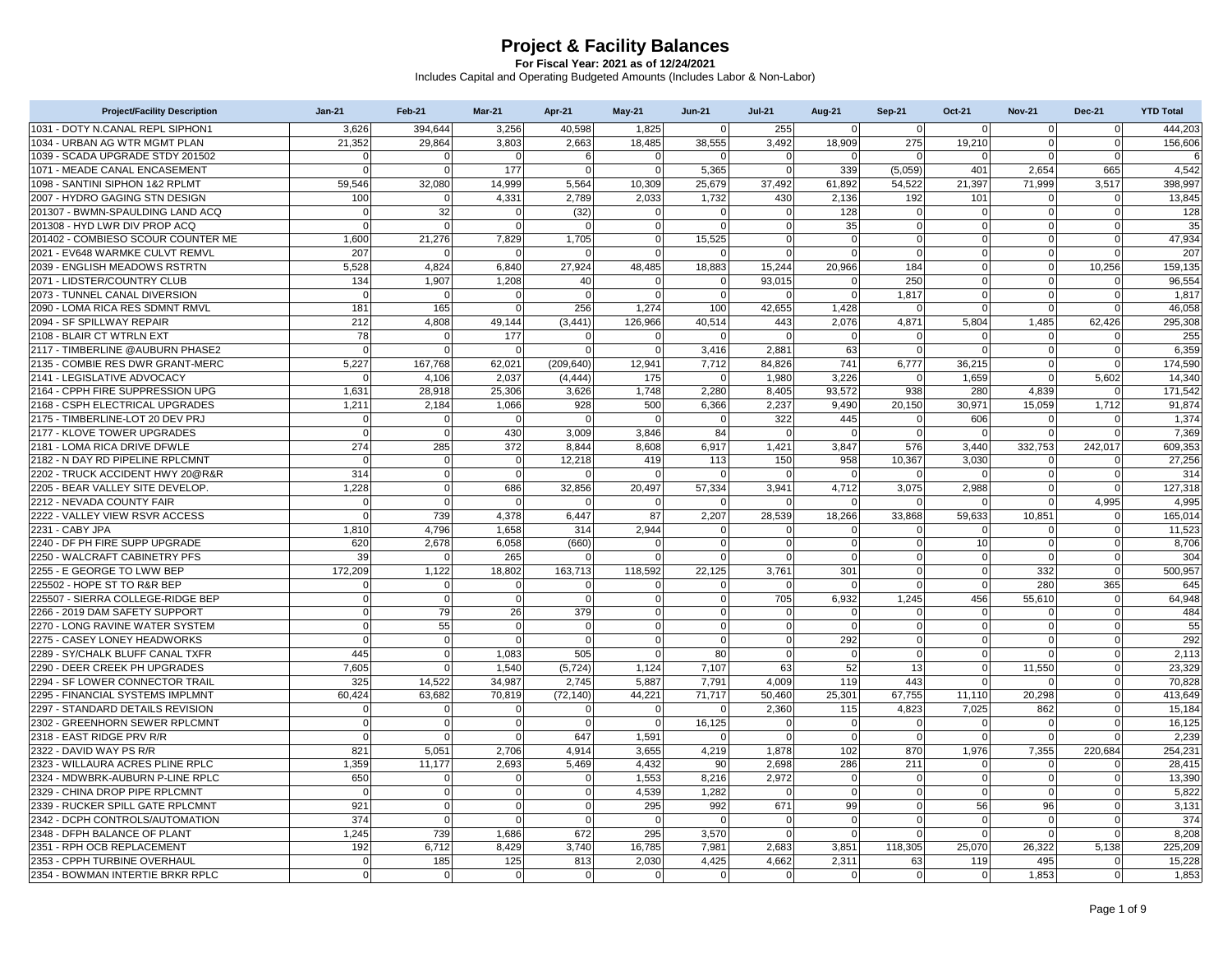| <b>Project/Facility Description</b> | <b>Jan-21</b> | Feb-21      | <b>Mar-21</b>  | Apr-21       | <b>May-21</b>  | <b>Jun-21</b>  | <b>Jul-21</b>  | <b>Aug-21</b>  | <b>Sep-21</b>  | Oct-21         | <b>Nov-21</b>  | <b>Dec-21</b> | <b>YTD Total</b> |
|-------------------------------------|---------------|-------------|----------------|--------------|----------------|----------------|----------------|----------------|----------------|----------------|----------------|---------------|------------------|
| 2357 - SAWMILL DAM FACE IMPRVMNT    | $\Omega$      | $\Omega$    | 129            | $\Omega$     | $\overline{0}$ | 6.497          | $\Omega$       | $\Omega$       | $\Omega$       | $\Omega$       | $\Omega$       | $\Omega$      | 6.626            |
| 2359 - BOWMAN N/S DAM LINING        | $\Omega$      | $\mathbf 0$ | $\mathbf 0$    | $\Omega$     | 0              | $\Omega$       | 304            | 417            | 5,124          | 3,230          | 1,621          | 38,630        | 49,327           |
| 2360 - FRENCH DAM UPGRADES          | 3,166         | 103         | 1,351          | 89           | $\mathbf 0$    | 1,142          | 5,126          | 15,874         | 200,189        | 356,533        | 47,099         | 520,445       | 1,151,117        |
| 2361 - JACKSON LAKE SPILLWAY IMP    | 4,469         | $\mathbf 0$ | $\mathbf{0}$   | $\Omega$     | $\mathbf 0$    | $\Omega$       | $\Omega$       | $\Omega$       | $\mathbf 0$    | $\overline{0}$ | $\overline{0}$ | $\mathbf 0$   | 4,469            |
| 2362 - CPPH TRANSFORMER RPLCMNT     | $\mathbf 0$   | 61          | 143            | 520          | 1,791          | 4,484          | 4,682          | 2,281          | 83             | 57             | 495            | $\mathbf 0$   | 14,596           |
| 2363 - LR RANCH LANDSLIDE           | 53            |             | 128            | (64)         | 160            |                | 32             | 1.856          |                | 1,085          | $\Omega$       | 210           | 3.460            |
| 2370 - BERGGREN LANE PRV RPLCMNT    | 56,651        | 4,490       | 732            | 2,554        | 2,930          | 48,162         | 60,609         | 66,605         | 24,202         | 775            | 333            | $\mathbf 0$   | 268,043          |
| 2373 - PET HILL CANAL EXT REPAIR    | 442           | $\Omega$    | $\mathbf{0}$   | $\Omega$     | $\Omega$       | $\overline{0}$ | $\Omega$       | $\Omega$       | $\Omega$       | $\overline{0}$ | $\Omega$       | $\Omega$      | 442              |
| 2376 - NO. AUBURN WTP HL PUMPS      | 181           | $\Omega$    | 51             | 506          | 50             | $\Omega$       | $\Omega$       | 102            | $\Omega$       | 60             | 11,116         |               | 12,067           |
| 2380 - SCOTTS FLAT SNC GRANT 4      | 2,022         | 5,033       | 93,594         | 692          | 4,758          | 74,674         | 89,680         | 7,086          | 4.869          | 121,609        | 9,573          | 93,941        | 507,532          |
| 2393 - RPH BALANCE OF PLANT         | 91            | 902         | 20,673         | 2,246        | 1,700          | 21,537         | 3,274          | 9,281          | 194,753        | 14,547         | 36,134         | 1,615         | 306,753          |
| 2394 - RPH RELAY PROTECTION UPGR    | $\mathbf 0$   | 118         | 14,259         | 1.467        | 8,945          | 2,032          | 1,033          | 1,295          | 1,589          | 1,302          | 210            |               | 32,249           |
| 2402 - CPPH GOVERNOR RPLC & INST    | 303           | 966         | 43,577         | 44.417       | 37.507         | 35.037         | 8.660          | 24.191         | 46,705         | 55,821         | 1,301          | 1,521         | 300.005          |
| 2404 - FALL CREEK FLUME IMPRVMNT    | 87            | $\mathbf 0$ | $\mathbf{0}$   | 296          | 263            | 88             | $\Omega$       | $\mathbf 0$    | 249            | 440            | 821            | $\Omega$      | 2,243            |
| 2405 - HYDRO OFFICE RADIO TOWER     | 1,609         | 263         | 179            | 646          | 5,449          | 10,060         | 136            | 728            | 38,108         | $\overline{0}$ | 4,372          | $\Omega$      | 61,548           |
| 2418 - EV853 WABASH AVE CULVERT     | $\mathbf 0$   | (221)       | $\mathbf 0$    | $\mathsf{C}$ | $\mathbf 0$    | $\Omega$       | $\Omega$       | $\overline{0}$ | $\Omega$       | 0              | $\mathbf 0$    | $\Omega$      | (221)            |
| 2419 - SOUTH YUBA CANAL EVAL        | $\mathbf 0$   | 5,948       | 18,229         | 23,390       | $\mathbf 0$    | 15,755         | 14,568         | 3,108          | $\overline{0}$ | 13,068         | 14,118         | 563           | 108,747          |
| 2422 - ZAP MANUFACTURING PFS        | $\Omega$      | $\Omega$    | $\mathbf{0}$   | 341          | 61             | $\Omega$       | $\Omega$       | $\Omega$       | $\Omega$       | 0              | $\Omega$       | $\Omega$      | 402              |
| 2423 - CALTRANS HWY 174 WIDENING    | $\mathbf 0$   | 471         | $\mathbf{0}$   | (111)        | $\mathbf 0$    | $\mathbf 0$    | $\Omega$       | $\Omega$       | $\overline{0}$ | 0              | $\mathbf 0$    | $\mathbf 0$   | 359              |
| 2428 - 2020 METER REPLACEMENT       | 1,110         | $\Omega$    | $\mathbf{0}$   | 6,256        | 4,779          | 1,321          | $\Omega$       | 270            | $\overline{0}$ | 0              | $\Omega$       |               | 13,736           |
| 2429 - LINCOLN MDW CANAL ENCSMNT    | $\Omega$      | 377         | 194            | 1,270        | $\Omega$       | $\Omega$       | $\Omega$       | 478            | $\Omega$       | $\Omega$       | $\Omega$       | $\Omega$      | 2,320            |
| 2432 - HYDRO OFFICE DESIGN/CONST    | 4,620         | 2,042       | 4,100          | (2,991)      | 123            | $\mathbf 0$    | $\overline{0}$ | $\overline{0}$ | $\overline{0}$ | $\overline{0}$ | $\overline{0}$ | $\mathbf 0$   | 7,894            |
| 2446 - PACHAUD/RAINEY LEGAL SUIT    | $\Omega$      | 9,737       | 5,338          | (13, 027)    | 3,359          | 1,130          | 5,275          | 16,255         | $\Omega$       | 18,966         | 1,940          | 163           | 49.136           |
| 2448 - LABOR NEGOTIATIONS           | 471           | 750         | 1,304          | 2,721        | 5,620          | 9,571          | 10,257         | 6,984          | 11,352         | 5,220          | $\Omega$       |               | 54,250           |
| 2449 - FLEET MAINTENANCE - WATER    | 24,872        | 28,974      | 28,493         | (17, 152)    | 14,938         | 27,199         | 14,888         | 14,989         | 13,499         | 6,058          | 29,331         | 16,113        | 202,202          |
| 2450 - FLEET MAINTENANCE - REC      | 172           | 2,126       | 324            | (336)        | 2,127          | 506            | 54             | 562            | 1,791          | 504            | 2,428          | 1,264         | 11,521           |
| 2451 - FLEET MAINTENANCE - HYDRO    | 3,195         | 4,308       | 7,544          | (876)        | 1,516          | 6,440          | 2,160          | 3,791          | 5,627          | 223            | 3,114          | 2,085         | 39,130           |
| 2455 - HAZARD VEG/TREE REMOVAL      | 6,967         | 716         | 6,050          | (6, 380)     | 31,000         | $\Omega$       | O              | $\Omega$       | $\Omega$       | 0              | $\overline{0}$ | $\mathbf 0$   | 38,353           |
| 2457 - RPLC TARR CANAL CULVERTS     | $\Omega$      |             | $\Omega$       |              | $\Omega$       | $\Omega$       | 0              | $\Omega$       | $\Omega$       | 379            | $\overline{0}$ | $\Omega$      | 379              |
| 2462 - COVID-19                     | 18,676        | 26,856      | 12,554         | 98,226       | 33,132         | 38,805         | 13,544         | 42,048         | 103,490        | 38,835         | 20,321         | 10,270        | 456,758          |
| 2466 - GLYPHOSATE COST STUDY        | $\Omega$      | 11,433      | 788            | (2,583)      | 4,751          | 4,230          | 0              | 0              | $\Omega$       | 0              | 0              | 0             | 18,619           |
| 2468 - ENERGY RESOURCES SVCS        | 1,437         | 1,500       | 1,250          | (1,250)      | $\Omega$       | 2,750          | $\Omega$       | $\mathbf 0$    | 1,500          | 0              | 1,500          | $\Omega$      | 8,687            |
| 2469 - ELECTRIC RELIABILITY SVCS    | 3,699         | 6,522       | 3,678          | 4,339        | 3,453          | 557            | 1,107          | 675            | 3,444          | 1,710          | 3,217          | $\Omega$      | 32,402           |
| 2473 - PCGC WLE & CANAL ENCSMNT     | 97            | 1,261       | 669            | 6,901        | 4,758          | 1,767          | 196            | 512            | $\Omega$       | 439            | 636            | $\mathbf 0$   | 17,237           |
| 2474 - HAYT SIPHON REPLACEMENTS     | 373           | 875         | 4,746          |              | $\Omega$       | 95             | $\Omega$       | $\overline{0}$ | $\Omega$       | $\mathbf 0$    | $\overline{0}$ | $\Omega$      | 6.090            |
| 2476 - COMFORT PLUMBING SYS PFS     | $\mathbf 0$   | $\Omega$    | $\mathbf{0}$   | 183          | $\Omega$       | 773            | 61             | 378            | $\Omega$       | 94             | $\mathbf 0$    |               | 1,489            |
| 2478 - DF#2PH ELECTRICAL DRAWING    | $\mathbf 0$   | $\mathbf 0$ | $\overline{0}$ | 164          | 116            | 17,042         | $\Omega$       | $\Omega$       | $\overline{0}$ | $\overline{0}$ | $\mathbf 0$    | $\mathbf 0$   | 17,322           |
| 2483 - DF#2PH STANDBY GENERATOR     | 426           | $\Omega$    | $\Omega$       | 258          | 696            | 20             | 164            | 641            | $\Omega$       | $\overline{0}$ | 225            | $\Omega$      | 2,431            |
| 2487 - CROWN POINT COURT PFS        | 117           | $\mathbf 0$ | $\Omega$       | $\sqrt{ }$   | $\Omega$       | $\mathbf 0$    | $\Omega$       | 39             | $\Omega$       | 119            | $\mathbf 0$    | $\Omega$      | 275              |
| 2490 - KESSNER V SANTA CLARA        | $\mathbf 0$   | $\Omega$    | 16,180         | (27, 400)    | 14,968         | $\mathbf 0$    | 1,348          | 1,767          | $\overline{0}$ | 445            | $\overline{0}$ | 987           | 8,296            |
| 2492 - APPLE/ANNEX AVE PIPE RPLC    | $\mathbf 0$   | 1,946       | $\mathbf{0}$   |              | $\mathbf 0$    | $\mathbf 0$    | $\Omega$       | $\mathbf 0$    | $\Omega$       | $\mathbf 0$    | $\mathbf 0$    | $\Omega$      | 1,946            |
| 2495 - PFS BRNSWK COMMONS APTS      | $\Omega$      | 195         | 383            | 92           | 122            | 949            | 159            | 462            | 192            | $\overline{0}$ | 124            | $\Omega$      | 2,679            |
| 2497 - ROUGH & READY ROUNDABOUT     | $\mathbf 0$   | 325         | $\mathbf 0$    | $\Omega$     | $\mathbf 0$    | $\overline{0}$ | $\Omega$       | 263            | $\mathbf 0$    | 0              | $\overline{0}$ | $\mathbf 0$   | 588              |
| 2500 - RESERVOIRS SEDIMENT STUDY    | 7,190         | 3,364       | 127,608        | (62, 260)    | $\mathbf 0$    | 4,033          | 1,731          | $\mathbf 0$    | $\overline{0}$ | <sub>0</sub>   | ō              | $\Omega$      | 81,666           |
| 2508 - ABANDONMENT-NID RW&FAC       | $\Omega$      | 719         | 1,726          | 265          | 3,212          | $\Omega$       | 3,296          | 256            | $\Omega$       | $\Omega$       | $\Omega$       | $\Omega$      | 9,474            |
| 2511 - CP FOREBAY/CANAL RELINING    | 1,042         | 1,808       | $\mathbf 0$    | $\sqrt{ }$   | $\Omega$       | $\overline{0}$ | 20             | $\mathbf 0$    | $\overline{0}$ | 0              | $\mathbf 0$    | $\mathbf 0$   | 2,870            |
| 2513 - CALFIRE CFIP GRANT           | $\Omega$      | 3,120       | 2,875          | 5,164        | 71,101         | 119,305        | $\Omega$       | 51             | $\Omega$       | $\overline{0}$ | $\overline{0}$ | $\Omega$      | 201,617          |
| 2520 - BATTERY INSTALLATIONS        | 2,856         | 1,563       | 655            | 3,789        | 1,074          | 1,941          | 882            | 920            | 1,487          | 789            | 225            | $\Omega$      | 16,180           |
| 2521 - COLFAX HWY BORING            | $\mathbf 0$   | $\Omega$    | $\mathbf{0}$   | $\Omega$     | $\Omega$       | 299            | $\Omega$       | $\Omega$       | $\Omega$       | $\overline{0}$ | $\Omega$       |               | 299              |
| 2525 - TEXAS CREEK FLUME REPAIR     | $\Omega$      | $\Omega$    | $\mathbf{0}$   | 66           | $\mathbf 0$    | 2,523          | 3.077          | 1,931          | 421            | 2,299          | 1,521          | 89,802        | 101,640          |
| 2526 - LWW TP CLARIFIER TANK R/M    | $\mathbf 0$   | $\Omega$    | $\mathbf{0}$   | 7,066        | 2,605          | 2,722          | 3,462          | 2,592          | 3,018          | 4,532          | 1,475          | $\Omega$      | 27,471           |
| 2529 - LOMA RICA DAM REPAIR         | $\Omega$      | 125         | 337            | 308          | 69             | $\Omega$       | $\Omega$       | $\Omega$       | $\Omega$       | 243            | $\Omega$       | $\Omega$      | 1,081            |
| 2531 - E GEORGE TANKPAD RETROFIT    | $\Omega$      | 44,663      | 3,207          | (3,207)      | $\mathbf 0$    | $\Omega$       | $\Omega$       | $\overline{0}$ | $\Omega$       | $\Omega$       | $\mathbf 0$    | $\Omega$      | 44,663           |
| 2538 - 2725 CHINA WELL RD-CAUCHI    | 298           | 1.244       | 768            | 1.458        | 969            | 800            | $\Omega$       | 352            | $\Omega$       | 0              | $\Omega$       |               | 5,890            |
| 2539 - SF MARINA RETAINING WALL     | 27,840        | 19,029      | 10,150         | (239)        | 23             | 295            | 203            | 1,110          | 497            | 0              | 431            | $\Omega$      | 59,340           |
|                                     |               |             |                |              |                |                |                |                |                |                |                |               |                  |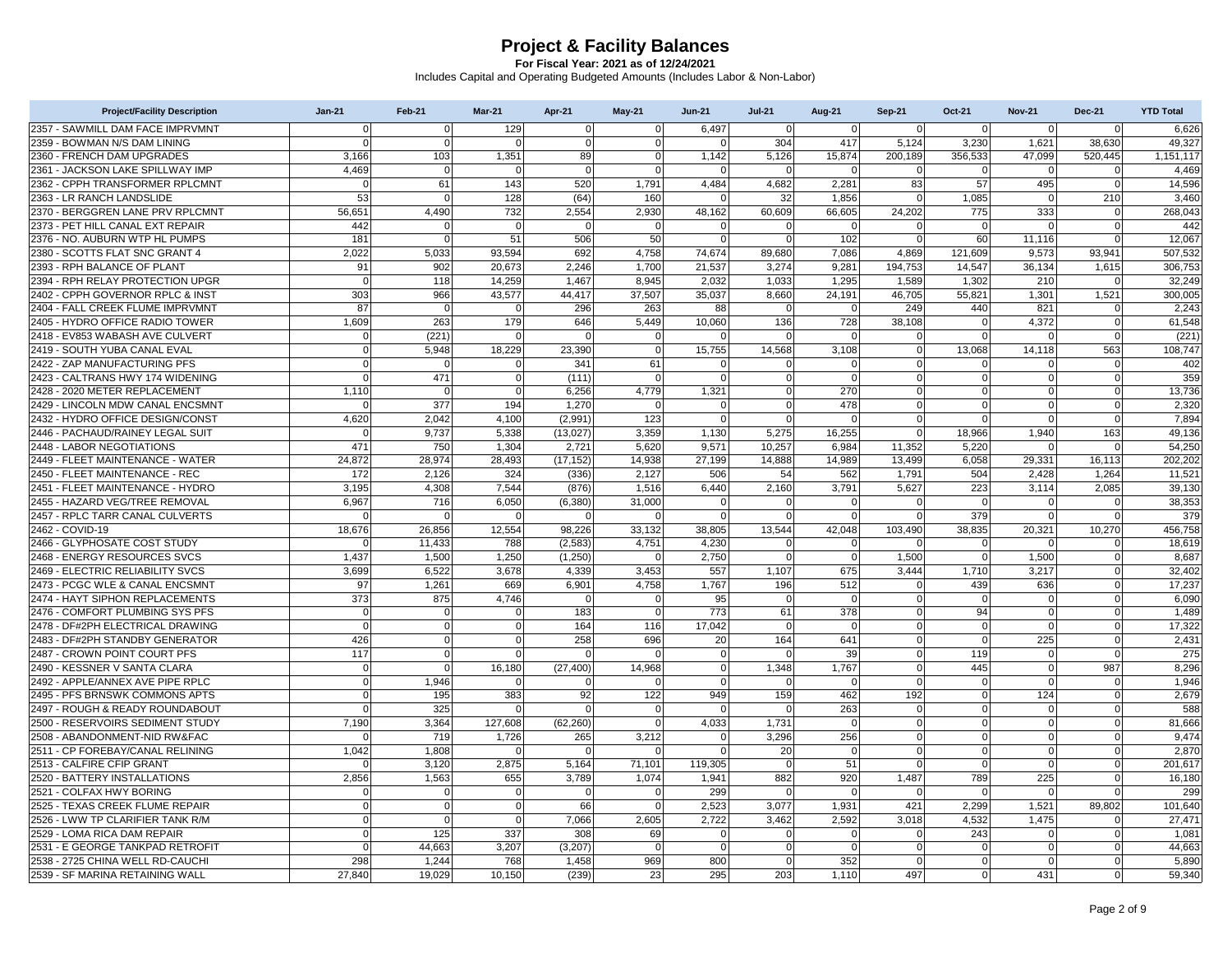| 2540 - DORSEY TRANS MAIN REPAIR<br>$\Omega$<br>210<br>79.681<br>(79.890)<br>$\mathbf 0$<br>$\Omega$<br>$\Omega$<br>27<br>$\Omega$<br>$\Omega$<br>$\mathbf 0$<br>$\Omega$<br>2541 - 2020 FINANCIAL AUDIT<br>2,218<br>3,596<br>7,653<br>18,827<br>16,571<br>33,315<br>24,551<br>15,985<br>56,027<br>1,396<br>$\mathbf 0$<br>15,120<br>2543 - LOMA RICA RANCH WLE PH1<br>689<br>2,866<br>1,795<br>1,014<br>2,280<br>354<br>2.079<br>327<br>1,575<br>$\mathbf 0$<br>315<br>1.012<br>216<br>217<br>20<br>148<br>2546 - WILSON CREEK DIV REHAB<br>145<br>28<br>$\Omega$<br>$\Omega$<br>$\Omega$<br>$\Omega$<br>$\Omega$<br>$\Omega$ | 27<br>195,260<br>14,305<br>774<br>13,635<br>242.816 |
|-------------------------------------------------------------------------------------------------------------------------------------------------------------------------------------------------------------------------------------------------------------------------------------------------------------------------------------------------------------------------------------------------------------------------------------------------------------------------------------------------------------------------------------------------------------------------------------------------------------------------------|-----------------------------------------------------|
|                                                                                                                                                                                                                                                                                                                                                                                                                                                                                                                                                                                                                               |                                                     |
|                                                                                                                                                                                                                                                                                                                                                                                                                                                                                                                                                                                                                               |                                                     |
|                                                                                                                                                                                                                                                                                                                                                                                                                                                                                                                                                                                                                               |                                                     |
|                                                                                                                                                                                                                                                                                                                                                                                                                                                                                                                                                                                                                               |                                                     |
| 109<br>322<br>4,178<br>137<br>2547 - RIDGE VILLAGE SUBD WLE<br>$\mathbf 0$<br>442<br>435<br>1,027<br>211<br>$\overline{0}$<br>6,774<br>$\mathbf 0$                                                                                                                                                                                                                                                                                                                                                                                                                                                                            |                                                     |
| 2548 - FERC PART 12D INSPECTIONS<br>4.437<br>2,437<br>4,255<br>22,765<br>42.258<br>35,223<br>886<br>1,719<br>1,104<br>5.286<br>70.816<br>51,630                                                                                                                                                                                                                                                                                                                                                                                                                                                                               |                                                     |
| 2549 - CPPH CAISO METER RESET<br>738<br>$\Omega$<br>$\Omega$<br>$\Omega$<br>$\Omega$<br>$\Omega$<br>$\Omega$<br>$\Omega$<br>$\Omega$<br>$\Omega$<br>$\Omega$                                                                                                                                                                                                                                                                                                                                                                                                                                                                  | 738                                                 |
| 2,989<br>51<br>2550 - SUGAR LOAF DAM FAILURE<br>1,732<br>1,294<br>4,861<br>$\mathbf 0$<br>$\overline{0}$<br> 0 <br>$\mathbf 0$<br>$\overline{0}$<br>$\overline{0}$<br>$\mathbf 0$                                                                                                                                                                                                                                                                                                                                                                                                                                             | 10,927                                              |
| 20<br>2551 - CPPH TAILRACE REPAIR<br>$\Omega$<br>$\Omega$<br>$\Omega$<br>$\Omega$<br>$\Omega$<br>$\Omega$<br>$\Omega$<br>$\Omega$                                                                                                                                                                                                                                                                                                                                                                                                                                                                                             | 20                                                  |
| 2552 - SFPH FIRE DETECTION UPGRD<br>242<br>61<br>362<br>288<br>145<br>2,162<br>2,552<br>50<br>2,547<br>12,527<br>173<br>734                                                                                                                                                                                                                                                                                                                                                                                                                                                                                                   | 21,843                                              |
| 2553 - CNPH FIRE DETECTION UPGRD<br>525<br>116<br>2,182<br>2,552<br>50<br>627<br>$\overline{0}$<br>61<br>362<br>2,507<br>30<br>110                                                                                                                                                                                                                                                                                                                                                                                                                                                                                            | 9,121                                               |
| 2,562<br>12,537<br>2554 - CSPH FIRE DETECTION UPGRD<br>$\Omega$<br>61<br>333<br>397<br>116<br>2,221<br>$\Omega$<br>2,527<br>110<br>627                                                                                                                                                                                                                                                                                                                                                                                                                                                                                        | 21,489                                              |
| 467<br>2556 - JAN-21 BTL WIND STORM RPR<br>124.104<br>9,969<br>$\mathbf 0$<br>$\Omega$<br>$\mathbf 0$<br>$\Omega$<br>$\overline{0}$<br>$\mathbf 0$<br>$\Omega$<br>$\mathbf 0$<br>$\mathbf 0$                                                                                                                                                                                                                                                                                                                                                                                                                                  | 134,539                                             |
| 2557 - EV928 PILOT PEAK LN CLVRT<br>$\Omega$<br>$\mathbf 0$<br>447<br>681<br>3,782<br>886<br>741<br>$\overline{0}$<br>$\Omega$<br>$\mathbf 0$<br>$\Omega$<br>$\overline{0}$                                                                                                                                                                                                                                                                                                                                                                                                                                                   | 6,537                                               |
| 2558 - NJUHSD WATERLINE EXT<br>$\Omega$<br>1,352<br>$\Omega$<br>$\Omega$<br>$\mathbf 0$<br>211<br>247<br>868<br>$\Omega$<br>$\mathbf 0$<br>$\mathbf 0$<br>$\Omega$                                                                                                                                                                                                                                                                                                                                                                                                                                                            | 2,677                                               |
| 2559 - DRY CREEK RD HYDRANT RPR<br>517<br>$\mathbf 0$<br>$\overline{0}$<br>$\Omega$<br>$\mathbf 0$<br>$\overline{0}$<br>0l<br>$\Omega$<br>$\overline{0}$<br>$\mathbf 0$<br>$\Omega$<br>$\overline{0}$                                                                                                                                                                                                                                                                                                                                                                                                                         | 517                                                 |
| 2560 - PGE TCE@BANNER TAYLOR RES<br>365<br>448<br>$\mathbf 0$<br>$\Omega$<br>$\overline{0}$<br>448<br>$\Omega$<br>$\overline{0}$<br>$\Omega$<br>76<br>$\overline{0}$                                                                                                                                                                                                                                                                                                                                                                                                                                                          | 1,337                                               |
| 359<br>1,147<br>2561 - PGE HELIPAD TCE@CPPH<br>$\Omega$<br>365<br>$\Omega$<br>$\Omega$<br> 0 <br>$\overline{0}$<br>$\overline{0}$<br>$\Omega$<br>$\overline{0}$<br>$\Omega$                                                                                                                                                                                                                                                                                                                                                                                                                                                   | 1,871                                               |
| 2565 - NAT HAZARD MITIGATION<br>$\overline{0}$<br>491<br>$\mathbf 0$<br>$\overline{0}$<br>0<br>$\mathbf 0$<br>$\overline{0}$<br>$\Omega$<br>$\Omega$<br>$\overline{0}$<br>0l<br>$\Omega$                                                                                                                                                                                                                                                                                                                                                                                                                                      | 491                                                 |
| 50<br>2566 - QUEEN LIL PLACE WLE<br>$\mathbf 0$<br>564<br>$\Omega$<br>$\Omega$<br>$\Omega$<br>$\overline{0}$<br>$\Omega$<br>$\Omega$<br>$\Omega$<br>$\Omega$                                                                                                                                                                                                                                                                                                                                                                                                                                                                  | 614                                                 |
| $\Omega$<br>$\overline{0}$<br>940<br>1,279<br>2567 - SSWD HYDRO SUPPORT CFWPH<br>$\Omega$<br>$\Omega$<br>$\Omega$<br>$\Omega$<br>4.581<br>$\Omega$<br>149<br>$\Omega$                                                                                                                                                                                                                                                                                                                                                                                                                                                         | 6,949                                               |
| 2.830<br>4.329<br>2.392<br>1.096<br>2568 - LWW TP UPGRADES<br>$\overline{0}$<br>$\overline{0}$<br>$\mathbf 0$<br>$\mathbf 0$<br>$\Omega$<br>$\mathbf 0$<br>$\mathbf 0$<br>$\Omega$                                                                                                                                                                                                                                                                                                                                                                                                                                            | 10.646                                              |
| 2569 - JAYHAWK TANK RESTORATION<br>$\mathbf 0$<br>2,486<br>1,916<br>180<br>11,400<br>55<br>89,552<br>$\mathbf 0$<br>81,648<br>$\Omega$<br>$\Omega$<br>$\overline{0}$                                                                                                                                                                                                                                                                                                                                                                                                                                                          | 187,236                                             |
| 2570 - CHINA UNION PARSHALLFLUME<br>$\Omega$<br>$\Omega$<br>974<br>509<br>51<br>$\Omega$<br>$\Omega$<br>$\Omega$<br>$\Omega$<br>$\Omega$<br>$\Omega$                                                                                                                                                                                                                                                                                                                                                                                                                                                                          | 1,533                                               |
| $\overline{0}$<br>4.948<br>87<br>259<br>78<br>2571 - MILLER PLACE ROW ESMT ACQ<br>$\Omega$<br>$\Omega$<br>148<br>$\Omega$<br>$\Omega$<br>$\mathbf 0$<br>$\Omega$                                                                                                                                                                                                                                                                                                                                                                                                                                                              | 5.520                                               |
| 2572 - FLICKER DR ROW ESMT ACQ<br>$\Omega$<br>498<br>3,939<br>1,270<br>807<br>1,156<br>1,168<br>1,480<br>4,678<br>$\Omega$<br>$\Omega$                                                                                                                                                                                                                                                                                                                                                                                                                                                                                        | 14,997                                              |
| 2573 - CASHIN'S FIELD PFS<br>$\overline{0}$<br>$\overline{0}$<br>277<br>570<br>1,275<br>967<br>3,473<br>438<br>1,598<br>$\Omega$<br>706<br>244                                                                                                                                                                                                                                                                                                                                                                                                                                                                                | 9,548                                               |
| 62<br>3,502<br>2574 - 100YR ANNIV CELEBRATION<br>$\Omega$<br>$\mathbf 0$<br>$\Omega$<br>31<br>48<br>$\mathbf 0$<br>$\overline{0}$<br>$\Omega$<br>$\Omega$<br>$\Omega$                                                                                                                                                                                                                                                                                                                                                                                                                                                         | 3,643                                               |
| 2575 - 100YR ANNIV OUTREACH/FAIR<br>$\mathbf 0$<br>753<br>214<br>2,155<br>19,019<br>1,644<br>1,527<br>$\mathbf 0$<br>$\Omega$<br>$\Omega$<br>$\Omega$                                                                                                                                                                                                                                                                                                                                                                                                                                                                         | 25,312                                              |
| 2576 - FALL CREEK DIVERSION IMP<br>89<br>$\Omega$<br>$\Omega$<br>$\Omega$<br>$\Omega$<br>88<br>116<br>30<br>$\Omega$<br>$\Omega$<br>$\Omega$                                                                                                                                                                                                                                                                                                                                                                                                                                                                                  | 323                                                 |
| $\mathbf 0$<br>689<br>353<br>2577 - YUBA FISH REINTRODUCTION<br>$\overline{0}$<br>$\mathbf 0$<br>$\Omega$<br>$\overline{0}$<br>1,216<br>$\overline{0}$<br>$\mathbf 0$<br>$\overline{0}$<br>$\mathbf 0$                                                                                                                                                                                                                                                                                                                                                                                                                        | 2,258                                               |
| 2578 - SNOW MTN TP BURGLARY<br>$\mathbf 0$<br>1,135<br>194<br>$\Omega$<br>$\Omega$<br>$\Omega$<br>$\Omega$<br>$\overline{0}$<br>$\Omega$<br>$\Omega$<br>$\Omega$                                                                                                                                                                                                                                                                                                                                                                                                                                                              | 1,330                                               |
| 2579 - BEST FRIENDS VET RP REIMB<br>$\Omega$<br>$\Omega$<br>$\Omega$<br>656<br>$\overline{0}$<br>$\Omega$<br>$\Omega$<br>$\Omega$<br>$\Omega$<br>$\mathbf 0$<br>$\Omega$<br>$\Omega$                                                                                                                                                                                                                                                                                                                                                                                                                                          | 656                                                 |
| 30<br>29<br>59<br>$\mathbf 0$<br>2581 - CNPH CAPACITOR BANK UPGRD<br>$\overline{0}$<br>$\Omega$<br>$\mathbf 0$<br>$\mathbf 0$<br>$\Omega$<br>30<br>$\Omega$<br>$\Omega$                                                                                                                                                                                                                                                                                                                                                                                                                                                       | 148                                                 |
| 39<br>547<br>2582 - CHAPADE INDIAN HEALTH PFS<br>$\Omega$<br>$\Omega$<br>$\Omega$<br>191<br>834<br>1,345<br>2,056<br>$\Omega$<br>$\Omega$                                                                                                                                                                                                                                                                                                                                                                                                                                                                                     | 5.012                                               |
| 2583 - SONTAG CANAL REPAIR/REIMB<br>$\Omega$<br>$\Omega$<br>$\Omega$<br>$\Omega$<br>1,732<br>37<br>$\Omega$<br>$\Omega$<br>$\Omega$<br>$\Omega$                                                                                                                                                                                                                                                                                                                                                                                                                                                                               | 1,769                                               |
| $\Omega$<br>35<br>2584 - CASCADE MEASURING STATION<br>$\overline{0}$<br>$\overline{0}$<br>$\Omega$<br>$\mathbf 0$<br>2.254<br>14<br>$\overline{0}$<br>$\mathbf 0$<br>$\mathbf 0$<br>$\Omega$                                                                                                                                                                                                                                                                                                                                                                                                                                  | 2,303                                               |
| 2585 - SNOW MT MEASURING STATION<br>$\Omega$<br>$\Omega$<br>$\mathbf 0$<br>$\overline{0}$<br>1.206<br>14<br>105<br>$\Omega$<br>$\Omega$<br>$\Omega$<br>$\Omega$                                                                                                                                                                                                                                                                                                                                                                                                                                                               | 1,325                                               |
| 2586 - TARR MEASURING STATION<br>$\overline{0}$<br>$\Omega$<br>$\Omega$<br>$\Omega$<br>$\Omega$<br>$\overline{0}$<br>$\Omega$<br>$\overline{0}$<br>$\overline{0}$<br>$\mathbf 0$<br>$\overline{7}$<br>$\Omega$                                                                                                                                                                                                                                                                                                                                                                                                                | $\overline{7}$                                      |
| $\mathbf 0$<br>$\overline{7}$<br>$\mathbf 0$<br>2587 - COMBIE MEASURING STATION<br>$\Omega$<br>$\overline{0}$<br>$\Omega$<br>$\mathbf 0$<br>$\overline{0}$<br>$\Omega$<br>$\overline{0}$<br>$\overline{0}$<br>$\Omega$                                                                                                                                                                                                                                                                                                                                                                                                        | $\overline{7}$                                      |
| 7,475<br>2589 - LR CAMP HOST HVAC RPLCMNT<br>$\Omega$<br>$\mathbf 0$<br>$\Omega$<br>$\Omega$<br>$\overline{0}$<br>$\Omega$<br>$\Omega$<br>$\Omega$<br>$\Omega$<br>$\Omega$<br>$\Omega$                                                                                                                                                                                                                                                                                                                                                                                                                                        | 7.475                                               |
| 2590 - RIVER FIRE<br>$\overline{0}$<br>$\Omega$<br>$\Omega$<br>$\Omega$<br>$\Omega$<br>$\overline{0}$<br> 0 <br>13,610<br>10,619<br>95,964<br>133,028<br>76,280                                                                                                                                                                                                                                                                                                                                                                                                                                                               | 329,502                                             |
| $\mathbf 0$<br>9.226<br>2591 - FARM CANAL ENCASEMENT<br>$\Omega$<br>$\overline{0}$<br>$\Omega$<br>$\mathbf 0$<br>$\Omega$<br>0<br>2.632<br>389<br>493<br>$\Omega$                                                                                                                                                                                                                                                                                                                                                                                                                                                             | 12.740                                              |
| 11,772<br>11,383<br>2592 - ENGLISH MEADOW WCB GRANT<br>$\Omega$<br>$\Omega$<br>$\Omega$<br>$\Omega$<br> 0 <br>684<br>18,469<br>$\Omega$<br>$\Omega$<br>$\Omega$                                                                                                                                                                                                                                                                                                                                                                                                                                                               | 42,308                                              |
| 2593 - PCGC INFRASTRUCTURE TIER1<br>$\overline{0}$<br>$\Omega$<br>$\Omega$<br>$\Omega$<br>$\Omega$<br>$\overline{0}$<br> 0 <br>218<br>$\Omega$<br>$\Omega$<br>$\Omega$<br>$\Omega$                                                                                                                                                                                                                                                                                                                                                                                                                                            | 218                                                 |
| $\mathbf 0$<br>$\Omega$<br> 0 <br>142<br>2596 - SAWMILL DAM OUTLET REHAB<br>$\overline{0}$<br>$\overline{0}$<br>$\Omega$<br>$\mathbf 0$<br>$\Omega$<br>$\Omega$<br>$\Omega$<br>$\Omega$                                                                                                                                                                                                                                                                                                                                                                                                                                       | 142                                                 |
| 2597 - JK LK DAM TOE SLOPE IMPRV<br>1,235<br>348<br>$\Omega$<br>$\Omega$<br>$\Omega$<br>$\Omega$<br>$\mathbf 0$<br>$\overline{0}$<br>0<br>$\Omega$<br>$\overline{0}$                                                                                                                                                                                                                                                                                                                                                                                                                                                          | 1,583                                               |
| $\Omega$<br>2603 - BANNER TANK ISO VALVES/BP<br>$\Omega$<br>$\Omega$<br>$\Omega$<br>$\Omega$<br>$\overline{0}$<br>$\overline{0}$<br>$\Omega$<br>$\Omega$<br>$\Omega$<br>1,906                                                                                                                                                                                                                                                                                                                                                                                                                                                 | 1,906                                               |
| 2605 - EV859 BALD HILL CULVERT<br>$\Omega$<br>$\mathbf 0$<br>$\Omega$<br> 0 <br>$\Omega$<br>237<br>11,427<br>$\Omega$<br>$\mathbf 0$<br>$\Omega$<br>$\Omega$<br>$\Omega$                                                                                                                                                                                                                                                                                                                                                                                                                                                      | 11,664                                              |
| 2606 - GV MATERIALS BINS SLAB<br>$\overline{0}$<br>$\mathbf 0$<br>$\mathbf 0$<br>$\overline{0}$<br> 0 <br>$\overline{0}$<br>14,373<br>4,778<br>$\Omega$<br>$\Omega$<br>$\overline{0}$<br>$\Omega$                                                                                                                                                                                                                                                                                                                                                                                                                             | 19,152                                              |
| 2607 - GV PARKING FOUNDATION<br>$\Omega$<br>$\Omega$<br>$\Omega$<br>$\Omega$<br>$\Omega$<br>$\Omega$<br>$\Omega$<br>$\Omega$<br>$\Omega$<br>$\Omega$<br>8,276<br>5,541                                                                                                                                                                                                                                                                                                                                                                                                                                                        | 13,817                                              |
| 2608 - HEMPHILL CANAL ENCSMNT<br>$\Omega$<br>$\overline{0}$<br> 0 <br>$\overline{0}$<br>$\overline{0}$<br>$\Omega$<br>$\mathbf 0$<br>$\mathbf 0$<br>$\overline{0}$<br>383<br>$\mathbf 0$<br>$\mathbf 0$                                                                                                                                                                                                                                                                                                                                                                                                                       | 383                                                 |
| 2609 - MCDONALDS GV PFS<br>$\Omega$<br>$\Omega$<br>$\Omega$<br>$\Omega$<br>505<br>751<br>$\Omega$<br>$\Omega$<br>$\Omega$<br>$\Omega$<br>$\Omega$                                                                                                                                                                                                                                                                                                                                                                                                                                                                             | 1,256                                               |
| 2610 - JCC INTERNATIONAL PFS<br>$\Omega$<br>$\Omega$<br>$\Omega$<br>$\Omega$<br>$\Omega$<br>$\Omega$<br>$\Omega$<br>$\Omega$<br>$\Omega$<br>98<br>$\Omega$                                                                                                                                                                                                                                                                                                                                                                                                                                                                    | 98                                                  |
| 2612 - IT SECURITY BREACH<br>$\overline{0}$<br>$\mathbf 0$<br>$\mathbf 0$<br>$\overline{0}$<br>$\mathbf 0$<br>$\overline{0}$<br> 0 <br>$\mathbf 0$<br>$\overline{0}$<br>7,978<br>88,426<br>21,113                                                                                                                                                                                                                                                                                                                                                                                                                             | 117,517                                             |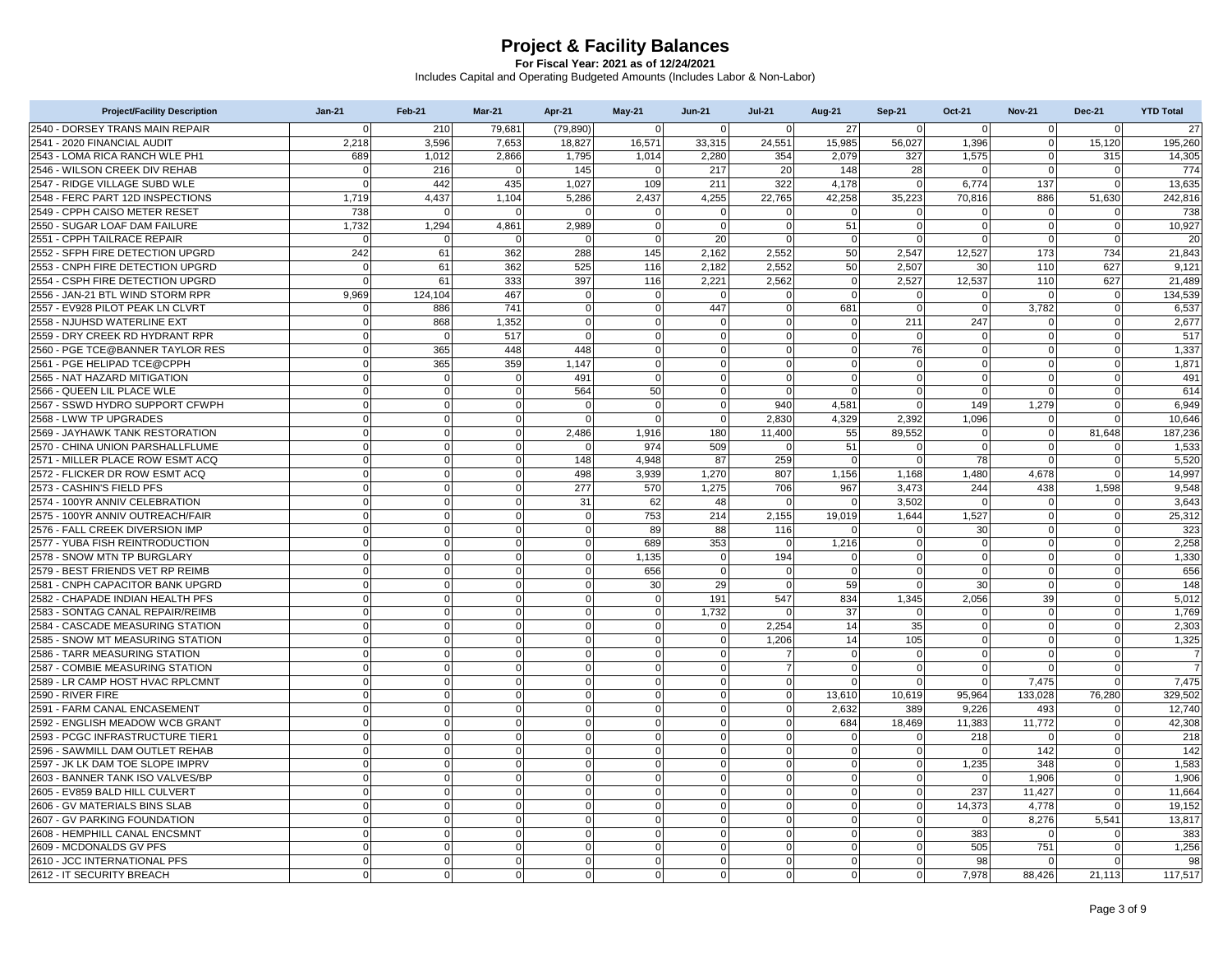| <b>Project/Facility Description</b>     | $Jan-21$  | Feb-21      | Mar-21      | <b>Apr-21</b> | $May-21$  | <b>Jun-21</b>                       | <b>Jul-21</b> | <b>Aug-21</b> | Sep-21    | <b>Oct-21</b>                                 | <b>Nov-21</b> | <b>Dec-21</b> | <b>YTD Total</b> |
|-----------------------------------------|-----------|-------------|-------------|---------------|-----------|-------------------------------------|---------------|---------------|-----------|-----------------------------------------------|---------------|---------------|------------------|
| 2613 - TOWNTALK VILLAGE WLE             |           |             |             |               |           |                                     |               |               |           |                                               | 98            |               | 98               |
| 2614 - SMITHY'S PL SERVICE LINE         |           |             |             |               |           |                                     |               |               |           |                                               | 457           |               | 457              |
| 2615 - METER DAMAGE LAST MILE DR        |           |             |             |               |           |                                     |               |               |           |                                               | 264           |               | 264              |
| 6108 - RAW WTR OPERATION MAPPING        | 6.019     | 6,526       | 6.882       | 10.249        | 6,930     | 6,501                               | 2.779         | 7.377         | 6,250     | 6,969                                         | 3,291         |               | 69,772           |
| 6593-2 - BANNER CASCADE EXT CEQA        |           |             |             |               |           |                                     |               |               |           |                                               | 16,954        |               | 16,954           |
| 6746 - COMBIE PHASE 1 BYPASS            | 8.424     | 1.343.201   | 8.778       | 1,719,019     | 197,333   | 102,269                             | 4.172         | 785           | 86,020    | 497.928                                       | 435           | 1.750         | 3,970,115        |
| 6877 - CP PWRHSE ACCESS ROAD            | 4,955     | 34,678      | 15,759      | (20, 250)     | 4,544     | 1,510                               | 6,168         | 4,135         | 2,676     | 3,669                                         | 178           | 14.979        | 73,000           |
| 6913 - BWMN-SPAULDING LAND ACQ          |           |             | 32          | 328           |           |                                     | 428           | 990           |           |                                               |               |               | 1,856            |
| 6927 - HYD LWR DIV PROP ACQ             |           | 268         | 14          | 75            | 540       |                                     |               | 711           |           |                                               |               |               | 1,607            |
| 6943 - COMBIE SO ACCESS RD              | 7,535     | 573         | 400         | 3.731         | 8,785     | 979                                 | 504           | 3.471         | 1,914     | 1.958                                         | 536           |               | 30,385           |
| 6947 - LOMA RICA HYDROELECTRIC          | 120       | 2,330       | 160         | (2,490)       |           |                                     |               |               |           |                                               |               |               | 120              |
| 6962 - H49/CHRISTIANLIFE PLN RPL        |           |             |             |               | 707       |                                     |               |               |           | 808                                           | 202           |               | 1,717            |
| 6971 - ALTA SIERRA TANK REPLCMNT        | 5,376     | 13,354      | 758,524     | (269, 663)    | 607,367   | 7,514                               | 302,503       | 10,879        | 7,878     | 10,592                                        | 5,739         | 1,905,080     | 3,365,144        |
| 7013 - CENTENNIAL WATER SUPPLY EXPENSES | 7.161     | 6,857       | 6.069       | 5,957         | 5,866     | 12,008                              | 4.201         | 12,944        | 7,483     | 10.615                                        | 17,837        | 3.850         | 17,685           |
| 7013 - CENTENNIAL WATER SUPPLY REVENUES | (18, 395) | (22, 245)   | (20, 895)   | (15, 447)     | (17, 848) | (24, 287)                           | (15, 100)     | (23, 463)     | (19, 850) | (16, 575)                                     | (19, 325)     |               | (130, 267)       |
| 7032 - HEMPHILL DIVERSION/FISH          | 1,560     | 16,533      | 19,876      | 31,826        | 2,739     | 58,092                              | 9,043         | 61,981        | 12,007    | 10,711                                        | 33,688        | 38,003        | 296,059          |
| 7038 - LWW DSCHG RECORDER               | 175       |             |             |               | 1.403     | 380                                 | 341           | 507           | 309       | 794                                           | 72            |               | 3,982            |
| 8017 - AQUATIC HERBICIDE MONITOR        |           |             |             | 1.278         | 210       | 383                                 | 762           | 481           | 960       | 1,058                                         | 90            |               | 5,221            |
| 8099-4 - MABEN REHAB PHASE IV           | 5.610     | 5.145       |             | 1.406         | (61)      | 37                                  |               | 10.517        |           |                                               |               |               | 22,653           |
| 8144 - FERC RELICENSING                 | 8,748     | 68,329      | 67,485      | (41, 936)     | 76,813    | 50,450                              | 63,954        | 20,258        | 7,146     | 45,766                                        | 74,138        | 56,142        | 497,294          |
| 8464 - DEER CRK/SO YUBA CNL ACQ         | 30        | 30          | 606         | (80)          | 608       | 835                                 | 2,128         | 608           | 41        |                                               | 1,015         |               | 5,821            |
| **PROJECTS SUBTOTAL:                    | \$580,644 | \$2,611,663 | \$1,738,134 | \$1,496,597   |           | \$1,666,523 \$1,122,999 \$1,115,629 |               |               |           | \$740,089 \$1,333,718 \$1,709,505 \$1,174,496 |               | \$3,610,022   | \$18,900,019     |

| <b>Project/Facility Description</b> | $Jan-21$ | <b>Feb-21</b> | $Mar-21$ | <b>Apr-21</b> | $Mav-21$ | $Jun-21$ | <b>Jul-21</b> | <b>Aug-21</b> | <b>Sep-21</b> | Oct-21  | <b>Nov-21</b> | <b>Dec-21</b> | <b>YTD Total</b> |
|-------------------------------------|----------|---------------|----------|---------------|----------|----------|---------------|---------------|---------------|---------|---------------|---------------|------------------|
| 10230 - MAIN OFFICE                 | \$50,317 | 60,106        | 66.706   | 36.849        | 52,372   | 55,426   | 57.945        | 62.467        | 56,173        | 46.478  | 65,108        | 23.442        | 633,388          |
| 10231 - PLACER OFFICE               | \$648    | 813           | 1,300    | 422           | 1.295    | 1.169    | 484           | 754           | 745           | 772     | 811           | 1.225         | 10,439           |
| 10232 - PLACER YARD                 | \$15,485 | 19.834        | 21.979   | 1.571         | 15.605   | 11.090   | 23.592        | 26.696        | 14.016        | 15.254  | 16.618        | 6.197         | 187,938          |
| 10303 - E. GEORGE TRMT PLT          | \$37,779 | 50,016        | 50,201   | 53.888        | 71,607   | 68.724   | 62.582        | 46,498        | 49,653        | 43.921  | 39,182        | 14.219        | 588,270          |
| 10304 - LOMA RICA TRMT PLT          | \$19,714 | 32.244        | 26.775   | 19.572        | 18.768   | 25.589   | 23,213        | 27.050        | 31.399        | 30.865  | 20.246        | 3.592         | 279,027          |
| 10305 - LAKE WILDWOOD TRMT PLT      | \$18,525 | 26.115        | 36.835   | 26.922        | 19.364   | 28.315   | 35.102        | 38.672        | 30.668        | 24.683  | 12.701        | 6.265         | 304,167          |
| 10306 - SMARTVILLE TRMT PLT         | \$8,389  | 7.801         | 17.144   | 13.824        | 7.497    | 8.812    | 7.997         | 11.828        | 9.888         | 12.616  | 9,387         | 1.061         | 116,244          |
| 10307 - LAKE OF THE PINES TRMT PL   | \$11,318 | 23,631        | 50,914   | 27,347        | 25,450   | 42,240   | 56,906        | 32,136        | (36, 586)     | 34,668  | 23,122        | 10,021        | 301,167          |
| 10308 - NORTH AUBURN TRMT PLT       | \$31,875 | 74,596        | 43,786   | 17.994        | 23,404   | 41,312   | 52.177        | 47.840        | 56.216        | 49.179  | 27,054        | 49,469        | 514,902          |
| 10313 - E GEORGE SYSTEM             | \$84,209 | 99.531        | 82,738   | 85.549        | 117.109  | 88,803   | 126.938       | 95.491        | 137.859       | 132.169 | 63.405        | 7.991         | 1,121,792        |
| 10314 - LOMA RICA SYSTEM            | \$75,704 | 58.889        | 55,438   | 77.827        | 86,616   | 86.644   | 67.147        | 89.450        | 92.174        | 85,259  | 53,476        | 3.801         | 832,426          |
| 10315 - LAKE WILDWOOD SYSTEM        | \$30,858 | 35,740        | 62,285   | 63,587        | 32,376   | 37.210   | 63,923        | 54,899        | 78,848        | 96,373  | 27,838        | 3,035         | 586,973          |
| 10316 - SMARTVILLE SYSTEM           | \$999    | 1.047         | 3.476    | 4.190         | 1.699    | 990      | 770           | 807           | 305           | 955     | 1.962         | 40            | 17,239           |
| 10317 - LAKE OF THE PINES SYSTEM    | \$52,087 | 49.863        | 56,573   | 99.072        | 48,588   | 35.810   | 40.178        | 33.553        | 41.150        | 39.100  | 26.169        | 1.590         | 523,732          |
| 10318 - NORTH AUBURN SYSTEM         | \$67,685 | 34.482        | 30.752   | 12.559        | 45.984   | 41.515   | 49.260        | 43.430        | 30.261        | 46,533  | 47.908        | 6.851         | 457,221          |
| 10319 - NID WATER LABORATORY        | \$3,942  | 3,906         | 1,022    | 3,327         | 1,639    | 1,099    | 1.136         | 1.004         | 1,400         | 1,292   | 1.077         |               | 20,844           |
| 10320 - CASCADE CANAL               | \$10.985 | 25.938        | 13.645   | 17.505        | 10.710   | 19.611   | 13.897        | 19.152        | 7.756         | 11.773  | 7.221         | 112           | 158,306          |
| 10321 - SNOW MOUNTAIN CANAL         | \$3,780  | 10.426        | 3,082    | 10,217        | 3,455    | 3,575    | 4.616         | 3,730         | 2.748         | 3,698   | 3,562         |               | 52,890           |
| 10322 - WILLOW VALLEY CANAL         | \$0      |               |          |               |          |          |               |               |               |         | 85            |               | 85               |
| 10323 - CEMENT HILL CANAL           | \$343    | 25.814        | (138)    | 4.061         | 238      | 2.412    | 248           | 829           |               | 4.702   | 4,639         |               | 43,148           |
| 10324 - LAKE VERA PIPE              | \$0      | 302           |          |               |          |          |               |               |               |         |               |               | 302              |
| 10325 - SUGAR LOAF RESERVOIR/PIPE   | \$1,409  |               | 2,038    |               |          |          | 2.560         | 527           |               | 377     |               |               | 6,910            |
| 10326 - RED HILL CANAL              | \$1,375  | 17.615        | 3,379    | 436           | 1,483    | 1,032    | 1,546         | 840           | 1,429         | 1,737   | 2,854         |               | 33,725           |
| 10327 - RED HILL RESERVOIR/PIPE     | \$0      |               |          |               |          |          | 224           |               |               |         |               |               | 224              |
| 10329 - UPPER GRASS VALLEY CANAL    | \$30     |               |          |               |          |          |               |               |               |         | 121           |               | 150              |
| 10330 - LOMA RICA RESERVOIR         | \$935    | 11.283        | 5,918    | (7, 762)      | 5,549    | 1.375    | 789           | 97            |               | 1.699   | 2,583         | 9.385         | 31,851           |
| 10331 - CHICAGO PARK CANAL          | \$10,439 | 10.482        | 9.442    | 13.376        | 7.411    | 6.164    | 9.829         | 5.074         | 6.162         | 9.601   | 7,175         |               | 95,153           |
| 10332 - SUNSHINE VALLEY CANAL       | \$0      |               |          | 3.336         | 258      | 1.200    | 1.369         | 778           | 1.219         | 1.094   | 846           |               | 10,101           |
| 10333 - SONTAG CANAL                | \$633    | 995           | 5.314    | 1.609         | 559      | 1.355    | 1.979         | 1.479         | 1.148         | 1.214   | 1,349         |               | 17,636           |
| 10334 - RIPKIN CANAL                | \$876    |               |          | 610           |          |          |               |               |               |         | 42            |               | 1,527            |
| 10335 - RUESS RESERVOIR             | \$331    | 184           |          |               |          | 1,038    |               |               |               |         | 246           |               | 1,800            |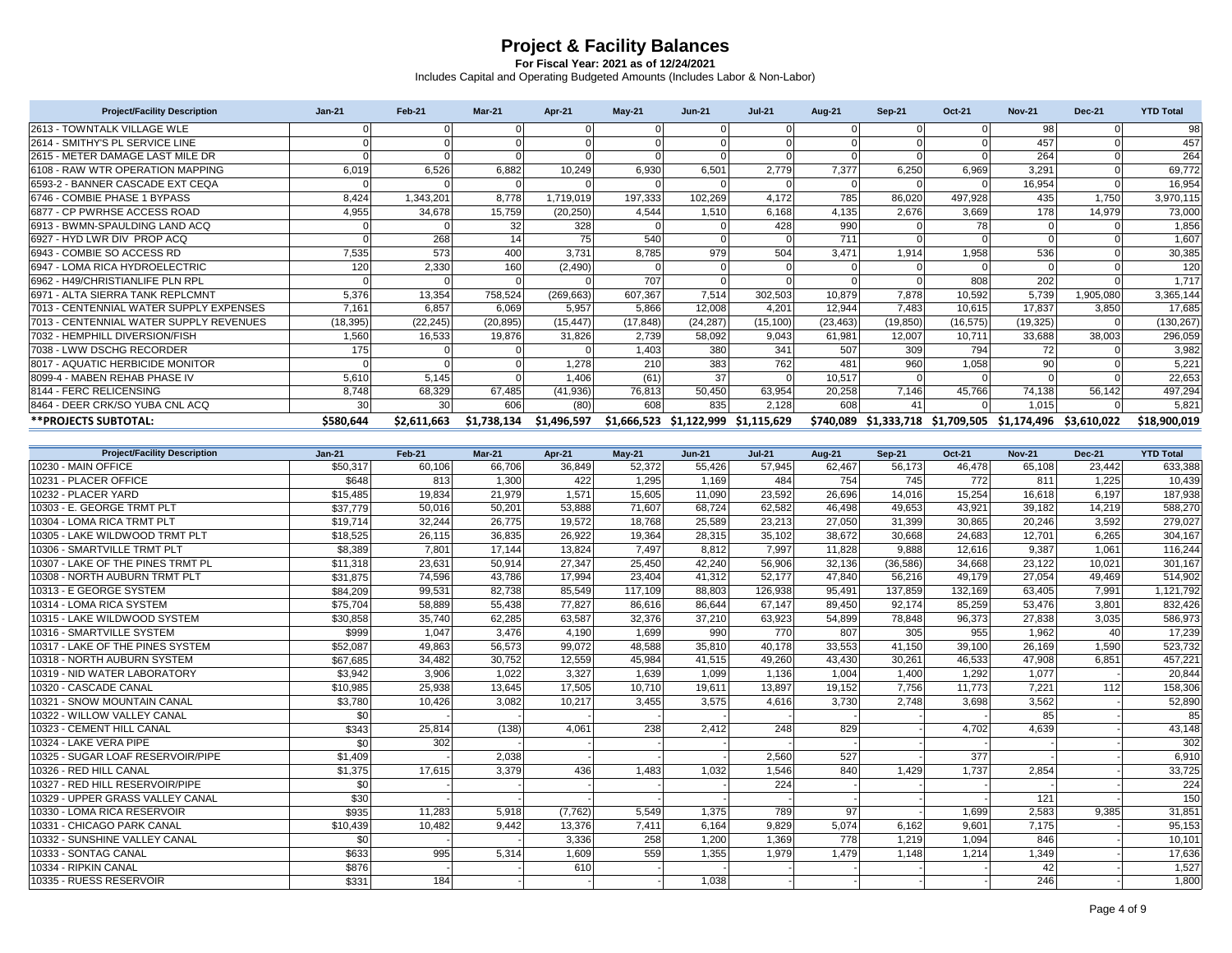| <b>Project/Facility Description</b>                        | $Jan-21$           | Feb-21 | <b>Mar-21</b>  | Apr-21 | $May-21$        | <b>Jun-21</b> | <b>Jul-21</b>  | <b>Aug-21</b> | <b>Sep-21</b> | Oct-21       | <b>Nov-21</b>  | <b>Dec-21</b> | <b>YTD Total</b>  |
|------------------------------------------------------------|--------------------|--------|----------------|--------|-----------------|---------------|----------------|---------------|---------------|--------------|----------------|---------------|-------------------|
| 10336 - CHICAGO PARK EAST CANAL                            | \$1,161            |        | 3,348          | 1.058  | 169             | 1,311         | 28             | 305           | 953           | 1.088        | 926            |               | 10.348            |
| 10337 - CHICAGO PARK PIPE                                  | \$1,999            |        | 392            |        |                 |               |                |               |               |              |                |               | 2,392             |
| 10338 - CHICAGO PARK WEST CANAL                            | \$159              | 1.350  | 3.872          | 1,795  | 2,902           | 2,002         | 372            | 410           | 20            | 504          | 981            |               | 14,367            |
| 10339 - MEYER-BIERWAGEN PIPE                               | \$548              |        | 219            |        | 324             | (1)           |                |               |               |              |                |               | 1,090             |
| 10340 - BLUM PIPE                                          | \$0                |        |                | 63     |                 |               |                |               | 158           |              | 58             |               | 279               |
| 10341 - SMITH MOULTON RES & PIPE                           | \$0                |        |                |        |                 | 371           |                |               |               |              |                |               | 371               |
| 10342 - JOHN HENRY MEYERS CANAL                            | \$0                |        | 531            | 155    |                 |               |                | 716           | 12            | 330          |                |               | 1,745             |
| 10343 - RATTLESNAKE CANAL                                  | \$12,123           | 11,468 | 19,493         | 14,318 | 7,329           | 11,132        | 9,239          | 9,137         | 8,334         | 13,562       | 11,283         |               | 127,417           |
| 10344 - WOODPECKER CANAL                                   | \$212              | 1,182  | 1,612          | 1,127  | 376             | 951           |                |               |               | 583          | 3,117          |               | 9,159             |
| 10345 - FOREST SPRINGS CANAL                               | \$555              | 5.572  | 417            | 1,978  | 757             | 701           | 165            | 327           | 27            | 779          | 759            |               | 12,038            |
| 10346 - MABEN CANAL                                        | \$1,837            | 76     | 210            | 1,123  | 2,287           | 422           | 6,446          | 28,215        | 41,781        | 28,697       | 2,403          |               | 113,497           |
| 10347 - KYLER CANAL                                        | \$0                |        | 114            | 974    | 284             | 101           | 485            | 11            | 841           | 722          | 505            |               | 4,036             |
| 10348 - MABEN RESERVOIR & PIPE                             | \$0                |        | 313            | 938    | 301             |               | 66             |               | 778           | 1.430        | 1,421          |               | 5,247             |
| 10349 - CUNNINGHAM RESERVOIR                               | \$0                |        |                |        |                 |               | 850            |               |               |              |                |               | 850               |
| 10350 - GROVE CANAL                                        | \$7,082            | 1,325  | 2,489          | 1,034  | 3,660           | 921           | 296            | 123           |               | 1,108        | 774            |               | 18,811            |
| 10351 - CHERRY CREEK CANAL                                 | \$114              |        |                |        |                 | 666           |                |               |               |              |                |               | 780               |
| 10352 - SCOTTS FLAT RESERVOIR                              | \$1,564            | 436    | 207            | 368    |                 |               | 240            |               | 123           | 465          |                |               | 3,402             |
| 10353 - LOWER SCOTTS FLAT RES                              | \$2,533            | 2.414  | 2,056          | 2.272  | 11.225          | 1.802         |                | 2.136         | 725           | 1,752        | 770            |               | 27,686            |
| 10354 - D/S (DEER CREEK SO CANAL)                          | \$14,915           | 24,995 | 11,303         | 14,302 | 11,326          | 12,679        | 18,331         | 22,174        | 14,731        | 10,062       | 14,802         | 386           | 170,006           |
| 10355 - RED DOG CANAL                                      | \$1,117            |        |                |        |                 | 247           |                |               |               |              | 131            |               | 1,495             |
| 10356 - LOWER GRASS VALLEY CANAL                           | \$3,763            | 3,554  | 2,626          | 6,149  | 3,253           | 1,758         | 2,619          | 2,578         | 437           | 2,622        | 3,008          |               | 32,368            |
| 10357 - ALTA HILL RESERVOIR                                | \$3,339            | 16,327 | 37,226         | 10,015 | 3,569           | 7,155         | 8,234          | 1,928         | 5,634         | 16,248       | 375            |               | 110,051           |
| 10358 - ALLISON RANCH CANAL                                | \$5,004            | 4,900  | 1,875          | 3.146  | 1,528           | 2,003         | 1,563          | 1,103         | 2,228         | 4,773        | 3,364          |               | 31,487            |
| 10359 - COREY CANAL                                        | \$2,461            | 333    |                | 1,390  | 550             | 743           | 657            |               | 294           | 230          | 463            |               | 7,121             |
| 10360 - LAFAYETTE CANAL                                    | \$0                |        |                |        |                 |               |                |               | 294           | 161          |                |               | 455               |
| 10361 - ROUGH & READY CANAL                                | \$4,101            | 5,826  | 4,470          | 4,015  | 2,588           | 293           | 2,527          | 16,471        | 4,770         | 2,131        | 1,583          |               | 48,774            |
| 10362 - SAZARAC CANAL                                      | \$0                | 92     |                |        |                 |               | 184            |               |               |              | 336            |               | 611               |
| 10363 - ROUGH & READY RESERVOIR                            | \$29               | 733    | 145            | 260    | 272             | 28            | 227            | 224           |               |              |                |               | 1,919             |
| 10364 - WOLF CREEK NATURAL                                 | \$0                |        |                | 239    | 1,023           | 152           | 149            | 68            | 77            | 219          | 183            |               | 2,110             |
| 10365 - TARR CANAL                                         | \$20,450           | 12,077 | 12,892         | 32,757 | 20,007          | 25,496        | 34,431         | 35,179        | 24,432        | 33,073       | 22,757         |               | 273,550           |
| 10366 - BRECKENRIDGE CANAL                                 | \$172              |        |                |        | 141             |               |                |               |               | 810          |                |               | 1,122             |
| 10367 - CLEAR CREEK CANAL                                  | \$1,815            | 333    | 3,524          | 3,495  | 2,730           | 1,031         | 993            | 2,199         | 3,166         | 5,189        | 961            |               | 25,437            |
| 10368 - BEYERS CANAL                                       | \$640              |        |                | 1,054  | 1,173           | 296           | 296            | 1,064         | 581           | 159          | 116            |               | 5,380             |
| 10369 - SMITH GORDON CANAL                                 | \$10,805           | 5,196  | 1,570          | 3,144  | 18,556          | 2,015         | 1,098          | 1,573         | 2,176         | 1,770        | 3,266          |               | 51,169            |
| 10370 - CASEY LONEY CANAL                                  | \$1,377            | 337    | 478            | 468    | 597             | 1,339         | 182            | 983           | 569           | 172          | 266            |               | 6,768             |
| 10371 - STINSON PIPE                                       | \$0                |        |                |        |                 | 442           |                | 259           |               | 621          | 650            |               | 1,973             |
| 10372 - PET HILL CANAL<br>10373 - PET HILL CANAL EXTENSION | \$2,825            | 1,935  | 789<br>422     | 356    | 855<br>479      | 995<br>557    | 2,009<br>557   | 1,677         | 2,922<br>290  | 1,009        | 1,438          |               | 16,810            |
| 10374 - BALD HILL CANAL                                    | \$1,070<br>\$3,240 | 1,652  |                | 94     | 581             | 1,895         | 427            | 331           | 1,075         | 810          | 855            |               | 3,375<br>10,961   |
| 10375 - B CANAL                                            |                    | 2.116  |                | 7.035  |                 |               |                |               | 6.060         |              |                | 42            |                   |
| 10376 - COLE VIET CANAL                                    | \$2,350<br>\$0     |        | 3,085<br>4,610 | 2,964  | 29,049<br>3,529 | 32,771<br>745 | 4,051<br>2,547 | 7,132<br>695  | 1,256         | 6,495<br>800 | 4,431<br>2,159 |               | 104,617<br>19,307 |
| 10377 - MILLER CANAL                                       | \$10.272           | 735    | 440            | (172)  | 259             | 259           | 240            | 396           | 1,200         | 153          | 718            |               | 14.500            |
| 10378 - WOLF CANAL                                         | \$225              |        | 141            | 1,271  | 3,757           | 1,987         | 3,200          | 1,423         | 2,373         | 1,207        | 1,682          |               | 17,266            |
| 10379 - PEARL BARNES CANAL                                 | \$4,500            |        | 753            | 1,343  | 1,769           | 163           | 735            | 707           | 392           | 231          |                |               | 10,593            |
| 10380 - CARPENTER CANAL                                    | \$849              |        | 150            | 277    | 372             | 779           | 809            | 199           | 646           | 474          | 439            |               | 4,994             |
| 10381 - COLE CANAL                                         | \$626              | 457    | 1,320          | 1,869  | 2,497           | 1,279         | 476            | 691           | 441           | 575          | 288            |               | 10,519            |
| 10382 - DEER CREEK NATURAL                                 | \$0                |        | 478            | 355    | 533             |               | 112            | 350           | 240           |              |                |               | 2,066             |
| 10383 - NEWTOWN CANAL                                      | \$8,469            | 10,701 | 30,331         | 30,939 | 13,853          | 9,572         | 13,562         | 7,466         | 8,346         | 14,640       | 9,527          |               | 157,407           |
| 10384 - NEWTOWN RESERVOIR                                  | \$0                | 62     | 88             | 77     | 477             | 313           | 50             |               |               |              | 791            |               | 1,858             |
| 10385 - LESTER CANAL                                       | \$173              | 1,144  | 601            | 1,154  | 1,385           | 38            | 882            | 947           | 757           | 650          |                |               | 7,730             |
| 10386 - TUNNEL CANAL                                       | \$5,150            | 3,903  | 8,308          | 11,294 | 8.602           | 7,474         | 10,805         | 6.603         | 5,554         | 18,662       | 21,626         | 16            | 107,995           |
| 10387 - RIFFLE BOX CANAL                                   | \$12,660           | 1,163  | 2,166          | 146    | 964             | 2,133         | 3,405          | 2,067         | 438           | 1,388        | 2,809          |               | 29,338            |
| 10388 - TUNNEL CANAL EXTENSION                             | \$1,106            | 1,942  | 2,417          | 308    | 1,437           | 1,382         | 1,392          | 1,412         | 1,375         | 2,871        | 985            |               | 16,627            |
| 10389 - REX CANAL                                          | \$1,941            | 1.683  | 680            | 1.623  | 691             | 490           | 607            | 387           | 1,186         | 881          | 746            |               | 10.916            |
| 10390 - PORTUGUESE CANAL                                   | \$0                | 183    | 5,039          |        |                 |               |                | 139           | 264           | 733          |                |               | 6,357             |
|                                                            |                    |        |                |        |                 |               |                |               |               |              |                |               |                   |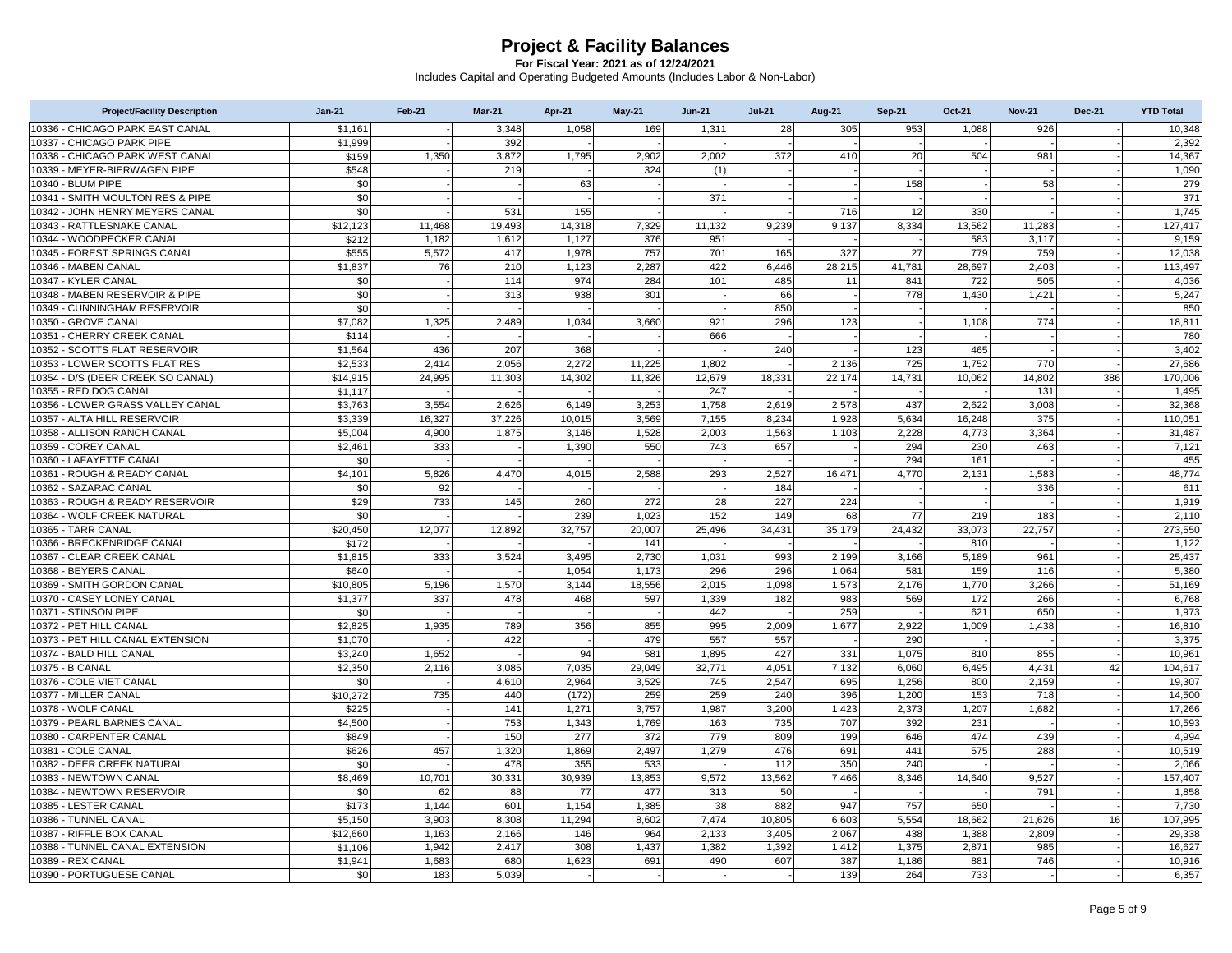| <b>Project/Facility Description</b>                | $Jan-21$        | <b>Feb-21</b> | Mar-21        | Apr-21        | <b>May-21</b> | <b>Jun-21</b> | <b>Jul-21</b> | <b>Aug-21</b> | <b>Sep-21</b> | Oct-21          | <b>Nov-21</b> | <b>Dec-21</b> | <b>YTD Total</b>  |
|----------------------------------------------------|-----------------|---------------|---------------|---------------|---------------|---------------|---------------|---------------|---------------|-----------------|---------------|---------------|-------------------|
| 10391 - REX RESERVOIR                              | \$0             |               |               |               |               | 97            |               | 188           | 122           |                 | 207           |               | 615               |
| 10392 - QUINCY CANAL                               | \$0             | 1,860         |               |               | 72            |               |               |               | 140           |                 |               |               | 2,072             |
| 10393 - QUINCY PIPE                                | \$0             | 115           | 561           | 310           | 38            | 53            |               |               | 149           |                 |               |               | 1,226             |
| 10394 - SQUIRREL CREEK NATURAL                     | $\overline{50}$ |               |               |               |               |               | 186           |               |               |                 |               |               | 186               |
| 10395 - CHINA/UNION CANAL                          | \$6,366         | 12,950        | 9,429         | 12,994        | 9,312         | 10,564        | 11,169        | 10,144        | 8,543         | 9,806           | 8,754         |               | 110,030           |
| 10396 - SPENCEVILLE CANAL                          | \$0             | 957           | 292           | 70            | 751           | 1,431         | 838           | 784           | 1.245         | 599             | 409           |               | 7,375             |
| 10397 - MEADE CANAL                                | \$824           |               |               | 132           | 31            | 31            | 167           | 150           | 790           | 495             | 5,683         | 142           | 8.444             |
| 10399 - OUSLEY BAR CANAL                           | \$2,679         |               |               | 173           | 741           | 858           | 662           | 557           | 886           | 817             | 503           |               | 7,877             |
| 10400 - TOWN CANAL                                 | \$0             |               |               | 1,698         | 339           | 254           | 631           | 471           | 179           | 750             | 434           |               | 4,755             |
| 10401 - FARM CANAL                                 | \$0             | 5.522         | 430           | 230           | 1,423         | 2,297         | 1,267         | 3.692         | 612           | 2,271           | 2,759         | 28            | 20,531            |
| 10402 - SMARTVILLE IRRIGATION                      | \$175           |               |               |               |               | 1,112         | 1,445         |               | 94            | 14              | 2,623         |               | 5,464             |
| 10403 - KEYSTONE CANAL                             | \$5,771         | 1,689         | 56            | 1,733         | 435           | 731           | 331           | 392           | 1,351         | 973             |               |               | 13,463            |
| 10404 - OLEARY PIPE                                | \$0             |               |               |               |               | 325           | 43            |               |               |                 |               |               | 368               |
| 10410 - COMBIE RESERVOIR                           | \$0             | 362           | 138           | 699           | 450           | 125           |               | 254           | 559           | 134             |               |               | 2,721             |
| 10411 - COMBIE PHASE                               | \$351           | 829           | 1,365         | 1.446         | 533           | 1,286         | 1,114         | 221           | 995           | 797             | 3,153         | 137           | 12,227            |
| 10412 - MAGNOLIA III PUMPS                         | \$1,119         | 1,258         | 3,337         | 685           | 1,122         | 17,654        |               | 432           |               | 2,149           | 5,722         | 136           | 33,613            |
| 10413 - MAGNOLIA III RESERVOIR                     | \$0             |               |               |               |               |               |               |               | 235           |                 |               |               | 235               |
| 10414 - MAGNOLIA III CANAL                         | \$399           | 8.010         | 4,777         | 4.262         | 9.496         | 13,585        | 20,325        | 9.666         | 37,940        | 14,281          | 9,996         | 5,689         | 138,427           |
| 10415 - MAGNOLIA III CANAL EXT                     | \$100           | 131           | 123           | 563           |               |               |               |               |               |                 |               |               | 917               |
| 10416 - COMBIE PHASE II & III                      | \$4,300         | 1,677         | 2,406         | 33,148        | 13,032        | 9,351         | 8,114         | 11,077        | 10,155        | 9,737           | 5,200         |               | 108,197           |
| 10417 - MAGNOLIA I CANAL                           | \$0             | 211           |               | 381           | 512           | 23            | 598           | 23            | 204           | 127             |               |               | 2,079             |
| 10418 - WEEKS CANAL                                | \$1,743         | 4,020         | 252           |               | 632           | 456           | 595           |               | 678           | 491             |               |               | 8,865             |
| 10419 - MAGNOLIA II SOUTH CANAL                    | \$0             |               | 2,866         | 444           | 649           | 479           | 175           | 69            | 1.076         | 720             |               |               | 6,477             |
| 10420 - MAGNOLIA II NORTH CANAL                    | \$0             |               | 104           | 965           | 2,380         | 1,362         | 605           | 307           | 444           | 1,509           | 695           |               | 8,371             |
| 10421 - MARKWELL CANAL                             | \$4.368         | 2.171         |               | 1,204         | 4,319         | 836           | 473           | 553           | 893           | 1,698           | 2,156         |               | 18,672            |
| 10422 - WOLF HANNAMAN CANAL I&II                   | \$98            | 600           | 671           | 3,019         | 2,355         | 2,706         | 3,347         | 2,299         | 2,219         | 2,718           | 574           |               | 20,604            |
| 10423 - SANFORD STRUCKMAN CANAL                    | \$66            | 13,212        | 13,618        | 257           | 727           | 3,386         | 3,766         | 654           | 757           | 839             | 1,234         |               | 38,516            |
| 10424 - COMBIE OPHIR I                             | \$150           |               | 658           | 1.883         | 2,079         | 819           | 782           | 317           | 466           | 616             | 1,023         |               | 8,792             |
| 10425 - LONE STAR CANAL                            | \$3,537         | 5,881         | 14,125        | 6,325         | 6,510         | 4,167         | 4,771         | 6,195         | 4,497         | 6,886           | 6,059         |               | 68,952            |
| 10426 - RUUD CANAL                                 | \$0             |               | 45            | 119           | 74            |               |               | 71            |               |                 |               |               | 309               |
| 10427 - RAINEY CANAL                               | \$0             | 352           |               |               | 931           | 65            |               | 71            |               |                 |               |               | 1,419             |
| 10428 - OEST CANAL                                 | $\overline{50}$ |               |               | 593           | 320           | 153           | 122           | 287           | 258           | 1,523           | 201           |               | 3,457             |
| 10429 - WILLITS CANAL                              | \$0             | 729           | 2,131         | 1,568         | 582           | 140           | 426           | 234           | 281           | 860             |               |               | 6,950             |
| 10430 - ORR/COON CREEK NATURAL                     | \$0             | 99            |               |               | 173<br>38     |               |               |               | 403           | 604             | 136           |               | 1,415             |
| 10431 - ORR CREEK RESERVOIR<br>10432 - GOLD HILL I | \$0             | 11,346        | 4,352         | 5,870         | 3,393         | 5,152         |               |               | 5,883         |                 | 699<br>6,013  |               | 737               |
| 10433 - CAMP FAR WEST CANAL                        | \$13,107        |               |               |               | 14,794        |               | 5,056         | 6,813         | 15,314        | 7,372<br>18,088 |               |               | 74,356<br>163,109 |
| 10434 - LATERAL 5 CANAL (CFW)                      | \$10,815        | 24,166<br>978 | 14,280<br>656 | 13,870<br>197 | 250           | 11,473<br>225 | 12,399<br>194 | 17,263<br>793 | 340           | 152             | 10,648<br>383 |               | 4,166             |
| 10435 - LATERAL 4 CANAL (CFW)                      | \$0<br>\$0      | 1,958         | 463           | 159           | 227           | 773           | 295           | 454           | 590           | 1,901           |               |               | 6,818             |
| 10436 - LATERAL 2 CANAL (CFW)                      | \$0             | 3.086         | 13,755        | 3.046         | 215           | 206           | 47            | 328           | 351           | 17              |               |               | 21,049            |
| 10437 - LATERAL 1 CANAL (CFW)                      | \$0             | 2,125         | 741           | 74            | 630           | 322           | 608           | 938           | 599           | 140             | 786           |               | 6,963             |
| 10438 - WISWELL GLADDING CANAL                     | \$0             | 798           | 293           | 105           | 275           | 181           | 239           | 282           | 495           | 135             |               |               | 2,804             |
| 10439 - CHURCH CANAL                               | \$536           | 2,417         | 1,107         | 32            | 364           | 967           | 847           | 628           | 289           | 213             | 762           |               | 8,162             |
| 10440 - FORBES CANAL                               | \$0             |               | 928           | 536           | 144           | 422           | 139           | 2,570         | 274           | 191             | 383           |               | 5,586             |
| 10441 - RENKEN CANAL                               | \$1.129         | 60            | 295           | 722           | 277           | 286           | 395           | 438           | 393           | 183             | 850           |               | 5,027             |
| 10442 - BOGDANOFF CANAL                            | \$0             |               | 3,610         | 80            | 762           | 338           | 356           | 666           | 1,112         | 280             | 896           |               | 8,100             |
| 10443 - CAMP FAR WEST CANAL EXT                    | \$0             | 1.922         | 1,418         | 216           | 2,529         | 591           | 363           | 285           | 1,144         | 196             | 861           |               | 9,524             |
| 10444 - COMBIE OPHIR II                            | \$6,677         | 6,978         | 15,630        | 15,226        | 8,537         | 4,529         | 5,748         | 5,816         | 7,894         | 7,888           | 8,104         |               | 93,026            |
| 10445 - PICKETT CANAL                              | \$1,415         | 372           | 2,112         | 2,269         | 1,503         | 1,082         | 979           | 341           | 1,432         | 1,057           | 640           |               | 13,200            |
| 10446 - BECK CANAL                                 | \$730           |               | 437           | 737           | 156           |               |               |               |               | 272             | 236           |               | 2,568             |
| 10447 - PICKETT RESERVOIR                          | \$0             |               |               |               |               |               |               | 664           |               |                 |               |               | 664               |
| 10448 - PICKETT NORTH CANAL                        | \$2,234         | 207           | 1,821         | 11,363        | 591           | 802           | 21            | 162           | 186           | 711             |               |               | 18,098            |
| 10449 - PICKETT SOUTH CANAL                        | \$585           |               | 244           | 779           | 158           |               |               |               |               |                 | 250           |               | 2,017             |
| 10450 - ROCK CREEK/GOLD HILL I                     | \$0             |               |               | 120           |               |               |               |               | 895           | 104             |               |               | 1,119             |
| 10451 - COMBIE OPHIR III                           | \$477           | 233           | 127           | 874           |               |               | 302           |               | 188           | 111             | 58            |               | 2,370             |
|                                                    |                 |               |               |               |               |               |               |               |               |                 |               |               |                   |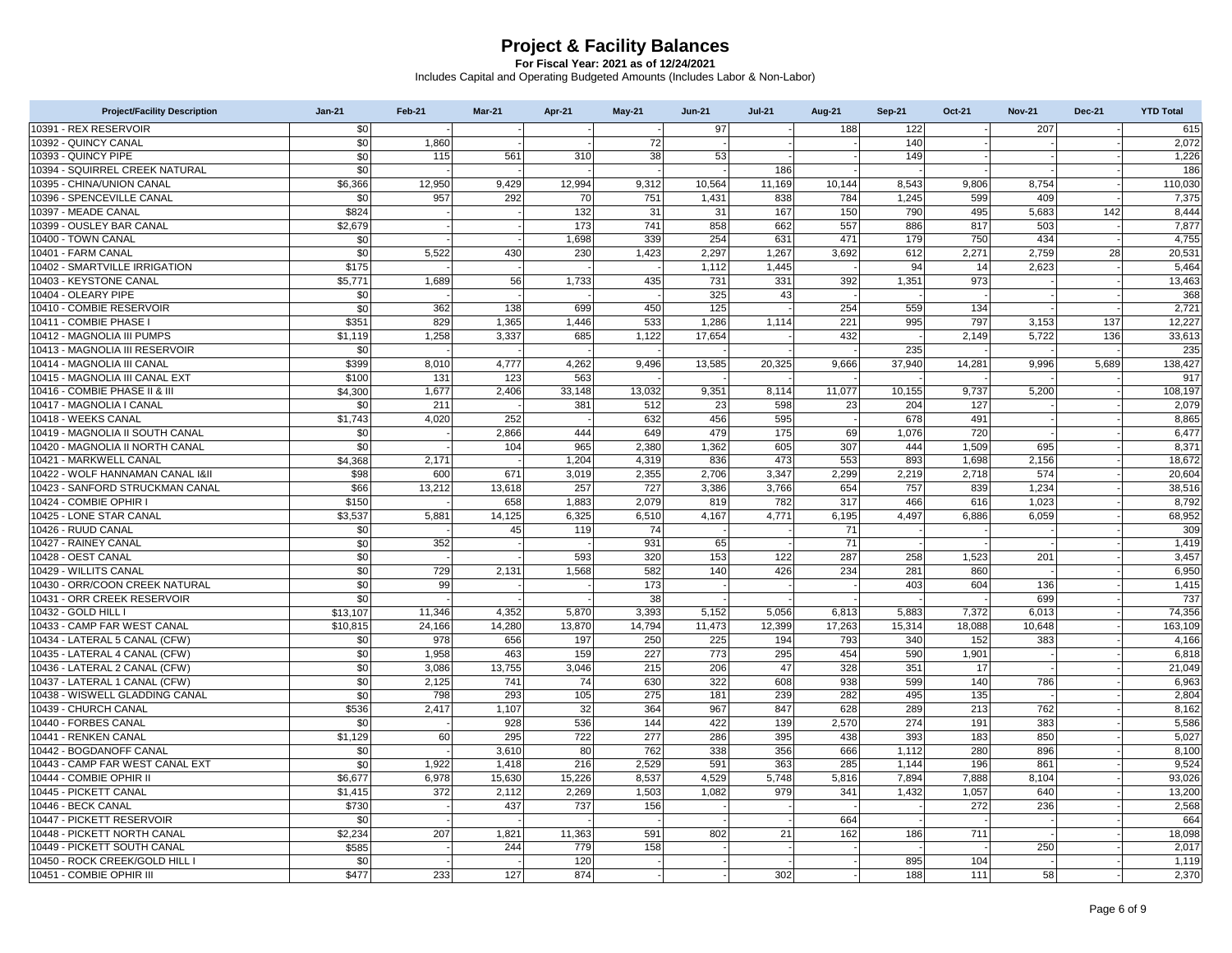| <b>Project/Facility Description</b> | $Jan-21$ | Feb-21 | <b>Mar-21</b> | Apr-21 | $May-21$     | <b>Jun-21</b> | <b>Jul-21</b> | <b>Aug-21</b> | <b>Sep-21</b> | Oct-21 | <b>Nov-21</b> | <b>Dec-21</b> | <b>YTD Total</b> |
|-------------------------------------|----------|--------|---------------|--------|--------------|---------------|---------------|---------------|---------------|--------|---------------|---------------|------------------|
| 10452 - COLUMBIA EAST               | \$1,629  | 168    | 385           | 255    | 389          | 208           | 992           | 361           | 499           | 227    |               |               | 5,113            |
| 10453 - COLUMBIA WEST               | \$1,082  |        | 164           | 551    | 5            | 594           | 16            | 164           | 2,523         |        |               |               | 5,099            |
| 10454 - COMBIE OPHIR IV             | \$6.567  | 17,709 | 10,105        | 15,236 | 7,717        | 6,150         | 6.860         | 6.133         | 7.665         | 11,098 | 9.076         | 1.677         | 105,992          |
| 10455 - VERNON CANAL                | \$2,343  | 2.894  | 9,537         | 902    | 1,376        | 1,115         | 924           | 1,046         | 387           | 630    | 871           |               | 22,025           |
| 10456 - ROHR SHANLEY PIPE           | \$0      |        |               | 275    |              | 469           |               | 827           |               |        |               |               | 1,571            |
| 10457 - HERKOMER PIPE               | \$152    |        |               | 216    |              |               |               |               |               |        |               |               | 368              |
| 10458 - DUDLEY CANAL                | \$3,035  | 5,821  | 5,965         | 6,177  | 9,135        | 5,240         | 3,856         | 4,809         | 4,690         | 6.225  | 5,729         |               | 60,681           |
| 10459 - GOLD BLOSSON CANAL          | \$2,431  | 2.715  | 6,218         | 16,632 | 1,459        | 2,492         | 1,614         | 3,564         | 1,595         | 3,538  | 3,435         |               | 45,692           |
| 10460 - ST PATRICKS CANAL           | \$0      | 186    | 1,075         | 529    | 207          | 121           | 46            | 46            | 179           | 568    |               |               | 2,957            |
| 10461 - LITTLE OPHIR CANAL          | \$0      |        | 103           | 3,375  | 159          | 852           | 327           | 1,425         | 360           | 559    | 161           |               | 7,321            |
| 10462 - HYMAS CANAL                 | \$0      |        |               |        |              |               |               |               | 94            |        | 125           |               | 219              |
| 10463 - GOLD HILL II                | \$5,681  | 5.448  | 323           | 5,280  | 3,734        | 1,367         | 1,132         | 2,292         | 1,258         | 1,119  | 2,122         |               | 29,756           |
| 10464 - DEADMANS RAVINE CANAL       | \$0      | 568    | 218           | 169    | 66           |               |               |               | 210           | 392    | 727           |               | 2.350            |
| 10465 - WHISKEY DIGGINS CANAL       | \$0      | 2,839  | 1,085         | 732    | 590          | 772           | 1,249         | 985           | 2,521         | 1,237  |               |               | 12,010           |
| 10466 - OLD WHISKEY DIGGINS CANAL   | \$0      |        | 4,383         | 151    | 411          | 412           |               | 43            | 1,282         | 412    |               |               | 7,095            |
| 10467 - VALLEY VIEW CANAL           | \$6,025  | 11,036 | 15,534        | 14,648 | 10,301       | 11,657        | 7,445         | 13,176        | 10,935        | 13,476 | 9,149         |               | 123,380          |
| 10468 - FILES CANAL                 | \$0      | 235    | 45            | 239    | 180          | 148           |               |               | 205           |        |               |               | 1,051            |
| 10469 - VALLEY VIEW RESERVOIR       | \$343    | 121    |               | (271)  | 136          | 532           |               | 44            |               | 3.427  | 77            |               | 4,408            |
| 10470 - KILAGA SPRINGS CANAL        | \$475    | 1,882  | 144           | 535    | 226          | 695           |               | 191           | 780           | 992    |               |               | 5,921            |
| 10471 - NICKLAS CANAL               | \$0      | 785    | 45            | 239    |              | 291           |               |               | 205           |        |               |               | 1,565            |
| 10472 - LIVINGSTON CANAL            | \$0      | 60     | 2,568         | 1,534  | 922          | 828           | 329           | 1,235         | 280           | 231    |               |               | 7,987            |
| 10473 - RIELLI CANAL                | \$0      |        | 2,426         | 1,936  | 565          | 1,081         | 318           | 1,922         | 210           | 796    |               |               | 9,255            |
| 10474 - IRON CANYON CANAL           | \$248    | 646    | 2,213         | 417    |              | 666           | 56            | 239           | 247           | 190    |               |               | 4,922            |
| 10475 - THOMAS CANAL                | \$379    | 1,794  | 1,976         | 355    | 737          | 46            | 197           | 54            | 730           | 397    | 906           |               | 7,571            |
| 10476 - STRINGHAM CANAL             | \$0      |        | 1,562         | 142    | 1,622        | 255           |               | 56            | 325           | 859    |               |               | 4,821            |
| 10481 - ROCK CREEK RESERVOIR        | \$0      |        |               |        |              |               | 248           |               |               |        |               |               | 248              |
| 10482 - OPHIR CANAL                 | \$372    |        | 66            | 254    | $\mathbf{a}$ |               | 261           |               | 1,198         | 326    |               |               | 2,486            |
| 10483 - KEMPER CANAL                | \$0      | 774    | 105           |        | 408          | 208           | 184           | 43            | 88            | 113    |               |               | 1,923            |
| 10484 - KEMPER EAST CANAL           | \$0      | 2.269  | 1,030         | 1,395  | 2,043        | 1,979         | 2,778         | 2,645         | 2,835         | 2,677  |               |               | 19,652           |
| 10485 - KEMPER WEST CANAL           | \$0      | 504    | 546           | 151    |              |               |               |               |               |        |               |               | 1,201            |
| 10486 - BEAN CULLERS CANAL          | \$0      |        |               |        |              |               | 480           | 241           | 108           |        |               |               | 829              |
| 10487 - EDGEWOOD PUMP & PIPE        | \$0      |        |               | 441    | 79           |               |               |               |               |        |               |               | 520              |
| 10488 - EDGEWOOD RESERVOIR          | \$1,472  | 1,701  | 1,198         | 1,242  | 1,379        | 873           |               |               |               |        |               |               | 7,865            |
| 10489 - EDGEWOOD CANAL              | \$3,897  | 2.808  | 3,273         | 21,730 | 1,643        | 1,048         | 834           | 38            | 1,897         | 1,889  | 661           | 581           | 40,298           |
| 10490 - AUBURN RAVINE NATURAL       | \$225    | 500    | 403           | 1.775  | 5,165        | 788           | 566           | 486           | 1.111         | 3.463  | 205           |               | 14.686           |
| 10491 - AUBURN RAVINE CANAL I       | \$5,824  | 6,464  | 4,642         | 4,709  | 2,096        | 4,437         | 3,591         | 1,424         | 1,576         | 2,438  | 3,219         | 1,069         | 41,490           |
| 10492 - CHEVALLIER PIPE             | \$0      |        | 1,590         | 899    | 1,454        | 299           | 692           |               | 515           | 1,265  | 389           |               | 7,103            |
| 10493 - AUBURN RAVINE CANAL II      | \$10,567 | 21,749 | 12,942        | 15,269 | 10,979       | 10,671        | 13,459        | 13,803        | 11,710        | 10,360 | 7,844         |               | 139,353          |
| 10494 - LINCOLN CANAL               | \$8,177  | 3.817  | 2,169         | 7,393  | 3,303        | 2,024         | 923           | 615           | 2,032         | 233    | 654           |               | 31,340           |
| 10495 - MUSSER CANAL                | \$1,167  | 199    | 944           |        | 710          | 584           | 765           | 1,294         | 677           | 929    |               |               | 7.269            |
| 10496 - MARKELL CANAL               | \$0      | 2,561  | 740           | 43     | 809          | 760           | 130           | 672           | 376           | 213    | 603           |               | 6,907            |
| 10497 - FRUITVALE CANAL             | \$1,456  | 280    | 567           | 355    | 377          | 612           | 281           | 1.199         | 244           | 151    |               |               | 5,523            |
| 10498 - SOHIER AHART CANAL          | \$586    | 35     | 386           | 548    | 330          | 196           | 318           | 155           | 104           |        |               |               | 2,659            |
| 10499 - HAYT CANAL EXTENSION        | \$5,331  | 3.674  | 1,358         | 183    | 2,087        | 1,946         | 3,138         | 526           | 519           | 2,950  | 227           |               | 21,939           |
| 10500 - DOTY CANAL                  | \$90     | 133    | 191           | 1.099  | 329          | 1,524         | 78            | 561           |               | 528    |               |               | 4.532            |
| 10501 - DOTY NATURAL                | \$0      |        |               | 801    | 456          | 122           |               |               |               |        |               |               | 1,379            |
| 10502 - DOTY SO CANAL               | \$435    | 9.712  | 2,676         | 6.039  | 4,814        | 3,690         | 3,214         | 5.047         | 5,198         | 8,618  | 1,965         |               | 51,409           |
| 10503 - DOTY NORTH CANAL            | \$7,355  | 10,115 | 6,508         | 28,361 | 29,183       | 10,038        | 8,166         | 6,888         | 12,950        | 38,997 | 4,717         | 374           | 163,651          |
| 10504 - COMSTOCK GLADDING CANAL     | \$0      | 137    | 990           | 199    | 518          | 447           | 1,181         | 558           | 814           | 581    |               |               | 5,426            |
| 10505 - CLARK JORSTAD CANAL         | \$3,872  |        | 2,384         | 1,381  | 992          | 1,195         | 424           | 797           | 1,596         | 167    | 384           |               | 13,191           |
| 10506 - HEMPHILL CANAL              | \$0      | 509    | 2,376         | 9.847  | 233          | 1,145         | 488           | 737           | 595           | 1,217  | 1,442         |               | 18,589           |
| 10508 - SUPPLEMENTAL/MISC           | \$0      |        |               |        | 381          |               |               |               |               |        |               |               | 381              |
| 10604 - SOUTH YUBA CANAL            | \$0      | 5,722  | 1,477         | 32,595 | 749          | 312           |               | 505           |               | 250    |               |               | 41,610           |
| 10701 - ORCHARD SPRINGS WATER SYS   | \$0      |        | 192           |        | -8           | 33            | 401           |               |               | 2.082  | (47)          |               | 2.670            |
| 10702 - SF GATE 1 WATER SYSTEM      | \$732    | 800    | 2,950         | 1,757  | 1,159        | 2,221         | 859           | 2,391         | 484           | 1,639  | 615           | 20            | 15,627           |
|                                     |          |        |               |        |              |               |               |               |               |        |               |               |                  |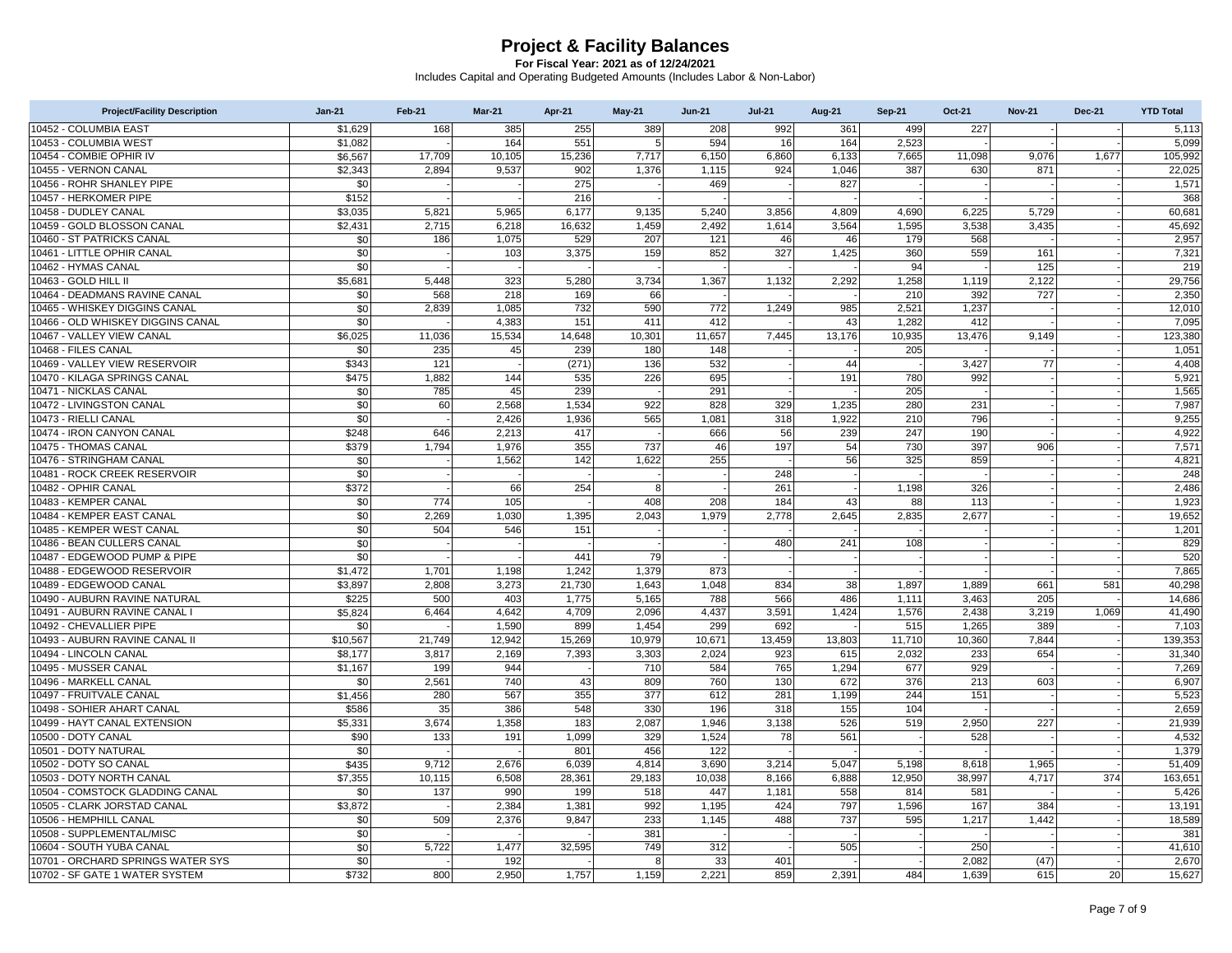| <b>Project/Facility Description</b>                          | $Jan-21$             | Feb-21         | Mar-21           | Apr-21           | May-21          | $Jun-21$       | <b>Jul-21</b>  | <b>Aug-21</b>  | <b>Sep-21</b>  | <b>Oct-21</b>  | <b>Nov-21</b>   | <b>Dec-21</b> | <b>YTD Total</b>  |
|--------------------------------------------------------------|----------------------|----------------|------------------|------------------|-----------------|----------------|----------------|----------------|----------------|----------------|-----------------|---------------|-------------------|
| 10703 - SF GATE 2 WATER SYSTEM                               | \$629                | 629            | 6,105            | 2.979            | 8.615           | 1.047          | 1.639          | 426            | 2.809          | 1,315          | 946             | 20            | 27,159            |
| 10704 - SF DITCH TENDER HOUSE                                | \$0                  |                |                  |                  | 396             | 85             |                |                |                |                |                 |               | 481               |
| 10705 - LONG RAVINE WATER SYSTEM                             | \$316                | 1,583          | 1,766            | 2,611            | 1,174           | 6,472          | 1,517          | 539            | 1,739          | 1,546          | 455             | 20            | 19,738            |
| 10706 - PENINSULA WATER SYSTEM                               | \$5.628              | 796            | 1.001            | (1, 319)         | 6,706           | 7.486          | 522            | 849            | 519            | 5.493          | 3.812           | 64            | 31,559            |
| 10707 - JM ASPEN WATER SYSTEM                                | \$0                  |                |                  |                  | 700             | 5,900          | 2,154          | 3,330          | 381            | 367            | 1,155           |               | 13,987            |
| 10708 - JM WOODCAMP WATER SYSTEM                             | \$0                  |                |                  |                  | 1,090           | 3,628          | 2,868          | 1,769          | 866            | 373            | 608             |               | 11,203            |
| 30250 - GENERAL RECREATION                                   | $\overline{50}$      | 703            |                  | (483)            |                 |                | 184            |                |                |                |                 |               | 403               |
| 30251 - ROLLINS RECREATION                                   | \$655                | 869            | 709              | 550              | 372             | 557            | 1,064          | 759            | 672            |                |                 |               | 6,206             |
| 30252 - ORCHARD SPRINGS - REC                                | \$8.197              | 10.431         | 16.690           | 15.481           | 28.490          | 36.380         | 56.326         | 36.872         | 19.240         | 73.187         | 21.399          | 1.594         | 324.286           |
| 30253 - SCOTTS FLAT - REC                                    | \$38,835             | 37,042         | 36,598           | 46,921           | 47,993          | 94,109         | 84,058         | 83,163         | 43,110         | 46,732         | 33,157          | 4,373         | 596,093           |
| 30254 - UPPER DIVISION - REC                                 | \$3,829              | 15,299         | 10,296           | 7,566            | 13,367          | 39,935         | 128,913        | 42,813         | 44,034         | 32,743         | 13,768          | 2,807         | 355,369           |
| 30255 - COMBIE RECREATION                                    | \$655                | 377            | 283              | 550              | 466             | 557            | 1,006          | 947            | 767            | 134            |                 |               | 5,741             |
| 30256 - LONG RAVINE - REC                                    | \$12,520             | 16,270         | 17,512           | 20,092           | 29,666          | 38,869         | 46,073         | 44,861         | 19,695         | 28,870         | 24,158          | 1,536         | 300,122           |
| 30257 - PENINSULA - REC                                      | \$5,831              | 5,407          | 4,150            | 18,055           | 10,067          | 21,360         | 22,462         | 21,106         | 15,150         | 6,296          | 3,933           | 2,842         | 136,659           |
| 57010 - HYDRO FIELD OFFICE                                   | \$23,250             | 26,429         | 12,833           | 10,955           | 10,992          | 14,803         | 15,322         | 10,582         | 17,567         | 15,264         | 16,390          | 8,795         | 183,181           |
| 57013 - UPPER DIVISION WATERWAYS                             | \$9,945              | 25,141         | 32,323           | 20,506           | 9,405           | 18,546         | 7,590          | 7,692          | 25,218         | 4,450          | 13,541          | 2,826         | 177,182           |
| 57014 - LOWER DIVISION WATERWAYS                             | \$14,165             | 14,153         | 13,132           | 8,313            | 14,753          | 7,429          | 12,029         | 6,496          | 30,476         | 3,592          | 8,929           | 27,874        | 161,341           |
| 57100 - BOWMAN POWERHOUSE                                    | \$12,028             | 16,881         | 29,790           | 45,877           | 11,214          | 112,255        | 30,103         | 27,918         | 14,268         | 11,671         | 37,709          | 1,939         | 351,652           |
| 57101 - JACKSON MEADOWS RESERVOIR                            | \$17,421             | 11,956         | 9,225            | 980              | 92.787          | 43,416         | 19,494         | 26,090         | 6.016          | 8,069          | 16,605          | 947           | 253.003           |
| 57102 - MILTON RESERVOIR                                     | \$1,656              | 1,264          | 1,974            | 2,360            | 7,327           | 4,418          | 1,067          | 3,407          | 1,011          | 4,002          | 2,204           | 1,123         | 31,813            |
| 57103 - MILTON-BOWMAN CONDUIT                                | \$524                | 578            | 892              | 1,001            | 611             | 1,026          | 656            | 1,022          | 514            | 2,140          | 1,754           | 1,123         | 11,841            |
| 57104 - WILSON CREEK DIVERSION                               | \$79                 | 182            | 584              | 751              | 898             | 3,149          | 11.897         | 6,194          | 6,906          | 6,380          | 11,480          |               | 48,500            |
| 57105 - JACKSON LAKE                                         | \$3,080              | 2,315          | 1,762            | 4,041            | 5,132           | 3,979          | 5,162          | 7,085          | 2,336          | 2,897          | 4,846           | 2,338         | 44,971            |
| 57106 - FRENCH LAKE                                          | \$3,423              | 2,578          | 5,025            | 3,130            | 13,172          | 6,167          | 8,781          | 2,657          | 6,788          | 4,900          | 2,201           | 1,163         | 59,984            |
| 57107 - FAUCHERIE LAKE                                       | \$1.514              | 1.474          | 2,997            | 1.801            | 9.566           | 3,691          | 2.255          | 1.149          | 3.334          | 4,328          | 1,654           | 1.163         | 34,927            |
| 57108 - SAWMILL LAKE                                         | \$6,971              | 1,494          | 3,158            | (1,589)          | 7,775           | 2,467          | 3,316          | 19,578         | 4,588          | 6,094          | 1,776           | 1,163         | 56,790            |
| 57109 - BOWMAN LAKE                                          | \$9,713              | 7,776          | 9,230            | 12,239           | 39,310          | 15,548         | 18,883         | 8,163          | 12,987         | 16,712         | 19,993          | 2,412         | 172,966           |
| 57110 - HAYPRESS INTERTIE                                    | \$0                  | 115            | 3                | $\Delta$         | 6               | 167            | $\Omega$       | 116            | $\Omega$       |                |                 |               | 410               |
| 57111 - BOWMAN TRANSMISSION LINE                             | \$1,143              | 3,516          | 1,366            | 2,525            | 3,298           | 2,952          | 1,793          | 12,263         | 11,988         | 4,787          | 3,595           | 122           | 49,348            |
| 57112 - BOWMAN HOUSE                                         | \$290                |                | 37               | 51               |                 | 298            | 646            | 1,159          | 730            | 985            | 724             | 501           | 5,429             |
| 57200 - DUTCH FLAT POWERHOUSE                                | \$29,260             | 45,217         | 34,169           | 63,795           | 36,542          | 57,686         | 21,841         | 51,774         | 26,380         | 50,395         | 13,311          | 10,283        | 440,653           |
| 57201 - CANYON CREEK DIVERSION                               | \$159                | 262            | 823              | 485              | 186             | 317            | 334            | 568            | 892            | 984            | 509             |               | 5,519             |
| 57202 - BOWMAN-SPAULDING CANAL                               | \$11,583             | 20.181         | 9,080            | 10.710           | 10.791          | 64,803         | 13,085         | 5,494          | 4,525          | 6,990          | 5.492           | 2.525         | 165,258           |
| 57203 - TEXAS CREEK DIVERSION                                | \$57                 | 2,261          | 751              | 198              | 1,077           |                | 593            | 269            | 596            | 800            | 503             |               | 7,106             |
| 57204 - CLEAR CREEK DIVERSION                                | \$114                |                | 54               | 389              | 393             |                |                | 55             |                |                |                 |               | 1,005             |
| 57205 - FALL CREEK DIVERSION                                 | \$0                  | 109            | 1,972            | 436              | 54              |                | 54             | 55             | 111            | 111            | 227             |               | 3,127             |
| 57206 - TRAP CREEK DIVERSION                                 | \$0                  |                | 54               | 44               | 110             |                |                | 55             |                |                | 55              |               | 319               |
| 57207 - RUCKER CREEK DIVERSION                               | \$270                | 163            | 54               | 44               | 54              |                |                | 55             |                |                | 862             |               | 1,502             |
| 57208 - FULLER LAKE BUILDING                                 | \$2,074              | 1,568          | 109              | 3,126            | 1,398           | 841            | 1,131          | 1,045          | 893            | 2,562          | 1,322           | 501           | 16,569            |
| 57209 - BEAR VALLEY HOUSE                                    | \$1,372              | 1,415          | 451              | 732              | 1,179           | 367            | 50             | 650            | 58             | 727            | 186             | 515           | 7,701             |
| 57210 - DUTCH FLAT #2 FLUME                                  | \$5,130              | 2.015          | 8,311            | 28,676           | 12,815          | 5,636          | 2,416          | 1,631          | 5,581          | 18,632         | 3,116           | 1,263         | 95,222            |
| 57211 - DUTCH FLAT #2 FOREBAY                                | \$2,183              | 3,427          | 2,692            | 5,112            | 14,408          | 2,368          | 2,460          | 2,536          | 850            | 2,260          | 1,122           |               | 39,417            |
| 57300 - CHICAGO PARK POWERHOUSE                              | \$45,846             | 51.142         | 60.058           | 81.412           | 32.634          | 53.441         | 30.305         | 69.262         | 44.232         | 65,487         | 13,480          | 1.124         | 548.424           |
| 57301 - DUTCH FLAT #2 AFTERBAY                               | \$4,120              | 4,397          | 4,195            | 7,140            | 23,127          | 11,788         | 2,270          | 1,978          | 1,041          | 967            | 1,213           | 1,123         | 63,358            |
| 57302 - CHICAGO PARK FLUME                                   | \$2,515              | 2,043          | 8,546            | 16,430           | 1,180           | 535            | 879            | 2,167          | 1,908          | 5,993          | 1,182           | 1,263         | 44,640            |
| 57303 - LITTLE YORK BASIN<br>57304 - CHICAGO PARK FOREBAY    | \$317                | 666<br>887     | 467<br>588       | 629              | 99<br>1,048     | 161<br>472     | 129<br>186     | 99<br>291      | 189<br>355     | 139            | 469             | 631           | 3.365<br>43,314   |
| 57400 - ROLLINS POWERHOUSE                                   | \$9,337              |                |                  | 24,708           |                 | 48,547         |                |                |                | 1,623          | 3,189           |               |                   |
|                                                              | \$28,823             | 23,984         | 21,730           | 61,817           | 37,701          |                | 12,692         | 31,316         | 20,319         | 87,596         | 70,308          | 10,596        | 455,429           |
| 57401 - ROLLINS RESERVOIR<br>57600 - COMBIE NORTH POWERHOUSE | \$11,738             | 9,835<br>9,549 | 10,989<br>19,278 | 14,206<br>12,527 | 47,617<br>7,451 | 8,829<br>9,828 | 5,573<br>5,033 | 4,140<br>5,683 | 1,788<br>4,658 | 4,219<br>7,166 | 9,419           | 1,698<br>947  | 130,051<br>98,378 |
| 57700 - COMBIE SOUTH POWERHOUSE                              | \$10,655<br>\$16,485 | 25,444         | 36,445           | 19,871           | 8,681           | 13,996         | 5,597          | 7,950          | 11,044         | 11,491         | 5,604<br>12,962 | 4,477         | 174,445           |
| 57701 - LAKE COMBIE                                          | \$2,909              | 2,712          | 3,903            | 4,109            | 12,644          | 3,033          | 2,725          | 3,272          | 2,421          | 1,461          |                 |               | 43,986            |
| 57800 - DEER CREEK POWERHOUSE                                | \$2,498              | 2,274          | 1,251            |                  |                 |                |                |                | 1,368          | 195            | 4,797<br>41     | 227           | 7,852             |
| 57900 - SCOTTS FLAT POWERHOUSE                               | \$46,338             | 24.991         | 10,069           | (5,053)          | 30,847          | 11,092         | 11,508         | 11.581         | 12,270         | 14,418         | 31,377          | 13,974        | 213,411           |
| 57901 - SCOTTS FLAT RESERVOIR                                | \$13,970             | 6,166          | 8,202            | 10,172           | 34,492          | 6,352          | 3,670          | 3,199          | 1,919          | 2.293          | 3,655           | 112           | 94,204            |
|                                                              |                      |                |                  |                  |                 |                |                |                |                |                |                 |               |                   |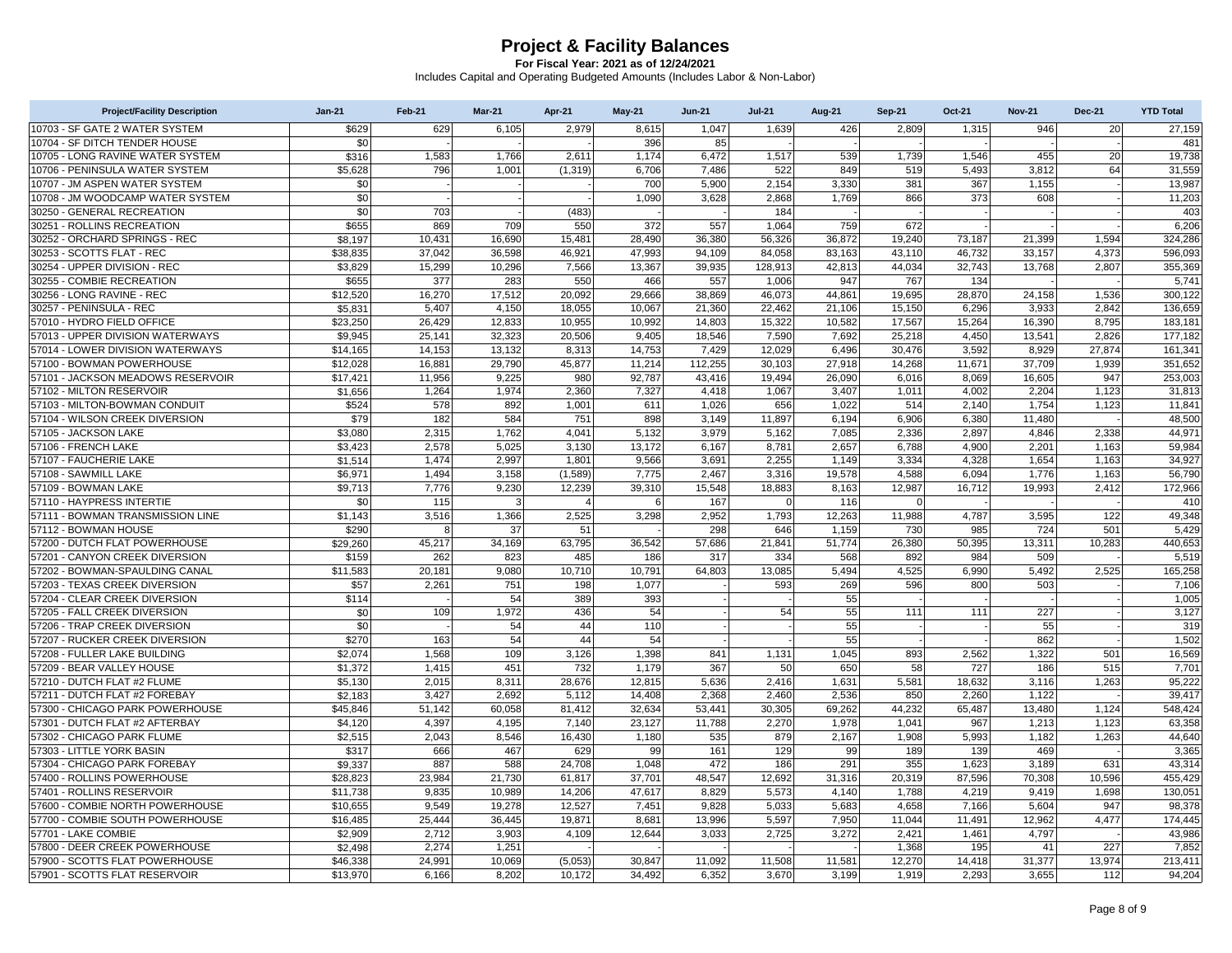**For Fiscal Year: 2021 as of 12/24/2021** Includes Capital and Operating Budgeted Amounts (Includes Labor & Non-Labor)

| <b>Project/Facility Description</b> | Jan-21      | Feb-21      | Mar-21      | Apr-21      | $Mav-21$                                                                            | <b>Jun-21</b> | <b>Jul-21</b> | Aug-21 | <b>Sep-21</b> | Oct-21 | <b>Nov-21</b>                                                                       | <b>Dec-21</b> | <b>YTD Total</b> |
|-------------------------------------|-------------|-------------|-------------|-------------|-------------------------------------------------------------------------------------|---------------|---------------|--------|---------------|--------|-------------------------------------------------------------------------------------|---------------|------------------|
| <b>FACILITIES SUBTOTAL:</b>         |             | \$1.502.470 | \$1.524.920 | \$1.684.017 | \$1,665,414 \$1,733,024 \$1,611,024 \$1,555,801 \$1,397,044 \$1,684,570 \$1,166,072 |               |               |        |               |        |                                                                                     | \$276.591     | \$17.078.692     |
|                                     |             |             |             |             |                                                                                     |               |               |        |               |        |                                                                                     |               |                  |
| Total for 2021 Report               | \$1,858,390 | \$4,114,133 | \$3,263,053 | \$3,180,613 | \$3,331,937                                                                         |               |               |        |               |        | \$2,856,023 \$2,726,653 \$2,295,890 \$2,730,762 \$3,394,075 \$2,340,568 \$3,886,613 |               | \$35,978,711     |

Note: Changes to prior month project balances are a result of subsequent postings to the initial report

\*\*Changes to prior month project totals are a result of removing administrative projects from the report.